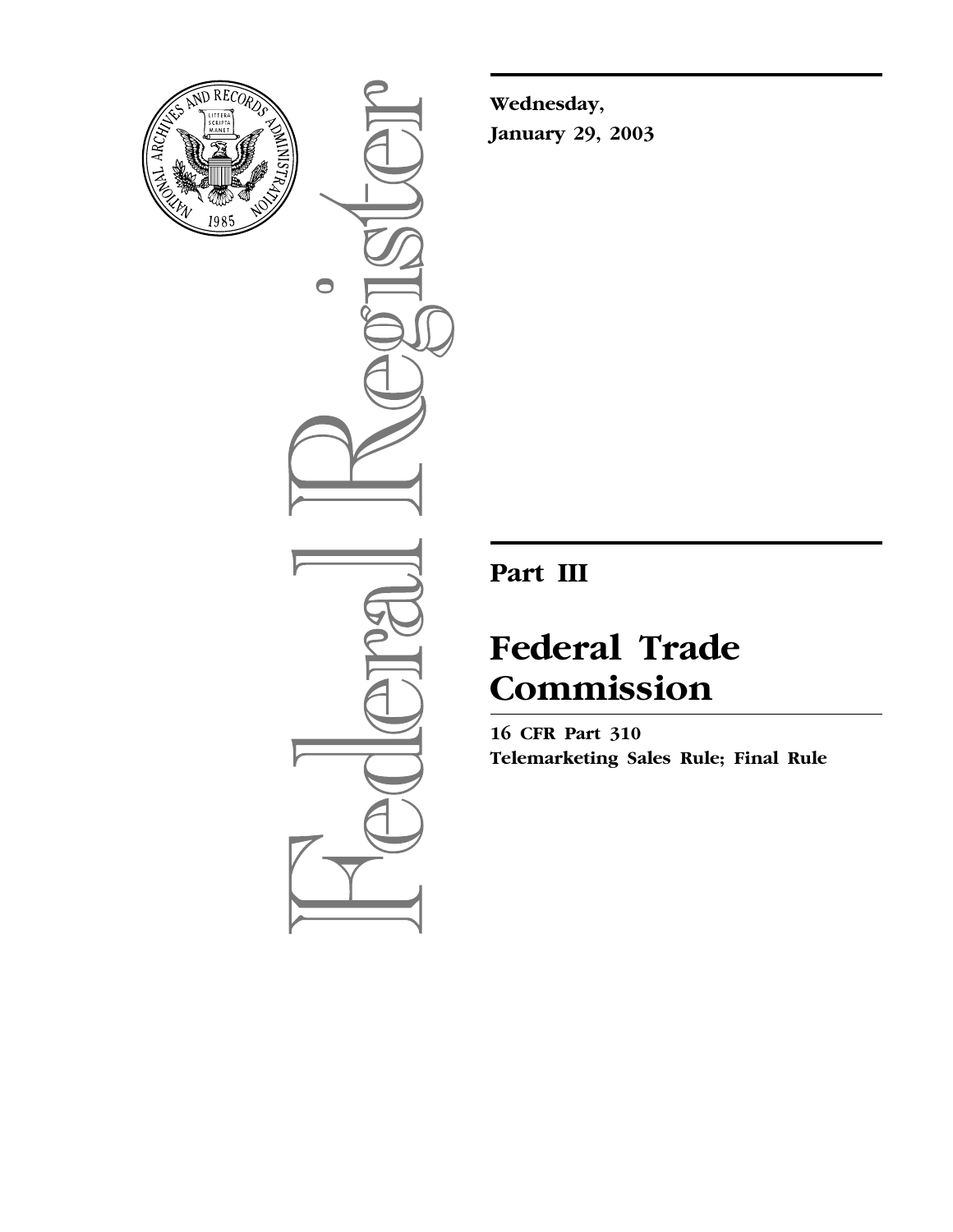# **FEDERAL TRADE COMMISSION**

# **16 CFR Part 310**

# **Telemarketing Sales Rule**

**AGENCY:** Federal Trade Commission. **ACTION:** Final Amended Rule.

**SUMMARY:** In this document, the Federal Trade Commission (''FTC'' or ''Commission'') issues its Statement of Basis and Purpose (''SBP'') and final amended Telemarketing Sales Rule (''amended Rule''). The amended Rule sets forth the FTC's amendments to the Telemarketing Sales Rule (''original Rule'' or ''TSR''). The amended Rule is issued pursuant to the Commission's Rule Review, the Telemarketing and Consumer Fraud and Abuse Prevention Act (''Telemarketing Act'' or ''Act'') and the Uniting and Strengthening America by Providing Appropriate Tools Required to Intercept and Obstruct Terrorism Act (''USA PATRIOT Act''). **EFFECTIVE DATES:** The amended Rule will become effective March 31, 2003. Full compliance with § 310.4(a)(7), the caller identification transmission provision, is required by January 29, 2004. The Commission will announce at a future time the date by which full compliance with  $\S 310.4(b)(1)(iii)(B)$ , the

''do-not-call'' registry provision, will be required. The Commission anticipates that full compliance with the ''do-notcall'' provision will be required approximately seven months from the date a contract is awarded to create the national registry.

**ADDRESSES:** Requests for copies of the amended Rule and this SBP should be sent to: Public Reference Branch, Room 130, Federal Trade Commission, 600 Pennsylvania Avenue, N.W., Washington, DC 20580. The complete record of this proceeding is also available at that address. Relevant portions of the proceeding, including the amended Rule and SBP, are available at http://www.ftc.gov.

**FOR FURTHER INFORMATION CONTACT:** Catherine Harrington-McBride, (202) 326–2452, Karen Leonard, (202) 326– 3597, Michael Goodman, (202) 326– 3071, or Carole Danielson, (202) 326– 3115, Division of Marketing Practices, Bureau of Consumer Protection, Federal Trade Commission, 600 Pennsylvania Avenue, N.W., Washington, DC 20580. **SUPPLEMENTARY INFORMATION:** The amended Rule: (1) retains most of the original Rule's requirements concerning deceptive and abusive telemarketing acts or practices without major substantive changes; (2) establishes a national ''do-not-call'' registry maintained by the Commission; (3)

defines ''upselling'' to clarify the amended Rule's application to these transactions, requires specific disclosures for upsell transactions, and expressly excludes upselling transactions from certain exemptions in the amended Rule; (4) requires that sellers and telemarketers accepting payment by methods other than credit and debit cards subject to certain protections obtain express verifiable authorization from their customers; (5) retains the exemptions for pay-per-call, franchise, and face-to-face transactions, but makes these transactions subject to the national ''do-not-call'' registry and certain other provisions in the abusive practices section of the Rule; (6) specifies requirements for the use of predictive dialers; (7) requires disclosures and prohibits misrepresentations in connection with the sale of credit card loss protection plans; (8) requires an additional disclosure in connection with prize promotions; (9) requires disclosures and prohibits misrepresentations in connection with offers that include a negative option feature; (10) eliminates the general media and direct mail exemptions for the telemarketing of credit card loss protection plans and business opportunities other than business arrangements covered by the Franchise Rule1; (11) requires telemarketers to transmit caller identification information; (12) eliminates the use of post-transaction written confirmation as a means of obtaining a customer's express verifiable authorization when the goods or services are offered on a ''free-to-pay conversion'' basis; (13) prohibits the disclosure or receipt of the customer's or donor's unencrypted billing information for consideration, except in limited circumstances; and (14) requires that the seller or telemarketer obtain the customer's express informed consent to all transactions, with specific requirements for transactions involving ''free-to-pay conversions'' and preacquired account information.

#### **Statement of Basis and Purpose**

#### **I. Background**

*A. Telemarketing and Consumer Fraud and Abuse Prevention Act.*

The early 1990s saw heightened Congressional attention to burgeoning problems with telemarketing fraud.2

The culmination of Congressional efforts to protect consumers against telemarketing fraud occurred in 1994 with the passage of the Telemarketing Act, which was signed into law on August 16, 1994.3 The purpose of the Act was to combat telemarketing fraud by providing law enforcement agencies with new tools and to give consumers new protections.

The Telemarketing Act directed the Commission to issue a rule prohibiting deceptive and abusive telemarketing acts or practices, and specified, among other things, certain acts or practices the FTC's rule must address. The Act also required the Commission to include provisions relating to three specific ''abusive telemarketing acts or practices:'' (1) a requirement that telemarketers may not undertake a pattern of unsolicited telephone calls which the consumer would consider coercive or abusive of his or her right to privacy; (2) restrictions on the time of day telemarketers may make unsolicited calls to consumers; and (3) a requirement that telemarketers promptly and clearly disclose in all sales calls to consumers that the purpose of the call is to sell goods or services, and make other disclosures deemed appropriate by the Commission, including the nature and price of the goods or services sold.4 Section 6102(a) of the Act not only required the Commission to define and prohibit deceptive telemarketing acts or practices, but also authorized the FTC to define and prohibit acts or practices that ''assist or facilitate'' deceptive telemarketing.5 The Act further directed the Commission to consider including recordkeeping requirements in the rule.6 Finally, the Act authorized state Attorneys General, other appropriate state officials, and private persons to bring civil actions in federal district court to enforce compliance with the FTC's rule.7

- 3 15 U.S.C. 6101–6108.
- 4 15 U.S.C. 6102(a)(3)(A)-(C).

- 6 15 U.S.C. 6102(a)(3).
- 7 15 U.S.C. 6103, 6104.

<sup>1</sup> Disclosure Requirements and Prohibitions Concerning Franchising and Business Opportunity Ventures (''Franchise Rule''), 16 CFR Part 436.

<sup>2</sup>Statutes enacted by Congress to address telemarketing fraud during the early 1990s include the Telephone Consumer Protection Act of 1991

<sup>(&#</sup>x27;'TCPA''), 47 U.S.C. 227 *et seq.*, which restricts the use of automatic dialers, bans the sending of unsolicited commercial facsimile transmissions, and directs the Federal Communications Commission (''FCC'') to explore ways to protect residential telephone subscribers' privacy rights; and the Senior Citizens Against Marketing Scams Act of 1994, 18 U.S.C. 2325 *et seq.*, which provides for enhanced prison sentences for certain telemarketing-related crimes.

<sup>5</sup>Examples of practices that would ''assist or facilitate<sup>"</sup> deceptive telemarketing under the Rule include credit card laundering and providing contact lists or promotional materials to fraudulent sellers or telemarketers. *See* 60 FR 43842, 43853 (Aug. 23, 1995).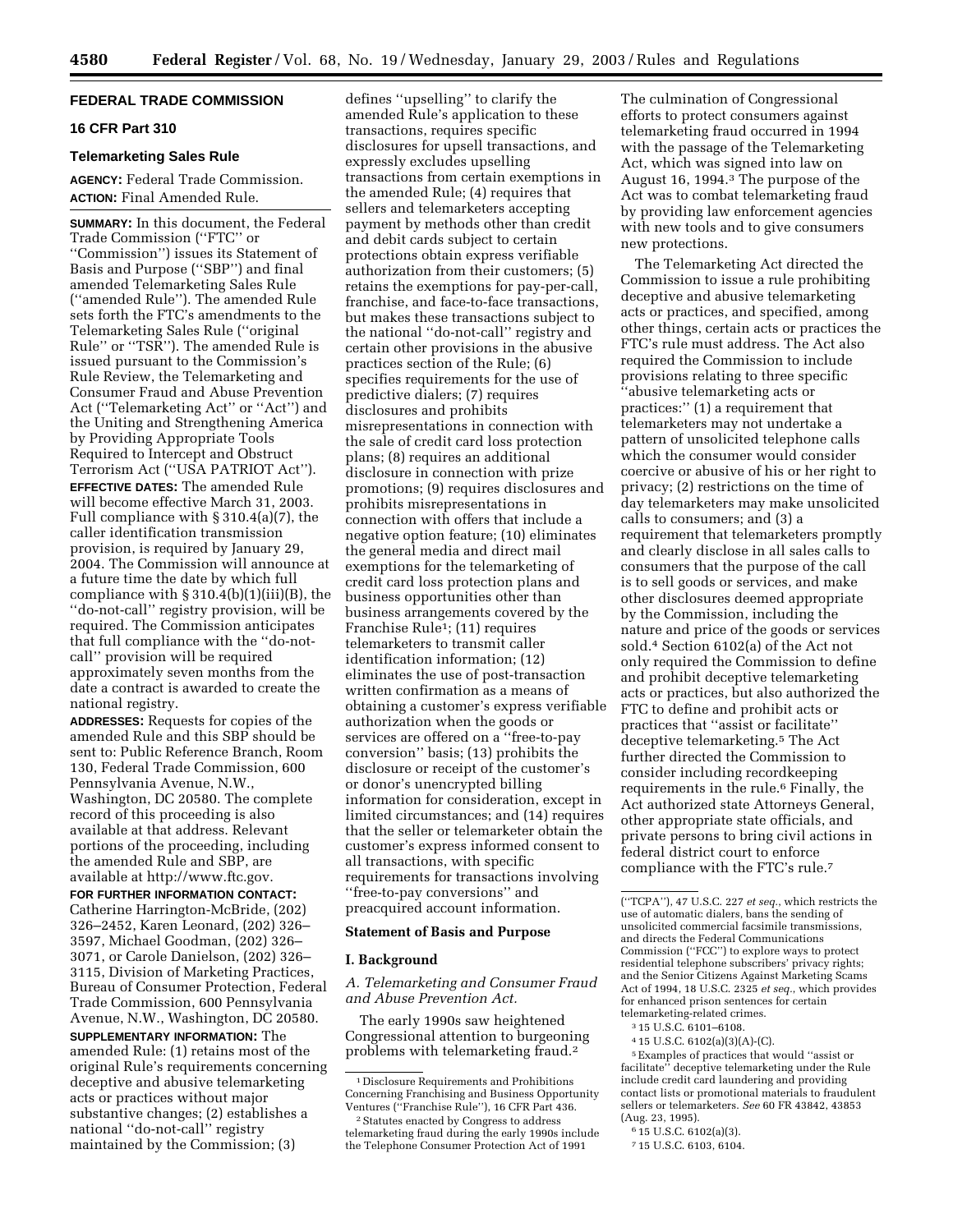# *B. Original Rule.*

The FTC adopted the original Rule on August 16, 1995.8 The Rule, which became effective on December 31, 1995, requires that telemarketers promptly tell each consumer they call several key pieces of information: (1) the identity of the seller; (2) the fact that the purpose of the call is to sell goods or services; (3) the nature of the goods or services being offered; and (4) in the case of prize promotions, that no purchase or payment is necessary to win.9 Telemarketers must, in any telephone sales call, also disclose cost and other material information before consumers pay.10 In addition, the original Rule requires that telemarketers have consumers' express verifiable authorization before using a demand draft (or ''phone check'') to debit consumers' bank accounts.11 The original Rule prohibits telemarketers from calling before 8:00 a.m. or after 9:00 p.m. (in the time zone where the consumer is located), and from calling consumers who have said they do not want to be called by or on behalf of a particular seller.12 The original Rule also prohibits misrepresentations about the cost, quantity, and other material aspects of the offered goods or services, and the terms and conditions of the offer.13 Finally, the original Rule bans telemarketers who offer to arrange loans, provide credit repair services, or recover money lost by a consumer in a prior telemarketing scam from seeking payment before rendering the promised services,14 and prohibits credit card laundering and other forms of assisting and facilitating fraudulent telemarketers.15

The Rule expressly exempts from its coverage several types of calls, including calls where the transaction is completed after a face-to-face sales presentation, calls subject to regulation under other FTC rules (*e.g.*, the Pay-Per-Call Rule,<sup>16</sup> or the Franchise Rule),<sup>17</sup> calls initiated by consumers that are not in response to any solicitation, calls initiated by consumers in response to direct mail, provided certain disclosures are made, and calls initiated by consumers in response to advertisements in general media, such

12 16 CFR 310.4(c), and 310.4(b)(1)(ii).

- 14 16 CFR 310.4(a)(2)-(4). 15 16 CFR 310.3(b) and (c).
- 

16Trade Regulation Rule Pursuant to the Telephone Disclosure and Dispute Resolution Act of 1992 (''Pay-Per-Call Rule''), 16 CFR Part 308.

17 16 CFR 310.6(a)-(c).

as newspapers or television.18 Lastly, catalog sales are exempt, as are most business-to-business calls, except those involving the sale of non-durable office or cleaning supplies.19

#### *C. Rule Review and Request for Comment.*

The Telemarketing Act required that the Commission initiate a Rule Review proceeding to evaluate the Rule's operation no later than five years after its effective date of December 31, 1995, and report the results of the review to Congress.20 Accordingly, on November 24, 1999, the Commission commenced the mandatory review with publication of a **Federal Register** notice announcing that Commission staff would conduct a forum on January 11, 2000, limited to examination of issues related to the ''donot-call'' provision of the Rule, and soliciting applications to participate in the forum.21

On February 28, 2000, the Commission published a second notice in the **Federal Register**, broadening the scope of the inquiry to encompass the effectiveness of all the Rule's provisions. This notice invited comments on the Rule as a whole and announced a second public forum to discuss the provisions of the Rule other than the ''do-not-call'' provision.22 In response to this notice, the Commission received 92 comments from representatives of industry, law

19 16 CFR 310.2(u) (pursuant to 15 U.S.C. 6106(4) (catalog sales)); 16 CFR 310.6(g) (business-tobusiness sales). In addition to these exemptions, certain entities including banks, credit unions, savings and loans, common carriers engaged in common carrier activity, non-profit organizations, and companies engaged in the business of insurance regulated by state law are not covered by the Rule because they are specifically exempt from coverage under the FTC Act. 15 U.S.C. 45(a)(2); *but see* discussion below concerning the USA PATRIOT Act amendments to the Telemarketing Act. Finally, a number of entities, and individuals associated with them, that sell investments and are subject to the jurisdiction of the Securities and Exchange Commission or the Commodity Futures Trading Commission are exempt from the Rule. 15 U.S.C. 6102(d)(2)(A); 6102(e)(1).

20 15 U.S.C. 6108.

21 64 FR 66124 (Nov. 24, 1999). Comments regarding the Rule's ''do-not-call'' provision, § 310.4(b)(1)(ii), as well as the other provisions of the Rule, were solicited in a later **Federal Register** notice on February 28, 2000. *See* 65 FR 10428 (Feb. 28, 2000). Seventeen associations, individual businesses, consumer groups, and law enforcement agencies were selected to engage in the forum's roundtable discussion (''Do-Not-Call'' Forum), which was held on January 11, 2000, at the FTC offices in Washington, D.C. References to the ''Do-Not-Call'' Forum transcript are cited as ''DNC Tr.'' followed by the appropriate page designation.

22 65 FR 10428 (Feb. 28, 2000) (the ''February 28 Notice''). The Commission extended the comment period from April 27, 2000, to May 30, 2000. 65 FR 26161 (May 5, 2000).

enforcement, and consumer groups, as well as from individual consumers.23

The commenters generally praised the effectiveness of the TSR in combating the fraudulent practices that had plagued the telemarketing industry before the Rule was promulgated. They also strongly supported the Rule's continuing role as the centerpiece of federal and state efforts to protect consumers from interstate telemarketing fraud. Commenters consistently stressed that it is important to retain the Rule. However, commenters were less sanguine about the effectiveness of the Rule's provisions dealing with consumers' right to privacy, such as the ''do-not-call'' provision and the provision restricting calling times. They also identified a number of areas of continuing or developing fraud and abuse, as well as the emergence of new technologies that affect telemarketing for industry members and consumers alike. Commenters identified several changes in the marketplace that had occurred in the five years since the Rule was promulgated and that threatened the Rule's effectiveness. Those changes included increased consumer concern about personal privacy,<sup>24</sup> the development of novel payment methods,25 and the increased use of

24The past several years have seen a greater public and governmental focus on the ''do-not-call'' issue. Related to the ''do-not-call'' issue is the proliferation of technologies, such as caller identification service, that assist consumers in managing incoming calls to their homes. Similarly, privacy advocates have raised concerns about technologies used by telemarketers (such as predictive dialers and deliberate blocking of caller identification information) that hinder consumers' attempts to screen calls or make requests to be placed on a ''do-not-call'' list.

25The growth of electronic commerce and payment systems technology has led, and likely will continue to lead, to new forms of payment and further changes in the way consumers pay for goods and services they purchase through telemarketing. In addition, billing and collection systems of telephone companies, utilities, and mortgage lenders are becoming increasingly available to a Continued

<sup>8</sup> 60 FR at 43842 (codified at 16 CFR 310 (1995)).

<sup>9</sup> 16 CFR 310.4(d).

<sup>10</sup> 16 CFR 310.3(a)(1).

<sup>11</sup> 16 CFR 310.3(a)(3).

<sup>13</sup> 16 CFR 310.3(a)(2).

<sup>18</sup> 16 CFR 310.6(d)-(f).

<sup>23</sup>A list of the commenters and the acronyms used to identify each commenter who submitted a comment in response to the February 28 Notice is attached hereto as Appendix A. Appendix B is a list of the commenters and the acronyms used to identify each commenter who submitted a comment in response to the Notice of Proposed Rulemaking (''NPRM''), discussed below, including supplemental comments and comments submitted on the user fee proposal. References to comments are cited by the commenter's acronym followed by the appropriate page designation. ''RR'' after the commenter's acronym indicates that the comment was received in response to the Rule Review. ''NPRM'' after the commenter's acronym indicates that the comment was received in response to the NPRM. ''Supp.'' after the commenter's acronym indicates that the comment was received as a Supplemental Comment. ''User Fee'' after the commenter's acronym indicates the comment was submitted in response to the request for comments on the Commission's user fee proposal.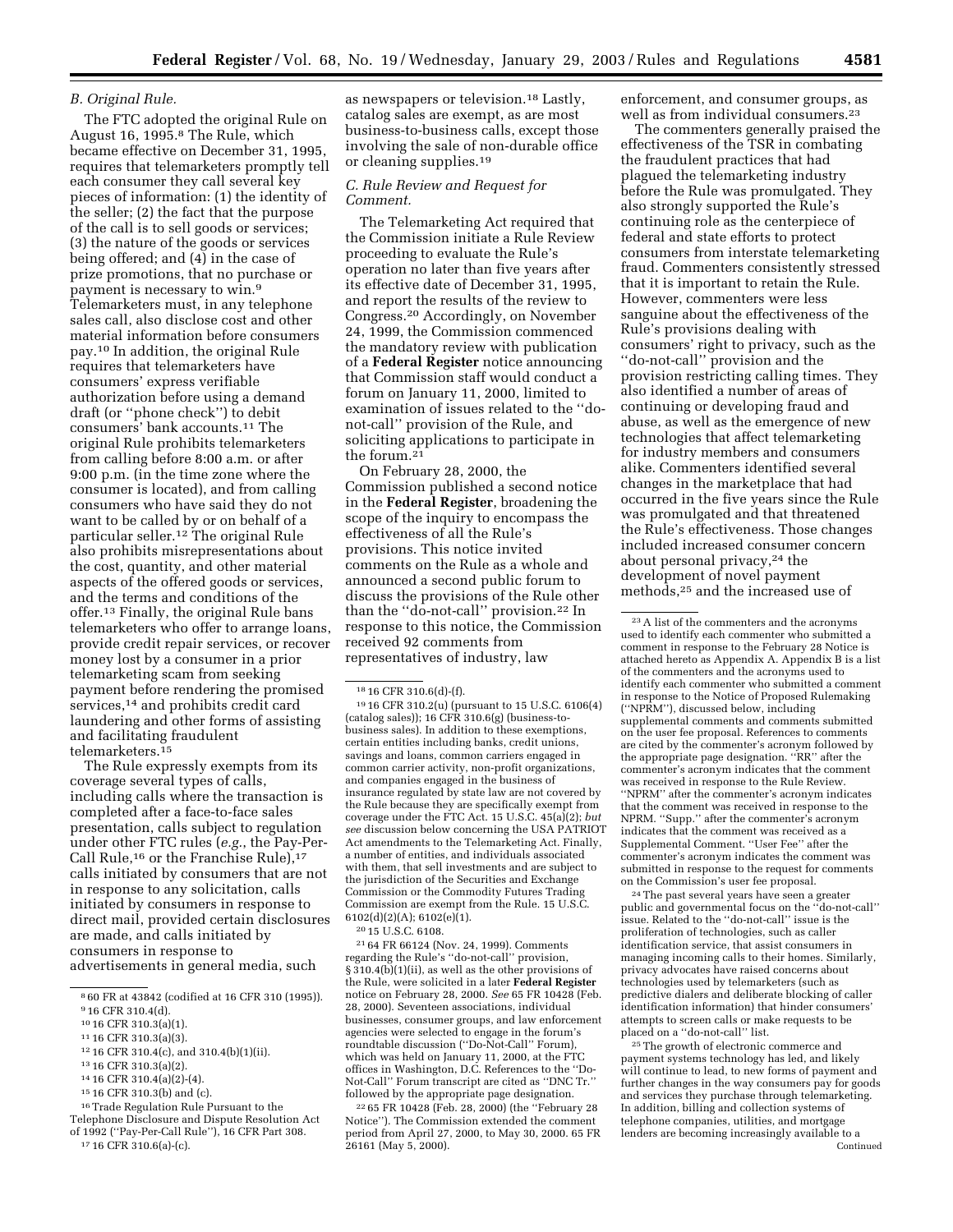preacquired account telemarketing26 and upselling.27

Following the receipt of public comments, the Commission held a second forum on July 27 and 28, 2000 (''Rule Review Forum''), to discuss provisions of the Rule other than the ''do-not-call'' provision and to discuss the Rule's effectiveness.28 Both the ''Do-Not-Call'' Forum and the Rule Review Forum were open to the public, and time was reserved to receive oral comments from members of the public in attendance. Both proceedings were transcribed and, along with the comments received, placed on the public record.29

Based on the record developed during the Rule Review, as well as the Commission's law enforcement experience, the Commission determined to retain the Rule but proposed to amend it to better address recurring abuses and to reach emerging problem areas.

# *D. The USA PATRIOT Act of 2001.*

On October 25, 2001, the USA PATRIOT Act<sup>30</sup> became effective. This legislation contains provisions that have significant impact on the TSR. Specifically, § 1011 of that Act amends the Telemarketing Act to extend the coverage of the TSR to reach not just telemarketing to induce the purchase of goods or services, but also charitable fundraising conducted by for-profit

26The practice of preacquired account telemarketing—where a telemarketer acquires the customer'sbilling information prior to initiating a telemarketing call or transaction—has increasingly resulted in complaints from consumers about unauthorized charges. Billing information can be preacquired in a variety of ways, including from a consumer'sutility company, from the consumer in a previous transaction, or from another source. In many instances, the consumer is not involved in the transfer of the billing information and is unaware that the seller possesses it during the telemarketing call.

 $^{\mathrm{27}}$  The practice of ''upselling'' has also become more prevalent in telemarketing. Through this technique, customers are offered additional items for purchase after the completion of an initial sale. In the majority of upselling scenarios, the seller or telemarketer already has received the consumer's billing information, either from the consumer or from another source.

28References to the Rule Review Forum transcript are cited as ''RR Tr.'' followed by the appropriate page designation.

29Relevant portions of the entire record of the Rule Review proceeding, including all transcripts and comments, can be viewed on the FTC'swebsite at http://www.ftc.gov/bcp/rulemaking/tsr/tsrreview.htm. In addition, the full paper record is available in Room 130 at the FTC, 600 Pennsylvania Avenue, N.W., Washington, DC 20580, telephone number: 1–202–326–2222.

30Pub. L. 107–56, 115 Stat. 272 (Oct. 26, 2001).

telemarketers on behalf of charitable organizations. Because enactment of the USA PATRIOT Act took place after the comment period for the Rule Review closed, the Commission did not raise issues relating to charitable fundraising by telemarketers in the Rule Review.

Section 1011(b)(3) of the USA PATRIOT Act amends the definition of ''telemarketing'' that appears in the Telemarketing Act, 15 U.S.C. § 6106(4), expanding it to cover any ''plan, program, or campaign which is conducted to induce . . . a charitable contribution, donation, or gift of money or any other thing of value, by use of one or more telephones and which involves more than one interstate telephone call . . . .''

In addition, § 1011(b)(2), among other things, adds a new section to the Telemarketing Act directing the Commission to include new requirements in the ''abusive telemarketing acts or practices'' provisions of the TSR.31 Finally, § 1011(b)(1) amends the ''deceptive telemarketing acts or practices'' provision of the Telemarketing Act, 15 U.S.C. § 6102(a)(2), by specifying that ''fraudulent charitable solicitation'' is to be included as a deceptive practice under the TSR.

#### *E. Notice of Proposed Rulemaking.*

On January 30, 2002, the Commission published its NPRM, proposing revisions to the TSR (''proposed Rule'') in order to ensure that consumers receive the protections that the Telemarketing Act mandated, and to effectuate § 1011 of the USA PATRIOT Act.32 The Commission proposed a number of changes, including creating a national ''do-not-call'' registry maintained by the FTC, a ban on receiving from or disclosing to a third party a consumer's billing information, a prohibition against blocking caller identification information, and a requirement that sellers or telemarketers accepting payment via novel payment methods obtain the customer's express verifiable authorization. During the course of this NPRM proceeding, the Commission received about 64,000

electronic and paper comments from representatives of industry, law enforcement, consumer and privacy groups, and from individual consumers.33 On June 5, 6 and 7, 2002, the Commission held a forum (''June 2002 Forum'') to discuss the issues raised by commenters regarding the FTC's proposed revisions.34 The forum was open to the public, and time was reserved to receive oral comments from members of the public in attendance. During the forum, the Commission announced that it would accept supplemental comments until June 28, 2002.35 The forum proceeding was transcribed and placed on the public record. The public record, including many comments and all forum transcripts, has been placed on the Commission's website on the Internet.36

Individual consumers generally favored the Commission's proposals, particularly with regard to a national ''do-not-call'' registry. Consumer groups and state law enforcement representatives also generally supported the proposed amendments, although they expressed concern about the effect of the proposal on state ''do-not-call''

34References to the June 2002 Forum transcript are cited as ''June 2002 Tr.'' followed by the appropriate day (I, II, or III, referring to June 5, 6, or 7, respectively) and page designation.

35 June 2002 Tr. II at 254. References to the supplemental comments received are cited as ''[Name of Commenter]-Supp. at [page number].''

36Much of the record in this proceeding can be viewed on the FTC's website at http://www.ftc.gov/ bcp/rulemaking/tsr/tsr-review.htm. In addition, the full paper record is available in Room 130 at the FTC, 600 Pennsylvania Avenue, N.W., Washington, DC 20580, telephone number: 1–202–326–2222.

wide variety of vendors of all types of goods and services. These newly available payment methods in many instances are relatively untested, and may not provide protections for consumers from unauthorized charges.

<sup>31</sup>Specifically, § 1011(b)(2)(d) mandates that the TSR include in its regulation of abusive telemarketing acts and practices ''a requirement that any person engaged in telemarketing for the solicitation of charitable contributions, donations, or gifts of money or any other thing of value, shall promptly and clearly disclose to the person receiving the call that the purpose of the call is to solicit charitable contributions, donations, or gifts, and make such other disclosures as the Commission considers appropriate, including the name and mailing address of the charitable organization on behalf of which the solicitation is made.'' Pub. L. 107–56 (Oct. 26, 2001).

<sup>32</sup> 67 FR 4492 (Jan. 30, 2002).

<sup>33</sup>Of these, more than forty-five were supplemental comments from organizations and individuals, and about 15,000 supplemental comments were from Gottschalks' customers submitted by Gottschalks. Simultaneous with, but separate from, the NPRM proceeding, the Commission has been exploring possible methods for implementing the proposed national ''do-notcall'' registry. On February 28, 2002, the Commission published a Request for Information (''RFI'') that solicited information from potential contractors on various aspects of implementing the proposed registry. The RFI comment period closed on March 29, 2002. On August 2, 2002, the Commission issued a Request for Quotes to selected vendors. Final proposals were submitted on September 20, 2002, and are being evaluated by Commission staff. On May 29, 2002, the Commission published a Notice of Proposed Rulemaking, soliciting comments on a proposed amendment to the TSR that would establish the methods by which fees for use of the registry would be set. 67 FR 37362 (May 29, 2002). The comment period ended June 28, 2002. The proposed amendment received about forty comments (cited as ''[Name of Commenter]-User Fee at [page number]''), virtually all of which argued that the Commission does not have the authority to issue a user fee, or that it was premature to propose a user fee because the Commission did not have sufficient information upon which to base the proposal. The user fee proposal remains under review as the Commission continues to evaluate the issues raised in the comments.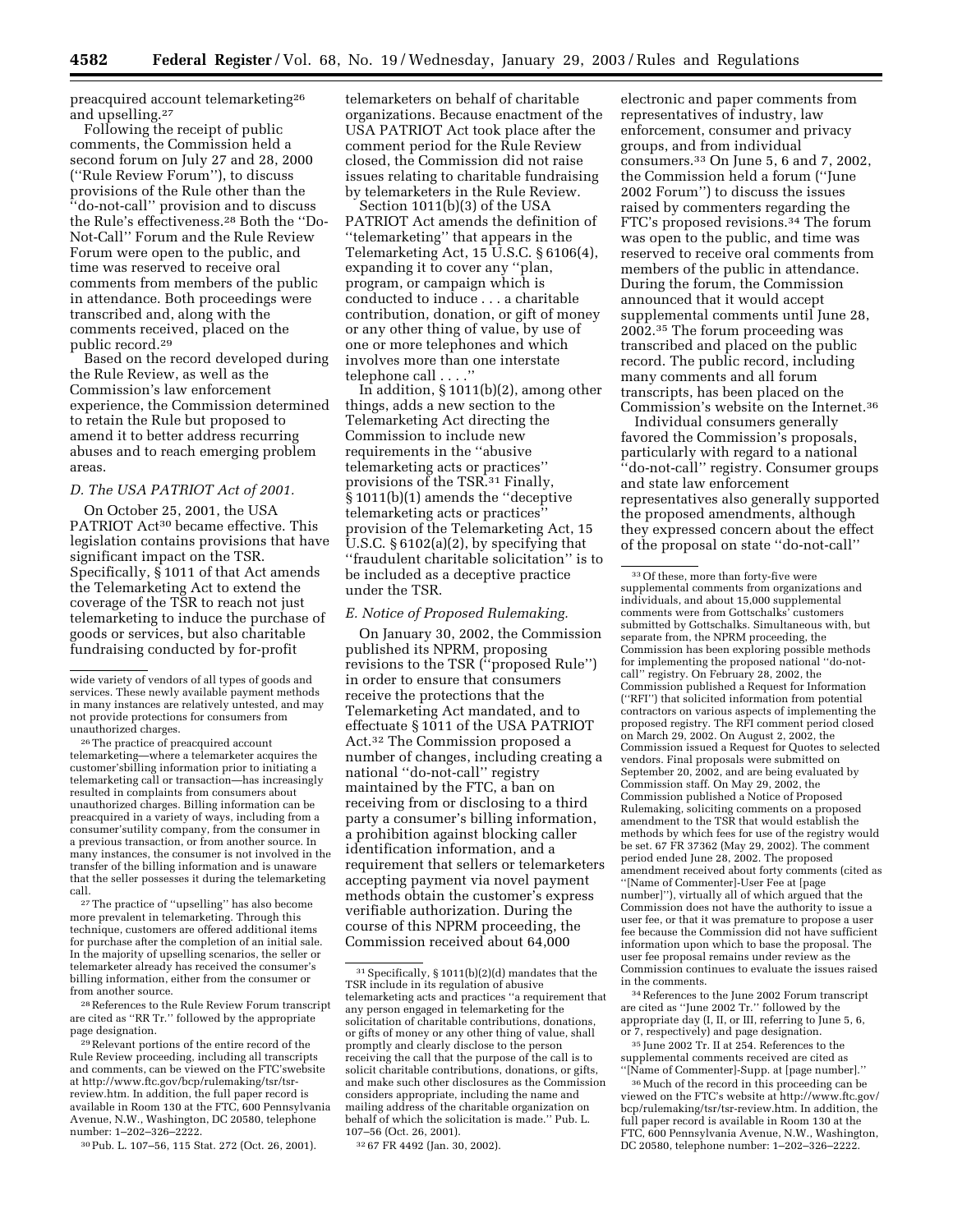and other laws. Business and industry commenters generally opposed the proposal, but suggested changes that they believed would make the proposed amendments less burdensome on legitimate business while still achieving the desired consumer protections. Comments from charitable organizations focused primarily on the FTC proposal which would require for-profit telemarketers who solicit on behalf of charitable organizations to comply with the proposed ''do-not-call'' registry. Charitable organizations consistently opposed such a requirement. The comments and the basis for the Commission's decision on the various recommendations are analyzed in detail in Section II below.

#### *F. The Amended Rule.*

The Commission has carefully reviewed the entire record developed in its rulemaking proceeding. The record, as well as the Commission's law enforcement experience, leave little doubt that important changes have occurred in the marketplace, and that modifications to the original Rule are necessary if consumers are to receive the protections that Congress intended to provide when it enacted the Telemarketing Act. Based on that record and on the Commission's law enforcement experience, the Commission has modified the proposed Rule published in the NPRM and now promulgates this amended Rule, as described in this SBP.

The Commission's decision to retain certain provisions of the original Rule while supplementing or amending others is made pursuant to the Rule Review requirements of the Telemarketing Act,37 and pursuant to the rulemaking authority granted to the Commission by that Act to protect consumers from deceptive and abusive practices,38 including practices that may be coercive or abusive of the consumer's interest in protecting his or her privacy.39 The Commission's decision to amend the original Rule also is made pursuant to the authority granted to the Commission by § 1011 of the USA PATRIOT Act.

As discussed in detail herein, the Commission believes that it is necessary to amend the original Rule to ensure that the Telemarketing Act's goals are met—that is, encouraging the growth of the legitimate telemarketing industry, while curtailing those practices that are abusive or deceptive. The record in this rulemaking proceeding demonstrates

that many of the changes in the marketplace that have occurred since the original Rule was promulgated have led to the growth of deceptive and abusive practices in areas not adequately addressed by the original Rule. The amended Rule addresses these practices by responding to the changes in the marketplace in a manner consistent with the intent of Congress in enacting the Telemarketing Act and § 1011 of the USA PATRIOT Act. The Commission believes that the amended Rule strikes a balance, maximizing consumer protections without imposing unnecessary burdens on the telemarketing industry. Each of the amendments is discussed in detail in this SBP. A summary of the major changes from the original Rule is set forth below. The amended Rule:

• Supplements the current companyspecific ''do-not-call'' provision with a provision that will empower a consumer to stop calls from all companies within the FTC's jurisdiction by placing his or her telephone number on a central ''donot-call'' registry maintained by the FTC, except when the consumer has an ''established business relationship'' with the seller on whose behalf the call is made;

• Permits consumers who have put their numbers on the national ''do-notcall'' registry to provide permission to call to any specific seller by an express written agreement;

• Explicitly exempts solicitations to induce charitable contributions via outbound telephone calls from coverage under the national ''do-not-call'' registry provision;

• Modifies § 310.3(a)(3) to require express verifiable authorization for all transactions except when the method of payment used is a credit card subject to protections of the Truth in Lending Act and Regulation Z, or a debit card subject to the protections of the Electronic Fund Transfer Act and Regulation E;

• Modifies § 310.3(a)(3)(iii), the provision allowing a telemarketer to obtain express verifiable authorization by sending written confirmation of the transaction to the consumer prior to submitting the consumer's billing information for payment;

• Mandates disclosures in the sale of credit card loss protection, and prohibits misrepresenting that a consumer needs offered goods or services in order to receive protections he or she already has under 15 U.S.C. § 1643 (limiting a cardholder's liability for unauthorized charges on a credit card account);

• Explicitly mandates that all required disclosures in § 310.3(a)(1) and § 310.4(d) be made truthfully;

• Expands upon the current prize promotion disclosures to include a statement that any purchase or payment will not increase a consumer's chances of winning;

• Prohibits disclosing or receiving, for consideration, unencrypted consumer account numbers for use in telemarketing, except when the disclosure or receipt is to process a payment for goods or services or a charitable contribution pursuant to a transaction;

• Prohibits causing billing information to be submitted for payment, directly or indirectly, without the express informed consent of the customer or donor;

• Sets out guidelines for what evidences express informed consent in transactions involving preacquired account information and ''free-to-pay conversion'' features;

• Requires telemarketers to transmit the telephone number, and name, when available, of the telemarketer to any caller identification service;

• Prohibits telemarketers from abandoning any outbound telephone call, and provides, in a safe harbor provision, that to avoid liability under this provision, a telemarketer must: abandon no more than three percent of all calls answered by a person; allow the telephone to ring for fifteen seconds or four rings; whenever a sales representative is unavailable within two seconds of a person's answering the call, play a recorded message stating the name and telephone number of the seller on whose behalf the call was placed; and maintain records documenting compliance;

• Extends the applicability of most provisions of the Rule to ''upselling'' transactions;

• Prohibits denying or interfering in any way with a consumer's right to be placed on a ''do-not-call'' list;

• Requires maintenance of records of express informed consent and express agreement;

• Narrows certain exemptions of the Rule;

• Clarifies that facsimile transmissions, electronic mail, and other similar methods of delivery are direct mail for purposes of the direct mail exemption; and

• Modifies various provisions throughout the Rule to effectuate expansion of the Rule's coverage to include charitable solicitations, pursuant to Section 1011 of the USA PATRIOT Act, and adds new mandatory disclosures and prohibited misrepresentations in charitable solicitations.

<sup>37</sup> 15 U.S.C. 6108.

<sup>38</sup> 15 U.S.C. 6102(a)(1) and (a)(3).

<sup>39</sup> 15 U.S.C. 6102(a)(3)(A).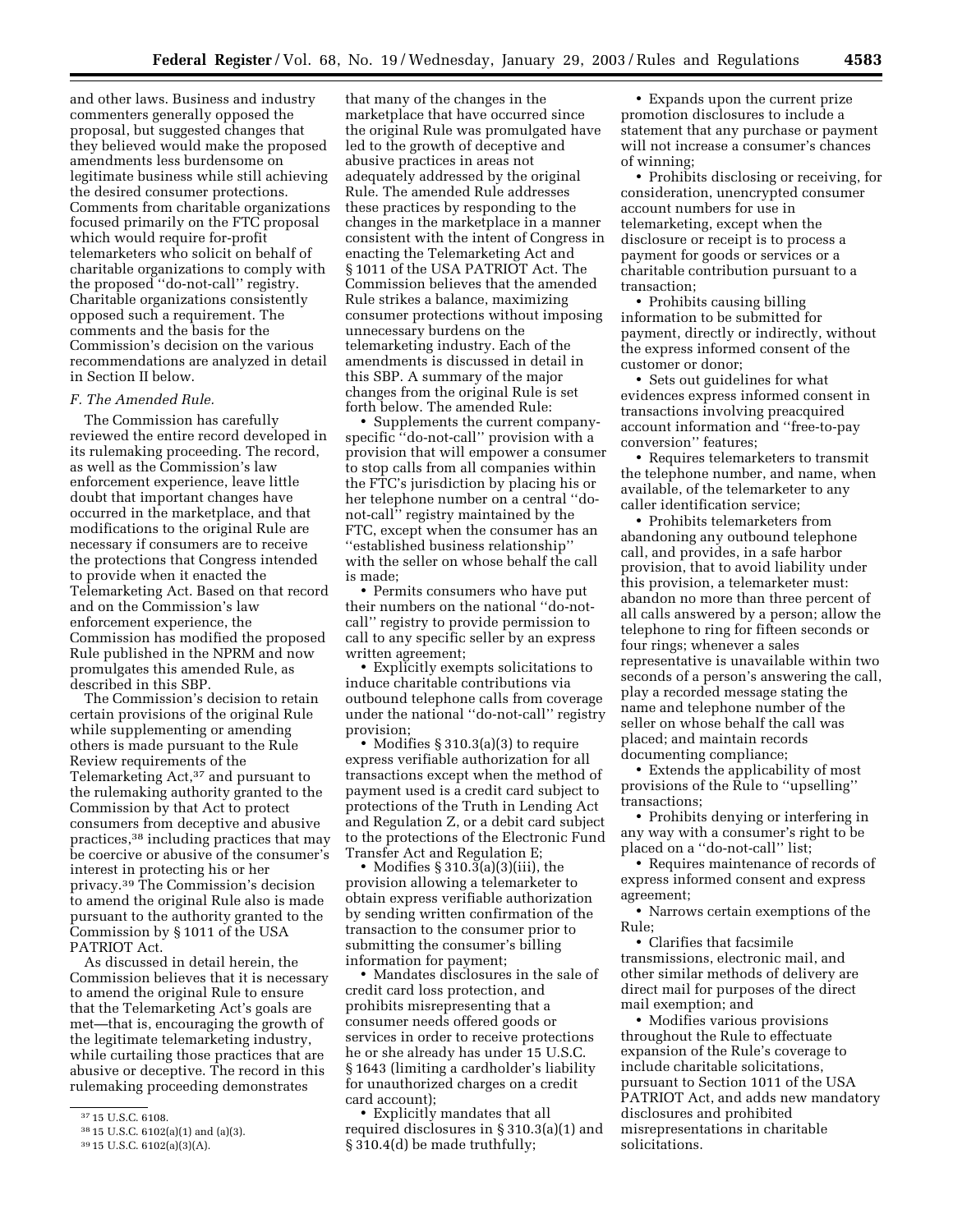# *G. Proposed Rule Adopted with Some Modifications.*

Based on the entire record in this proceeding, the amended Rule adopted by the Commission is substantially similar to the proposed Rule. However, the amended Rule contains some important differences from the proposed Rule. These further modifications to the original Rule were based on the recommendations of commenters and on the Commission's more comprehensive law enforcement experience in certain areas over the months since publishing the NPRM.

The major differences between the proposed Rule and the amended Rule adopted here are as follows:

• The definition of ''charitable contribution'' no longer contains exceptions for religious and political groups;

• Sellers who have an ''established business relationship'' with the consumer are exempted from the national ''do-not-call'' registry;

• For-profit telemarketers who solicit charitable contributions are exempted from the national ''do-not-call'' registry, but remain subject to the entity-specific ''do-not-call'' provision;

• The original Rule's definition of ''outbound call'' has been reinstated, and the proposed Rule modified to require specific disclosures in an upsell transaction;

• Disclosures regarding negative option features are required;

• Express verifiable authorization is required for all payments, except those made by a credit or debit card subject to certain statutorily-mandated consumer protections;

• For express oral authorization to be deemed verifiable, a seller must ensure the customer's or donor's receipt of the date the charge will be submitted for payment (rather than the date of the payment) and identify the account to be charged with sufficient specificity such that the customer or donor understands what account is being used to collect payment (rather than provide the account name and number);

• The use of written post-sale confirmations is permitted, subject to the requirement that such confirmations be clearly and conspicuously labeled as such; however, this method is not permitted in transactions involving a 'free-to-pay conversion'' feature and preacquired account information;

• In charitable solicitations, the prohibited misrepresentation regarding the percentage or amount of any charitable contribution that will go to a charitable organization or program is no longer delimited by the phrase ''after

any administrative or fundraising expenses are deducted;''

• The Rule now specifies that billing charges to a consumer's account without the consumer's authorization is an abusive practice and a Rule violation; and the Rule now requires that a customer's express informed consent be provided in every transaction;

• The ban on the transfer of consumers' billing information has been replaced with a ban on transferring unencrypted consumer account numbers;

• The failure to transmit caller identification information is prohibited, rather than the affirmative blocking of such information;

• Abandoned calls are prohibited, subject to a ''safe harbor'' that requires a telemarketer to: abandon no more than three percent of all calls answered by a person; allow the telephone to ring for fifteen seconds or four rings; whenever a sales representative is unavailable within two seconds of a person's answering the call, play a recorded message stating the name and telephone number of the seller on whose behalf the call was placed; and maintain records documenting compliance;

• Records of express informed consent or express agreement must be maintained;

• The exemptions for certain kinds of calls are explicitly unavailable to upselling transactions;

• The exemption for business-tobusiness telemarketing is once again available to telemarketing of Web services and Internet services, as well as the solicitation of charitable contributions.

#### **II. Discussion of the Amended Rule**

The amendments to the Rule do not alter § 310.7 (Actions by States and Private Persons), or § 310.8 (Severability), although § 310.8 (Severability) has been renumbered as § 310.9 in the amended Rule. Section 310.8 of the amended Rule is now reserved.

#### *A. Section 310.1 — Scope of Regulations.*

Section 310.1 of the amended Rule states that ''this part [of the CFR] implements the [Telemarketing Act], *as amended*,'' reflecting the amendment of the Telemarketing Act by § 1011 of the USA PATRIOT Act.40 This section discusses comments received regarding the implementation of the USA PATRIOT Act amendments as well as

other issues relating to the scope of coverage of the TSR.

#### *Effect of the USA PATRIOT Act.*

As noted in the NPRM, § 1011(b)(3) of the USA PATRIOT Act amends the definition of ''telemarketing'' that appears in the Telemarketing Act, 15 U.S.C. § 6306(4), by inserting the underscored language:

The term 'telemarketing' means a plan, program, or campaign which is conducted to induce purchases of goods or services *or a charitable contribution, donation, or gift of money or any other thing of value*, by use of one or more telephones and which involves more than one interstate telephone call. . . .

In addition,  $\S 1011(b)(2)$  adds a new section to the Telemarketing Act requiring the Commission to include in the ''abusive telemarketing acts or practices'' provisions of the TSR:

a requirement that any person engaged in telemarketing for the solicitation of charitable contributions, donations, or gifts of money or any other thing of value, shall promptly and clearly disclose to the person receiving the call that the purpose of the call is to solicit charitable contributions, donations, or gifts, and make such other disclosures as the Commission considers appropriate, including the name and mailing address of the charitable organization on behalf of which the solicitation is made.

Finally, § 1011(b)(1) amends the ''deceptive telemarketing acts or practices'' provision of the Telemarketing Act, 15 U.S.C. § 6102(a)(2), by inserting the underscored language:

The Commission shall include in such rules respecting deceptive telemarketing acts or practices a definition of deceptive telemarketing acts or practices *which shall include fraudulent charitable solicitations* and which may include acts or practices of entities or individuals that assist or facilitate deceptive telemarketing, including credit card laundering.

Notwithstanding the amendment of these provisions of the Telemarketing Act, neither the text of § 1011 nor its legislative history suggests that it amends § 6105(a) of the Telemarketing Act—the provision which incorporates the jurisdictional limitations of the FTC Act into the Telemarketing Act and, accordingly, the TSR. Section 6105(a) of the Act states:

Except as otherwise provided in sections 6102(d) [with respect to the Securities and Exchange Commission], 6102(e) [Commodity Futures Trading Commission], 6103 [state Attorney General actions], and 6104 [private consumer actions] of this title, this chapter shall be enforced by the Commission under the Federal Trade Commission Act (15 U.S.C. § 41 *et seq.*). *Consequently, no activity which is outside of the jurisdiction of that Act shall* 

<sup>40</sup> 15 U.S.C. 6101-6108. The Telemarketing Act was amended by the USA PATRIOT Act on October 25, 2001. Pub. L. 107-56 (Oct. 26, 2001).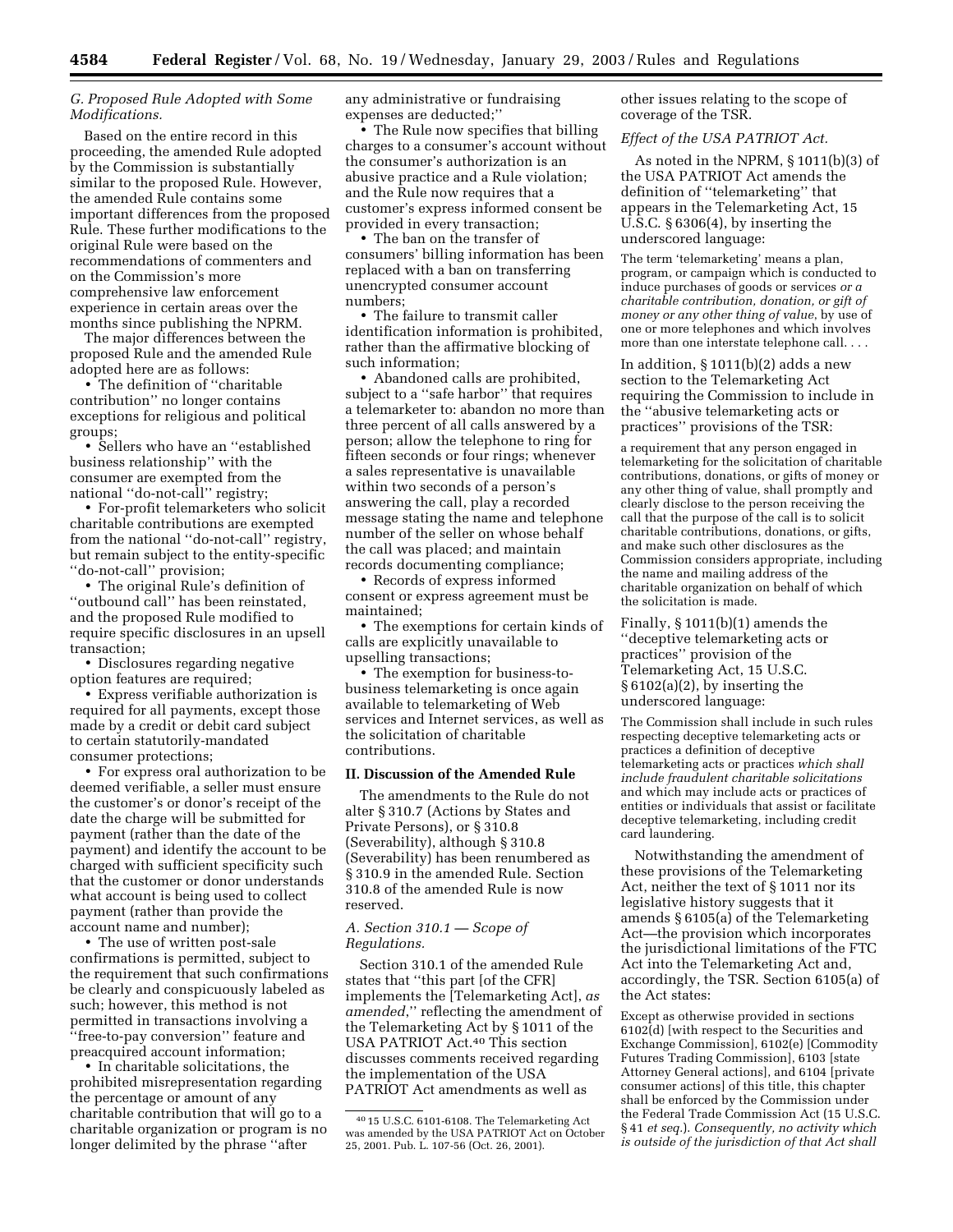*be affected by this chapter.* (emphasis added).41

One type of ''activity which is outside the jurisdiction'' of the FTC Act, as interpreted by the Commission and federal court decisions, is that conducted by non-profit entities. Sections 4 and 5 of the FTC Act, by their terms, provide the Commission with jurisdiction only over persons, partnerships, or ''corporations organized to carry on business for their own profit or that of their members.''42

Reading the amendments to the Telemarketing Act effectuated by § 1011 of the USA PATRIOT Act together with the unchanged sections of the Telemarketing Act compels the conclusion that for-profit entities that solicit charitable donations now must comply with the TSR, although the Rule's applicability to charitable organizations themselves is unaffected.43 The USA PATRIOT Act brings the Telemarketing Act's jurisdiction over charitable solicitations in line with the jurisdiction of the

42Section 5(a)(2) of the FTC Act states: ''The Commission is hereby empowered and directed to prevent persons, partnerships, or corporations . . . from using unfair or deceptive acts or practices in or affecting commerce.'' 15 U.S.C. 45(a)(2). Section 4 of the Act defines ''corporation'' to include: ''any company, trust, so-called Massachusetts trust, or association, incorporated or unincorporated, *which is organized to carry on business for its own profit or that of its members* . . . .'' 15 U.S.C. 44 (emphasis added).

43A fundamental tenet of statutory construction is that "a statute should be read as a whole, . [and that] provisions introduced by the amendatory act should be read together with the provisions of the original section that were . . . left unchanged . . . as if they had been originally enacted as one section.'' 1A NORMAN J. SINGER, SUTHERLAND STATUTES & STAT. CONSTR. § 22:34 (6th ed. 2002), *citing, inter alia, Brothers v. First Leasing*, 724 F.2d 789 (9th Cir. 1984); *Republic Steel Corp. v. Costle*, 581 F.2d 1228 (6th Cir. 1978); *Am. Airlines, Inc. v. Remis Indus., Inc.*, 494 F.2d 196 (2d Cir. 1974); *Kirchner v. Kansas Tpk. Auth.*, 336 F.2d 222 (10th Cir. 1964); *Nat'l Ctr. for Preservation Law v. Landrieu*, 496 F. Supp. 716 (D.S.C. 1980); *Conoco, Inc. v. Hodel*, 626 F. Supp. 287 (D. Del. 1986); *Palardy v. Horner*, 711 F. Supp. 667 (D. Mass. 1989). Thus, in construing a statute and its amendments, ''[e]ffect is to be given to each part, and they are to be int erpreted so that they do not conflict.'' *Id.*

Commission under the FTC Act by expanding the Rule's coverage to include not only the sale of goods or services, but also charitable solicitations by for-profit entities on behalf of nonprofit organizations.

The Commission received numerous comments regarding the change in scope to the TSR required by the USA PATRIOT Act amendments of the Telemarketing Act. Some comments supported the Commission's interpretation of the USA PATRIOT Act amendments, and the coverage of forprofit telemarketers who solicit on behalf of exempt charitable organizations.44 However, the majority of commenters who addressed this issue believed the Commission had misinterpreted the mandate of the USA PATRIOT Act amendments. Law enforcement agencies and consumer groups, including NAAG and NASCO, generally expressed the view that the Commission had underestimated the jurisdictional powers conferred on it by the USA PATRIOT Act amendments, and urged that the Rule apply not only to for-profit solicitors who call on behalf of charities, but also to the charities themselves.45 These commenters argued that the language of the USA PATRIOT Act and its legislative history do not support limiting the applicability of the TSR to telemarketers who call on behalf of non-profits, rather than extending it to cover charitable organizations as well.46

On the other hand, most non-profit organizations that commented argued that the Commission's interpretation of the USA PATRIOT Act amendments was too expansive. Several of these commenters argued that in adopting § 1011 of the USA PATRIOT Act, ''Congress meant only to apply certain disclosure requirements—and not the other aspects of the Rule—to professional fundraisers for charities

45*See, e.g.*, NAAG-NPRM at 50-51; NASCO-NPRM at 3-4.

46*See* NAAG-NPRM at 50-51; NASCO-NPRM at 3-4 (the USA PATRIOT Act refers to ''fraudulent charitable solicitations,'' and requires disclosures by ''any person'' engaged in telemarketing; also noting that the USA PATRIOT Act was passed in the wake of September 11, 2001, and in response to misrepresentations by non-profits as well as their for-profit telemarketers.).

and to for-profit entities soliciting charitable contributions for their own philanthropic purposes.''47 Others suggested that ''Congress intended only to address bogus charitable solicitation where the non-profit or charitable cause or organizational scheme itself is of a criminal or fraudulent nature.''48 These commenters cite statements made by the legislation's chief sponsor to the effect that concerns about fraudulent charities prompted him to introduce the legislation.49

The Commission believes that concerns about bogus charitable fundraising in the wake of the events of September 11, 2001, in large measure propelled passage of § 1011 of the USA PATRIOT Act.<sup>50</sup> But the fact remains that Congress did more than impose upon the solicitation of charitable contributions by for-profit telemarketers prohibitions against misrepresentation and basic disclosure obligations. Indeed, the USA PATRIOT Act amendments alter the scope of the entire TSR by altering the key definition of the statute—''telemarketing''—to encompass charitable solicitation. Moreover, the text of § 1011 expressly directs the Commission to address both deceptive and abusive acts or practices.<sup>51</sup> Thus, there is no textual support for the notion that § 1011 excludes from its grant of authority over charitable solicitations the power to prohibit deceptive or abusive practices.52

50*See* letter dated June 14, 2002, from Senator Mitch McConnell to FTC Chairman Timothy Muris, commenting on the NPRM and stating:

''In an effort to protect generous citizens and the charitable institutions they support, I was proud to introduce the Crimes Against Charitable Americans Act and secure its inclusion in the USA PATRIOT Act. This legislation strengthens federal laws regulating charitable phone solicitations. The bill also takes important steps to combat deceptive charitable solicitations by requiring telemarketers to make common sense disclosures such as the charity's identity and address at the beginning of the phone call. . . . When Congress enacted this legislation, it did not envision, nor did it call for, the FTC to propose a federal ''do-not-call'' list, and certainly not a list that applied to charitable organizations or their authorized agents.''

51Pub. L. 107-56 (Oct. 26, 2001).

52 It is a tenet of statutory construction that ''an amendatory act is not to be construed to change the original act . . . further than expressly declared or necessarily implied.'' SUTHERLAND STAT. CONSTR., note 43 above, at § 22:30 (citations omitted). The Commission believes the necessary implication of modifying the definition of ''telemarketing'' in the USA PATRIOT Act is to have all provisions of the Rule apply to charitable solicitations.

 $^{\rm 41}$  Section 6105(b) reinforces the point made in § 6105(a), as follows:

<sup>&#</sup>x27;'The Commission shall prevent any person from violating a rule of the Commission under section 6102 of this title in the same manner, by the same means, and *with the same jurisdiction*, powers, and duties as though all applicable terms and provisions of the Federal Trade Commission Act (15 U.S.C. § 41 *et seq.*) were incorporated into and made a part of this chapter. Any person who violates such rule shall be subject to the penalties and entitled to the same privileges and immunities provided in the Federal Trade Commission Act in the same manner, by the same means, and *with the same jurisdiction*, power, and duties as though all applicable terms and provisions of the Federal Trade Commission Act were incorporated into and made a part of this chapter.'' (emphasis added).

<sup>44</sup>*See, e.g.*, AARP-NPRM at 4; AFP-NPRM at 3 (arguing that the USA PATRIOT Act gives the FTC jurisdiction over for-profit telemarketers soliciting on behalf of non-profits, agreeing that the disclosures required by amended Rule § 310.4(e) are necessary, and noting that the disclosures mirror the disclosures required by AFP's code of ethics); ASTA-NPRM at 1; Make-a-Wish-NPRM, *passim*; MBNA-NPRM at 6 (the Rule amendments to effectuate the USA PATRIOT Act's provisions ''reflect Congress' intent and are limited in scope and impact while providing important consumer benefits.'').

<sup>47</sup> DMA-NonProfit-NPRM at 4. *See also* ACE-NPRM at 1-2; ERA-NPRM at 45; IUPA-NPRM at 21- 22.

<sup>48</sup>Not-For-Profit Coalition-NPRM at 26. *See also* Community Safety-NPRM at 2.

<sup>49</sup>*See* Not-For-Profit Coalition-NPRM at 27-28; DMA-NonProfit-NPRM at 5.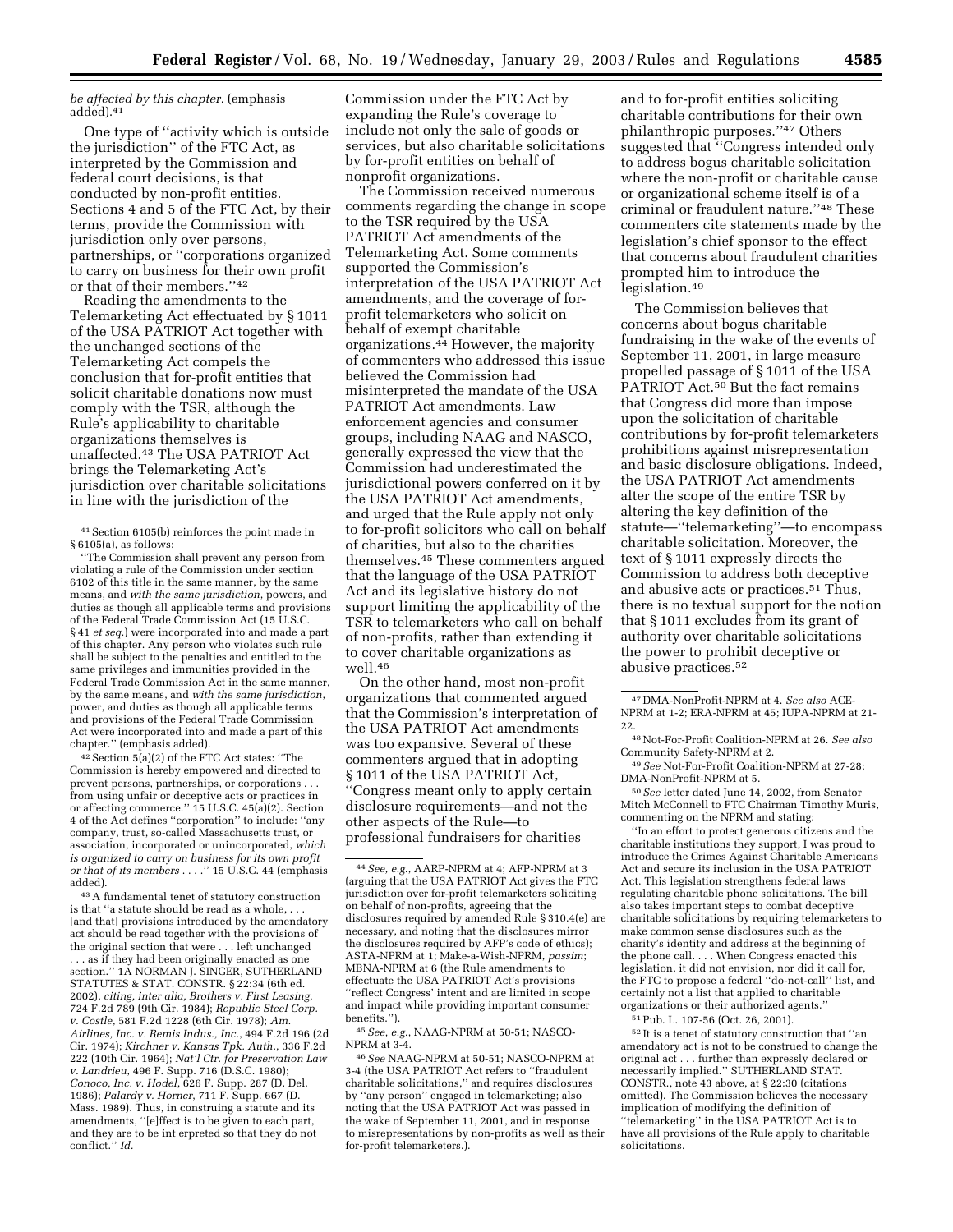Some non-profit commenters also argued that the Commission's interpretation of the USA PATRIOT Act produced, in effect, a double standard, regulating charities who outsource their telemarketing, but not those who conduct their own telemarketing campaigns.53 Others opined that this bifurcated regulatory scheme was not intended by Congress when it passed the USA PATRIOT Act amendments to the Telemarketing Act.54 These commenters argued that this distinction penalizes charities (by subjecting them to regulation) merely because they choose to outsource an administrative function. Some argued further that the increased costs of regulatory compliance will not be borne by the for-profit telemarketers, but rather by charities themselves, negatively impacting their ability to carry out their primary mission.55

Again, the Commission notes that despite its broad mandate to regulate charitable solicitations made via telemarketing, the USA PATRIOT Act amendments did not expand the Commission's jurisdiction under the TSR to make direct regulation of nonprofit organizations possible. Nevertheless, reading the amendatory act together with the original language, as it must, the Commission has sought to give full effect to the directive of Congress set forth in the USA PATRIOT Act amendments.

Another argument raised by large numbers of non-profit commenters is that regulating for-profit telemarketers who solicit on behalf of non-profits, and in particular subjecting them to the requirements of the ''do-not-call'' registry provision, is unfair given the other limitations on the Commission's jurisdiction.56 These commenters suggested that the result of this scheme would be to allow commercial calls that consumers find intrusive, while banning calls from charities, even those with whom a donor has a past relationship.<sup>57</sup> As explained in greater detail in the discussion of the applicability of the ''do-not-call'' provisions to charitable solicitation telemarketing, careful consideration of this argument has led the Commission to exempt solicitations to induce charitable contributions via

outbound telephone calls from the ''donot-call'' registry provision. Only the less restrictive entity-specific ''do-notcall'' provision included in the original Rule will apply to charitable solicitation telemarketing. However, both the entityspecific ''do-not-call'' provisions *and* the ''do-not-call'' registry provisions apply to commercial telemarketing to induce purchases of goods or services. This approach fulfills the Commission's intention that the TSR be consistent with First Amendment principles, whereby a higher degree of protection is extended to charitable solicitation than to commercial solicitation. Moreover, as a practical matter, the Commission believes that this approach will enable charities to continue soliciting support and pursuing their missions.

# *Commenters' Proposals.*

Noting the Commission's jurisdictional limitations with respect to banks, MBNA requested that the Rule explicitly state that it is ''inapplicable to entities exempt from coverage under § 5(a)(2) of the [FTC Act]."<sup>58</sup> MBNA also recommended that the Rule extend this exemption to ''entities acting on behalf of banks . . . because such entities are regulated by the Bank Service Company Act, 15 U.S.C. § 45(a)(2), concerning services they provide for banks.''59 MasterCard challenged the Commission's statement that it can regulate third-party telemarketers who call on behalf of a bank, and urged that the Commission explicitly exempt ''any bank subsidiary or affiliate performing services on behalf of a bank.<sup>60</sup> ABA recommended that the amended Rule clarify that ''non-bank operating subsidiaries of banks as defined by the banking agencies'' are exempt.61

The Commission notes that, from the inception of the Rule, the Commission has asserted that parties acting on behalf of exempt organizations are not thereby exempt from the FTC Act, and thus, for example, ''a nonbank company that contracts with a bank to provide telemarketing services on behalf of the bank is covered'' by this Rule.62 This

59MBNA-NPRM at 2. *See also* AFSA-NPRM at 3. 60MasterCard-NPRM at 13-14. *Accord* Citigroup-NPRM at 11.

62 60 FR at 43843, *citing, inter alia, Official Airline Guides v. FTC*, 630 F.2d 920 (2d Cir. 1980) (holding that the air carrier exemption from the FTC Act did not apply to a firm publishing schedules and fares for air carriers, which was not itself an air carrier); FTC/Direct Mktg. Ass'n., *Complying* 

reading is consistent with the Commission's long-standing interpretation of the scope of its authority under the FTC Act, as well as with judicial precedent.<sup>63</sup> Furthermore, the Commission's authority was clarified in § 133 of the Gramm-Leach-Bliley Act (''GLBA''), which states that ''[a]ny person that . . . is controlled directly or indirectly . . . by . . . any bank . . . ([as] defined in section 3 of the Federal Deposit Insurance Act) and *is not itself a bank . . . shall not be deemed to be a bank . . . for purposes of any provisions applied by*'' the FTC under the FTC Act.64 Most recently, a federal district court held that, under this language, the Rule applies to telemarketing by a mortgage subsidiary of a national bank. As the court stated, ''the definition of 'bank' identified by Congress simply does not include the subsidiaries of banks.''65

The Commission believes it is unnecessary to state in the Rule what is already plain in the Telemarketing Act, *i.e.*, that its jurisdiction for purposes of the TSR is conterminous with its jurisdiction under the FTC Act, and therefore declines to include an express statement of this fact in the Rule. Further, the Commission declines to adopt the interpretation of some commenters that the FTC Act itself exempts non-bank entities based on their affiliation with or provision of services to exempt banks, and the recommendations of those commenters who sought an exemption from the Rule for bank subsidiaries or agents. To do so would be contrary to the Commission's interpretation of its jurisdictional boundaries, and would unnecessarily limit the reach of the Rule.<sup>66</sup>

In a similar argument, SBC asserted that, contrary to the Commission's stated position, the Commission's lack of jurisdiction over common carriers engaged in common carriage activity extends to their affiliates and their agents engaged in telemarketing on their behalf.67 SBC cites no authority for this proposition, and the Commission is

64 GLBA, Pub. L. 106-102, 113 Stat. 1383, Title I, § 133(a), 15 U.S.C. 6801-6810 (2001).

65 *Minnesota v. Fleet Mortgage Corp.*, 181 F. Supp. 2d 995 (D. Minn. 2001) (noting that the applicable definition under the Federal Deposit Insurance Act (''FDIA'') is ''any national bank, State bank, District Bank, and any Federal branch and insured branch'' *citing* FDIA, 12 U.S.C.  $1813(a)(1)(A)$ .

 $\rm ^{66}$  This approach is consistent with that laid out in the SBP of the original Rule. *See* 60 FR at 43483. 67SBC-NPRM at 2, 4–5.

<sup>53</sup>*See, e.g.*, March of Dimes-NPRM at 2.

<sup>54</sup>*See* IUPA-NPRM at 1.

<sup>55</sup>*See* Reese-NPRM at 2.

<sup>56</sup>*See, e.g.*, FOP-NPRM at 2; HRC-NPRM at 1; Italian American Police-NPRM at 1; Lautman-NPRM at 2; Leukemia Society-NPRM at 1-2; NCLF-NPRM at 1; Angel Food-NPRM at 1; North Carolina FFA-NPRM at 1; SO-CT-NPRM at 1; SO-NJ-NPRM at 1; SO-WA-NPRM at 1; Reese-NPRM at 2; SHARE-NPRM at 3; Stage Door-NPRM at 1.

<sup>57</sup>*See, e.g.*, PAF-NPRM at 1; AOP-Supp. at 1; Chesapeake-Supp. at 1.

<sup>58</sup>MBNA-NPRM at 2. *Accord* Fleet-NPRM at 2 (arguing that the Office of the Comptroller of the Currency already provides significant guidance to banks on managing risks that may arise from their business relationships with third parties); AFSA-NPRM at 3.

<sup>61</sup>ABA-NPRM at 3.

*with the Telemarketing Sales Rule* (Apr. 1996) (''TSR Compliance Guide'') at 7.

<sup>63</sup>*See, e.g., Official Airline Guides*, note 62 above; *FTC v. Saja*, 1997-2 CCH (Trade Cas.) P 71,952 (D. Ariz. 1997); *FTC v. Am. Standard Credit Sys., Inc.*, 874 F. Supp. 1080 (1994).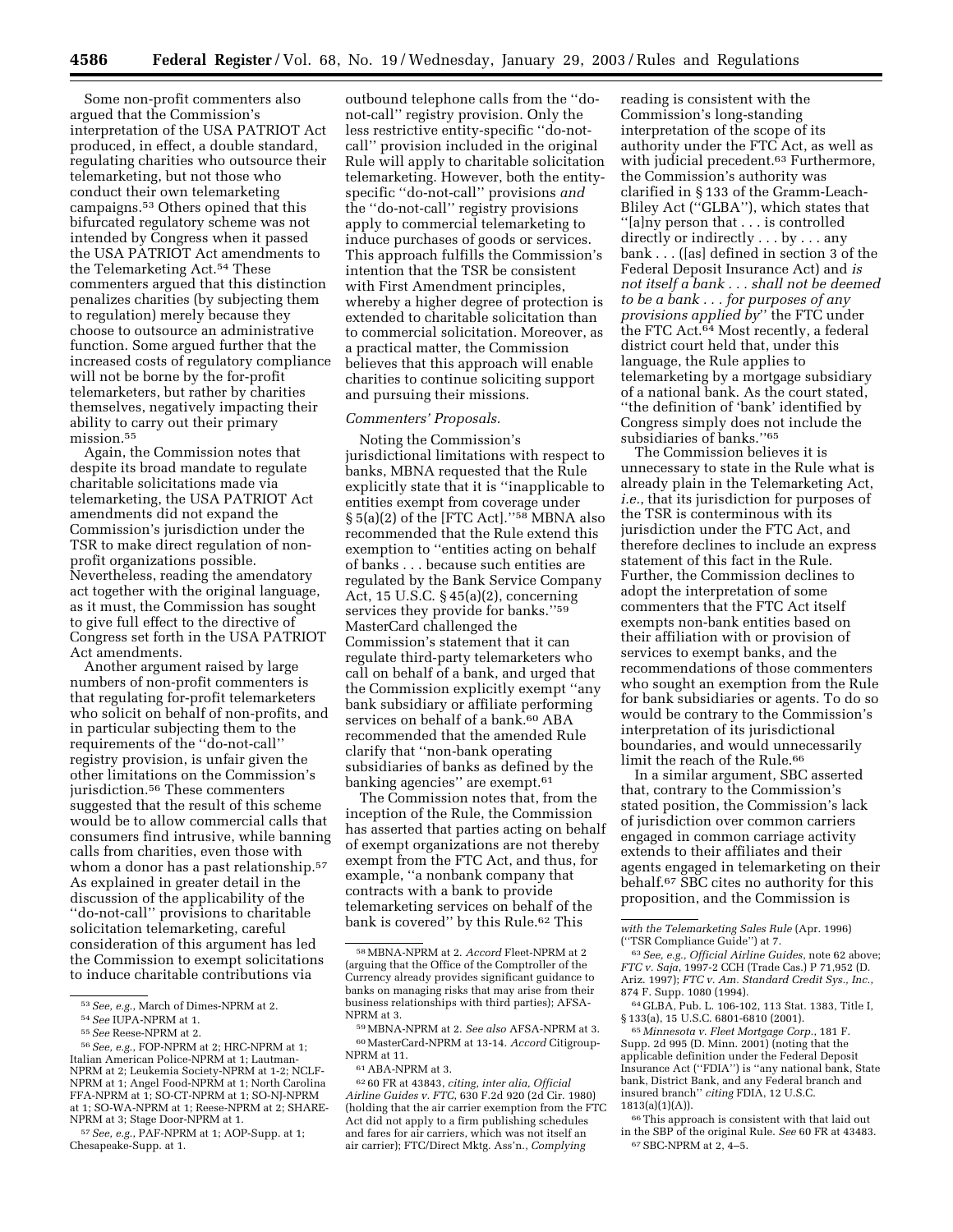aware of none. SBC claims that the cases cited by the Commission in the NPRM68 in support of its authority provide no support for Commission jurisdiction over a common carrier's agent assisting in selling common carrier services.69 In fact, in one of those cases, the publisher of what the court described as ''the primary market tool of . . . virtually every (air) carrier . . . in the United States'' was held not to be exempt under the exemption for air carriers.70 Accordingly, the Commission declines to revise its position.

Citigroup requested that the amended Rule clarify that certain financial services providers, such as insurance underwriters and registered brokerdealers, are exempt from the Rule.71 NAIFA requested similar clarification regarding insurance companies, as well as an explicit statement of exemption in the Rule.72 The Commission believes that the explicit statement of the Commission's jurisdictional limitation over broker-dealers is abundantly clear in the Telemarketing Act itself;73 thus, it is unnecessary to exempt them in the Rule. Similarly, the Commission believes its jurisdictional limitations regarding the business of insurance are clear, and thus no express exemption for these entities is necessary.74

In contrast to these requests to circumscribe or restate the Commission's jurisdiction under the Rule, a number of commenters urged the expansion of the Rule's scope beyond its current boundaries. As NCL put it, ''[b]ecause the Commission's general jurisdiction does not include significant segments of the telemarketing industry, such as common carriers and financial institutions, the Rule does not provide comprehensive protection for consumers or a level playing field for marketers.''75 Others argued that the Commission should assert jurisdiction over intrastate calls as well as interstate calls.76

As the Commission stated in the NPRM, ''the jurisdictional reach of the

74*See* Section 2 of the McCarran-Ferguson Act, 15 U.S.C. 1012(b) (the business of insurance, to the extent that it is regulated by state law, is exempt from the Commission's jurisdiction pursuant to the FTC Act).

75NCL-NPRM at 2. *See also* Horick-NPRM at 1; PRC-NPRM at 3-4; Myrick-NPRM at 1.

76FCA-NPRM at 2.

Rule is set by statute, and the Commission has no authority to expand the Rule beyond those statutory limits.''77 Thus, absent amendments to the FTC Act or the Telemarketing Act, the Commission is limited with regard to its ability to regulate under the Rule those entities explicitly exempt from the FTC Act. Despite this limitation, the Commission can reach telemarketing activity conducted by non-exempt entities on behalf of exempt entities.78 Therefore, when an exempt financial institution, telephone company, or nonprofit entity conducts its telemarketing campaign using a third-party telemarketer not exempt from the Rule, then that campaign is subject to the provisions of the TSR.79

Regarding the suggestion that the Commission regulate intrastate telemarketing calls, the Commission notes that, pursuant to the definition of ''telemarketing'' included in the Telemarketing Act, 15 U.S.C. § 6106(4), the Commission only has authority to regulate ''a plan, program, or campaign which is conducted . . . by use of one or more telephones and which involves *more than one interstate call*.'' (emphasis added).

Finally, one commenter suggested that the Commission expressly state its jurisdiction over prerecorded telephone solicitations and facsimile advertisements.80 The Commission believes that sales calls using prerecorded messages may fall within the Rule's definition of ''telemarketing,'' provided the call is not exempt and provided the call meets the other criteria of ''telemarketing.'' Thus, a sales call using a prerecorded message may be ''telemarketing'' if it is part of a plan, program, or campaign for the purpose of inducing the purchase of goods or services or inducing a donation to a charitable organization, is conducted by use of one or more telephones, and involves more than one interstate call. However, the fact that prerecorded sales

79As the Commission stated when it promulgated the Rule, ''[t]he Final Rule does not include special provisions regarding exemptions of parties acting on behalf of exempt organizations; where such a company would be subject to the FTC Act, it would be subject to the Final Rule as well.'' 60 FR at 43843. Although some commenters, such as SBC (SBC-NPRM at 5-8) and Wells Fargo (Wells Fargo-NPRM at 2), took issue with this proposition, the fact remains that the Telemarketing Act states merely that ''no activity which is outside the jurisdiction of that Act shall be affected by this chapter.'' 15 U.S.C. 6105(a). Thus, when an entity not exempt from the FTC Act engages in telemarketing, that conduct falls within the Commission's jurisdiction under the TSR. *Id.*; TSR Compliance Guide at 12. 80*See* Worsham-NPRM at 6.

calls may be ''telemarketing'' does not affect the fact that such calls are already prohibited, except with the consumer's prior express consent, under regulations promulgated by the FCC pursuant to the TCPA.81 Similarly, FCC regulations already prohibit unsolicited facsimile advertisements,82 although facsimiles also are a form of direct mail subject to the TSR. The Commission notes in the discussion of § 310.6(b)(6) below that it considers facsimiles to be a form of direct mail solicitation. Thus, under § 310.6(b)(6), a seller using a facsimile advertisement to induce calls from consumers may not claim the direct mail exemption unless the facsimile truthfully discloses the material information listed in § 310.3(a)(1) (or contains no material misrepresentation regarding any item contained in § 310.3(d) if the solicitation is for a charitable contribution).

# *B. Section 310.2 — Definitions.*

The amended Rule retains the following definitions from the original Rule unchanged, apart from renumbering: ''acquirer,'' ''Attorney General,'' ''cardholder,'' ''Commission,'' ''credit,'' ''credit card,'' ''credit card sales draft,'' ''credit card system,'' ''customer,''83 ''investment opportunity,''84 ''merchant,'' ''merchant agreement,'' ''person,'' ''prize,'' ''prize promotion,'' ''seller,'' and ''State.''

Based on the record developed in this matter, the Commission has determined to retain the following definitions from

83 VISA stated that the definition of ''customer'' is too broad, encompassing not only ''the person who is party to the telemarketing call and who would be liable for the amount of a purchase as the contracting party, but also would include any person who is liable under the terms of the payment device.'' VISA-NPRM at 7. Although the term ''customer,'' defined to mean ''any person who is or may be required to pay for goods or services offered through telemarketing,'' is broad in scope, the Commission believes this breadth is necessary to effect the purposes of the Rule. Further, the Commission believes that the term ''customer,'' taken in context of the various Rule sections in which it is used, is not confusing. Therefore, the Commission makes no change in the amended Rule to the definition of ''customer.''

84One commenter recommended that the Commission clarify that an investment vehicle whose main attribute is that it provides tax benefits would be considered an ''investment opportunity'' under the Rule. Thayer-NPRM at 6. The Commission believes that such a tax-advantaged investment would come under the present definition, which is predicated on representations about ''past, present, or future income, profit, or appreciation.'' The Commission believes that any such investment opportunity would only result in a tax advantage because of its ability to produce income or appreciation, regardless of whether that income is positive (and tax-deferred or tax-exempt) or negative (resulting in deductible losses). Thus, the Commission has retained the original definition of ''investment opportunity'' in the amended Rule.

<sup>68</sup> 67 FR at 4407 (*citing* 60 FR at 43843, *citing FTC v. Miller*, 549 F.2d 452 (7th Cir. 1977) and *Official Airline Guides*), *see* note 62 above.

<sup>69</sup>SBC-NPRM at 4-5.

<sup>70</sup>*Official Airline Guides*, *see* note 62 above. *See also* cases cited above in note 63, rejecting exemption claims of telemarketers for exempt organizations.

<sup>71</sup>*See* Citigroup-NPRM at 10.

<sup>72</sup>*See* NAIFA-NPRM at 1-2.

<sup>73</sup> 15 U.S.C. 6102(d)(2).

<sup>77</sup> 67 FR at 4497.

<sup>78</sup> *Id.*

<sup>81</sup> 47 CFR 64.1200(a)(2).

<sup>82</sup> 47 CFR 64.1200(a)(3).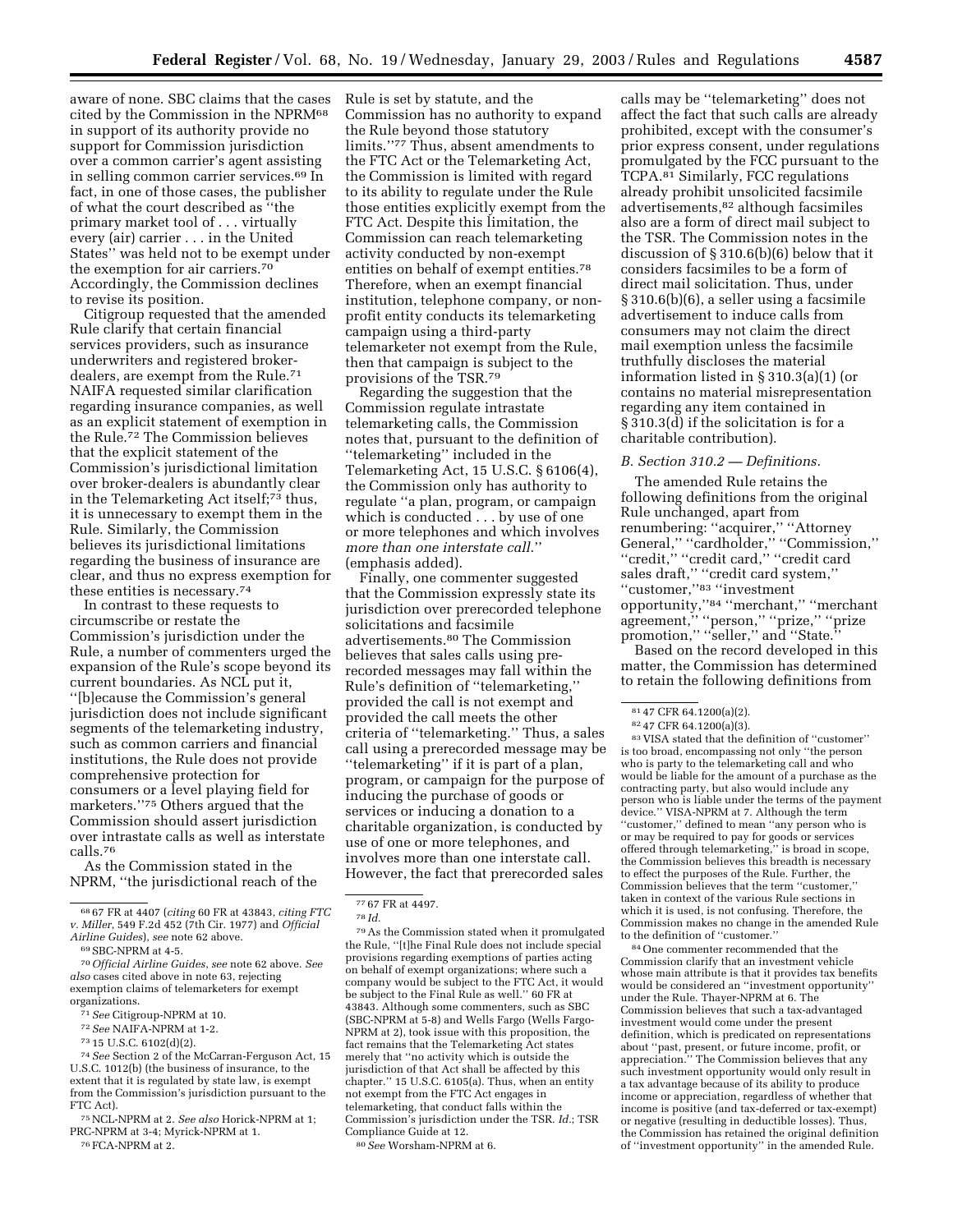the proposed Rule unchanged, apart from renumbering: ''caller identification service," "donor," "telemarketer,"<sup>85</sup> and ''telemarketing.'' The amended Rule modifies the definitions put forth in the NPRM for the terms ''billing information,'' ''charitable contribution,'' ''material,'' and ''outbound telephone call.'' Finally, the amended Rule adds five definitions that were not included in the NPRM proposal. They are: ''established business relationship,'' ''free-to-pay conversion,'' ''negative option feature,'' ''preacquired account information,'' and ''upselling.'' The Commission discusses each of these definitions below, along with the comments received regarding them, and the Commission's reasoning in making a final determination regarding each of these definitions.86

# *§ 310.2(c) — Billing information*

The proposed Rule included a definition of the term ''billing information,'' which was used in proposed § 310.3(a)(3), the express verifiable authorization provision, and proposed § 310.4(a)(5), the section that addressed preacquired account telemarketing. Under the definition proposed in the NPRM, the term ''billing information'' encompassed ''any data that provides access to a consumer's or donor's account, such as a credit card, checking, savings, or similar account, utility bill, mortgage loan account, or debit card.''87

The Commission received numerous comments regarding this definition as it pertained to the express verifiable authorization and preacquired account provisions of the proposed Rule. The use of the term in the express verifiable authorization provision drew less comment, perhaps because that provision merely required that the customer or donor receive such billing information if express verifiable authorization of payment is to be

86The definitions proposed in the NPRM for ''express verifiable authorization,'' ''Internet services,'' and ''Web services'' have been deleted from the amended Rule because they are no longer necessary in light of certain substantive modifications in the amended Rule.

87*See* proposed Rule § 310.2(c), and discussion, 67 FR at 4498-99.

deemed verifiable.88 Comments from consumer groups generally favored the ''billing information'' definition, noting that the breadth of the term would prove beneficial to consumers.89 AARP, for example, stated that the definition, as employed in the proposed preacquired account telemarketing provision, ''is broad enough so as not to leave any doubt in the mind of the telemarketer regarding what can and cannot be shared."<sup>90</sup> Law enforcement representatives and some consumer groups expressed their concern that, as broad as the definition might seem, it should be further expanded to encompass encrypted data, and other kinds of information that can allow access to a consumer's account.91 Industry commenters, on the other hand, argued precisely the opposite, requesting that the definition be narrowed and that it specifically exclude encrypted data, 92 or other

89*See* NCLC-NPRM at 13; LSAP-NPRM at 5 (approved of definition, but also suggested changing 'such as" to "including but not limited to").

90AARP-NPRM at 7.

91Specifically, NAAG noted: ''[T]he Gramm Leach Bliley Act (''GLBA'') has resulted in the common use of reference numbers and encrypted numbers to identify consumer accounts in preacquired account telemarketing. These types of account access devices definitely should be included in the list of examples. Failure to include encrypted numbers within the scope of the Rule's definition of 'billing information' would render the Rule useless as a device to combat the ills of preacquired account telemarketing.'' NAAG-NPRM at 38. *See also* NACAA-NPRM at 5-6 (''consider providing a non-exclusive list of such information, based upon technologies in place today. Thus, name, account number, telephone number, married and maiden names of parents, social security number, passwords to accounts and PINs, and encrypted versions of this information, with or without the encryption [key], should all be prohibited from use in any trasaction but the immediate one in which the co nsumer is engaged.''); NCLC-NPRM at 13.

92 Citigroup-NPRM at 7-8; Household Auto-NPRM at 2 (''Although the specific language of the proposed definition does appear to be consistent with the Commission's GLBA interpretation, the explanation of the term in the [NPRM] is broader and creates a conflict with the GLBA interpretation . . . . To avoid such a conflict, we suggest that the

Commission clarify that the term . . . includes only account numbers and specifically excludes encrypted account numbers.''). *Accord* ABIA-NPRM at 2; Roundtable-NPRM at 8 (''The Roundtable is concerned that this definition is so broad that it could be construed to restrict the sharing of publicly available identifying information, such as a consumer's name, phone number and address.''). *See also* AFSA-NPRM at 11-12; Advanta-NPRM at 3; ARDA-NPRM at 3; Assurant-NPRM at 3; Capital One-NPRM at 8-9; Cendant-NPRM at 7; Citigroup-NPRM at 7; E-Commerce Coalition-NPRM at 2; ERA-NPRM at 24; IBM-NPRM at 10; MPA-NPRM at 23, n.23; MasterCard-NPRM at 8; Metris-NPRM at 7; VISA-NPRM at 6.

specified items unique to that commenter's business practices.93 Instead, industry commenters recommended, ''billing information'' should be limited to account information that ''in and of itself, is sufficient to effect a transaction'' against a consumer's account.94 Virtually all of these comments were made in the context of the proposed Rule provision regarding preacquired account telemarketing, which would have prohibited the disclosure or receipt of ''billing information'' except when provided by the customer or donor to process payment.

As noted below in the discussions of amended Rule §§ 310.4(a)(5) and (6), the Commission has tailored its approach to preacquired account telemarketing, thereby addressing many of the concerns raised by commenters on both sides regarding the proposed definition of ''billing information.'' The amended Rule's approach to preacquired account telemarketing—which no longer focuses on the sharing of ''billing information'' in anticipation of telemarketing, but instead prohibits ''[c]ausing billing information to be submitted for payment, directly or indirectly, without the express informed consent of the customer or donor''—obviates the concerns about the breadth of the term, and whether it includes or excludes encrypted account numbers.95 However,

94 IBM-NPRM at 10. ARDA argued that information that would fall within the definition of ''billing information'' —such as a customer's or donor's date of birth— may be collected during a call for purposes other than to effect a charge. ARDA cited examples including ''eligibility to enter a contest or drawing" or "demographic purposes. ARDA-NPRM at 3. ARDA then asserted that, while this information may not be gathered during a call in which a billing occurs, or used for billing purposes in the first instance, it could be passed along to other parties for marketing or other purposes. *Id.* While the Commission recognizes that information like date of birth has marketing uses beyond access to consumer accounts for billing purposes, the Commission finds it improbable at best that collection or confirmation of date of birth, or similar piece of information, as a proxy for consent to be charged for a purchase or donation would satisfy the ''express informed consent'' requirements of amended Rule § 310.4(a)(6), discussed below.

95 During the Rule Review, industry argued the term was so broad it might mean that sellers and telemarketers could not share customer names and telephone numbers for use in telemarketing. *See, e.g.*, Advanta-NPRM at 3; Roundtable-NPRM at 8. Industry also argued that encrypted data should not be included in the definition of ''billing information,'' because such data by itself does not allow a charge to be placed on a consumer's

<sup>85</sup>One commenter expressed concern that ''a company that sells telemarketing services to sellers, but does not maintain any calling facilities itself, instead subcontracting the actual telephoning to individuals'' might not fall within the definition of ''telemarketer.'' Patrick-NPRM at 2. The Commission disagrees, and believes that regardless of whether an entity maintains a physical call center, it would be a ''telemarketer'' for purposes of the Rule if ''in connection with telemarketing, [it] initiates or receives telephone calls to or from a customer or donor.'' Amended Rule § 310.2(bb).

<sup>88</sup>As discussed below, in the section explaining the express verifiable authorization provision (*i.e.*, § 310.3(a)(3)), commenters' concerns regarding billing information in the express verifiable authorization provision focused on the dangers of disclosure of consumers' account numbers.

<sup>93</sup>*See, e.g.*, Green Mountain-NPRM at 31 (''If the Commission intends to adopt its proposal to amend the TSR to add a new Section 310.4(a)(5) to ban the use of preacquired billing information obtained from third parties, it should exempt names, addresses, electricity meter identifiers, and electricity usage patterns from its definition of 'billing information.''')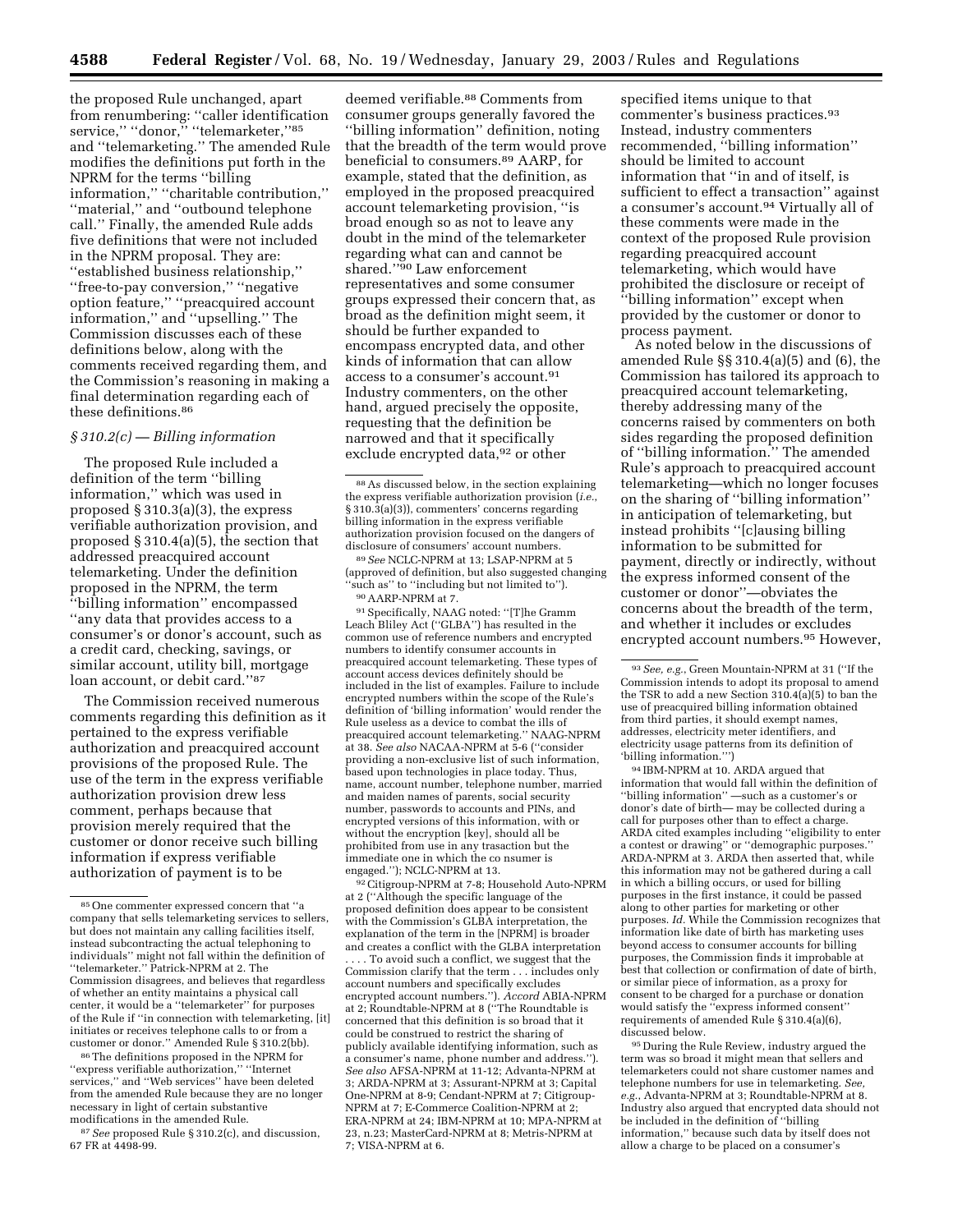the amended Rule includes a definition of ''preacquired account information,'' which encompasses both encrypted and unencrypted account information, to address specifically the practice of preacquired account telemarketing.96

Consequently, after consideration of the record in this proceeding, and in light of the more focused approach to the provisions in which the term is used, the Commission has decided to retain the proposed definition of ''billing information,'' with a minor modification. The definition now encompasses ''any data that *enables any person to obtain access* to a customer's or donor's account, such as a credit card, checking, savings, share or similar account, utility bill, mortgage loan account, or debit card.'' (emphasis added). The Commission believes that this syntactical modification, substituting the phrase ''that enables any person to obtain access'' for the phrase ''that provides access,'' makes the definition more precise and somewhat easier to understand. The definition retains the broad scope of its predecessor in order to capture the myriad ways a charge may be placed against a consumer's account,  $97$  yet has more limited effect in the context of the approach adopted in the amended Rule to address preacquired account telemarketing and express verifiable authorization.

#### *§ 310.2(d) — Caller identification service*

The definition of ''caller identification service'' comes into play in § 310.4(a)(7) of the amended Rule, discussed below. In the NPRM, the Commission proposed to define ''caller identification service'' to mean ''a service that allows a telephone subscriber to have the telephone number, and, where available, name of the calling party

96*See* amended Rule § 310.2(w), and related discussion below.

transmitted contemporaneously with the telephone call, and displayed on a device in or connected to the subscriber's telephone.'' As the Commission explained in the NPRM, the Commission intends the definition of ''caller identification service'' to be sufficiently broad to encompass any existing or emerging technology that provides for the transmission of calling party information during the course of a telephone call.98 Those few commenters who addressed the definition supported the Commission's proposal.99 Therefore, the amended Rule adopts § 310.2(d), the definition of ''caller identification service,'' unchanged from the proposal.

# *§ 310.2(e) — Charitable contribution*

The original Rule did not include a definition of ''charitable contribution'' because originally the term ''telemarketing'' in the Telemarketing Act, which determined the scope of the TSR, was defined to reach telephone solicitations only for the purpose of inducing sales of goods or services.100 The proposed Rule added a definition of the term ''charitable contribution'' because § 1011 of the USA PATRIOT Act amended the Telemarketing Act to specify that ''telemarketing'' now includes not only calls to induce purchases of goods or services but also calls to induce ''*a charitable contribution, donation, or gift of money or any other thing of value*.''101 The Commission has determined that the term ''charitable contribution,'' defined for the purposes of the Rule to mean ''any donation or gift of money or any other thing of value'' succinctly captures the meaning intended by Congress. Therefore, the Commission has retained this definition from the proposed Rule. It has, however, determined to modify the proposed definition to eliminate the exemptions included in the proposed Rule.

The proposed definition in the NPRM expressly excluded donations or gifts of money or any other thing of value solicited by or on behalf of ''political clubs, committees, or parties, or

constituted religious organizations or groups affiliated with and forming an integral part of the organization where no part of the net income inures to the direct benefit of any individual, and which has received a declaration of current tax exempt status from the United States government.''102 This proposed exemption drew strong comment and criticism. NASCO recommended that a definition of ''constituted religious organizations'' be included in the Rule to set clear boundaries for what kinds of groups were intended to be included.103 Hudson Bay stated that ''establishing governmentally preferred groups, such as religious organizations or political parties, and providing them with superior access to the public, is in our opinion unquestionably a violation of the Fourteenth Amendment's guarantee of equal protection and of the First Amendment.''104 Similarly, DMA-Nonprofit stated ''the Commission has no authority to single out agents of religious organizations for exemption . . . . [T]here is no language in the [USA PATRIOT Act] that allows the Commission to make this distinction.''105

Based on careful consideration of the record, the Commission is persuaded that no exemptions based upon the type of organization engaged in telemarketing are warranted, and that all telemarketing (as defined in the Telemarketing Act as amended by the USA PATRIOT Act) conducted by any entity within its jurisdiction should be covered by the TSR. This does *not* mean that the Commission believes political fundraising is within the scope of the Rule.106 It means only that the TSR applies to all calls that are part of any ''plan, program, or campaign'' that is conducted by any entity within the FTC's jurisdiction, involving more than one interstate telephone call for the purpose of inducing a purchase of goods or services *or* a charitable contribution, donation, or gift of money or any other thing of value. Thus, for example, if a for-profit telemarketer on behalf of a

105 DMA-NonProfit-NPRM at 5-6. *See also* Notfor-Profit Coalition-NPRM at 41.

106The USA PATRIOT Act is consistent with a basic common law distinction between charities and political organizations. ''Gifts or trusts for political purposes or the attainment of political objectives generally have been regarded as not charitable in nature. Also . . . a trust to promote the success of a political party is not charitable in nature.'' 15 Am. Jur. 2d *Charities* § 60 (2002). In this regard, it is noteworthy that Congress elsewhere has established a regulatory scheme applicable to political fundraising. 2 U.S.C. §§ 431-455.

account, and because sharing it is permitted by the GLBA. *See, e.g.*, Cendant-NPRM at 7; E-Commerce Coalition-NPRM at 2; MPA at 23, n.23. These arguments have been addressed by the Commission's revised approach to preacquired account telemarketing, which focuses not on the sharing of account information—except in the very limited area of sale of unencrypted account numbers—but on the harm that results from certain practices in preacquired account telemarketing, *i.e.*, unauthorized charges. Moreover, in those instances where there has been the strongest history of abuse, sellers and telemarketers are required to obtain part or all of the customer's account number directly from the customer.

<sup>97</sup>The record shows that a telemarketer or seller may provide anything from complete account number to mother's maiden name to initiate a charge for a telemarketing transaction, depending on its relationship with another seller, financial institution, or billing entity. *See, e.g.*, Assurant-NPRM at 4.

<sup>98</sup> 67 FR at 4499.

<sup>99</sup>*See, e.g.*, EPIC-NPRM at 11; ARDA-NPRM at 4. ARDA suggested that the definition be expanded to allow transmission of the name and number of ''any party whom the telephone subscriber may contact'' regarding being placed on the company's ''do-notcall'' list. As noted in the subsequent discussion of this provision, § 310.4(a)(7) of the amended Rule permits telemarketers to substitute a customer service number on the caller identification transmission.

<sup>100</sup> 15 U.S.C. 6106(4).

<sup>101</sup> 15 U.S.C. 6106(4) (amended by § 1011(b)(3) of the USA PATRIOT Act, Pub. L. 107-56 (Oct. 26, 2001)).

<sup>102</sup>Proposed Rule § 310.2(f).

<sup>&</sup>lt;sup>103</sup> NASCO-NPRM at 6.

<sup>104</sup>Hudson Bay-NPRM at 12.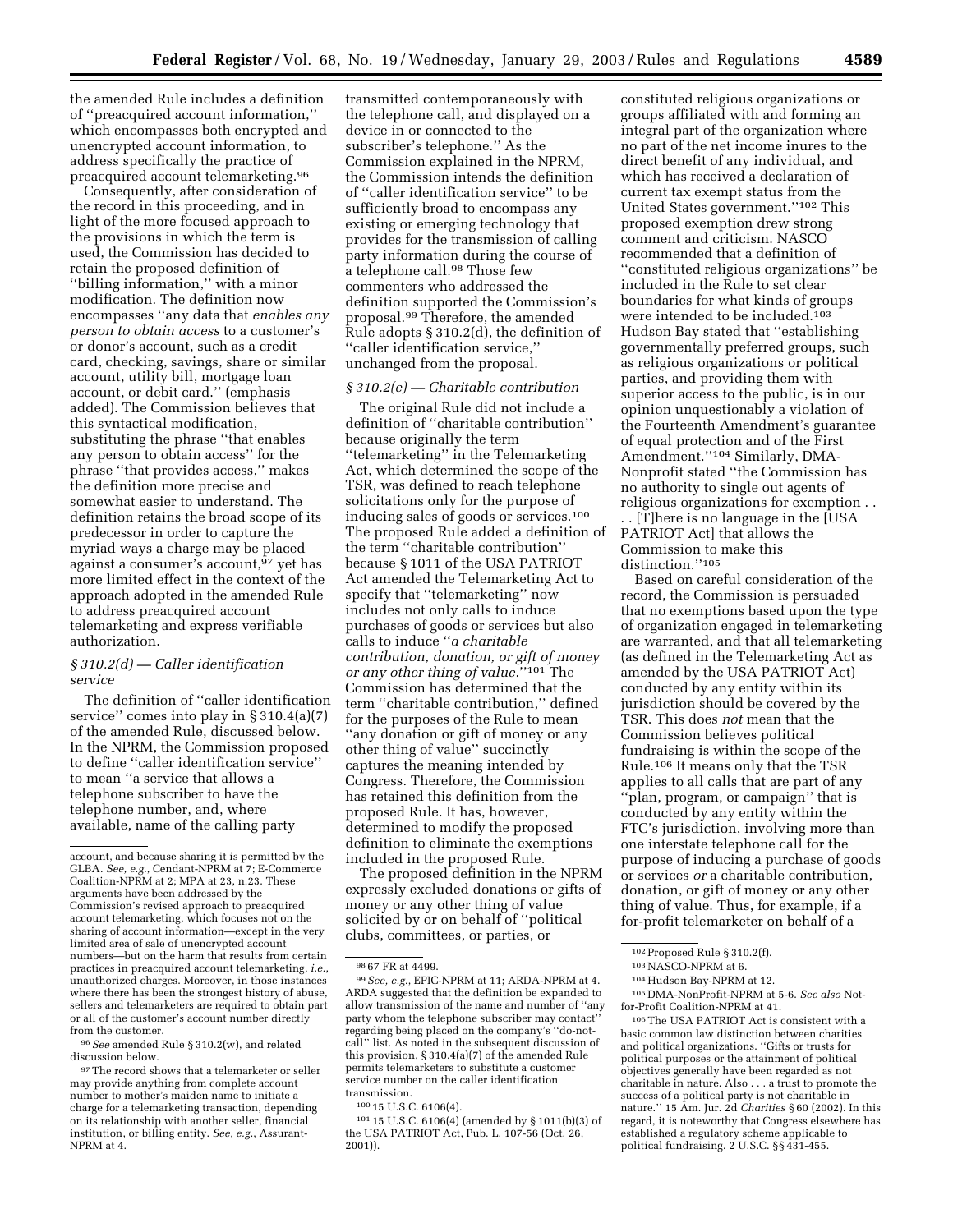(presumably non-profit) political club or constituted religious organization were to engage in a ''plan, program, or campaign'' involving more than one interstate telephone call to induce a purchase of goods or services *or* a charitable contribution, that activity would be within the scope of the TSR. But if such a for-profit telemarketer on behalf of the same client made calls that were not for the purpose of inducing a purchase of goods or services or a charitable contribution, those calls would not be within the scope of the TSR.

Commenters also addressed the scope of the term ''or any thing of value'' in the definition of ''charitable contribution'' in the proposed Rule, suggesting exemptions to limit this definition. Red Cross urged the Commission to exempt blood from the definition of ''charitable contribution'' because, it argued, ''blood donations are not 'a thing of value' in a fiduciary sense."107 Blood Centers agreed with this position, arguing that while ''the donor's blood is of great value to the recipient of the blood donation . . . the donor is not being asked to part with anything other than his or her *time*.''108 Blood Centers also argued that donations of blood are of grave importance to save lives, and so are distinguishable from typical commercial and even charitable telemarketing calls.109 Another argument raised by Blood Centers in support of its position that a blood donation should be excluded from the definition of ''charitable contribution'' is that blood donation programs are highly regulated by the Food and Drug Administration (''FDA'').110 March of Dimes also requested that volunteers' time not be considered a ''thing of value'' under the Rule, noting that their organization often uses the telephone to contact volunteers who then solicit contributions from their friends and neighbors.111

The Commission believes that the text of the USA PATRIOT Act provision expanding the definition of telemarketing to include calls to induce ''a charitable contribution, donation, or gift of money or any other thing of value'' is broad in scope and plain in meaning. The USA PATRIOT Act specifically uses the term ''or any other thing of value'' in addition to the terms ''charitable contribution, donation, or

gift of money,'' ensuring that it will encompass non-money contributions. The Commission believes that, while blood donors are asked for blood and not money, the blood they donate is clearly a ''thing of value.''112 Similarly, although volunteers are asked to give time rather than money, the Commission believes that a donation of time is a "thing of value."<sup>113</sup> Therefore, the Commission cannot exempt from the definition of ''charitable contribution'' either blood or time volunteered. The Commission believes, however, that legitimate concern about inclusion of blood in the definition should be alleviated by the exemption of charitable solicitation telemarketing from the ''do-not-call'' registry provisions. The remaining provisions that will apply to telemarketing to solicit blood donations are neither burdensome nor likely to impede the mission of the non-profit organizations that seek such donations.

NAAG and NASCO suggested that the Commission ''state that the word 'charitable' does not limit the character of the recipient of the contribution.''114 According to these commenters, it is important to ensure that donations solicited by or on behalf of public safety organizations are considered ''charitable contributions'' for regulatory purposes, and that those contributions solicited by sham charities are still ''charitable contributions'' under the amended Rule.115 The Commission believes that the current definition, which closely tracks the USA PATRIOT Act definition, is clear as to what is covered.116 Its focus is on the donation, rather than the solicitor, and it is sufficiently broad in scope to encompass donations solicited on behalf of any organization.

NAAG and NASCO also requested that the Commission explicitly address the situation where a call involves '''percent of purchase' situations, where contributions are sought in the form of the purchase of goods or services, [and] where a portion of the price will, according to the solicitor, be dedicated to a charitable cause.''117 These

113Presumably, organizations that rely on volunteers would, absent their donations of time, be forced to pay labor costs associated with the work done by volunteers. Therefore, the time donated is a ''thing of value,'' equivalent to the labor cost saved.

commenters urged the Commission to ensure that such hybrid transactions are covered, either as sales of goods or services or as charitable contributions, or both, under the Rule.118 The Commission believes that when the transaction predominantly is an inducement to make a charitable contribution, such as when an incentive of nominal value is offered in return for a donation, the telemarketer should proceed as if the call were exclusively to induce a charitable contribution. Similarly, if the call is predominantly to induce the purchase of goods or services, but, for example, some portion of the proceeds from this sale will benefit a charitable organization, the telemarketer should adhere to the portions of the Rule relevant to sellers of goods or services. The Commission believes that further elaboration on the differences between these scenarios is unnecessary because, in either case, the requirements are similar, consisting primarily of avoiding misrepresentations, and promptly disclosing information that would likely be disclosed in the ordinary course of a telemarketing call.

#### *§ 310.2(m) — Donor*

The proposed Rule contained a definition of ''donor'' in order to effectuate the goals of the USA PATRIOT Act amendments. Under that definition, a ''donor'' is ''any person solicited to make a charitable contribution.''119 Throughout the proposed Rule, wherever the word ''customer'' was used, the Commission added the word ''or donor'' where appropriate, to indicate that the provision was also applicable to the solicitation of charitable contributions. The Commission received very few comments on this definition. The March of Dimes expressed the concern that ''[t]he definition of a 'donor' does not accurately reflect the nomenclature used by the industry.''120 Rather, the March of Dimes suggested, the term ''donor,'' as used in philanthropic circles, ''connotes an established relationship with the non-profit charitable organization.''121 The March of Dimes recommended replacing the terms ''customer'' and ''donor'' in the Rule with the term ''consumer.''

The Commission believes that the term ''consumer'' is too broad and nonspecific to substitute for the terms

<sup>107</sup>Red Cross-NPRM at 3.

<sup>108</sup>Blood Centers-NPRM at 2.

<sup>109</sup> *Id.*

<sup>110</sup> *Id.* at 2-3.

<sup>111</sup>March of Dimes-NPRM at 2. *See also* AFP-NPRM at 5.

<sup>112</sup>*See* Maryland Health Care, Fall 2000 at 4, http://www.mdhospitals.org/MarylandPubs/ MDHlthCr\_1100.pdf (noting the blood shortages had driven up the price of blood from \$145.24 per unit to \$174.10 per unit in a single year).

<sup>114</sup>NAAG-NPRM at 52; NASCO-NPRM at 5-6. 115 *Id.*

<sup>116</sup> 15 Am. Jur. 2d *Charitie*s § 60 (2002).

<sup>117</sup>NAAG-NPRM at 52. *See also* NASCO-NPRM at 5-6.

<sup>118</sup> *Id.*

<sup>119</sup>Proposed Rule § 310.2(m), 67 FR at 4540.

<sup>120</sup>March of Dimes-NPRM at 3.

<sup>&</sup>lt;sup>121</sup> *Id.* (noting that the term "prospect" is used to mean a potential donor).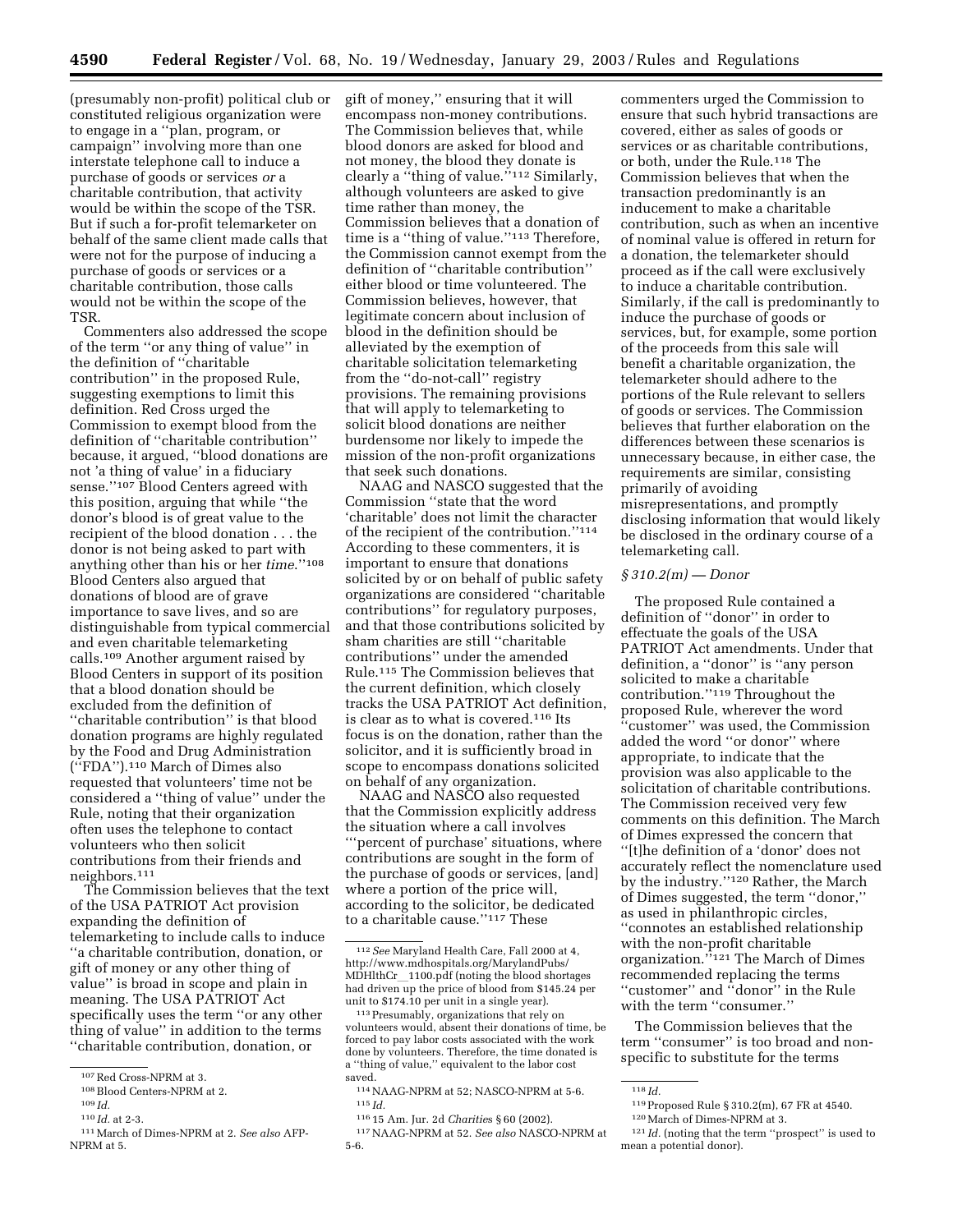''customer'' and ''donor.''122 The Rule uses these more targeted terms to capture the varied nature of transactions between sellers or telemarketers and individuals who are, or may be, required to pay for something as the result of a telemarketing solicitation. Thus, it is the intent of the Commission that the term ''donor'' as used in the Rule encompass not only those who have agreed to make a charitable contribution, but also any person who is solicited to do so, to be consistent with its use of the term ''customer.'' Therefore, the Commission has determined that the term ''donor'' is necessary and appropriate, and has retained the definition of ''donor'' in the amended Rule without modification.

# *§ 310.2(n) — Established business relationship*

The Commission has determined to add to the Rule a definition of ''established business relationship.'' This new definition comes into play in § 310.4(b)(1)(iii), which now exempts from the national ''do-not-call'' registry calls from sellers with whom the consumer has an ''established business relationship'' (unless that consumer has asked to be placed on that seller's company-specific ''do-not-call'' list). This definition limits the exemption to relationships formed by the consumer's purchase, rental, or lease of goods or services from, or financial transaction with, the seller within eighteen months of the telephone call (or, in the case of inquiries or applications, within three months of the call).

Industry comments were nearly unanimous in emphasizing that it is essential that sellers be able to call their existing customers.123 Although the initial comments from consumer groups opposed an exemption for ''established business relationships,''124 their

123*See, e.g.*, AFSA-NPRM at 13-14; AmEx-NPRM at 3; ANA-NPRM at 5; ARDA-NPRM at 17; ATA-NPRM at 29; BofA-NPRM at 4; Best Buy-NPRM at 1; DialAmerica-NPRM at 12; DMA-NPRM at 33-34; DSA-NPRM at 7-8; ERA-NPRM at 36-37; Gottschalks-NPRM at 1; NCTA-NPRM at 6; NRF-NPRM at 13; PMA-NPRM at 28; Roundtable-NPRM at 5; SIIA-NPRM at 2-3; Time-NPRM at 6-7; VISA-NPRM at 3. *See also, e.g.*, ARDA-Supp. at 1; ICTA-Supp. at 2.

124*See, e.g.*, EPIC-NPRM at 20-21; NCL-NPRM at 10. Among other things, consumer advocates opposed such an exemption because of the

statements during the June 2002 Forum and in their supplemental comments expressed the view that such an exemption would be acceptable, as long as it was narrowly-tailored and limited to current, ongoing relationships.125 Moreover, state law enforcement representatives' comments on their experience with state ''do-not-call'' laws that have an exemption for ''established business relationships'' suggest that this type of exemption is consistent with consumer expectations.126 While the Commission is persuaded that an ''established business relationship'' exemption is necessary and appropriate, it believes that the exemption must be narrowly crafted and clearly defined to avoid a potential loophole that could

difficulty in defining a ''pre-existing business relationship'' without creating significant loopholes in the protections provided by the national ''do-notcall'' registry (described in the discussion of amended Rule § 310.4(b)(1)(iii) below). *See* NCL-NPRM at 10. Furthermore, they did not agree with industry's argument that consumers want to hear from companies with whom they have an existing relationship. NCL stated that the fact that a consumer may have had a relationship with a company does not necessarily mean that he or she wishes to receive calls, or to continue to receive calls, from that company. NCL-NPRM at 10. Consumer advocates believed the FTC had taken the right approach: the burden should lie with the seller to show specific consent to receive calls. NCL-NPRM at 10; EPIC-NPRM at 20-21; PRC-NPRM at 2.

125 June 2002 Tr. I at 110 (NCL) (''This would have to be . . . really narrowly defined in order to protect consumers so that if somebody had something that was ongoing . . . that would be in a different category.''). *See also* AARP-Supp. at 3 (''AARP recognizes that there may be an expectation by consumers that they will be in contact with businesses with whom they have current, ongoing, voluntary relationship; calls from such businesses are not necessarily unwanted or unsolicited. Calls made from a business with which consumers had a prior relationship are a different matter altogether. In situations where the consumer has chosen not to continue a business relationship, it cannot be presumed they wish to be solicited by that business again. Therefore, AARP believes that any exemption for an existing business relationship must be limited to those situations where the relationship is current, ongoing, voluntary, involves an exchange of consideration, and has not been terminated by either party.'').

126 June 2002 Tr. I at 110-19. *See also* June 2002 Tr. I at 119-22, in which participants discussed an AARP survey conducted in conjunction with the Missouri Attorney General's Office, which showed that three-fourths of consumers did not feel an established business relationship was justified. However, representatives from the Missouri Attorney General's Office explained that the results were less a measure of consumer condemnation of such an exemption, than an indication that consumers were receiving calls from businesses with whom they did not perceive that they had such a relationship. According to the Missouri representatives, businesses took a broader view of the relationship than did consumers. As noted in more detail below, consumers appear to be comfortable with an exemption for ''established business relationships'' once its parameters are explained to them.

defeat the purpose of the national ''donot-call'' registry.

In adopting the ''do-not-call'' provisions of the original Rule, the Commission considered, among other things, the approach taken by Congress and the FCC in the TCPA and its implementing regulations.127 In crafting an ''established business relationship'' definition, it is useful again to consider the TCPA, which specifically exempts calls ''to any person with whom the caller has an established business relationship.''128 The House Report on the TCPA's ''established business relationship'' exemption confirms that Congress intended for the reasonable expectation of the consumer to be the touchstone of the exemption:

In the Committee's view, an ''established business relationship'' also could be based upon any prior transaction, negotiation, or inquiry between the called party and the business entity that has occurred during a reasonable period of time. . . . By requiring this type of relationship, the Committee expects that otherwise objecting consumers would be less annoyed and surprised by this type of unsolicited call since the consumer would have a recently established interest in the specific products or services. . . . In sum, the Committee believes the test to be applied must be grounded in the consumer's expectation of receiving the call.<sup>129</sup>

When it promulgated its rules pursuant to the TCPA, the FCC included the following definition of ''established business relationship'' with regard to its company-specific ''do-not-call'' requirements:

The term *established business relationship* means a prior or existing relationship formed by a voluntary two-way communication between a person or entity and a residential subscriber with or without an exchange of consideration, on the basis of an inquiry, application, purchase or transaction by the residential subscriber regarding products or services offered by such person or entity, which relationship has not been previously terminated by either party.<sup>130</sup>

Consideration of state approaches to the ''established business relationship''

128 47 U.S.C. 227(a)(3)(B). The legislative history of the TCPA shows that Congress exempted ''established business relationship'' calls ''so as not to foreclose the capacity of businesses to place calls that build upon, follow-up, or renew, within a reasonable period of time, what had once been an existing customer relationship.'' H.R. REP. NO. 102- 317 at 13 (1991). Throughout the House Report discussing the exemption for ''established business relationship,'' the point is stressed that the exemption is intended to reach only those relationships that are *current or recent*. The Report consistently refers to an ''established business relationship'' in terms of ''the existence of the relationship *at the time of the solicitation, or within a reasonable time prior to it*.'' *Id.* at 13-15. (emphasis added).

129 *Id.* at 14, 15.

<sup>122</sup>The term ''consumer'' is defined generally as ''one that utilizes economic goods.'' Merriam-Webster's Collegiate Dictionary, at: http:// www.merriamwebster.com/cgi-bin/dictionary#. This broader term is used in the Rule in the definition of ''established business relationship,'' § 310.2(n), and in the provision banning the transfer of unencrypted account numbers, § 310.4(a)(5). In each of these instances, the Commission has consciously used the broader term ''consumer'' to effect broader Rule coverage.

<sup>127</sup> 60 FR at 43855.

<sup>130</sup> 47 CFR 64.1200(f)(4).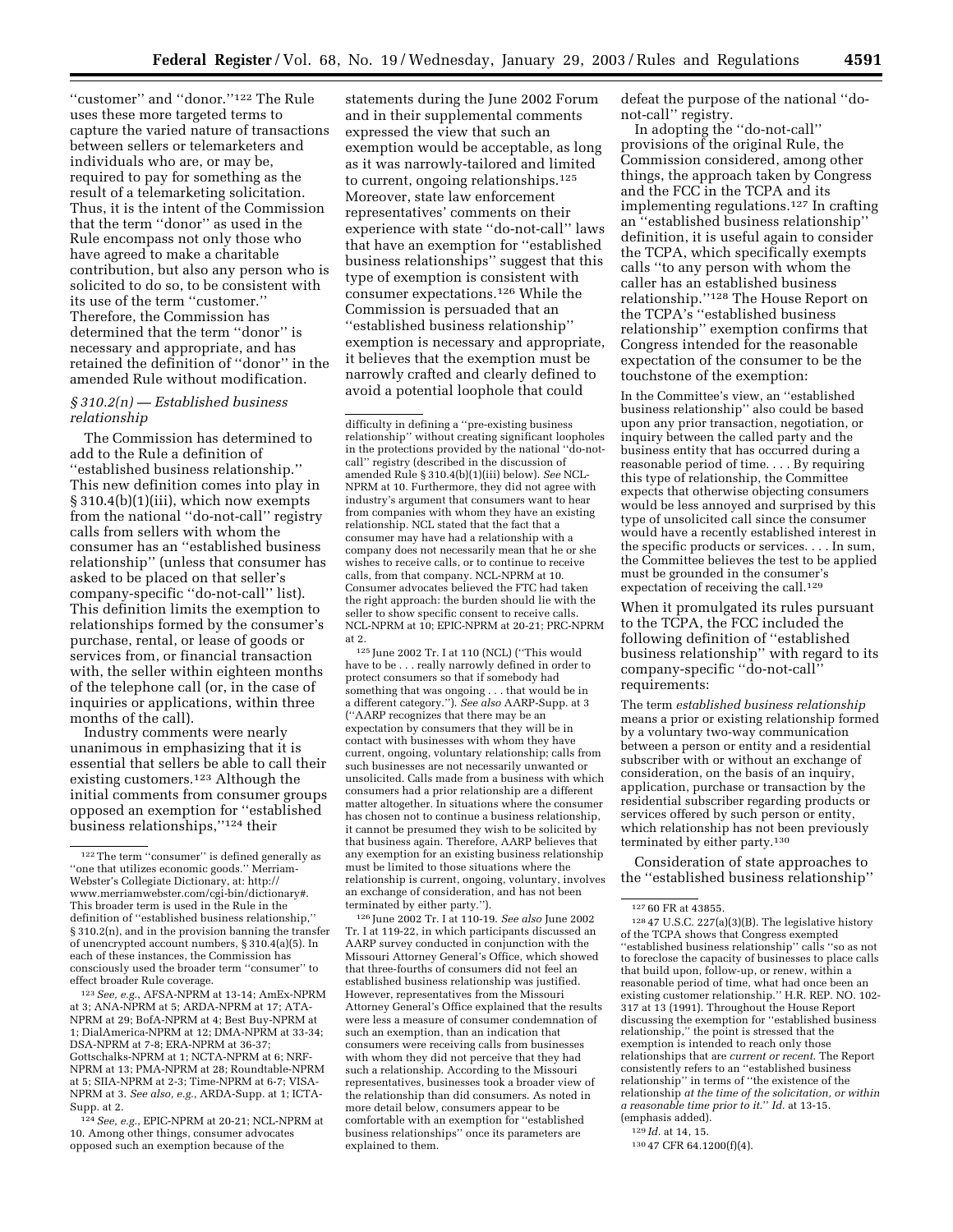exemption is also instructive. Most state ''do-not-call'' laws have some form of exemption for ''established business relationships,'' and several of these are modeled on the language of the FCC's exemption.131 However, there is an important difference between the FCC approach and that of many of the states, in that many state law exemptions circumscribe the scope of an ''established business relationship'' by specifying the amount of time after a particular event (like a purchase) during which such a relationship may be deemed to exist.132 The Commission believes that this approach is more in keeping with consumer expectations than an open-ended exemption. As discussed in more detail below, many consumers favor an exemption for companies with whom they have an established relationship. Consumers also might reasonably expect sellers with whom they have recently dealt to call them, and they may be willing to accept these calls. A purchase from a seller ten years ago, however, would not likely be a basis for the consumer to expect or welcome solicitation calls from that seller.

In addition, specific time limits for an ''established business relationship'' are particularly appropriate for a general<br>"do not call" 'do-not-call'' registry such as the one to be maintained by the Commission, as opposed to the company-specific ''donot-call'' lists for which the FCC definition was crafted. The Commission believes that an ''established business relationship'' exemption in a national list applying to many sellers and telemarketers should be carefully and narrowly crafted to ensure that appropriate companies are covered while excluding those from whom consumers would not expect to receive calls. A specific time limit balances the privacy needs of consumers and the need of businesses to contact their current customers.

Comments received in response to the NPRM stress the importance of extending such an exemption to current, existing relationships and prior relationships that occurred within a

132*See* discussion and note 135 below.

reasonable period of time.<sup>133</sup> Throughout the comments from industry stressing the need for an ''established business relationship'' exemption, a consistent theme is that *such an exemption is necessary for ''existing customers'' or someone with whom sellers ''currently do business*,'' and there seems to be a common understanding regarding what constitutes an "existing relationship.134 There is less consensus when it comes to the issue of how long a business relationship lasts *following* a transaction between a seller and consumer. Many states have attempted to provide some clarity regarding how long after dealings between a consumer and seller have ceased that a residual ''established business relationship'' could be deemed still to exist.

Twelve of the states that have an ''established business relationship'' exemption limit it to a specific time period after a transaction has occurred, ranging from six months to 36 months.135 Industry commenters suggested various time periods to limit the exemption. Several suggested 24 to 36 months, while others stated that a shorter period (12 months) would be more appropriate.136 The Commission

134*See, e.g.*, ABA-NPRM at 10; Community Bankers-NPRM at 2; AmEx-NPRM at 3; ANA-NPRM at 5; Associations-NPRM at 2; ARDA-NPRM at 17; Bank One-NPRM at 4; BofA-NPRM at 4; Best Buy-NPRM at 1; Cendant-NPRM at 5-6; Citigroup-NPRM at 4; Comcast-NPRM at 3; CMC-NPRM at 6; Cox-NPRM at 2, 4; DMA-NPRM at 33, 34; Eagle Bank-NPRM at 2; Roundtable-NPRM at 5; Gottschalks-NPRM at 1; NCTA-NPRM at 4; NRF-NPRM at 13; SIIA-NPRM at 2-3; Time-NPRM at 6; VISA-NPRM at 3.

135Six months (Louisiana, Missouri); 12 months (Pennsylvania, Tennessee); 18 months (Colorado, Illinois); 24 months (Alaska, Massachusetts, Oklahoma); 36 months (Arkansas, Kansas). In addition, New York apparently has adopted an 18 month time period: the New York statute does not contain a time limit; however, at the June 2002 Forum, NYSCPB stated that New York applies an 18-month time limit. June 2002 Tr. I at 115 (''We have two separate exemptions. . . . The second thing is a prior business relationship, which we define as an exchange of goods and services for consideration within the preceding 18 months. . . .''). Indiana's statute does not have an exemption for ''established business relationships.''

136 Industry commenters generally supported a 24-month time period, but did not submit data that believes, based on the record evidence and statements from Congress regarding the TCPA's ''established business relationship,'' that a company should be able to claim the exemption only if there has been a relatively recent transaction between the customer and the seller sufficient to support the existence of an ''established business relationship.''

Based on the comments, the Commission finds little support for a 36 month time period. Most of the commenters who suggested that time period did so as part of a joint comment filed by five associations.137 In the comments the individual associations filed separately, however, they suggested a time period of 24 months.<sup>138</sup> NAA initially suggested 24 months, but expanded that to 36 months in its supplemental comment. Industry commenters who advocate 24 months provide little support for their assertion that it is the appropriate length of time by which to measure ''reasonableness;'' nor did they submit data that would show that a shorter time period would not serve their purposes. Other industry members (such as Bank of America, Consumer Mortgage Coalition, and Federated Department Stores) suggested shorter time periods. The Commission does not believe that a relationship which terminated or lapsed two years ago would constitute a relationship that had recently terminated or lapsed. The Commission believes that if consumers received a call from a company with whom the most recent purchase, rental, lease or financial transaction occurred or lapsed two years ago or longer, consumers would likely be surprised by that call and find it to be unexpected.

The Commission believes that 18 months is an appropriate time frame because it strikes a balance between industry's needs and consumers' privacy rights and reasonable expectations about who may call them and when. By extending beyond a single annual sales cycle, the 18-month period allows sufficient time for businesses to renew contact with prospects who may only purchase once a year. Moreover,

<sup>131</sup>Fourteen state ''do-not-call'' statutes are openended and do not contain a time limit for tolling the established business relationship: Alabama, California, Connecticut, Florida, Georgia, Idaho, Kentucky, Maine, Minnesota, Oregon, Texas, Vermont, Wisconsin, and Wyoming. Three of these ''open-ended'' state statutes incorporate the FCC definition either in whole or in part: California, Texas, and Wyoming. In addition, four other states incorporate the FCC definition in whole or in part, but limit the time period during which a business may claim an ''established business relationship'' once the relationship has lapsed: Colorado, Kansas, Oklahoma, and Pennsylvania. See note 592 below for citations to all state ''do-not-call'' statutes.

<sup>133</sup>The comments received on ''established business relationship'' came primarily from the business community. On the other hand, there was little comment from consumer advocates and state regulators on how such an exemption would be formulated because the proposed Rule did not include an ''established business relationship'' exemption. However, the NPRM did ask about the effect on companies and charitable organizations with whom consumers had a pre-existing business or philanthropic relationship of the proposal to allow companies to call consumers on the ''do-notcall'' registry if they had given their express verifiable authorization to call (67 FR at 4539, question 9). As discussed in more detail above in note 124, those few consumer advocates who did mention such an exemption were opposed to it.

would tend to show that a shorter time period would not serve their purposes. The breakdown of suggested time periods is as follows: ''recently terminated or lapsed'' (New Orleans-NPRM at 14- 15); 12 months (BofA-NPRM at 4; CMC-NPRM at 6- 7); 24 months (ATA-Supp. at 8; ERA-NPRM at 38; ERA-Supp. at 19; MPA-Supp. at 11; NAA-NPRM at 11; June 2002 Tr. I at 109 (PMA)); 36 months (ARDA-NPRM at 20; Associations-Supp. at 3-4). In a supplement to their comment, FDS supported limiting telemarketing sales calls to customers who have made a purchase in the past 12 months, while allowing strictly informational calls to persons who have had a transaction within the past 36 months. Federated-Supp. at 1-2.

<sup>137</sup>*See* Associations-NPRM at 3-4.

<sup>138</sup>*See* note 136 above.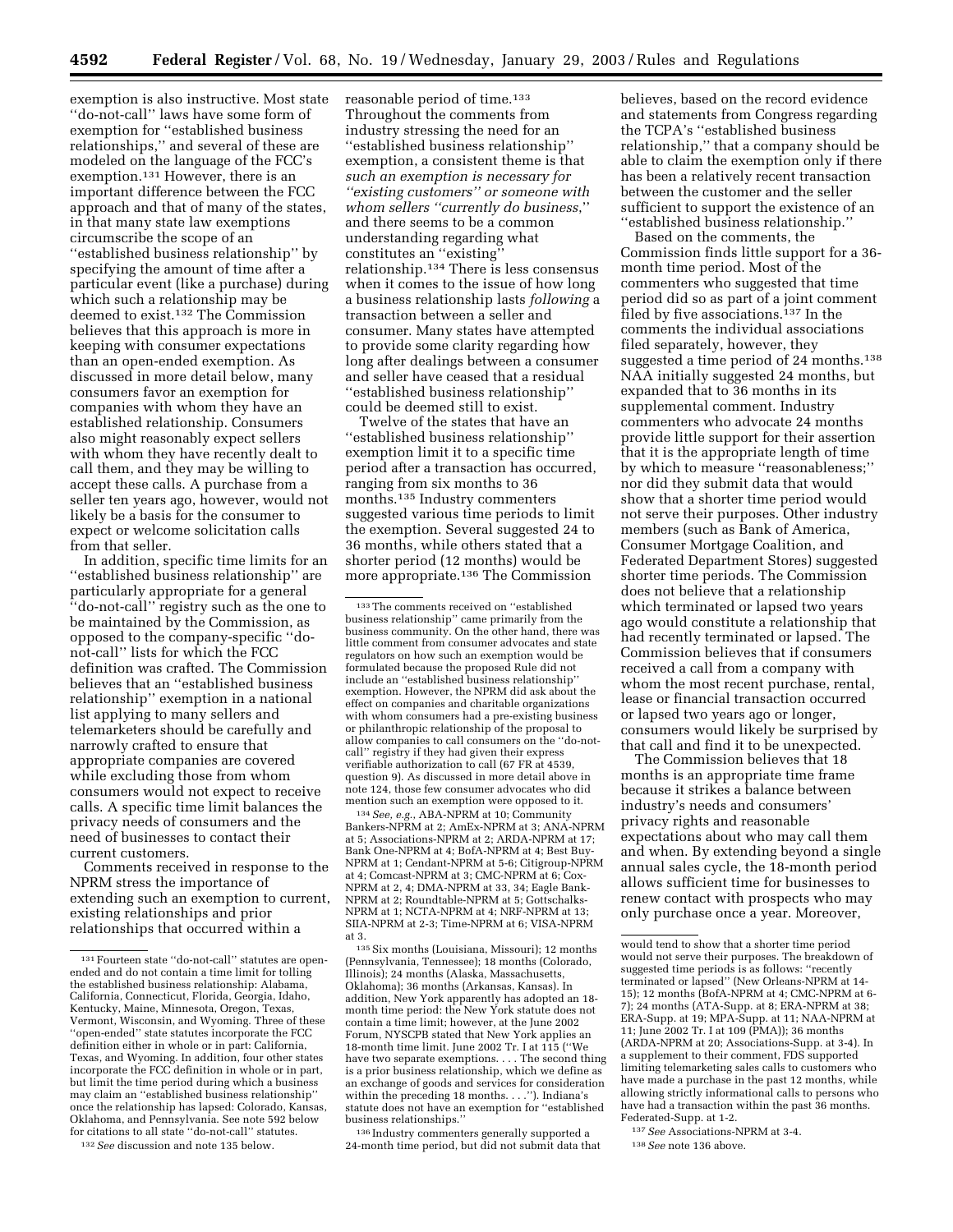According to the study, 50 percent of consumers surveyed supported

date of the last purchase or transaction would be at least as restrictive as the majority of states that have such an exemption, thus achieving greater consistency for both industry and consumers. The experience of states that have an ''established business relationship'' exemption in their ''donot-call'' laws indicates that a relatively limited ''established business relationship'' exemption does not conflict with consumers' expectations. At the June 2002 Forum, the representatives from New York and Missouri spoke about consumer expectations in connection with their states' ''do-not-call'' lists.139 Both noted that consumers appeared to be comfortable with such an exemption because they had received few complaints from consumers regarding companies with whom they had an established relationship.<sup>140</sup> The states' experience is not contradicted by the comments of individual consumers in response to a specific question included on the Commission's website inviting email comments from the public. Although 60 percent of consumers who responded to this question stated that they opposed an exemption for ''established business relationship,'' 40 percent favored such an exemption.141

limiting the ''established business relationship'' to 18 months from the

Furthermore, a study conducted in 2002 by the Information Policy Institute found that consumers preferred a ''nuanced approach'' to the ''do-notcall'' issue, wanting to limit some calls to their household, but not all calls.142

141Analysis of consumer email comments in the Commission's TSR comment database indicates that about 860 favored an exemption for calls from firms with whom they already have an established relationship, while about 1,080 opposed such an exemption. Furthermore, over 13,000 of the 14,971 comments submitted by Gottschalks' customers supported allowing Gottschalks to call them even if they signed up on a ''do-not-call'' registry to block other calls.

142Michael A. Turner, ''Consumers, Citizens, Charity and Content: Attitudes Toward Teleservices'' (Information Policy Institute, June 2002) at 4, 8 (hereinafter ''Turner study'').

regulations that would allow local or community-based organizations to call during specific hours of the day.143 Furthermore, slightly less than half of the respondents supported legislation that would allow calls, but only from local or community-based organizations with whom they have an existing relationship.144 The survey showed that consumers were less likely to welcome calls from national companies, although 40 percent indicated that they would allow calls from national organizations with whom they had an existing relationship.145 In sum, consumers are split over

whether they favor an ''established business relationship'' exemption. Given the difference of opinion among consumers, and industry's convincing arguments regarding the detrimental effects the lack of an exemption would cause, the Commission is persuaded to provide an exemption for ''established business relationships.''

The definition of ''established business relationship'' in the amended Rule would limit the exemption in the case of inquiries and applications to three months after the date of the application or inquiry (except with the consumer's express consent or permission to continue the relationship). The Commission believes that a consumer's reasonable expectations are different in the case of inquiries and applications as compared to purchase, rental, and lease transactions. A simple inquiry or application would reasonably lead to an expectation of a prompt follow-up telephone contact close in time to the initial inquiry or application, not one after an extended period of time. Comments from NYSCPB at the June 2002 Forum also warned of possible abuse in the creation of an ''established business relationship'' based on inquiries from consumers.146 The Commission believes three months should be a sufficient time frame in

146 [146]: June 2002 Tr. I at 116 (NYSCPB) (''[D]oes a mere inquiry constitute a business relationship? And our answer to that is no, because we have had some what I would say are really sleazy operators. They will call up and leave a message on your phone. They won't even identify who they are. They will simply say 'Call us back, it's very important.' You call back out of curiosity or whatever, okay, and then all of a sudden they feel free to bombard you for the next few years with calls.''). The Commission intends that such a practice would not entitle a seller or telemarketer to make calls to consumers by claiming to have an ''established business relationship.''

which to respond to a consumer's inquiry or application.

The amended Rule allows for an 18 month time limit where there has been a purchase, rental or lease, or other financial transaction between the customer and seller. The 18-month time limit for an ''established business relationship'' based on a purchase, lease, rental, or financial transaction runs from the date of the last payment or transaction, not from the first payment. In instances where consumers pay in advance for future services (*e.g.*, purchase a two-year magazine subscription or health club membership), the seller may claim the exemption for 18 months from the last payment or shipment of the product. For such ongoing relationships, it makes little difference to likely consumer expectations whether the purchase was financed over time or paid for up front. Sellers who provide products or services where the consumer is required to pay in advance can also get the consumer's express agreement to call, as provided in § 310.4(b)(1)(iii)(B)(*i*).

Several financial services industry commenters urged that any ''established business relationship'' exemption should encompass all affiliates of a seller.147 These commenters noted that regulatory requirements often dictate the corporate structure of financial institutions, which must market products and services across holding company affiliates and subsidiaries.<sup>148</sup> For that reason, they suggested that any exemption for an ''established business relationship'' should extend to all members of a corporate family, including affiliates and subsidiaries, so long as the individual has an ''established business relationship'' with any member of that corporate family.149 They also suggested that agents of the seller be included within the exemption if the consumer reasonably would expect the agent to be included under the exception.150

The Commission believes that such a broad definition of ''established business relationship'' is inappropriate in the context of a ''do-not-call'' registry which is intended to protect consumers' privacy. As stated earlier, the Commission believes that such an exemption must be narrowly crafted to avoid defeating the purpose of the ''donot-call'' registry. In determining whether affiliates or subsidiaries should

<sup>139</sup>*See* June 2002 Tr. I at 110-21.

<sup>140</sup> *Id.* at 118-19 (New York: ''Well, [consumers are not unhappy], and a lot of times they complain, and you could say they're [sic] prima facie evidence they're unhappy. We call them back and say, gee, did you have a transaction with these folks? They claim you did on X, Y and Z, and they furnished us this paperwork. And then they say, oh, yeah. They don't seem to be mad.'') (Missouri: ''Most people when you call them back are delighted that 70 to 80 percent of their phone calls have been caused to not come in, so when we explain to them that you had a relationship or you explain to them that some of these calls are exempt, they understand when you explain that to them, and they're delighted, because our anecdotal information shows that 70 to 80 percent of the calls people had been receiving, they're not receiving now.'').

<sup>143</sup> *Id.*

<sup>144</sup> *Id.*

<sup>145</sup> *Id.*

<sup>147</sup>*See, e.g.*, BofA-NPRM at 4; Bank One-NPRM at 4; Eagle Bank-NPRM at 2; Roundtable-NPRM at 5; Fleet-NPRM at 4; VISA-NPRM at 3-4.

<sup>148</sup>*See* Bank One-NPRM at 4; Fleet-NPRM at 4.

<sup>149</sup>*See* Eagle Bank-NPRM at 2; HSBC-NPRM at 2; Roundtable-NPRM at 5.

<sup>150</sup>*See* Roundtable-NPRM at 5.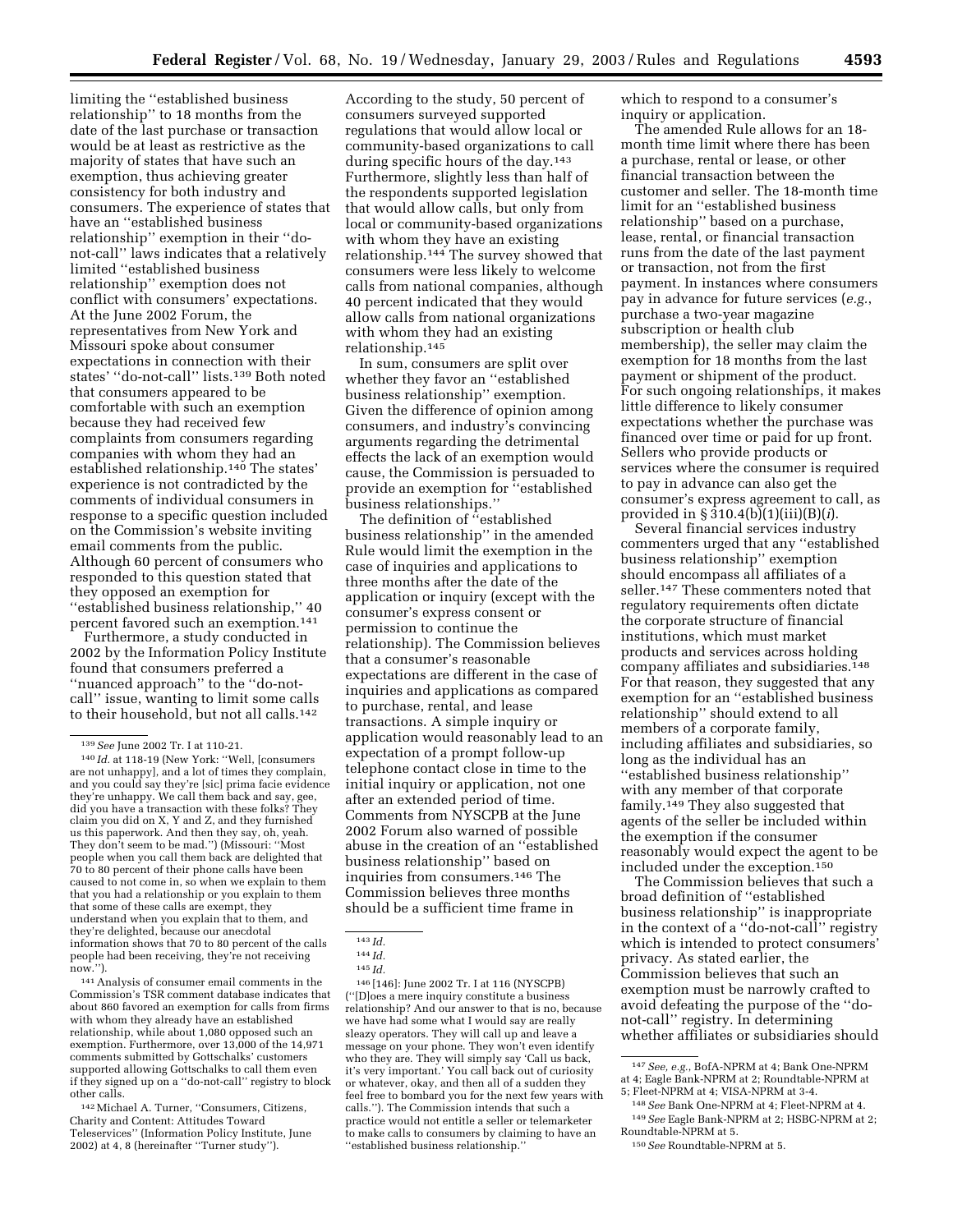be encompassed within an ''established business relationship,'' the Commission looks to consumer expectations: If consumers received a call from a company that is an affiliate or subsidiary of a company with whom they have a relationship, would consumers likely be surprised by that call and find it inconsistent with having placed their telephone number on the national ''do-not-call'' registry?

The Commission used similar reasoning in resolving this issue in connection with the definition of ''seller'' in the original Rule. In the discussion on the definition of ''seller,'' the Commission stated that there were several factors that it would consider in determining how it would view the Rule's application to diversified companies or divisions within one parent organization. Among those factors was ''whether the nature and type of goods or services offered by the division are substantially different from those offered by other divisions of the corporation or the corporate organization as a whole.''151 This distinction looks to consumer expectations and whether a consumer would perceive the division to be the same as or different from other divisions or from the corporate organization as a whole. For example, a consumer who had purchased aluminum siding from Company A's aluminum and vinyl siding subsidiary would likely not be surprised to receive a call from kitchen remodeling service also owned by, and operating under the name of, Company A.

Thus, under the amended Rule, some but not all affiliates will be able to take advantage of the ''established business relationship'' exemption to the national ''do-not-call'' registry. The Commission intends that the affiliates that fall within the exemption will only be those that the consumer would reasonably expect to be included given the nature and type of goods or services offered and the identity of the affiliate. The consumer's expectations of receiving the call are the measure against which the breadth of the exemption must be judged.

#### *§ 310.2(o) — Free-to-pay conversion*

Section 310.2(o) of the amended Rule sets out a new definition:—''free-to-pay conversion.'' In connection with an offer or agreement to sell or provide goods or services, a ''free-to-pay conversion'' is ''a provision under which a customer receives a product or service for free for an initial period and will incur an obligation to pay for the product or service if he or she does not take

affirmative action to cancel before the end of that period.'' The term ''free-topay conversion'' is the terminology commonly used in the telemarketing industry to describe what was referred to throughout the Rule Review proceeding as a ''free trial offer.''152

A ''free-to-pay conversion'' is a form of ''negative option feature''—a term that is also newly defined in the amended Rule and is discussed below. The term ''free-to-pay conversion'' comes into play in the amended Rule in three provisions. First, as a form of negative option feature, any ''free-to-pay conversion'' is subject to the newlyadded disclosure requirements in § 310.3(a)(1)(vii). Second, where a telemarketing offer involves a ''free-topay conversion,'' and is accepted by a consumer using a payment method subject to the express verifiable authorization requirements of § 310.3(a)(3), the seller or telemarketer may not use the written confirmation form of authorization generally available under § 310.3(a)(3)(iii). Third, under the new unauthorized billing provision at § 310.4(a)(6), the amended Rule sets forth specific requirements to obtain express informed consent in any transaction involving preacquired account information and a ''free-to-pay conversion.'' Each of these provisions is discussed in detail below.

#### *§ 310.2(q)—Material*

The amended Rule retains unchanged the definition of ''material'' from the original Rule, except for extending it to charitable contributions pursuant to the mandate of the USA PATRIOT Act. The Commission received no comments on this definition in response to the NPRM. The amended Rule has deleted the designations for subsections (a) and (b) that had been proposed in the NPRM. This is merely a formatting change and does not alter the substantive content of the definition. The amended Rule's definition of ''material,'' therefore, reads: ''likely to affect a person's choice of, or conduct regarding, goods or services or a charitable contribution.''

#### *§ 310.2(t)—Negative option feature*

The amended Rule includes new requirements in § 310.3(a)(1)(vii) for specific material disclosures necessary to avoid misleading consumers with respect to offers that entail incurring an

obligation to pay a seller due to the consumers' non-action. To describe the circumstances when these disclosures must be made, the amended Rule employs the term ''negative option feature'' and, accordingly, provides a definition of that term in § 310.2(t). A ''negative option feature'' is any provision under which the consumer's silence or failure to take an affirmative action to reject goods or services or to cancel the agreement is interpreted by the seller as acceptance of the offer. This provision includes, but is not limited to, ''free-to-pay conversions,'' (which are discussed above), as well as negative option plans153 and continuity plans.154 Section 310.3(a)(1)(vii) below provides a detailed discussion of the definition of ''negative option feature'' and the disclosures necessary when such a provision is a part of an offer to sell goods or services.

#### *§ 310.2(u)—Outbound telephone call*

Based on a review of the record, the Commission has decided to retain the definition of ''outbound telephone call'' that was in the original Rule, and not to expand the definition to include ''upsell'' transactions, as proposed in the NPRM. Many commenters noted that, by including upselling in the proposed Rule's definition of ''outbound telephone call,'' the proposal brought upselling transactions within all of the provisions relating to outbound calls,

154A ''continuity plan'' consists of a subscription to a collection or series of goods. Customers are offered an introductory selection and agree to receive additional selections on a regular basis until they cancel their subscription. Unlike negative option plans, customers do not agree to buy a specified number of additional items in a specified time period, but may cancel their subscriptions at any time. Continuity plans resemble negative option plans in that customers are sent announcements of selections and those selections are shipped automatically to the customer unless the customer advises the company not to send them. Unlike negative option plans, however, customers are not billed for the selection when it is shipped, but only if they do not return the selection within the time specified for the free examination period. *See, e.g.*, FTC Facts for Consumers, ''Continuity Plans: Coming to You Like Clockwork,'' (June 2002), http://www.ftc.gov/bcp/ online/pubs/products/continue.htm. *See also* FTC, ''Pre-Notification Negative Option Plans'' (May 2001) (distinguishing these plans from continuity plans), http://www.ftc.gov/bcp/online/pubs/ products/negative.htm); and FTC, ''Facts for Business: Complying with the Telemarketing Sales Rule,'' http://www.ftc.gov/bcp/online/pubs/ buspubs/tsr.htm.

<sup>151</sup> 60 FR at 43844.

<sup>152</sup>*See, e.g.*, Electronic Retailing Association, GUIDELINES FOR ADVANCE CONSENT MARKETING, http://www.retailing.org/regulatory/ publicpolicy\_consent.html; Magazine Publishers of America, Resources - Research: ''Advance Consent Subscription Plans,'' http:// www.magazine.org/resources/ advance\_consent.html.

<sup>153</sup>Under a ''negative option plan,'' the customer agrees to purchase a specific number of items in a specified period of time. The customer receives periodic announcements of the selections; each announcement describes the selection, which will be sent automatically and billed to the customer unless the customer tells the company not to send it. *See* the Commission's Rule governing ''Use of Negative Option Plans by Sellers in Commerce,'' 16 CFR 425.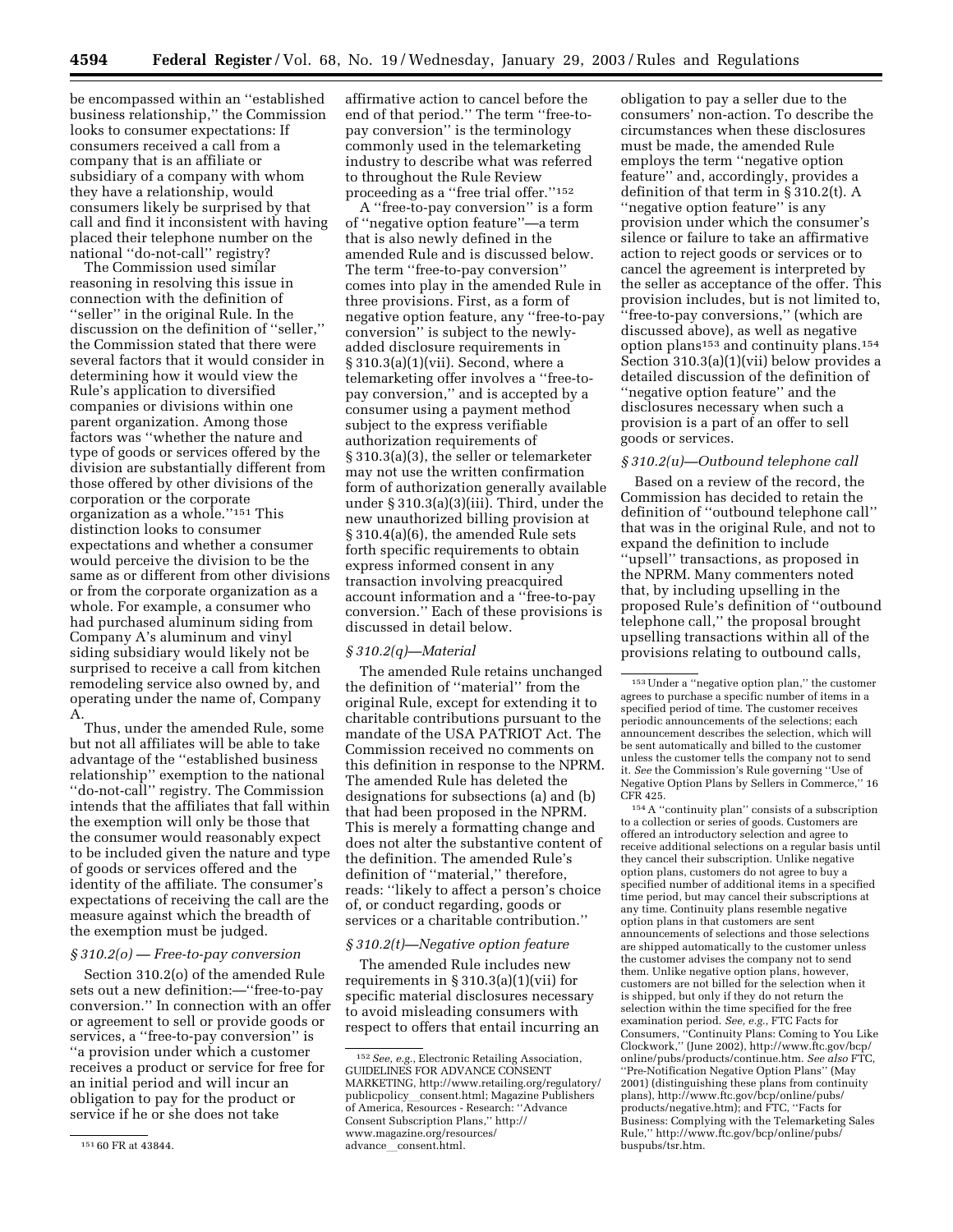which led to unintended and undesirable consequences, such as subjecting upsells to the calling time restrictions and national ''do-not-call'' registry provisions.155 The amended Rule addresses upselling transactions separately, rather than attempting to sweep them within the definition of ''outbound telephone call.''156 The amended Rule reinstates the original definition of ''outbound telephone call,'' with only a modification to reflect the expanded reach of the Rule to charitable contributions pursuant to the USA PATRIOT Act. In the amended Rule, then, an '''[o]utbound telephone call' means a telephone call initiated by a telemarketer to induce the purchase of goods or services or to solicit a charitable contribution.''

# *§ 310.2(w)—Preacquired account information*

The amended Rule adds a definition of ''preacquired account information'' to address the problems that have been associated with telemarketing transactions where the telemarketer already has access to the customer's billing information at the time the outbound call is placed.157 The NPRM discussed these problems at length. The Commission used the term ''preacquired account telemarketing'' in the NPRM during its discussion of the proposed ban on disclosing or receiving billing information for use in telemarketing, but did not use the term itself in the proposed Rule, and so did not define it.158 In response, several industry commenters asked for more specificity as to what the Commission intends the term to mean.159 Thus, the definition of ''preacquired account information'' also serves to address these commenters' concerns about clarifying the concept of preacquired account telemarketing.

As explained in detail in the discussion of § 310.4(a)(6) below, the amended Rule sets forth specific requirements for obtaining express informed consent in any telemarketing transaction that involves ''preacquired account information.'' To clarify the

157*See* discussions of amended Rule

situations where these requirements come into play, the amended Rule defines ''preacquired account information'' as:

any information that enables a seller or telemarketer to cause a charge to be placed against a customer's or donor's account without obtaining the account number directly from the customer or donor during the telemarketing transaction pursuant to which the account will be charged.

The Commission intends this definition to be construed broadly. The definition includes any type of billing information, encrypted or unencrypted,<sup>160</sup> that enables a seller or telemarketer to cause a charge to be placed on any customer's or donor's account without obtaining the account number directly from the customer or donor. It obviously covers instances where the seller or telemarketer is in actual possession of account information, whether by virtue of some prior relationship with the consumer or otherwise. It also is intended specifically to address affinity marketing campaigns where, for example, through a joint marketing arrangement, Seller A provides access to its customer base and those customers' accounts or account numbers to Seller B in exchange for a percentage of the proceeds from each sale.161

Some industry members expressed their belief that this second class of transactions does not involve preacquired account information at all because, in such affinity marketing campaigns, Seller B may possess only encrypted account numbers, or no account numbers at all prior to initiating the call to the consumer.162 The Commission intends to clarify that such an arrangement *does* involve

162ERA/PMA-Supp. at 14; June 2002 Tr. II at 134 (ERA). ERA described such a scenario during the June 2002 Forum:

''What typically might occur is L.L. Bean might enter into some type of [affinity] agreement with Timberland to say, We would like you to sell your boots . . . to our customers. . . . So L.L. Bean would provide the name and telephone number . . . and they might provide some unique identifier, it could be a four digit code. It might be an encrypted code that's used solely for the purpose of matching back, but the account billing number or any information that would provide access to the account is not transmitted to the telemarketer when you make that call. They make the call to the consumer. They ask the consumer if they want to order the boots. If the customer says yes, that information is then transferred to Timberland. Timberland would go back to L.L. Bean and say, This customer has accepted our offer. We would now like to get the account information to bill the consumer for something that they've authorized.'' June 2002 Tr. II at 136-37.

''preacquired account information,'' since the seller or telemarketer does not have to obtain the account number from the customer or donor in order to cause a charge to be placed on the customer's or donor's account.

Finally, this definition would apply to upsell transactions, because the seller or telemarketer in the upsell transaction may either already possess the account information from the initial transaction, or would, by virtue of a joint marketing or other arrangement, have access to that information, so as to be able to charge the customer without getting the account number directly from the customer in the upsell transaction.

# *§ 310.2 (cc) — Telemarketing*

The Commission received very few comments on its proposed definition of ''telemarketing,''163 but those it did receive expressed agreement that the definition should continue to include the phrase ''by use of one or more telephones,'' to ensure that large and small telemarketing operations are covered by the Rule.164 Based on the Commission's review of the record in this proceeding, the amended Rule retains unchanged the definition of ''telemarketing'' that was proposed in the NPRM. This definition is virtually the same as that in the original Rule, except that it now includes the phrase ''or a charitable contribution'' following ''goods or services,'' pursuant to the mandate of the USA PATRIOT Act.

#### *§ 310.2(dd) — Upselling*

As described above in § 310.2(u), the Commission proposed in the NPRM to modify the Rule's definition of ''outbound telephone call'' to include most upsell transactions.165 The majority of commenters who addressed this issue, including both industry members and consumer groups,

164 DOJ-NPRM at 1 (noting its experience with fraudulent telemarketers operating using only one or two telephones); Patrick-NPRM at 2 (urging that the practice of subcontracting telemarketing to individual sales agents who work from their homes using their home phones continue to be captured by the Rule).

165Specifically, the Commission proposed amending the definition to mean ''any telephone call to induce the purchase of goods or services or to solicit a charitable contribution, when such telephone call: (1) is initiated by a telemarketer; (2) is transferred to a telemarketer other than the original telemarketer; or (3) involves a single telemarketer soliciting on behalf of more than one seller or charitable organization.'' Proposed Rule § 310.2(t), 67 FR at 4541.

<sup>155</sup>*See, e.g.*, ABA-NPRM at 4; AmEx-NPRM at 6; AFSA-NPRM at 16; Associations-NPRM at 3; Cendant-NPRM at 2; CCC-NPRM at 13; Cox-NPRM at 6; KeyCorp-NPRM at 6; Metris-NPRM at 9; MBA-NPRM at 4; NBCECP-NPRM at 2; NCTA-NPRM at 13-14; PCIC-NPRM at 1; PMA-NPRM at 10-11; Time-NPRM at 10; VISA-NPRM at 8; Wells Fargo-NPRM at 5-6.

<sup>156</sup>*See* § 310.2(dd), defining the term ''upselling'' in the amended Rule.

<sup>§§</sup> 310.4(a)(5) and (6) below.

<sup>158</sup>*See* 67 FR at 4512-14.

<sup>159</sup>*See, e.g.*, June 2002 Tr. II at 123-24 (CCC), 133- 34 (ERA) and 173 (ATA); PMA-NPRM at 13-14; MPA-Supp. at 5; PRA-NPRM at 13-14.

<sup>160</sup>By ''unencrypted,'' the Commission means both unencrypted readable account information, and encrypted information in combination with a decryption key. *See* discussion of amended Rule § 310.4(a)(5) below.

<sup>161</sup>*See* 67 FR at 4513.

<sup>163</sup>Although few commenters directly addressed this definition, many who commented on the USA PATRIOT Act amendments discussed the expansion of the Rule to cover the solicitation of charitable contributions. These comments are addressed above, in the discussion of amended Rule § 310.1 relating to the scope of the Rule.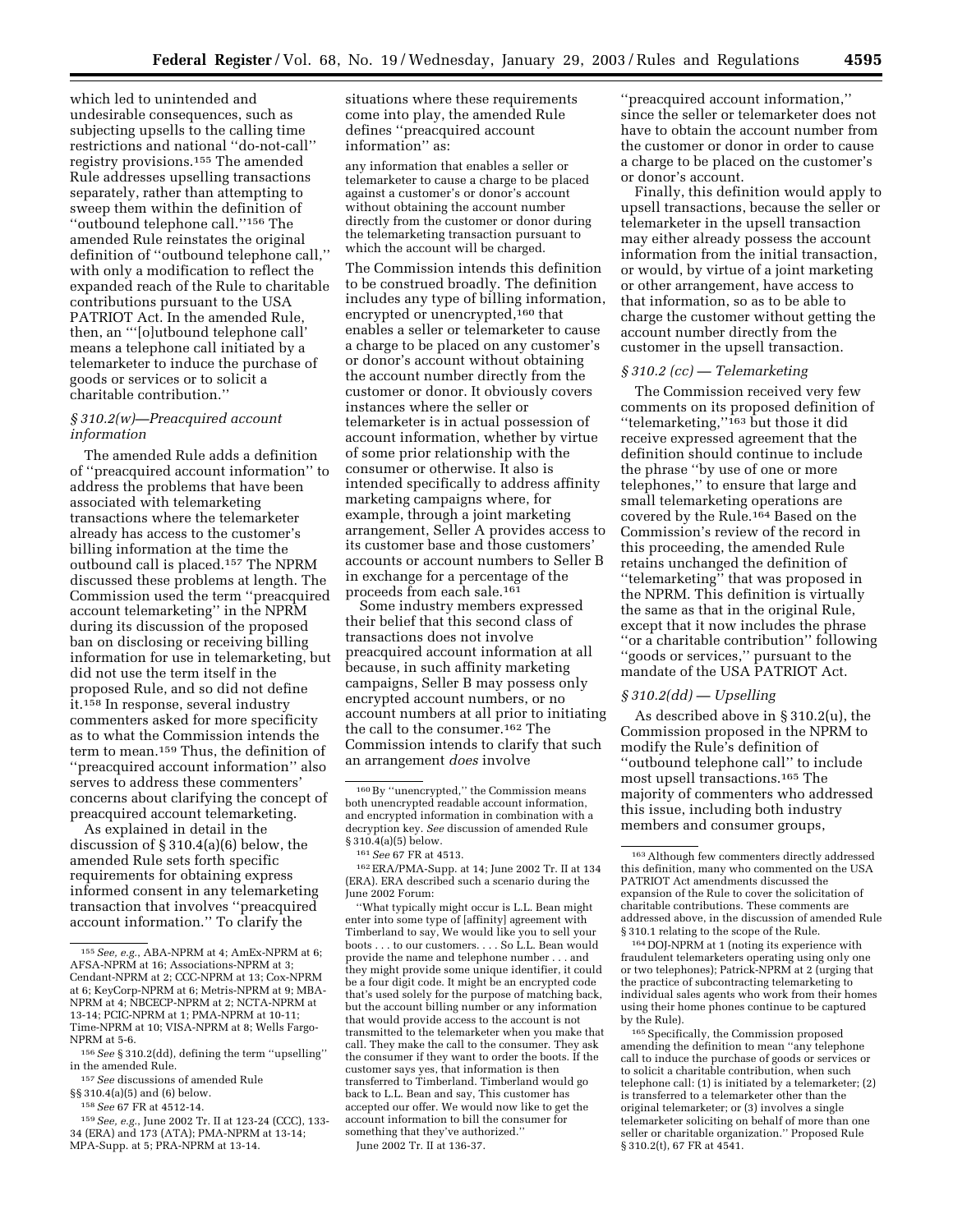supported the proposition that upsells should be expressly included in the Rule.166 Most of these commenters, however, suggested that the Commission's proposal to address the problem by expanding the definition of 'outbound telephone call" to include upselling was not the most effective way to achieve this goal.167 Instead, many commenters recommended treating upsells as a distinct type of transaction by adding a definition of ''upselling'' to the Rule and specifying a unique set of disclosures required in upsell transactions.168 Others suggested retaining the expanded definition of ''outbound telephone call'' but amending it to avoid application of certain provisions unnecessary or inappropriate to the upselling context,169 such as application of the ''do-not-call'' and calling time provisions of the Rule, to upsells.170 The Commission does not intend for upselling to be subject to the ''do-notcall'' requirements or the calling time restrictions in the Rule.171 The goal of

167AmEx-NPRM at 6; ARDA-NPRM at 4; DMA-NPRM at 38; ERA-NPRM at 8, 12; Household Auto-NPRM at 3; ICT-NPRM at 2; E-Commerce Coalition-NPRM at 2; NCTA-NPRM at 14; PMA-NPRM at 8- 10; SIIA-NPRM at 3; Time-NPRM at 9; June 2002 Tr. II at 213-14.

168*See, e.g.*, ERA-NPRM at 14-15; ERA-Supp. at 6; PMA-NPRM at 8-10.

169ARDA-NPRM at 4; Cox-NPRM at 36; Discover-NPRM at 5; Eagle Bank-NPRM AT 4; NCL-NPRM at 3.

170ABA-NPRM at 4-5; AFSA-NPRM at 15; ARDA-NPRM at 4; CCC-NPRM at 13; DMA-NPRM at 38; Eagle Bank-NPRM at 4; NCTA-NPRM at 14; PMA-NPRM at 10; SIIA-NPRM at 3; Time-NPRM at 10. The ''do-not-call'' provision is found at proposed and amended Rules § 310.4(b)(1)(iii), while the calling time restrictions are at proposed and amended Rules § 310.4(c).

171 June 2002 Tr. II at 213-15.

the initial proposal, $172$  and the focus of the current amendments, is to ensure that consumers in upselling transactions receive the same information and protections as consumers in other telemarketing transactions subject to the Rule.

Based upon the comments received during the rulemaking period and the Commission's law enforcement experience, the Commission has taken a two-fold approach to upselling in the amended Rule. The Commission has added a definition of ''upselling,'' which, in combination with certain amendments to §§ 310.4(d) and 310.6 of the Rule,173 provides important protections to consumers who, after completing one transaction, are offered goods or services in an additional telemarketing transaction during the same telephone call.<sup>174</sup> By including the definition, the Commission intends to clarify that upsells are subject to all of the Rule's requirements except the ''donot-call'' and calling time restrictions in §§ 310.4(b)(1)(iii) and 310.4(c).<sup>175</sup> With this definitional shift, the ''do-not-call'' regime no longer applies to upsells, since the ''do-not-call'' provisions specifically prohibit ''initiating outbound telephone calls'' to anyone

172*See* 67 FR at 4500.

173Section 310.4(d) now includes the phrase ''or internal or external upsell'' after ''outbound telephone call'' to clearly state that the basic disclosure requirements of that provision—the identity of the seller, that the purpose of the call is to sell goods or services, the nature of the goods or services, and disclosures related to prize promotions—must be made in any upsell associated with an initial telephone transaction. Sections  $310.6(b)(4)$ ,  $(5)$  and  $(6)$  have been amended to expressly exclude upsells from these exemptions.

174The provisions relating to ''upselling'' address the practices which the Commission had proposed to address in the NPRM through modification of the definition of ''outbound telephone call.'' Because the amended Rule addresses the practice of ''upselling'' in a different manner, the amended Rule retains unchanged the wording in the original Rule for the definition of ''outbound telephone call'' (now expanded to cover calls to induce charitable contributions, pursuant to the USA PATRIOT Act). *See* § 310.2(u) of the amended Rule.

175 In the NPRM, the Commission noted that in addition to the disclosure requirements of § 310.4(d) (and the proposed disclosures of § 310.4(e)), the disclosures in § 310.3(a)(1):

''would, of course, also have to be made by each telemarketer. In fact . . . the Commission believes that [in any upsell] it is necessary for this transaction to be treated as separate for the purposes of complying with the TSR. Therefore, in such an instance, the telemarketer should take care to ensure that the customer/donor is provided with the necessary disclosures for the primary solicitation, as well as any further solicitation. Similarly, express verifiable authorization for each solicitation, when required, would be necessary. Of course, even absent the Rule's requirement to obtain express verifiable authorization, telemarketers must always take care to ensure that the consumer's or donor's explicit consent to the purchase or contribution is obtained.'' 67 FR at 4500, n.71.

who has placed their telephone numbers on a company-specific ''donot-call'' list or on the FTC's ''do-notcall'' registry.176 Second, the amended Rule expressly excludes upsell transactions from the exemptions in §§ 310.6(b)(4), (5) and (6)—*i.e.*, where the initial transaction is exempted from the Rule because the call was initiated by the consumer unilaterally or because it was initiated in response to a direct mail solicitation or general media advertisement.177

The definition of ''upselling'' encompasses any solicitation for goods or services that follows an initial transaction of any sort in a single telephone call. Thus, both solicitations made by or on behalf of the same seller involved in the initial transaction, and those made by or on behalf of a different seller are considered upsells, and both types of transactions are covered by the Rule.178 The term ''initial transaction'' is intended to describe any sort of exchange between a consumer and a seller or telemarketer, including but not limited to sales offers, customer service calls initiated by either the seller or telemarketer or the consumer, consumer inquiries, or responses to general media advertisements or direct mail solicitations. The upsell is defined as a ''separate telemarketing transaction, not a continuation of the initial transaction'' to emphasize that an upsell is to be treated as a new telemarketing call, independently requiring adherence to all relevant provisions of the Rule.179

Upselling occurs in a wide variety of circumstances—as an addendum to a customer service call, or after an initial

178 In the NPRM, the Commission focused its analysis of upselling on whether there were one or two telemarketers or sellers involved in the upsell transaction. After reviewing the record in this matter, the Commission believes that the salient distinction is whether a separate offer is made in the course of a single telephone call.

179This definition also addresses the concerns of some telemarketers that simply transferring a consumer-initiated call to the individual most qualified to address the consumer's inquiry would trigger the application of the Rule to that otherwise exempt transaction. *See, e.g.*, CMC-NPRM at 7-8; Cox-NPRM at 35; Eagle Bank-NPRM at 4; HSBC-NPRM at 2. Instead of focusing on the transfer of a call, the definition of ''upselling'' centers on the instigation of an offer for sale of goods or services subsequent to an initial transaction. Thus, where a consumer calls a company, makes an inquiry, and is *immediately* transferred in direct response to that inquiry, that transfer would not fall within the definition of ''upselling'' and would not be subject to the Rule.

 $^{166} \, See,$   $e.g.,$   $\rm AmEx\mbox{-}NPRM$  at 6 (''We agree with the Commission that the disclosure requirements of the TSR should apply whenever a new offer is made to the consumer, whether by the original telemarketer or a telemarketer to whom a call is transferred. Consumers should always be informed of material terms and conditions before they purchase a product.''); ERA-NPRM at 8, 11 (''The ERA is cognizant of the fact that the practice of upselling has increased dramatically since the Rule was originally promulgated in 1995. . . . The ERA acknowledges the Commission's desire to include upsells within the ambit of the Rule and supports the position that, in instances where solicitations are made during a single telephone call on behalf of multiple unaffiliated entities, there should be a clear disclosure. . . .''); ERA-Supp. at 6; LSAP-NPRM at 6; NAAG-NPRM at 36; NCL-NPRM at 3; PMA-NPRM at 4, 8 (''PMA acknowledges that the practice of marketing products and services via upsell offers has increased in recent years and that the existing TSR does not provide express guidance regarding responsible marketing practices via the upsell channel.''); June 2002 Tr. II at 213-15, 249- 50. *But see* CCC-NPRM at 15-16; CMC-NPRM at 7; Household Auto-NPRM at 3; Keycorp-NPRM at 5- 6; Noble-NPRM at 3; NATN-NPRM at 3-4; NSDI-NPRM at 4; PCIC-NPRM at 1-2; Technion-NPRM at 5.

<sup>176</sup>*See* § 310.4(b)(1)(iii).

<sup>177</sup> Treating upsells as "outbound telephone calls'' meant that they were implicitly not covered by any of these exemptions (which all involve inbound telephone calls of one sort or another). Creating a separate definition for ''upselling'' requires that the Commission explicitly address which of the exemptions in § 310.6 of the Rule do *not* apply to upselling.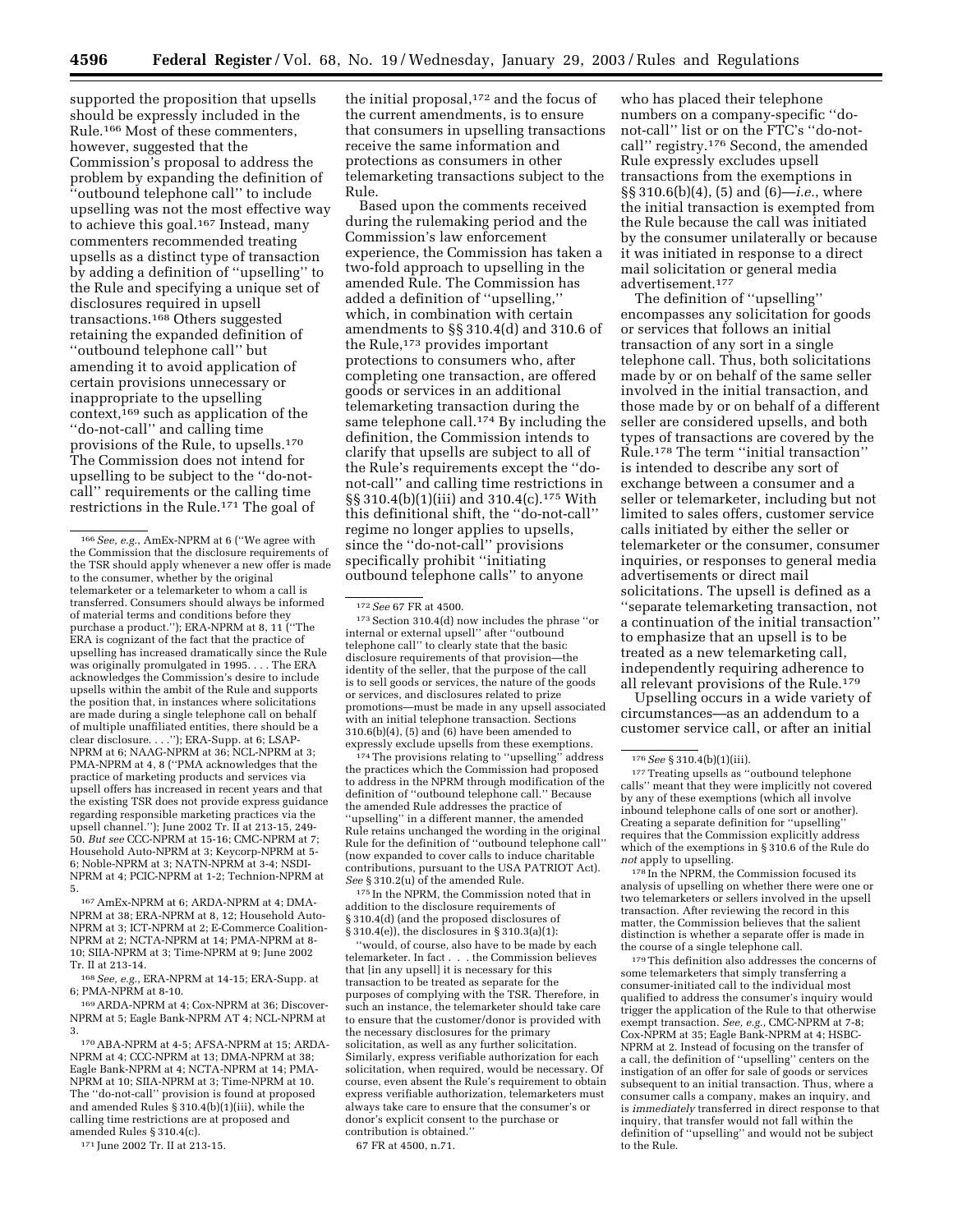offer of goods or services via an inbound or outbound telephone call, for example.180 The upsell can be made by or on behalf of the same seller involved in the initial transaction (''internal upsell''), or a different seller (''external upsell'').181 Commenters argue that upsell transactions provide benefits to both sellers and consumers. According to some industry commenters, sellers can reduce costs associated with telemarketing by linking transactions together in a single call,  $182$  and are more likely to make successful sales to consumers already predisposed to the transaction.183 Consumers can benefit from the convenience of such transactions, and from receiving more targeted marketing offers.184 Industry commenters also suggested that sellers' reduced costs in such transactions are passed along as savings to consumers.185

Despite these benefits, upsells are no less vulnerable to abuse than other telemarketing practices, and provide the potential for harm to consumers. Some industry commenters argued that this is not the case, suggesting that, particularly when the call is initiated by the consumer: ''The consumer calling a

181The NPRM described these forms of upselling as ''internal'' and ''external.'' 67 FR at 4496. Some commenters, such as ERA, noted that the industry refers to multiple offers by a single seller—what the Commission calls an ''internal upsell''—as a ''cross sell,'' and to multiple offers by separate sellers what the Commission calls an ''external upsell'' as an ''upsell.'' ERA-NPRM at 9, n.3. The Commission's approach, however, does not appear to have caused any confusion in the industry, or on the consumer side. So, for the sake of consistency both within the rulemaking process and with existing law enforcement cases, the Commission has decided to retain these terms as originally proposed.

182*See, e.g.*, PMA-NPRM at 9.

183CCC determined that 14 billion inbound calls are made per year, of which 40 percent have an upsell associated with them. June 2002 Tr. II at 218. ERA estimated, based on a 12 percent conversion rate, that approximately \$1.5 billion in sales are generated through inbound upsells alone each year. ERA-NPRM at 11. Aegis estimated the conversion rate for consumers accepting upsell offers at between 25 and 30 percent. Aegis-NPRM at 4.

184 DMA-NPRM at 40; PMA-NPRM at 10; SIIA-NPRM at 3.

185ERA-NPRM at 12; PMA-NPRM at 10; SIIA-NPRM at 3.

business voluntarily puts herself in a business environment and knows that she is doing so. It should come as no surprise to the consumer if, once in that environment, she is solicited for products and services provided by affiliates or partners of the business . . . .''186

According to NCL, however, ''[c]omplaints to the NFIC [National Fraud Information Center] indicate that abuses can occur when consumers who respond to an advertisement for one thing are then solicited for something else, especially if the new offer is significantly different than the original one or is from another vendor. In these situations, the only information that consumers have on which to decide whether to make a purchase or donation is that which is provided during the call.''187 In other words, in any upsell, the seller or telemarketer initiates the offer; it is not the consumer who solicits or requests the transaction. This means that the consumer is hearing the terms of that upsell offer for the first time on the telephone. The consumer has not had an opportunity to review and consider the terms of the offer in a direct mail piece, or to view an advertisement and gather information on pricing or quality of the particular good or service before determining to make the purchase. This makes an upsell very much akin to an outbound telephone call from the consumer's perspective, even when the seller is someone with whom the consumer is familiar. Thus, as NCL noted, every consumer needs ''the same basic disclosures about who they're dealing with, what they're buying and the terms and conditions [of the offer]'' regardless of the nature of the telephone sale.188 The disclosure provisions of §§ 310.3(a) and 310.4(d) were designed to ensure that consumers know they are being offered goods or services for sale, and receive all information material to their decision to accept an offer before they pay for the purchase.

Moreover, it should be noted that the introductory paragraphs of §§ 310.3(a), 310.4(a) and 310.5 do not distinguish between types of telemarketing transactions.189 The Rule is clear that its

189Section 310.3(a) states ''it is a deceptive telemarketing act or practice and a violation of this Rule *for any seller or telemarketer to engage in the*  requirements and prohibitions apply to *all sellers and telemarketers* that are subject to the Commission's jurisdiction. Thus, a seller or telemarketer subject to the Rule must abide by the requirements of these sections, regardless of whether they are engaged in an initial telemarketing transaction or in an upsell transaction. Indeed, the Commission assumes that, where the initial transaction is subject to the Rule, most sellers and telemarketers treat the upsell as subject to the Rule as well, and comply with the Rule's requirements in both segments of the telephone call.<sup>190</sup>

The Commission also finds that consumers should have the Rule's billing protections in each of these transactions. CCC suggested that, at least in inbound calls that include upsells, consumers have ''the highest level of consumer protection because the consumer is specifically asked and consents to the additional goods or services being charged to the same billing source the consumer provided and/or accessed just moments before.''191 However, the Commission's and states' law enforcement experience does not support CCC's assertion that, by giving consent to the use of an account number in an initial transaction, the consumer in an upsell is afforded protection from deception or unauthorized billing.192

190The record suggests, however, that the opposite is true when upsells are appended to calls that are otherwise exempt from the Rule. In these instances, the upsells have been treated as part of the exempt telemarketing transaction and, thus, consumers are not receiving the protections the Rule requires when a consumer receives an outbound telephone call, despite the fact that upsells are similar to outbound calls from the consumer's perspective. *See, e.g.*, PCIC-NPRM at 1- 2. The Commission believes that the protections provided a consumer in an upsell should be the same as the protections accorded to consumers receiving an outbound telephone call, regardless of whether the upsell is appended to an exempt telemarketing transaction or to a transaction subject to the Rule. As noted above, consumer advocates and the FTC's law enforcement experience confirm that upselling can be equally or more problematic, and thus sellers and telemarketers engaged in upselling should be required to provide the basic disclosures mandated by the Rule. In addition, there is no evidence to suggest that upsells should not be subject to any other part of the Rule (other than the ''do-not-call'' and calling time restrictions). 191CCC-NPRM at 12.

192 Indeed, law enforcement experience indicates that the fact that the consumer has already provided or authorized use of his or her billing information Continued

<sup>180</sup>*See, e.g.*, NAAG-NPRM at 33 (''The upsell can follow either a sales call or a call related to customer service, such as a call about an account payment or product repair. . . . Some examples are the upsell of membership programs, magazines and the like or a television solicitation to buy an inexpensive lighting product that includes an upsell of a costly membership program, consumers sold a membership program when attempting to purchase United States flags following the September 11, 2001, tragedy, or tickets to entertainment events.'') (citations omitted). Industry commenters emphasized the prevalence of upselling in the inbound call context generally. *See, e.g.*, CCC-NPRM at 12; ERA-NPRM at 11-12; PMA-NPRM at 9-10.

<sup>186</sup>CMC-NPRM at 9. *See also* Citigroup-NPRM at 6-7; Fleet-NPRM at 5; Household Auto-NPRM at 4.

<sup>187</sup>NCL-NPRM at 3. *Accord* ERA-NPRM at 11 (''The ERA is . . . aware of the fact that there have been some marketers who have engaged in unscrupulous marketing practices in soliciting purchases via upsells, particularly when such upsells involve a free trial offer and/or other advance consent marketing technique.'').

<sup>188</sup> June 2002 Tr. II at 221-22.

*following conduct*.'' (emphasis added). Similarly, § 310.4(a) states ''it is an abusive telemarketing act or practice and a violation of this Rule f*or any seller or telemarketer to engage in the following conduct*.'' (emphasis added). Section 310.5(a) states ''any seller or telemarketer shall keep, for a period of 24 months from the date the record is produced, the following records relating to its telemarketing activities.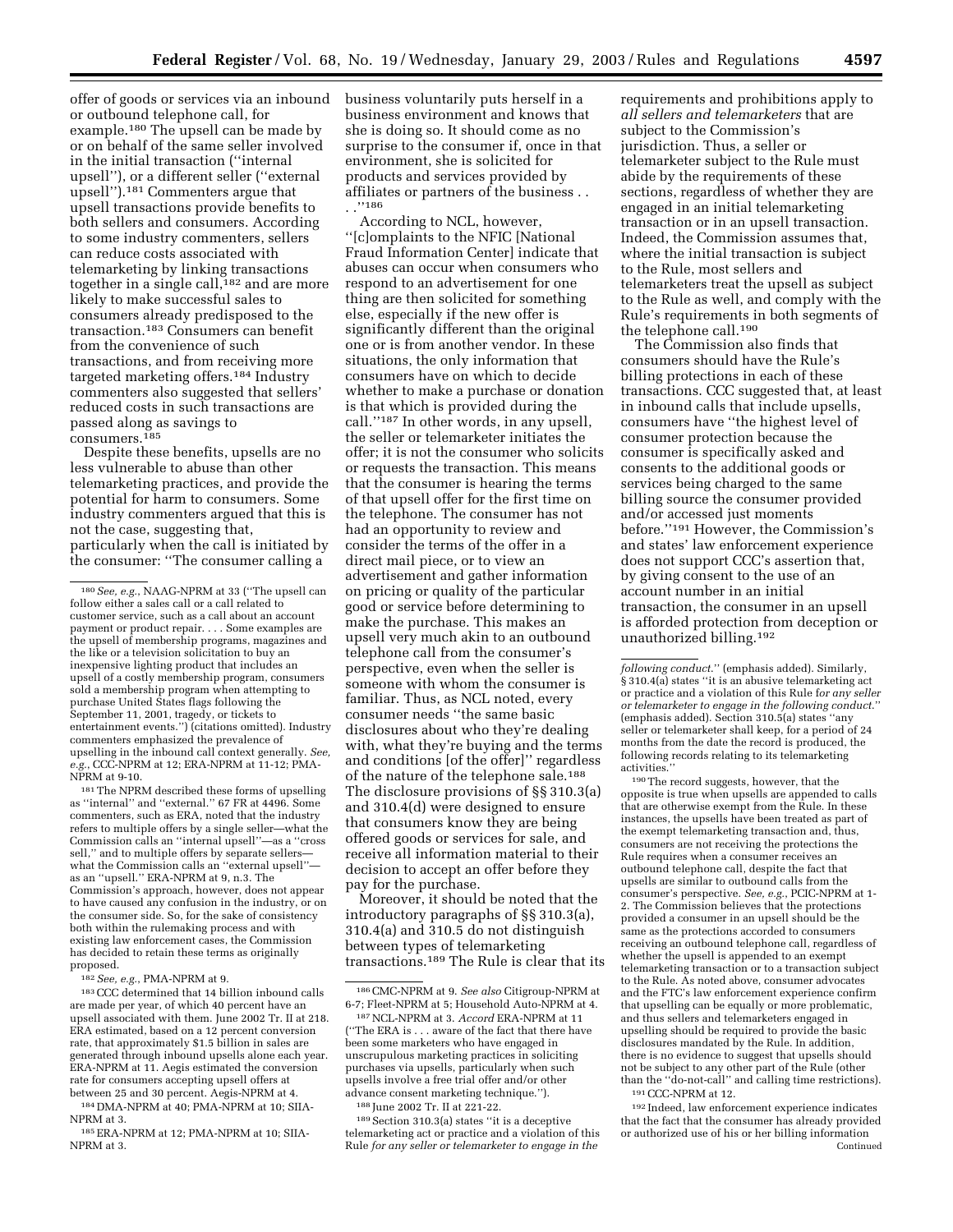#### *Other recommendations*

*Limitations to the definition of ''upselling.*'' Some commenters suggested that the definition of ''upselling'' be limited to ''external upselling'' transactions (*i.e.*, where there are two different sellers in the two transactions).193 They argued that any requirements that the Commission might apply to ''upselling'' should not include upsells made by or on behalf of the same seller.194 However, the Commission believes that law enforcement experience indicates that ''internal upsells'' (where both transactions are by or on behalf of the same seller) have as much potential for deception and abuse as other types of telemarketing transactions that are subject to the Rule's requirements.195 Therefore, the Commission has not adopted this suggestion.

Other commenters argued that the definition of ''upselling'' should not include upsells by ''affiliates.''196 Still others made more specific requests to exempt banks, their affiliates and nonaffiliated third parties who provide services on the banks' behalf or with whom the banks have joint marketing relationships;197 to exempt agents or affiliates of common carriers;198 and to exempt affiliates of insurance companies.199 However, once again, there is scant support justifying such an approach. On the contrary, the record as

193ERA-NPRM at 9; NCTA-NPRM at 14.

194 *Id.*

195*See* NAAG-NPRM at 30, n.73, citing cases involving internal upsells, including but not limited to *Illinois v. Blitz Media, Inc.* (Sangamon County, Case No. 2001-CH-592); *Triad Discount Buying Serv., Inc.* [a/k/a *Smolev*] and related entities; and *Minnesota v. Fleet Mortgage Corp.*, 158 F. Supp. 2d 962 (D. Minn. 2001).

196ABIA-NPRM at 5; AFSA-NPRM at 15; NFC-NPRM at 6.

- 197ABIA-NPRM at 5; MBA-NPRM at 3.
- 198SBC-NPRM at 2, 5, 8.
- 199PCIC-NPRM at 1-2.

a whole and law enforcement experience indicate that upsells by affiliates and non-affiliated third parties with whom there is a joint marketing relationship have as much potential for deception and abuse as other types of telemarketing transactions that are subject to the Rule's requirements.<sup>200</sup>

The Commission has made it very clear that the Rule does not apply to entities or activities that fall outside the Commission's authority under the FTC Act, such as banks, savings associations and federal credit unions; regulated common carriers, and the business of insurance. However, the Commission has also made it very clear that the exemption enjoyed by those entities does not extend to any third-party telemarketers who may make or receive calls on behalf of those exempt entities. As the Commission stated in the SBP for the original Rule:

The Commission is not aware of any reason why the Final Rule should create a special exemption for such companies where the FTC Act does not do so. Accordingly, the Final Rule does not include special provisions regarding exemptions of parties acting on behalf of exempt organizations; where such a company would be subject to the FTC Act, it would be subject to the Final Rule as well.201

*Clarification of ''seller'' in an upsell transaction.* ERA and PMA recommended that the Commission clarify what is meant by ''seller'' in the context of upselling.202 First, ERA and PMA suggested that ''seller'' be construed as the marketer who will submit the charge for payment against the consumer's account.<sup>203</sup> As ERA stated:

[A] marketer might offer (and bill) a consumer for a product that it obtains on a wholesale basis from a manufacturer (in many instances, the marketer may not even take possession of the product, but rather have the manufacturer ship directly to the purchaser). Both the marketer and the manufacturer receive consideration in exchange for providing, or arranging for the other to provide, the product to the consumer. Thus, both entities are arguably 'sellers.' However, only the marketer will bill the consumer for the sale. As such, there should be no need to identify both entities

202ERA-NPRM at 9-10; PMA-NPRM at 12-13. *See also* VISA-NPRM at 9 (requesting clarification of the term in all transactions, not just those involving upselling).

to the consumer. In fact it would likely be confusing to the consumer to do so.204

The Commission has retained in the amended Rule the definition of ''seller,'' which states that a "seller" is "any person who, in connection with a telemarketing transaction, provides, offers to provide, or arranges for others to provide goods or services to the customer in exchange for consideration.''205 The Commission believes that this definition makes clear that, for purposes of the Rule, a ''seller'' is not necessarily the manufacturer of a product, nor the sole financial beneficiary from its sale. Rather, the definition of ''seller'' is predicated upon a person's provision of goods or services—whether consummated, merely offered, or even simply ''arranged for''— to the customer. Therefore, in the case of an upselling transaction, or, indeed, any telemarketing transaction, the marketer or other entity who provides, offers to provide, or arranges for the provision of the goods or services that are the subject of the offer would be the ''seller'' for purposes of the Rule.

Second, both ERA and PMA, as well as a number of other commenters, suggested that the Commission ''clarify that affiliated entities do not constitute separate sellers.''206 To this end, ERA recommended looking to the Commission's Privacy of Consumer Financial Information Rule,<sup>207</sup> while PMA and NRF suggested using the standard laid out by the FCC for ''donot-call" purposes.<sup>208</sup> NCL and AARP disagreed. NCL stated:

We believe affiliates have to be treated as second sellers. They may be selling totally different products with different terms and conditions. Consumers don't have any way of knowing what is an affiliate of that company and what isn't, and ultimately it doesn't really matter to them because they need the same basic disclosures about who they're dealing with, what they're buying and the terms and conditions, whether it's entirely a different seller or an affiliate of the original one.209

207The Privacy of Consumer Financial Information Rule, 16 CFR 313.3(a), defines an affiliate as ''any company that controls, is controlled by or is under common control with another company.'' (quoted in ERA-NPRM at 11).

208The applicable definition in the FCC's regulations is found at 47 CFR 64.1200(e)(2)(v). PMA-NPRM at 13 (''Thus, we suggest that corporate affiliates be exempt in those situations where the consumer would reasonably expect such affiliates to be related to the original seller.''). *See also* June 2002 Tr. II at 217-18; and at 226-28 (NRF). 209 June 2002 Tr. II at 221-22; and at 228 (AARP).

in an initial transaction may actually result in greater risk of abuse during the second transaction. For example, in actions by the FTC and several states against Triad Discount Buying Service, Inc., and related entities, the Commission and the states alleged that the defendants crafted a marketing campaign designed to lure consumers to call solely for the purpose of upselling them. *See FTC v. Smolev*, No. 01-8922-CIV ZLOCH (S.D. Fla. 2001). Specifically, the Commission and states alleged that the defendants ran an advertising campaign for a free product, inviting consumers to call a toll-free number. When they called, consumers were asked to provide account information to pay for shipping and handling for the free product, and then were upsold a ''free trial'' in a membership club or buyers club, that was then charged, without the consumer's knowledge or consent, to the account provided by the consumer to pay for the shipping of the first product. *See also* NAAG-NPRM at 30, n.73 (*citing*, among others such cases, *Illinois v. Blitz Media, Inc.* (Sangamon County, No. 2001-CH-592) and *New York v. Ticketmaster and Time, Inc.*, (Assurance of Discontinuance)).

<sup>200</sup>*See* NAAG-NPRM at 30, n.73 (''States have taken actions against companies using preacquired information as part of an upsell of membership programs or magazines. *See* note 188. *See also New York v. Ticketmaster and Time, Inc.* (Assurance of Discontinuance)'').

<sup>201</sup> 60 FR at 43843.

<sup>203</sup>ERA-NPRM at 10; PMA-NPRM at 13.

 $^{204}\mathrm{ERA}\text{-}\mathrm{NPRM}$  at 11.

<sup>205</sup>Amended Rule § 310.2(z).

<sup>206</sup>ERA-NPRM at 10. *See also* June 2002 Tr. II at 222 (ATA); PMA-NPRM at 13; SBC-NPRM at 9.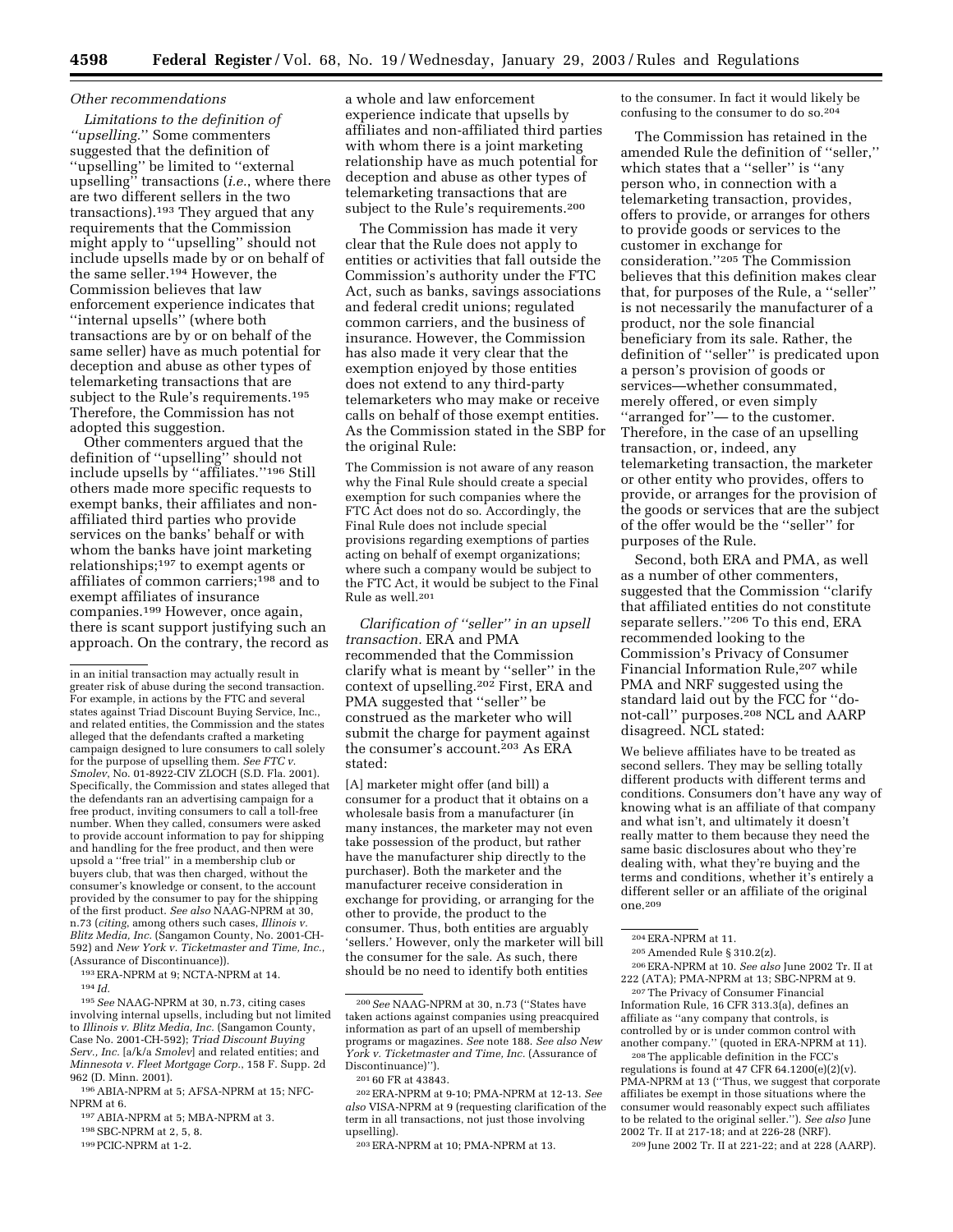The Commission shares this viewpoint. As discussed above, the record in this matter, as well as law enforcement experience, indicate that upsells by affiliates and non-affiliated third parties with whom there is a joint marketing relationship have as much potential for deception and abuse as other types of telemarketing transactions that are subject to the Rule's requirements. For that reason, the Commission believes that affiliates should be treated as separate sellers for purposes of upsell transactions.

#### *C. Section 310.3 — Deceptive Telemarketing Acts or Practices.*

Section 310.3 of the original Rule sets forth required disclosures that must be made in every telemarketing call; prohibits misrepresentations of material information; requires that a telemarketer obtain a customer's express verifiable authorization before obtaining or submitting for payment a demand draft; prohibits false and misleading statements to induce the purchase of goods or services; holds liable anyone who provides substantial assistance to another in violating the Rule; and prohibits credit card laundering in telemarketing transactions.

In the NPRM, the Commission proposed amendments to require that disclosures made pursuant to this section be made ''truthfully;'' require additional disclosures regarding prize promotions and in the sale of credit card loss protection plans; prohibit misrepresentations in the sale of credit card loss protection plans; expand the reach of the express verifiable authorization provision to include all methods of payment lacking certain key consumer protections; and make certain changes pursuant to the USA PATRIOT Act, which extends the coverage of the Rule to include the inducement of a charitable solicitation.

Based on the record in this proceeding, the Commission has determined to make additional modifications in the amended Rule. These changes, and the reasoning supporting the Commission's decisions, are set forth below.

# *§ 310.3(a)(1) — Required disclosures*

Section 310.3(a)(1) of the original Rule requires the seller or telemarketer to disclose, in a clear and conspicuous manner, certain material information before a customer pays for goods or services offered.<sup>210</sup> The NPRM proposed to make a minor modification to the

wording, by adding the word ''truthfully'' to clarify that it is not enough that the disclosures be made; the disclosures must also be true. The Commission received no comment on this proposed change, and therefore has determined to retain this additional wording in amended § 310.3(a)(1).

The few comments that the Commission received on § 310.3(a)(1) in response to the NPRM focused primarily on the timing of the required disclosures. AARP argued that, to be meaningful, the disclosures required by this section must be given before payment is *requested*, not merely before it is ''collected.''211 According to AARP, ''[s]uch information is key to making truly informed buying decisions,'' and so all the necessary disclosures should be given before a consumer is requested to pay for goods and services.212 DOJ commented that the use of moneytransmission services, rather than couriers, is increasingly popular in fraudulent telemarketing schemes, and recommended that the Commission amend the current footnote addressing the meaning of ''before the customer pays'' to state: ''Similarly, when a seller or telemarketer directs a customer to use a money-transmission service to wire payment, the seller or telemarketer must make the disclosures required by § 310.3(a)(1) before directing the customer to take money to an office or agent of a money-transmission service to wire payment."<sup>213</sup>

In the SBP for the original Rule, the Commission noted that for a telemarketer to make the required disclosures ''before a customer pays,'' the disclosures must be made ''*before* the consumer sends funds to a seller or telemarketer or divulges to a telemarketer or seller credit card or bank account information.''214 In the original Rule's TSR Compliance Guide, the Commission further clarified that the disclosures required by § 310.3(a)(1) must be made ''[b]efore a seller or telemarketer obtains a consumer's consent to purchase, or persuades a consumer to send any full or partial payment. . . .''215 The Guide goes on to say that ''[a] seller or telemarketer also must provide the required information before requesting any credit card, bank account, or other information that a seller or telemarketer will or could use to obtain payment.''216 The Commission believes that its statements to date on

214 60 FR at 4384.

the meaning of the term ''before the customer pays'' are sufficiently clear and declines to modify this provision.

## *§ 310.3(a)(1)(i) — Disclosure of total costs*

Section 310.3(a)(1)(i) of the original Rule requires a seller or telemarketer to disclose the total costs to purchase, receive, or use the goods or services. As noted in the TSR Compliance Guide, ''[i]t is sufficient to disclose the total number of installment payments, and the amount of each payment, to satisfy this requirement.''217 Some commenters in the Rule Review urged the Commission to require, in sales involving monthly installment payments, the disclosure of the total cost of the entire contract, not just the amount of the periodic installment.<sup>218</sup> In the NPRM, the Commission declined to modify the provision, but clarified that ''the disclosure of the number of installment payments and the amount of each must correlate to the billing schedule that will actually be implemented. Therefore, to comply with the Rule's total cost disclosure provision, it would be inadequate to state the cost per week if the installments are to be paid monthly or quarterly.''219 The NPRM further noted that the best practice to ensure compliance with the clear and conspicuous standard governing all the § 310.3(a)(1) disclosures is to ''do the math'' for the consumer, stating the total cost of the contract whenever possible.220 The Commission acknowledged that such a statement might not be possible in an open-ended installment contract, and stated that in such contracts, ''particular care must be taken to ensure that the cost disclosure is easy for the consumer to understand.''221

In response to the NPRM, the Commission again received some comments urging that the Commission affirmatively mandate that, in installment sales contracts, the total cost of the contract be disclosed, rather than the number and amount of payments.222 For example, LSAP opined that ''it is illogical to maintain a provision that demands a subjective determination of whether or not a disclosure meets a 'clear and conspicuous' standard when an objective and unambiguous standard

220 *Id.*

```
221 Id. at n.92.
```
222*See, e.g.*, LSAP-NPRM at 6-8; NACAA-NPRM at 7-8; NCL-NPRM at 3-4; NCLC-NPRM at 13.

<sup>210</sup>*See* ARDA-NPRM at 5 (noting that ARDA members support the current disclosures required by this section).

<sup>211</sup>AARP-NPRM at 8.

<sup>212</sup> *Id.*

<sup>213</sup> DOJ-NPRM at 2.

<sup>215</sup>TSR Compliance Guide at 11.

<sup>216</sup> *Id.*

<sup>217</sup> *Id.* at 12.

<sup>218</sup>*See* 67 FR at 4502.

<sup>219</sup> *Id.*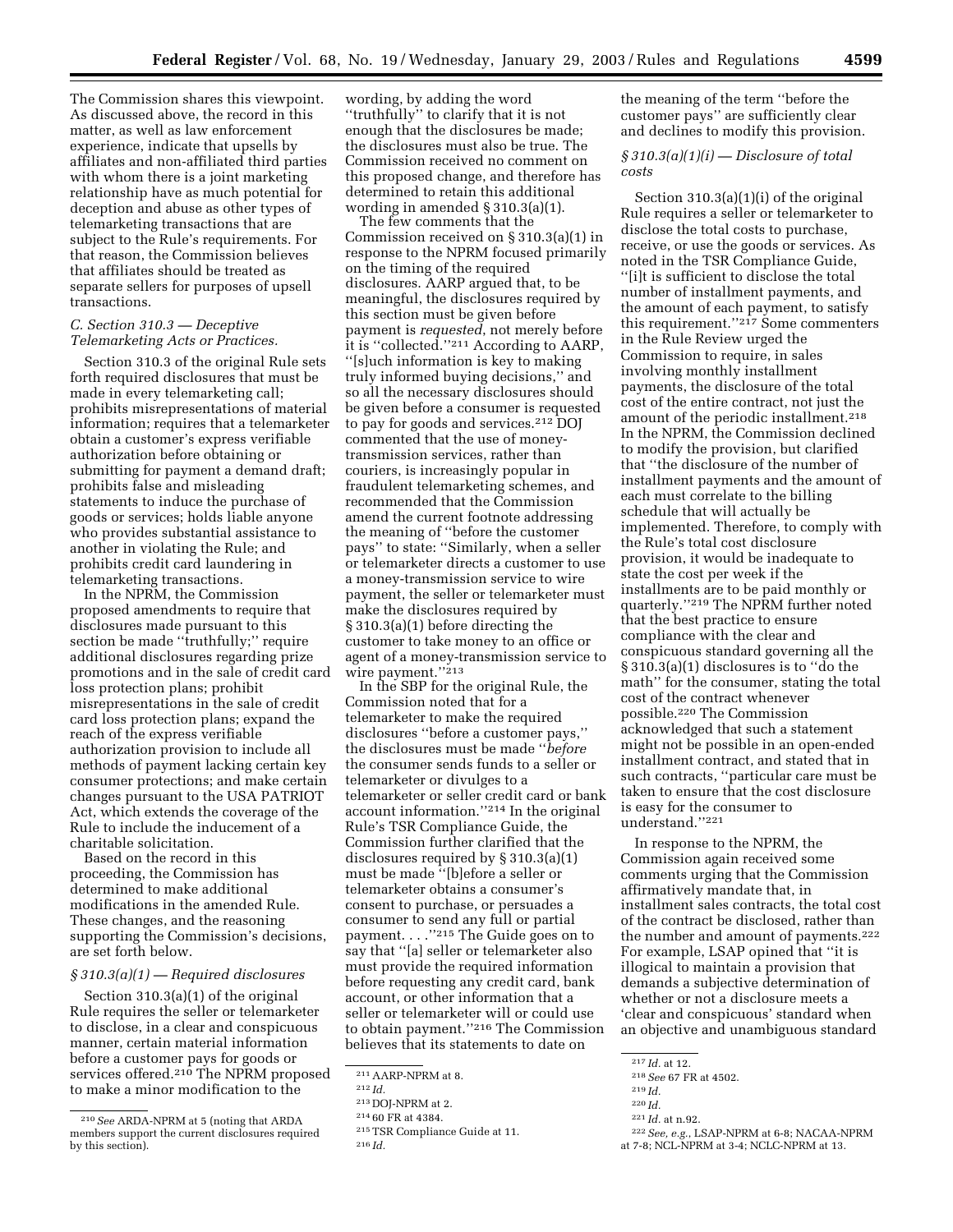can be adopted.''223 NACAA suggested that the Commission require disclosure of the total cost of the contract, noting that consumers do not always have the time or ability to ''do the math'' during a telemarketing call.224 NCL concurred with LSAP and NACAA, and noted that since the seller or telemarketer would know the total contract price in an installment offer, it would impose no undue burden on industry members to mandate disclosure of the total contract price.225

The Commission declines to adopt the recommendations to modify the total cost disclosure provision. The Commission believes that its interpretation, set forth in the NPRM, allows sellers and telemarketers the flexibility necessary to make a truthful and meaningful disclosure when goods or services are offered in conjunction with an open-ended installment agreement. The Commission's interpretation makes clear, however, that, at a minimum, the total number of payments and the amount of each must be clearly and conspicuously disclosed in order to satisfy the requirements of  $§ 310.3(a)(1)(i)$ . Although the Commission continues to believe that the best practice is for the telemarketer or seller to disclose the full amount of payments under of the contract whenever possible, it declines to impose such a requirement, which would be unworkable in the context of openended contracts, such as negative option plans.226

The Commission also declines to adopt the recommendation that the Commission explicitly state that for electricity sales, it is permissible to disclose the price per kilowatt hour.227 The Commission recognizes that a vast number of goods and services can be sold through telemarketing, and believes it unnecessary to specify, for each, the specific terms that must be disclosed. Rather, the Commission believes that the language of § 310.3(a)(1)(i), which requires that the disclosure of total costs (among others) be made ''truthfully, and in a clear and conspicuous manner,'' provides sufficient guidance for sellers who must make these disclosures, without necessitating explicit approval from the Commission for each of the

myriad variations of ''total cost'' disclosures for the many kinds of goods and services sold through telemarketing. Therefore,  $\S 310.3(a)(1)(i)$  is retained unchanged in the amended Rule.

#### *§ 310.3(a)(1)(ii) — Disclosure of material restrictions*

Section 310.3(a)(1)(ii) requires the disclosure of ''[a]ll material restrictions, limitations, or conditions to purchase, receive, or use the goods or services that are the subject of the sales offer.'' In response to the Rule Review, NAAG recommended that this provision explicitly state that the illegality of the goods or services offered is a material term. NAAG's concern arose out of the numerous cross-border foreign lottery scams in which U.S. citizens are offered the sale of foreign lottery chances.228 The Commission declined to modify the Rule, stating its position that the term ''material'' is ''sufficiently clear and broad enough to encompass the illegality of goods or services offered.''229

In response to the NPRM, DOJ supported NAAG's reasoning, and recommended that the Commission add to  $\S 310.3(a)(1)(ii)$  "a specific and unambiguous reference to the illegality of goods and services that the seller or telemarketer is offering,'' noting that such an amendment would enhance law enforcement and consumer education efforts regarding foreign lottery scams.230 The Commission remains confident that the breadth of the term "material," as used in the Rule, would necessarily encompass the underlying illegality of goods or services offered in telemarketing.231 Therefore, the Commission declines to modify the language in this provision and the amended Rule retains unchanged the original text of § 310.3(a)(1)(ii).

# *§ 310.3(a)(1)(iv) — Disclosures regarding prize promotions*

Section 310.3(a)(1)(iv) requires that, in any prize promotion, a telemarketer must disclose, before a customer pays, the odds of being able to receive the prize, that no purchase or payment is required to win a prize or participate in a prize promotion, and the no-purchase/ no-payment method of participating in the prize promotion. In the NPRM, the Commission proposed adding a disclosure that making a purchase will

not improve a customer's chances of winning,232 which would make the TSR's disclosure provision consistent with the requirements for direct mail solicitations under the Deceptive Mail Prevention and Enforcement Act of 1999 (''DMPEA'').233 After reviewing the record in this matter, the Commission has determined to amend the Rule by adding this disclosure requirement to two provisions: in  $\S 310.3(a)(1)$ (governing all telemarketing calls), and in § 310.4(d) (governing outbound telemarketing).234

As noted in the NPRM, the Commission believes that this disclosure will prevent consumer deception. The legislative history of the DMPEA suggests that without such a disclosure, many consumers reasonably interpret the overall presentation of many prize promotions to convey the message that making a purchase will enhance their chances of winning the touted prize.235 Such a message is likely

233 67 FR at 4503. The DMPEA is codified at 39 U.S.C. 3001(k)(3)(A)(II). *See also* ''The DMA Guidelines for Ethical Business Practice,'' revised Aug. 1999, at http://www.the-dma.org/library/ guidelines/dotherightthing.shtml#23 (Article #23, Chances of Winning). In this regard, it is noteworthy that the DMA's Code of Ethics advises that ''[n]o sweepstakes promotion, or any of its parts, should represent . . . that any entry stands a greater chance of winning a prize than any other entry when this is not the case.''

234*See* discussion below regarding the disclosure in § 310.4(d).

235*See* SEN. REP. NO. 106-102 (1999); and H. REP. NO. 106-431 (1999). Law enforcement actions since enactment of DMPEA further support this conclusion. For example, Publishers Clearing House (''PCH'') agreed to settle an action brought by 24 states and the District of Columbia alleging, among other things, that the PCH sweepstakes mailings deceived consumers into believing that their chances of winning the sweepstakes would be improved by buying magazines from PCH. As part of the settlement, PCH agreed to include disclaimers in its mailings stating that buying does not increase the consumer's chances of winning, and pay \$18.4 million in redress. In 2001, PCH agreed to pay \$34 million in a settlement with the remaining 26 states. *See, e.g., Missouri ex rel. Nixon v. Publishers Clearing House*, Boone County Circuit Ct., No. 99 CC 084409 (2002); *Ohio ex rel. Montgomery v. Publishers Clearing House*, Franklin County Ct. of Common Pleas, No. 00CVH-01-635 (2001 ). Similarly, in 1999, American Family Publishers (''AFP'') settled several multi-state class actions that alleged the AFP sweepstakes mailings induced consumers to buy magazines to better their chances of winning a sweepstakes. The original suit, filed by 27 states, was settled in March 1998 for \$1.5 million, but was reopened and expanded to 48 states and the District of Columbia after claims that AFP had violated its agreement. The state action was finally settled in August 2000 with AFP agreeing to pay an additional \$8.1 million in

<sup>223</sup>LSAP-NPRM at 7.

<sup>224</sup>NACAA-NPRM at 7-8 (citing, as an example of the harm that would persist absent such a provision, the sale of purportedly ''free'' magazines, for which consumers are billed exorbitant ''shipping and handling'' fees).

<sup>&</sup>lt;sup>225</sup> NCL-NPRM at 3-4.

<sup>226</sup>*See* 60 FR at 43846 (noting that the total cost of a contract cannot be ascertained in negative option or continuity plans).

<sup>227</sup>*See* Green Mountain-NPRM at 7.

<sup>228</sup> 67 FR at 4502-03.

<sup>229</sup> *Id.* at 4503.

 $\,$   $\,$  230 DOJ-NPRM at 3.

<sup>231</sup>As the Commission noted in the NPRM, the definition of ''material'' under the Rule comports with the Commission's Deception Statement and established Commission precedent. *See* 67 FR at 4503.

<sup>232</sup> 67 FR at 4503. Although NCL originally made this suggestion with respect to § 310.4(d), which governs oral disclosures required in outbound telemarketing calls, the rationale and purpose of the proposed disclosure applies with equal force to all telemarketing, as covered by § 310.3(a). See NCL-RR at 9. *See also* the discussion below in the section on sweepstakes disclosures within the analysis of  $§ 310.4(\hat{d}).$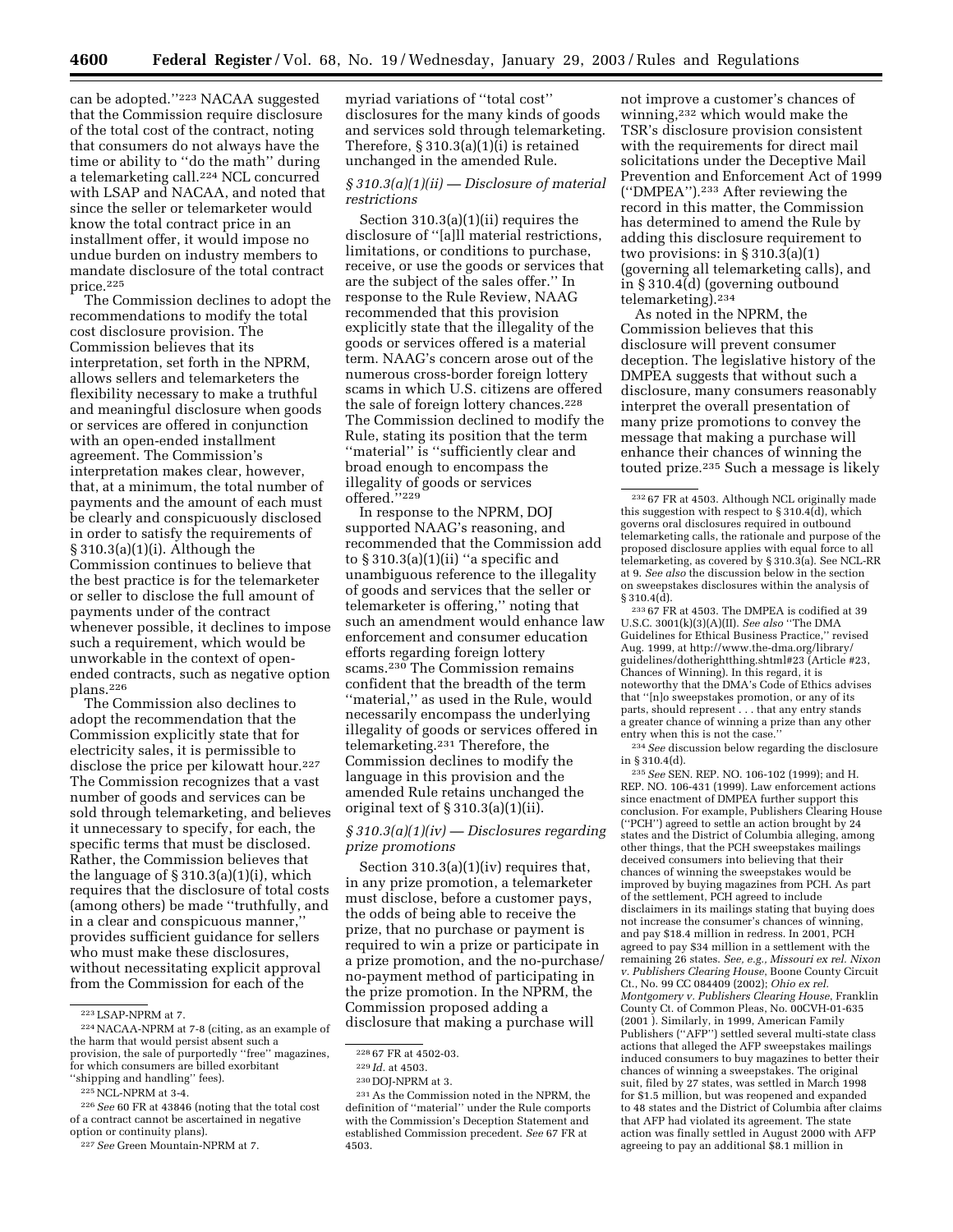to influence these consumers' purchasing decisions, inducing them to purchase a product or service they otherwise would not purchase just so they can increase their chances of winning. For this reason, the Commission believes that entities using these promotions must disclose that a purchase will not enhance the chance of winning, to ensure that consumers are not deceived.

Commenters who addressed this proposal generally were supportive of adding the disclosure.236 NAAG supported the additional disclosure, but asked the Commission to go further. First, NAAG suggested that any telemarketer using a prize promotion should be required to disclose the actual or estimated odds—not simply how the odds might be calculated.237 Second, NAAG recommended that the original Rule's definition of ''prize''238 be made consistent with state laws and regulations, and the several multi-state settlements with large promotional sweepstakes companies.<sup>239</sup> Third, they recommended that the Commission track provisions in the recent settlements between the states and PCH, which would ensure that the means by which a consumer might enter a sweepstakes without making a purchase is not more difficult than if a purchase were made.240 Each of these suggestions is discussed below.

As noted in the SBP for the original Rule, the Commission continues to believe that, in many instances, actual odds cannot be calculated in advance. In such circumstances, the Commission believes that requiring prize promoters to disclose ''estimated'' odds has greater potential for abuse than a disclosure of the method used to calculate those odds.241 Furthermore, in many

236ARDA-NPRM at 5; NAAG-NPRM at 54-55; NACAA-NPRM at 6-7; NCL-NPRM at 4; DOJ-NPRM at 3-4. *See also* June 2002 Tr. II at 105-15.

237NAAG-NPRM at 54. NACAA also recommended that the Commission require more specificity in the disclosure regarding the odds. NACAA-NPRM at 6-7; and discussion regarding the disclosure of odds, June 2002 Tr. II at 113-15. DOJ recommended that the Commission include a brief explanation in the Rule or in a footnote of what is meant by the phrase ''the odds of being able to receive a prize,'' and clarify that the disclosure must give the odds for each prize. DOJ-NPRM at 3- 4.

239NAAG-NPRM at 54. NAAG recommended that 'prize'' be defined to be an item of value and that it not be an item that substantially all entrants in the promotion will receive.

240 *Id.* at 54-55.

241 Ironically, requiring accurate disclosure of the odds of winning also is likely to subject some sellers and telemarketers to liability under the Rule

instances, such a requirement to disclose odds would reveal that virtually every entrant gets a ''prize.'' The Commission believes that the better course is to require prize promoters to disclose the method by which odds are calculated. With regard to the suggestions to revise the definition of ''prize'' and the ease of entry for nonpurchasers, the record provides no evidence on why the difference between a ''prize'' and a ''free gift'' would be material to consumers. The Commission believes that its authority to reach deceptive or unfair acts or practices under the FTC Act has been sufficient to address any deceptive prize promotions that have not been reachable under the Rule.242 The Commission's requirements regarding prize promotion disclosures are not inconsistent and do not conflict with the more restrictive state laws. Therefore, the Commission declines to adopt NAAG's recommendations.

PMA maintained that the disclosure that making a purchase would not improve a customer's chances of winning was unnecessary and that there was no evidence on the record to support its addition to the Rule.<sup>243</sup> They suggested that the disclosure makes sense in the context of direct mail, but not in the types of representations more often found in telemarketing.244 Nonetheless, the PMA stated that, as a gesture of good faith, they would not oppose the change.245

Therefore, the Commission has determined that it is a deceptive telemarketing act or practice to fail to disclose before the customer pays, in any prize promotion, the odds of being able to receive the prize, that no purchase or payment is required to win a prize or participate in a prize promotion, that any purchase or payment will not increase the person's chances of winning, and the nopurchase/no-payment method of participating in the prize promotion.

245PMA-NPRM at 5, 7. *See also* June 2002 Tr. II at 106, 108 (PMA and ARDA, each stating that they do not oppose the disclosure). ARDA stated in its comment that, while it is inconvenient to include additional verbiage in a telephone call, it did not find the additional disclosure unduly burdensome. ARDA-NPRM at 5.

# *§ 310.3(a)(1)(v) — Required disclosure of material costs in prize promotions*

NACAA expressed concern that original and proposed Rule  $\S 310.3(a)(1)(v)$  requires that a prize promoter disclose to consumers all ''material costs or conditions to receive or redeem a prize that is the subject of the prize promotion'' when there should be *no* costs to receive a prize.246 NACAA suggests removing the ''material costs'' portion of subsection (v). The Commission agrees that there should be no costs to receive or redeem a prize. In fact,  $\S 310.3(a)(1)(iv)$  requires a disclosure that ''no purchase or payment is required to win a prize or to participate in a prize promotion.'' Moreover, § 310.3(a)(2)(v) prohibits misrepresentations ''that a purchase or payment is required to win a prize or participate in a prize promotion.'' Thus the Rule is unequivocal in forbidding conditioning a ''prize'' on a payment or purchase. Section  $310.3(a)(1)(v)$  is intended to further clarify that *any* incidental cost that a consumer must incur— not merely a purchase or payment—must be disclosed in advance to avoid deception and to comply with the Rule. Despite NACAA's comment, the Commission does not believe there is any confusion regarding the role of this provision. Therefore, the Commission has determined to retain the original wording of this provision.

# *§ 310.3(a)(1)(vi) — Required disclosures in the sale of credit card loss protection*

The telemarketing of credit card loss protection plans has been a persistent source of a significant number of complaints about fraud.247 Telemarketers of credit card loss protection plans represent to consumers that these plans will limit the consumer's liability if his credit card is lost or stolen.248 These telemarketers frequently misrepresent themselves as being affiliated with the consumer's credit card issuer, or misrepresent either affirmatively or by omission that the consumer is not currently protected against credit card fraud, or that the consumer has greater potential legal liability for unauthorized use of his or her credit cards than he or she actually

damages. *See, e.g., Washington v. Am. Family Publishers*, King County Super. Ct., No. 99-09354- 2 SEA (2000).

<sup>238</sup>Original Rule § 310.2(v).

for activity that does not cause consumer injury, since it is hard to imagine what harm is caused to consumers by *underestimating* the odds of winning.

<sup>242</sup>*See, e.g.*, *FTC v. Landers*, No. 100-CV-1582 (N.D. Ga. filed June 22, 2000); *New World Bank Servs., Inc.*, No. CV-00-07225-GHK (C.D. Cal. filed July 5, 2001); *Global Network Enters., Inc.*, No. 00- 625 (GET) (ANX) (C.D. Cal. 2001). 243PMA-NPRM at 4-8.

<sup>244</sup> *Id. See also* June 2002 Tr. II at 104-05.

<sup>246</sup>NACAA-NPRM at 6-7 (pointing out that, if there are costs, then the ''prize offer'' becomes a sales pitch for add-ons, not a prize).

<sup>247</sup>*See, e.g.*, NCL-NPRM at 6.

<sup>248</sup>Credit card loss protection plans are distinguished from credit card registration plans, in which consumers pay a fee to register their credit cards with a central party, who agrees to contact the consumers' credit card companies if the consumers' cards are lost or stolen.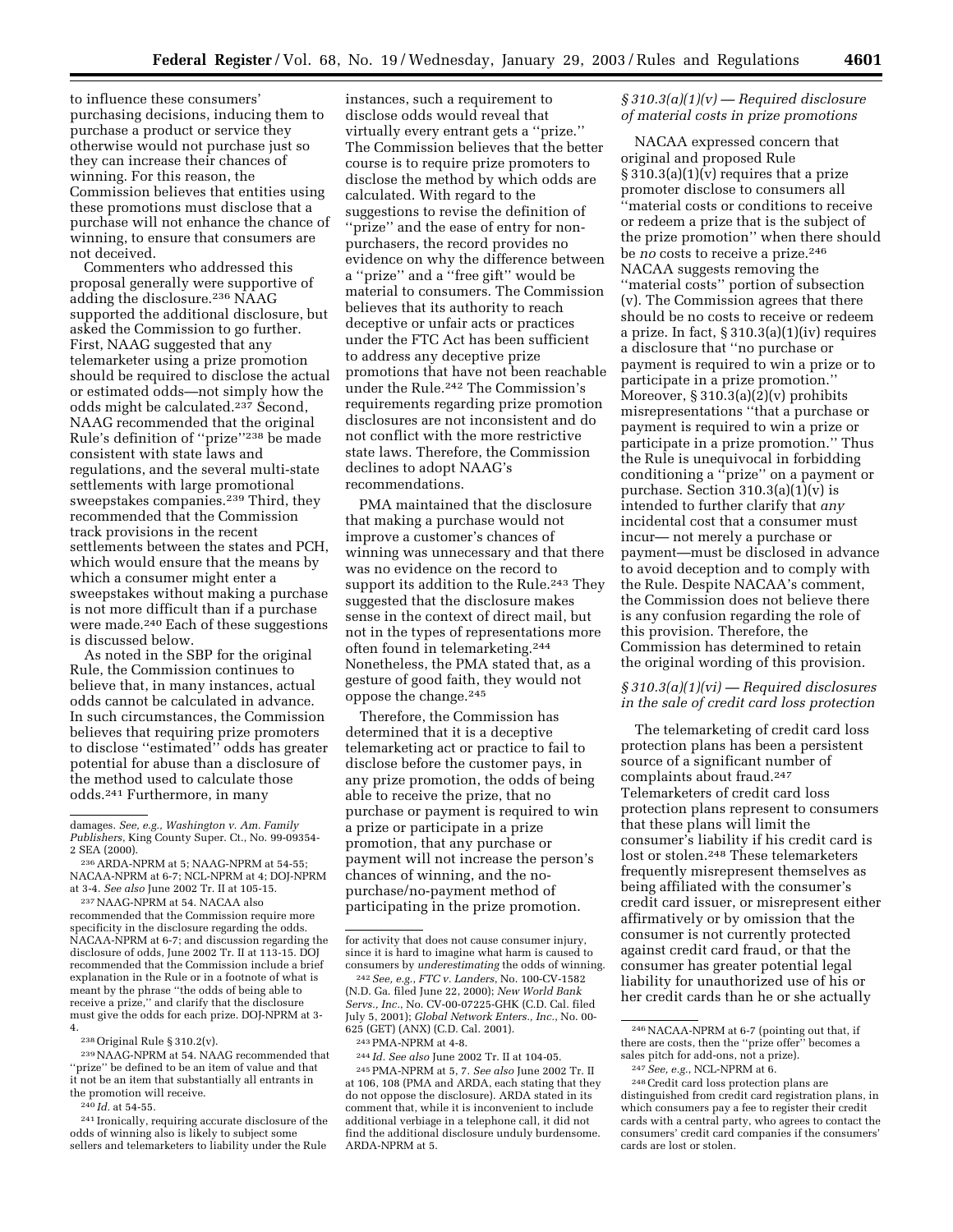does under the law.249 In fact, federal law limits this liability to no more than \$50.250

In the NPRM, the Commission proposed two new provisions to address this practice. The first provision— § 310.3(a)(1)(vi)—requires the seller or telemarketer of credit card loss protection plans to disclose, before the customer pays, the limit, pursuant to 15 U.S.C. § 1643, on a cardholder's liability for unauthorized use of a credit card. Since many consumers appear to be unaware of the protection they have, the Commission reasoned that a disclosure of the limits of their liability would deter many consumers from paying for protection that duplicates the free protection they already have under federal law. The second provision— § 310.3(a)(2)(viii)—prohibits sellers or telemarketers from misrepresenting that any customer needs offered goods or services to provide protections a customer already has pursuant to 15 U.S.C. § 1643.251

The Commission received little comment on these proposed provisions. Those commenters who addressed the disclosure provision strongly supported it, noting that complaints about the fraudulent sale of credit card loss protection plans have continued unabated since the original Rule became effective.252 In its NPRM comment, NCL reported that fraudulent solicitations for credit card loss protection plans ranked eighth among the most numerous complaints to the NFIC in 2001.253 The Commission's complaint-handling experience is consistent with that of NCL, with credit card loss protection plans continuing to be a source of consumer complaints. In its comment, NCL pointed out that fraud in the sale

250Under § 133 of the Consumer Credit Protection Act, the consumer's liability for unauthorized charges is limited to \$50 when there is a signature involved. For transactions where no signature was involved (*e.g.*, where the transaction did not take place face-to-face), the consumer has zero liability for unauthorized charges. 15 U.S.C. 1643.

251This approach parallels the Rule's treatment of cost and quantity of goods (§§ 310.3(a)(1)(i) and 310.3(a)(2)(i)), material restrictions, limitations, or conditions (§§ 310.3(a)(1)(ii) and 310.3(a)(2)(ii)), refund policy (§§ 310.3(a)(1)(iii) and 310.3(a)(2)(iv)), and prize promotions (§§ 310.3(a)(1)(iv) & (v) and  $310.3(a)(2)(v)$ ). In each case, material facts must be disclosed, and misrepresentations of those facts are prohibited. *See* additional discussion below regarding § 310.3(a)(2)(viii).

252 DOJ-NPRM at 4; LSAP-NPRM at 7-8; NAAG-NPRM at 55; NCL-NPRM at 6. *See also* June 2002 Tr. II at 104.

253NCL-NPRM at 6.

of credit card protection plans is particularly pernicious because it usually involves blatant misrepresentations and scare tactics about consumers' liability for lost or stolen credit cards.254 Furthermore, the fraud is especially egregious because these schemes appear disproportionately to affect older consumers: in 2001, NCL reported, 55 percent of the victims of credit card loss protection plans were age 60 or older, while that age group accounted for only 26 percent of telemarketing fraud victims overall.255 As noted in the NPRM, large numbers of complaints have prompted both the Commission and the state Attorneys General to devote substantial resources to bringing cases that challenge the deceptive marketing of credit card loss protection plans.256

NCL supported the Commission's decision to require disclosures and prohibit misrepresentations in the sale of credit card loss protection plans. However, NCL also recommended that the Commission go further and mandate requirements similar to those under the Credit Repair Organizations Act257—*i.e.*, written disclosures regarding the consumer's rights, coupled with a written agreement or an agreement signed by the buyer who has three days to cancel.258 The Commission believes that disclosures coupled with the prohibition against misrepresentation are appropriate and sufficient remedies to cure the problems associated with deceptive sales of credit card loss protection plans. The likely outcome of enforcement of these remedies is that

256*See, e.g., FTC v. Consumer Repair Servs., Inc.*, No. 00-11218 (C.D. Cal. filed Oct. 23, 2000); *FTC v. Forum Mktg. Servs., Inc.*, No. 00 CV 0905C(F) (W.D.N.Y. filed Oct. 23, 2000); *FTC v. 1306506 Ontario, Ltd.*, No. 00 CV 0906A (SR) (W.D.N.Y. filed Oct. 23, 2000); *FTC v. Advanced Consumer Servs.*, No. 6-00-CV-1410-ORL-28-B (M.D. Fla. filed Oct. 23, 2000); *Capital Card Servs., Inc.* No. CIV 00 1993 PHX ECH (D. Ariz. filed Oct. 23, 2000); .*FTC v. First Capital Consumer Membership Servs., Inc.*, No. 00- CV- 0905C(F) (W.D.N.Y. filed Oct. 23, 2000); *FTC v. Universal Mktg. Servs., Inc.*, No. CIV-00-1084L (W.D. Okla. filed June 20, 2000); *FTC v. Liberty Direct, Inc.*, No. 99-1637 (D. Ariz. filed Sept. 13, 1999); *FTC v. Source One Publ'ns, Inc.*, No. 99-1636 PHX RCP (D. Ariz. filed Sept. 14, 1999); *FTC v. Creditmart Fin. Strategies, Inc.*, No. C99-1461 (W.D. Wash. filed Sept. 13, 1999); *FTC v. NCCP Ltd.*, No. 99 CV-0501 A(Sc) (W.D.N.Y. filed July 22, 1999); *FTC v. S. Fla. Bus. Ventures*, No. 99-1196-CIV-T-17F (M.D. Fla. filed May 24, 1999); *FTC v. Bank Card Sec. Ctr., Inc.*, No. 99-212-Civ-Orl-18C (M.D. Fla. filed Feb. 26, 1999); F*TC v. Tracker Corp. of Am.*, No. 1:97-CV-2654-JEC (N.D. Ga. filed Sept. 11, 1997).

consumers will decline to purchase such plans once they know that they duplicate free protection the law already provides them. The Commission will continue to monitor complaints regarding the sale of these plans to ensure that these provisions are adequate to remedy this problem.

Therefore, the Commission has determined that it is a deceptive telemarketing act or practice to fail to disclose the limits on a cardholder's liability for unauthorized use of a credit card pursuant to 15 U.S.C. § 1643, and has adopted  $\S 310.3(a)(1)(vi)$ , to require that this information be disclosed.

# *§ 310.3(a)(1)(vii) — Disclosures regarding negative option features*

The amended Rule adds a new provision,  $\S 310.3(a)(1)(vii)$ , which requires sellers and telemarketers to disclose certain material information any time a seller or telemarketer makes an offer including any ''negative option feature'' as that term is defined under new § 310.2(t) of the amended Rule. This disclosure, like all of those listed in § 310.3(a)(1), must be made before a customer pays for goods or services. This new provision requires disclosure of all material terms and conditions of the negative option feature.

During the Rule Review, several commenters recommended that the Commission specifically address the problems associated with ''free'' or ''trial'' offers that include a negative option feature, particularly when the telemarketer already possesses the consumer's billing information.259 These offers frequently are presented to consumers as ''low involvement marketing decisions''260 in which they are simply ''previewing'' the product or service. However, the Rule Review record, as well as federal and state law enforcement experience, show that consumers frequently are confused about their obligations in these transactions, mistakenly believing that, because they did not provide any billing information to the telemarketer, they are under no obligation unless they take some additional affirmative step to consent to the purchase.261 As a result,

261 67 FR at 4501, *citing FTC v. Triad Disc. Buying Serv., Inc.*, No. 01-8922 CIV ZLOCH (S.D. Fla. 2001); *New York v. MemberWorks, Inc.*, Assurance of Discontinuance (Aug. 2000); *Minnesota v. MemberWorks, Inc.*, No. MC99-010056 (4th Dist. Minn. June 1999); *Minnesota v. Damark Int'l, Inc.*, Assurance of Discontinuance (Ramsey County Dist. Ct. Dec. 3, 1999); *FTC v. S.J.A. Soc'y, Inc.*, No. 2:97 CM 472 (E.D. Va. filed May 31, 1997). To this list may be added several more law enforcement actions, including but not limited to actions by state

<sup>249</sup>NCL-RR at 10. *See, e.g., FTC v. Universal Mktg. Servs., Inc.*, No. CIV-00-1084L (W.D. Okla. filed June 20, 2000); *FTC v. NCCP Ltd.*, No. 99 CV-0501 A(Sc) (W.D.N.Y. filed July 22, 1999); *S. Fla. Bus. Ventures*, No. 99-1196-CIV-T-17F (M.D. Fla. filed May 24, 1999); *Tracker Corp. of Am.*, No. 1:97- CV-2654-JEC (N.D. Ga. filed Sept. 11, 1997).

<sup>254</sup> *Id.*

<sup>255</sup> *Id.* In its Rule Review comment, NCL reported that in 1999, over 71 percent of the complaints about these schemes were from consumers over 50 years of age. NCL-RR at 10.

<sup>257</sup> 15 U.S.C. 1679.

<sup>258</sup>NCL-NPRM at 6.

<sup>259</sup>*See, e.g.* NACAA-RR at 2; NAAG-RR at 11-12, 16-17; NCL-RR at 5-6.

<sup>260</sup>NAAG-RR at 11.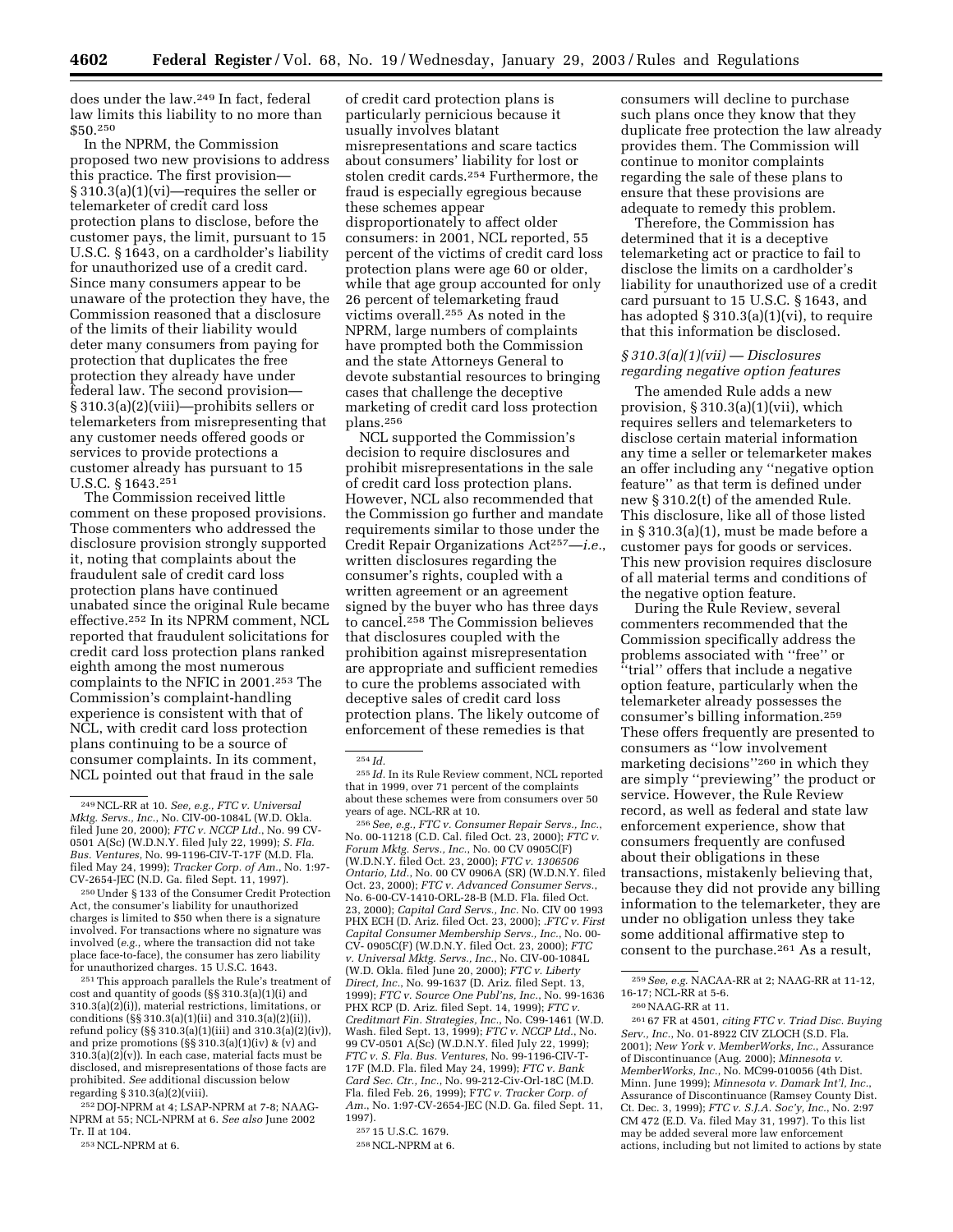such scenarios have resulted in significant abuse as consumers discover they have been charged for something they did not realize they had been deemed to have consented to purchase.262

In the NPRM, the Commission proposed a broad prohibition on the receipt or disclosure of a consumer's billing information from any source other than the consumer herself. This expansive approach would have obviated the need for a more narrowlytailored remedy specifically addressing negative options.263 The Commission believed that without preacquired account information, telemarketers' ability to exploit the negative option scenario to bill charges to consumers' accounts without their knowledge or consent would have been eliminated. The seller or telemarketer would have been required to obtain the account information directly from the consumer, thus putting the consumer on notice that he is agreeing to purchase something.264

Based on the entire record in this proceeding, however, the Commission has determined that a blanket prohibition on preacquired account telemarketing sweeps too broadly, curtailing much activity that has not generated a record of consumer harm. As explained in detail below in § 310.4(a)(6) of this SBP, the Commission has refocused this aspect of the amended Rule on the core problem of preacquired account telemarketing, which is to ensure that a customer's consent is obtained before charges are billed to the customer's account, regardless of the source from which the seller or telemarketer obtained the customer's billing information. Therefore, the amended Rule contains a new provision, § 310.4(a)(6), that prohibits charging a customer's account without the customer's express informed consent. As a result of the more narrowly-tailored approach to the problems associated with preacquired account telemarketing, a new solution to the problems associated with negative option features is also required.

264 *Id.* at 4512-14.

The amended Rule now takes a twopronged approach to remedying the harms associated with offers involving negative option features, either alone or in combination with preacquired account telemarketing. Although the record shows that the greatest consumer injury occurs when these two practices occur together,265 each practice can, and often does, occur without the other,<sup>266</sup> and both, alone or in combination, can be problematic for consumers. Thus, the amended Rule sets forth separate requirements specific to each practice disclosure requirements for offers with a negative option feature, in  $\S 310.3(a)(1)(vii)$ ; and, separately, consent requirements for offers where the telemarketer possesses preacquired account information, in § 310.4(a)(6). The application of these two separate provisions depends on the details of the transaction, thus addressing with greater precision different potential telemarketing scenarios.

Commenters stressed one issue: the need for consumers to clearly understand and consent to the precise terms of the negative option feature of an offer.267 The problematic aspect of an offer with a negative option feature is that the consumer's inaction—not an affirmative action taken by the consumer—is deemed to signal acceptance (or continuing acceptance) of an offer for goods or services. By accepting the initial offer (*e.g.*, to *try* a membership in a buying club service for 30 days, or to receive a daily newspaper for six months) and doing nothing further, the consumer actually contracts to pay for something more (*e.g.*, an automatic annual membership fee or long-term newspaper subscription renewal). In these circumstances, it is crucial that consumers clearly understand the precise terms of such a negative option feature before they agree to accept the initial ''free offer'' or purchase, since this agreement subjects them to continuing charges, often longterm, if they fail to understand that they must take action to decline the offer or terminate the agreement.

Therefore, new  $\S 310.3(a)(1)(vii)$ requires that the following disclosures must be made if an offer includes any negative option feature, as that term is defined under § 310.2(t): (1) the fact that the customer's account will be charged unless the customer takes an affirmative action to avoid the charge(s); (2) the date(s) the charge(s) will be submitted for payment; and (3) the specific steps the customer must take to avoid the charge(s).268 As noted above in the discussion of § 310.2(t) defining ''negative option feature,'' that term is intended to reach any provision under which a consumer's failure to take affirmative action to reject the goods or services will be deemed by the seller to constitute acceptance (or continuing acceptance) of goods or services. Thus, the term includes, but is not limited to, ''free-to-pay conversions,'' automatic renewal offers, and continuity plans.269

The required material disclosures must be made truthfully, and in a clear and conspicuous manner, before a customer pays.270 Under the amended Rule's treatment of preacquired account telemarketing,271 ''before a customer pays'' shall be construed as meaning before a customer provides express informed consent to be charged for the goods or services offered, and to be charged using a specifically identified account.272 Thus, § 310.3(a)(1)(vii), and indeed, all of § 310.3(a)(1), must be read in conjunction with new § 310.4(a)(6), which prohibits any seller or telemarketer from causing billing information to be submitted for payment, directly or indirectly, without the express informed consent of the customer.

271The Commission has determined to include provisions prohibiting the disclosure, for consideration, of unencrypted account information for use in telemarketing in § 310.4(a)(5), and prohibiting unauthorized billing in § 310.4(a)(6) of the amended Rule. As explained below in the discussion of these new provisions, these provisions address the harm caused by sellers or telemarketers who possess preacquired account information, as well as the broader abuse of charging a consumer's account without the consumer's express informed consent, regardless of the nature of the telemarketing transaction.

272*See* discussion of § 310.4(a)(6) below.

Attorneys General against BrandDirect Marketing Corp. (Assurances of Discontinuance with the States of Connecticut and Washington); Cendant Membership Services (Consent Judgment with State of Wisconsin); Signature Fin. Mktg. (Assurance of Discontinuance with State of New York); *Illinois v. Blitz Media, Inc.* (Sangamon County, No. 2001-CH-592); *New York v. Ticketmaster and Time, Inc.* (Assurance of Discontinuance), and additional actions by New York and California against MemberWorks, and by New York against Damark Int'l. *See* NAAG-NPRM at 30, n.73.

<sup>262</sup>*See* 67 FR 4513-14, *citing* NAAG-RR at 11-12. 263 *Id.* at 4514.

<sup>265</sup>*See* discussion of § 310.4(a)(6) below. 266For example, the seller or telemarketer of a magazine or newspaper subscription, who does not have preacquired account information, may make an offer for a subscription that includes an automatic annual renewal by obtaining account information or payment directly from the consumer in the initial transaction. Or, as noted in the NPRM, a customer may have an ongoing relationship with a particular contact lens retailer, in which he expects the retailer to retain account information for future similar purchases, none of which involve a negative option feature. *See* 67 FR 4513, n.196.

<sup>267</sup>NACAA-RR at 2; NAAG-RR at 11-12; NCL-RR at 5-6; NAAG-NPRM at 32-33. *See also* ERA-NPRM at 2-3, 16; June 2002 Tr. II at 209-10 (ERA).

<sup>268</sup>These disclosures are similar to those required in the Commission's Rule concerning ''Prenotification Negative Option Plans.'' *See* 16 CFR 425.2(a)(1).

<sup>269</sup>Each of these terms describes a form of negative option feature, as discussed in this SBP at § 310.2(t), regarding the definition of ''negative option feature,'' and § 310.2(o), regarding the definition of ''free-to-pay conversion.''

<sup>270</sup> 16 CFR 310.3(a)(1).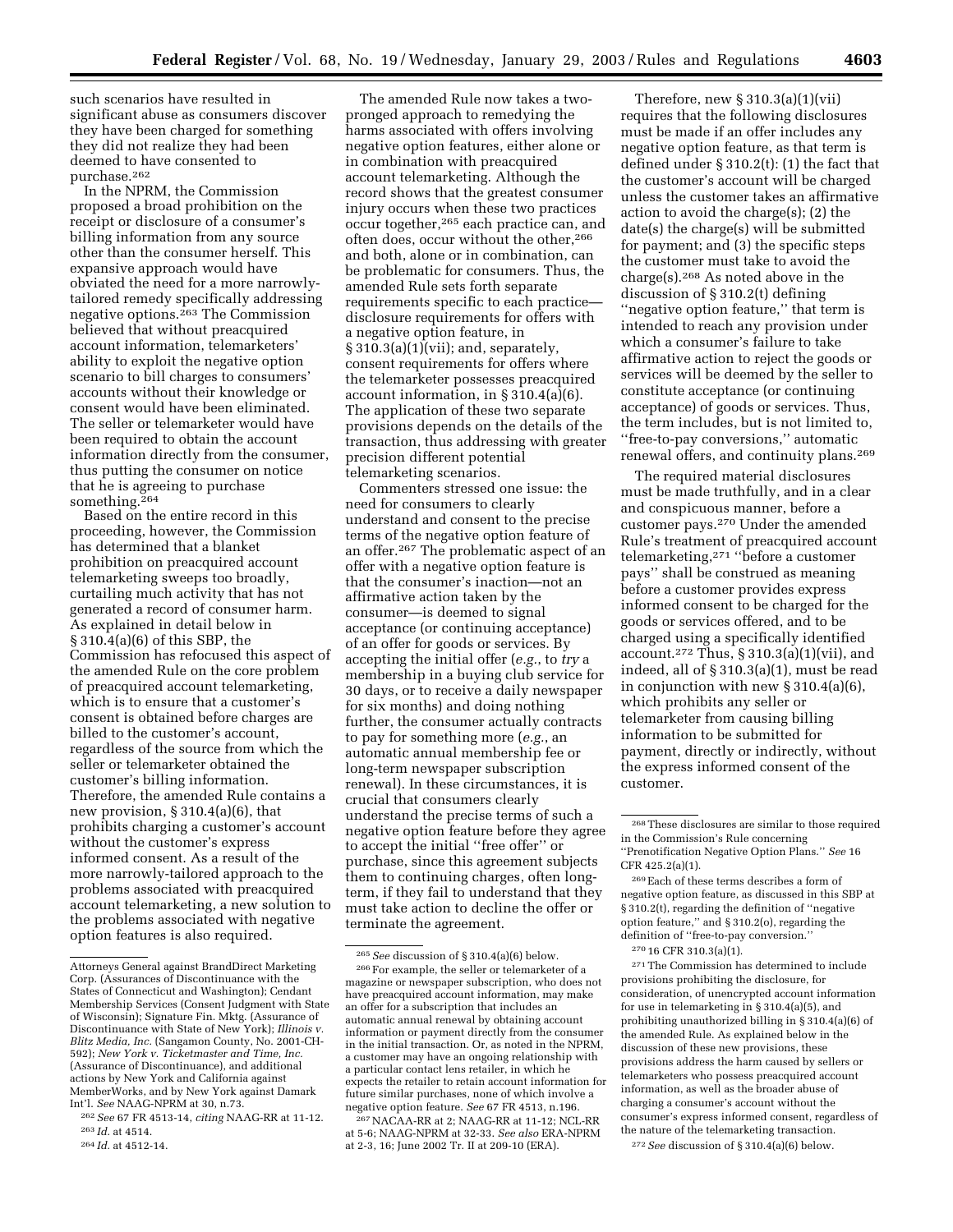# *§ 310.3(a)(2) — Prohibited misrepresentations in the sale of goods or services*

Section 310.3(a)(2) in the original Rule prohibits a seller or telemarketer from misrepresenting certain material information in a telemarketing transaction, including: total cost; any material restrictions; any material aspect of the performance, efficacy, nature, or central characteristics of the goods or services offered; any material aspect of the seller's refund policy; any material aspect of a prize promotion; any material aspect of an investment opportunity; and a seller's or telemarketer's affiliation with, or endorsement by, any governmental or third-party organization.273

In the NPRM, the Commission proposed three changes to the provision. First, the phrase ''in the sale of goods or services'' was added to the section to clarify that these prohibited misrepresentations apply only in that context. This change was made because, pursuant to the mandate of the USA PATRIOT Act, the Commission proposed adding to the Rule § 310.3(d), which delineates misrepresentations prohibited in the specific context of charitable solicitations. Second, § 310.3(a)(2)(vii) was modified slightly to conform with proposed § 310.3(d)(7) which is an almost identical provision, but in the charitable solicitation context. Finally, the Commission proposed an additional prohibited misrepresentation regarding credit card loss protection plans.274

The Commission received no comments regarding the first two changes, and thus retains these in the amended Rule.

# *§ 310.3(a)(2)(viii) — Misrepresentations regarding credit card loss protection plans*

As discussed in detail above, the telemarketing of credit card loss protection plans has been a persistent source of a significant number of complaints about fraud and, as a result, has been the target of numerous law enforcement actions by both the Commission and the state Attorneys General.275 In the NPRM, the Commission proposed two new provisions to address this practice. The first provision, in  $\S 310.3(a)(1)(vi)$ , discussed above, requires that sellers or telemarketers of such plans disclose, before the customer pays, the limit, pursuant to 15 U.S.C. § 1643, on a cardholder's liability for unauthorized

use of a credit card. This provision is retained unchanged in the amended Rule.

In addition to advising consumers of their rights, the Commission also believes that additional protection is needed to curb the misrepresentations that are prevalent in the sale of credit card loss protection plans. Telemarketers often misrepresent various aspects of the credit card loss protection plan to consumers, especially the existing legal limits on consumer liability if their cards are lost or stolen.276 Therefore, the Commission proposed to add a second provision —§ 310.3(a)(2)(viii)—which prohibits sellers or telemarketers from misrepresenting that any customer needs offered goods or services to provide protections a customer already has pursuant to 15 U.S.C. § 1643, which limits a cardholder's liability for unauthorized charges.277

The Commission received little comment on this proposed provision. Those commenters who addressed the Commission's proposal strongly supported the provision's method of addressing problems with these plans, noting that complaints about the fraudulent sale of credit card loss protection plans have continued unabated since the original Rule became effective.278 Therefore, the Commission has determined that it is a deceptive telemarketing act or practice to misrepresent that any customer needs particular goods or services in order to have protections provided pursuant to 15 U.S.C. § 1643, and has adopted § 310.3(a)(2)(viii), which prohibits a seller or telemarketer from misrepresenting that any consumer needs to purchase protections that they already have under 15 U.S.C. § 1643.

# *§ 310.3(a)(2)(ix) — Misrepresentations regarding negative option feature offers*

The original Rule did not specifically require disclosures or prohibit misrepresentations regarding negative option features in telemarketing offers. However, as noted above, in the discussion of  $\S 310.3(a)(1)(vii)$ , as a

result of the more narrowly-tailored approach to the problems associated with preacquired account telemarketing, a newly focused approach to the problems related to negative option features is also required. This includes specific disclosure requirements, which are set forth in § 310.3(a)(1)(vii) and explained above. Consistent with the structure of the Rule to date, and to ensure that the disclosures are not only made, but made truthfully, the amended Rule includes a mirroring provision to these disclosure requirements, at § 310.3(a)(2)(ix), which prohibits misrepresentations regarding ''[a]ny material aspect of a negative option feature including, but not limited to, the fact that the customer's account will be charged unless the customer takes an affirmative action to avoid the charge(s), the date(s) the charge(s) will be submitted for payment, and the specific steps the customer must take to avoid the charge(s).''

# *§ 310.3(a)(3) — Express verifiable authorization*

Section 310.3(a)(3) of the original Rule requires that a seller or telemarketer obtain express verifiable authorization in sales involving payment by demand drafts or similar negotiable paper.279 The Rule also provides that authorization is deemed verifiable if any of three specified means are employed to obtain it: (1) express written authorization by the customer, including signature; (2) express oral authorization that is tape recorded and made available upon request to the customer's bank; or (3) written confirmation of the transaction, sent to the customer before submission of the draft for payment. If the telemarketer chooses to use the taped oral authorization method, the Rule requires the telemarketer to provide, upon request, tapes evidencing the customer's oral authorization, including the customer's receipt of the following information: the number, date(s) and amount(s) of payments to be made; date of authorization; and a telephone number for customer inquiry that is answered during normal business hours.280

In the NPRM, the Commission proposed to amend the express verifiable authorization provision to

<sup>273</sup>*See* 16 CFR 310.3(a)(2).

<sup>274</sup>Proposed Rule § 310.3(a)(2)(viii).

<sup>275</sup>*See* note 256 above.

<sup>276</sup>*See* discussion of § 310.3(a)(1)(vi) above, and notes 249 and 253.

<sup>277</sup>As noted above, this approach parallels the TSR's treatment of cost and quantity of goods  $(S\ S\ 310.3(a)(1)(i)$  and  $310.3(a)(2)(i)$ , material restrictions, limitations, or conditions (§§ 310.3(a)(1)(ii) and 310.3(a)(2)(ii)), refund policy (§§ 310.3(a)(1)(iii) and 310.3(a)(2)(iv)), and prize promotions  $(\frac{6}{5}, \frac{310.3}{a})(1)(iv)$  &  $(v)$  and 310.3(a)(2)(v)). In each case, material facts must be disclosed, and misrepresentations of those facts are prohibited.

<sup>278</sup> DOJ-NPRM at 4; LSAP-NPRM at 7-8; NAAG-NPRM at 55; NCL-NPRM at 6. *See also* June 2002 Tr. II at 104; and discussion of  $\S 310.3(a)(1)(vi)$ above.

<sup>279</sup>The use of demand drafts, or ''phone checks,'' enables a merchant to obtain funds from a person's bank account without that person's signature on a negotiable instrument.

<sup>280</sup>*See* original Rule § 310.3(a)(3). Section 310.3(a)(3)(iii)(A) of the original Rule requires that all information required to be included in a taped oral authorization be included in any written confirmation of the transaction.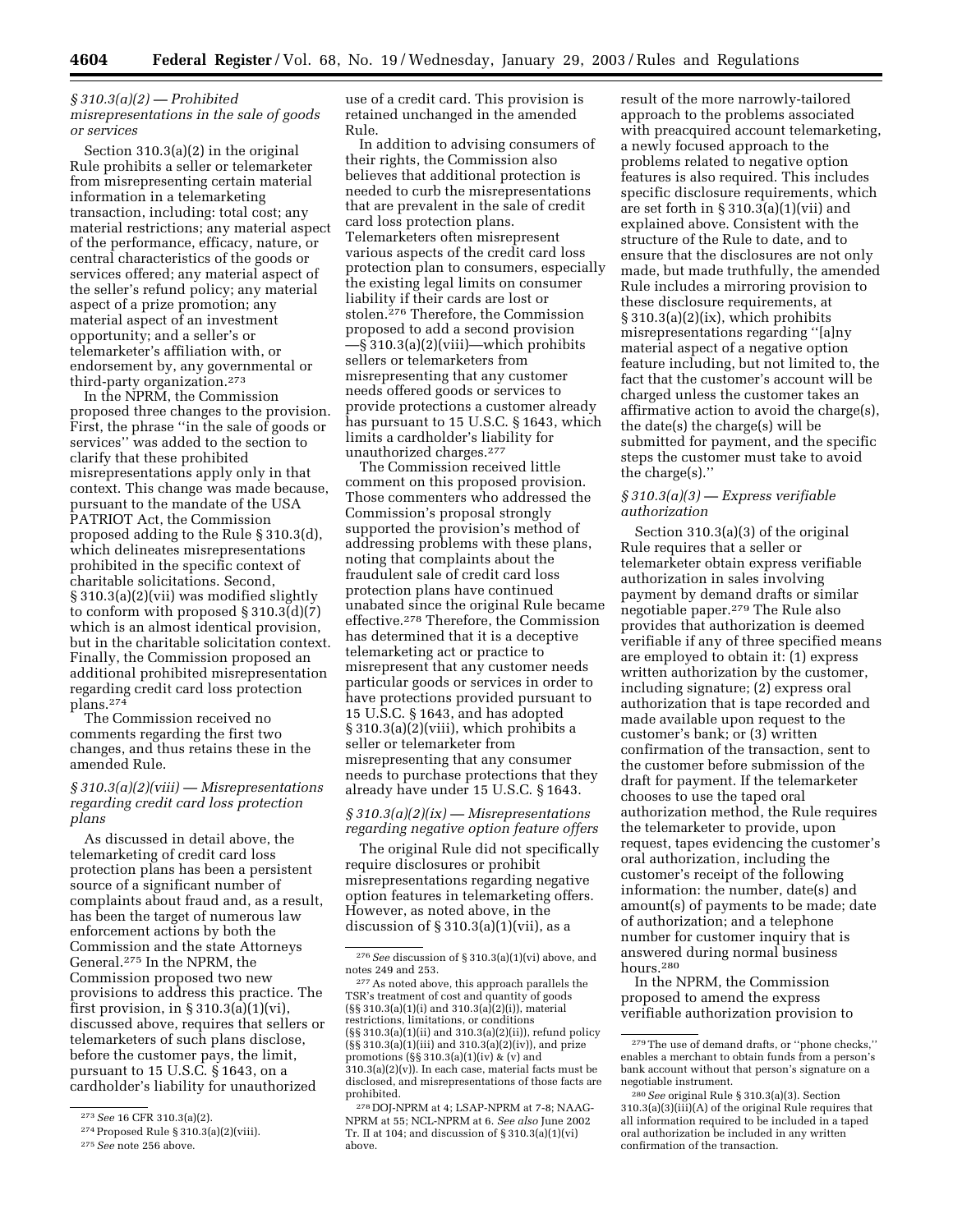pursuant or comparable to TILA and FCBA are absent.287

Comments on the requirement for express verifiable authorization in novel payment method scenarios were many and varied. Some industry commenters—with the notable exception of DialAmerica—rejected the notion that novel payment methods should be subject to more stringent requirements under the Rule, arguing that, as long as the consumer has a clear understanding that he or she is purchasing a particular product or service and that the purchase will be charged to a particular account, nothing further should be required of the telemarketer.288 NACHA advocated scaling back the proposed express verifiable authorization requirement, which it argued was ''overly broad'' in its coverage of payment methods, such as debit cards, with protections comparable to TILA and FCBA.289 EFSC noted its concern that emerging payment methods would be disadvantaged because they would be subject to the express verifiable authorization provision.290

NAAG, on the other hand, supported the Commission's proposed approach.291 Some consumer groups urged the Commission to take an even more stringent approach than it did in the NPRM, and require express verifiable authorization in *all* telemarketing transactions. For example, NCL argued that since most telemarketers use audio recordings to verify authorizations anyway, it would hardly be burdensome to require express verifiable authorization, which

289NACHA-NPRM at 2.

290EFSC-NPRM at 7. *See also* NATN-NPRM at 4; June 2002 Tr. III at 39. The Commission notes that it was in part because of this concern that the original Rule did not require written authorization in every instance for demand drafts. *See* 60 FR at 43850-51. The amended Rule's allowance for obtaining express verifiable authorization by any of three means, including written confirmation, should obviate concerns about the burden imposed on sellers who choose to accept novel payment methods. Further, the Commission believes, for the reasons stated above, that it is precisely when such novel methods—unfamiliar to the consumer and devoid of legally-mandated consumer protections are used that express verifiable authorization of a consumer's acquiescence to the transaction is critical.

291See NAAG-NPRM at 48.

require that the seller or telemarketer obtain the customer's express verifiable authorization in any telemarketing transaction where the method of payment lacks the protections provided by, or comparable to those available under, the Fair Credit Billing Act (''FCBA'') and the Truth in Lending Act (''TILA''). In addition, the proposed amendment would have required that the customer receive two additional pieces of information in order for authorization to be deemed verifiable: the name of the account to be charged and the account number, which would have been required to have been recited by either the customer or donor, or the telemarketer. The Commission also proposed to delete § 310.3(a)(3)(iii), which allowed a seller or telemarketer to obtain express verifiable authorization by confirming a transaction in writing, provided the confirmation was sent to the customer prior to the submission of the customer's billing information for payment. Finally, the Commission proposed in the NPRM, pursuant to the USA PATRIOT Act, to bring charitable contributions within the coverage of the express verifiable authorization provision.281

Based on the record in this proceeding, the Commission has decided to modify the proposed express verifiable authorization provision. The amended Rule prohibits ''[c]ausing billing information to be submitted for payment, or collecting or attempting to collect payment for goods or services or a charitable contribution, directly or indirectly, without the customer's or donor's express verifiable authorization, except when the method of payment used is a credit card subject to protections of the TILA and Regulation Z,282 or a debit card subject to the protections of the Electronic Fund Transfer Act (''EFTA'') and Regulation E.''283 This modified language draws a ''bright line'' to simplify compliance. The amended Rule retains the express written authorization and oral authorization provisions  $(\S\S 310.3(a)(3)(i)$  and (ii) of the original and proposed Rules), with slight modifications, and has reinstated the provision of the original Rule allowing written confirmation, with certain additional requirements and limitations.

In addition, certain modifications to this express verifiable authorization provision have been adopted in the

amended Rule pursuant to the mandate of the USA PATRIOT Act. First, where the term ''customer'' appeared in the original Rule, that term has been replaced in the amended Rule with the phrase ''customer or donor'' (including, where applicable, the plural form). Similarly, where the phrase ''goods or services'' had been used in the Rule, it has been replaced with the phrase ''goods or services or charitable contribution'' to reflect the expansion of the Rule to cover charitable solicitations. And, the term ''telemarketing transaction'' has been substituted for the term ''sales offer,'' again to reflect the expansion of the provision to cover authorization in the context of a charitable solicitation.

The Commission received numerous comments addressing the proposed amendments to § 310.3(a)(3). In addition, the topic was the subject of extensive discussion at the June 2002 Forum.284 The major themes that emerged from the record are summarized below.

*Express verifiable authorization for novel payment methods.* In the NPRM, the Commission noted two separate rationales in support of the requirement that a customer's express verifiable authorization be obtained any time the payment method used lacks certain protections against unauthorized charges and fails to provide dispute resolution rights. First, the Commission stated its belief that the use of novel payment methods may lead to unauthorized billing.<sup>285</sup> If consumers fail to understand that a telemarketer has the ability to place a charge using a novel payment method (such as utility or mortgage account billing), based on this misperception, they may be induced to divulge billing information that enables such charges. Second, the Commission noted that many emerging payment methods lack both dispute resolution rights and protection against unlimited liability for unauthorized charges.286 These two facts—that consumers can be charged unwittingly by means of novel payment methods and that the resulting injury due to unauthorized charges is magnified when dispute resolution procedures and liability limits are absent—persuaded the Commission that it was appropriate to require express verifiable authorization when protections

<sup>287</sup> *Id.*

<sup>288</sup>See, e.g., Aegis-NPRM at 4; Green Mountain-NPRM at 27 (''there is little danger that consumers will give their [debit card] account numbers to telemarketers without knowing that their accounts will be debited''); ITC-NPRM at 5; NATN-NPRM at 4; Noble-NPRM at 4; NSDI-NPRM at 4; and Technion-NPRM at 5. *But see* June 2002 Tr. III at 22 (DialAmerica representative noting that his company declines to use novel payment methods because it ''had experience with charging people's bank accounts and [ ] also [with] LEC billing, and they have not been good experiences.'').

<sup>281</sup>Proposed Rule § 310.(3)(a)(3), 67 FR at 4542. 282TILA, 15 U.S.C. 1601 *et seq.* (including the FCBA amendments, at 15 U.S.C. 1637 *et seq.*), and Regulation Z, 12 CFR part 226.

<sup>283</sup>EFTA, 15 U.S.C. 1693 *et seq.*, and Regulation E, 12 CFR part 205.

<sup>284</sup>*See* June 2002 Tr. III at 4-52.

<sup>285</sup>*See* 67 FR at 4507. This concern was also articulated by the Commission in the original rulemaking in connection with the use of demand drafts as a payment method. 60 FR at 43850-51. 286*See* 67 FR at 4507.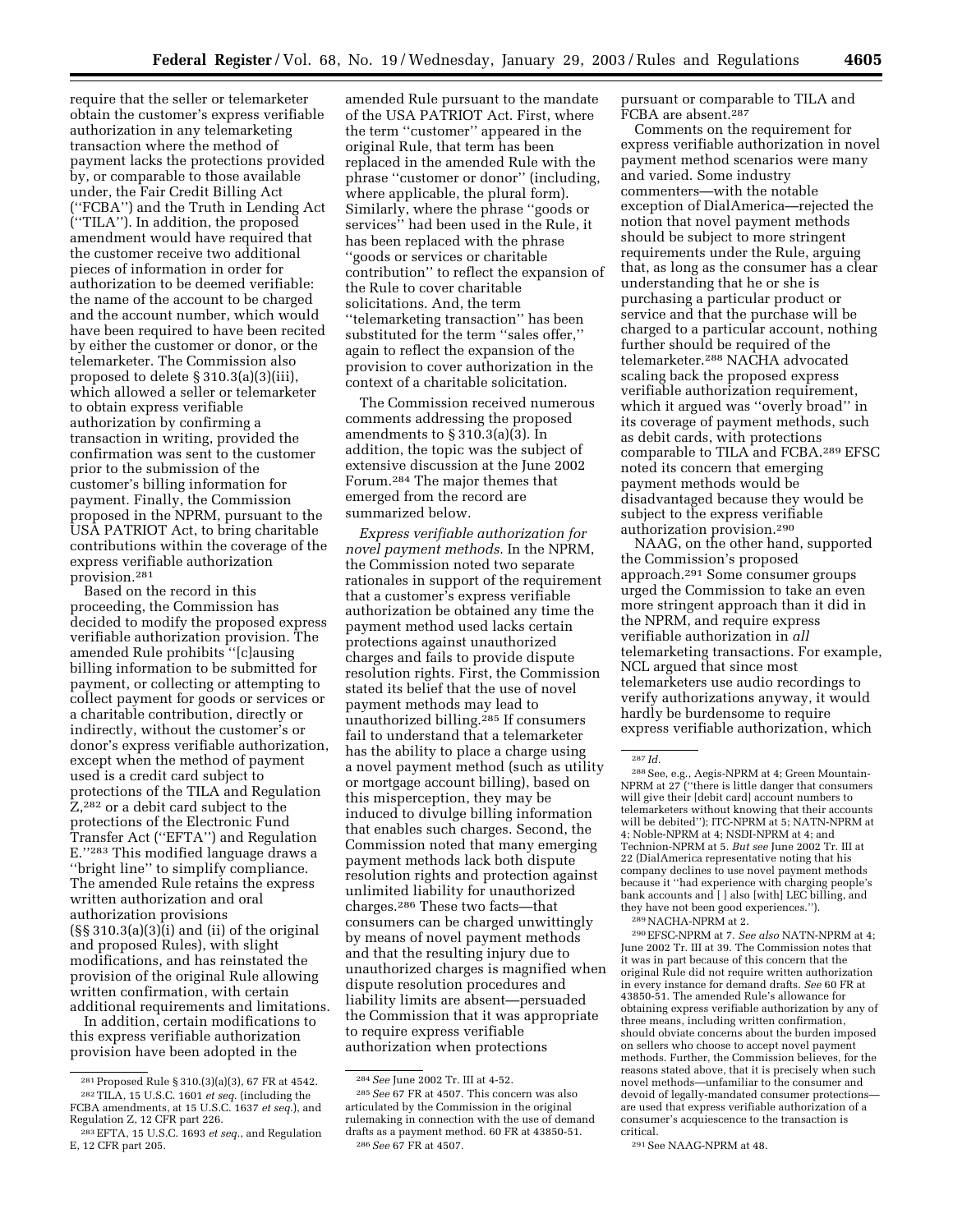can be evidenced by such a recording, in every instance.292 In support of this position, NCL offered statistics showing that complaints to the NFIC for 2001 show that 60 percent of the payments for fraudulent buyers club offers—a ''category in which nearly all of the consumers said they never agreed to purchase the service''—were made by credit card.<sup>293</sup> According to NCL, even when the payment method used by consumers may be subject to legal protections, ''all consumers whose accounts will be billed should have the basic protections that such [express verifiable authorization] provides.294 LSAP concurred, suggesting that the Rule would better serve all consumers if express verifiable authorization were required in every purchase.295 Similarly, NCLC urged the Commission to extend the express verifiable authorization requirements to cover all transactions, or at least those not subject to the protection of FCBA and TILA.296

The Commission declines to require in every transaction that a seller or telemarketer obtain the express verifiable authorization of a customer or donor prior to submitting billing information for payment. As it made clear in the original rulemaking, the Commission believes that the burden of requiring express verifiable authorization is justified in limited circumstances; namely, when consumers are unaware that they may be billed via a particular method, when that method lacks legal protection against unlimited unauthorized charges, and when the method fails to provide dispute resolution rights.297 However, the Commission agrees that consumers could benefit from a more explicit Rule provision mandating what should be obvious: a transaction is valid only when the telemarketer has obtained the consumer's express informed consent to be charged, and to be charged using a

 $^{\rm 294}$   $ld.$  (noting that even when legal protections exist to protect consumers from unauthorized charges, consumers must still bear the burden to ''contest the charges in the required manner and time frame to assert their rights''); *see also* LSAP at 10.

297*See* 60 FR at 43850-51. The Commission notes that despite its request for detailed evidence regarding the cost of obtaining express verifiable authorization and the prevalence of each of the three methods allowed by the original Rule, *see, e.g.*, 67 FR 4537; June Tr. III at 32, there remains a dearth of specific record evidence regarding such costs. Industry commenters who did address the cost merely stated that creating and maintaining audio recordings of express verifiable authorization was ''expensive.'' *See, e.g.*, Capital One-NPRM at 7; June Tr. III at 38 (CCC).

particular account. Therefore, as is discussed in detail below, new § 310.4(a)(6) of the Rule explicitly requires, in every telemarketing transaction, that the seller or telemarketer obtain the express informed consent of the customer or donor to be charged for the goods or services or charitable contribution that is the subject of the transaction. This more explicit treatment will achieve the goals of consumer groups without unduly burdening industry members with the recordkeeping required by the express verifiable authorization provision.

The comments from consumer groups addressing the express verifiable authorization issue opposed the ''comparability'' standard set out in the proposed amended Rule, *i.e.*, the provision which would have exempted from the requirement to obtain express verifiable authorization any payment method with protections comparable to those available under FCBA and TILA. Some commenters stated that it would be too difficult for merchants to determine, during the course of each telemarketing transaction, whether a given payment method had protections comparable to those available under TILA.298 NCL and NCLC argued that the impermanent nature of voluntary policies, such as the ''zero liability'' guarantees made by MasterCard and VISA, makes them a poor substitute for legal protection.299 NCLC further argued that such an amendment would ''invite sham internal review procedures,''300 thereby making it deleterious to consumers, by placing the power of determining which transactions required express verifiable authorization in the hands of the merchant.301

Industry commenters, on the other hand, urged the Commission to clarify that ''comparable protection,'' whether in the form of a business rule or private contract, should be sufficient to relieve sellers and telemarketers of requirement to obtain express verifiable authorization.302 In this regard, some industry commenters noted the ''zero

- 300 NCLC-NPRM at 7.
- 301*See* NCLC-NPRM at 4-5.

liability'' protection for unauthorized charges provided by the two main issuers of debit cards, VISA and MasterCard, as a voluntary initiative.303 MasterCard and VISA noted that their respective ''zero liability policies'' provided greater protection to cardholders than is provided by federal law.304 Similarly, Fleet urged the Commission to take note of the unauthorized use liability provisions that VISA and MasterCard offer for debit cards.305 Other commenters requested that the Commission explicitly state that certain other protections are ''comparable.''306

Based on the record evidence, the Commission has decided to eliminate the ''comparability'' language from the express verifiable authorization provision. The comments made clear that it is far more desirable to

304*See* MasterCard-NPRM at 4; VISA-NPRM at 5. The Commission notes, however, that the ''zero liability'' protection offered by MasterCard and VISA does not come into play in all circumstances. For example, MasterCard extends this protection only to a consumer whose account is in good standing and who has not reported two or more instances of unauthorized use in the past year. *See* http://www.mastercard.com/general/<br>zero liability.html. VISA offers its c  $\_$ liability.html. VISA offers its coverage only for ''VISA credit and debit card transactions processed over the VISA network,'' and allows the financial institution that issued the card to determine liability for transactions processed over other networks. *See* http://www.usa.visa.com/ personal/secure\_with\_visa/<br>zero =liability.html?it=f2 /n

zero\_liability.html?it=f2\_/personal/<br>secure\_with\_visa/  $secure$  with visa/.

305*See* Fleet-NPRM at 5. *See also* KeyCorp-NPRM at 5; June Tr. III at 11 (DMA) (endorsing voluntary protections).

306*See* Capital One-NPRM at 7 (exempt transactions subject to the UCC); CMC-NPRM at 12 (state that protections under the Real Estate Settlement Procedures Act (''RESPA'') and EFTA are comparable to those under the FCBA and TILA); Fleet-NPRM at 5 (exempt transactions where the goods or services are subject to a ''liberal refund policy''); KeyCorp-NPRM at 5 (exempt transactions subject to the UCC); NACHA-NPRM at 2 (exempt transactions subject to the NACHA Rules); VISA-NPRM at 5 (exempt transactions subject to UCC when the revisions to Article 4 are complete). The Commission declines, at this time, to exclude from the express verifiable authorization requirement transactions subject to RESPA. While the Commission recognizes that RESPA provides important protections for consumers, it does not believe that most real estate transactions would be subject to the TSR at all. And, in instances of mortgage billing, which *would* be subject to the Rule, the Commission believes that consumers, unfamiliar with this method of billing for anything other than their mortgage payment, need the protections of the express verifiable authorization provision. The Commission also declines to exclude transactions subject to the UCC from the requirements of express verifiable authorization, but may revisit this issue when modifications to the UCC are completed. The Commission also declines to exempt transactions subject to the NACHA Rules or for which the seller provides a liberal refund policy, believing that it is preferable to limit exemptions and thus maintain a ''bright line'' rule to simplify compliance.

 $\rm ^{292}$  NCL-NPRM at 5.

<sup>293</sup> *Id.*

<sup>295</sup>LSAP-NPRM at 9-11.

<sup>&</sup>lt;sup>296</sup> NCLC-NPRM at 8.

<sup>298</sup>*See* NCLC-NPRM at 2, 4 (noting the exemption from express verifiable authorization for methods of payment with protections comparable to TILA and FCBA ''essentially sanctions an on-the-spot judgment made by telemarketers regarding a complex and much disputed legal issue. . .''). Some industry members also noted that the comparability standard was too vague to be useful. *See, e.g.*, CMC-NPRM at 12; EFSC-NPRM at 4 (noting that the vagueness could inhibit the use of novel payment methods).

<sup>299</sup>*See* NCL-NPRM at 5; NCLC-NPRM at 8.

<sup>302</sup>*See, e.g.*, ABA-NPRM at 7-8; BofA-NPRM at 6; Capital One-NPRM at 7; Citigroup-NPRM at 10; DMA-NPRM at 56-57.

<sup>303</sup> *Id.*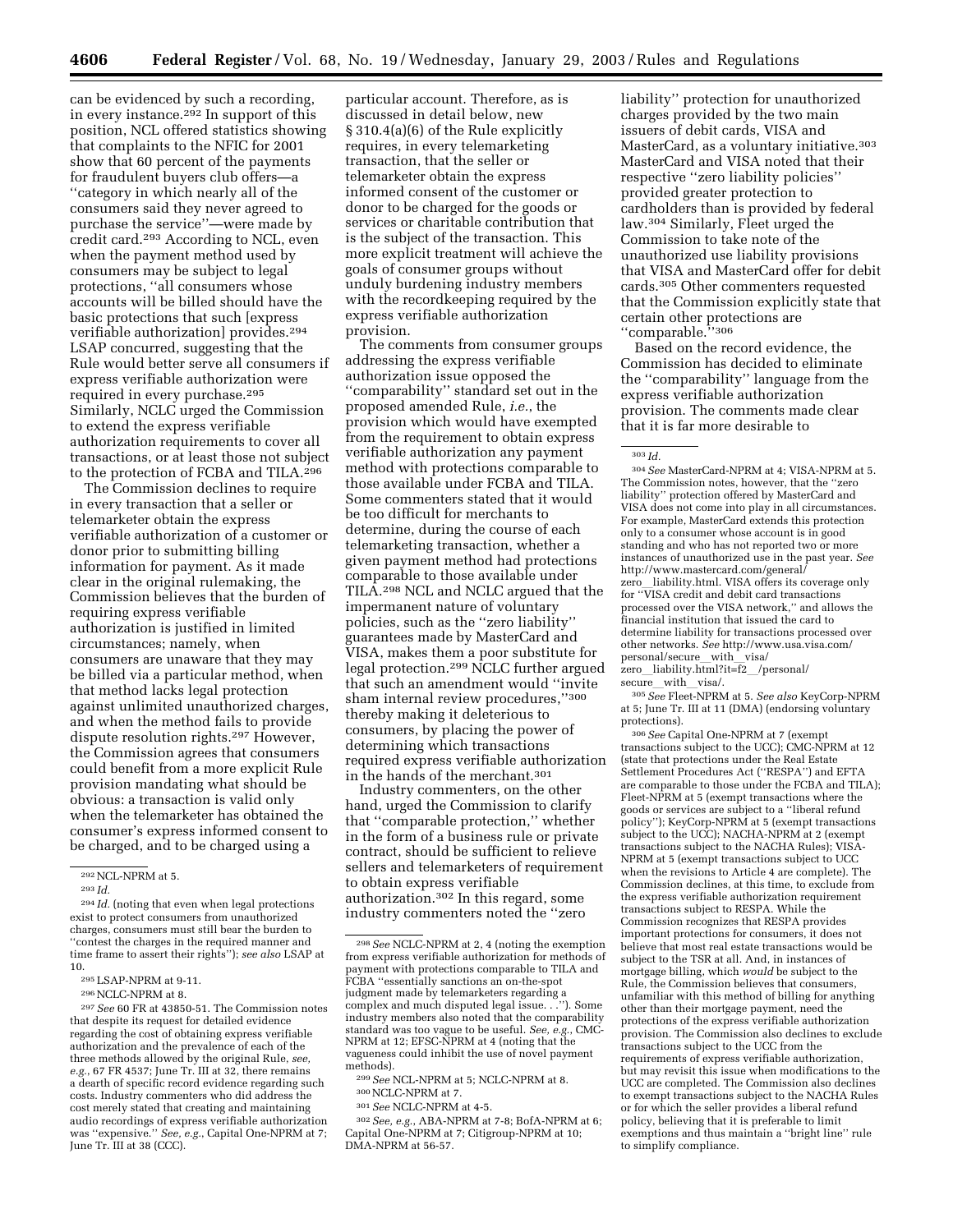implement a ''bright line'' rule in this instance to avoid the costs to businesses and consumers of requiring a telemarketer to make a real-time determination of whether a payment method provides adequate protection while on the telephone with a consumer. Moreover, the Commission is persuaded that the impermanent nature of voluntary consumer protections makes them ill-suited as a predicate for circumventing the express verifiable authorization provision.307 Therefore, the amended Rule requires express verifiable authorization in all transactions where payment is made by a method other than a debit card subject to Regulation E, or a credit card subject to Regulation Z.

Several industry commenters specifically urged the Commission to ensure that express verifiable authorization not be required when a consumer uses a debit card to pay for goods and services offered, or a charitable contribution solicited, through telemarketing. Commenters raised several arguments in support of this position. First, commenters noted that debit cards are not ''novel'' payment methods.308 Commenters contended that, on the contrary, debit cards are widely accepted and used by consumers, who understand that by providing their debit card number in a telemarketing transaction, the account with which the card is associated will be debited.309 Second, commenters argued that debit cards are subject to the protections of the EFTA and its implementing regulation, Regulation E, which provide similar, although not identical, protection to that available under TILA.310 Third, commenters

310*See, e.g.*, ABA-NPRM at 2-7; AFSA-NPRM at 18-19; BofA-NPRM at 5-6; Citigroup-NPRM at 10; Collier Shannon-NPRM at 11; KeyCorp-NPRM at 5; MasterCard-NPRM at 4; NACHA-NPRM at 2. Some commenters suggested that any method of payment subject to Regulation E be exempted from the express verifiable authorization requirements. *See* Citigroup-NPRM at 10 (exempt all electronic fund transfers, including wire transfers); EFSC (exempt automated clearinghouse (''ACH'') transactions, as well as other novel payments, such as prepaid smart cards). The Commission declines to exempt all electronic fund transfers subject to Regulation E. The record does not support exclusion of other methods of payment subject to Regulation E; and the Commission believes that, despite any consumer protections available, many emerging payment methods covered by Regulation E are still relatively unknown to consumers who will thus benefit from express verifiable authorization when these payment methods are used.

argued that distant sellers cannot distinguish between a debit and credit card until, in the best case scenario, the consumer reads the entire number.311 Finally, commenters noted that VISA has an ''honor all cards'' policy that would prohibit a merchant from declining to accept VISA-branded debit cards if it accepted VISA-branded credit cards.312 These commenters contended that the practical result of requiring express verifiable authorization for debit cards would be that express verifiable authorization would have to be obtained in all transactions—whether payment was made by credit or debit card, demand draft, or any other method.313

Based on the extensive record on this issue, and on the Commission's law enforcement experience, the Commission has determined to modify the express verifiable authorization provision in the amended Rule. The Commission is persuaded that debit cards should not be subject to the express verifiable authorization provision, based on their wide consumer acceptance and the fact that they are subject to the protections of the EFTA and Regulation E. The Commission believes that debit cards are so commonly used that it cannot persuasively be argued that consumers do not understand that when they provide their debit card account number to a telemarketer, their account can be debited by using that number.314

312 June 2002 Tr. III at 19-20 (NRF) (noting that VISA and MasterCard ''have what's called an Honor-All-Cards rule'' that requires that merchants accept any card branded with these issuers' logos as a condition of being able to accept the VISA and MasterCard branded credit cards).

313Collier Shannon-NPRM at 6-7; June 2002 Tr. III at 11 (DMA) (noting that ''[i]n some instances you don't even know [whether a number provided by a consumer is for a debit or credit card] when the number is given, which would force marketers to have express verifiable authorization for everything. . .''). Some commenters argued that such a provision would have the effect of eliminating or reducing the use of debit cards as a form of payment. *See* Gannett-NPRM at 1-2; Intuit-NPRM at 19.

314This is not to say, of course, that an unscrupulous telemarketer could not misrepresent the purpose for which it needed such an account number, leading to consumer injury. Section 310.3(a)(4) of the Rule, which prohibits making a false or misleading statement to induce any person to pay for goods or services, would come into play in such situations. Moreover, the record and the Commission's consumer protection experience

Moreover, the Commission is persuaded that the practical result of requiring express verifiable authorization when a consumer pays using a debit card would be to require it in all instances when a debit *or* credit card is used, because it is not currently possible to distinguish these methods in a distance transaction.315

Regulation E provides protections that are similar, though not identical, to those provided under TILA. Some commenters argued that express verifiable authorization should be required for debit cards because Regulation E's three-tiered liability scheme for unauthorized use, with increasing liability when the unauthorized use is reported after two business days, is less advantageous for consumers than the TILA protections, which cap a consumer's losses, in all instances, at \$50.316 The Commission believes that this disparity will not disadvantage consumers who face unauthorized charges pursuant to a telemarketing transaction. Both Regulation Z and Regulation E provide that, in a situation where the consumer retains control of the card, no liability shall attach; Regulation Z does so unconditionally,317 while Regulation E provides such protection on condition that the consumer reports the unauthorized charge within 60 days of transmittal of the consumer's statement.318 The Commission believes that, despite the reporting requirement imposed by Regulation E, consumers who face unauthorized charges due to telemarketing fraud have important fundamental protections whether they use a debit or credit card. The Commission will continue its campaign to educate consumers about their varying obligations in reporting unauthorized charges involving both debit and credit cards, and will monitor the effectiveness of this provision from

316Compare Regulation E, 12 CFR 205.6(b) to Regulation Z, 12 CFR 226.12(b).

317*See* Regulation Z, 12 CFR 226.12(b)(2)(iii), Official Staff Interpretation, Suppl. I.

318*See* Regulation E, 12 CFR 205.6(b)(3). The 60 day notification period is somewhat flexible. Section 205.6(b)(4) notes that "[i]f the consumer's delay in notifying the financial institution was due to extenuating circumstances, the institution shall extend the [time limit] to a reasonable period.''

<sup>307</sup>*See* June 2002 Tr. III at 29 (NCL) (noting receipt of complaints about the enforceability of these voluntary protections).

<sup>308</sup>*See, e.g.*, ABA-NPRM at 6; DMA-NPRM at 57; and ERA-NPRM at 47.

<sup>309</sup>*See, e.g.*, Collier Shannon-NPRM at 16; Green Mountain-NPRM at 27; June 2002 Tr. III at 24 (ERA).

<sup>311</sup>BofA-NPRM at 6; Collier Shannon-NPRM at 6 (''Merchants who process credit and debit card transactions over the phone do not have the ability to differentiate between credit cards and debit cards.''); ERA-NPRM at 48; June 2002 Tr. III at 11 (DMA) (noting that ''it is impossible for a marketer to know whether it's a debit card or a credit card, in the best instance, until after the entire number has been given''); June 2002 Tr. III at 18 (NRF) (stating that ''remote sellers cannot distinguish a debit card from the credit card with any great degree of reliability pre-purchase'').

suggest that, while consumers do understand that their debit cards can be used as a method of payment, it is not clear that consumers understand the varying degrees of consumer protection afforded by credit versus debit cards. *See* June 2002 Tr. III at 24-25. The Commission has issued consumer education materials to reinforce the material differences in protection under federal law for debit and credit cards. *See, e.g.*, FTC Facts for Consumers, Credit, ATM and Debit Cards: What to do if They're Lost or Stolen, http://www.ftc.gov/ bcp/conline/pubs/credit/atmcard.htm.

<sup>315</sup>*See* note 311 above.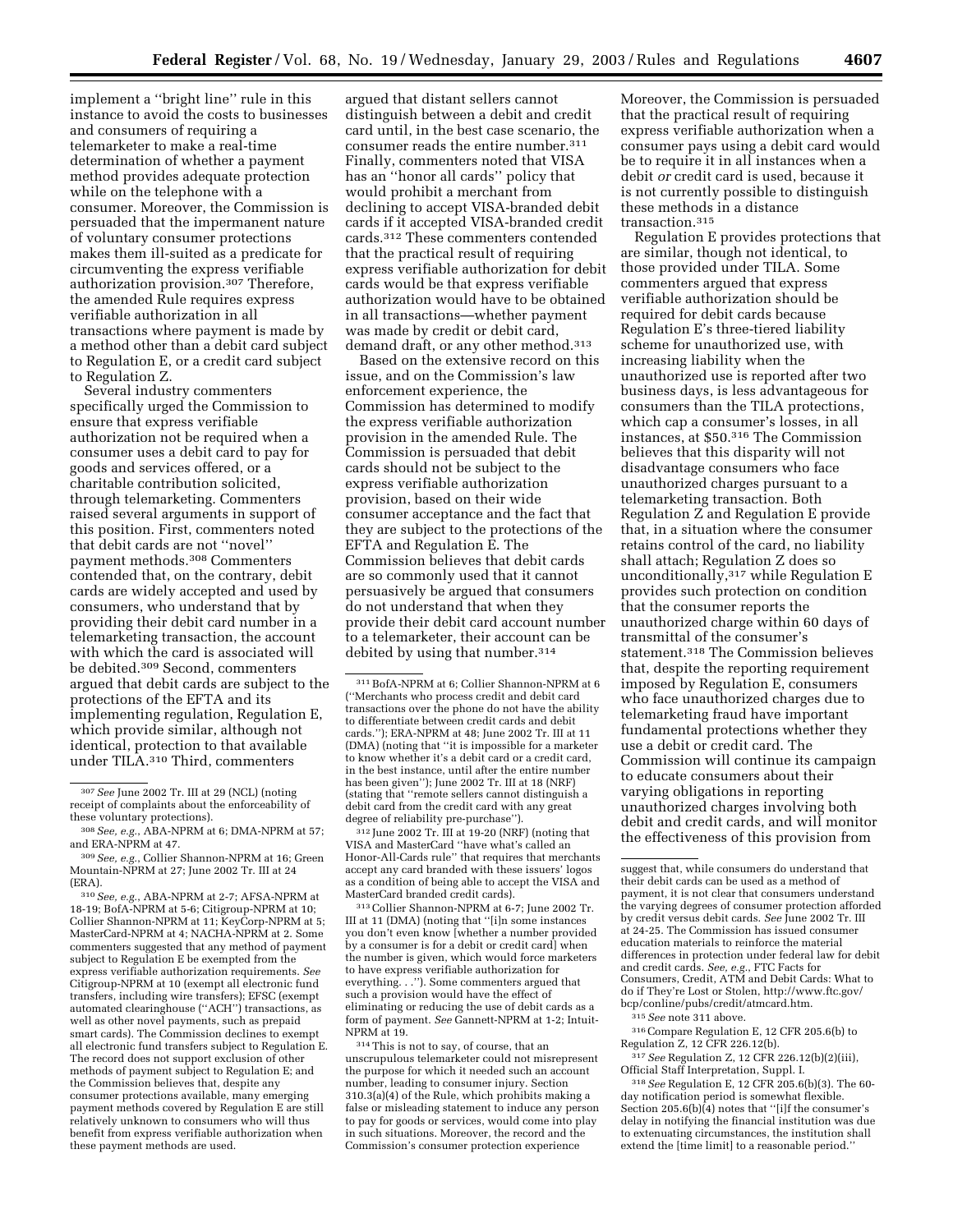the implementation of the amended Rule through the next Rule Review, making any modifications as necessary.

The record reflects a variety of viewpoints on whether dispute resolution rights are essential to the determination of whether a payment method should be excluded from the requirement of obtaining express verifiable authorization.319 The Commission continues to believe that dispute resolution protection is a key predicate for excluding a payment method from coverage under the express verifiable authorization provision, to ensure that consumers are not unduly burdened during the investigation of any claim of unauthorized billing. The Commission believes that, although the substantive dispute resolution protections of Regulation E are somewhat less extensive than those of Regulation Z,320 the core protections provided by Regulation E—allowing a consumer to report an unauthorized electronic fund transfer and to receive a provisional credit of the disputed amount within ten business days of the financial institution's receipt of such notice—will afford sufficient basic protection to consumers who choose to use debit cards to pay for goods or services or charitable contributions in telemarketing transactions.

Furthermore, the Commission notes that its decision not to require express verifiable authorization for payments made by debit card is based in part on the practical reality that it is currently impossible for merchants to distinguish

320For example, unlike Regulation Z, Regulation E does not provide that a consumer may assert against a financial institution all claims (other than tort) and defenses arising out of the transaction and relating to the failure to resolve the dispute. *See* Regulation Z, 12 CFR 226.12(c). However, Collier Shannon argued that, in some instances, Regulation E provides greater consumer dispute resolution rights. For example, Collier Shannon noted that investigations under Regulation E must be completed within ten days of the financial institution's receipt of the consumer's complaint, or a provisional credit must be issued. Collier Shannon also noted that the coverage of the regulations diverges in some instances because some of the dispute resolution protections available under Regulation Z only make sense in the context of a credit transaction, such as the provision that a creditor may not seek to collect funds or issue a negative statement on a consumer's credit report). *See* Collier Shannon-NPRM at Appendix F. The Commission notes, in regard to the argument made by Collier Shannon regarding the shorter time period allowed for investigations under Regulation E, that a shorter time frame is entirely appropriate because the funds at issue are the consumer's, not the funds of a credit card lender.

credit cards from debit cards, particularly in distance transactions. The Commission believes that the appropriate balance of protecting consumers without unduly burdening industry is best met by excluding debit cards from the requirements of the express verifiable authorization provision, for to do otherwise would result in requiring express verifiable authorization for all credit card payments, an unnecessary and costly burden.321 The core dispute resolution protection provided by Regulation E, in conjunction with its critical protection against unauthorized charges, will provide a vital safety net for consumers who choose to pay by debit card. Thus, the Commission has determined that express verifiable authorization will be required only in instances when the payment method is not a credit card subject to the protections of Regulation Z or a debit card subject to the protections of Regulation E.322

*Express written authorization.* Section 310.3(a)(3)(i) of the proposed Rule states that authorization will be deemed verifiable if it is by ''express written authorization . . . which includes the customer's or donor's signature.'' The footnote to this section of the Rule notes that ''the term 'signature' shall include a verifiable electronic or digital form of signature, to the extent that such form of signature is recognized as a valid signature under applicable federal law or state contract law.''

The Commission received few comments on this provision overall. AARP reiterated its long-standing position that all express verifiable authorizations should be in writing.323 The Commission maintains its position that to require written authorization in every instance would unduly burden sellers and telemarketers, potentially impede the growth of new payment mechanisms, and not provide meaningful benefits to consumers above and beyond those ensured by the other two means of obtaining authorization under the Rule. Therefore, the Commission declines to require written authorization of a transaction in every instance. Another commenter requested

clarification that a signed check would meet the requirements of § 310.3(a)(3)(i) of the amended Rule.324 The original Rule's express verifiable authorization only pertained to demand drafts; and, as the Commission noted in the TSR Compliance Guide, ''[a]ny form of written authorization from a consumer is acceptable,'' including ''a 'voided' signed check.''325 While the language of the amended Rule is arguably broad enough to cover payment methods such as check and money order, the customer's or donor's signed check or money order would, in every instance, be sufficient to serve as written authorization pursuant to 310.3(a)(3)(i).

A handful of commenters addressed the interplay between the E-SIGN Act<sup>326</sup> and the Rule. One industry commenter urged that the Commission explicitly state that the E-SIGN Act governs transactions under the TSR,327 and another requested the amended Rule expressly adopt the definitions of ''electronic record'' and ''electronic signature'' used in the E-SIGN Act.328 In particular, commenters expressed concern over the Commission's use of the term ''verifiable''329 as a modifier in discussing what would constitute a valid signature under the Rule. While the Commission declines at this time to expressly incorporate the E-SIGN Act's definitions into the Rule, it has determined that deleting the term ''verifiable'' from the amended Rule will alleviate the concerns expressed by industry, without compromising the protections afforded to consumers.330

NCLC suggested that the Rule incorporate the procedures set forth in § 101(c) of the E-SIGN Act for using electronic records to provide a consumer with written disclosures

326Electronic Signatures in Global and National Commerce Act (''E-SIGN Act''), Pub. L. No. 106-229, 106th Cong. 2d Sess., 114 Stat. 464 (2000), codified at 15 U.S.C. § 7001 *et seq.*

329 67 FR 4542. In the NPRM, the Commission noted, in a footnote to § 310.3(a)(3)(i), that ''[f]or purposes of this Rule, the term 'signature' shall include a *verifiable* electronic or digital form of signature, to the extent that such form of signature is recognized as a valid signature under applicable federal law or state contract law.'' (emphasis added).

330The Commission believes that the remaining language regarding signatures makes plain that sellers and telemarketers who choose to obtain express verifiable authorization using the express written authorization method, and who wish to use digital or electronic signatures, will need to comply with applicable federal law and state contract law. The Commission believes, by way of example, that a seller or telemarketer who obtained a signature that would be valid under the E-SIGN Act's standards would meet its burden under this provision of the Rule.

<sup>319</sup>*See* ABA-NPRM at 5, 7 (encouraging the Commission to delete from the express verifiable authorization provision the requirement that any exempt payment mechanism include dispute resolution procedures); Collier Shannon-NPRM at 11-15 (noting that the dispute resolution protections under Regulations E and Z are similar).

<sup>321</sup>*See* June 2002 Tr. III at 11 (DMA) (noting that requiring express verifiable authorization in all instances would be ''highly expensive.'').

<sup>322</sup>Cendant requested that the Commission explicitly note in the Rule that the marketer can rely upon the statement by the consumer identifying the type of billing mechanism that the customer is using to pay. Cendant-NPRM at 9. The Commission believes that its modified approach, exempting from the express verifiable authorization provision both credit *and* debit cards, obviates the need for such a statement to be included in the Rule.

<sup>323</sup>AARP-NPRM at 7.

<sup>324</sup>Tribune at 7.

<sup>325</sup>TSR Compliance Guide at 19.

<sup>327</sup>EFSC-NPRM at 9-10.

<sup>328</sup> Intuit-NPRM at 22.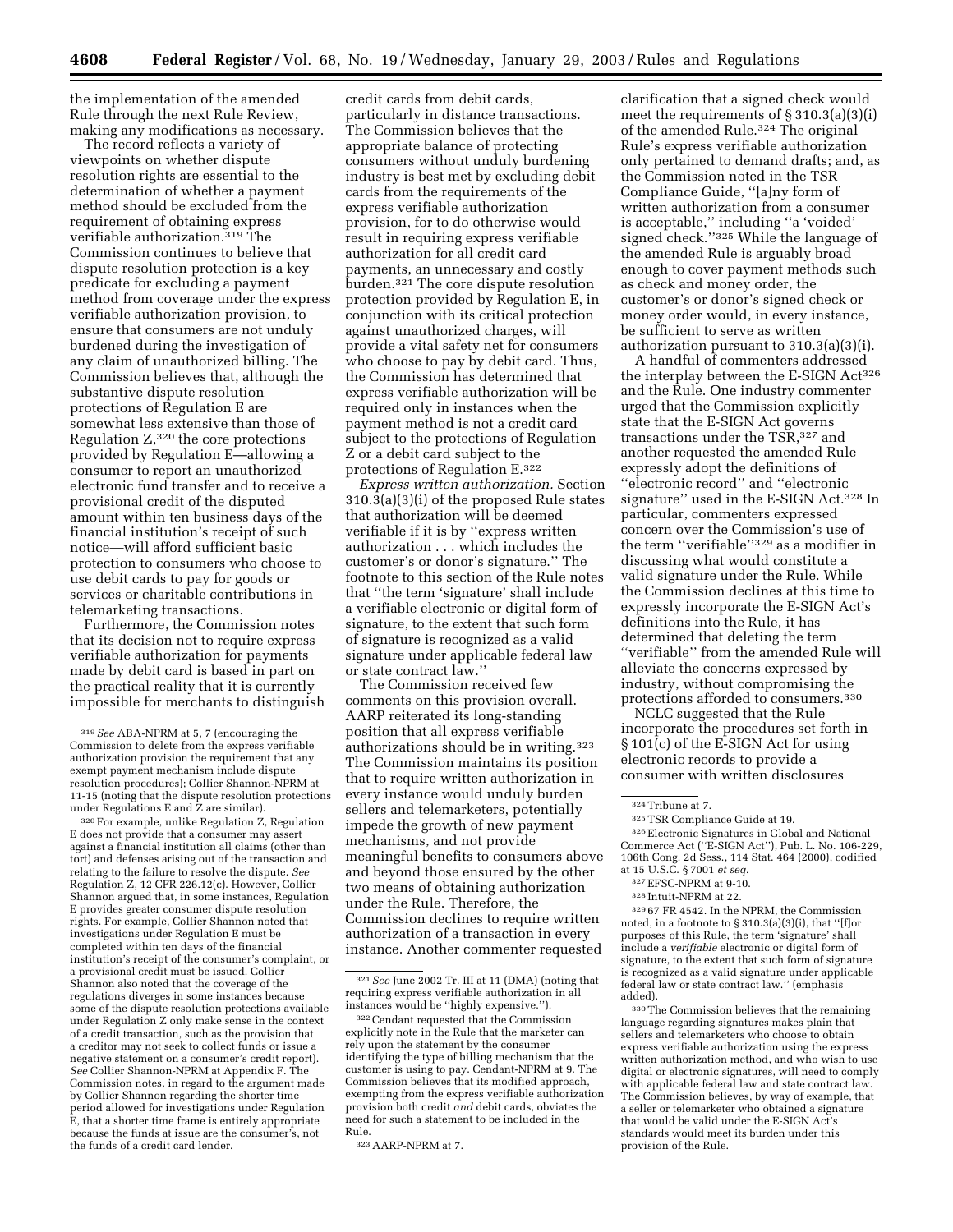required by the Rule. $331$  Under § 101(c), the consumer must, among other things, affirmatively consent to such use of electronic records and acknowledge that he or she has the hardware and software necessary to access the requisite information electronically. The Commission is deferring any determination at this time as to the specific manner in which the Rule should incorporate these statutory procedures until it has clearer evidence or experience from which to develop an appropriate and effective regulatory interpretation, consistent with the E-SIGN Act, to ensure that written disclosures required under the Rule are provided clearly and conspicuously to consumers if and when a seller or telemarketer uses electronic means to provide such disclosures.332

Finally, NCLC suggested that the Commission require that the information set forth in § 310.3(a)(3)(ii)(A)-(G), be required when the written method of express verifiable authorization is used.333 The Commission declines to adopt this suggestion because the record does not support the argument that such a requirement is necessary in instances when the consumer controls the method of payment, and provides written authorization, including a signature, to the seller or telemarketer prior to the submission for payment of the consumer's billing information.

*Oral authorization.* The proposed Rule modified and expanded the list of information that must be recited in order for oral authorization to be deemed verifiable. In particular, the proposed Rule added the requirement that the specific billing information of the customer or donor, including the name of the account and the account number that will be used to collect payment for the transaction, must be identified as part of the express verifiable authorization process. Finally, certain wording changes were proposed to address the expansion of the express verifiable authorization provision to cover not just demand drafts, but all methods of payment that lacked specific protections under TILA and FCBA. In

addition, the information was reorganized.334

In  $\S 310.3(a)(3)(ii)$  of the amended Rule, the Commission has retained the proposed oral authorization provision, with three minor wording changes. First, the broader term ''other billing entity'' replaces the term ''credit card company,'' which was included in the proposed Rule as an example of an entity to whom a seller or telemarketer would need to make available a recording of a customer's or donor's express oral authorization. Second, the phrase ''authorization of payment for goods or services or charitable contribution'' is inserted to reflect the expansion of this provision to reach charitable solicitations. Third, the term "sales offer" has been replaced with ''telemarketing transaction.'' These last two changes are intended to conform this provision to the mandate of the USA PATRIOT Act.

Few comments were prompted by this section generally, or by any of the specific proposed disclosures required to satisfy the oral authorization provision. One commenter noted that the audio recording method of obtaining express verifiable authorization may require the consent of the customer or donor in states that require two-party consent to record telephone calls.335 The Commission notes that determining compliance with state law taping requirements has been and will continue to be the responsibility of those sellers and telemarketers who choose to use this method of authorization. Another commenter asked the Commission to state explicitly that ''a telemarketer cannot circumvent a writing requirement [such as required by EFTA for recurring drafts] by holding up the express oral authorization in the [TSR].''336 Clearly, compliance with the EFTA and compliance with the TSR are separate obligations, and to the extent that an entity is subject to both regulations, it must determine how best to comply with both. Therefore, the Commission declines to modify the Rule to include such guidance.

Another commenter, ARDA, requested that  $\S 310.3(a)(3)(ii)(A)$ , which requires disclosure of the number of debits, charges or payments, be

modified. ARDA requested that the parenthetical phrase ''if more than one'' be reinstated in the Rule to ensure that this disclosure is only made in instances where there will be multiple debits, charges, or payments; to do otherwise, ARDA argued, would be a burden on industry to state what would likely be presumed by consumers—that is, that only a single payment will be required.337 The Commission agrees that the benefit to consumers of disclosing that there will only be a single payment does not outweigh the burden on sellers and telemarketers to have to make such a disclosure. Therefore, the Commission has reinstated the phrase ''(if more than one)" at the end of  $\S 310.3(a)(3)(ii)(A)$ . No comments in the record suggest modification of proposed § 310.3(a)(3)(ii)(C) (requiring disclosure of the amount of the debit(s), charge(s), or payment(s)); (D) (disclosure of the customer's or donor's name); (F) (the disclosure of a telephone number for customer or donor inquiry); or (G) (the date of the customer's or donor's oral authorization). Therefore, these sections are retained in the amended Rule without alteration.

Proposed § 310.3(a)(3)(ii)(B) required that ''the date of the debit(s), charge(s), or payment(s)'' be recited for oral authorization to be deemed verifiable. This proposal drew criticism from members of industry, including MasterCard and KeyCorp, who noted that, in many instances, telemarketers would not possess this information, and suggested that the frequency of the payment could be recited instead.338 The Commission agrees that in at least some instances the exact date of payment—that is, the date on which the charge will appear on a customer's or donor's billing statement or be debited from a customer's or donor's account may be unknown at the time of the transaction. Therefore, the amended Rule provision requires instead that the seller or telemarketer recite the date on which the debit(s), charge(s), or payment(s) will be submitted for payment. The Commission believes that this piece of information is, or without much burden can be, known to a seller or telemarketer, and that providing this date to the customer or donor will supply a means for determining approximately when such debit(s), charge(s), or payment(s) will be posted to the customer's or donor's account.

Several commenters also expressed concern about the requirement, in  $§ 310.3(a)(3)(ii)(E)$ , that, as part of oral authorization, a customer or donor

<sup>331</sup>NCLC-NPRM at 3.

<sup>332</sup>*See generally* FTC and Dept. of Commerce, *Report to Congress on the Electronic Signatures in Global and National Commerce Act: The Consumer Consent Provision in Section 101(c)(1)(C)(ii)*, June 2001 (noting that nearly all participants in a workshop held to discuss the provision agreed that further study of the provision and its role in the marketplace was necessary). *See also* E-SIGN Act § 104 (preserving agency authority to interpret § 101).

<sup>333</sup>NCLC-NPRM at 10-11.

<sup>334</sup>*See* Proposed Rule § 310.3(a)(3)(ii)(A)-(D), (F)- (G). For example, the term ''draft,'' used in the original provision, was replaced with the phrase ''debit(s), charge(s), or payment(s)'' in the proposed version, to reflect that methods of payment other than demand draft would now be covered by the Rule. For the same reason, and because of the mandate of the USA PATRIOT Act, the term ''payor's'' was replaced by the phrase ''customer's or donor's.''

<sup>335</sup>Worsham-NPRM at 6.

<sup>336</sup>NCLC-NPRM at 11.

<sup>337</sup>ARDA-NPRM at 5-6.

<sup>338</sup>MasterCard-NPRM at 6-7; KeyCorp-NPRM at 5.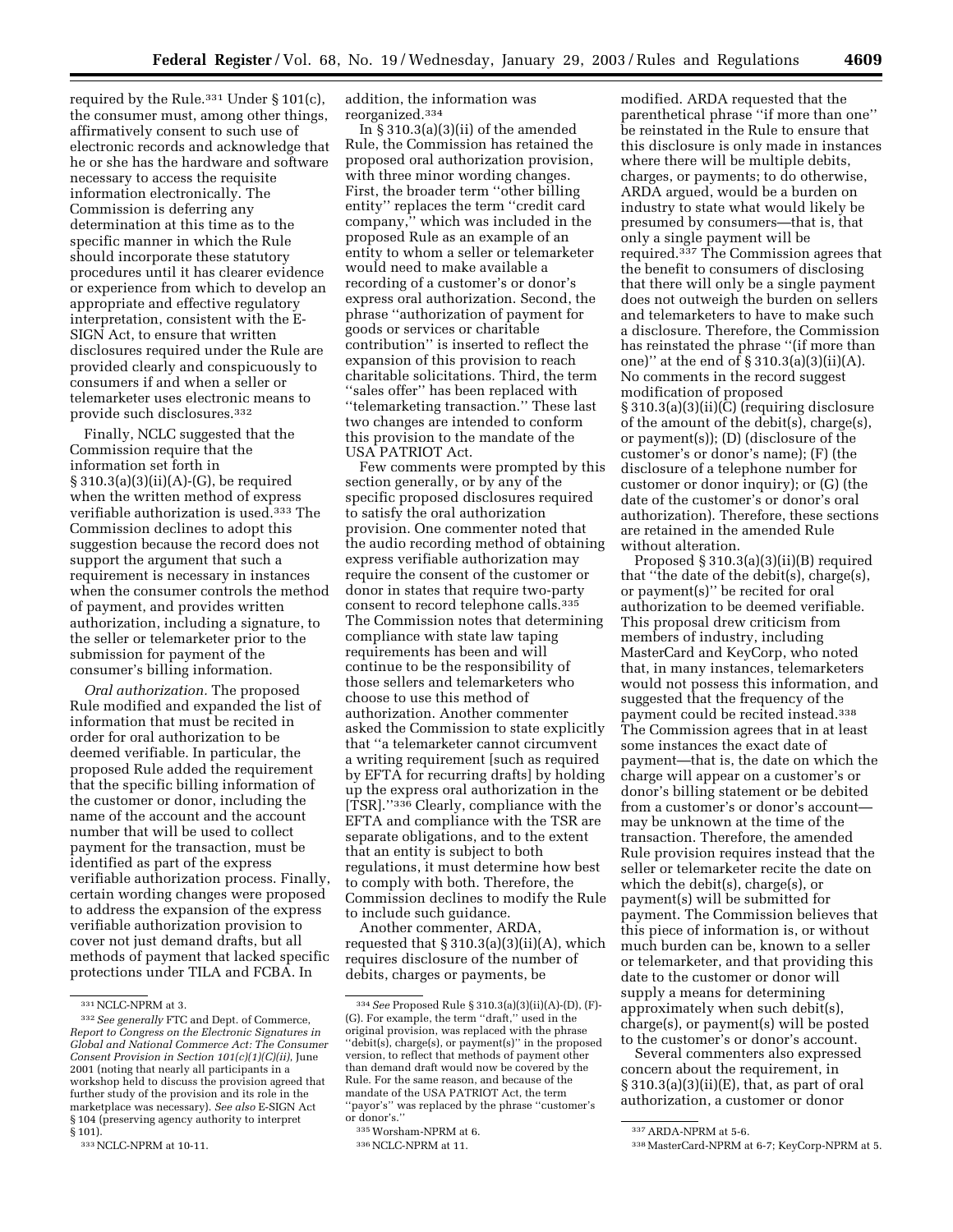receive his or her specific billing information, including the name of the account and the account number to be charged.339 These commenters stated that there are dangers inherent in having a telemarketing sales representative recite or receive from the consumer the consumer's full account number over the telephone.340

On the other hand, comments from consumer groups were generally supportive of the expanded disclosures required as a predicate for oral authorization to be deemed verifiable. NCL noted that billing disputes are prevalent in connection with deceptive or abusive telemarketing, and

340*See, e.g.*, KeyCorp-NPRM at 5; MasterCard-NPRM at 5. These commenters expressed concern about identity theft and unauthorized charges occurring as a result of the express disclosure of this information. Several commenters noted that consumers are disinclined to provide their account numbers in telemarketing, in part due to the success of consumer protection education campaigns that have stressed that a consumer should only provide his or her account number in telemarketing if the consumer knows the seller with whom he or she is dealing. *See, e.g.*, Bank One-NPRM at 4; Cendant-NPRM at 7; Household Auto-NPRM at 2-3; VISA-NPRM at 6-7. Some commenters noted that marketers will not have such account numbers in some instances, such as in preacquired account telemarketing involving a joint marketing program, and thus will be unable to ensure the customer's ''receipt'' of this information. *See, e.g.*, Household Auto-NPRM at 4; NEMA-NPRM at 8-10 (noting that the '' receipt'' language directly contradicts the NEMA's guidelines to ensure that the customer ''disclose'' such information before processing a charge, and will result in duplicative information being exchanged); Green Mountain-NPRM at 26 (requesting an exemption because the energy industry is highly regulated). As discussed below, the Commission decided to delete the requirement that the account number be disclosed, and therefore the Commission anticipates that this will ameliorate the concern about preacquired account telemarketing. In every instance, the seller or telemarketer should be able to tell the customer or donor the name of the billing vehicle and enough other information to ensure that the customer or donor knows what account will be used to collect payment. As to NEMA's and, to some extent, Green Mountain's concern about redundancy, it is true that in a non-preacquired account call, some information, such as the customer's or donor's billing information, will initially be unknown to the telemarketer. It is equally true that some of the information a customer must receive under § 310.3(a)(3)(ii) is known only to the telemarketer, such as the date a charge will be submitted for payment and a customer or donor service number. The Commission believes that, for payment methods that are novel and lacking in certain consumer protections, it is critical for the customer to authorize the payment. If a seller or telemarketer chooses the express oral authorization method, then it is incumbent upon them to ensure that a consumer receives this information, even if redundant, as part of the recorded authorization.

complaints about such disputes often arise when a consumer has been duped into providing his or her billing information for some bogus purpose, such as ''verification,'' or to enable the seller purportedly to deposit sweepstakes winnings to the consumer's account.341 NCL also noted that consumers may provide their account information in conjunction with a payment for a particular item, but then be billed for additional goods or services that they did not authorize.342 Based on its experience, NCL ''believes that it is important to verify both the account that will be billed and the fact that the consumer is agreeing to purchase specific products or services using that account.''343 NAAG concurred, stating that the proposed Rule's express requirements to recite the account name and number would be beneficial to consumers who, as law enforcement experience demonstrates, may otherwise be unaware of this critical information.344

Based on the record, the Commission has decided to modify the proposed provision to limit the required amount of information about an account that must be received by a customer or donor to comply with the express verifiable authorization provision. The amended Rule requires that the customer or donor receive ''billing information, identified with sufficient specificity that the customer or donor understands what account will be used to collect payment for the goods or services or charitable contribution.''345 This more flexible standard takes into account concern about identity theft, but still mandates that the customer receive information sufficient to understand what account is being used to process payment for the transaction. It will allow telemarketers the option to state, for example, the name and the last four digits of the account to be charged, rather than the full account number.

*Written confirmation.* The Commission received several comments regarding its proposal to delete § 310.3(a)(3)(iii) from the Rule. This section of the original Rule allows a

345Amended Rule § 310.3(a)(3)(ii)(E). The requirement that the account be identified with sufficient specificity that the customer or donor understands what account will be used to collect payment mirrors the provision in amended Rule § 310.4(a)(6)(ii)(A), requiring that, in telemarketing transactions involving preacquired account information, a seller or telemarketer obtain express informed consent by identifying the account to be charged with specificity such that the customer or donor understands what account will be charged.

seller or telemarketer to obtain express verifiable authorization by sending written confirmation of the transaction to the customer prior to submitting the customer's billing information to be charged. In general, industry commenters opposed the Commission's proposal to delete this provision from the Rule, arguing that, contrary to the evidence presented during the Rule Review, this method of authorization is commonly used in telemarketing.346 Aegis noted that there is nothing ''inherently fraudulent, abusive, or problematic'' with this method of obtaining express verifiable authorization, and urged the Commission to retain it.347 Industry commenters urged the Commission to retain this provision, especially because it provides a low-cost alternative to recording a customer's oral authorization.348

Consumer groups and law enforcement officials expressed their support for deleting this provision from the Rule, or modifying it to ensure that consumers are better protected when this method is used.349 NAAG, for example, noted the potential danger inherent in the written confirmation provision as it is worded in the original Rule. Specifically, NAAG opined that consumers are likely to overlook a confirmation that appears to be yet

347Aegis-NPRM at 4. *Accord* Noble-NPRM at 4 (arguing there is nothing inherently fraudulent about this method of authorization); PMA-NPRM at 20 (suggesting that the record does not support elimination of this method of authorization); Technion-NPRM at 5 (arguing there is nothing ''wrong with'' this method of authorization).

348*See, e.g.*, Capital One-NPRM at 8; Gannett-NPRM at 1; Intuit-NPRM at 19-20; MPA-NPRM at 27; PMA-NPRM at 20 (urging that this method be retained in part to reduce costs for inbound call centers who, under proposed revisions to address upselling, would need to conduct express verifiable authorization and may not be equipped to do so by taping); June 2002 Tr. III at 40-42 (CCC, noting that written confirmation "is the cheapest way of effectuating a transaction;'' ERA, stating that reinstating the written confirmation method will ''help balance the additional costs'' incurred due to the expansion of the express verifiable authorization requirement).

349*See, e.g.*, NAAG-NPRM at 49.

<sup>339</sup>*See, e.g.*, AFSA-NPRM at 17-18; CCC-NPRM at 12 (recommending § 310.3(a)(3)(ii)(E) be deleted entirely); DialAmerica-NPRM at 27 (noting its support for the disclosure of the account name); Fleet-NPRM at 6; KeyCorp-NPRM at 5; MasterCard-NPRM at 5 (noting that if the provision is not deleted, the amended Rule should at least exempt from compliance entities subject to the privacy provisions of the GLBA); Wells Fargo-NPRM at 3.

<sup>341</sup>NCL-NPRM at 4.

<sup>342</sup> *Id.*

<sup>343</sup> *Id.*

<sup>344</sup>NAAG-NPRM at 48-49.

<sup>346</sup>*See, e.g.*, ARDA-NPRM at 5 (noting that the written confirmation method may actually increase in popularity if the additional requirements during oral authorization are adopted in a final Rule); ARDA-Supp. at 1 (noting that the Rule should allow for flexibility given the rapid technological changes in payment methods); CCC-NPRM at 14 (asserting that ''this method is readily available, straightforward, reliable and is currently used by many marketers.''); CNHI-NPRM at 1 (noting that eliminating this method would place newspapers at ''an unfair competitive disadvantage''); EFSC-NPRM at 8; NAA-NPRM at 16 (''many newspapers regularly and legitimately used this method'' and would incur considerable expense using the written or oral authorization methods instead).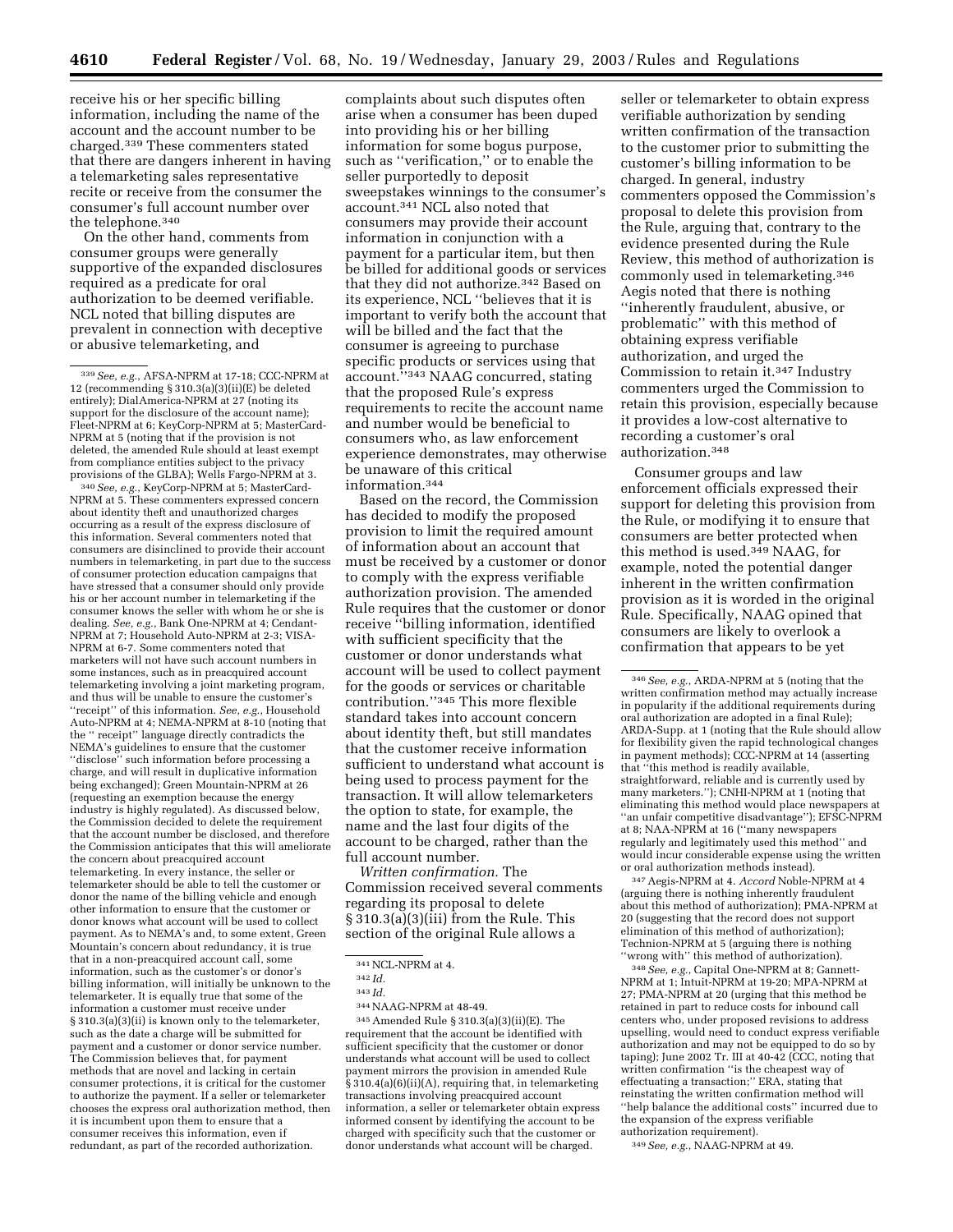another piece of ''junk mail,''350 and recommended that the Rule be amended to specifically require that any confirmation document sent pursuant to this method of authorization be clearly and conspicuously labeled as such.351 NAAG also suggested that, if reinstated, the written confirmation method should not be considered a ''verifiable'' means of obtaining consumers' authorization in circumstances when the consumer is already vulnerable, such as when the goods or services to be paid for are offered in conjunction with a ''free-topay conversion'' or ''negative option feature,'' or when the seller or telemarketer has preacquired account information prior to the initiation of the call.352 MPA suggested that perhaps this method could be reinstated if used in the sale of goods or services for which a liberal refund policy exists.353 NAAG raised the concern that there might exist a material inconsistency between the disclosures made in the sales portion of the call and those sent as part of a postcall confirmation.354

In response to this range of comment, the Commission has decided to reinstate the written confirmation method of obtaining express verifiable authorization, with certain modifications. After balancing the concerns enunciated by consumer groups against industry's strongly-stated desire to reinstate this economical means of obtaining express verifiable authorization, the Commission has determined to modify the provision to enhance the likelihood that consumers will receive these written confirmations in a timely manner and will recognize the confirmations as important documents that should not be thrown away unopened. The amended Rule continues to require that the written confirmation disclose all of the information contained in § 310.3(a)(3)(ii)(A)-(G), as well as a statement of the procedures by which the customer can obtain a refund from the seller or telemarketer or charitable organization in the event the confirmation is inaccurate. However, the amended Rule requires that the written confirmation be ''clearly and conspicuously labeled'' as such, on the outside of the envelope in which it is sent, and that it be sent to the customer

350 *Id.* (noting that such confirmations ''tend to go unnoticed or unrecognized by consumers, thereby failing in their function of 'authorizing' a payment'').

by first class mail<sup>355</sup> prior to the submission for payment of the customer's or donor's billing information.356 The Commission will continue to monitor the use of the postsale written confirmation method of express verifiable authorization and may revisit this issue in a subsequent Rule Review should circumstances warrant.

The amended Rule also proscribes the use of the post-sale method of authorization when the goods or services that are the subject of the transaction are offered in conjunction with a ''free-to-pay conversion'' feature and preacquired account information. The record is replete with evidence, detailed in the section below discussing new § 310.4(a)(6), that ''free-to-pay conversion'' offers, particularly when coupled with the use of preacquired account information, have often resulted in unauthorized charges to consumers.357 Given this evidence, coupled with NAAG's observation that ''[a] consumer who does not believe they entered into a transaction would be less likely to even open mail from a company whose offer he or she had recently 'declined,'''358 the Commission will require that authorization in such situations must be obtained pursuant to either § 310.3(a)(3)(i) or (ii).

# *§ 310.3(a)(4) — Prohibition of false and misleading statements to induce the purchase of goods or services or a charitable contribution*

The only proposed modification of this provision in the NPRM was to expand it, pursuant to the mandate of the USA PATRIOT Act, to encompass misrepresentations made to induce a charitable contribution.359 The

356The Commission has declined, at this time, to follow the suggestion by Capital One that the written confirmation method should be reinstated, ''provided that the confirmation is delivered 30 days prior to submission for payment, and the customer is permitted to repudiate the sale within that time by calling a toll-free number,'' because the record provides too little evidence to suggest that these additional protections are necessary to prevent consumer injury. *See* Capital One-NPRM at 8.

357*See* discussion of amended Rule § 310.4(a)(6), below. *See also* June 2002 Tr. III at 42-43 (NAAG). 358NAAG-NPRM at 49.

359Proposed Rule § 310.3(a)(4). *See* 67 FR 4508.

Commission received few comments on this section, and none opposing this proposed expansion.360 Therefore, the Commission adopts the wording of proposed § 310.3(a)(4) unchanged in the amended Rule.

#### *§ 310.3(b) — Assisting and facilitating*

Section 310.3(b) of the original Rule prohibits a person from providing substantial assistance or support to any seller or telemarketer when that person knows or consciously avoids knowing that the seller or telemarketer is violating certain provisions of the Rule. During the Rule Review, the Commission received comments from consumer protection and law enforcement groups who argued that the ''conscious avoidance'' standard adopted in the original Rule should be modified to a ''knew or should have known standard.''361 The Commission noted that it continued to support the ''conscious avoidance'' standard, believing that such a standard is appropriate ''in a situation where a person's liability to pay redress or civil penalties for a violation of this Rule depends on the wrongdoing of another person.''362 Although the provision was retained in the proposed Rule without amendment, its coverage was expanded to cover assisting and facilitating in the solicitation of charitable contributions pursuant to the USA PATRIOT Act. The Commission invited additional comment on, and proposed alternatives to, the assisting and facilitating standard.363

In response to the NPRM, VISA noted that although this provision was retained unchanged in the proposed Rule, ''the expanded scope of the Proposed Rule, including provisions that conflict with the GLBA privacy rules, could require financial institutions to police the activities of third parties, many of whom are themselves regulated entities.''364 The Commission believes that the modifications to the preacquired account telemarketing provisions in the amended Rule obviate the concerns expressed by VISA.365

ARDA expressed its support for retaining the ''conscious avoidance'' standard, endorsing the rationale

- 362 *Id.* at 4509.
	- 363 *Id.*
	- 364 VISA-NPRM at 12.

<sup>351</sup> *Id.*

<sup>352</sup>*See* June 2002 Tr. III at 42-43 (NAAG).

<sup>353</sup> *Id.* at 44 (MPA).

<sup>354</sup> *Id.* at 48-49 (NAAG).

<sup>355</sup>The requirement that such confirmations be sent via first class mail should cause industry to incur no additional expense. According to the DMA representative at the June 2002 Forum, federal postal regulations require that such confirmations be sent via first class mail. *See* June 2002 Tr. III at 45; *see also* June 2002 Tr. III at 47 (CCC) (noting that company practice is to ensure that written confirmations are clearly and conspicuously labeled). This change to the Rule, then, will merely echo the postal regulations, which require that personalized business correspondence be sent via first class mail. *See* 39 CFR 3001.68, App. A.

<sup>360</sup>*See, e.g.*, Make-A-Wish-NPRM, *passim* (detailing complaints received by Make-A-Wish, which does not solicit donations by telephone, regarding fraudulent telemarketers claiming or implying that they are calling from or affiliated with Make-A-Wish).

<sup>361</sup>*See* 67 FR at 4508-09.

<sup>365</sup>*See* discussion of amended Rule §§ 310.4(a)(5) and (6) below.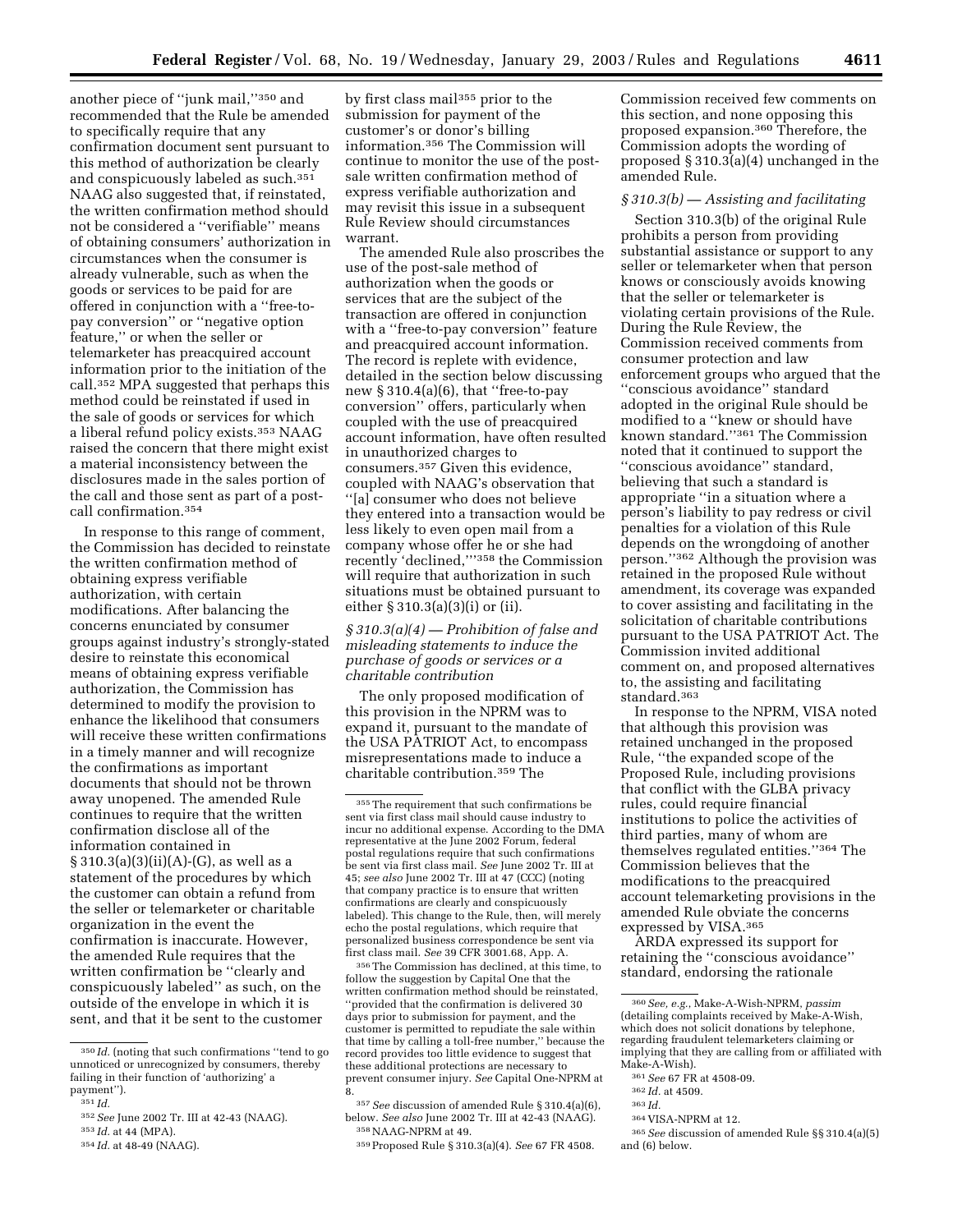enunciated by the Commission in the NPRM for the heightened knowledge requirement.366 But AARP reiterated its concern that the conscious avoidance standard places too high a burden on law enforcement, and urged the Commission to substitute a ''knew or should have known'' standard for the assisting and facilitating provision.367 NACAA also urged the Commission to adopt a ''knew or should have known'' standard in the amended Rule.<sup>368</sup> NAAG made a similar recommendation, noting that the current standard results in ''both federal and state authorities [being] unduly hampered in trying to reduce telemarketing fraud.''369 NAAG also noted that this provision is critical in addressing the participation of those United States-based entities, such as sellers of victim lists, fulfillment house operators, and credit card launderers, who provide necessary assistance to fraudulent telemarketers, many of whom have begun operating from outside the country.370

The Commission declines, on the record evidence, to lower the standard for assisting and facilitating under the Rule. The Commission continues to believe the ''conscious avoidance'' standard is the appropriate one in instances when liability to pay redress or civil penalties rests on another person's violation of the Rule. Further, the Commission believes the ''conscious avoidance'' standard is one that can be met in situations where third parties provide substantial assistance to fraudulent telemarketers. As stated in the original SBP, this standard ''is intended to capture the situation where actual knowledge cannot be proven, but there are facts and evidence that support an inference of deliberate ignorance.''371 In the hypothetical situations posed in NAAG's comment, the Commission believes it would be possible to demonstrate such ''deliberate ignorance'' on the part of, for example, a fulfillment house that ships only inexpensive prizes on behalf of a telemarketer about whom it receives numerous complaints. The Commission itself has brought several cases successfully using the assisting and facilitating provision, and has found the

 $^{369}\rm NAAG\mbox{-}NPRM$  at 56.

371 60 FR at 43852.

provision to be a useful tool in combating fraudulent telemarketing.372

# *§ 310.3(c) — Credit card laundering*

In the NPRM, the Commission retained the original Rule provision addressing credit card laundering, but noted that the coverage of the provision in the proposed Rule would expand to cover credit card laundering in the solicitation of charitable contributions, pursuant to the mandate of the USA PATRIOT Act.<sup>373</sup> Although the proposed Rule was issued with this provision unmodified, the Commission expressed concern that the provision's ''usefulness may be unduly restricted by the phrases '[e]xcept as expressly permitted by the applicable credit card system,' in the preamble to § 310.3(c), and 'when such access is not authorized by the merchant agreement or the applicable credit card system,' in  $\S 310.3(c)(3)$ ."374

Having received no comment regarding the credit card laundering provision generally, or regarding the Commission's specific concerns, the Commission has determined to retain this provision in its original form. The Commission will continue to monitor its effectiveness, however, and may reconsider modifications at the next Rule Review.

# *§ 310.3(d) — Prohibited deceptive acts or practices in the solicitation of charitable contributions*

Pursuant to § 1011(b)(1) of the USA PATRIOT Act, the Commission proposed in the NPRM to include in the Rule new prohibited misrepresentations in the solicitation of charitable contributions.375 The amended Rule retains § 310.3(d) unchanged, with the following exceptions. First, the phrase ''after any administrative or fundraising expenses are deducted'' has been deleted from § 310.3(d)(4). The Commission believes that the provision is clearer absent this qualifying phrase, and thus has stricken it in the amended Rule. Second, § 310.3(d)(6), the prohibited misrepresentation regarding advertising sales has been deleted. As discussed below, in the section addressing § 310.6(b)(7), the Commission has determined to exempt from the Rule's coverage business-to-

373*See* 67 FR at 4509.

business calls to induce a charitable solicitation. As a result, the prohibition against misrepresentations regarding the sale of advertising, which would occur in a business-to-business context, is no longer necessary. Finally, proposed § 310.3(d)(7), prohibiting misrepresentations regarding a charitable organization's or telemarketer's affiliation with, or endorsement or sponsorship by, any person or government entity, is renumbered in the amended Rule as § 310.3(d)(6).

Section 310.3(d) prohibits misrepresentations regarding certain material information that a telemarketer might choose to convey to a donor to induce a charitable contribution.376 The goal of the prohibition on these misrepresentations is to ensure that donors solicited for charitable contributions are not deceived, a purpose squarely in line with the mandate of the USA PATRIOT Act, which directed the Commission to include ''fraudulent charitable solicitations'' in the deceptive practices prohibited by the TSR.377 Deception occurs if there is a representation, omission, or practice that is likely to mislead consumers acting reasonably under the circumstances, and the representation, omission, or practice is material.378 As set forth in the NPRM, the Commission believes that if any of the items listed in this section are misrepresented, donors are likely to be misled, as false representations of material facts are likely to mislead.379 Moreover, the Commission's enforcement experience shows that often such representations are express, and therefore presumptively material. If implied, such representations are still likely to influence a donor's decision whether to contribute. Therefore, ''misrepresentation of any of these [] categories of material information is deceptive, in violation of section 5 of the FTC Act.''380

In response to the NPRM, some commenters expressed their general support for the USA PATRIOT Act amendments, which extended the Rule's coverage to for-profit telemarketers soliciting charitable donations. AARP, for example, noted its support for the general purposes of the USA PATRIOT Act, stating that the amendments would

379*See Thompson Med. Co.*, 104 F.T.C. 648, 818 (1984), *aff'd* 791 F.2d 189 (D.C. Cir. 1986), *cert.* 

<sup>366</sup>ARDA-NPRM at 6.

<sup>367</sup>AARP-NPRM at 8.

<sup>368</sup>NACAA-NPRM at 8.

<sup>370</sup> *Id.* (suggesting that liability for those who assist and facilitate is particularly important when the fraudulent telemarketer holds no assets in the United States).

<sup>372</sup>*See* 67 FR at 4509, n.155. *See also FTC v. Allstate Bus. Distrib'n. Ctr., Inc.*, No. 00-10335AHM (CTX) (C.D. Cal. 2001); *FTC v. Sweet Song Corp.*, No. CV-97-4544 LGB (Jgx) (C.D. Cal. 1997); *FTC v. Walton* (d/b/a Pinnacle Fin. Servs.), No. CIV98-0018 PCT SMM (D. Ariz. Jan. 1998).

<sup>374</sup> *Id.*

 $\,^{375}$   $Id.$  at 4509-10 (discussing the reasoning behind the prohibited misrepresentations included in proposed Rule § 310.3(d)).

<sup>376</sup>Amended Rule § 310.3(d)(1)-(7).

<sup>377</sup>USA PATRIOT Act § 1011(b)(1).

<sup>378</sup>*See Cliffdale Assocs., Inc.*, 103 F.T.C. 110, 165, *appeal dismissed sub nom., Koven v. FTC*, No. 84- 5337 (11th Cir. 1984).

*denied*, 479 U.S. 1086 (1987). 380 67 FR at 4510.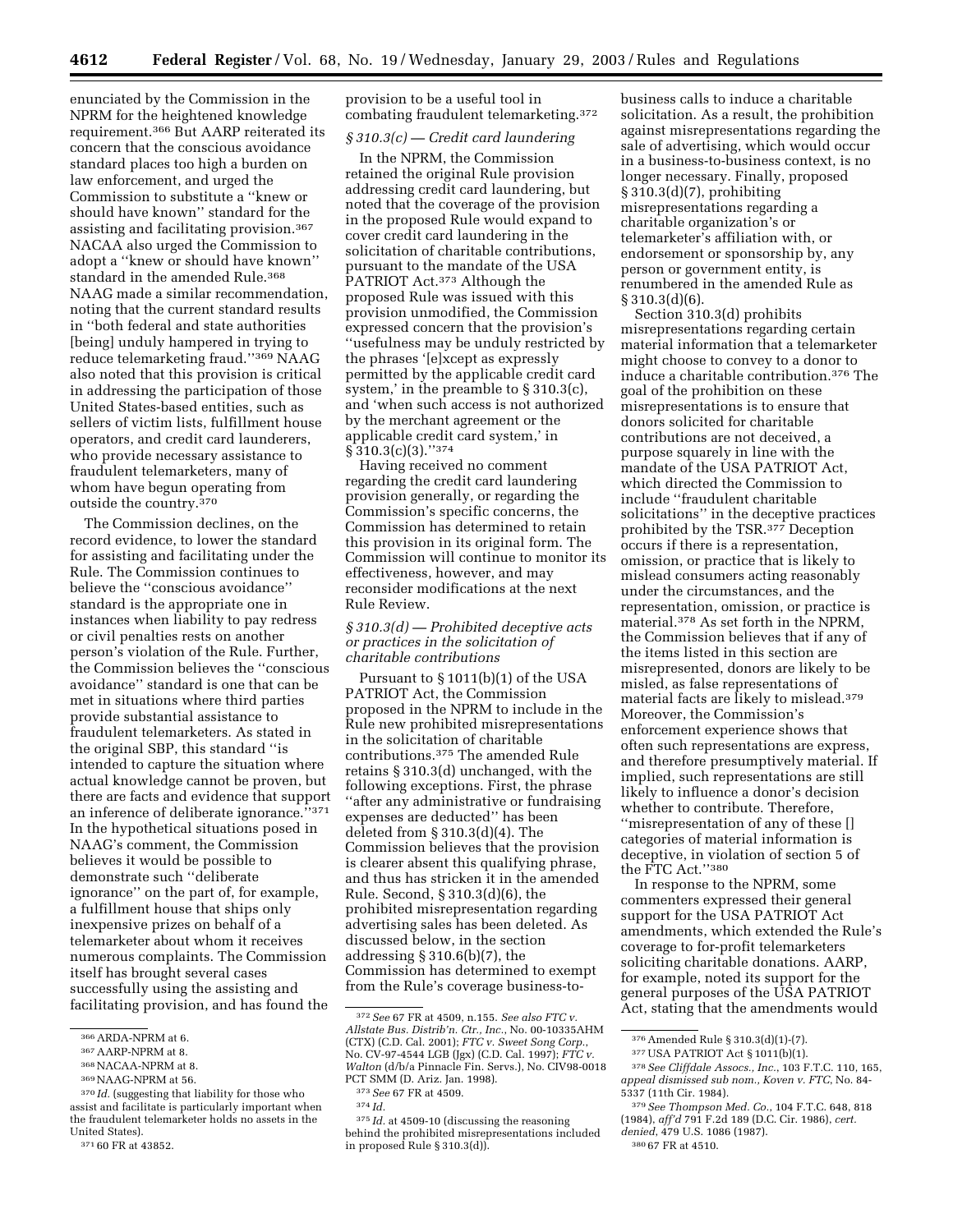prevent fraudulent charitable solicitations while still allowing ''legitimate fundraising appeals.''381 Similarly, NCL noted that the new provisions in the TSR regarding forprofit fundraisers will be ''very helpful in curbing deceptive and abusive practices.''382

Very few comments were received specifically on § 310.3(d) of the proposed Rule. One such comment, from NCL, noted that ''[t]he proposed list of prohibited practices covers most of the common abuses that are reported by consumers and businesses.''383 NCL did suggest adding an additional prohibited misrepresentation on 'sound-alikes," or the use of a name similar or identical to that of a legitimate charity in an attempt to benefit from that charity's good will.384 Similarly, Make-A-Wish proposed prohibiting misrepresentations of the ''identity'' of the entity on whose behalf the charitable solicitation is being sought.385 NAAG and NASCO suggested that the Commission clarify that proposed § 310.3(d)(7), which prohibits misrepresentations regarding ''[a] seller's or telemarketer's affiliation with, or endorsement or sponsorship by, any person or government entity,'' would prohibit misrepresentations of a seller's or telemarketer's affiliation with any charity.386 The Commission believes that proposed § 310.3(d)(7), renumbered as § 310.3(d)(6) in the amended Rule, is broad enough to prohibit the ''soundalike'' misrepresentation NCL raised, as well as to prohibit a misrepresentation regarding one's affiliation with any charity. Therefore, the Commission declines to add a further misrepresentation to specifically address the ''sound-alike'' scenario, or add the ''identity'' of the charity to the prohibited misrepresentations.

NAAG and NASCO also proposed one further modification: the addition of a prohibited misrepresentation of ''[t]he address or location of the charitable organization, and where the organization conducts its activities.''387 NAAG stated that the addition of such a provision would ensure that telemarketers do not misrepresent that the charities on whose behalf they are soliciting are ''local'' or that their activities are local, since the local character of a charity or its programs often is material to prospective donors.

384 *Id.*

According to NAAG, because many prospective donors prefer to support organizations that will benefit their own community, fundraisers sometimes take advantage of that sentiment by using a local post office box or other local address as their return address, to make it seem as if the charity is based close to the donors.388

The Commission believes that any misrepresentation of the charitable organization's location, or the location where the funds are to be used, would likely violate § 310.3(d)(3), which prohibits misrepresentation of the 'purpose for which any charitable contribution will be used.'' Therefore, the Commission declines to include a specific prohibited misrepresentation regarding the address or location of a charity.

# *D. Section 310.4 — Abusive Telemarketing Acts or Practices.*

The Telemarketing Act authorizes the Commission to prescribe rules ''prohibiting deceptive telemarketing acts or practices *and other abusive telemarketing acts or practices*.''389 The Act does not define the term ''abusive telemarketing act or practice.'' It directs the Commission to include in the TSR provisions prohibiting three specific 'abusive" telemarketing practices, namely, for any telemarketer to: 1) ''undertake a pattern of unsolicited telephone calls which the reasonable consumer would consider coercive or abusive of such consumer's right to privacy;'' 2) make unsolicited phone calls to consumers during certain hours of the day or night; and 3) fail to ''promptly and clearly disclose to the person receiving the call that the purpose of the call is to sell goods or services and make such other disclosures as the Commission deems appropriate, including the nature and price of the goods and services.''390 The Act does not limit the Commission's authority to address abusive practices beyond these three practices legislatively determined to be abusive.391 Accordingly, the Commission adopted a Rule that addresses the three specific practices

mentioned in the statute, and, additionally, five other practices that the Commission determined to be abusive under the Act.

Each of the three abusive practices enumerated in the Act implicates consumers' privacy. In fact, with respect to the first of these practices, the explicit language of the statute directs the FTC to regulate ''calls which the reasonable consumer would consider coercive or abusive of such consumer's *right to privacy*.''392 Similarly, by directing that the Commission regulate the times when telemarketers could make unsolicited calls to consumers in the second enumerated item,393 Congress recognized that telemarketers' right to free speech is in tension with consumers' right to privacy within the sanctity of their homes, but that a balance must be struck between the two that meshes with consumers' expectations while not unduly burdening industry. The calling times limitation protects consumers from telemarketing intrusions during the late night and early morning, when the toll on their privacy from such calls would likely be greatest. The third enumerated practice394 also relates to privacy, in that it requires the consumer be given information promptly that will enable him to decide whether to allow the infringement on his time and privacy to go beyond the initial invasion. Congress provided authority for the Commission to curtail these practices that impinge on consumers' right to privacy but are not likely deceptive under FTC jurisprudence. This recognition by Congress, that even non-deceptive telemarketing business practices can seriously impair consumers' right to be free from harassment and abuse, and its directive to the Commission to rein in these tactics lie at the heart of § 310.4 of the TSR.

The practices not specified as abusive in the Act, but determined by the Commission to be abusive and thus prohibited in the original rulemaking are: (1) threatening or intimidating a consumer, or using profane or obscene language; (2) ''causing any telephone to ring, or engaging any person in telephone conversation, repeatedly or continuously with intent to annoy, abuse, or harass any person;'' (3) requesting or receiving payment for credit repair services prior to delivery and proof that such services have been rendered; (4) requesting or receiving payment for recovery services prior to delivery and proof that such services

<sup>381</sup>AARP-NPRM at 4.

<sup>382</sup>NCL-NPRM at 2.

<sup>383</sup> *Id.* at 5.

<sup>385</sup>Make-A-Wish-NPRM at 5.

<sup>386</sup>NAAG-NPRM at 53. *See also* NASCO-NPRM at 7.

<sup>387</sup>NAAG-NPRM at 53.

<sup>388</sup> *Id.*

<sup>389</sup> 15 U.S.C. 6102(a)(1) (emphasis added).

<sup>390</sup> 15 U.S.C. 6102(a)(3).

<sup>391</sup>*See* KENNETH CULP DAVIS & RICHARD J. PIERCE, JR., ADMINISTRATIVE LAW TREATISE § 3.2 (3d ed. 1994) (noting that agencies have the power to ''fill any gaps'' that Congress either expressly or implicitly left to the agency to decide pursuant to the decision in *Chevron v. Natural Res. Def. Council*, 467 U.S. 837 (1984)). It is, therefore, permissible for agencies to engage in statutory construction to resolve ambiguities in laws directing them to act, and courts must defer to this administrative policy decision.

<sup>392</sup> 15 U.S.C. 6102(a)(3)(A) (emphasis added). 393 15 U.S.C. 6102(a)(3)(B).

<sup>394</sup> 15 U.S.C. 6102(a)(3)(C).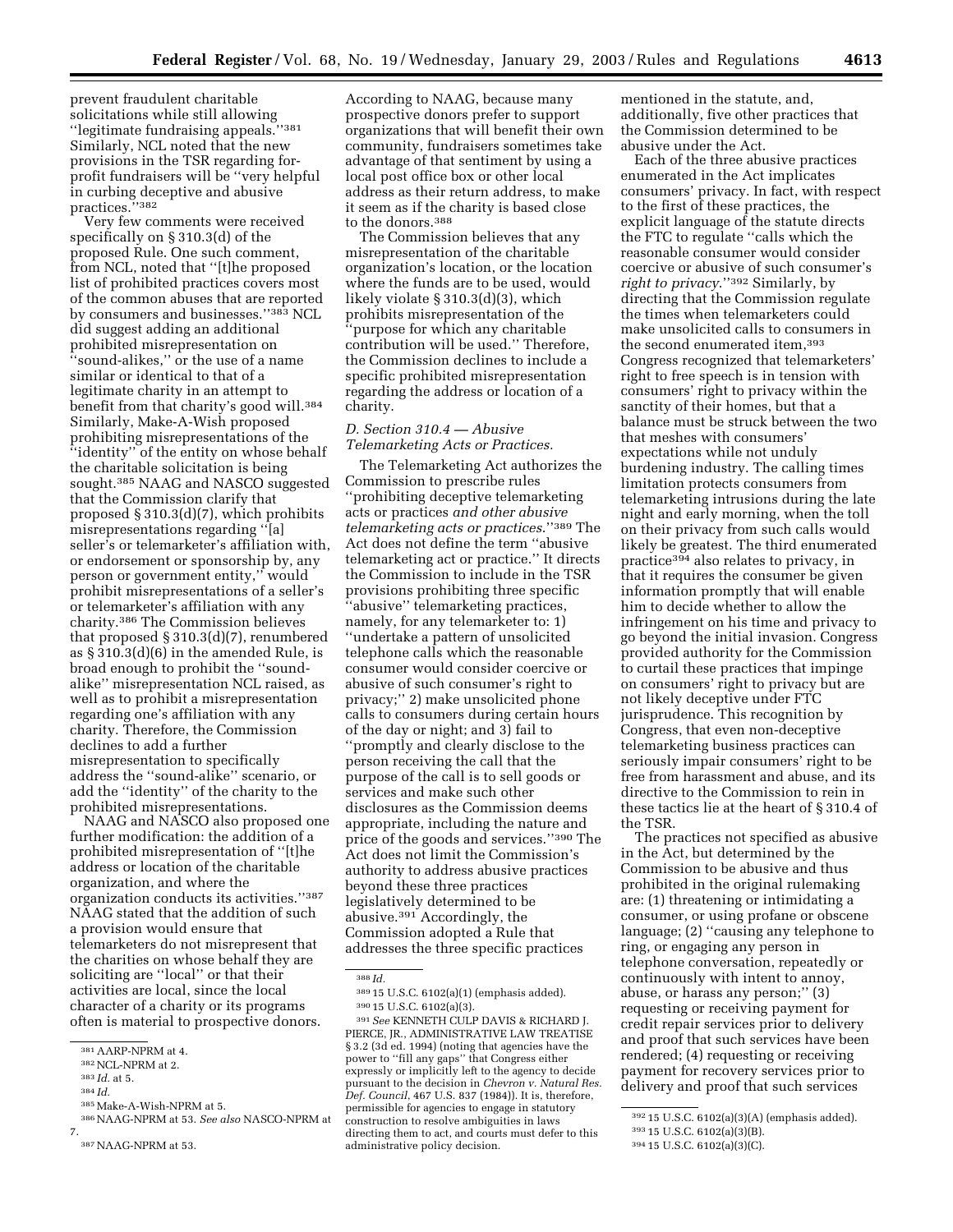have been rendered; and (5) ''requesting or receiving payment for an advance fee loan when a seller or telemarketer has guaranteed or represented a high likelihood of success in obtaining or arranging a loan or other extension of credit.''

The first two of these are directly consistent with the Act's emphasis on privacy protection, and with the intent, made explicit in the legislative history, that the TSR address these particular practices.395 In the SBP for the original Rule, the Commission stated, with respect to the prohibition on threats, intimidation, profane and obscene language, that these tactics ''are clearly abusive in telemarketing transactions.''396 The Commission also noted that the commenters supported this view, and specifically cited the fact that ''threats are a means of perpetrating a fraud on vulnerable victims, and [that] many older people can be particularly vulnerable  $\ldots$ <sup>5397</sup>

The remaining three abusive practices identified in the Rule—relating to credit repair services, recovery services, and advance fee loan services—were included in the Rule under the Telemarketing Act's grant of authority for the Commission to prescribe rules prohibiting other unspecified abusive telemarketing acts or practices. The Act gives the Commission broad authority to identify and prohibit additional abusive telemarketing practices beyond the specified practices that implicate privacy concerns,398 and gives the Commission discretion in exercising this authority.399

As noted above, some of the practices prohibited as abusive under the Act flow directly from the Telemarketing Act's emphasis on protecting consumers' privacy. When the Commission seeks to identify practices

398 15 U.S.C. 6102(a)(1). The ordinary meaning of ''abusive'' is (1) ''wrongly used; perverted; misapplied; catachrestic;'' (2) ''given to or tending to abuse,''(which is in turn defined as ''improper treatment or use; application to a wrong or bad purpose''). Webster's International Dictionary, Unabridged 1949.

as abusive that are less distinctly within that parameter, the Commission now thinks it appropriate and prudent to do so within the purview of its traditional unfairness analysis, as developed in Commission jurisprudence400 and codified in the FTC Act.<sup>401</sup> This approach constitutes a reasonable exercise of authority under the Telemarketing Act, and provides an appropriate framework for several provisions of the original Rule. Whether privacy-related intrusions or concerns might independently give rise to a Section 5 violation outside of the Telemarketing Act's purview is not addressed or affected by this analysis.

The abusive practices relating to credit repair services, recovery services, and advance fee loan services each meet the criteria for unfairness. An act or practice is unfair under Section 5 of the FTC Act if it causes substantial injury to consumers, if the harm is not outweighed by any countervailing benefits, and if the harm is not reasonably avoidable.402 An important characteristic common to credit repair services, recovery services, and advance fee loan services is that in each case the offered service is fundamentally bogus. It is the essence of these schemes to take consumers' money for services that the seller has no intention of providing and in fact does not provide. Each of these schemes had been the subject of large numbers of consumer complaints and enforcement actions,403 and in each case

401 15 U.S.C. 45(n).

402 *Id.*

403 During 1995 and 1996, the Commission brought or settled lawsuits against numerous individuals and companies involved in nearly a dozen recovery room operations. *See, e.g., FTC v. Meridian Capital Mgmt.*, No. CV-S-96-63-PMP (RLH) (D. Nev. filed Nov. 20, 1996). The Commission's efforts against recovery rooms have borne fruit. The volume of consumer complaints concerning recovery rooms logged into the FTC Telemarketing Complaint System in 1996 plummeted to 153—less than one-fifth the record high volume of 869 complaints recorded in 1995. *See* ''1995-1996 Staff Summary of FTC Activities Affecting Older Americans'' (Mar. 1998). Complaints about ''recovery'' schemes have continued to decline dramatically, from a number three ranking in 1995 to a number twenty-five ranking in 1999, while complaints about credit repair have remained at a relatively low level since 1995 (steadily ranking about number twenty-three

caused substantial injury to consumers. Amounting to nothing more than outright theft, these practices conferred no potentially countervailing benefits. Finally, having no way to know these offered services were illusory, consumers had no reasonable means to avoid the harm that resulted from accepting the offer. Thus, these practices meet the statutory criteria for unfairness, and accordingly, the remedy imposed by the Rule to correct them is to prohibit requesting or receiving payment for these services until after performance of the services is completed.

#### *§ 310.4(a) — Abusive conduct generally*

Section 310.4(a) of the original Rule sets forth specific conduct that is considered to be an ''abusive telemarketing act or practice'' under the Rule. None of the comments in the Rule Review recommended that changes be made to the original wording of §§ 310.4(a)(1)-(3); nor had the Commission's enforcement experience revealed any difficulty with these provisions that would warrant amendment.404 Although one

 $404$  Section 310.4(a)(1) prohibits as an abusive practice ''threats, intimidation, or the use of profane

<sup>395</sup> ''With respect to the bill's reference to 'other abusive telemarketing activities' . . . the Committee intends that the Commission's rulemaking will include proscriptions on such inappropriate practices as threats or intimidation, obscene or profane language, refusal to identify the calling party, continuous or repeated ringing of the telephone, or engagement of the called party in conversation with an intent to annoy, harass, or oppress any person at the called number. The Committee also intends that the FTC will identify other such abusive practices that would be considered by the reasonable consumer to be abusive and thus violate such consumer's right to privacy.'' H.R. REP. NO. 103-20 at 8 (1993).

<sup>396</sup> 60 FR at 30415.

<sup>397</sup> *Id.*

<sup>399</sup> 15 U.S.C. 6102(a)(1).

<sup>400</sup>*See* Letter from the FTC to Hon. Wendell Ford and Hon. John Danforth, Committee on Commerce, Science and Transportation, United States Senate, Commission Statement of Policy on the Scope of Consumer Unfairness Jurisdiction, appended to *Int'l Harvester Co.*, 104 F.T.C. 949, 1064 (1984); Letter from the FTC to Hon. Bob Packwood and Hon. Bob Kasten, Committee on Commerce, Science and Transportation, United States Senate, reprinted in FTC Antitrust & Trade Reg. Rep. (BNA) No. 1055, at 568-70 (Mar. 5, 1982); *Orkin Exterminating Co., Inc. v. FTC*, 849 F.2d 1354, 1363-68, *reh'g denied*, 859 F.2d 928 (11th Cir. 1988), *cert. denied*, 488 U.S. 1041 (1989).

or twenty-four in terms of number of complaints received by the NFIC). NCL-RR at 11. The Commission continues to take action against fraudulent credit repair schemes; for example, in August 2000, the FTC, the Department of Justice and forty-seven other federal, state and local law enforcement and consumer protection agencies surfed the Web looking for illegal scams that promise consumers that they can restore their creditworthiness for a fee. Over 180 websites were put on notice that their credit repair claims may violate state and federal laws. *See* ''Surf's Up for Crack Down on ''Credit Repair'' Scams,'' FTC press release dated Aug. 21, 2000). Unfortunately, complaints about advance fee loan schemes rose from a number fifteen ranking in 1995 to the number two ranking in 1998, with about 80 percent of the advance fee loan companies reported to the NFIC located in Canada. NCL-RR at 12. RR Tr. at 378. The Commission and the state Attorneys General continue to launch law enforcement ''sweeps'' targeting corporations and ind ividuals that promise loans or credit cards for an advance fee, but never deliver them. A sweep was announced June 20, 2000, involving five cases filed by the FTC, 13 actions taken by state officials, and three cases filed by Canadian law enforcement authorities. See "FTC, States and Canadian Provinces Launch Crackdown on Outfits Falsely Promising Credit Cards and Loans for an Advance Fee,'' FTC press release dated June 20, 2000. Among the most recent FTC cases targeting advance fee loans, four involved advance fee credit card schemes: *FTC v. Fin. Servs. of N. Am.*, No. 00-792 (GEB) (D.N.J. filed June 9, 2000); *FTC v. Home Life Credit*, No. CV00-06154 CM (Ex) (C.D. Cal. filed June 8, 2000); *FTC v. First Credit Alliance*, No. 300 CV 1049 (D. Conn. filed June 8, 2000); and *FTC v. Credit Approval Serv.*, No. G-00-324 (S.D. Tex. filed June 7, 2000). In addition, another case against a fraudulent credit card loss protection seller also included elements of illegal advance fee credit card fees. *FTC v. First Capital Consumer Membership Servs., Inc.*, Civil No. 00-CV-0905C(F) (W.D.N.Y. filed Oct. 23, 2000).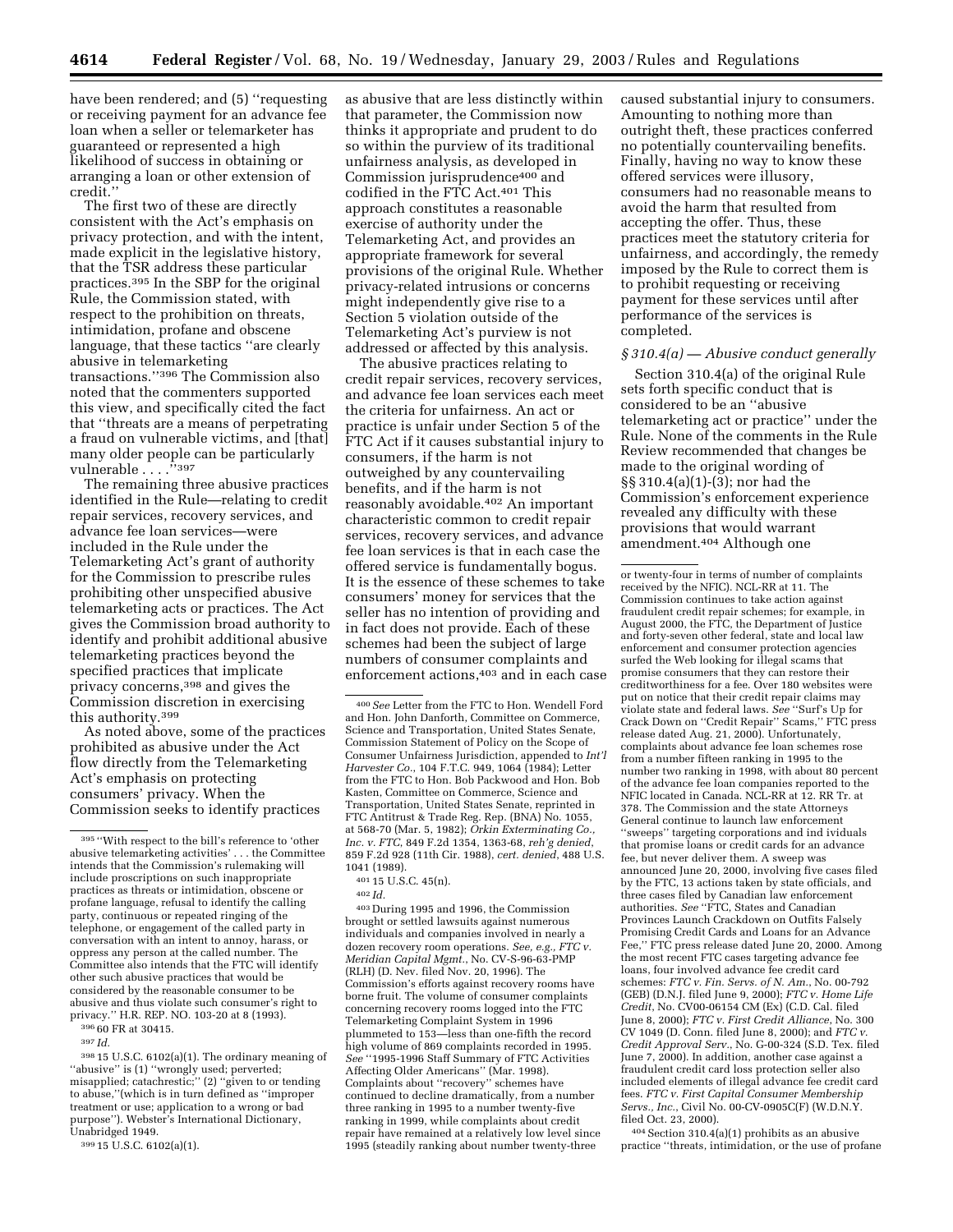commenter suggested amendments to § 310.4(a)(4), the Commission determined that no amendment was needed to the language of that provision.405 Therefore, the language in these provisions was unchanged in the proposed Rule.

As noted in the NPRM, however, the Rule amendments mandated by the USA PATRIOT Act expand the reach of § 310.4(a) to encompass the solicitation of charitable contributions. The section begins with the statement ''It is an abusive telemarketing act or practice and a violation of this Rule for any seller or telemarketer to engage in [the conduct specified in subsections (1) through (6) of this provision of the Rule].''406 The proposed Rule modified the definitions of ''telemarketing,'' and, by association, ''telemarketer,'' to encompass the solicitation of charitable contributions. Consequently § 310.4(a) of the proposed Rule would have applied to all telemarketers, including those engaged in the solicitation of charitable contributions. Each of the prohibitions in § 310.4(a) will therefore now apply to those telemarketers soliciting on behalf of either sellers or charitable organizations. As noted in the NPRM, the Commission believes it unlikely that  $\S$  310.4(a)(2)-(4) will have any significant impact on telemarketers engaged in the solicitation of charitable contributions, since those sections all deal with practices that are commercial in nature and not associated with charitable solicitations. Sections 310.4(a)(1), (5), (6), (7) and (8) of the proposed Rule, however, addressed practices that are not necessarily confined to telemarketing to induce purchases of goods or services. They therefore may have had an impact upon

405Section 310.4(a)(4) prohibits requesting advance payment for obtaining a loan or other extension of credit when the seller or telemarketer has represented a high likelihood that the consumer will receive the loan or credit. NCL reported in its Rule Review comment that the number of complaints it received about such advance fee loan schemes had risen steeply in the five years since the Rule was promulgated. NCL also speculated that consumers may be confused about whether and under what circumstances fees are legitimately required for different types of loans, as evidenced by the numerous complaints about advance fee credit cards. NCL-RR at 11. The Commission noted in the NPRM its belief that the language of § 310.4(a)(4) already prohibits such advance fee credit card offers via telemarketing and that numerous federal and state law enforcement efforts have been directed at such offers. *See* discussion at 67 FR at 4510.

406Original and amended Rule § 310.4(a).

telemarketers engaged in the solicitation of charitable contributions.

The Commission received many comments discussing the proposed modifications to § 310.4(a), and significant time was devoted to these issues at the June 2002 Forum. A summary of the major points on the record regarding the proposed amendments is provided below.

#### *§ 310.4(a)(1) — Threats and intimidation*

Section 310.4(a)(1), unchanged in the proposed Rule, specifies that it is an abusive telemarketing practice to engage in threats, intimidation, or the use of profane or obscene language. None of the comments in response to the NPRM recommended that changes be made to the wording of § 310.4(a)(1), although ICFA did request clarification of the term ''intimidation,'' arguing that ''a person could potentially claim to have been 'intimidated' simply because a preneed caller suggested meeting to discuss funeral arrangements.''407 The Commission believes that under the language of the Rule, which focuses on the telemarketer's behavior, to ''engage in . . . intimidation'' could not reasonably be extended to cover the situation where a telemarketer merely invites a consumer to discuss funeral arrangements, even if the person called finds the prospect of funeral planning an ''intimidating'' one. Rather, as the Commission noted in the TSR Compliance Guide, this provision is meant to prohibit ''intimidation, including acts which put undue pressure on a consumer, or which call into question a person's intelligence, honesty, reliability or concern for family.''408 The Commission believes further clarification is unnecessary, and thus declines to include in the amended Rule a definition of ''intimidation.'' Therefore, the language in this provision remains unchanged in the amended Rule. However, the USA PATRIOT Act expansion of the TSR brings within the ambit of this provision telemarketers soliciting charitable contributions.

## *§ 310.4(a)(2) — Credit repair*

Section 310.4(a)(2) prohibits requesting or receiving a fee or consideration for goods or services represented to improve a person's creditworthiness until: 1) the time frame within which the seller has represented that the promised services will be provided has expired; and 2) the seller

has provided the consumer with evidence that the services were successful—that is, that the consumer's creditworthiness has improved. No change to this section was incorporated in the proposed Rule, except to note its expanded coverage as a result of the USA PATRIOT Act.409 The only comment received in response to the NPRM was from DBA, which requested that debt collectors be specifically exempted from compliance with this section.410 As DBA itself noted, debt collection activities do not fall within the Rule's ambit in any event because they are outside the definition of ''telemarketing.''411 Therefore, it is unnecessary to exempt debt collectors from compliance with this provision.

## *§ 310.4(a)(5) — Disclosing or receiving, for consideration, unencrypted consumer account numbers for use in telemarketing*

The Commission has added a new provision, § 310.4(a)(5), which specifies that it is an abusive practice and a violation of the Rule to disclose or receive, for consideration, unencrypted consumer account numbers for use in telemarketing.

As mentioned above, since the original Rule was promulgated, consumer concern over encroachments on their privacy has become widespread. One response to privacy concerns was passage of the GLBA412 and its related regulations,413 under which financial institutions, and the third parties with which they do business, may provide consumer account information to other third parties only in encrypted form for marketing purposes. To do otherwise is not only a violation of the GLBA and its related regulations,414 but is construed by consumers as a breach of the financial institution's promise to consumers to keep the consumer's account information confidential and secure.<sup>415</sup>

412 Gramm-Leach-Bliley Act, see note 64 above. 413*See* 16 CFR 313.65 (2000) (FTC's Privacy Regulation). *See also* 17 CFR 160; 12 CFR 332; 12 CFR 715; 12 CFR 40; 12 CFR 573; and 17 CFR 248.

415*See* AARP-Supp. at 2 (describing the results of a survey AARP conducted in which the majority of consumers reported that they did not believe telemarketers could or should freely share their account information). *See also* Dave Finlayson (Msg. 491) (''I will cease doing business with any firm which gives out my personal private information.''); BL (Msg. 1175) (''I also agree that Continued

or obscene language.'' Section 310.4(a)(2) prohibits requesting advance payment for so-called ''credit repair'' services. Section 310.4(a)(3) prohibits requesting advance payment for the recovery of money lost by a consumer in a previous telemarketing transaction.

<sup>407</sup> ICFA-NPRM at 3.

<sup>408</sup>TSR Compliance Guide at 23 (noting that ''[r]epeated calls to an individual who has declined to accept an offer may also be an act of intimidation'').

<sup>409</sup> 67 FR at 4512 (noting that ''[i]t is unlikely that [this section] will have any significant impact on telemarketers engaged in the solicitation of charitable contributions. . .'').

<sup>410</sup> DBA-NPRM at 2-4.

<sup>411</sup> *Id.*

<sup>414</sup>*See, e.g.*, 12 CFR 313.12.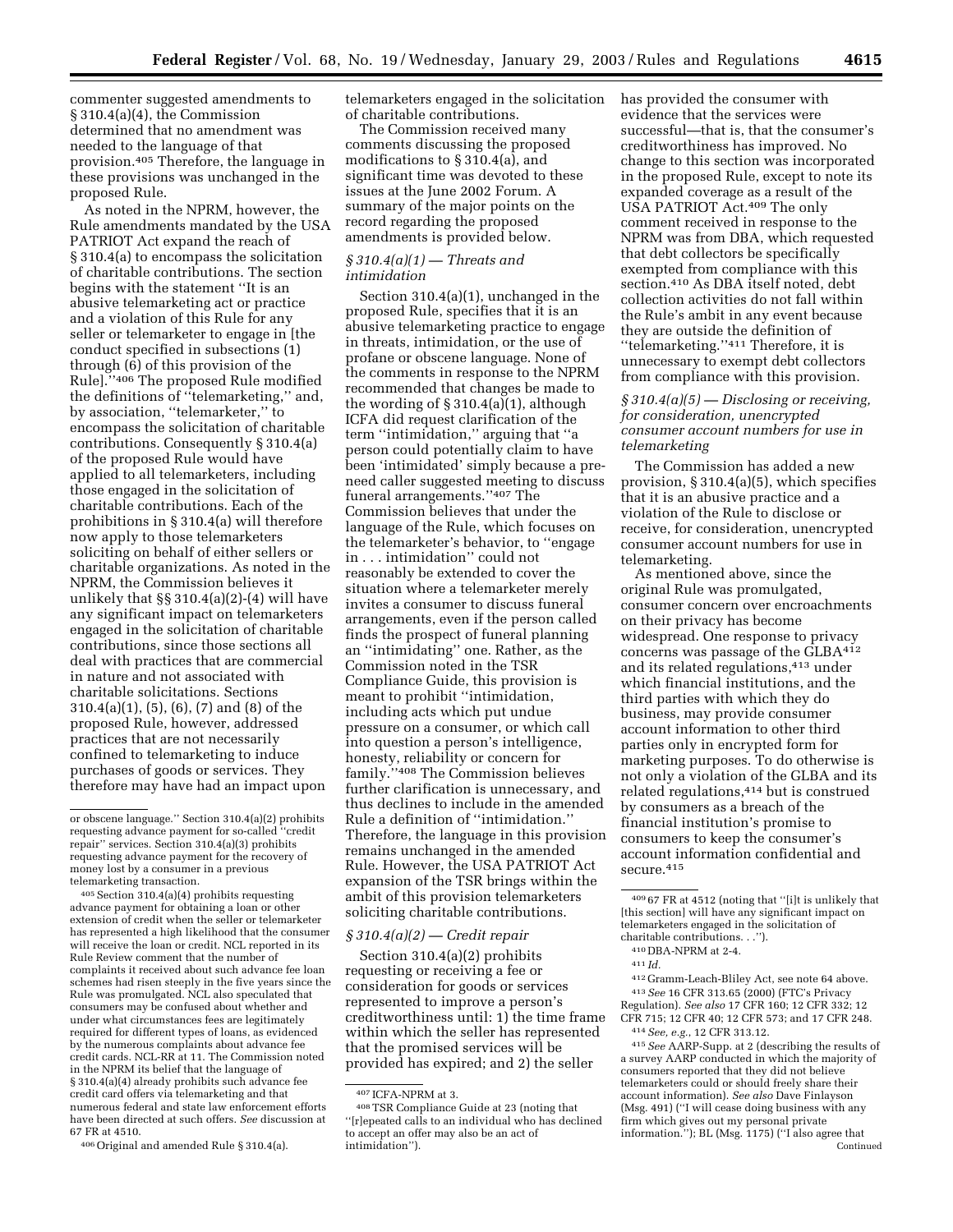Indeed, trading in unencrypted consumer account numbers has been uniformly condemned by virtually all parties who participated in this rulemaking proceeding. Although there was substantial debate regarding the Commission's proposal for a blanket prohibition on the transfer or receipt of consumers' billing information (*i.e.*, ''preacquired account information''),416 there was no disagreement among commenters and forum participants about the notion that trafficking in lists of consumer account numbers was improper, in many cases illegal, and should be a violation of the Rule.<sup>417</sup> As ERA explained during the forum:

[I]f there is a transfer of consumer information without knowledge of and prior to the consumers' consent, which would encompass, for example, your scenario where a list is compiled and a marketer [sold] its list with its credit card numbers to another marketer without telling the consumers on that list that they sold the list of account numbers, I think everyone at this table would agree . . . that this is a violation. . . . We've said in our comments that we would agree to a ban on that. Legitimate marketers don't do that. They don't sell consumer credit card numbers for money.418

Given that there is no legitimate reason to purchase unencrypted credit card numbers, the Commission believes there is a strong likelihood that telemarketers who engage in this practice will misuse the information in a manner that results in unauthorized charges to consumers. This conclusion is consistent with the Commission's law enforcement experience.419 Consumers

416Over 50 of the major organizational commenters addressed the issue of preacquired account telemarketing, as did over 200 consumer commenters. In addition, a session of the June 2002 Forum was dedicated to the topic, and generated extensive discussion. *See* June 2002 Tr. II at 116- 212.

417*See, e.g.*, ERA/PMA-Supp. at 14-15; PMA-NPRM at 14; June 2002 Tr. II at 183 (ERA). *See also* ATA-Supp. at 6; NCTA-NPRM at 12 (''[T]he trafficking of customer account information by unscrupulous telemarketers is a legitimate concern.''). Also, the GLBA prohibits this practice on the part of financial institutions. 15 U.S.C. 6802(d); and *see, e.g.* 12 CFR 313.12.

418 June 2002 Tr. II at 183.

419*See, e.g., FTC v. J.K. Publ'ns, Inc.*, 99 F. Supp. 2d 1176 (C.D. Cal. 2000) (in which, outside the telemarketing context, defendant purchased unencrypted lists of consumer account numbers, which it used to charge consumers, purportedly for visits to adult websites, despite the fact that many of those charged did not even own computers). In

cannot avoid the injury because they likely are unaware that their credit card numbers have been purchased and that a telemarketer possesses that information when they receive a telemarketing call. In addition, there is no evidence on the record of any countervailing benefits to consumers or competition by trafficking in lists of account numbers. As a result, the Commission concludes that the practice of selling unencrypted lists of credit card numbers is likely to cause substantial and unavoidable consumer injury in the form of unauthorized charges without any countervailing benefits. Thus, the Commission has determined to add Section 310.4(a)(5). This provision is consistent with the basic prohibition in the GLBA, and in essence, extends the ban on this practice beyond financial institutions and ensures that all sellers and telemarketers subject to the TSR are prohibited from this practice.

The prohibition in § 310.4(a)(5) is not limited to compilation and disclosure of lists of account numbers. Rather, any disclosure (or receipt) of unencrypted account information violates the Rule, unless the disclosure is for purposes of processing a payment for a transaction to which the consumer has consented after receiving all disclosures and other protections of the Rule. A seller or telemarketer could not, for example, provide or receive account numbers one at a time in order to circumvent this provision. Nor could a telemarketer obtain account information from consumers on behalf of one seller, and then retain it for sale or disclosure to another seller in another telemarketing campaign.420

420*See, e.g., FTC v. Capital Club*, No. 94-6335 (D.N.J. 1994). According to the FTC complaint in that case, two companies, National Media and Media Arts, which marketed products through infomercials, allegedly sold or rented their customer lists to third-party service companies that sold products and services such as memberships in shopping and travel clubs. The lists contained customers' names, addresses, and telephone numbers, as well as their credit-card types, account numbers and expiration dates. The lists were provided to the service companies without the customers' knowledge or authorization. Some of the Capital Club defendants' roles included maintaining the lists, marketing them to the service companies, and conducting telemarketing calls on behalf of the service companies, according to the complaint. Industry representatives at the June 2002 Forum registered agreement that the Capital Club scenario would run afoul of a ban on trafficking in consumer account information. *See* June 2002 Tr.

By ''unencrypted,'' the Commission means the actual account number, or lists of actual account numbers, or encrypted information with a key to unencrypt the data.421 ''Consideration'' is not limited to cash payment for a list of account numbers. ''Consideration'' can take a variety of forms, including receiving a percentage of every ''sale'' using the unencrypted account information.

This provision allows processing a properly obtained payment for goods or services pursuant to a transaction. In addition, pursuant to the USA PATRIOT Act's expansion of the TSR to cover charitable solicitations, the provision also allows for the disclosure or receipt of a donor's account number to process a payment for a charitable contribution pursuant to a transaction. By 'transaction," the Commission means a telemarketing transaction that complies with all applicable sections of the Rule, including new § 310.4(a)(6), discussed below, which prohibits any seller or telemarketer from causing a charge to be placed against a customer's or donor's account without that customer's or donor's express informed consent to the charge.422

## *§ 310.4(a)(6) — Causing a charge to be submitted for payment without the consumer's express informed consent*

In the NPRM, the Commission proposed a prohibition on ''receiving from any person other than the consumer or donor for use in telemarketing any consumer's or donor's billing information, or disclosing any consumer's or donor's billing information to any person for use in telemarketing.''423 This proposed provision was prompted by extensive comments during the Rule Review concerning the severity and the scope of harm to consumers related to

421This, too, is consistent with the financial privacy regulations issued pursuant to the GLBA. *See* 12 CFR 313.12(c)(1) (''An account number, or similar form of access number or access code, does not include a number or code in an encrypted form, *as long as you do not provide the recipient with a means to decode the number or code*.'') (emphasis added).

422*See* amended Rule § 310.4(a)(6) and discussion of that provision, below.

423Proposed Rule § 310.4(a)(5), 67 FR at 4543.

they should not get a credit card or other account number except from the consumer who chooses to deal with them. . . . This should include not SELLING (not just sharing as stated in our newspaper article) these numbers.''); Anonymous (Msg. 3457) (''This is not what any reasonable person would consider ''public information.'. . . Why would ANYONE consider this information that they can ''share'' without the customer's express permission?'').

addition, given the evidence that preacquired account telemarketing involving encrypted account information can result in unauthorized charges (as discussed in more detail below), the Commission believes that there is an even greater likelihood of consumer injury when telemarketers have purchased consumers' actual credit card numbers before contacting consumers about an offer.

II at 193 (ERA) (''[T]hat's exactly the scenario that we're talking about that would be prohibited because when that third-party telemarketer retained that account information, it did so as an agent for the seller, so it was not that telemarketer's account information to begin with. They were capturing that for the seller on whose behalf that call was made, so if that telemarketer were then to call a consumer without knowledge and prior consent and use that credit card information again, that would be the kind of a transfer prior to and without consumer consent that we're talking about.'')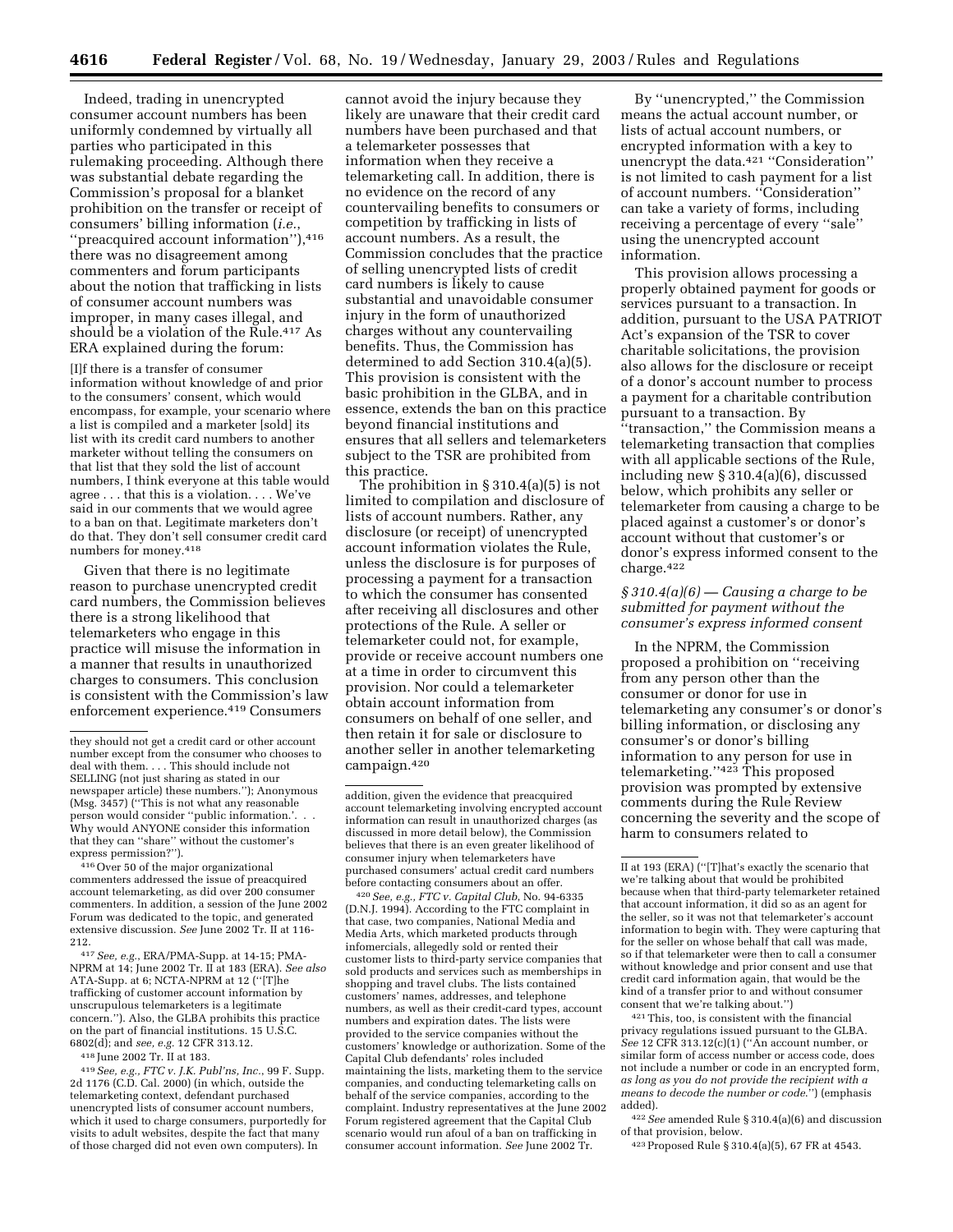preacquired account telemarketing.424 The proposal also arose from the Commission's law enforcement experience in this area, as well as that of the states, which demonstrates the consumer harm that can result from this practice.425 The comments received in response to the NPRM, however, demonstrate that much preacquired account telemarketing does not necessarily give rise to consumer injury—specifically, unauthorized charges—and in fact may benefit consumers. With this in mind, the Commission has focused more narrowly on the tangible harm, and has crafted precise solutions to the specific abuses evident in instances involving preacquired account information.

Section 310.4(a)(6) of the amended Rule is one of a number of provisions that collectively address the harm caused by certain forms of preacquired account telemarketing. The scope of this section, however, extends beyond the context of preacquired account telemarketing to any instance where the seller or telemarketer causes a charge to be submitted for payment without first obtaining the express informed consent of the customer or donor to be charged, and to be charged using a particular account or payment mechanism. This provision, along with several new definitions (amended Rule § 310.2(o) ''free-to-pay conversion,'' § 310.2(t) ''negative option feature,'' and § 310.2(w) ''preacquired account information''), a new provision requiring specific disclosures of material information in any telemarketing transaction involving a negative option feature (amended Rule  $\S 310.3(a)(1)(vii)$ , and a new provision prohibiting misrepresentations regarding any material aspect of a negative option feature (amended Rule § 310.3(a)(2)(ix)), together are designed to address in a more narrowly-tailored manner the problem originally targeted by the blanket prohibition against receiving account information from any person other than the consumer or disclosing that information for use in telemarketing.

The blanket prohibition proposed in the NPRM, and the issue of preacquired account telemarketing generally, received substantial comment. Consumer groups and law enforcement agencies strongly supported the proposal, citing continued evidence of substantial consumer injury resulting

from abusive preacquired account telemarketing practices.426 Their comments strongly criticized a distinctive feature of preacquired account telemarketing—that is, that it fundamentally changes the customary bargaining relationship between seller and consumer by giving the seller the means to bill charges to the consumer's account without the consumer divulging his or her account number to evidence consent to the transaction.427

Industry commenters opposed the proposed provision, making a number of legal and factual arguments. Several industry members suggested that without specific legislative authority, the Commission could not prohibit the transfer of account information under the TSR.428 A few commenters argued that the Commission lacked record evidence sufficient to support the proposed prohibition.429 It bears noting that, although business and industry representatives acknowledged during the Rule Review that the practice of preacquired account telemarketing was quite common, maintaining that it was ''very important'' to them, they provided scant information that would

427NAAG-NPRM at 30; NCL-NPRM at 7. *See also* Covington-Supp. at 2-5.

428ATA-NPRM at 18 (arguing that, because the Telemarketing Act made no reference to preacquired account telemarketing, the Commission cannot regulate it); Cendant-NPRM at 6 (similar argument to ATA); CCC-NPRM at 8; DMA-NPRM at 41-42 (arguing that the Commission lacks authority under Telemarketing Act to establish a law violation based on unfairness standard); ERA-NPRM at 20 (same argument as DMA); Green Mountain-NPRM at 29-31; Household Auto-NPRM at 5; PMA-NPRM at 16 (same argument as DMA and ERA). Contrary to these assertions, the Commission has the authority to define and restrict deceptive and abusive telemarketing acts or practices, pursuant to the Telemarketing Act. Moreover, the Commission has analyzed proposed Rule provisions addressing abusive practices under the FTC Act's unfairness standard to narrow, not expand, the scope of activities brought under the purview of the statute. 67 FR at 4511. The unfairness standard requires that several specific elements be met before an act or practice may be deemed ''unfair'' under the FTC Act. *See* 15 U.S.C. 45(n) and discussion of § 310.4(a) above. If anything, the Commission is taking a more conservative approach in analyzing what constitutes an ''abusive practice'' than is required under the Telemarketing Act.

429 DMA-NPRM at 39, 41; Household Auto-NPRM at 5; MPA-NPRM at 21-22.

help to quantify the benefits conferred by this practice or better explain how these benefits might outweigh the substantial consumer harm it can cause.430 By contrast, the record of consumer injury arising from preacquired account telemarketing scenarios was extensive at the time of the Rule Review.431

Three arguments echoed throughout virtually all industry comments received in response to the NPRM. First, financial institutions, as well as other industry members, argued that the proposal was unnecessary or improper in light of the enactment of the GLBA and the various regulations thereunder.432 Specifically, these commenters argued that the issue of releasing account information for marketing purposes already has been dispositively addressed in the GLBA and its implementing regulations, with a different result from that proposed by the Commission in the TSR.433

431*See* 67 FR at 4512-14. Moreover, the evidence continues to mount as the Commission and states continue to bring law enforcement actions involving these practices. *See, e.g.*, NAAG-NPRM at 30, n.73; Minnesota-Supp. *passim*; Illinois-Supp. *passim*.

432Advanta-NPRM at 3; Allstate-Supp. at 2; ABA-NPRM at 8; ABIA-NPRM at 1; AFSA-NPRM at 11- 12; AmEx-NPRM at 4-5; ATA-Supp. at 5; Assurant-NPRM at 6; BofA-NPRM at 7; Bank One-NPRM at 2-3; Capitol One-NPRM at 8; Cendant-NPRM at 6- 7; CBA-NPRM at 9; Citigroup-NPRM at 8-9; CCC-NPRM at 9; CMC-NPRM at 13; Discover-NPRM at 5-6; E-Commerce Coalition-NPRM at 2; Eagle Bank-NPRM at 4; FSR-NPRM at 7-8; Fleet-NPRM at 4-5; Household Auto-NPRM at 5; Household Bank-NPRM at 2, 7-9; Household Finance-NPRM at 2, 5; HSBC-NPRM at 3; KeyCorp-NPRM at 4; MasterCard-NPRM at 7; MBA-NPRM at 3; MBNA-NPRM at 5; Metris-NPRM at 2-4; NRF-NPRM at 21; PCIC-NPRM at 2; VISA-NPRM at 6; Wells Fargo-NPRM at 3; Letter from Reps. Ney, Sandlin, Jones, Cantor, and Shows to Chairman Timothy Muris, dated Apr. 15, 2002; Letter from Sens. Hagel, Johnson, and Carper to Chairman Timothy Muris, dated Apr. 17, 2002. *See also* Letter from Rep. Manzullo to Chairman Timothy Muris, dated Apr. 12, 2002 (suggesting that the blanket prohibition on transferring or receiving billing information ''seems excessive''); and Letter from Sen. Inhofe to Chairman Timothy Muris, dated Mar. 22, 2002 (same).

433ABA-NPRM at 8; BofA-NPRM at 7; Bank One-NPRM at 2-3; CBA-NPRM at 9; Discover-NPRM at 5. *See also* CMC-NPRM at 14 ( ''We see no reason why financial institutions should be subject to any more stringent rules in connection with the use of consumer information for telemarketing purposes than for other purposes, and for this reason, we think the Rule should impose no more stringent limits on the sharing of billing information than the Continued

<sup>424</sup>*See* 67 FR at 4512-14.

<sup>425</sup>*See, e.g., FTC v. Smolev*, No. 01-8922 CIV ZLOCH (S.D. Fla. 2001); *FTC v. Technobrands, Inc.*, No. 3:02 cv 00086 (E.D. Va. 2002); NAAG-NPRM at 30, n.73; Illinois-Supp. *passim*.

<sup>426</sup>AARP-NPRM at 6-7; AARP-Supp. at 4; EPIC-NPRM at 9; Horick-NPRM at 1 (endorsing EPIC's NPRM comment); NAAG-NPRM at 30-41; NCLC-NPRM at 12-13. *See also* Covington-Supp. at 2-5; and NCL-NPRM at 6 (''Checks and money orders are no longer the most common methods of payment in telemarketing complaints made to the NFIC. As NCL noted earlier, demand drafts, credit cards, debit cards, utility bills, and other types of accounts are increasingly used for payments. Sometimes consumers contend that they never provided their account numbers to the telemarketers; many of these complaints say they never even heard of the companies before they received their bills or bank statements.'').

<sup>430</sup>*See* 67 FR at 4512-14; and June 2002 Tr. II at 211-12 (E. Harrington) (''One of the reasons that the Commission has proposed a prohibition is because it looked very carefully at the record of the request for justification for the practice and found it is sorely wanting. Why this needs to happen, in other words, has been a real mystery to us, why it is that companies should be permitted to get account information from third parties and have it at the time that they call a prospective customer, charge that account information and oftentimes not obtain consent for that.'').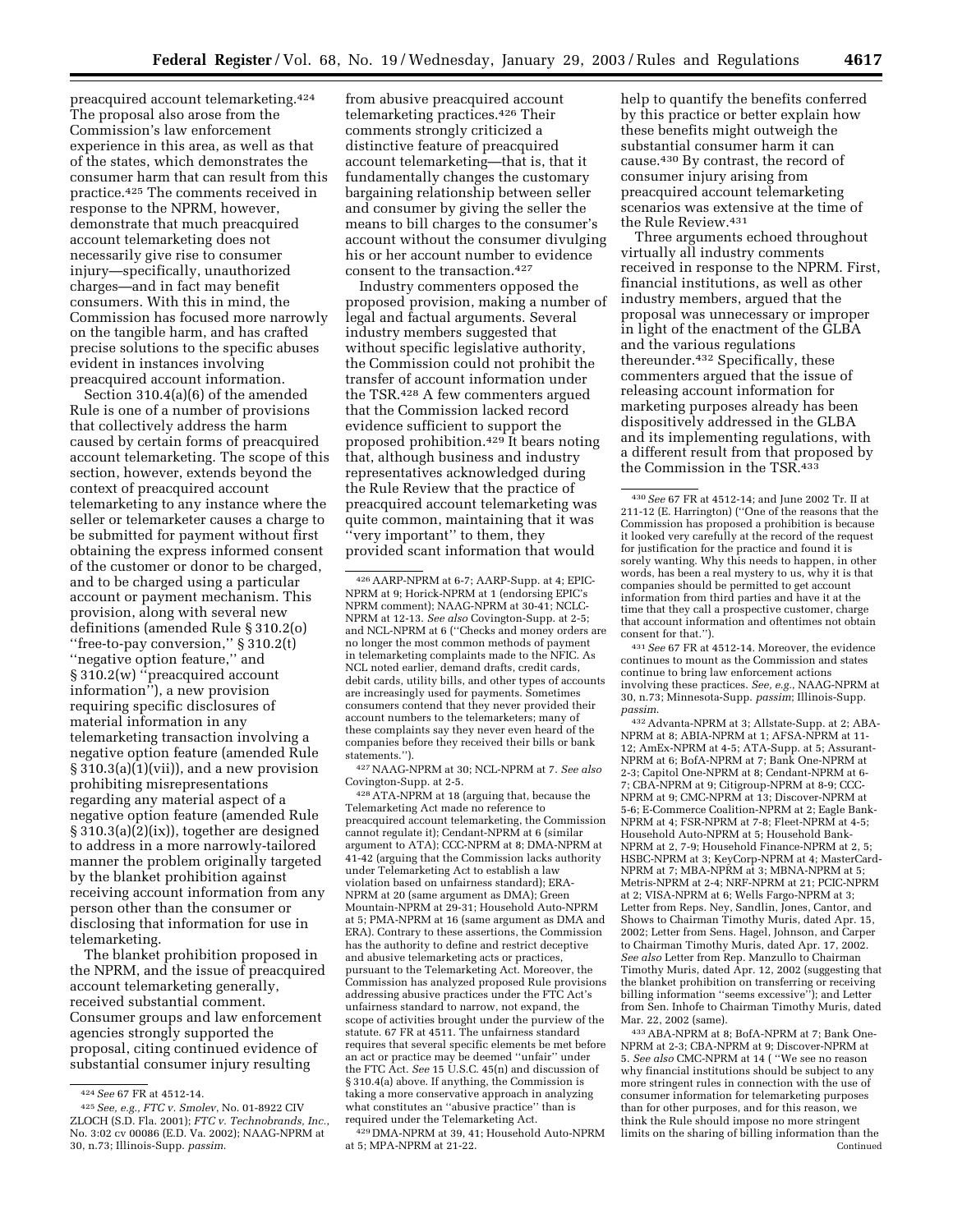Commenters noted that the various privacy regulations under the GLBA prohibit sharing account numbers with telemarketers, but provide exceptions for encrypted information, sale of an entity's own product through an agent, and co-branding and affinity programs. Thus, they argued, ''since the proposed Rule fails to include these exceptions, it is inconsistent with the GLBA regulations, rendering the regulations irrelevant.''434 NAAG challenged these arguments, pointing out that the goals of the GLBA and the TSR are very different. NAAG expressed the view that the GLBA did not address the economic injury to consumers caused by preacquired account telemarketing, as it was focused on the privacy of account information; thus there is no conflict between the regulations, as they are aimed at different consumer harms.435 According to NAAG:

The essential characteristic of [preacquired account telemarketing] is the ability of the telemarketer to charge the consumer's account without traditional forms of consent. . . . The key is how the agreement between a company controlling access to a consumer's account and the telemarketer who preacquired the ability to charge a consumer's account affects the bargaining power between the telemarketer and the consumer. GLBA and implementing regulations do not address this relationship. . . . [Indeed as] a result of the [GLBA and implementing regulations] . . . vendors . . . can still send through charges to consumers' accounts without consumers giving their credit card numbers. . . . This allows the same [preacquired account telemarketing] process to continue. . . .436

Another common theme in industry comments on this issue was that the use of preacquired account information in telemarketing provides protection for consumers from identity theft perpetrated by individual telemarketing agents, and assuages consumers' concerns about divulging their account information.437 According to one such

GLBA and the Commission's privacy rule impose.'').

434ABA-NPRM at 8. *See also* ABIA-NPRM at 2 (arguing that the proposed provision ''would . . . disrupt a coordinated body of federal and state privacy laws and regulations enacted since passage of GLBA''); AFSA-NPRM at 11; AmEx-NPRM at 4; BofA-NPRM at 7; Bank One-NPRM at 3; Cendant-NPRM at 6-7; CMC-NPRM at 13.

435NAAG-NPRM at 41-43.

436 *Id.* at 43. *Accord* Covington-Supp. at 2-5.

437ABA-NPRM at 8; AmEx-NPRM at 5; Assurant-NPRM at 4; BofA-NPRM at 7; Bank One-NPRM at 3-4; Capital One-NPRM at 9; Cendant-NPRM at 7; Household Auto-NPRM at 2, 5; Household Bank-NPRM at 2, 7; Household Finance-NPRM at 2, 7; MasterCard-NPRM at 7; MPA-NPRM at 24; Metris-NPRM at 2, 5-7; NRF-NPRM at 20; Time-NPRM at 8-9; VISA-NPRM at 6-7; Wells Fargo-NPRM at 3. *See also* June 2002 Tr. II at 124-25 (CCC); *Id.* at 133 (PMA) and 194-95 (DialAmerica).

commenter, having consumers provide billing information over the telephone:

will actually operate to introduce account numbers into broader circulation. As customers provide account numbers, employees of telemarketers, processors and others in the distribution chain may have access to them. This practice will actually increase the chances for unauthorized use. . . . Sophisticated encryption processes keep account numbers out of circulation, and out of the hands of potential unauthorized users.438

A number of commenters pointed out that the GLBA implementing regulations assume the confidentiality benefits of transferring encrypted account information so that consumers would not have to provide such information during the marketing transaction.<sup>439</sup> Other commenters noted some contradiction in industry's identity theft argument, suggesting it is illogical to assert that a telemarketer cannot be trusted with a consumer's account information, but that same telemarketer can be trusted to tell the seller truthfully that the consumer has provided express informed consent to the purchase, absent obtaining any part of the account number from the consumer.440 One such

439Bank One-NPRM at 4; Cendant-NPRM at 7; Household Auto-NPRM at 2-3; Metris-NPRM at 5; E-Commerce Coalition-NPRM at 3; VISA-NPRM at 6-7.

440 June 2002 Tr. II at 130-31 (AARP), 143 (NAAG), and 205 (NCL). Indeed, in both their Rule Review and NPRM comments, NAAG provided several examples of instances where obviously confused elderly consumers were charged for products or services using preacquired account information, despite no clear evidence of consent

commenter further suggested that the best protection against individual telemarketers perpetrating identity theft is proper screening, training, monitoring and supervision of salespeople.441 In addition, the vast majority of non-cash transactions in both telemarketing and face-to-face retail situations entail the consumer's disclosure of his or her account number to the seller's representative.442 The record does not reveal any reason to support the notion that the risk of identity theft is any different in these transactions than in transactions where the seller has opted to make use of preacquired account information.

The third recurring theme in industry comments on this issue was the existence of a variety of efficiencies for both sellers and consumers. Among the most common examples cited was avoiding error in the transmission of account numbers from consumer to telemarketer, as either the consumer misstates or the telemarketer miskeys the account number.443 Another benefit cited by numerous industry commenters was the reduction of time on the telephone to complete the transaction in the initial call,444 particularly in

442NAAG-RR at 10. Indeed, NEMA described its own current procedures, under the Uniform Business Practices guidelines created for the retail energy market, whereby it obtains complete billing information directly from each customer as proof of the customer's intent to switch utility providers. NEMA-NPRM at 8-9.

443ABA-NPRM at 8; Assurant-NPRM at 3-4; BofA-NPRM at 7; Cendant-NPRM at 7; Cox-NPRM at 33; Metris-NPRM at 7.

444*See, e.g.*, MPA-NPRM at 24 (''The Commission must also not underestimate the economic  $\operatorname{eff}$  such practices afford to businesses. . It is estimated that requiring consumers to retrieve and repeat their entire account number and verifying this information will increase the length of the call substantially, with one provider estimating an increase of 35 seconds and additional evidence suggesting that increase could be 60 seconds or more.'') *See also* Cox-NPRM at 33; Metris-NPRM at 6-7; NCTA-NPRM at 12; Tribune-NPRM at 8. MPA's argument on this point is somewhat contradicted by its recommended alternative to the prohibition, express verifiable authorization, which involves additional expense, regardless of the method of express verifiable authorization selected. *See* MPA-NPRM at 26-29. NCL challenged this proposition, suggesting that, on the contrary, ''[r]equiring telemarketers to ask for [the consumer's account number] would benefit both parties by helping to confirm a consumer's intention to make the purchase and the correct account that will be used for that purchase, reducing the potential for billing disputes later.'' NCL-NPRM at 7.

<sup>438</sup>AmEx-NPRM at 8. *Accord* Assurant-NPRM at 5; Bank One-NPRM at 3-4. Additionally, several commenters suggested that the blanket prohibition was ''inconsistent with the longstanding and well considered advice [of the Commission and other consumer protection groups and law enforcement agencies] that they not release their account numbers to telemarketers. . . .'' MasterCard-NPRM at 7. *Accord* BofA-NPRM at 7; Bank One-NPRM at 3. *See also* ABA-NPRM at 8; Metris-NPRM at 6. In fact, the Commission's advice has not been to refuse to divulge account information in any telemarketing transaction, but rather only to divulge such information when the seller is known to the consumer. *See, e.g.*, ''Facts for Consumers: Are You a Target of ... Telephone Scams,'' http:// www.ftc.gov/bcp/confine/pubs/tmarkg/target.htm; and ''Consumer Alert: Customized Cons Calling,'' http://www.ftc.gov/bcp/confine/pubs/alerts/ consalrt.htm. Moreover, the reason for this advice is not to avoid identity theft, but to protect consumers from fraudulent telemarketers selling bogus goods or services. *Id.* In the identity theft context, the danger identified by the Commission and discussed in its publications is not the potential misuse of account information that a consumer has provided in the course of a sale of goods or services, but rather ''pretexting''—*i.e.*, the practice of eliciting a consumer's personal information under false pretenses, such as claiming to be from the consumer's bank, calling to confirm the consumer's account information. *See* ''Pretexting: Your Personal Information Revealed,'' http://www.ftc.gov/bcp/confine/pubs/credit/ pretext.htm.

during the telemarketing call. NAAG-RR at 11 and Exs. 2 - 4 attached thereto; NAAG-NPRM at 32, and Ex. B attached thereto. *See also* Synergy Global-NPRM at 1-2 (comments from a former teleservices agent stating that he was encouraged by his superiors to ''falsify sales in an attempt to artificially inflate the statistics compiled nightly''). 441NCL-NPRM at 7.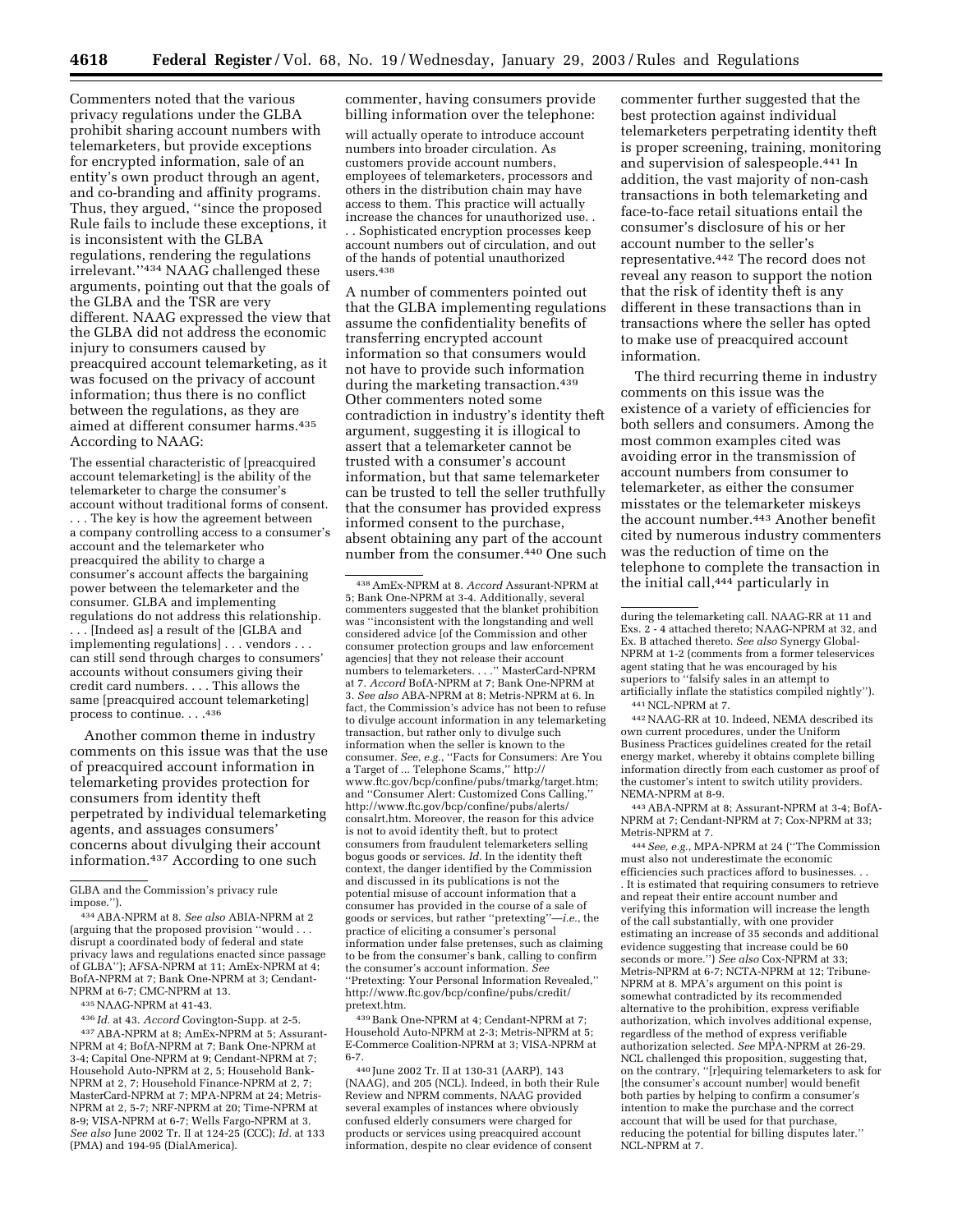upsells.445 As DMA noted, ''it is a significant benefit to consumers for second businesses in an upsell to obtain and use information such as address and credit card information. This eliminates the need for a consumer to have to restate the information just provided. Transfer of information in such scenarios with informed consent is inherently efficient for both the merchant and the consumer.''446 The final benefit cited in several comments was that preacquired account telemarketing helped consumers by enabling them to avoid the inconvenience of having to pull out their wallets in order to make a purchase.447 This alleged benefit was sharply questioned by consumer advocates, who argued that whatever time savings or convenience may accrue from the use of preacquired account information does not offset the potential harm from its use.448 The record makes clear, in fact, that it is the very act of pulling out a wallet and providing an account number that consumers generally equate with consenting to make a purchase, and that this is the most reliable means of ensuring that a consumer has indeed consented to a transaction.449

446 DMA-NPRM at 40. *See also* Time-NPRM at 8. 447Assurant-NPRM at 6; June 2002 Tr. II at 125 (CCC).

448*See, e.g.*, June 2002 Tr. II at 131 (AARP) (''To imply that . . . it's more inconvenient for the consumer to get their credit card than to have an unknown source debit their account without their knowledge, I don't think any consumer would ever agree with that statement.'')

449Covington-Supp. at 2-5:

''The Commission is also correct that the best way to be certain that a consumer really wants to make a purchase is to see if the consumer is willing to reach into a purse or pocket, open a wallet, take out a credit card, and read from it. When that happens, there is nothing ambiguous about what's taking place; there can be no misunderstanding. . . . Even during a chaotic dinner hour, a consumer cannot open a wallet, pull out a credit card, and read from it without knowing that he or she is making some kind of purchase. . . . This short-hand method for consumers to signal assent to a deal leaves complete control of the transaction in the hands of the consumer while preventing the industry burden from being any greater than necessary.''

Indeed, this conclusion derives from the actual experience of a telemarketing firm that engages in preacquired account telemarketing. *See* Letter from Stephen Calkins to the FTC, dated October 28, 2002 (''Calkins Letter''). This firm attempted to cure the high customer return rates generated by this practice in several ways, including adjusting the disclosures and reading at least four digits of the account number to the consumers during the call. *Id.* at 2. The firm found that none of these attempted cures ensured that consumers ''knowingly consented'' to the purchase while maintaining a competitive level of sales. *Id.* at 1-2. Only when the firm began requesting a portion of the account number from the consumer herself did complaint rates drop significantly, without an unacceptable drop in sales. According to the commenter, ''Sales

As it stated in the NPRM, the Commission still believes that whenever preacquired account information enables a seller or telemarketer to cause charges to be billed to a consumer's account without the necessity of persuading the consumer to demonstrate his or her consent by divulging his or her account number, the customary dynamic of offer and acceptance is inverted. In such a case, what is customarily under the sole control of the consumer—whether to divulge one's account number, thereby determining whether to accept the offer and how to pay for it—is now in the hands of the seller or telemarketer.450 This reversal in the traditional paradigm is not one that is generally expected or

were about 25% lower than when the telemarketer read those digits to the consumer, but consumers really understood that they were making purchases . . . . My client believes that consumer complaints pertaining to their intent to purchase dropped, and that his seller clients now experience an acceptable level of product returns.'' *Id.* at 2-3. *See also* June 2002 Tr. II at 139-44 (NAAG); NACAA-NPRM at 6 (''That the consumer has to provide this information to the seller provides a check on the transaction, and an assurance that the consumer does indeed wish to enter the transaction.''); Vermont-Supp. *passim* and attachment. AARP commissioned a survey by telephone on June 14- 19, 2002, among a nationally representative sample of 1,240 respondents 18 years of age and older. Participants were asked a handful of questions, such as, ''Often telemarketers ask you to buy something with a credit card or debit card. Do you think telemarketers are able to cause charges to your credit card or debit card without getting your credit or debit card numbers directly from you?'' Only 30 percent of respondents stated that they were aware that telemarketers have the ability to cause a charge to their credit or debit card accounts without getting the account numbers from them. AARP-Supp. at 2. That number was higher in the instance of upsells, but still less than half of the respondents understood that it was possible to be charged without providing account information to a seller or telemarketer. *Id.* Additionally, the majority (80 percent) of respondents stated that they thought telemarketers should only be able to cause charges to their credit or debit card accounts if the consumers expressly provide their account numbers to the seller or telemarketer. *Id.* at 4; Vermont-Supp. at 2-3. The survey addresses a fairly complex issue in broad terms. For example, it does not tease out the specific instances where a consumer might actually have an expectation that the seller will retain and reuse the consumer's account information, such as the contact lens seller who, with the consumer's permission, retains the consumer's account information to facilitate quarterly lens purchases. The results do, however, provide insight into the general expectations of consumers when engaging in telemarketing transactions.

450State law enforcers, consumers and consumer groups, as well as some industry members, consistently voiced concerns over the shift of control over a transaction from the consumer to the seller or telemarketer, and noted consumer disbelief that purchases could actually be made without their ever disclosing payment information. *See* 67 FR at 4513; June 2002 Tr. II at 130-32 (AARP); Covington-Supp. at 2, 5; EPIC-NPRM at 9; NAAG-RR at 10-11; NAAG-NPRM 30-31; June 2002 Tr. II at 139-44 (NAAG). *But see* CMC-NPRM at 13 (questioning this proposition).

favored by consumers, who consistently state that, as a general proposition, they do not believe it is or should be possible for them to be charged if they do not provide their account number in a transaction.451 The Commission understands this to mean that, generally speaking, consumers believe they ordinarily signal their consent to an offer by providing their account information to the seller or telemarketer.

Although some commenters argue that this shift in the normal paradigm of offer and acceptance is, in and of itself, inherently unfair,452 the record overall suggests that, in general, it is not preacquired account telemarketing *per se* that is harmful, but rather the abuse of preacquired account information that causes the harm.453 Commenters persuasively note that there are many transactions involving preacquired account information that are beneficial to, indeed sometimes expected by, consumers. For example, as noted in the NPRM, ''a customer who places

''In a preacquired situation, the consumer doesn't have that control because we have shorthand ways of signaling consent in our society. We aren't many lawyers out there. Josh, who . . . has a trade school degree and comes home from a job and Esther is sitting on the couch at 85 years old doesn't understand all this. . . . They just get a call from somebody. What they know is I've got to sign my name, I've got to give somebody my credit card or in the context of a telemarketing transaction, I have to read my account number to the person or I have to pay cash, and what this does is by circumventing those forms of consent, it makes it impossible for consumers to control the transactions.''

June 2002 Tr. II at 140. *See also* James Andris (Msg. 171) (''Our mortgage company has been deducting a monthly premium, via our mortgage payment, to a 3rd party insurance policy. I have written a letter demanding refunds for the payments for 16 months. We, my wife and I, never gave written or verbal permission for such payments to either parties [sic].''); Albert Bruce Crutcher (Msg. 229) (''I also favor not allowing my credit card and account numbers to be given out by anyone other than ME!!''); Harold D. Howlett (Msg. 300) (''Do not allow telemarketers to obtain and use credit card or other account information from anyone except the consumer. . . .''); Carole & Cory Walker (Msg. 810) (''Every year we have at least one unauthorized charge to our card and we are extremely cautious with our information.'').

452*See, e.g.*, EPIC-NPRM at 9; NAAG-NPRM at 30; NCL-NPRM at 6-7.

453ERA-NPRM at 16; Household Auto-NPRM at 5; PMA-NPRM at 17. Other commenters asserted that using preacquired account information is not inherently fraudulent. *See* Allstate-Supp. at 2; Associations-NPRM at 4; ATA-NPRM at 19; ATA-Supp. at 5-6; ERA/PMA-Supp. at 10; ITC-NPRM at 5; NCTA-NPRM at 11; Noble-NPRM at 3; NATN-NPRM at 3; NSDI-NPRM at 3; PMA-NPRM at 13-16; Technion-NPRM at 4; TRC-NPRM at 3; Time-NPRM at 7.

<sup>445</sup>Associations-Supp. at 5-6; DMA-NPRM at 40. *See also* PMA-NPRM at 18-19; Time-NPRM at 8.

<sup>451</sup>*See* 67 FR at 4513; AARP-Supp. at 4 (*see* note 449 above, describing survey showing that the majority of consumers do not believe their accounts can, or should, be charged by telemarketers without obtaining the account number directly from the consumers); June 2002 Tr. II at 131-32 (AARP); EPIC-NPRM at 9; NAAG-RR at 10-11; NAAG-NPRM 30-31; Vermont-Supp. at 2-3. As Minnesota explained during the June 2002 Forum: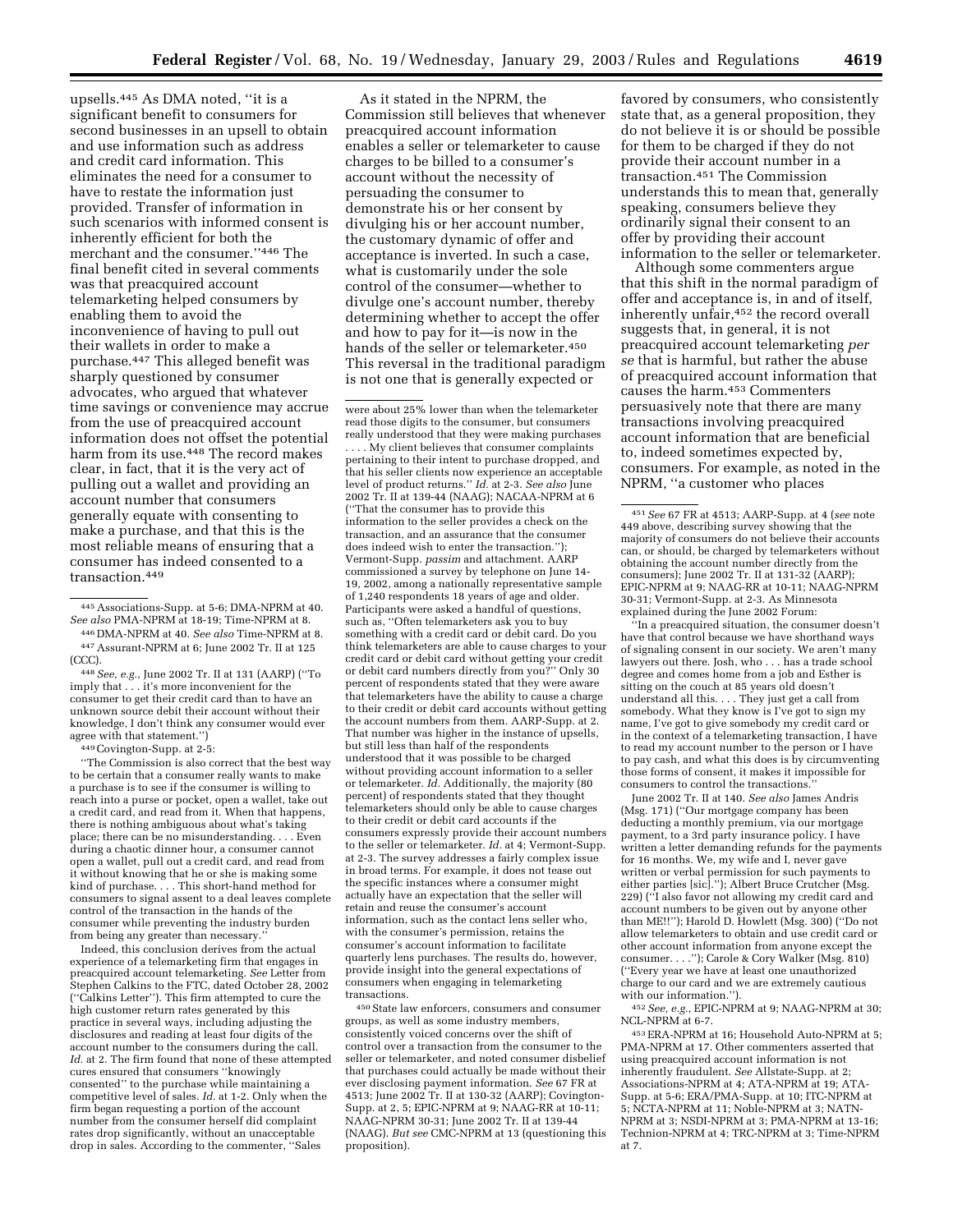quarterly orders for contact lenses by calling a particular lens retailer may provide her billing information in an initial call, with the understanding and intention that the telemarketer will retain it so that, in any subsequent call, the retailer has access to this billing information.''454 Similarly, a customer who provides his account number to make a purchase in an initial telemarketing transaction may be frustrated to have to repeat that account information to consummate certain upsell transactions, particularly when the upsell is offered by the same telemarketer. In that case, there may be an expectation that the telemarketer will have retained, and be able to reuse, the account information the customer provided only moments ago.455 As another commenter pointed out during the Rule Review, the key to such transactions is the fact that the consumer makes the decision to supply the billing information to the seller, and understands and expects that the information will be retained and reused for an additional purchase, should the consumer consent to that purchase.456

The record shows that the specific harm resulting from the use of preacquired account telemarketing is manifested in unauthorized charges.457 These may appear not only on consumers' credit card or checking accounts, but also on mortgage statements and other account sources

456 67 FR at 4513, n.196.

457 In its supplemental comment, Minnesota argued that evidence gathered in its law enforcement actions showed that consumers consistently stated that they had not authorized charges arising out of preacquired account telemarketing, particularly when the offers involved ''free-to-pay conversion'' features:

''The data we have reviewed in our investigations uniformly supports our impression that underlying the high cancellation rates with preacquired account telemarketing is consumer sentiment that the charges were unauthorized. In addition to the survey of Fleet Mortgage Corporation customer service representatives presented in the prior NAAG Comments [see NAAG-NPRM at 31-32], an investigation of a subsidiary of another of the nation's largest banks revealed a similar pattern. During a thirteen month period, this bank processed 173,543 cancellations of membership clubs and insurance policies sold by preacquired account sellers. Of this number of cancellations, 95,573, or 55 percent, of the consumers stated unauthorized billing as the reason for the request to remove the charge. The other primary reason given for canceling (by 56,794 customers, or 32% of the total) was a general ''request to cancel'' code that may have also included many consumers claiming unauthorized charges.

Minnesota-Supp. at 4.

not traditionally used to pay for purchases.458 Of course, unauthorized charges are not exclusively associated with preacquired account telemarketing. The Commission has brought numerous law enforcement actions against sellers and telemarketers alleging violations of the FTC Act for the unfair practice of billing unauthorized charges to consumers' accounts in a variety of contexts not involving preacquired account information, including but not limited to: advanced fee credit card offers,459 sweepstakes,460 vacation or travel packages,461 credit card loss protection offers,462 and magazine subscriptions.463 Thus, in essence, preacquired account telemarketing has proven in certain circumstances to be an additional, but not the only, vehicle for imposing unauthorized charges on consumers in telemarketing transactions.

One of the problems, therefore, with the proposed prohibition on receiving billing information from a source other than the consumer or sharing it with others for the purposes of telemarketing is that it fails to remedy patterns of unauthorized billing that occur even though preacquired account information is not used. As our cases amply demonstrate, the practice unequivocally

459*See, e.g., FTC v. Corporate Mktg. Solutions*, No. CIV-02 1256 PHX RCB (D. Ariz. filed July 8, 2002); *FTC v. Capital Choice*, No. 02-21050-CIV-Ungaro-Benages (S.D. Fla. filed Apr. 15, 2002); *FTC v. Fin. Servs. of N. Am.*, No. 00792 (GEB) (D.N.J. filed June 9, 2000); *FTC v. SureCheK Sys., Inc.*, No. 1:97-CV-2015-JTC (N.D. Ga. filed July 9, 1997); *FTC v. Thornton Communications, Inc.*, No. 1 97-CV-2047 (N.D. Ga. filed July 14, 1997).

460*See, e.g., FTC v. New World Servs., Inc.*, No. CV-00-625 (GLT) (C.D. Cal. filed July 5, 2000); *FTC v. Hold Billing*, Ltd., No. SA-98-CA-0629-FB (W.D. Tex. filed July 15, 1998).

461*See, e.g., FTC v. Lubell*, No. 3-96-CV-80200 (S.D. Iowa filed Dec. 1996); *FTC v. Disc. Travel*, No. 88-113-CIV-FtM-15C (M.D. Fla. filed Aug. 8, 1988); *Citicorp Credit Servs.*, 116 F.T.C. 87 (1993).

462*See, e.g., FTC v. Andrews*, No. 6:00-CV-1410- ORL-28-B (M.D. Fla. filed Oct. 2000); *FTC v. First Capital Consumer Membership Servs.*, No. 00 CV 0905C(F) (W.D.N.Y. filed Oct. 23, 2000); *FTC v. Consumer Repair Servs., Inc.*, No. 00-11218 CM(RZx) (C.D. Cal. filed Oct. 23, 2000); *FTC v. Capital Card Servs.*, No. CV 00 1993 PHX EHC (D. Ariz. filed Oct. 23, 2000); *FTC v. Forum Mktg. Servs.*, No. 00CV0905C(F) (W.D.N.Y. filed Oct. 26, 2000); *FTC v. 1306506 Ontario, Ltd.*, No. 00-CV-906 (W.D.N.Y filed Oct. 23, 2000); *FTC v. OPCO Int'l Agencies, Inc.*, No. CO1-2053R (W.D. Wash. filed Feb. 2001).

463*See, e.g., FTC v. Diversified Mktg. Servs. Corp.*, No. 1:96-CV-615-FM. (W.D. Okla. filed Mar. 12, 1996); *FTC v. Windward Mktg.*, No. 1:9 6-CV-615- FM. (N.D. Ga. filed May 26, 1996); *FTC v. S.J.A. Soc'y*, No. X97 0061 (E.D. Va. filed May 1997).

meets the criteria for unfairness, and therefore violates Section 5 of the FTC Act.464 Yet until now, the Rule has not specified that unauthorized billing is an abusive practice and a Rule violation.465 The Commission therefore has decided to add  $\S 310.4(a)(6)$  to correct that deficiency. The new provision specifies that it is an abusive practice and a violation of the Rule to cause a charge to be submitted for payment, directly or indirectly, without the express informed consent of the customer or donor. This prohibition is not limited to instances of unauthorized charges resulting from preacquired account telemarketing. Rather, this provision is applicable whenever a seller or telemarketer subject to the Rule causes a charge to be submitted against a customer's or donor's account without obtaining the customer's or donor's express informed consent to do so. This broader prohibition on unauthorized billing is supported by the Commission's extensive law enforcement record of instances of unauthorized billing in telemarketing transactions.

Section 310.4(a)(6) also specifies that, in every transaction, the seller or telemarketer must obtain the consumer's express informed consent to be charged for the goods or services or charitable contribution, and to be charged using the identified account. ''Express'' consent means that consumers must affirmatively and unambiguously articulate their consent. Silence is not tantamount to consent; nor does an ambiguous response from a consumer equal consent.<sup>466</sup> Consent is "informed" only when customers or donors have received all required material disclosures under the Rule, and can thereby gain a clear understanding that they will be charged, and of the payment mechanism that will be used to effect the charge. Of course, the best evidence of ''consent'' is consumers' affirmatively stating that they do agree to purchase the goods or services (or make the donation), identifying the account they have selected to make the purchase, and providing part or all of that account number to the seller or

<sup>454</sup> 67 FR at 4513.

<sup>455</sup>*See, e.g.*, June 2002 Tr. II at 196 (Time) (''[T]he catalog clients that we deal with that are . . . selling our magazines on our behalf . . . tell us that the cost would be loss of sales of the catalog products because the customers would just be so annoyed about having to give the credit card number again that they just gave.'')

<sup>458</sup>NAAG-NPRM at 31 (''Fleet Mortgage Corporation, for instance, entered into contracts in which it agreed to charge its customer-homeowners for membership programs and insurance policies sold using preacquired account information. If the telemarketer told Fleet that the homeowner had consented to the deal, Fleet added the payment to the homeowner's mortgage account.'')

<sup>464</sup>*See* discussion and note 400 above of § 310.4 generally, and 67 FR at 4511, regarding the Commission's determination that, in specifying practices as abusive when they do not directly implicate the privacy concerns embodied in the Telemarketing Act, it will demand that the practice meet the criteria for unfairness codified in  $\hat{\S}$  5(n) of the FTC Act, 15 U.S.C. 45(n).

<sup>465</sup>Section 310.3(a)(4) specifies that it is a deceptive practice to make ''a false or misleading statement to induce any person to pay for goods or services.''

<sup>466</sup>*See* Electronic Retailing Association, GUIDELINES FOR ADVANCE CONSENT MARKETING, http://www.retailing.org/regulatory/ publicpolicy\_consent.html ("ERA Guidelines").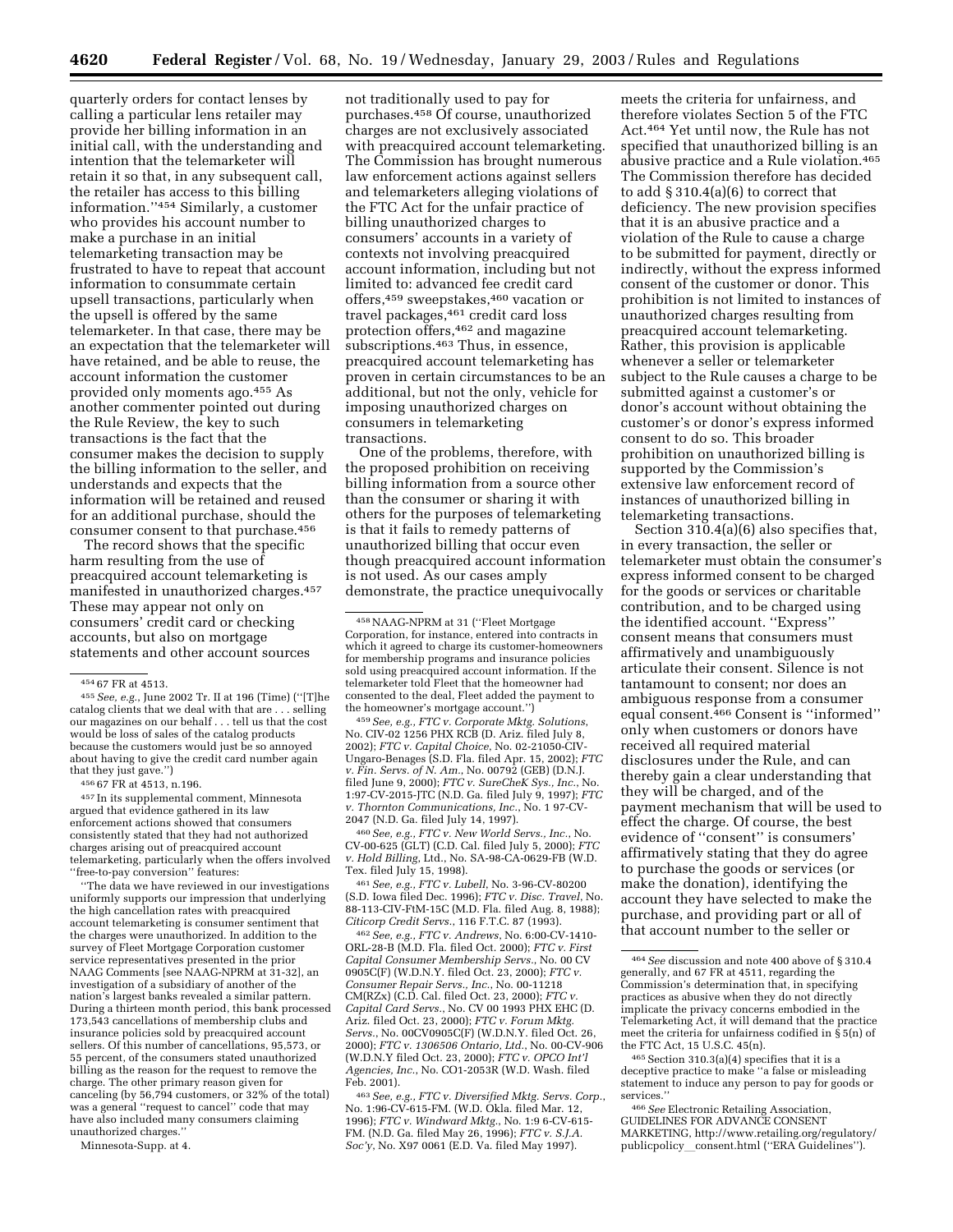telemarketer for payment purposes (not for purposes of ''identification,'' or to prove ''eligibility'' for a prize or offer, for example). But in most instances, the Commission leaves it up to sellers to determine what procedures to employ in order to meet the requirement for obtaining express informed consent. As explained below, however, in certain particularly problematic scenarios, the Commission does impose specific procedures.

Having treated the overall problem of unauthorized billing in new § 310.4(a)(6), the Commission has included additional subsections to address problems particularly associated with preacquired account telemarketing. As noted in the NPRM, evidence shows that, at least to date, unquestionably the greatest risk of harm (*i.e.*, unauthorized charges) to consumers is associated with telemarketing involving the combination of preacquired account information with an offer involving a ''free-to-pay conversion.''467 NAAG describes the ''free-to-pay conversion'' offer (which it refers to as an ''opt-out free trial'' offer) as the ''constant companion'' of the preacquired account telemarketer in state law enforcement efforts to date.468 Indeed, as of the date

468NAAG-NPRM at 32. *Accord* AARP-NPRM at 6. CCC attempted to counter this finding by presenting the results of a survey, conducted on behalf of MemberWorks, in April of 2001 by the Luntz Research Companies (the ''Luntz Survey''). CCC-NPRM at 10; June 2002 Tr. II at 127; MemberWorks-Supp. *passim*. In the survey, the caller told the consumer that the caller would read an offer, and would ask for the consumer's reaction. So, it was clear to the consumer that he or she was not buying anything, and instead that the consumer should listen carefully to the terms of the offer so that he or she could answer the caller's questions. Then, the caller read a script involving a ''free-to-pay conversion'' feature (the script was not submitted with the survey results for the public record). The caller then asked several questions about what the consumer just heard. CCC argued that the results of this survey showed that 85 percent of the respondents said the billing methods were understandable, and that the seller was acting fairly. CCC-NPRM at 10. Examination of the Luntz survey in greater detail suggests that the survey does little to support these assertions. First, in fact, none of the respondents said that the billing methods were understandable. According to the survey, 52 percent of the respondents said the billing methods were ''mostly'' understandable, while 33 percent said they were ''somewhat'' understandable, and 13 percent said they were not understandable. This means that at least 46 percent of the respondents did not even ''mostly''

of this notice, all of the law enforcement actions taken by the Commission and by the states that involved telemarketing using preacquired account information also involved an offer with a ''free-topay conversion'' feature.469

It is noteworthy that the coupling of preacquired account information with a ''free-to-pay conversion'' offer is not limited to outbound telephone calls. In *FTC v. Smolev*,470 for example, the defendants were alleged to have lured consumers to call by offering an inexpensive lighting product in general media advertisements, obtaining account information from the consumer in the initial transaction, and then upselling a ''free-to-pay conversion''

understand the way in which they would be billed after listening carefully to a sales offer involving preacquired account information and a ''free-to-pay conversion'' feature. *See* MemberWorks-Supp. at 1. In addition, after asking whether the billing methods were understandable, the callers asked two questions structured in ways that strongly suggested the desired result: first they asked, ''And if you *agree to join*, and receive a welcome kit with all of the rules in writing, who is responsible *if you forget to cancel* and are billed,'' then ''*If the company tells you three times on the telephone call and then tells you twice in writing that you can cancel* your program membership anytime, but if you don't cancel, you will be charged, is the company acting fairly or not." Id. (emphasis added). Moreover, regardless of the merits of the survey results, they do little to offset the extensive evidence of consumer injury from this practice, the continuing flow of complaints into the offices of consumer groups and law enforcement officials at both the state and federal levels, and the AARP survey evidence of consumer perceptions and opinions about preacquired account telemarketing. *See* notes 424-25 and 449 above.

469For example, MemberWorks, Inc. (Assurances of Discontinuance with the States of Nebraska and New York; Consent Judgments with the States of California and Minnesota) (primarily ''free-to-pay conversion'' membership clubs); BrandDirect Mktg. Corp. (Assurances of Discontinuance with the States of Connecticut and Washington) (''free-to-pay conversion'' membership clubs); Cendant Membership Servs. (Consent Judgment with State of Wisconsin) (same); Signature Fin. Mktg. (Assurance of Discontinuance with State of New York) (same); Damark Int'l, Inc. (Assurances of Discontinuance with States of Minnesota and New York) (''free-topay conversion'' buyers club); *Illinois v. Blitz Media, Inc.*, No. 2001-CH-592(Sangamon County) (''free-to-pay conversion'' membership club); *New York v. Ticketmaster and Time, Inc.* (Assurance of Discontinuance) (''free-to-pay conversion'' magazine subscription); Triad Discount Buying Service (sued by 29 states and the Commission) (''free-to-pay conversion'' membership clubs); *Minnesota v. U.S. Bancorp, Inc.*, No. 99-872 (Consent Judgment, D. Minn) (account information provider to seller/telemarketer of ''free-to-pay conversion'' membership/buyers clubs); *Minnesota v. Fleet Mortgage Corp.*, 158 F. Supp. 2d 962 (D. Minn. 2001) (same, plus insurance packages); *FTC v. Technobrands, Inc.*; No. 3:02-cv-00086 (E.D. Va. 2002) (''free-to-pay conversion'' membership clubs); *U.S. v. Prochnow*, No. 1:02-cv-917-JLF (N.D. Ga. 2002) (inbound calls from direct mail solicitations, upsold ''free-to-pay conversion'' membership clubs).

470 (a/k/a Triad Disc. Buying Serv.) No. 01-8922 CIV ZLOCH (S.D. Fla. 2001).

buyers club membership.471 In fact, the majority of companies that have been targeted by state or FTC law enforcement action market their ''freeto-pay conversion'' products or services via upsells, sometimes exclusively, and other times also using outbound telephone calls.472

Consequently, the Commission has determined that in any transaction involving both preacquired account information and a ''free-to-pay conversion,'' the evidence of abuse is so clear and abundant that comprehensive requirements for obtaining express informed consent in such transactions are warranted.473 Specifically, § 310.4(a)(6)(i) provides that a seller or telemarketer making an offer involving both preacquired account information and a ''free-to-pay conversion'' must (1) obtain from the customer, at a minimum, the last four digits of the account number to be charged; (2) obtain from the customer his or her express agreement to be charged for the goods or services and to be charged using the account for which the consumer provided the four digits; and (3) make and maintain an audio recording of the *entire* telemarketing transaction. Thus, in every instance where the combination of preacquired account information and ''free-to-pay conversion'' is involved in a telemarketing transaction, the customer must be required to reach into his or her wallet, and provide at least a portion of the account number to be charged.474 It

472Unfortunately, the argument made by several commenters that the abusive use of preacquired account information is limited to a discrete number of bad actors (*see* ATA-NPRM at 19; ERA-NPRM at 16; MPA-NPRM at 23-24) is not supported by the record. Law enforcement actions alleging injuries caused by abuses of preacquired account telemarketing have been brought against wellknown, national companies and financial institutions, including but not limited to: U.S. Bancorp, Fleet Mortgage Corporation, MemberWorks, Ticketmaster, and Time. *See* NAAG-NPRM at 30, n.73.

473NAAG recommended prohibiting the use of preacquired account information, even if that information was previously obtained by the same seller or telemarketer from the consumer, in solicitations involving a ''free-to-pay conversion'' feature. NAAG-NPRM at 39. The Commission declines to adopt this recommendation at this time, and is confident that the solution adopted will provide consumers the information and command over these transactions they need to protect themselves from unauthorized charges.

474*See* note 449 above. Moreover, industry's argument that there is no evidence of problems where there is a transfer of account information Continued

<sup>467</sup>The Commission has inserted a definition of ''free-to-pay conversion'' at § 310.2(o) of the amended Rule, which states that ''free-to-pay conversion'' means: ''in an offer or agreement to sell or provide any goods or services, a provision under which a customer receives a product or service for free for an initial period and will incur an obligation to pay for the product or service if he or she does not take affirmative action to cancel before the end of that period.'' *See* discussion of § 310.2(o) above.

 $\rm ^{471}$  Thus, the assertion of some commenters that ''the potential for abuse or confusion as to where the [account] information was obtained does not exist in upsells,'' *see, e.g.*, ANA-NPRM at 6, is not supported by the record, at least in the context of offers with a ''free-to-pay conversion'' feature, as was the case in *Smolev*.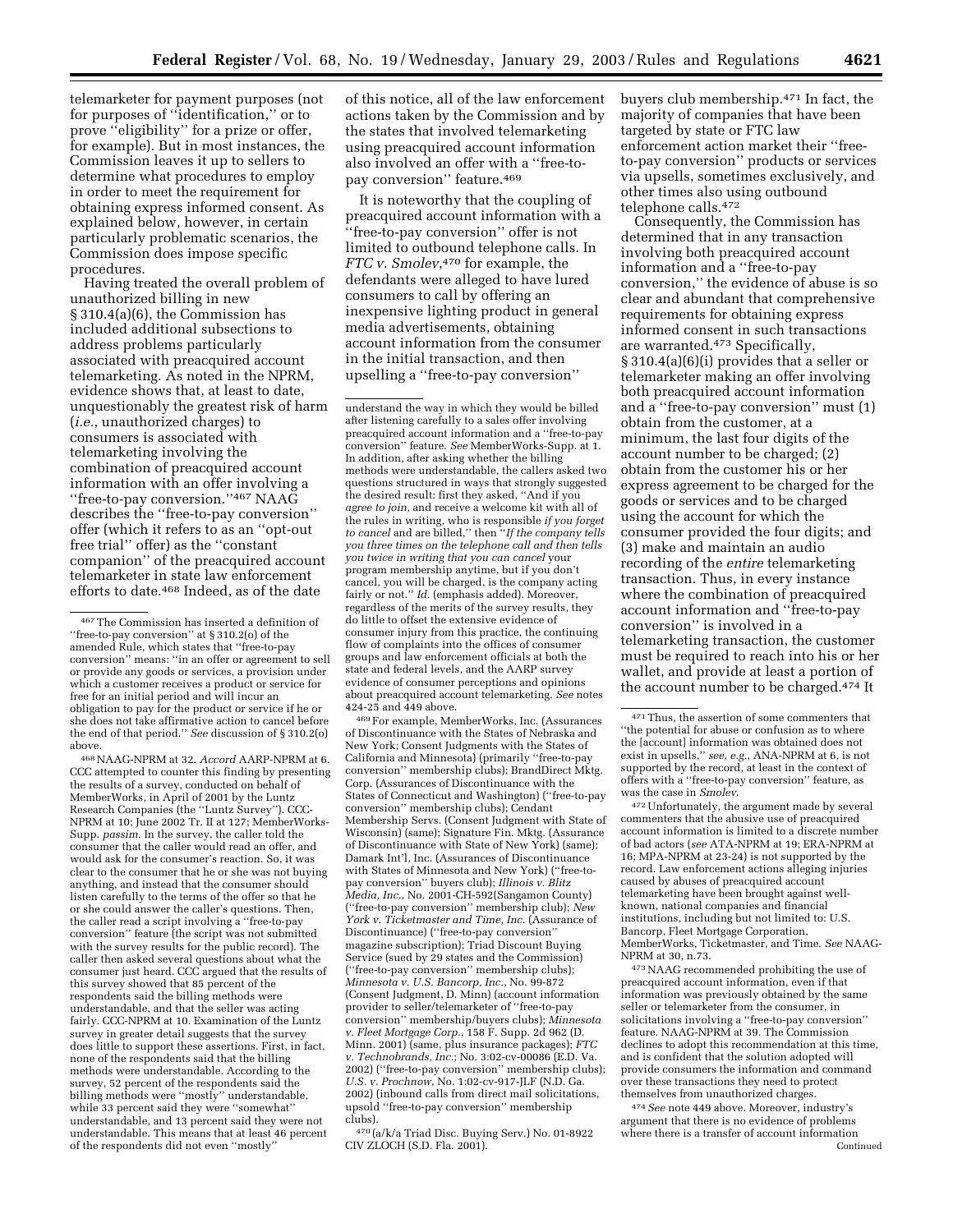must be clear that the customer is providing that account number to authorize a purchase. This means that, at a minimum, the disclosures required in § 310.3(a)(1) in general, and also § 310.3(a)(1)(vii) in particular, must be provided to the customer before the customer provides express informed consent—which, in the case of preacquired account telemarketing and a ''free-to-pay conversion'' feature, means before the customer provides account information and express agreement to be charged for the goods or services on the account provided. It must also be clear that the customer agrees that the charge be placed on the account whose digits the customer provided. The Commission expects that, to comply with this requirement, the seller or telemarketer shall expressly identify the account to be charged, and inform the customer that it possesses the customer's account number already, or has the ability to charge that account without obtaining the full account number from the customer.

Finally, the Commission is requiring that the entire sales transaction be recorded. The record evidence shows that it is not adequate in offers involving both preacquired account information and ''free-to-pay conversions'' to record a portion of the call that allegedly includes some or all of the required disclosures regarding cost and payment.475 Often, what law enforcement efforts have gleaned is that the necessary disclosures are grouped together during the ''verification'' process, at the end of a lengthy telemarketing pitch during which consumers are led to reasonably believe that they are not committing to a purchase. As one commenter explained:

[C]onsumers are led to believe that they are agreeing to accept materials in the mail, preview a program along with a free gift, or the like. As one telemarketer explicitly stated in its scripts: 'we're sending you the information through the mail, so you don't have to make a decision over the phone.' Only at the tail end of a lengthy call does the telemarketer obliquely disclose that the consumer's preacquired account will be charged. By this time, many consumers have already concluded that they understood the deal to require their consent only after they review the mailed materials. . . . Preacquired account telemarketing verification taping typically is preceded by statements

suggesting that the taping is 'to prevent clerical error' and critical information is revealed in ways that many consumers will not grasp at the end of a conversation.476

Thus, not only the material terms provided the consumer, but also the context and manner in which the offer is presented are vital to determining that the consumer's consent is both express and informed. Moreover, consumers' confusion about the nature of ''free-topay conversion'' offers—particularly in the context of preacquired account telemarketing—is evidenced by the steady stream of complaints, as well as evidence uncovered in law enforcement actions by the states.477 Further, the record contains compelling evidence of cancellation patterns for membership programs offered on a ''free-to-pay conversion'' basis in preacquired account telemarketing transactions. As explained by the Minnesota Attorney General,

[c]onsumers canceling within the 30-day free trial period likely indicate that [they] understood (either during the phone call or with the follow-up material or both) the terms of the deal. If all consumers understood the free trial offer, one would expect to see a significant cancellation rate within the 30 day free trial offer period followed by a scattered pattern of later cancellations. The data we have reviewed [from two financial institutions of cancellation dates relative to date of enrollment for Minnesota consumers charged by the institutions as a result of preacquired account telemarketing transactions involving a ''free-to-pay conversion''] suggest this is not the typical pattern. . . . The overall pattern of [the data from each institution] is strikingly similar. The largest concentration of cancellations occurs immediately after the free trial period but coincident with the first account charge for the service. The cancellation rate in the free trial period is less than half the cancellation rate in the 31- 90 day period, when consumers have been billed for the service. This result is consistent with the pattern of consumer complaints alleging unauthorized charges received by Attorneys General and with the data suggesting that most consumers cancel these charges because they believe they are unauthorized.478

Consequently, to ensure that the consent provided by the consumer is not only "express" but is also "informed" in this limited, but problematic, context of ''free-to-pay conversion'' features in preacquired account telemarketing offers, the amended Rule requires that an audio recording of the entire transaction, from start to finish, be created and maintained. A handful of commenters argued that such audio recording would be prohibitively expensive, particularly in the inbound context, where some sellers and telemarketers have not traditionally recorded the telemarketing calls.479 Given the narrow category of calls to which this requirement applies, and the rapidly growing use of inexpensive and efficient digital audio recording technology,480 the Commission believes that this requirement will not pose a significant burden to sellers and telemarketers who freely choose to market their goods or services using a ''free-to-pay conversion'' feature and preacquired account information. Moreover, the record is compelling that any incremental costs to industry of these requirements are likely outweighed by the benefit to consumers of curtailing the practice as it is currently employed in the marketplace.

In addition to the requirements noted above, in any telemarketing transaction involving preacquired account information (but not a ''free-to-pay conversion'' feature), § 310.4(a)(6)(ii) specifically requires that the seller or telemarketer (1) at a *minimum*, identify the account to be charged with

479ERA/PMA-Supp. at 3, 7 (''We understand from certain of our members that imposing the record keeping requirement[s] on inbound [upsells] may require substantial investments of money and resources to develop the systems necessary to comply with these requirements.'').

480*See generally* Contract Digital Recorder, by Data-Tel Info Solutions, at http://www.datatelinfo.com/digicorder.html (describing affordable digital recording system for telemarketing operations); Veritape Call Centre-Case Study 2, at http://www.veritape.com/veritape/vtcccase.htm (describing a US call center that saved \$70,000 annually by switching from analog taping process to digital recording); Ron Elwell, *Streamlining Call Center Operations*, Teleprofessional, Sept. 1998, at 130-34 (discussing ''how CTI-enabled digital recording technology is helping call centers of all types be more productive and profitable''); Teleprofessional, Inc., *CCPN's System Owner Shootout*, CALL CENTER PRODUCT NEWS, Fall 1998, at 52-54, 56 (explanations by several telemarketers' systems professionals of savings and efficiencies experienced using improved digital recording and monitoring systems); Michael Binder, *The Evolution of Digital Recording in the Call Center*, TELEMARKETING & CALL CENTER SOLUTIONS, Nov. 1997, at 38. *Cf.* Duncan Furness, *Choosing a Tape Technology*, COMPUTER TECHNOLOGY REVIEW, Nov. 2000, at 40.

<sup>&</sup>quot;after consent" is belied by the record of law enforcement actions in this area. *See, e.g., FTC v. Smolev*, No. 01-8922 CIV ZLOCH (S.D. Fla. 2001). In fact, in virtually all of the state and federal law enforcement actions in this area, consumers stated that they did not recognize the billing entity or understand how that seller obtained their account information. *See* notes 450-51 above.

<sup>475</sup>NAAG-NPRM at 32-33 (discussing ineffectiveness of verification).

<sup>476</sup> *Id.*

<sup>477</sup>*See* Illinois-NPRM at 2 (In Illinois' lawsuit against Blitz Media, Inc., the attorney general initially received 146 consumer complaints. After initiating the litigation, the Illinois attorney general found that approximately 45,000 Illinois consumers had been enrolled in Blitz Media's buyers club, but only about 8,000 of them remain ''active'' members of the buyers club, since the rest had discovered these charges and cancelled the membership, or initiated a chargeback, claiming the charge was unauthorized.).

<sup>478</sup>Minnesota-Supp. at 4-5. One industry commenter submitted the results of a telephone survey, which it asserted showed that consumers do, in fact, understand the terms of these ''free-topay conversion'' features. *See* note 469 above. The data received in litigation from the institutions

participating in these telemarketing campaigns, however, belies the purported conclusions of this survey. *See* note 457 above.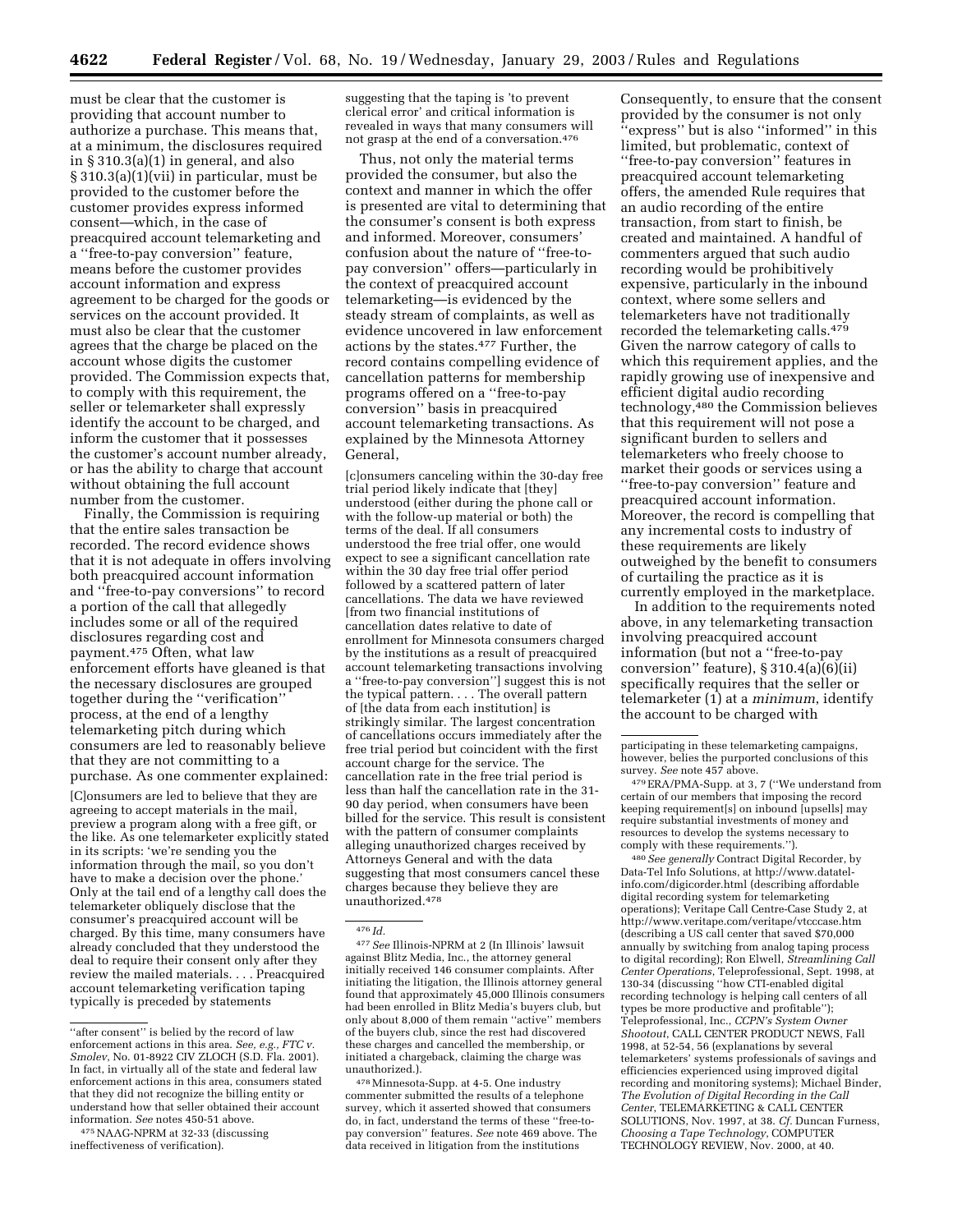sufficient specificity for the customer or donor to understand what account will be charged, and (2) obtain from the customer or donor his or her express agreement to be charged for the goods or services *and* to be charged using the account number identified during the transaction. Again, the Commission intends this to mean that the telemarketer expressly inform the customer that the seller or telemarketer already has the number of the customer's specifically identified account or has the ability to charge that account without getting the account number from the customer.

The Commission has taken a targeted approach in the amended Rule, focusing on the tangible harm caused by the practices identified as problematic in the rulemaking proceeding. It bears noting, however, that the Commission recognizes preacquired account telemarketing as an emerging practice, one that will receive close attention from the Commission, and, no doubt, the state Attorneys General. The Commission wishes to emphasize that, particularly in transactions involving ''free-to-pay conversion'' offers, so long as preacquired account information is involved, there exists that fundamental shift in the bargaining relationship discussed above, and therefore potential for abuse.481 While the Commission is confident that the majority of industry members will abide by the new provisions, and that doing so will provide consumers the information and control needed to shield them from the abuses encountered in the past with these transactions, it also notes that the best practice in such circumstances is to ensure that the seller or telemarketer does not have the ability to cause a charge to a consumer's account without getting the account number from the consumer herself. This practice would, in effect, be self-enforcing, as the control over the transaction (absent misrepresentations by the telemarketer) would truly be with the consumer, where it belongs. Should it become apparent that the remedies imposed by the amended Rule are insufficient, or that preacquired account telemarketing practices have evolved further in such a way as to cause additional harm to consumers, the Commission will not hesitate to revisit its approach to the practice and revise the Rule accordingly.

# *Other Recommendations*

Other than those commenters who suggested deleting the prohibition

entirely,482 industry commenters' primary recommendation was to substitute the express verifiable authorization provision of § 310.3(a)(3), or some variation on a disclosure and ''consent'' requirement,483 for the proposed blanket prohibition on the transfer of billing information.484 The general theme was that disclosures and ''consent'' were sufficient to remedy the harm being caused consumers by the misuse of preacquired account information. It is unclear what these commenters mean by ''consent'' in this context, as they also recommended that sellers and telemarketers be permitted to use any of the three existing avenues for achieving express verifiable authorization, including providing consumers a written confirmation after terminating the telephone call. In the context of ''free-to-pay conversions,'' the record shows, in no uncertain terms, that disclosures are not sufficient to prevent widespread consumer injury.485 Most sellers and telemarketers have been telling consumers at some point in the conversation, in greater or lesser detail, that they will be charged at some point for the goods or services being offered on a ''free-to-pay conversion'' basis; but, as noted above, these disclosures come late in the conversation, and do not resonate with consumers who understand ''free'' to mean ''free'' and that to obligate oneself to purchase something, the buyer must provide a payment mechanism to the seller.486 Often, these disclosures come in writing in a ''membership package'' sent to the consumer some time after the call. Law enforcement experience has

484*See* ATA-NPRM at 20; ATA-Supp. at 5-6; CCC-NPRM at 11-12; ERA-NPRM at 24-25; ERA/PMA-Supp. at 11-15; ITC-NPRM at 5; MPA-NPRM at 26- 29; MPA-Supp. at 5-6; NATN-NPRM at 3 (Supporting ERA Guidelines and recommendation); Noble-NPRM at 3 (same); NSDI-NPRM at 3 (same); PMA-NPRM at 19 (same). *See also* Associations-Supp. at 6.

485Review of taped verifications obtained as evidence in the Commission's law enforcement actions and in similar state actions convincingly demonstrates the inadequacy of disclosures in this context.

486*See* NCL-NPRM at 7 (''Merely requiring telemarketers to disclose that they have already obtained the billing account information from another source or that they may share that information with other marketers would not provide consumers with adequate protection from abuse. Express verifiable authorization to use the billing account information is not enough in these instances because it comes into play *after the fact*; it does not give consumers prior knowledge of or control over who has their account information.'').

shown that these disclosures are meaningless to consumers—who either never receive the packets, or assume they are junk mail and discard them.487 Moreover, in any telemarketing transaction, but most especially in preacquired account telemarketing, it is imperative that the seller or telemarketer ensure that the consumer actively, and unequivocally, provides his or her consent to be charged, and to be charged using a particular payment mechanism. The Commission has determined, therefore, that prohibiting unauthorized charges, and laying out what is required to obtain express informed consent in certain circumstances, is the most appropriate solution not only to the harm caused by preacquired account telemarketing abuses, but also by other exploitative billing methods in telemarketing.

# *§ 310.4(a)(7) — Failing to transmit caller identification information*

Section 310.4(a)(7) of the amended Rule addresses transmission of caller identification (''Caller ID'') information. This section prohibits any seller or telemarketer from ''failing to transmit or cause to be transmitted the telephone number, and, when made available by the telemarketer's carrier, the name of the telemarketer, to any caller identification service in use by a recipient of a telemarketing call.'' A proviso to this section states that it is not a violation to substitute the actual name of the seller or charitable organization on whose behalf the call is placed for the telemarketer's name, or to substitute the seller's customer service number or the charitable organization's donor service number that is answered during regular business hours for the number the telemarketer is calling from or the number billed for making the call. Full compliance with the Caller ID provision will be required by January 29, 2004.

The record includes several key principles supporting the Commission's decision to adopt this approach to Caller ID information. First, transmission of Caller ID information is not a technical impossibility, as some commenters had argued or implied. Second, telemarketers are able to transmit this information at no extra cost, or minimal cost. Third, consumers will receive substantial privacy protection as a result of this provision.488 Fourth, consumers and telemarketers will both benefit from the increased accountability in telemarketing that will result from this

487*See* discussion of § 310.3(a)(3)(iii) above. 488EPIC-NPRM at 11-12.

<sup>481</sup>NAAG-NPRM at 30; Covington-Supp. at 4-5.

<sup>482</sup>ABA-NPRM at 8-9; ABIA-NPRM at 4; CMC-NPRM at 9-10; MBNA-NPRM at 6.

<sup>483</sup>*See, e.g.*, DMA-NPRM at 39-40 (specific to upselling) (the Commission ''should instead require that notice of transfer of billing information be disclosed to the consumer and that consent be given by the consumer prior to the transfer'').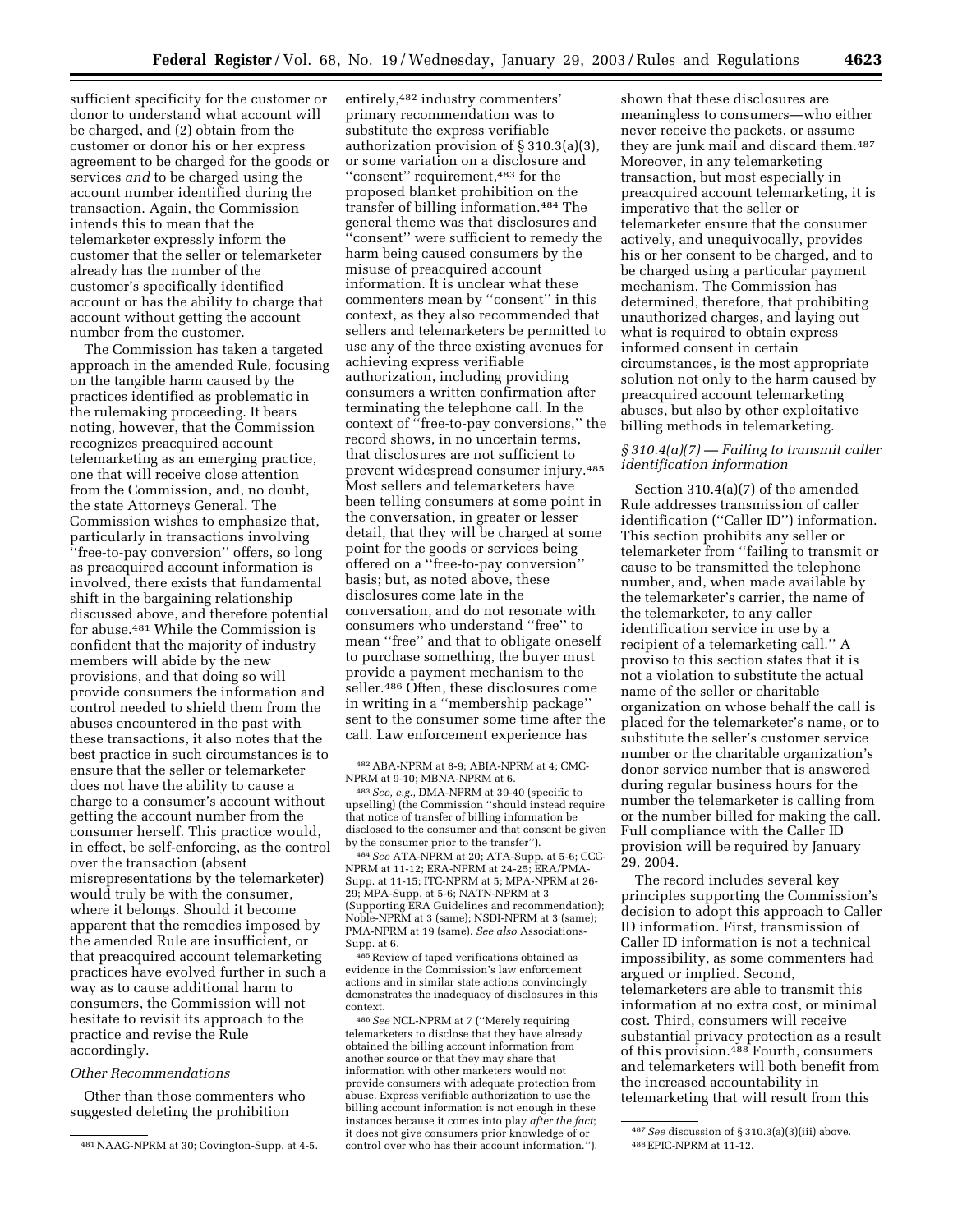provision.489 Fifth, law enforcement groups will benefit from a vital new resource from the required transmission of Caller ID information in telemarketing.490

*Background.* The original Rule did not address the issue of Caller ID, or the feasibility or desirability of requiring telemarketers to transmit Caller ID information. During the Rule Review, however, the Commission received numerous comments from consumers and others expressing frustration about telemarketers' routine failure to transmit Caller ID information.491 Commenters complained that when telemarketers called, consumers' Caller ID devices would show a phrase like ''unknown,'' "out of area," or "unavailable," instead of displaying the name and telephone number of the telemarketer or seller on whose behalf the call was made.492 Based on the Rule Review record, the Commission proposed in the NPRM to prohibit blocking, circumventing, or altering the transmission of Caller ID information.493

In support of this proposal, the Commission discussed in the NPRM the benefits that accrue to consumers from transmission of Caller ID information and the technical considerations implicated by transmission of this information.494 Consumers benefit because Caller ID information allows them to screen out unwanted callers and identify companies that have contacted them so that they can place ''do not call'' requests to those companies. These features of Caller ID enable consumers to protect their privacy and are clearly within the ambit of the Telemarketing Act's mandate, set forth in 15 U.S.C. § 6302(a)(3)(A), to prohibit telemarketers from undertaking a pattern of unsolicited telephone calls which a reasonable consumer would consider coercive or abusive of their right to privacy.495 The fact that consumers

493The Caller ID provision is found at § 310.4(a)(7) of the proposed Rule; discussion of the proposed Rule provision is found at 67 FR at 4514- 16.

494 67 FR at 4514-16. The Commission also asked whether trends in telecommunications might one day permit the transmission of full Caller ID information when the caller uses a trunk line or PBX system. *Id.* at 4538.

495 67 FR at 4514. DMA argued that the Commission lacks authority to require Caller ID greatly value the privacy protection provided by receipt of Caller ID information is evidenced by the fact that, as of the year 2000, nearly half of all Americans subscribed to a Caller ID service.<sup>496</sup>

The Commission noted in the NPRM the conflict in opinion during the Rule Review regarding the feasibility of requiring Caller ID transmission by telemarketers.497 Based on its assessment of the information on the record at the close of the Rule Review, the Commission expressed its uncertainty that telemarketers using ''T-1'' trunk lines could transmit Caller ID information, and the Commission therefore did not at that time propose to mandate such transmission.498 The NPRM also acknowledged telemarketers' argument that, even if they could transmit Caller ID information, they would still face the challenge of transmitting a number that would be useful to consumers.499

The Commission received numerous comments in response to the NPRM's discussion of Caller ID. Some industry representatives simply posited that transmission of Caller ID information was not possible, or argued that it was possible to transmit a telephone number, but that it was impossible or prohibitively expensive to transmit a telephone number that consumers could use to call the telemarketer that had called them.500 Consumer groups and law enforcement representatives urged the Commission not to accept telemarketers' claims that mandatory Caller ID transmission is impossible or prohibitively expensive without carefully examining the technical considerations involved.501 A number of consumers expressed frustration with

496 Dina ElBoghdady, *Ears Wide Shut: Researchers Get Punished for Telemarketers' Crimes*, WASH. POST, Sept. 8, 2002, at H 2. 497 67 FR at 4515.

499 *Id.* Some telemarketers asserted that the telephone number that would likely be displayed on consumers' Caller ID services would be the telemarketer's central switchboard or trunk exchange, rather than a customer service number or a number where consumers could submit a ''do not call'' request.

500ANA-NPRM at 6; Associations-NPRM at 3; DMA-NPRM at 49; NAA-NPRM at 17; Nextel-NPRM at 25; Synergy Solutions-NPRM at 3-4; Teledirect-NPRM at 3; Associations-Supp. at 7. *See also* AFSA-NPRM at 19; Assurant-NPRM at 6. *But see* EPIC-NPRM at 11, 13; NAAG-NPRM at 45.

501EPIC-NPRM at 11-12; NAAG-NPRM at 45; AARP-NPRM at 5-6.

telemarketers who fail to transmit Caller ID information.502

Industry commenters generally supported the proposed prohibition on blocking Caller ID, but urged the Commission not to *require* Caller ID transmission,503 although one telemarketer very strongly advocated that the Commission do so in order to remove the cloak of anonymity from telemarketers and thus promote accountability for the greater benefit of the industry as a whole.<sup>504</sup> A number of industry commenters wanted to make sure that ''the prohibited practice is the deliberate manipulation of the Caller-ID signal'' and that ''[a]s long as no overt actions are taken to disrupt the information, there is no violation.''505 Several commenters expressly urged that purchasing or using telephone equipment that lacks Caller ID functionality should not be a violation of the Rule.<sup>506</sup>

*Technical feasibility of mandatory transmission of Caller ID information.* The rulemaking record as a whole shows that telemarketers' failure to transmit Caller ID information need not be the result of their blocking its transmission or some other affirmative measure on their part.507 Rather, the record indicates that non-transmission

503ABA-NPRM at 9; ARDA-NPRM at 6; ANA-NPRM at 6; Associations-NPRM at 3; BofA-NPRM at 7; CBA-NPRM at 10; Comcast-NPRM at 4; DMA-NPRM at 48; ERA-NPRM at 48-49; Green Mountain-NPRM at 27; ITC-NPRM at 3; Lenox-NPRM at 6; MPA-NPRM at 49; NAA-NPRM at 17; Nextel-NPRM at 24-25; Synergy Solutions-NPRM at 3-4; Tribune-NPRM at 10; VISA-NPRM at 13. In the NPRM, the Commission specifically asked, among other things, whether it would ''be desirable to propose a date in the future by which all telemarketers would be required to transmit Caller ID information.'' 67 FR at 4538.

504 DialAmerica-NPRM at 24; DialAmerica-Supp. at 10; June 2002 Tr. II at 83 (DialAmerica).

505Synergy Solutions-NPRM at 3. *See also* Nextel-NPRM at 25; Noble-NPRM at 4; NATN-NPRM at 4; NSDI-NPRM at 4; ITC-NPRM at 3.

506AFSA-NPRM at 19; Comcast-NPRM at 4; CBA-NPRM at 10; Cox-NPRM at 37; Household Bank-NPRM at 16; Nextel-NPRM at 25; Thayer-NPRM at 5; Wells Fargo-NPRM at 3. *But see* EPIC-NPRM at 11, 13-14; McClure-NPRM at 1; Patrick-NPRM at 2- 3; Thayer-NPRM at 5 (Commenter raises issue of whether Internet telephony users could transmit Caller ID information. There is nothing in the record indicating that telemarketers use Internet telephony. If they do use such technology, they are reminded that all telemarketers subject to the Rule must transmit Caller ID information. The FTC's own telephone system uses IP telephones, which do provide Caller ID information.).

507ATA-Supp. at 16-17; Chicago ADM-NPRM at 1; Lenox-NPRM at 6; NRF-NPRM at 19.

<sup>489</sup>Make-A-Wish-NPRM at 6; Associations-Supp. at 7; DialAmerica-Supp. at 2.

<sup>490</sup>Make-A-Wish-NPRM at 6; McClure-NPRM at 2; NACAA-NPRM at 9; NYSCPB-NPRM at 4; Patrick-NPRM at 2-3; TRA-NPRM at 11.

<sup>491</sup>*See, e.g.*, Baressi-RR at 1; Bell Atlantic-RR at 8; Blake-RR at 1; Collison-RR at 1; Lee-RR at 1;

LeQuang-RR at 1; Mack-RR at 1; Sanford-RR at 1. 492*See, e.g.*, Baressi-RR at 1; Blake-RR at 1;

Collison-RR at 1; Lee-RR at 1; LeQuang-RR at 1; Mack-RR at 1; Sanford-RR at 1.

transmission. DMA-NPRM at 48-49. However, the NPRM clearly explains that the harm to consumers that arises from failure to transmit Caller ID information falls within the areas of abuse that the Telemarketing Act explicitly aimed to address. 67 FR at 4514-16. The Commission therefore rejects DMA's ''lack of authority'' argument.

<sup>498</sup> *Id.*

<sup>502</sup>*See, e.g.*, Robert Hawrylak (Msg. 3382); Carl Wallander (Msg. 861); George Kapnas (Msg. 2243); Tom Kaufmann (Msg. 2433); Bob Schmitt (Msg. 3494); Bradley Davis (Msg. 3890); Toryface (Msg. 19744). In all, more than 200 consumers stated that the Commission's proposed approach in the NPRM was not adequate to protect consumers' right to privacy.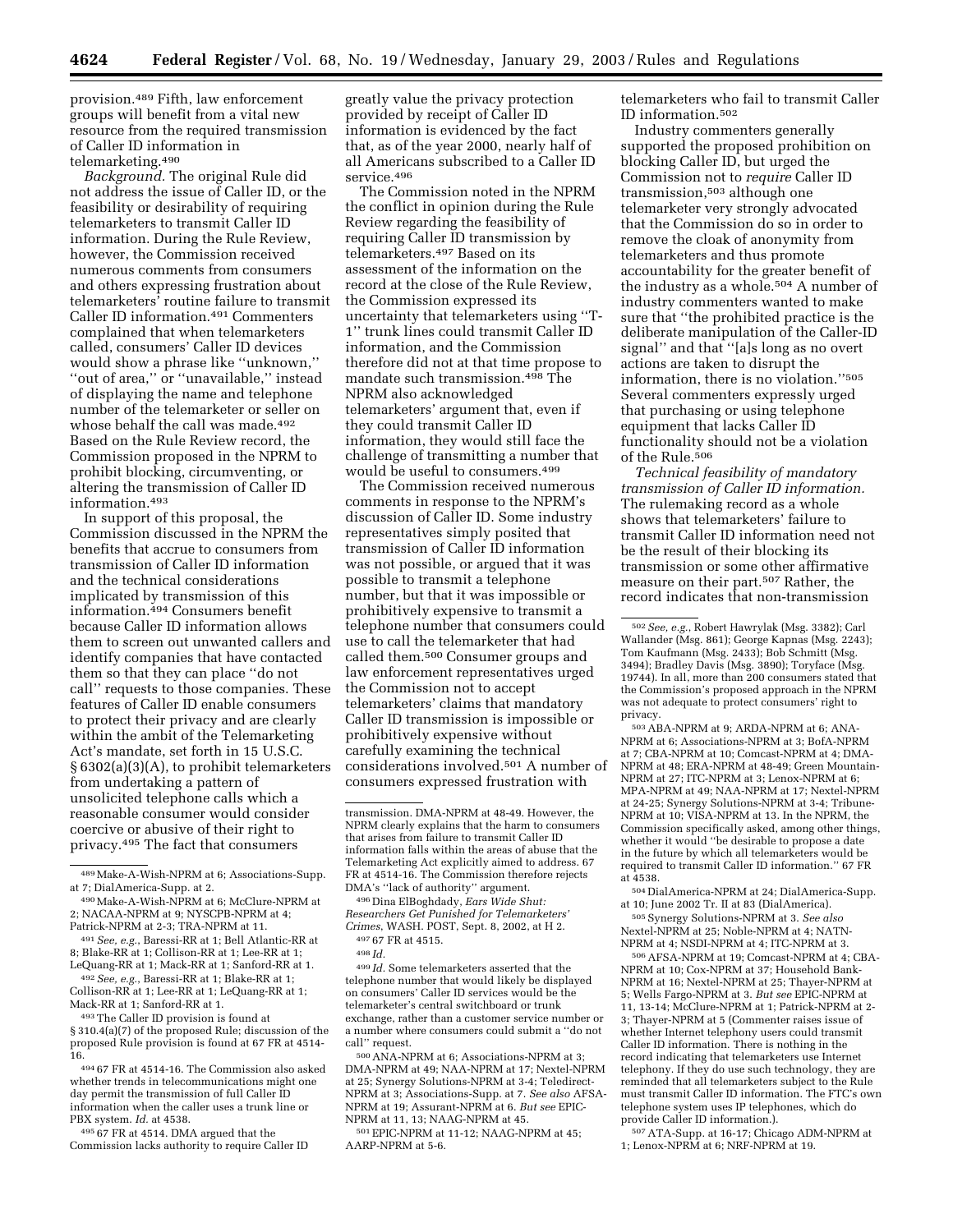of Caller ID information may be a byproduct of purchasing or using telephone equipment that lacks Caller ID transmission functionality.508

In concluding that required transmission of Caller ID information is technically feasible and not costly for telemarketers, the Commission was persuaded in part by the example provided by DialAmerica. In its written comments and at the June 2002 Forum, DialAmerica explained how it transmits Caller ID information to the consumers it calls.509 DialAmerica's carrier assigns a telephone number to each of DialAmerica's call centers. When a sales representative from a particular call center calls a consumer, that call center's assigned telephone number is transmitted to the consumer's Caller ID service. SBC, a large provider of common carriage services, provided support for the availability of DialAmerica's model.510 DialAmerica stated at the June 2002 Forum that it does not pay its carrier any extra amount to transmit this assigned telephone number to consumers.511

The Commission believes the argument by telemarketers that required transmission of Caller ID information would be impossible or prohibitively expensive is based substantially on an erroneous supposition that telemarketers would be required to transmit the specific telephone number from which a sales representative placed a given call. The Commission's citation to DialAmerica's approach should make it clear that the Commission is not requiring this level of specificity. Under the amended Rule's Caller ID provision, telemarketers

510*See* SBC-Supp. at 8-10; June 2002 Tr. II at 80- 83. *See also* Cox-NPRM at 37; DMA-NPRM at 49; Green Mountain-NPRM at 28; Associations-Supp. at 7.

may transmit any number associated with the telemarketer that allows the called consumer to identify the caller. This includes a number assigned to the telemarketer by its carrier, the specific number from which a sales representative placed a call, or a number used by the telemarketer's carrier to bill the telemarketer for a given call. In the alternative, a telemarketer may transmit the seller's customer service number or the charitable organization's donor service number, provided that this number is answered during regular business hours.

Not every telemarketer will need to follow DialAmerica's approach for transmission of Caller ID information. The record reflects various options in calling equipment used by telemarketers.512 A telemarketer's choice of calling equipment is determined in part by the telemarketer's size. The smallest telemarketers, most likely placing calls from home, may contact consumers using a ''plain old telephone service'' (''POTS'') line. A telemarketer calling consumers with a POTS line will have no difficulty transmitting Caller ID information.513 This is also true if, to call consumers, the telemarketer uses Integrated Services Digital Network-Basic Rate Interface (''ISDN-BRI'') technology, which, like POTS lines, is likely to be utilized only by the smallest telemarketers.514

Larger telemarketers commonly use a ''private branch exchange'' switch (''PBX''), which enables them to place large volumes of calls more efficiently.515 For telemarketers using a PBX, the primary determinant in transmitting Caller ID information is the telemarketer's connection to its telephone company. A telemarketer using a PBX connects to its telephone

514http://www.bell-labs.com/technology/access/ ISDN-BRI.html. ISDN-BRI essentially uses a caller's existing wiring to transmit calls digitally. As such, its capability to transmit Caller ID information is akin to a POTS line's capability.

515SBC-Supp. at 8-9. This is also true of telemarketers using predictive dialers. Predictive dialers used by many telemarketers contain features similar to a PBX, and the capacity of such a predictive dialer to transmit Caller ID information is essentially the same as the capacity of a PBX to do so. See, e.g., Sytel-NPRM at 8 (arguing that telemarketers using predictive dialers should transmit Caller ID information. This comment suggests that predictive dialers are capable of transmitting Caller ID information). *See also* http:/ /www.pbxinfo.com/portal/

modules.php?op=modload&name=Sections&file- =index&req=viewarticle&artid=8.

company through a ''trunk.''516 The more modern type of trunk used in telemarketing is an ''Integrated Services Digital Network-Primary Rate Interface'' (''ISDN-PRI'') trunk.517 It is clear from the record that a telemarketer using such an ''ISDN-PRI'' trunk has no difficulty in transmitting Caller ID information to a consumer.518

The older kind of trunk used in telemarketing is a "T-1" trunk.<sup>519</sup> Telemarketers using a ''T-1'' trunk are perhaps most likely to follow DialAmerica's model by having their carriers assign a telephone number to the trunk for transmission to consumers' Caller ID services. This is true because, in contrast to ''ISDN-PRI'' trunks, ''T-1'' trunks do not routinely transmit the caller's telephone number to Caller ID devices.520 Some telemarketers stated that it may be technically feasible (but costly) for them to upgrade, reconfigure, or replace their PBX switches or their "T-1" trunks in order to transmit a specific sales representative's telephone number.521 However, the Commission's approach does not require this level of precision. Consequently, telemarketers will not have to absorb the expense associated with achievement of this level of precision.

Regardless of telemarketers' calling systems and carriers' ability to assign a telephone number to a telemarketer's call center, there are occasions in which Caller ID information does not reach the called consumer even when telemarketers arrange for the transmission of that information.522 Two situations would seem to be outside the control of the telemarketer. First, the route traveled by a call could pass through a switch that lacks Caller ID functionality, essentially dropping

519Some telemarketers may use a ''T3'' or ''DS3'' trunk. This kind of trunk is essentially a collection of ''T-1'' trunks; as such, it operates in a manner similar to a T-1 for purposes of Caller ID functionality. *See* http://www.hal-pc.org/~ascend/ MaxTNT/hwinst/tntt3.htm.

521Synergy Solutions-NPRM at 4; TeleDirect-NPRM at 3. *But see* EPIC-NPRM at 11-12.

522*See, e.g.*, ABA-NPRM at 9; Chicago ADM-NPRM at 1; IMC-NPRM at 9; Lenox-NPRM at 6;

Teledirect-NPRM at 3; Associations-Supp. at 7; ATA-Supp. at 17.

<sup>508</sup>EPIC-NPRM at 11; TRA-NPRM at 11. As is discussed below, non-transmission may also result from errors in telephone companies' equipment.

<sup>509</sup> DialAmerica-Supp., Att. A at 1-2. *See also* June 2002 Tr. II at 81-83. According to one of DialAmerica's written comments: ''Caller ID information can be delivered over T-1's today. We have been doing it for over two years. If the Commission does not mandate the delivery of Caller ID information, those who would want the Commission to believe that it cannot be done will have been successful.'' DialAmerica-Supp. at 10. *See also* DialAmerica-NPRM at 25 (''The conclusion stated in the NPRM . . . that trunk or T-1 lines will only display a term like ''unavailable'' is not correct.'') and NAAG-NPRM at 45 (''We have been advised that all trunk lines . . . should be capable of supporting Caller ID.'')

<sup>511</sup> June 2002 Tr. II at 83 (DialAmerica). Moreover, other moderate-sized telemarketers reported that they currently transmit Caller ID information. Because they are not compelled to do this, the Commission believes that doing so is not costprohibitive. *See* Aegis-NPRM at 5; Lenox-NPRM at 6. *See also* ANA-NPRM at 6; ARDA-NPRM at 6. *But see* ATA-Supp. at 18.

<sup>512</sup>*See, e.g.*, Nextel-NPRM at 25 (proprietary dialers); DialAmerica-Supp., Att. A at 1 (regular trunk groups provisioned by carrier); Fiber Clean-NPRM at 1 (telemarketers working from home). 513SBC-Supp. at 8.

<sup>516</sup>SBC-Supp. at 8-9. An alternative to PBX available to telemarketers (but not widely used) is called ''Centrex.'' Telemarketers using Centrex connect to their telephone company using a telephone line; telemarketers using a PBX connect to their telephone company using a trunk. Because Centrex users use a line rather than a trunk, telemarketers using Centrex (like telemarketers using a POTS line or ISDN-BRI) should not find it difficult to transmit Caller ID information. *See* http://www.granitestatetelephone.com/ sfb centrex.html.

<sup>517</sup> June 2002 Tr. II at 76-77 (SBC). 518EPIC-NPRM at 12; SBC-Supp. at 8-9; June 2002

Tr. II at 80-81 (SBC).

<sup>520</sup>SBC-Supp. at 8-9.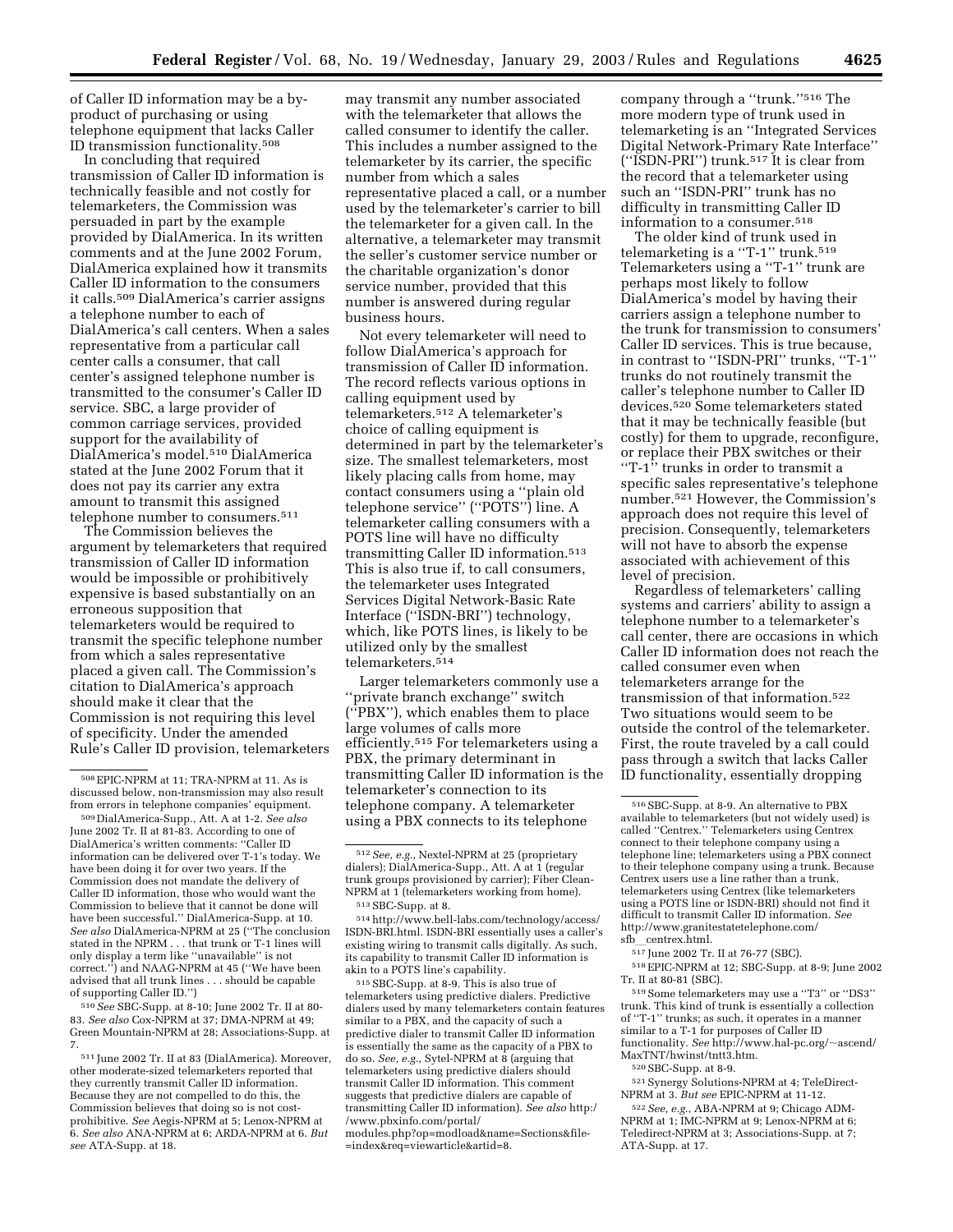the Caller ID data but forwarding the rest of the call transmission.<sup>523</sup> Second, a malfunction within a carrier's system could result in the failure to transmit Caller ID information in a given call.524 Because these phenomena are outside the control of the telemarketer, the telemarketer would not be held liable for violating this provision of the Rule when the failure to transmit Caller ID information results from such an occurrence. However, to avoid liability in such a case, a telemarketer must be able to establish that it has taken all available steps to ''transmit or cause the transmission of'' identifying information. This includes employing technical means within the telemarketer's operation, ensuring that the telemarketer's telephone company is equipped to transmit Caller ID information, and not using any means to block Caller ID transmission.

A very small number of telemarketers may be located in areas of the country that are served only by telephone companies that are not capable of transmitting Caller ID information or assigning a telephone number to the telemarketer that can be transmitted to a called consumer.525 The Commission does not intend to require such telemarketers to relocate to areas of the country that are served by telephone companies that do provide Caller ID capability. Nonetheless, in enforcing this provision, the Commission would take into account any telemarketer's relocation from an area where it can transmit Caller ID information to a location where it cannot. However, the Commission believes it is unlikely that a telemarketer would go to such lengths in order to avoid compliance with this new requirement.

The Commission recognizes that transmission of Caller ID information does not depend on technical capability alone. Telemarketers who currently possess Caller ID capability may deliberately decline to transmit this information to the consumers they solicit. There is record evidence to support legitimate explanations for deliberate blocking of Caller ID

transmission.526 Fiber Clean, for example, uses telemarketers working from home; it advocates Caller ID blocking to protect its employees' privacy.527 Other telemarketers may block Caller ID transmission because they are unable to transmit a telephone number which would be useful to consumers.528

The Commission has concluded that some flexibility regarding what telephone number and name the telemarketer may transmit best accommodates the current state of telemarketing.529 A telemarketing service bureau calling on behalf of more than one seller, for example, may benefit from the option of transmitting the seller's name and telephone number rather than its own.530 Under § 310.4(a)(7), telemarketers have the option of transmitting a telephone number associated with them that enables the consumer to identify who called, or, in the alternative, the seller's customer service number or the charitable organization's donor service number. If the telemarketer transmits its own number, that number ideally should enable the consumer to communicate with the caller to assert a company-specific ''do not call'' request. Alternatively, telemarketers can forward consumers' return calls to a customer service line.531 At-home callers with a POTS line cannot alter, but they can acquire a second line for business calls, which would allay privacy concerns associated with transmission of the caller's residential number.

*Consumers benefit from transmission of Caller ID information.* The record, taken as a whole, establishes that it is neither technically nor economically infeasible for telemarketers to transmit Caller ID information. On the other side of the equation, consumers derive

528Cox-NPRM at 37-38; NRF-NPRM at 19.

529ARDA-NPRM at 6; Assurant-NPRM at 6; ATA-Supp. at 16; DMA-NPRM at 50; ERA-NPRM at 49; IMC-NPRM at 8; MPA-NPRM at 9, 49-50. *See also* Assurant-NPRM at 6 (Commenter asked that the Rule do more to prevent transmission of misleading Caller ID information. The Commission believes that the amended Rule addresses this concern.). *But see* AARP-NPRM at 6; NCL-NPRM at 8; Patrick-NPRM at 10 (telemarketer should be required to transmit the seller's name whenever possible). *See also* EPIC-NPRM at 12; Make-A-Wish-NPRM at 5-6; Worsham-NPRM at 4 (telemarketer should identify itself rather than the seller). *See also* BellSouth-NPRM at 4-5 (no flexibility in transmitted number should be permitted).

530MPA-NPRM at 9; DMA-NPRM at 50. *See also* Green Mountain at 28; ATA-Supp. at 16.

531 DialAmerica provides a model for the use of call forwarding in this context. *See* DialAmerica-Supp., Att. A at 2.

535Private Citizen-NPRM at 2. *See also* Associated Press, *Phone Companies Act as Double Agents in Telemarketing War*, CHI. TRIB., Oct. 27, 2002, at C4.

536*See, e.g.*, Robert Hawrylak (Msg. 3382), Patricia Frank (Msg. 223), Jo Ann Kilmer (Msg. 530), Jim Kelly (Msg. 541), Carl Wallander (Msg. 861), John G. Talafous (Msg. 1236), Louis Sarvary (Msg. 1319), George M. Kapnas (Msg. 2243), Bob Greene (Msg. 2716), FarmGirl16F3 (Msg. 14015).

537*See, e.g.*, Karen Peters (Msg. 3814), Chuck Jackson (Msg. 209).

538*See, e.g.*, E Pereira (Msg. 214), Brenda Hall (Msg. 825), Victoria Brigman (Msg. 3889). 539*See, e.g.*, http://www22.verizon.com/

ForYourHome/SAS/res\_fam\_identify.asp; Private Citizen-NPRM at 2; DC-NPRM at 5; EPIC-NPRM at 11; McClure-NPRM at 2.

<sup>523</sup>ATA-Supp. at 16; SBC-Supp. at 13. 524SBC-Supp. at 13.

<sup>525</sup>The record reflects that with the exception of some small interexchange carriers (''IXCs''), competitive local exchange carriers (''CLECs''), and some incumbent local exchange carriers (''ILECs'') serving rural pockets of the country, all telephone companies can pass along Caller ID information. *See* June 2002 Tr. II at 78-79; FCC First Report and Order in the Matter of Access Charge Reform, CC Docket No. 96-262 (May 7, 1997), para. 137; http:/ /www.ss7.net: Carriers connected to the Signaling System 7 (''SS7'') network can transmit Caller ID information. SS7 is the predominant signaling system, and its use is increasing. *But see* Green Mountain-NPRM at 28.

<sup>526</sup>Fiber Clean-NPRM at 1; Cox-NPRM at 37-38; NRF-NPRM at 19. *But see* ERA-NPRM at 48; Teledirect-NPRM at 3; ATA-Supp. at 16.

<sup>527</sup>Fiber Clean-NPRM at 1.

substantial benefit from receiving Caller ID information. Moreover, as the Commission explained in the NPRM, the transmission of Caller ID information is necessary to protect consumers' privacy under the Telemarketing Act.532 Consumers in large numbers subscribe to, and pay for, Caller ID services offered by their telephone companies.533 Many of these consumers subscribe to Caller ID specifically to identify incoming calls from telemarketers and screen out unwanted telemarketing calls.534 Indeed, according to Private Citizen, consumers spend an aggregate of \$1.4 billion annually on Caller ID services to limit unwanted telemarketing calls.<sup>535</sup> Consumers who commented on the record expressed frustration at the failure of telemarketers to provide Caller ID information.536 These consumers have, over time, come to the conclusion that an incoming call that fails to provide Caller ID information is commonly a telemarketing call.537 As a result, some consumers decline to answer these calls.538 In an attempt to protect their privacy from incoming calls with no Caller ID information provided, other consumers have gone beyond call screening with services such as Caller Intercept and Privacy Manager, both of which are offered by telephone companies for a fee, that intercept incoming calls with no Caller ID information and require such callers to identify themselves before their call will be connected.539 At present, Caller ID services are an ineffective solution from consumers' perspective: many

<sup>532</sup> 67 FR at 4514.

<sup>533</sup> Dina ElBoghdady, *Ears Wide Shut: Researchers Get Punished for Telemarketers' Crimes*, WASH. POST, Sept. 8, 2002, at H2 (Noting that, according to a survey conducted in 2000, nearly half of all Americans subscribe to caller ID); ACUTA-NPRM at 2.

<sup>534</sup>McClure-NPRM at 3; Private Citizen-NPRM at 2, Susannah Fox (Msg. 3624), CN Rhodine (Msg. 480), Gautham Achar (Msg. 596), Brenda Hall (Msg. 825), Carl Wallander (Msg. 861). *See also* 67 FR at 4515, n.223 (citing Bell Atlantic survey finding that three out of four residential customers buy Caller ID to help stop abusive telephone calls).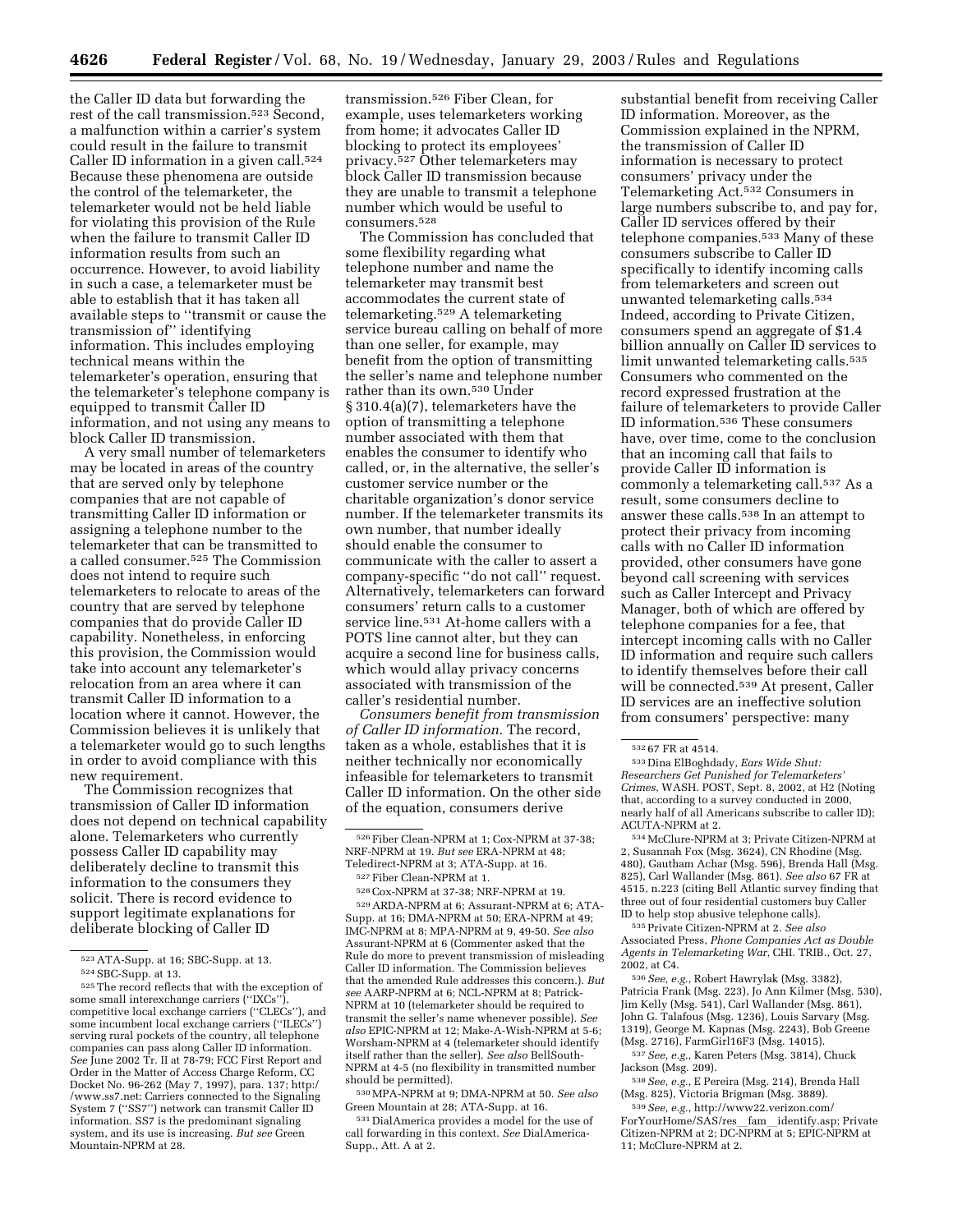consumers pay added costs simply to find out who is calling them, yet this investment is useless when the identifying information is not made available.540

With the exception of Fiber Clean, which argued in favor of allowing athome telemarketers to block Caller ID transmission, comments from industry members on the whole did not argue that telemarketers have a reason to block Caller ID transmission which might override the substantial privacy protection afforded to consumers when their Caller ID service shows them who is calling.541 To the contrary, comments from industry members *supported* the privacy principle behind the Rule's Caller ID provision, but took issue with the proposition that they should be required to transmit or cause transmission of Caller ID information.542 Therefore, there is strong support for the Commission's position that requiring Caller ID transmission in telemarketing calls will help promote consumers' privacy by allowing them to know who is calling them at home.

Transmission of Caller ID information will also promote accountability throughout the industry—a goal championed by consumers<sup>543</sup> and industry members<sup>544</sup> alike. The Commission is persuaded by the argument DialAmerica presented in favor of requiring transmission of Caller ID in telemarketing calls. According to DialAmerica: ''[d]elivery of Caller ID information, that will be displayed on a consumer's Caller ID device or that can be accessed through such services as \*69, is essential to create accountability in the outbound telemarketing industry.''545

541Several comments from industry groups asserted that the Commission should yield to the FCC's standard on Caller ID blocking, under which the calling party's ability to block Caller ID transmission is preserved. *See, e.g.*, DMA-NPRM at 48-49; SBC Supp. at 10-11. As is discussed below, however, the concerns at stake in the FCC's regulation—law enforcement and safety—are not implicated by telemarketing calls.

542 DMA-NPRM at 48; IMC-NPRM at 8.

543*See, e.g.*, Teresa Vargas (Msg. 1292) (''I think telemarketers should NOT be able to block their phone numbers on Caller ID screens or \*69. This will make the telemarketers more accountable, particularly if their tactics are in violation of a ''donot-call'' request or if, [sic] the telemarketers successfully scam consumers.''); Lisa Bellanca (Msg. 2007).

544*See, e.g.*, DialAmerica-Supp. at 2; June 2002 Tr. II at 91-92 (ERA).

545 DialAmerica-Supp. at 2.

Commenters noted that the increase in accountability that would accrue from requiring transmission of Caller ID information in telemarketing would provide particular benefit in addressing abandoned calls.546 Consumers whose privacy has been abused by dead air and call abandonment find it difficult, if not impossible, to ascribe those practices to a particular telemarketer unless Caller ID information is provided.547 As explained by DialAmerica, mandatory transmission of Caller ID information will provide ''a strong incentive for companies to keep abandonment rates low and eliminate 'dead air,''' as these companies do not want to engage in practices that might encourage consumers to invoke their companyspecific "do-not-call" rights.<sup>548</sup>

The enhanced accountability provided by Caller ID transmission extends beyond complaints about call abandonment and dead air. Caller ID information provides a record of identification that endures beyond the telemarketing call. The prompt disclosures required by 310.4(d) provide consumers with a needed introduction to a solicitation call, but do not provide an enduring record of identifying information, as most consumers do not answer the phone with pen and paper at the ready to write down the name of the calling party. Moreover, just as industry comments did not dispute the privacy protections provided by Caller ID transmission, neither did they present a rebuttal to the argument that such transmission will promote accountability in telemarketing. Indeed, the large majority of telemarketers entities built upon good business practices and compliance with the Rule—will benefit from a provision designed to respond to deceptive and abusive practices aided by anonymity in telemarketing.549

By eliminating anonymity in telemarketing, the Caller ID provision will serve a third, equally important goal: it will provide law enforcement with a significant new resource.<sup>550</sup> In the years following promulgation of the original Rule, the Commission and the states have created a substantial record of enforcement.551 However,

550TRA-NPRM at 11; EPIC-NPRM at 11-12.

enforcement efforts concerning some Rule provisions have been frustrated because of difficulty in identifying violators.552 Sellers and telemarketers that have failed to honor ''do-not-call'' requests have been particularly hard to identify.553 A number of comments in the record noted the need for greater ability to identify possible violators, and the advantages of Caller ID information in filling that need.554 AARP noted that required transmission of Caller ID information will also enable consumers to contact government agencies and the Better Business Bureau to verify the legitimacy of the telemarketer, which will help to prevent fraud before it occurs.555 Therefore, the transmission of Caller ID information likely will aid law enforcement's ability to enforce the TSR, and increase the Rule's effectiveness.

*Consistency with FCC regulations.* FCC regulations require carriers using SS7556 to provide a mechanism by which a line subscriber can block the display of his or her telephone number on a Caller ID device.557 SBC referenced the FCC's approach to Caller ID blocking to argue that calling parties' interest in privacy ''outweighs the general usefulness of Caller ID service.''558 As the NPRM made clear, the FCC's requirement that common carriers be able to allow Caller ID blocking is meant to address specific calling situations in which protecting the calling party's privacy takes on particular urgency.559 Cited examples include undercover law enforcement operations and calls placed from battered women's shelters.560 No such privacy justification suggests itself in the case of telemarketers. Moreover, there is no conflict between the amended Rule's Caller ID provision and FCC regulations. The FTC's provision requires sellers and telemarketers to transmit Caller ID information; it does not create an obligation or a prohibition for common carriers. FCC regulations require certain carriers to provide a mechanism for blocking display of Caller ID information; they do not grant

- 553 Donald Munson (Msg. 25516); EPIC-NPRM at 11; NYSCPB-NPRM Att. A at 4-5.
- 554 DialAmerica-NPRM at 25-26; EPIC-NPRM at 11-12; Patrick-NPRM at 2-3; TRA-NPRM at 11; CN Rhodine (Msg. 480); Charles Goodwin (Msg. 2079); Donald Munson (Msg. 25516).
	- 555AARP-NPRM at 6.
	- 556*See* note 526 above for more on SS7
- technology.
- 557 47 CFR 64.1601.
- 558SBC-Supp. at 10-11.
- 559 67 FR at 4515, n.228. *See also* ATA-Supp. at 16; EPIC-NPRM at 14.
- 560 *Id.*

<sup>540</sup>AARP-NPRM at 5; EPIC-NPRM at 11; McClure-NPRM at 3. *But see* Lynn Gaubatz (Msg. 2769) (Consumer prefers current state of affairs where ''most'' telemarketers block transmission of Caller ID information because her Caller ID is programmed to refuse calls from parties who block such transmission. Using this arrangement, the consumer reports receiving few telemarketing calls.).

<sup>546</sup> DialAmerica-NPRM at 25; Sytel-NPRM at 8; AARP-NPRM at 9; ARDA-NPRM at 15.

<sup>547</sup>http://www.opc-marketing.com/ predictive.htm (''[I]t is assumed that abandoned calls to anonymous consumers do not harm the call center's business.'').

<sup>548</sup> DialAmerica-Supp. at 3.

<sup>549</sup>*See, e.g.*, AARP-NPRM at 6.

<sup>551</sup>FTC law enforcement actions alone total over 139 cases, resulting in total judgments of over \$200 million since the Rule's inception.

<sup>552</sup> June 2002 Tr. II at 21.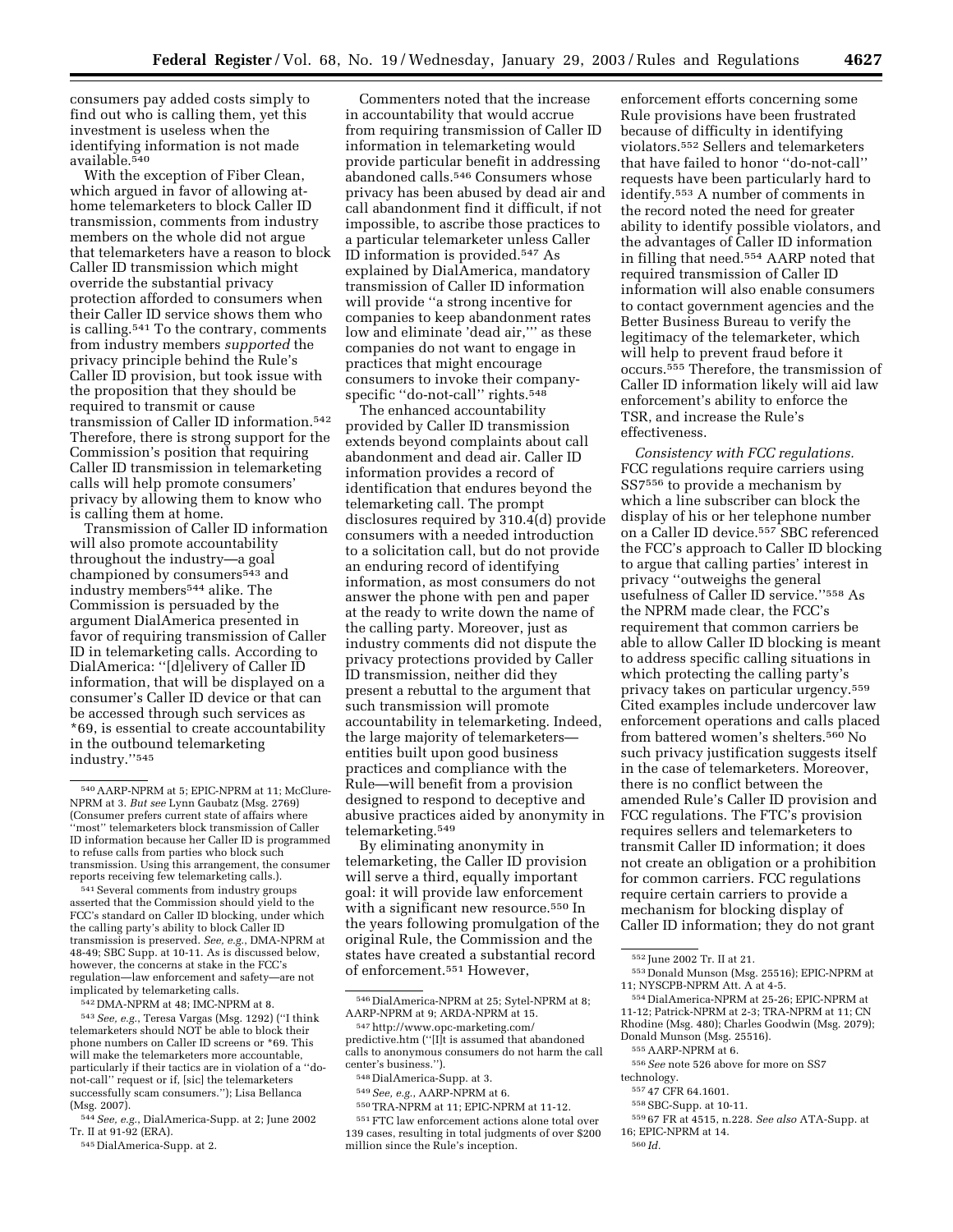sellers and telemarketers the right to block transmission of that information.

## *§ 310.4(b) — Pattern of calls*

Section 310.4(b)(1) of the original Rule specifies that ''[i]t is an abusive telemarketing act or practice and a violation of this Rule for a telemarketer to engage in, or for a seller to cause a telemarketer to engage in,'' several practices deemed to be abusive of consumers. The proposed Rule contained some modifications to various subsections of this provision. The responses received in response to the NPRM, and the discussion at the June 2002 Forum, are set forth below.

# *§ 310.4(b)(1)(i) — Calling repeatedly or continuously*

Section 310.4(b)(1)(i) specifies that it is an abusive telemarketing act or practice to cause any telephone to ring, or to engage any person in telephone conversation, repeatedly or continuously, with intent to annoy, abuse, or harass any person at the called number. None of the comments recommended that changes be made to the current wording of § 310.4(b)(1)(i).<sup>561</sup> Therefore, the language in that provision remains unchanged in the amended Rule.562 However, the expansion in the scope of the Rule effectuated by the USA PATRIOT Act brings within the ambit of this provision telemarketers soliciting charitable contributions.

# *§ 310.4(b)(1)(ii) — Denying or interfering with ''do-not-call'' rights*

In the NPRM, the Commission proposed to prohibit a telemarketer from denying or interfering in any way with a person's right to be placed on a ''donot-call'' list, including hanging up the telephone when a consumer initiates a request that he or she be placed on the seller's list of consumers who do not wish to receive calls made by or on behalf of that seller.563 In setting out the proposed prohibition, the Commission noted that during the Rule Review, numerous individual consumers had complained about being hung up on when they asked to be placed on a ''donot-call'' list. In other instances, consumers complained that the telemarketer had used other means to hamper or impede these consumers' attempts to be placed on a ''do-not-call'' list. Participants in both the ''Do-Not-Call'' Forum and the Rule Review Forum echoed these complaints.564

A seller or telemarketer has an affirmative duty under the Rule to accept a ''do-not-call'' request, and to process that request. Failure to do so by impeding, denying, or otherwise interfering with an attempt to make such a request clearly would defeat the purpose of the ''do-not-call'' provision, and would frustrate the intent of the Telemarketing Act to curtail telemarketers from undertaking unsolicited telephone calls which the reasonable consumer would consider coercive or abusive of the consumer's right to privacy.565

Those commenters who addressed this provision strongly supported the prohibition.566 For example, NAAG stated that an express prohibition against denying or interfering with a consumer's right to be added to a company-specific ''do-not-call'' list clarifies the seriousness of the telemarketer's obligation to process the consumer's request and will raise confidence in the system.567

NAAG noted that the consumer who receives the telemarketing call generally must rely exclusively on the telemarketer's truthful disclosure of his or her identity and the nature of the call, and that consumers are often confused because many company names are very similar.568 In this respect, the Commission's determination to require telemarketers to transmit Caller ID information, discussed above, will provide a valuable tool to both consumers and law enforcement agencies in identifying those telemarketers who fail to comply with their obligation to process the consumer's request.

Therefore, the Commission has determined that it is an abusive telemarketing act or practice to deny or interfere in any way with a person's right to be placed on a ''do-not-call'' list, including hanging up on the individual when he or she initiates such a request. Section 310.4(b)(1)(ii) of the amended Rule prohibits this practice, and encompasses both telemarketers soliciting the purchase of goods or

services and those soliciting charitable contributions in accordance with the USA PATRIOT Act amendments.569 In addition, § 310.4(b)(1)(ii) prohibits anyone from directing another person to deny or interfere with a person's right to be placed on a ''do-not-call'' list. This aspect of the provision is intended to ensure that sellers who use third-party telemarketers cannot shield themselves from liability under this provision by suggesting that the violation was a single act by a ''rogue'' telemarketer where there is evidence that the seller caused the telemarketer to deny or defeat ''do-not-call'' requests.570

## *§ 310.4(b)(1)(iii) — ''Do-not-call''*

The original Rule prohibited a seller or telemarketer from calling a person who had previously asked not to be called by or on behalf of the seller whose goods or services were offered.571 The proposed Rule added a second ''donot-call'' provision that would prohibit a seller or telemarketer from calling a consumer who had placed his or her name and/or telephone number on a centralized registry maintained by the Commission, unless the consumer had provided express authorization for the seller to call him or her.<sup>572</sup> To effectuate the USA PATRIOT Act amendments, the Commission also proposed that forprofit telemarketers who solicit charitable donations be subject to the proposed national registry.573

The national ''do-not-call'' registry proposal generated extensive comment.574 Consumer and privacy advocates, as well as individual consumers, overwhelmingly supported the creation of such a registry.575

570Because the USA PATRIOT Act amendments do not give the Commission jurisdiction over nonprofit organizations, the prohibition against causing a telemarketer to deny or defeat ''do-not-call'' requests applies only to sellers of goods or services, not to non-profit organizations.

571 16 CFR 310.4(b)(1)(ii). This is termed a ''company-specific'' approach to eliminating unwanted telephone solicitations.

 $^{572}\mathrm{Proposed}$  Rule §§ 310.4(b)(1)(iii)(B) and 310.4(b)(1)(iii)(B)(1) and (2).

573 67 FR at 4516, 4519.

574As discussed above, the Commission received about 64,000 written and electronic comments in response to the NPRM, including over 45 supplemental comments from organizations and individuals and almost 15,000 comments from Gottschalks' customers that were submitted by Gottschalks as its supplemental comment. The vast majority of comments touched, at least in part, on the proposed national ''do-not-call'' registry.

575*See, e.g.*, DOJ-NPRM at 4-5; EPIC-NPRM at 2- 3; LSAP-NPRM at 12; NAAG-NPRM at 4, 6, 12, 29; NACAA-NPRM at 2; NCLC-NPRM at 13; NCL-

<sup>561</sup> In its comments in the Rule Review, NASAA stated that this provision strikes directly at one of the manipulative techniques used in high-pressure sales to coerce consumers to purchase a product, and noted that the organization advises consumers that one of the ''warning signs of trouble'' is the ''three-call'' technique used by fraudulent sellers of securities. NASAA-RR at 2.

<sup>562</sup>Section 310.4(b)(1)(i) of the amended Rule prohibits as an abusive practice ''causing any telephone to ring, or engaging any person in telephone conversation, repeatedly or continuously with intent to annoy, abuse, or harass any person at the called number.

<sup>563</sup> 67 FR at 4516.

<sup>564</sup> *Id.*

<sup>565</sup> 15 U.S.C. 6102(a)(3)(A).

<sup>566</sup>*See, e.g.*, ARDA-NPRM at 6; Assurant-NPRM at 7; NAAG-NPRM at 44; NCL-NPRM at 8; NYSCPB-NPRM at 5-6; Proctor-NPRM at 4.

<sup>567</sup>NAAG-NPRM at 44. *See also* NCL-NPRM at 8. 568NAAG-NPRM at 44.

<sup>569</sup>Moreover, the Rule Review yielded evidence that, in some instances, telemarketers soliciting charitable contributions are unwilling to honor donors' ''do-not-call'' requests, even when threatened with withdrawal of future support. *See* Peters-RR at 1.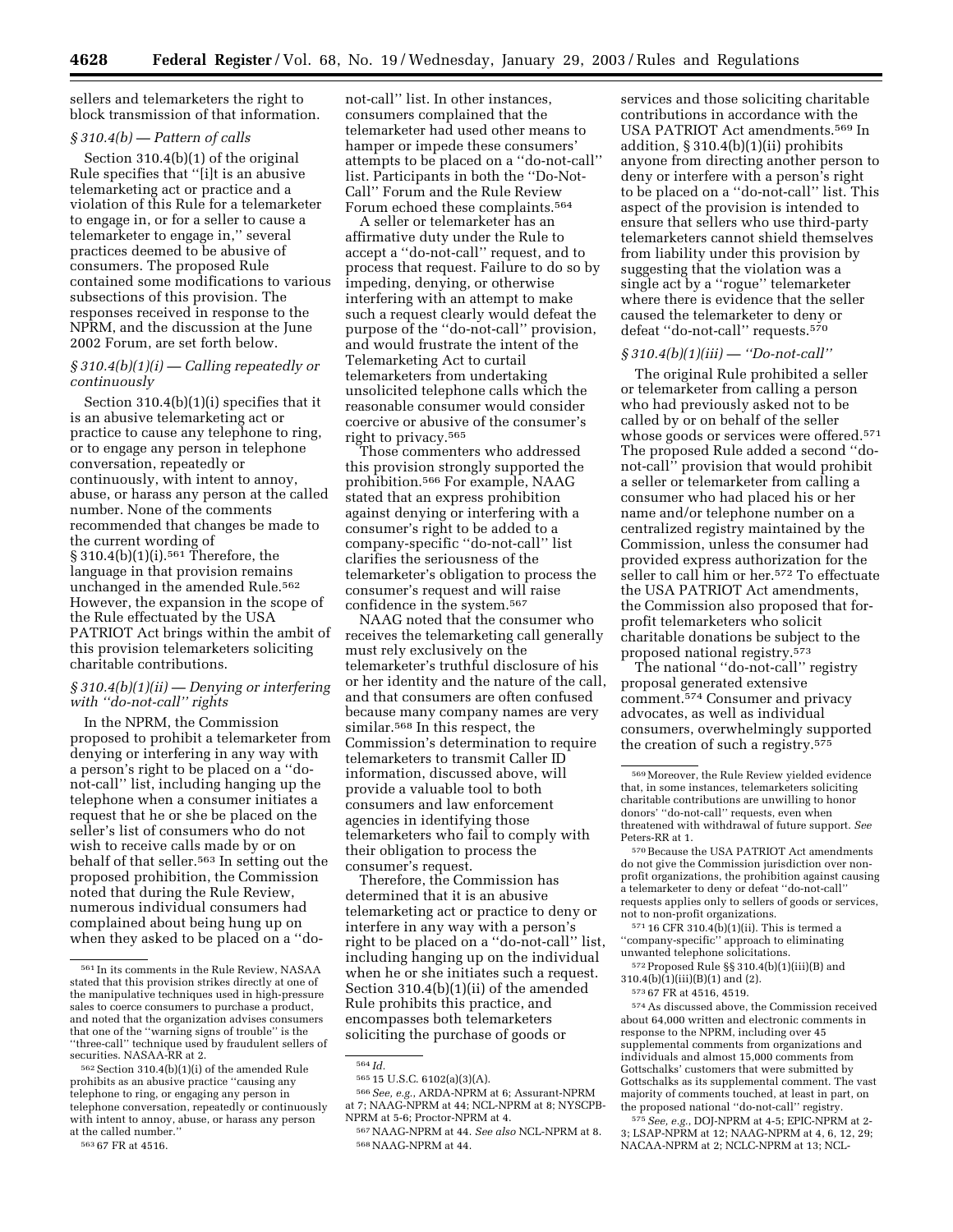Indeed, many recommended that the Commission take a more restrictive ''opt-in'' approach, and prohibit telemarketing except to those consumers who expressly agree in advance to accept sales calls.576 State regulators also supported a national registry, provided it did not preempt the ''donot-call'' legislation already passed in many states or preclude the states from enforcing these laws.577

A number of industry commenters supported the general concept of a national ''do-not-call'' registry that would preempt state ''do-not-call'' laws, provided an exemption for ''existing business relationships'' were added to the Rule. The need for an established business relationship exemption was the most emphatic and consistent theme of industry comments, but other points were raised as well. Some questioned whether the Commission had the statutory authority to establish such a registry.578 Others argued that a national ''do-not-call'' registry would impose an unconstitutional restriction on commercial speech.579 Still others felt that an FTC registry was not necessary because the current system was sufficient to protect consumer privacy.580 These commenters supported increased enforcement of existing federal and state ''do-not-call'' laws. Charitable organizations and the telemarketers who serve them uniformly opposed the national ''do-not-call'' registry proposal if applicable to charitable solicitations by for-profit telemarketers. They argued that such a registry would violate the First Amendment and that it would have a devastating impact on the level of contributions that non-profit

576*See, e.g.*, EPIC-NPRM at 4; NCL-NPRM at 8.

organizations depend upon to fulfill their missions.581

Based on the entire record in this proceeding, the Commission has determined to retain the provision in the original Rule that prohibits a seller or telemarketer from calling a consumer who has previously asked not to be called by or on behalf of that seller. The Commission has also determined to supplement that provision by amending the Rule to establish a national ''do-notcall'' registry. For the reasons set forth herein, the Commission has decided to limit coverage of the national registry to telemarketing calls made by or on behalf of sellers of goods or services, thus exempting telemarketing calls on behalf of charitable organizations. Calls on behalf of charitable organizations will be subject to the company-specific ''donot-call'' provision. In addition, the Commission has decided to retain the provision that allows consumers who sign up on the national ''do-not-call'' registry to provide express agreement to specific sellers to call them, but has modified that provision to require that evidence of such agreements be written, not oral. Furthermore, the Commission has decided to supplement that express agreement provision with a narrowlydefined exemption for ''established business relationships.'' The Commission is persuaded that these provisions will work in a complementary fashion to effectuate the appropriate balance between protecting consumer privacy and enabling sellers to have access to their existing customers. Of course, even a seller who is exempt from the prohibition against calling a consumer based on the existence of an ''established business relationship'' with that consumer must honor that consumer's direct request not to be called under the company-specific ''do-not-call'' provision.

*Background.* The original Rule's company-specific approach, which prohibited a seller or telemarketer from calling a person who had previously asked not to be called, was intended to prohibit abusive patterns of calls from a seller or telemarketer to a person. During the Rule Review, industry representatives generally supported the Rule's current company-specific approach, stating that it provides consumer choice and satisfies the consumer protection mandate of the Telemarketing Act while not imposing an undue burden on industry.582 The

vast majority of individual commenters, however, joined by consumer groups and state law enforcement representatives, claimed that the TSR's company-specific ''do-not-call'' provision is inadequate to prevent the abusive patterns of calls it was intended to prohibit.583 They cited several problems with the current ''do-not-call'' scheme as set out in the FTC and FCC regulations:584 the company-specific approach is extremely burdensome to consumers, who must repeat their ''donot-call'' request with every telemarketer that calls;585 consumers' repeated requests to be placed on a ''donot-call'' list are ignored;586 consumers have no way to verify that their names have been taken off of a company's calling list;587 consumers find that using the TCPA's private right of action588 is very complex and time-consuming, and places an evidentiary burden on the consumer who must keep detailed lists of who called and when;589 and finally, even if the consumer wins a lawsuit against a company, it is difficult for the consumer to enforce the judgment.590

In addition to the fact that it has proven ineffective, there is another problem that is not even addressed by the company-specific provision. In particular, because a great many telemarketers are now placing huge patterns of unsolicited telemarketing calls,591 many consumers find even an

583*See* NAAG-RR at 17-19; NCL-RR at 13-14; DNC Tr. at 132-80. *See also, e.g.*, Anderson-RR at 1; Bennett-RR at 1; Card-RR at 1; Conway-RR at 1; Garbin-RR at 1; A. Gardner-RR at 1; Gilchrist-RR at 1; Gindin-RR at 1; Harper-RR at 1; Heagy-RR at 1; Johnson-RR at 1; McCurdy-RR at 1; Menefee-RR at 1; Mey-RR *passim*; Mitchelp-RR at 1; Nova53-RR at 1; Peters-RR at 1; Rothman-RR at 1; Vanderburg-RR at 1; Ver Steegt-RR at 1; Worsham-RR at 1.

584The FCC's ''do-not-call'' regulations under the TCPA are at 47 CFR 64.1201.

585 Garbin-RR at 1; NAAG-RR at 17; Ver Steeg-RR at 1.

586Harper-RR at 1; Heagy-RR at 1; Holloway-RR at 1; Johnson-RR at 1; Menefee-RR at 1; Mey-RR *passim*; Nova53-RR at 1; Nurik-RR at 1; Peters-RR at 1; Rothman-RR at 1; Runnels-RR at 1; Schiber-RR at 1; Schmied-RR at 1; Vanderburg-RR at 1.

587McCurdy-RR at 1; Schiber-RR at 1.

588The TCPA permits a person who receives more than one telephone call in violation of the FCC's ''do-not-call'' regulations to bring an action in an appropriate state court to enjoin the practice, to receive money damages, or both. 47 U.S.C. 227(b)(3). The consumer may recover actual monetary loss from the violation or receive \$500 in damages for each violation, whichever is greater. *Id.* If the court finds that a company willfully or knowingly violated the FCC's ''do-not-call'' rules, it can award treble damages. *Id.*

NPRM at 8; NFPPA-NPRM at 1; Pelland-NPRM *passim*; Proctor-NPRM *passim*; PRC-NPRM at 2; Private Citizen-NPRM at 1; TDI-NPRM at 4-5; Worsham-NPRM at 1. Of the approximately 49,000 comments, about 33,000 supported the creation of a national registry, while about 13,700 opposed it. Of the 14,700 comments from Gottschalks'' customers, almost 11,500 supported the creation of a ''do-not-call'' registry, while only about 1800 opposed the idea of a registry.

<sup>577</sup>*See, e.g.*, Connecticut-NPRM at 1-2, 3; DC-NPRM at 4; Kansas-NPRM at 2; NAAG-NPRM at 4- 29; NYSCPB-NPRM at 1; Tennessee-NPRM at 2, 9- 10; Texas PUC-NPRM at 1, 2; Virginia-NPRM at 1- 2. *See also* AARP-NPRM at 1; NCL-NPRM at 9-10; NCLC-NPRM at 13; PRC-NPRM at 4; Private Citizen-NPRM at 2; TDI-NPRM at 4-5.

<sup>578</sup>*See, e.g.*, Discover-NPRM at 2; ERA-NPRM at 26; NRF-NPRM at 2-3; NAA-NPRM at 2; Paramount-NPRM at 1; PMA-NPRM at 6, 24-26.

<sup>579</sup>*See, e.g.*, NAA-NPRM at 2; Paramount-NPRM at 2; PBP-NPRM *passim*; Redish-NPRM *passim*.

<sup>580</sup>*See, e.g.*, Craftmatic-NPRM at 3; ERA-NPRM at 5, 28; PMA-NPRM at 6; TeleStar-NPRM at 2; Weber-

NPRM at 2.

<sup>581</sup>*See, e.g.*, DMA-NonProfit-NPRM *passim*; Notfor-Profit Coalition-NPRM *passim*; Hudson Bay-NPRM *passim*. *See also* June 2002 Tr. III at 110, 205-10.

<sup>582</sup>ARDA-RR at 2; ATA-RR at 8-10; Bell Atlantic-RR at 4; DMA-RR at 2; ERA-RR at 6; MPA-RR at 16;

NAA-RR at 2; NASAA-RR at 4; PLP-RR at 1. *See also* DNC Tr. at 132-80.

<sup>589</sup> Kelly-RR at 1; NAAG-RR at 17-19; NACAA-RR at 2; NCL-RR at 13-14.

<sup>590</sup> Kelly-RR at 1.

<sup>591</sup>Based on figures provided by the

telemarketing industry, a study prepared for CCC Continued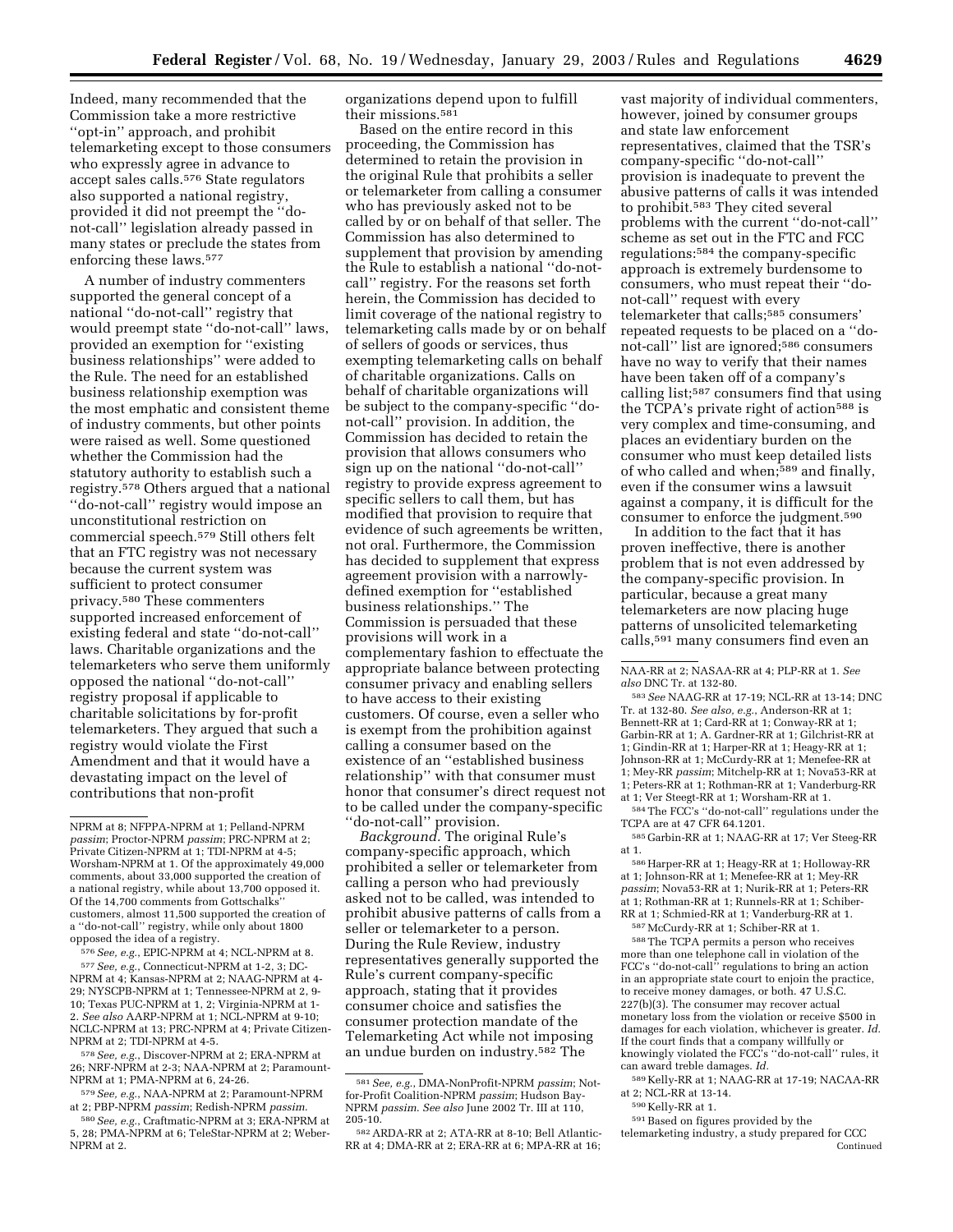592 DNC Tr. at 16, 137, 157-58. As of August, 2002, 27 states had passed ''do-not-call'' statutes. Florida established the first state ''do-not-call'' list in 1987. (Fla. Stat. Ann. § 501.059). Oregon and Alaska followed with ''do-not-call'' statutes in 1989. Instead of a central registry, these two states opted to require telephone companies to place a black dot in the telephone directory by the names of consumers who do not wish to receive telemarketing calls. (1999 Or. Laws 564; Alaska Stat. Ann. § 45.50.475). In 1999, Oregon replaced its ''black dot'' law with a ''no-call'' central registry program. (Or. Rev. Stat. § 464.567). *See also* article regarding Oregon law in 78 *BNA Antitrust & Trade Reg. Report* 97 (Feb. 4, 2000). After those three states adopted their statutes, there was little activity at the state level for about a decade. Then, in 1999, a new burst of legislation occurred as five more states passed ''do-not-call'' legislation—Alabama (Ala. Code § 8-19C); Arkansas (Ark. Code Ann. § 4- 99-401); Georgia (Ga. Code Ann. § 46-5-27; *see also* rules at Ga. Comp. R. & Regs. 515-14-1); Kentucky (Ky. Rev. Stat. Ann. § 367.46955(15)); and Tennessee (Tenn. Code Ann. § 65-4-401; *see also* rules at Tenn. Comp. R. & Regs. Chap. 1220-4-11). During 2000, six more states enacted ''do-not-call'' statutes—Connecticut (Conn. Gen. Stat. Ann. § 42- 288a); Idaho (Idaho Code § 48-1003); Maine (Me. Rev. Stat. § 4690-A); Missouri (Mo. Rev. Stat. § 407.1095); New York (N.Y. General Business Law § 399-z; *see also* rules at NY Comp. R. & Regs. tit. 12 § 4602); and Wyoming (Wyo. Stat. Ann. § 40-12- 301). As of August, 2002, another eleven states had joined the ranks—California (S.B. 771, to be codified at Cal. Bus. & Prof. Code § 17590); Colorado (H.B. 1405, to be codified at Colo. Rev. Stat. § 6-1-901); Illinois (S.B. 1830, signed Aug. 9, 2002); Indiana (H.B. 1222, to be codified at Ind. Code Ann. § 24.4.7); Kansas (S.B. 296, to be codified at Kan . Stat. Ann. 2001 Supp. § 50-670, signed May 29, 2002); Louisiana (H.B. 175, to be codified at La. Rev. Stat. 45:844.11); Massachusetts (H.B. 5225, signed Aug. 10, 2002); Minnesota (S.B. 3246, to be codified at Minn. Stat. § 325E.311, signed May 15, 2002); Oklahoma (S.B. 950, to be codified at Okla. Stat. tit. 15 § 775B.1, signed Apr. 15, 2002); Pennsylvania (H.B. 1469, to be codified as amendment to Pa. Cons. Stat. § 2241; Texas (H.B. 472, to be codified at Tex. Bus. & Com. Code Ann. § 43.001); Vermont (S. 62, Pub. Act 120, to be codified at Vt. Stat. Ann. tit. 9 § 2464a, signed June 5, 2002); and Wisconsin (Section 2435 of 2001 Wisconsin Act 16, 2001 S.B. 55, to be codified at Wis. Stat. 100.52). In addition, numerous states are considering or recently have considered laws that would create state-run ''do-not-call'' lists, including Arizona, Delaware, District of Columbia, Hawaii, Illinois, Iowa, Maryland, Michigan, Mississippi, Montana, Nebraska, Nevada, New Jersey, North Carolina, Ohio, Rhode Island, South Carolina, South Dakota, Utah, Virginia, Washington, and

The comments received in response to the NPRM show that frustration with unsolicited telemarketing calls continues despite the efforts of the DMA, the states, and the TCPA/TSR company-specific approaches to the problem. Individual commenters overwhelmingly supported the establishment of a national ''do-notcall'' registry.593 This was true even of those individuals who were already signed up on their state's ''do-not-call'' registry or on the DMA's TPS.594 Although many of these individuals stated that they had found their state registry to be effective in reducing the number of unwanted calls, they thought that a national registry would be a beneficial addition to their state registry because, among other things, a central registry would eliminate some of the loopholes in the state laws, thus increasing coverage, and would provide the convenience of a one-stop method of reducing unwanted calls.595 Similarly, individuals who were signed up on the DMA's TPS list also said that the list had been effective in reducing the number of unwanted calls, yet they felt that a national registry was needed because they were still receiving unwanted calls.596

593The Commission received approximately 64,000 email and written comments. Of those, approximately 44,000 supported the proposed national ''do-not-call'' registry, while only about 15,000 opposed the creation of such a registry. (The remaining 5,000 comments did not address this issue.)

594The Commission received approximately 7,500 comments from consumers who live in states that have ''do-not-call'' statutes. *See, e.g.*, Dan Seaman (AL) (Msg. 1127); Shawn Baumgartner (FL) (Msg. 2771); Edwin Rodriguez (CO) (Msg. 4573); Michelle Crouch (GA) (Msg. 4973); and Rona Owen (TX) (Msg. 6247).

595*See, e.g.*, Michelle Crouch (GA) (Msg. 4973); Dan Seaman (AL) (Msg. 1127) (state registry has too many exemptions); Clive and Jane Romig (FL) (Msg. 19125) (current remedies are inadequate).

596*See, e.g.*, Robert Winters (Msg. 18984) (resurgence of calls after a while); Gregory Stahmer (Feb. 21, Part 6, Msg. 150) (continues to get unwanted calls); Robert Baly (Feb. 27, Part 1, Msg. 551).

Consumer groups supported the creation of a national ''do-not-call'' registry,597 and some privacy advocates urged the Commission to take an even more restrictive ''opt-in'' approach by banning telemarketing to any consumer who has not expressly agreed to receive telephone solicitations.598 With certain caveats, state regulators also supported the proposal for a national ''do-not-call'' registry.599 Some states that already have a state ''do-not-call'' list in place indicated that a national list would complement the current regime of state legislation and could be an effective addition to the arsenal of tools available to consumers in reducing unwanted calls.600 However, states and consumer advocates cautioned that such a system should be implemented in close coordination with the states and should not supplant more restrictive state  $laws.601$ 

Industry commenters generally believed that the current system is working and that a national ''do-notcall'' registry is unnecessary.602 They expressed the view that the DMA's Telephone Preference Service (''TPS'') is tantamount to a national ''do-not-call'' registry. In fact, according to their comments, the TPS has greater coverage than the FTC registry would have because it covers certain entities such as common carriers, banks, and charitable organizations beyond FTC jurisdiction.<sup>603</sup> They argued that these

600CCA-NPRM at 1; Connecticut-NPRM at 1; Kansas-NPRM at 1; NAAG-NPRM at 6, 12, 29; NYSCPB-NPRM at 1-2; Tennessee-NPRM at 2.

601Connecticut-NPRM at 1-2, 3; Kansas-NPRM at 1; NAAG-NPRM at 6-13; NACAA-NPRM at 4-5; NCL-NPRM at 9; NYSCPB-NPRM at 2-4, 13-17; Private Citizen-NPRM at 2; Tennessee-NPRM at 2, 9-10; Texas PUC-NPRM at 3-4. *See also* June 2002 Tr. I at 19-40.

602*See, e.g.*, ATA-NPRM at 21-25; Craftmatic-NPRM at 3; DMA-NPRM at 7-8; ERA-NPRM at 5, 28; Fleet-NPRM at 2; Green Mountain-NPRM at 21-23; Lenox-NPRM at 4-5; MPA-NPRM at 34-35; Noble-NPRM at 2; NATN-NPRM at 2; NSDI-NPRM at 3; Pacesetter-NPRM at 2-3; PMA-NPRM at 6; Synergy Solutions-NPRM at 2; Technion-NPRM at 4; Teleperformance-NPRM at 2; TeleStar-NPRM at 2; TRC-NPRM at 2; Weber-NPRM at 2.

603*See, e.g.*, ATA-NPRM at 24-25; DMA-NPRM at 8-11; ERA-NPRM at 27-28; MPA-NPRM at 34-35; Noble-NPRM at 2; NATN-NPRM at 2; NSDI-NPRM

initial call from a telemarketer or seller to be abusive and invasive of privacy. Several states responded to the growing consumer frustration with unsolicited telemarketing calls and the ineffectiveness of the company-specific approach by passing legislation to establish statewide ''do-not-call'' lists. To date, 27 states have passed such legislation, and numerous other states have considered similar bills.592

estimates that the annual number of outbound calls that are answered by a consumer is 16,129,411,765 (*i.e.*, 16 billion calls). James C. Miller, III, Jonathan S. Bowater, Richard S. Higgins, and Robert Budd, ''An Economic Assessment of Proposed Amendments to the Telemarketing Sales Rule,'' June 5, 2002, (hereinafter ''Miller Study'') at 28, Att. 1. This figure does not include those calls that are abandoned.

West Virginia. *See* CallCompliance table of state ''do-not-call'' laws and proposed legislation, http:/ /www.callcompliance.com/pages/STATElist.html (accessed July 24, 2002). The ''do-not-call'' issue has also drawn the attention of federal legislators, who have introduced several bills aimed at addressing consumers' concerns. For example, in the 106th Congress, H.R. 3180 (introduced by Rep. Salmon) would have required telemarketers to tell consumers that they have a right to be placed on either the DMA's ''do-not-call'' list or on their state's ''do-not-call'' list. This proposal also would have required all telemarketers to obtain and reconcile the DMA and state ''do-not-call'' lists with their call lists. Similar legislation was introduced in the 107th Congress by Rep. King (H.R. 232, the ''Telemarketing Victim Protection Act''). In addition, on December 20, 2001, Sen. Dodd introduced S. 1881, the ''Telemarketing Intrusive Practices Act of 2001,'' which would require the FTC to establish a national ''do-not-call'' registry.

<sup>597</sup>AARP-NPRM at 1; CCA-NPRM at 1; ConsumerPrivacyGuide.com-NPRM at 1; EPIC-NPRM at 2-3; LSAP-NPRM at 12-15; NAAG-NPRM at 4; NACAA-NPRM at 2; NARUC-NPRM at 1, 3; NASUCA-NPRM at 2; NCL-NPRM at 8; NCLC-NPRM at 13; PRC-NPRM at 1; Worsham-NPRM at 1. The U.S. Department of Justice also supported the creation of a national ''do-not-call'' list maintained by the FTC. DOJ-NPRM at 4-5.

<sup>598</sup>*See, e.g.*, EPIC-NPRM at 3; Worsham-NPRM at 5.

<sup>599</sup>*See, e.g.*, CCA-NPRM at 1; Connecticut-NPRM at 1-2, 3; DC-NPRM at 4; Kansas-NPRM at 2; NAAG-NPRM at 4-29; NYSCPB-NPRM at 1-2; Tennessee NPRM at 2; Texas PUC-NPRM at 1, 2; Virginia-NPRM at 1-2.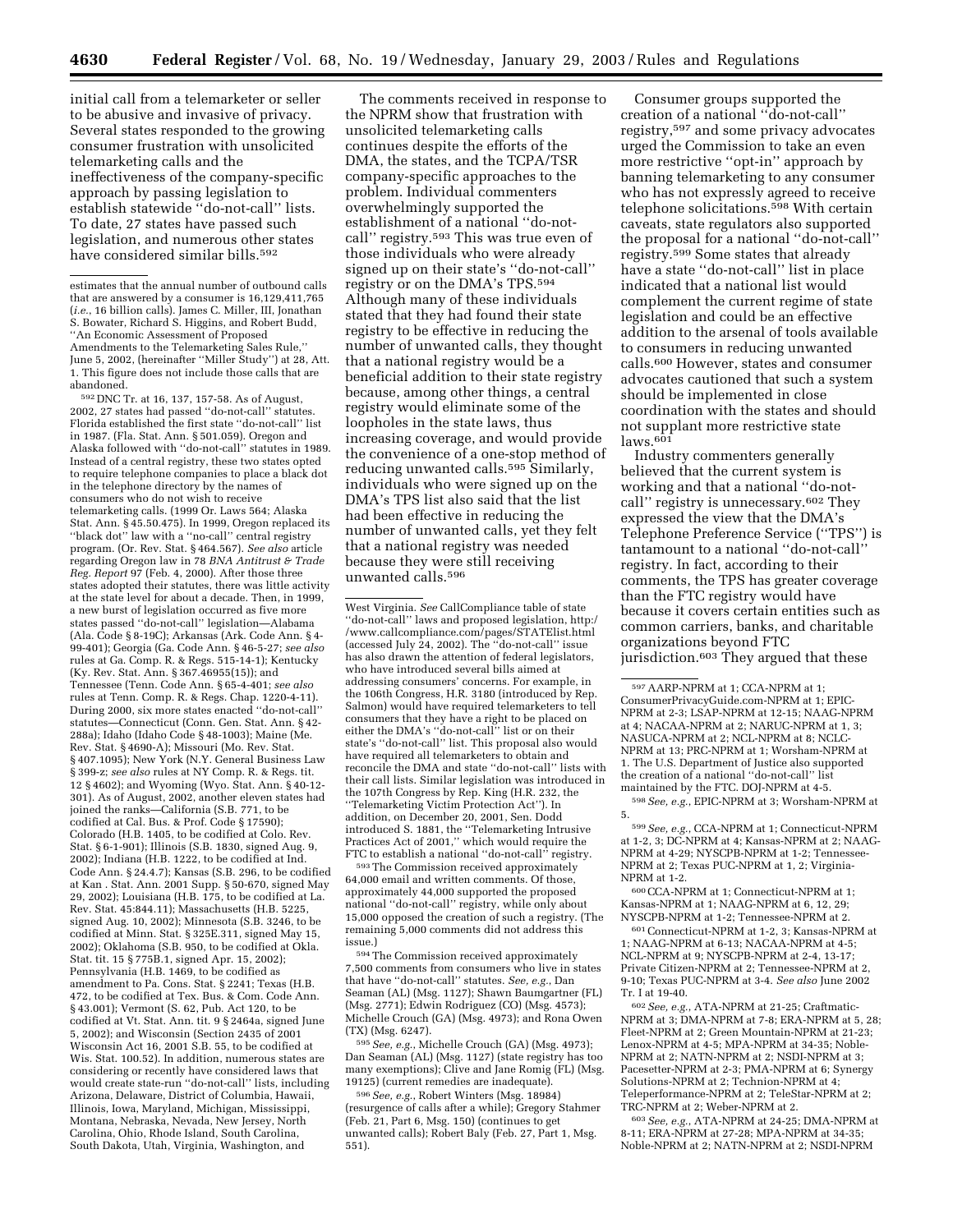gaps in the national registry's coverage due to the FTC's limited jurisdiction would make a national ''do-not-call'' list more confusing than helpful to consumers.604 Some industry members suggested that the states are the more appropriate forum for creation of ''donot-call'' lists.605 Some of these commenters argued that, unlike a national list, that must be ''one size fits all,'' states can be more responsive to the needs of their citizens and tailor their lists to those differing needs.<sup>606</sup>

The record in this matter overwhelmingly shows the contrary—as detailed earlier, it shows that the company-specific approach is seriously inadequate to protect consumers' privacy from an abusive pattern of calls placed by a seller or telemarketer. The comments also show that consumers continue to be angered by and frustrated with the pattern of unsolicited telemarketing calls they receive from the multitude of sellers and telemarketers. A national ''do-not-call'' registry addresses both types of abuse. It provides a mechanism that a consumer may use to indicate that he or she finds unsolicited telemarketing calls abusive and an invasion of privacy. It will also protect a consumer from repeated abusive calls from a seller or telemarketer. These problems cannot be fully addressed by state lists. While state ''do-not-call'' lists may be effective in reducing calls for the citizens in those states, about half the states do not have such legislation. A federal list would protect those consumers who are not currently protected. In addition, as EPIC pointed out in its comment, the state ''do-not-call'' lists vary with regard to exempt entities, with some containing so many exemptions that virtually all telemarketers are exempt.607 A federal list would provide uniformity with regard to those entities within the FTC's jurisdiction. Finally, although industry touts the state lists as

605*See, e.g.*, ATA-NPRM at 23-25; Noble-NPRM at 2; NATN-NPRM at 2; NSDI-NPRM at 3; possibleNOW.com-NPRM at 1; Success Marketing-NPRM at 2; Synergy Solutions-NPRM at 2; Technion-NPRM at 4; Teleperformance-NPRM at 2; TRC-NPRM at 2. *See also* Tennessee-NPRM at 6-7.

606*See, e.g.*, ATA-NPRM at 23-25; Noble-NPRM at 2; NATN-NPRM at 2; NEMA-NPRM at 4; NSDI-NPRM at 3; possibleNOW.com-NPRM at 1; Success Marketing-NPRM at 2; Synergy Solutions-NPRM at 3; Teleperformance-NPRM at 2; TRC-NPRM at 2. *See also* Tennessee-NPRM at 6-7.

607EPIC-NPRM at 19.

the appropriate approach to ''do-notcall,'' they also challenge the states' authority to regulate interstate calls under the state ''do-not-call'' laws.608 The Telemarketing Act grants the states the authority to enforce the TSR in federal court.609 Therefore, a national ''do-not-call'' registry maintained by the FTC pursuant to the TSR (and enforceable by the states) would quell any challenges to state ''do-not-call'' enforcement with respect to interstate telemarketing.

Some industry members would have the FTC forget about a national registry and continue to let consumers use the current national self-regulatory system set up through DMA's TPS.610 DMA has provided an important public service by administering the TPS, and the Commission applauds the efforts of the industry to regulate itself. However, the self-regulatory model has two serious shortcomings which limit its use as an effective national ''do-not-call'' registry: a self-regulatory system is voluntary; and to the extent that sanctions exist for non-compliance, DMA may apply those sanctions only against its members, not non-members.<sup>611</sup> On the other hand, lists established pursuant to the FTC Act and the Telemarketing Act, as well as those established pursuant to state law, have the force of law, and violators are subject to civil penalties. This type of sanction makes it more likely that companies will take their ''do-not-call'' obligations seriously.

The Commission recognizes that its jurisdictional limitations will impact the effectiveness of a national ''do-notcall'' registry. However, the Commission notes that while certain specific entities are exempt from coverage, the telemarketing companies that solicit on their behalf are nonetheless covered by the TSR.612 Moreover, many consumers have signed up for state ''do-not-call'' lists,613 all of which include various

610*See, e.g.*, ATA-NPRM at 21-25; Craftmatic-NPRM at 3; DMA-NPRM at 7-8; ERA-NPRM at 5, 28; Fleet-NPRM at 2; Green Mountain-NPRM at 21-23; Lenox-NPRM at 4-5; MPA-NPRM at 34-35; Noble-NPRM at 2; NATN-NPRM at 2; NSDI-NPRM at 3; Pacesetter-NPRM at 2-3; PMA-NPRM at 6; Synergy Solutions-NPRM at 2; Technion-NPRM at 4; Teleperformance-NPRM at 2; TeleStar-NPRM at 2; TRC-NPRM at 2; Weber-NPRM at 2.

611 DMA has about 5,000 members. DMA-NPRM at 1.

613For example, Missouri and Indiana each have more than 1 million telephone numbers on their lists; New York's list contains more than 2 million numbers. *See Missouri No Call Tops 1 Million Three Days Before One-Year Anniversary of Law*, Office of Missouri Attorney General, June 28, 2002, http://www.ago.state.mo.us/062802.htm; and David Wessel, *On Hold: Gagging the Telemarketers*,

exemptions. Consumers in those states have accepted the limitations of the state ''do-not-call'' lists and have been satisfied at the prospect of at least *reducing* the number of unwanted telephone solicitations that they receive.614 Indeed, an FTC registry may be more inclusive than some state ''donot-call'' lists.615 The Commission believes that consumer education will minimize consumer confusion over what calls will and will not be allowed under a national ''do-not-call'' registry.

Industry pointed to the economic importance of outbound telemarketing, which accounted for \$274.2 billion in 2001,616 and warned that a national ''do-not-call'' registry would have dire economic consequences.617 In its supplemental comments, DMA submitted a study showing ''the face of the telemarketing industry.''618 According to DMA predictions, job losses would impact most seriously on women, minorities, and rural areas—the groups and regions from which most telemarketers are drawn.619 Individual sellers and telemarketing firms estimated that they might have to lay off up to 50 percent of their employees if such a registry were to go into effect.<sup>620</sup> Numerous individual telemarketers submitted comments in which they talked about the pride they have in their work and their fear of losing their livelihood.621

WALL ST. J., Apr. 11, 2002, at A2. *See also* NAAG-NPRM at 4, n.3.

614*See generally* June 2002 Tr. I at 110-21. 615*See* EPIC-NPRM at 19 (noting that some state laws are ineffective due to the number of exempted entities).

616 DMA, ''The Faces and Places of Outbound Telemarketing in the United States,'' (June 2002) (''DMA study'') at 1.

617*See id. See also* NATN-NPRM at 1; NSDI-NPRM at 2; Success Marketing-NPRM at 2; Synergy Solutions-NPRM at 1.

618 DMA study, *see* note 616 above.

 $^{619}\mathrm{The\,DMA}$  study indicates that teleservices workers are overwhelmingly female, high-school educated, and African-American or Hispanic. Almost 62 percent of all females working as teleservices agents are working mothers, and 30 percent are part of a welfare-to-work program or were recently on public assistance. DMA study at 2. The study also indicates that outbound telemarketing call centers can be found in every state, often in rural areas or small towns and cities that are economically distressed. *Id.* at 4. *See also* NATN-NPRM at 1; NSDI-NPRM at 2; Success Marketing-NPRM at 2; Synergy Solutions-NPRM at 1.

621*See, e.g.*, Alhafez (Mar. 22, part 1, Msg. 1712); Cameron (Mar. 6, part 1, Msg. 951); Dillon (Mar. 21, part 2, Msg. 1622). *See also, e.g.*, ACI Telecentrics-Continued

at 3; Synergy Solutions-NPRM at 2; Technion-NPRM at 4; Teleperformance-NPRM at 2; TRC-NPRM at 2.

<sup>604</sup>*See, e.g.*, ERA-NPRM at 28, 36; MPA-NPRM at 34-35; Noble-NPRM at 2; NATN-NPRM at 2; NSDI-NPRM at 3; Synergy Solutions-NPRM at 2; Technion-NPRM at 4; Teleperformance-NPRM at 2; TRC-NPRM at 2.

<sup>608</sup>*See, e.g.*, ATA-NPRM at 24.

<sup>609</sup> 15 U.S.C. 6108.

 $\rm ^{612}67$  FR at 4497.

<sup>620</sup>*See* NATN-NPRM at 1; NSDI-NPRM at 2; Success Marketing-NPRM at 2; Synergy Solutions-NPRM at 1; Teleperformance-NPRM at 2; TRC-NPRM at 2-3. However, the Commission notes that these companies offered no analysis to substantiate their claims regarding the impact of the national registry.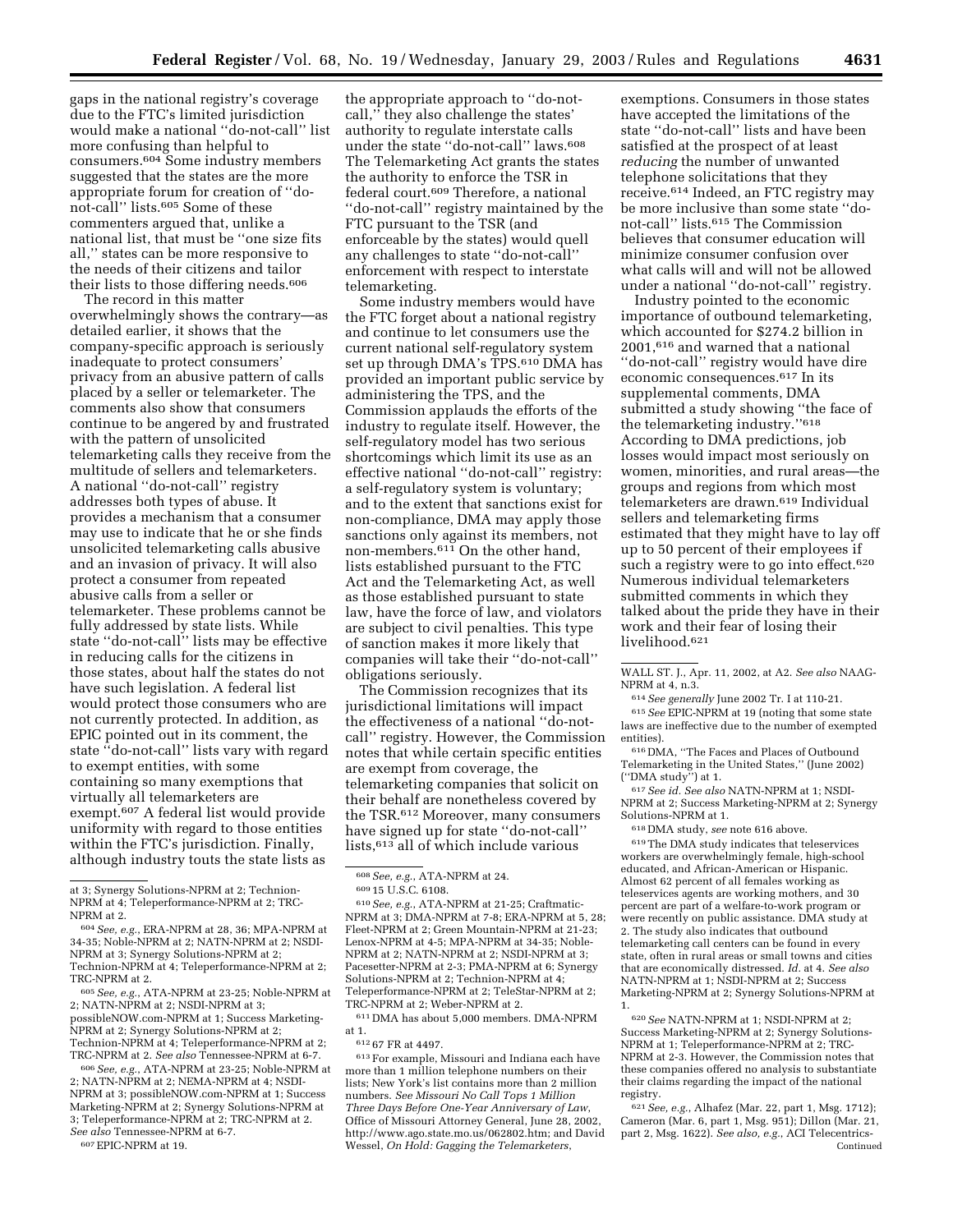The Commission recognizes that telemarketing is a legitimate method of selling goods and services. It is important to remember that the ''do-notcall'' registry will impact only outbound telemarketing, and will have no effect whatsoever on the greater portion of the industry devoted to inbound calls from consumers.622 The Commission also recognizes the importance of outbound telemarketing to federal, state, and local economies. Telemarketing provides needed jobs to rural areas and small towns that often face high unemployment, and to people who often face difficulties in obtaining other employment, such as individuals moving off of welfare.

Although industry fears the economic impact a national registry might have, ironically, an FTC ''do-not-call'' registry may actually benefit rather than harm industry. For example, the federal framework, with its exemptions, would provide greater consistency of coverage, at least with regard to interstate calls. In addition, industry would benefit because telemarketers would reduce time spent calling consumers who do not want to receive telemarketing calls and would be able to focus their calls only on those who do not object to such calls.623

Industry emphasized the importance of harmonizing federal and state laws. To the extent that industry members supported creation of a national ''donot-call'' list, they conditioned their support on preemption of state laws.624 These commenters argued that the major, if not only, benefit to industry from a national ''do-not-call'' registry would be to eliminate the costs of purchasing multiple lists and complying with a patchwork of potentially 50 different state laws.<sup>625</sup> Absent

623 Industry representatives also have indicated that they do not wish to call consumers who do not want to receive telemarketing calls. *See* DNC Tr. at 41, 51, 53-56, 61, 71.

624*See, e.g.*, AFSA-NPRM at 3-5; Craftmatic-NPRM at 3; Discover-NPRM at 2; HSBC-NPRM at 1; MBA-NPRM at 2; NCTA-NPRM at 15-16; NRF-NPRM at 7-8; Nextel-NPRM at 3-4, 26-27; PMA-NPRM at 28; SIIA-NPRM at 3; Time-NPRM at 3-4; Community Bankers-Supp. at 4; ARDA-Supp. at 1; ICTA-Supp. at 1. *See also* June 2002 Tr. at 19-40.

625See, e.g., AFSA-NPRM at 3-5; Craftmatic-NPRM at 3; Discover-NPRM at 2; HSBC-NPRM at 1; MBA-NPRM at 2; NCTA-NPRM at 15-16; NRF-NPRM at 7-8; Nextel-NPRM at 3-4, 26-27; PMA-NPRM at 28; SIIA-NPRM at 3; Time-NPRM at 3-4.

preemption, industry believed that a national registry would only add another layer of bureaucracy and one more list that they must purchase.<sup>626</sup> The June 2002 Forum discussed in depth the interplay between the national ''do-not-call'' registry and state laws. Participants agreed that the Commission should seek comity with state laws, and that a single list would provide substantial benefits to both industry and consumers.627

For example, Dr. James Miller, testifying on behalf of CCC, estimated that if the Commission's ''do-not-call'' proposal were enacted as proposed, it would cost all firms that sell their products via outbound telemarketing combined a total of \$6.6 million to purchase access to the FTC's ''do-notcall'' registry and to check their calling lists against the ''do-not-call'' list to ensure that they do not call consumers who have asked not to be called.628 If companies could comply with both FTC and state regulations by purchasing access to the FTC's list and not calling consumers whose numbers appeared on that list, this would represent the total burden on firms to avoid calling consumers who did not wish to be called. However, Dr. Miller testified that the total cost to comply with the state regulations as well as the FTC requirements, should firms still have to purchase separate lists from each state having its own do-not-call provisions, could approximate \$100 million.629

Finally, commenters raised various issues and offered suggestions relating to the implementation of a national ''donot-call'' registry. For example, various commenters questioned the accuracy of automatic number identification (''ANI'') verification, the length of time a consumer's telephone number should remain on the list, who should be able to sign up for the list, whether the Commission should allow third parties to submit telephone numbers, the type

628*See* June 2002 Tr. I at 209. Dr. Miller's testimony drew from the Miller Study (*see* note 591 above). As the study explains, the \$6.6 million figure assumes that 3,000 firms will pay \$1,000 each on average to obtain access to the list and that it will take the average firm approximately two hours of effort at a cost of \$50 per hour each time it is necessary to compare the firm's calling list against the ''do-not-call'' registry. As proposed in the NPRM, firms would have been required to do this comparison 12 times each year so that the average firm would have incurred a total expense of \$2,200. Miller Study at 11-12. Because the amended Rule does not require firms to compare their calling lists to the FTC's ''do-not-call'' registry monthly as did the NPRM proposal, the estimated cost using Dr. Miller's methodology would now be around \$4.5 million.

629*See* June 2002 Tr. I at 209.

of information that should be collected, and the accuracy of the Commission's cost estimates.630 These issues are discussed in the section below addressing implementation.

*Coverage of the ''do-not-call'' provisions.* A number of commenters asked the Commission to clarify coverage of its ''do-not-call'' provisions. Some queried whether calls to home businesses would be subject to the ''donot-call'' requirements.631 The Rule exempts telemarketing calls to businesses (except for sellers or telemarketers of nondurable office or cleaning supplies). Therefore, calls to home businesses would not be subject to the amended Rule's ''do-not-call'' requirements.

Some commenters asked whether the ''do-not-call'' requirements would cover calls to cellular or wireless telephones and pagers. The Commission intends that  $\S 310.4(b)(1)(iii)$  apply to any call placed to a consumer, whether to a residential telephone number or to the consumer's cellular telephone or pager. Consumers are increasingly using cellular telephones in place of regular telephone service,632 which is borne out by the dramatic increase in cellular phone usage.633 The Commission believes that it is particularly important to allow consumers an option to reduce unwanted telemarketing calls to cellular telephones or to pagers because some cellular services charge the consumer for incoming calls, thus adding insult to injury when the consumer is charged for

632*See* FCC Notice of Proposed Rulemaking and Memorandum Opinion and Order in the Matter of Rules and Regulations Implementing the Telephone Consumer Protection Act of 1991, CG Docket No. 02-278, CC Docket No. 92-90 (Sept. 18, 2002) (hereinafter ''FCC TCPA 2002'') at 27, para. 42 (citing a USA Today/CNN/Gallop poll showing that one in five mobile telephone users use their wireless phone as their primary phone, Michelle Kessler, *18 % See Cellphones as Their Main Phone*, USA TODAY, Feb. 1, 2002). *See also* Wendy Ruenzel, *More Cell Phone Users Dispense with Traditional Phone Line*, POST CRESCENT, Aug. 6, 2001; Simon Romero, W*hen the Cellphone Is the Home Phone*, N.Y. TIMES, Aug. 29, 2002; Joelle Tessler, *Small But Growing Number of Cell Phone Users Abandon Land Lines*, SAN JOSE MERCURY NEWS, Aug. 15, 2002.

633*See* FCC TCPA 2002 at 26-27, para. 42, n.160 (noting that, in the ten-year period between 1991 and 2001, the number of wireless subscribers increased from about 7.5 million to approximately 128 million. From 1993 to 2001, the average minutes of use per subscriber per month increased from 140 minutes to 385 minutes.) (citations omitted).

Levie (Msg. 19322); InfoCision Management-Davis (Msg. 23968); HFC-Beneficial-Darst (Msg. 33709); Household-Alioto (Msg. 27876); LTD Direct-Rockwood (Msg. 27601); and TCIM Services Inc.- Davis (Msg. 22871).

<sup>622</sup> In 2001, inbound telemarketing accounted for 55 percent of total teleservice expenditures and was expected to grow to 62 percent by 2004. Winterberry Group, ''Industry Map: Teleservice Industry—Multi-Channel Marketing Drives Universal Call Centers" at 9 (Jan. 2001).

<sup>626</sup> *Id.*

<sup>627</sup>*See* June 2002 Tr. I at 19-40.

<sup>630</sup>*See, e.g.*, AFSA-NPRM at 4-10; Craftmatic-NPRM at 3; DC-NPRM at 5; DialAmerica-NPRM at 13; Discover-NPRM at 3; EPIC-NPRM at 14; ERA-NPRM at 29-32; HSBC-NPRM at 2; MBA-NPRM at 2; NYSCPB-NPRM at 7-13. *See also* June 2002 Tr. I at 138-271.

<sup>631</sup>*See, e.g.*, IBM-NPRM at 11-12; Pelland-NPRM at 3.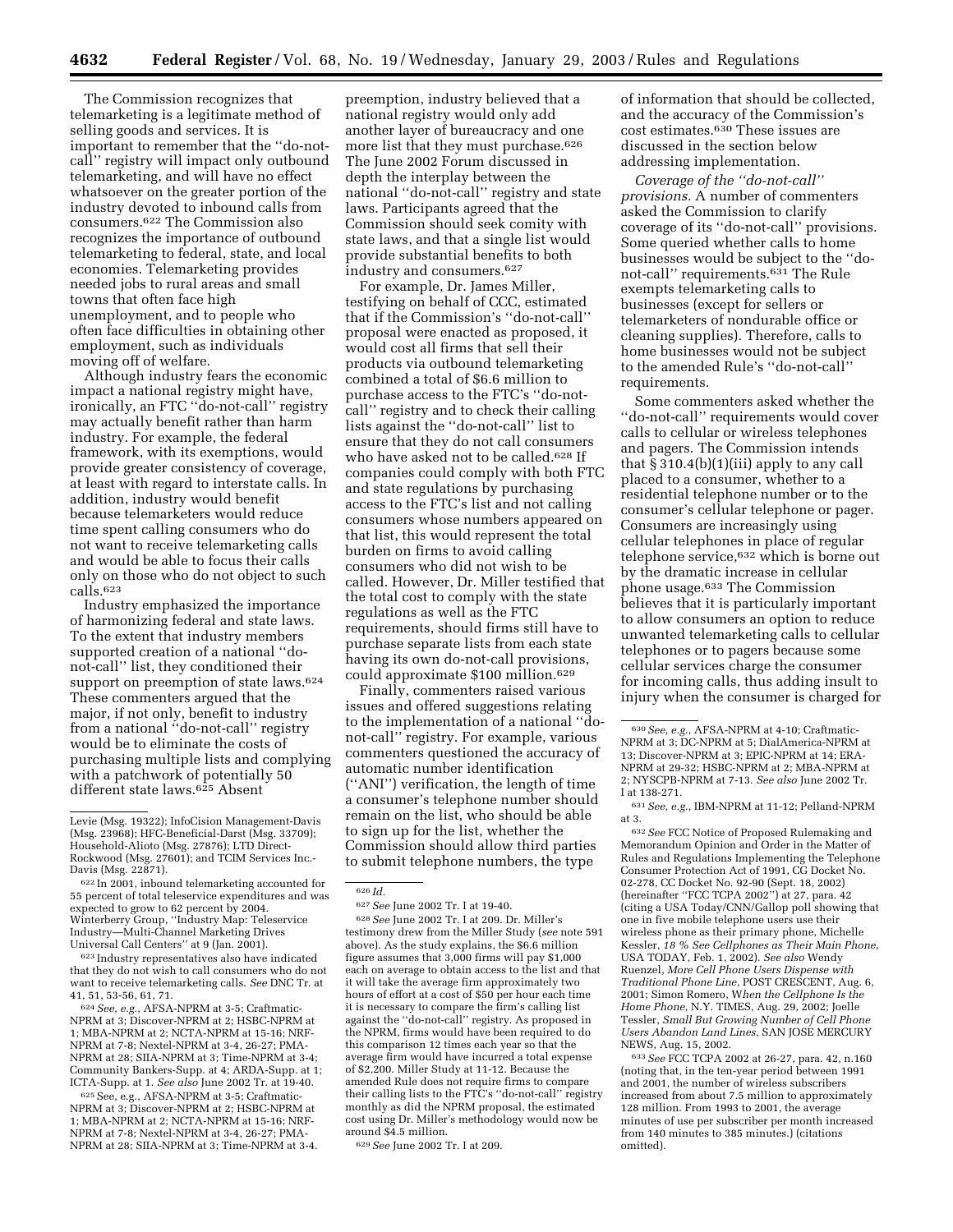the unwanted telemarketing call to the consumer's cellular telephone.634

*Established business relationship.* Industry commenters overwhelmingly opposed as unworkable the Commission's proposal to allow consumers to give their express authorization to companies from which they wished to receive calls. Industry stated that it would be cost prohibitive for them to contact their customers to obtain authorization (although they provided no detailed support for this argument) and that consumer inertia would keep consumers from independently providing that type of affirmative authorization.635 They also argued that consumers may not know in advance which companies they want to hear from.636

Industry commenters noted that, without an exemption permitting calls to existing customers, companies would be unable to conduct normal servicing of customers' accounts, since such customer service calls frequently are multiple purpose calls that also include attempts to sell additional goods or services to the customer.<sup>637</sup> Additionally, magazines and newspapers would be unable to contact consumers whose subscriptions had expired to offer them a new subscription.638 Commenters from financial institutions pointed out that, if not permitted to call current customers, they may run afoul of their fiduciary relationship with those customers.639 Sellers argued that it would be cost prohibitive for them to use direct mail or other means to contact their customers to obtain authorization to call.640

Industry commenters also pointed out that, in failing to include an exemption for existing business relationships, the

639*See, e.g.*, ABA-NPRM at 10; ABIA-NPRM at 4; AFSA-NPRM at 13-14; AmEx-NPRM at 3; BofA-NPRM at 3; Bank One-NPRM at 4-5; VISA-NPRM at 13; Wells Fargo-NPRM at 4. However, unless such a customer service call includes an inducement to purchase additional goods or services, it would fall outside the definition of ''telemarketing'' and, therefore, beyond the scope of the Rule's coverage.

640*See, e.g.*, Comcast-NPRM at 2; CAP-Supp. at 1- 2.

proposed Rule was at odds with the approach taken by the states with regard to ''do-not-call'' registries. All state ''donot-call'' laws, except Indiana's, include such an exemption.<sup>641</sup> State regulators noted that there have been few complaints from consumers about calls from companies with whom they have an existing business relationship.642 In addition, FCC regulations under the TCPA exempt ''established business relationships'' from the companyspecific "do-not-call" regulations.<sup>643</sup> Individual commenters who expressed an opinion on this issue were divided on whether there should be such an exemption. Analysis of individual consumer comments that touched on this issue indicates that about 860 favored an exemption for calls from firms with whom they already have an established relationship, while about 1080 opposed such an exemption.644 Furthermore, over 13,000 of the nearly 15,000 comments submitted by Gottschalks' customers supported allowing Gottschalks to call them even if they signed up on a ''do-not-call'' registry to block other calls.

642*See* June 2002 Tr. I at 118 (New York: ''Well, [consumers are not unhappy], and a lot of times they complain, and you could say that's prima facie evidence they're unhappy. We call them back and say, gee, did you have a transaction with these folks? They claim you did on X, Y and Z, and they furnished us this paperwork. And then they say, oh, yeah. They don't seem to be mad.''); June 2002 Tr. I at 118-19 (Missouri: "Most people when you call them back are delighted that 70 to 80 percent of their phone calls have been caused to not come in, so when we explain to them that you had a relationship or you explain to them that some of these calls are exempt, they understand when you explain that to them, and they're delighted, because our anecdotal information shows that 70 to 80 percent of the calls people had been receiving, they're not receiving now.''); and *see generally*, June 2002 Tr. I at 110-21.

 $^{643}\,47$  CFR 64.1200(c)(3). The TCPA requires such an exemption. 47 U.S.C. 227(a)(3).

644*See, e.g.*, GBELois (Msg. 44) (''If a person is a member, subscriber, current customer, etc., of a company and the company is calling regarding the status of that relationship then the company should not be obligated to conform to the do not call registry.''); Jerry Warnke (Msg. 371) (''Have to be a way to exempt businesses or organizations when they are returning your phone calls or they have a need to call you with an ongoing relationship.''). *But see, e.g.*, Karl Engelberger (Msg. 331) (''All preexisting agreements and relationships should be voided and can, at the line subscribers discretion be re-established.''); Don Price (Msg. 483) (''Sometimes pre-existing relationships are those hardest to communicate with regarding the fact that the individual wants to end the relationship with the telemarketer business—once you give or buy something, many telemarketers expect you to continue what you started and make it a monthly habit—even if that was never your intent.'').

Finally, industry commenters suggested that the Commission's rationale for not including an exemption for ''established business relationships'' was faulty.645 In adopting the original Rule, the Commission had expressed the view that such an exemption was inappropriate because it was not workable in the context of fraud.646 These commenters pointed out that the ''do-not-call'' registry was driven by privacy concerns, not concerns about fraud. Therefore, they argued, the Commission's stated rationale was inapplicable in the ''do-not-call'' context.647 However, these commenters misunderstood the Commission's rationale in not including an exemption for ''established business relationship'' in the proposed ''do-not-call'' provision. In fact, the Commission's rationale for not including such an exemption in its proposal was driven not by concerns about fraud, but by the same privacy concerns that those commenters noted. The Commission believed that the national registry should contain few exemptions in order to provide consumers with the most comprehensive privacy protection possible.

Because the proposed Rule did not contain any ''established business relationship'' exemption, it is not surprising that few commenters raised this issue unless they were advocating that such an exemption be added. In response to industry's strong advocacy in favor of an ''established business relationship'' exemption, however, the June 2002 Forum elicited comment on whether such an exemption would be appropriate. Privacy advocates opposed any exemptions to the registry, stating that exemptions erode the effectiveness of a ''do-not-call'' registry.648 These commenters feared that, because of the difficulty in crafting such an exemption narrowly, an ''established business relationship'' exemption would provide too great a loophole, and would severely hamper the effectiveness of a national ''do-not-call'' registry.649 One consumer spoke at the June 2002 Forum about the dangers inherent in such an exemption.650 AARP noted in its supplemental comments that an exemption appeared to be necessary, but

649NCL-NPRM at 10.

<sup>634</sup>*See, e.g.*, Andy Vuong, *Telemarketers tap cellphone: Complaints on rise as solicitors dial into no-call exemption*, DENVER POST, July 30, 2002; Jennifer Bayot, *Now, That Ringing Cellphone May Be a Telemarketer's Call*, N.Y. TIMES, July 5, 2002.

<sup>635</sup>*See, e.g.*, AFSA-NPRM at 8; BofA-NPRM at 9; Cox-NPRM at 6; MBA-NPRM at 5.

<sup>636</sup>*See, e.g.*, DialAmerica-NPRM at 14; Roundtable-NPRM at 4-5.

<sup>637</sup>*See, e.g.*, ACA-NPRM at 2; ARDA-NPRM at 17; Associations-NPRM at 2; Cendant-NPRM at 5; Comcast-NPRM at 2; DMA-NPRM at 34; HSBC-NPRM at 1; MBA-NPRM at 1-2.

<sup>638</sup>*See* NAA-NPRM at 12, June 28-Supp. at 1, and July 31-Supp. at 1; NNA-NPRM at 3.

<sup>641</sup>*See, e.g.*, Ark. Code Ann. § 4-99-403(2)(A); Colo. Rev. Stat. § 6-1-903(10)(B)(II); Conn. Gen. Stat. Ann. § 42-288a(a)(9); Fla. Stat. Ann. § 501.059(1)(c); Ga. Code Ann. § 46-5-27(b)(3)(B); Mo. Rev. Stat. § 407.1095(3)(b); and Tenn. Code Ann. § 65-4- 401(6)(B)(iii).

<sup>645</sup>*See, e.g.*, DMA-NPRM at 34-36; NCTA-NPRM at 8; Nextel-NPRM at 13-15; Wells Fargo-NPRM at 4.

<sup>646</sup>*See* 60 FR at 43859.

<sup>647</sup>*See, e.g.*, DMA-NPRM at 34-36; NCTA-NPRM at 8; Nextel-NPRM at 13-15; Wells Fargo-NPRM at 4.

<sup>648</sup>*See, e.g.*, EPIC-NPRM at 20-21; NCL-NPRM at 10.

<sup>650</sup> June 2002 Tr. I at 278-82 (Diana Mey).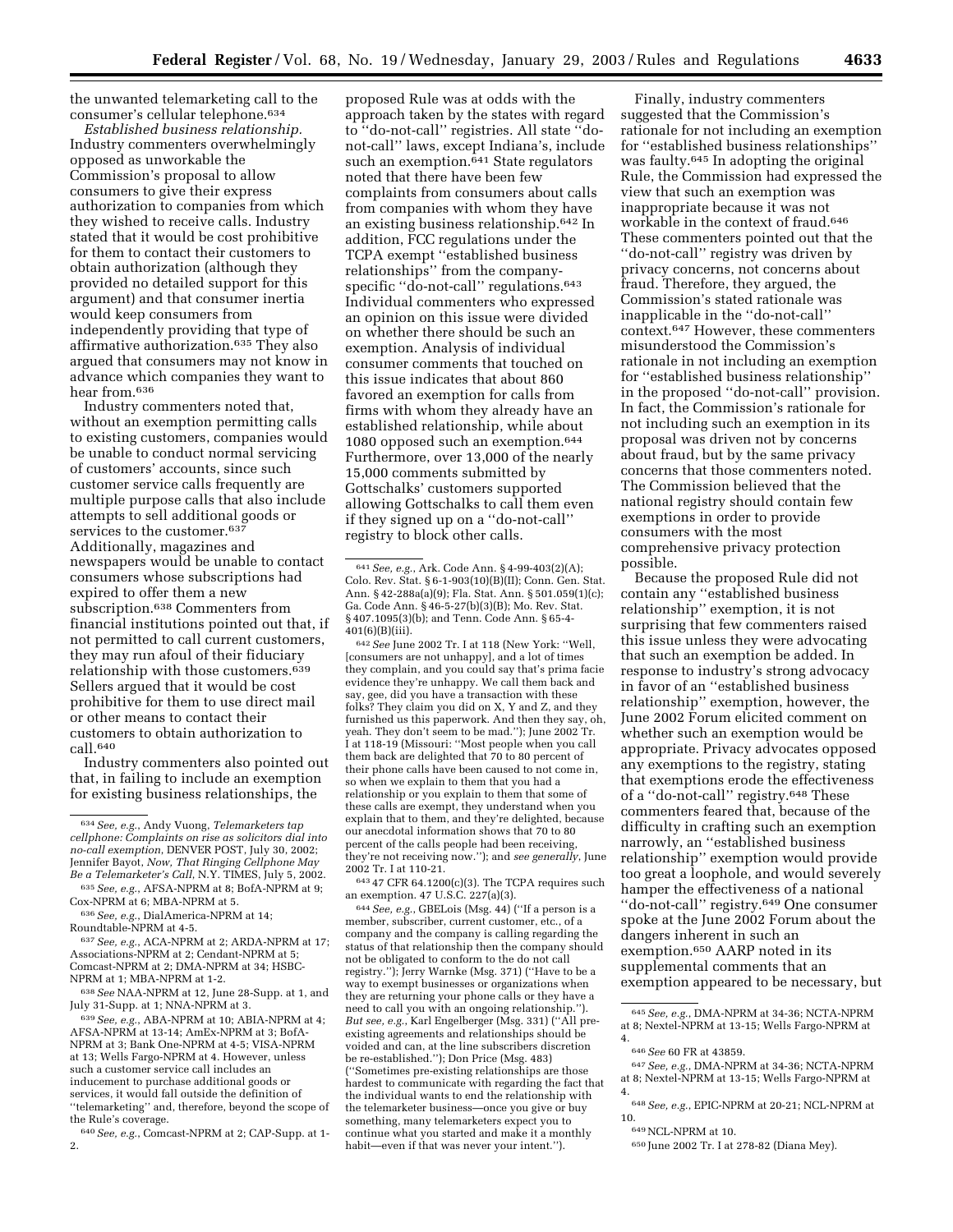urged that the Commission keep the exemption very narrow and limit it to existing relationships only, as opposed to prior relationships.651

Based on the record as a whole, the Commission is persuaded that the benefits of including an exemption for established business relationships outweigh the costs of such an exemption. Therefore, the Commission has decided to provide an exemption for ''established business relationships'' from the national ''do-not-call'' registry, as long as the consumer has not asked to be placed on the seller's companyspecific ''do-not-call'' list. Once the consumer asks to be placed on the seller's ''do-not-call'' list, the seller may not call the consumer again regardless of whether the consumer continues to do business with the seller. If the consumer continues to do business with the seller after asking not to be called, the consumer *cannot* be deemed to have waived his or her company-specific ''do-not-call'' request.652

The amended Rule limits the ''established business relationship'' exemption to relationships formed by the consumer's purchase, rental or lease of goods or services from, or financial transaction with, the seller within 18 months of the telephone call or, in the case of inquiries or applications, to three months from the inquiry or application. As indicated in the discussion of the definition of ''established business relationship'' in § 310.2(n), this time frame is consistent with most state laws that include a time limit.653 The exemption is terminated by the consumer's request to be placed on the company's ''do-not-call'' list, which is consistent with the FCC's regulations and those of many of the states.654 As explained above in the discussion of § 310.2(n), the definition

653*See* discussion of § 310.2(n) and note 135, above.

654*See* 47 CFR 64.1200(f)(4), and discussion in FCC TCPA 2002 (see note 633 above) at 8765, para. 23, and at 8770, para. 34, n.63. In addition, several state ''do-not-call'' statutes contain a similar provision in their exemption for ''established business relationships'' which terminates the exemption if the consumer has asked not to be called. *See, e.g.*, Alaska, California, Colorado, Connecticut, Illinois, Kansas, New York, Oklahoma, Texas, and Wyoming. *See* note 592, above, for citations to each state's ''no-call'' laws and/or regulations.

of ''established business relationship'' encompasses those affiliates of the seller that the consumer would reasonably expect to be included given the nature and type of goods or services offered and the identity of the affiliate.

In addition to an exemption for ''established business relationships,'' the Commission has decided to retain the provision that allows sellers to obtain the express agreement of consumers who wish to receive telephone calls from that seller, but has modified the provision to require that such express agreement may be evidenced only by a signed, written agreement. The Commission believes that it is important to limit the established business relationship to those where there is ongoing contact or where the relationship has recently lapsed or terminated. However, the Commission recognizes that consumers may have ongoing relationships with sellers where the contacts may be infrequent. Therefore, the Commission has decided to retain the provision that would allow sellers to obtain the consumer's express agreement to call, regardless of whether there has been contact during the prior 18 months. In order to minimize the potential for abuse, the amended Rule does not permit sellers or telemarketers to obtain the consumer's oral authorization. Rather, the amended Rule requires that the express agreement meet the same standards as written authorization in § 310.3(a)(3)(i)—*i.e.*, that the express agreement be in writing, signed by the consumer—and must also include the telephone number to which the calls may be placed. Because the express agreement requires the consumer's signature, the Rule makes it more difficult for sellers and telemarketers to bury the consent in the fine print of a document where the consumer might not notice it. The Commission intends that the consent be clear and conspicuous. This express agreement is effective as long as the consumer has not asked to be placed on the seller's company-specific ''do-not-call'' list. Once the consumer asks to be placed on the seller's ''do-not-call'' list, the seller may not call the consumer again regardless of whether the consumer continues to do business with the seller.

*First Amendment and related considerations applicable to ''do-notcall'' provisions.* As noted above, the proposal to include charitable solicitation telemarketing by for-profit telemarketers within the scope of a national ''do-not-call'' registry requirement drew extensive negative comment from non-profit organizations and their representatives. These

commenters advanced a number of criticisms of the proposal based upon the practical effects it would foreseeably produce if adopted. They also argued that the proposal was fatally flawed from the standpoint of First Amendment analysis. Each of the major points made by these commenters is discussed below.

Because of the central role of the telephone and of professional fundraisers in the non-profit arena, nonprofit organizations and their representatives uniformly predicted financial disaster for the non-profit sector if such a proposal were adopted.655 According to DMA-NonProfit, a quarter of all charitable contributions raised in 2001 came from telephone solicitation,656 and an estimated 60 to 70 percent of that solicitation was performed by professional fundraisers.657 These commenters feared the detrimental impact of a national ''do-not-call'' registry on this important element of the non-profit world's financial support system.658 One commenter opined that the proposed ''do-not-call'' registry requirement would reduce the potential donor pool by between 40 to 50 percent, and based on sign-up rates in some states, possibly by as much as 70 or 80 percent.659

The proposed registry's impact on non-profit organizations' ability to solicit previous donors was of particular concern. According to a number of commenters, it is axiomatic that persons who have already contributed to a nonprofit or charitable organization are much more likely to contribute than are persons who have never done so.660 In

656 DMA-NonProfit-NPRM at 2 (citing the Turner Study, *see* note 142 above).

657 DMA-NonProfit-NPRM at 2. *See also* Not-for-Profit Coalition-NPRM at 6.

658*See, e.g.*, ACE-NPRM at 1; ADA-NPRM at 1; Red Cross-NPRM at 3; Blood Centers-NPRM at 2; Childhood Leukemia-NPRM at 1; LifeShare-NPRM at 1; March of Dimes-NPRM at 2; NPR-NPRM at 4- 5; FOP-NPRM at 3, 4; Project Angel Food-NPRM at 1.

659Not-for-Profit Coalition-NPRM at 9.

<sup>651</sup>AARP-Supp. at 3.

<sup>652</sup>*See* June 2002 Tr. I at 278-82 (Consumer recounted that a telemarketer from a retailer telephoned her, notwithstanding the fact that she was on the retailer's ''do-not-call'' list. When she questioned them about this apparent error, the telemarketer said that she had recently made a purchase at the retailer, which re-created an 'established business relationship," which exempted them from complying with her ''do-notcall'' request.).

<sup>655</sup>*See, e.g.*, DMA-NonProfit-NPRM at 16; Not-for-Profit Coalition-NPRM at 7. *See also* Red Cross-NPRM at 3; APTS-NPRM at 2-3; Childhood Leukemia-NPRM at 1; FireCo-NPRM at 1; California FFA-NPRM at 2; Edwardsville FFA-NPRM at 1; HRC-NPRM at 1-2; Leukemia Society-NRPM at 1-2; March of Dimes-NPRM at 1; Michigan Nonprofit-NPRM at 1; Purple Heart-NPRM at 2; NC Zoo-NPRM at 1; NPR-NPRM at 2; AAST-NPRM at 5; FOP-NPRM at 2; Southern Poverty-NPRM at 2.

<sup>660</sup>AFP-NPRM at 4 (''For nearly all nonprofit organizations, pre-existing donors and volunteers constitute the source of a majority of all gifts and volunteer time. These individuals are most committed to a cause and best understand the organization. Donors should not lose the opportunity to hear from organizations they supported in the past.''); March of Dimes-NPRM at 3 (''The most generous donors and volunteers are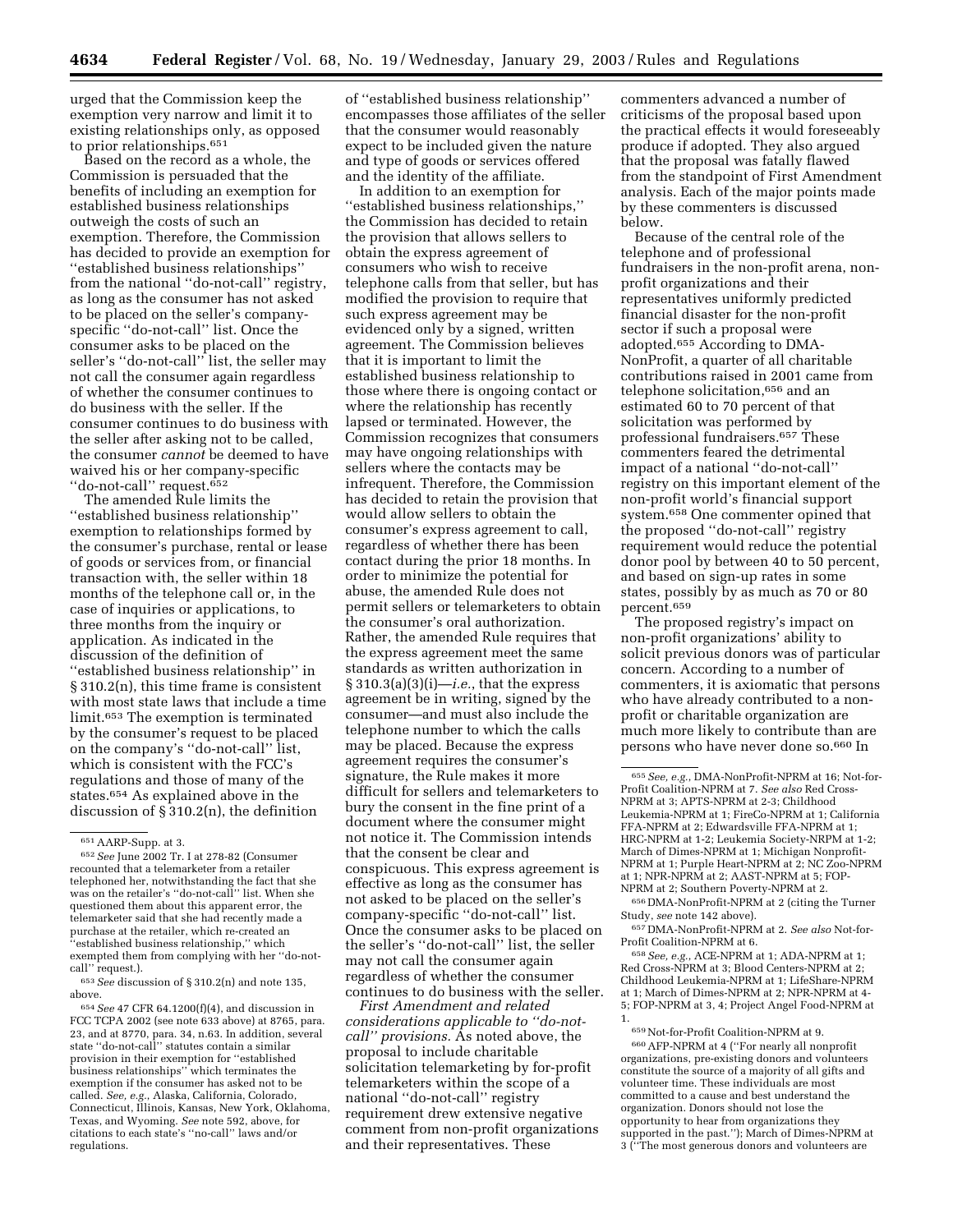this regard, Not-for-Profit Coalition stated that ''[c]ompounding the harm is the fact that the registry would apply equally to donors with a long history of supporting bona fide non-profit and charitable organizations as well as new prospective donors. Depriving charities and non-profits of the ability to contact prior supporters will be financially devastating."<sup>661</sup>

Not-for-Profit Coalition also argued that the effect of the ''do-not-call'' registry requirement would be to drive non-profit organizations away from efficient use of professional telefunders, and toward inefficient in-house operations.662 According to commenters, the efficiency benefits of using professional telefunders may be substantial. For example, Hudson Bay stated:

HBC's phone canvass is mostly for smaller non-profit organizations (and the state chapters of large ones). Instead of renting space, buying computers and phone equipment, hiring supervisors and so on, HBC's clients find it cheaper to contact their members and donors by sharing these resources. Even after paying HBC's fee, which ranges from 4 to  $7\%$ , it is much cheaper for these non-profits to centralize these services. The savings achieved by phone company volume discounts alone pays more than half of HBC's fee.663

Several representatives of non-profit organizations argued that under relevant First Amendment precedent, charitable fundraising is fully protected speech, and that attempts by the government to regulate it are subject to the highest level of scrutiny.664 These commenters also noted that under the relevant precedents, no distinction between the speech of the non-profit organization and that of the professional telefunder actually making the calls is recognized—both are equally protected. Several criticized the proposal's exemptions for solicitations by ''political clubs, committees, or parties'' and ''constituted religious organizations'' as making distinctions based on the type of speech or speaker

that are impermissible under the First Amendment.665

The Commission believes that, with respect to telemarketing that solicits sales of goods or services, the ''do-notcall'' registry provisions are consistent with the relevant First Amendment cases. In *Central Hudson Gas & Elec. v. Pub Serv. Comm. of N.Y.*, the Supreme Court established the applicable analytical framework for determining the constitutionality of a regulation of commercial speech that is not misleading and does not otherwise involve illegal activity.666 Under that framework, the regulation (1) must serve a substantial governmental interest; (2) must directly advance this interest; and (3) may extend only as far as the interest it serves667—that is, there must be ''a 'fit' between the legislative ends and the means chosen to accomplish those ends . . . a fit that is not necessarily perfect, but reasonable . . . that employs not necessarily the least restrictive means but . . . a means narrowly tailored to achieve the desired objective.''668

With regard to the first of these criteria, protecting the privacy of consumers from unwanted commercial telemarketing calls is a substantial governmental interest.669 ''Individuals are not required to welcome unwanted speech into their own homes and the government may protect this freedom.''670 The ''do-not-call'' registry is designed to advance the privacy rights of consumers by providing them with an effective, enforceable means to make known to sellers their wishes not to receive solicitation calls. Simply put, sellers or telemarketers soliciting sales may not call persons who have placed themselves on the registry. The registry is also designed to cure the inadequacies as a privacy protection measure that became apparent in the company-specific ''do-not-call'' provisions included in the original Rule.671 Thus, the second of *Central* 

669 In some instances, the ''do-not-call'' registry provisions will also serve another substantial governmental interest—prevention of fraud and abuse, as in cases where elderly consumers are signed up on the registry to protect them from exploitative or fraudulent telemarketers. *Cf. Metromedia v. San Diego*, 453 U.S. 490, 509 (1981) (holding, *inter alia*, that San Diego's ''twin goals that the ordinance seeks to further—traffic safety and the appearance of the city—are substantial government goals.'')

670*Frisby v. Schultz*, 487 US 474, 485 (1988). <sup>671</sup>The shortcomings of the company-specific approach are set forth above in the discussion of  $\hat{\S}$ 310.4(b)(1)(iii).

*Hudson's* criteria is satisfied. Finally, the national ''do-not-call'' registry is a mechanism closely and exclusively fitted to the purpose of protecting consumers from unwanted telemarketing calls.

In *Rowan v. Post Office Dept.*, the Supreme Court upheld a federal statute empowering a homeowner to bar mailings from specific senders by notifying the Postmaster General that she wished to receive no further mailings from that sender.672 The Court stated:

We therefore categorically reject the argument that a vendor has a right under the constitution or otherwise to send unwanted material into the home of another. If this prohibition operates to impede the flow of even valid ideas, the answer is that no one has a right to press even ''good'' ideas on an unwilling recipient. That we are often ''captives'' outside the sanctuary of the home and subject to objectionable speech and other sound does not mean we must be captives everywhere. The asserted right of a mailer, we repeat, stops at the outer boundary of every person's domain. . . . To hold less would tend to license a form of trespass and would make hardly more sense than to say that a radio or television viewer may not twist the dial to cut off an offensive or boring communication and thus bar its entering his home. Nothing in the Constitution compels us to listen to or view any unwanted communication, whatever its merit; we see no basis for according the printed word or pictures a different or more preferred status because they are sent by mail. The ancient concept that ''a man's home is his castle'' into which ''not even the king may enter'' has lost none of its vitality, and none of the recognized exceptions includes any right to communicate offensively with another.<sup>673</sup>

Under *Rowan*, the First Amendment allows a statutory scheme whereby a person may block a sender's mailings by notifying the Postmaster General, who then will prevent that sender's mailings from being delivered to that person. The Commission believes that the First Amendment similarly raises no impediment to Rule provisions that will enable a person by signing up on a national ''do-not-call'' registry to block commercial communications via telephone, which are far more intrusive than the communications, at issue in *Rowan*, via printed words and images.674

those who have a prior relationship with the Foundation . . . . If the Foundation cannot contact prior donors and volunteers on the basis of a preexisting relationship, then the effectiveness of our fundraising program will be jeopardized.'' *See also, e.g.*, APTS-NPRM at 2; ADA-NPRM at 1; AAST-NPRM at 3; FireCo-NPRM at 1; NTC-NPRM at 3; Southern Poverty-NPRM at 2; NCLF-NPRM at 1.

 $^{661}\rm{Not}\mbox{-}for\mbox{-}Problem$  Coalition-NPRM at 10.

<sup>662</sup> *Id.* at 18, 19.

<sup>663</sup>Hudson Bay-Goodman-NPRM at 2. *See also, e.g.*, APTS-NPRM at 3; Not-For-Profit Coalition-NPRM at 19.

<sup>664</sup>*See, e.g.*, Hudson Bay-Goodman-NPRM at 4, 5; DMA-NonProfit-NPRM at 7; Not-For-Profit Coalition-NPRM at 15.

<sup>665</sup>*See, e.g.*, DMA-NonProfit-NPRM at 5, 6; Notfor-Profit Coalition at 41.

<sup>666</sup> 447 U.S. 557 (1980).

<sup>667</sup> *Id.* at 566.

<sup>668</sup>*Bd. of Trs. of State Univ. of N.Y. v. Fox*, 492 U.S. 469, 480 (1989).

<sup>672</sup> 397 U.S. 728 (1969).

<sup>673</sup> *Id.*, at 737-38 (internal citations omitted). 674While the statute under consideration in *Rowan* was focused on mailed advertisements of a sexual nature, the Court specifically rejected arguments that it should be read narrowly to cover only ''salacious'' or ''pandering'' advertisements or even all advertisements. Instead, the court upheld the statute interpreted as covering all mailings from the sender, regardless of whether they were advertisements, and regardless of Continued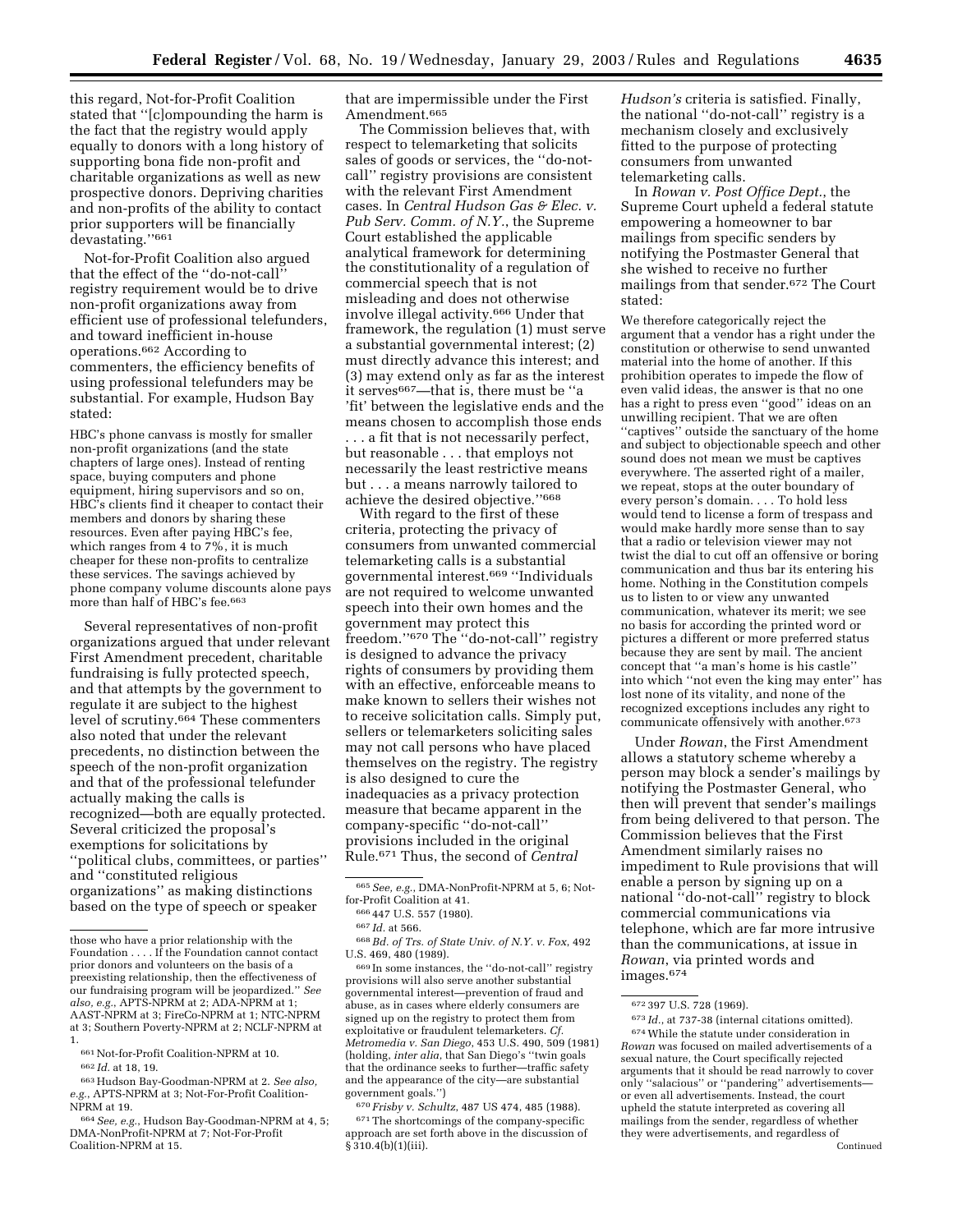With respect to telemarketing that solicits charitable contributions, the Commission believes that the applicable analytical framework is more stringent.675 ''[C]haritable solicitations involve a variety of speech interests . . . that are within the protection of the First Amendment and therefore have not been dealt with as purely commercial speech.''676 In considering the more stringent analysis, the Commission notes, preliminarily, that the company-specific ''do-not-call'' provisions that apply to charitable solicitation telemarketing are contentneutral. ''Laws that confer benefits or impose burdens on speech without reference to the ideas or views expressed are in most instances content neutral.''677 The company-specific ''donot-call'' provisions apply equally to all for-profit solicitors, regardless of whether they are seeking sales of goods or services or charitable contributions, and regardless of what may be expressed in the solicitation calls

675*Metromedia* makes clear that a less exacting standard is applied in analyzing a regulation's constitutionality with respect to commercial speech than in analyzing the same regulation's constitutionality with respect to noncommercial speech. ''[I]nsofar as it regulates commercial speech, the San Diego ordinance meets the constitutional requirements of *Central Hudson*.... It does not follow, however, that San Diego's ban on signs carrying noncommercial advertising is also valid . . . . Commercial speech cases have consistently accorded noncommercial speech a greater degree of protection than commercial speech.'' *Metromedia*, 453 U.S. at 513. In *Watchtower Bible and Tract Soc'y v. Village of Stratton, \_\_\_\_ U.S. \_\_\_\_, 122 S. Ct. 2080 (2002),*<br>where the Court invalidated an ordinance that required anyone who wanted to engage in door-todoor canvassing or soliciting to obtain a permit before doing so, the Court went out of its way to suggest that the ordinance might have been constitutional if it were limited to commercial speech. *Id.* at 2089. This may be dicta, but it is significant because the Court seems to have approved a distinction between commercial and noncommercial speech—the same distinction drawn in the amended Rule—and to have done so in the same context as the Rule, *i.e.*, solicitation that threatens to invade the privacy of the home.

676*Riley v. Nat'l. Fed. of the Blind*, 487 U.S. 781 (1988) (internal quotation marks omitted).

677*Turner Broad. Sys., Inc. v. FCC*, 512 U.S. 622, 648 (1994). ''[R]egulations that are unrelated to the content of speech are subject to an intermediate level of scrutiny because in most cases they pose a less substantial risk of excising certain ideas or viewpoints from the public dialogue.'' *Turner* at 642, *citing Clark v. Cmty. for Creative Non-Violence*, 468 U.S. 288, 293 (1984). *See also Ward v. Rock Against Racism*, 491 U.S. 781, 791 (1989) (''[The] principal inquiry in determining content neutrality is whether the government has adopted a regulation of speech because of disagreement with the message it conveys.''). *See also Am. Target Adver. v. Giani*, 199 F.3d 1241 (10th Cir. 2000), *cert. denied*, 531 U.S. 811 (200) (applying this principle in the context of solicitation).

themselves or the viewpoints of the organizations on whose behalf the solicitation calls are made. Thus, these provisions are content-neutral.678

As in the case of commercial speech, the analysis applicable to charitable solicitations also inquires into the nature of the governmental interest that the regulation seeks to advance. The case law indicates that with respect to the higher level of scrutiny applicable to charitable solicitation, privacy protection is a sufficiently strong governmental interest to support a regulation that touches on protected speech.679 However, the case law also indicates that, in the case of charitable solicitation, greater care must be given to ensuring that the governmental interest is actually advanced by the regulatory remedy, and tailoring the regulation narrowly so as to minimize its impact on First Amendment rights. In *Riley* and *Schaumburg*, the Court rigorously examined laws that regulated the percentage of charitable contributions raised by a professional fundraiser that could be retained as the fundraiser's fee. The Court struck down the laws because there was, in the Court's view, at best an extremely tenuous correlation between charity fraud and the percentage of funds paid as a professional fundraiser's fee; the laws therefore were unlikely to achieve their intended purposes of preventing fraud and protecting charities. The Court also found that these laws were not tailored narrowly enough to minimize the impact on the charities' First Amendment rights.

By contrast, a very tight nexus exists between the Commission's legitimate interest in protecting consumers' privacy against unwanted telemarketing calls and the company-specific ''do-notcall'' provisions that apply to telemarketing to solicit charitable contributions. This nexus does not rely on an attenuated theoretical connection between fraud and the percentage of funds raised that a telefunder takes as its fee. Rather, there is a direct correlation between the governmental

interest and the regulatory means employed to advance that interest: The consumer requests a specific caller not to call again, and the regulation requires the caller to make a record of and honor that request in the future.

The Commission approaches with extreme care the issue of tailoring ''donot-call'' requirements narrowly to advance its legitimate interest in privacy protection and yet minimize the impact on the First Amendment rights of charitable organizations and the telemarketers who solicit on their behalf. The Commission is concerned that subjecting charitable solicitation telemarketing—along with commercial telemarketing to solicit sales of goods and services—to national ''do-not-call'' registry requirements may sweep too broadly, because it could, for example, prompt some consumers to accept the blocking of charitable solicitation calls that they would not mind receiving, as an undesired but unavoidable sideeffect resulting from signing up for the registry to stop sales solicitation calls.680 In the NPRM, the Commission proposed to resolve this problem by including in the Rule a provision enabling consumers who signed up for the ''do-not-call'' registry nonetheless to choose selectively to receive calls from specific entities from whom they would welcome solicitation calls. This proposed solution met with uniform condemnation from non-profit organizations, who opined that it would be too costly for non-profit organizations to obtain prospective donors' express permission to call, and too difficult for consumers to exercise their right to hear from them.681 The Commission is persuaded that these objections may be well-founded, and that this, therefore, would not be an adequate approach to narrow tailoring.

Another solution alluded to in a specific question posed in the NPRM might be to bifurcate the registry into separate categories, one for commercial solicitation and another for charitable solicitation, enabling consumers to sign up separately to stop commercial calls while allowing charitable

681Non-profit organizations also argued that this proposal was tantamount to a constitutionally impermissible requirement for non-profits to seek permission to speak before speaking. 682 ''Should the ''do-not-call'' registry be

structured so that requests not to receive

whether they were sexually provocative. The determinative factor was that the mailings were unwanted. The Commission does not advance a theory, however, that *Rowan* should be read here to cover any non-commercial communications.

<sup>678</sup>Similarly, the ''do-not-call'' registry provisions are also content-neutral, because they apply equally to all sellers and telemarketers engaged in the solicitation of sales of goods or services, regardless of the content of the calls, or the viewpoints of the telemarketers or the sellers.

<sup>679</sup> ''The Village argues that three interests are served by its ordinance: the prevention of fraud, the prevention of crime, and the protection of residents' privacy. We have no difficulty concluding, in light of our precedent, that these are important interests that the village may seek to safeguard through some form of regulation.'' *Watchtower*, 122 S. Ct. 2080 (2002); *Schaumburg v. Citizens for Better Env't.*, 444 U.S. 620, 637 (1980) (protecting the public from fraud, crime, and undue annoyance are indeed substantial).

solicitations.<sup>682</sup> At this time, however,

<sup>680</sup>Childhood Leukemia-NPRM at 1 (''I firmly believe if this change is implemented, people attempting to avoid calls from those who sell goods and services over the telephone will put themselves out of reach of our organization, thereby threatening our financial foundation. The victims will be the children because we will no longer have the resources to help them.'')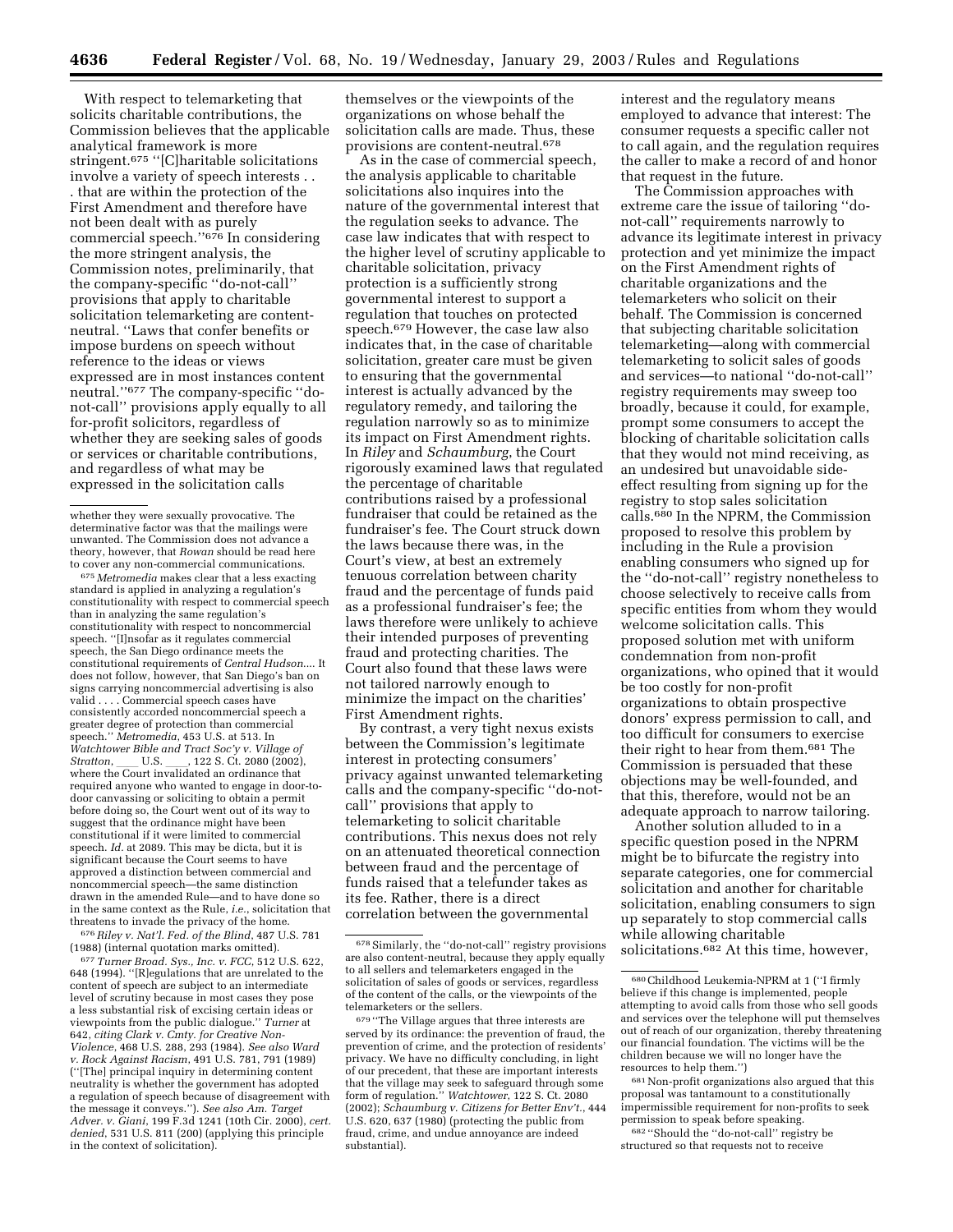the Commission believes that such an approach may be impractical because of cost considerations and because of the difficulty for consumers to understand and deal with the complications of such a system. Thus, these factors may render a bifurcated registry an insufficient or excessively cumbersome response to the imperative of narrow tailoring.

After careful consideration of the record as a whole and the relevant case law, the Commission has determined that the best approach to achieve narrow tailoring of the ''do-not-call'' provisions at this time is to exempt from the ''donot-call'' registry requirements solicitations to induce charitable contributions via outbound telephone calls,683 and instead to bring charitable solicitation telemarketing only within the ambit of the company-specific ''donot-call'' regime contained in the original Rule.684

The Commission believes that the encroachment upon consumers' privacy rights by unwanted solicitation calls is not exclusive to commercial telemarketers; consumers are disturbed by unwanted calls regardless of whether the caller is seeking to make a sale or

.<br><sup>683</sup> ''Solicitations to induce charitable contributions via outbound telephone calls are not covered by § 310.4(b)(1)(iii)(B) of this Rule.'' Section 310.6(a) of the amended Rule.

684The comments of many non-profit or charitable organizations indicate that these organizations have a policy of maintaining a ''donot-call'' list even though not legally required to do so. Lautman-NPRM at 1 (''[Professional fundraisers] use the Direct Marketing Association's 'do not call' database, in addition to client maintained 'do not call' lists.''); HRC-NPRM at 1 (''[W]e have (like most nonprofit organizations) eliminated unwanted calls to our donors by requiring our telemarketing partners to keep a 'do-not-call' list. We also require them to use the Direct Marketing Association's 'do not call' list.''); Telefund-NPRM at 1 (''Most nonprofit organizations maintain lists of their own donors who prefer to be contacted via the mail. Telefund Inc. also maintains such a database for its clients.''). *See also* ADA-NPRM at 1; American Rivers-NPRM at 1; Angel Food-NPRM at 1; APTS-NPRM at 3; Childhood Leukemia-NPRM at 1; FOP-NPRM at 1; Italian American Police- NPRM at 1; Illinois Police-NPRM at 1; Leukemia Society-NPRM at 2; SO-CN-NPRM at 1; SO-CO-NPRM at 1; National Children's Cancer-NPRM at 1; Southern Poverty-NPRM at 2; Stage Door-NPRM at 1.

to ask for a charitable contribution.<sup>685</sup> Thus, the Commission rejects the suggestion from numerous non-profit organizations and their representatives that no privacy protection measures are necessary with respect to charitable solicitation telemarketing, and that telefunders should be exempt from even the company-specific ''do-not-call'' provisions.686

The Commission believes that even though the company-specific approach has not been fully adequate to the task of protecting consumers' privacy rights against an onslaught of commercial solicitations, this more limited approach does provide some privacy protection in the context of charitable fundraising, and works better to accommodate both the right of privacy and the right of free speech. The Commission is persuaded by the arguments of Hudson Bay that fundamental differences between commercial solicitations and charitable solicitations may confer upon the company-specific ''do-not-call'' requirements a greater measure of success with respect to preventing a pattern of abusive calls from a fundraiser to a consumer than it was able to produce in the context of commercial fundraising:

When a pure commercial transaction is at stake, callers have an incentive to engage in all the things that telemarketers are hated for. But non-commercial speech is a different matter. The success of an advocacy call does not hinge entirely on whether the recipient decides to part with a sum of money. A calling center employee working for a citizens' group is less interested in the volume of calls than in effective communication of the group's concerns. That is the reason the money is needed in the first place, not for profit. \* \* \*

In a non-commercial call the recipient is more than a potential source of income. Rather he or she is also a voter, a constituent, a consumer, a source of information to others, and a potential source of a future contribution, even if not in the current call. There is more than a sale, there is a cause at stake. It is, therefore, self-defeating for the advocacy caller to engage in the abusive telemarketing practices that motivated the draft TSR. Such a caller risks alienating the

recipient of the call against the cause not just against the caller or their organization.687 Nevertheless, if experience indicates that the company-specific approach does not in fact provide adequate protections for consumers' privacy in the context of charitable solicitation telemarketing, the Commission may revisit this decision in the future, and reconsider whether to require telemarketing calls soliciting charitable donations to comply with the national ''do-not-call'' registry requirements.

*FTC authority to establish a ''do-notcall'' registry.* Several industry members questioned whether the FTC had the statutory authority to establish a national ''do-not-call'' registry.688 They argued that the Telemarketing Act does not mention the creation of a ''do-notcall'' registry and that, in fact, another statute (TCPA) had directed another agency (the FCC) to explore the possibility of establishing such a registry.689 They noted that the FCC had considered such a registry and rejected it in 1992 in favor of a company-specific approach that required consumers to tell those companies from which they did not wish to receive calls to place them on the company's ''do-not-call'' list.690

Congress passed the Telemarketing Act three years after the FCC rejected a national registry. As noted in the NPRM, the Telemarketing Act authorizes the Commission to prescribe rules ''prohibiting deceptive telemarketing acts or practices *and other abusive telemarketing acts or practices*,'' and specifically mandates that these rules prohibit telemarketers from undertaking ''a pattern of unsolicited telephone calls which the reasonable consumer would consider coercive or abusive of such consumer's right to privacy.''691 Thus, establishment of the national ''do-notcall'' registry is squarely within the authority granted by the statute.

The goal in both the TCPA and § 6102(a)(3) of the Telemarketing Act is to protect consumer privacy. When Congress directed the FTC to include in the TSR a prohibition against a pattern of unsolicited telephone calls which the reasonable consumer would consider

688*See, e.g.*, Advanta-NPRM at 2; ATA-NPRM at 6-10, 20-21; DMA-NPRM at 16-22; ERA-NPRM at 26-27; MPA-NPRM at 34-38; PMA-NPRM at 25-26. *See also* ARDA-Supp. at 1; ATA-Supp. at 7.

690FCC Report and Order, CC Docket No. 92-90, 7 FCC Rcd 8752 at 8762-67 (Oct. 16, 1992).

691 15 U.S.C. 6102 (a)(1) and (a)(3)(A) (emphasis added).

telemarketing calls to induce the purchase of goods and services are handled separately from requests not to receive calls soliciting charitable contributions?'' Question 5 i, 67 FR at 4539. Few commenters addressed this question, and those who did so expressed only the most general views, without advocating or opposing the concept of bifurcation. *See, e.g*., NYSCPB-NPRM at 23 (''[T]he technical problems and costs of implementing such a system might be prohibitive.''); NCLC-NPRM at 19; NCL-NPRM at 9; NAAG-NPRM at 20. Only about 100 individual consumer email comments received by the Commission responded to a direct question on the issue included on the Commission's website. A minority of these commenters (about 40 percent) expressed the view that the ''do-not-call'' registry should not treat calls from charitable fundraisers differently, while about 60 percent expressed the view that it should do so.

<sup>685</sup>One indication of this is that, even though the FTC web page advising consumers on how to comment specifically included a direct question calling attention to the possibility of a separate database for charitable fundraisers, only about 100 consumer email comments responded to it. A great many consumer email comments expressed the view that unsolicited calls disturb their privacy, and did not distinguish between sales calls and other types of solicitation calls, such as those for charities.

<sup>686</sup>*See generally* Not-For-Profit Coalition-NPRM; DMA-NonProfit-NPRM.

<sup>687</sup>*See also* HRC-NPRM at 1 (''Most importantly, nonprofits are dependent upon the revenue generated by their supporters and will do nearly anything to honor their requests and treat them with the utmost respect.'')

<sup>689</sup>*See, e.g.*, DMA-NPRM at 16-22; ERA-NPRM at 26; MPA-NPRM at 34-38; PMA-NPRM at 25-26.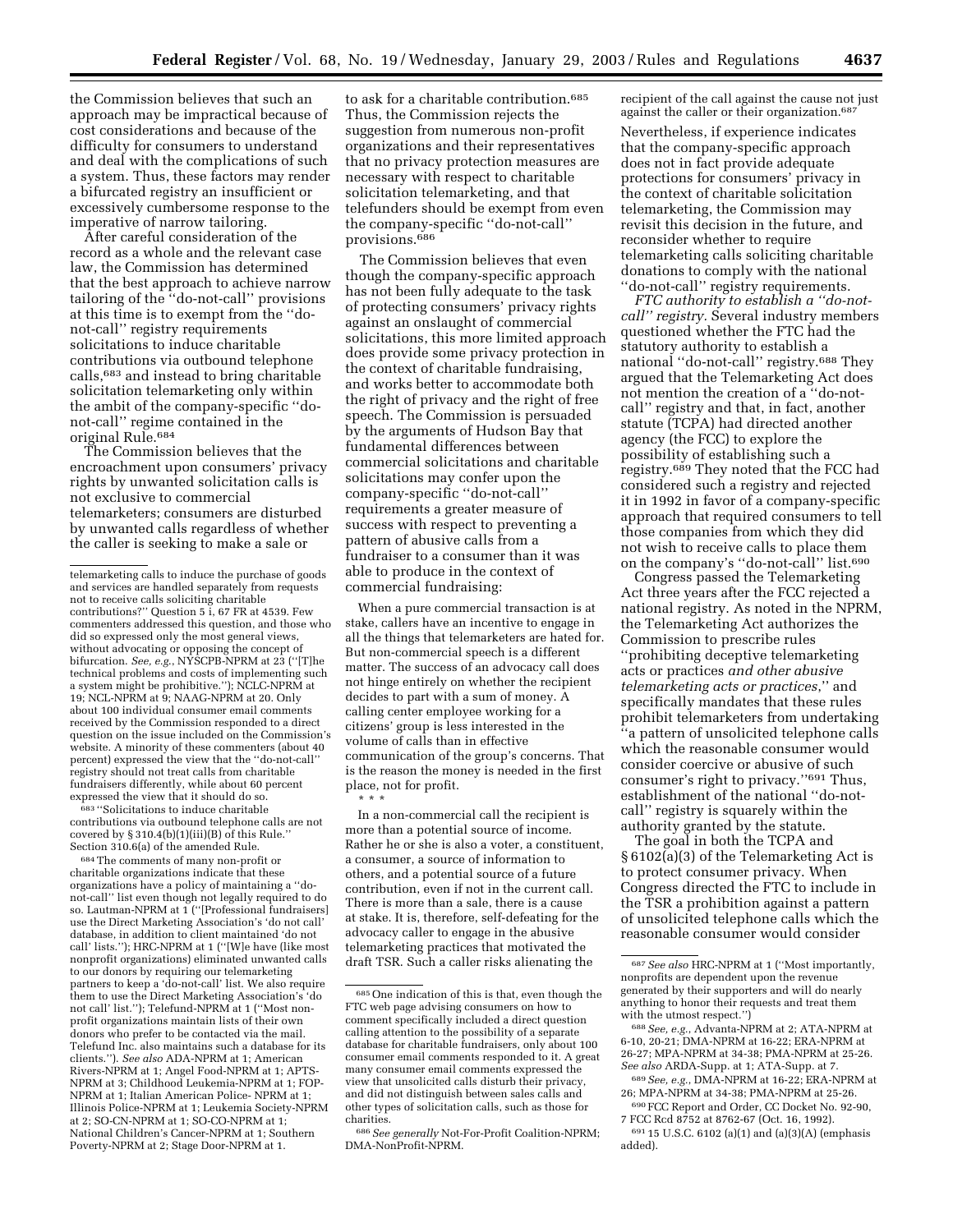coercive or abusive of such consumer's right to privacy, Congress knowingly put the FTC on the same path that the FCC had trod three years earlier, but did not mandate that the two agencies arrive at the identical conclusion. Instead, the Telemarketing Act is written broadly and does not limit how the Commission is to effectuate the Congressional mandate; it leaves the method of achieving the goal of protecting privacy to the Commission's discretion.692 There is nothing in the TCPA that would lead to the conclusion that the FCC was the only federal agency authorized to create a national registry. In fact, although Congress had passed the TCPA only three years earlier, it mandated in the Telemarketing Act that the FTC promulgate provisions similar to those that the FCC had promulgated pursuant to TCPA. For example, although FCC regulations already restricted the times that telemarketers can call consumers,693 Section 6102(a)(3)(B) of the Telemarketing Act directed the FTC to also include in its regulations a provision that would prohibit telemarketers from making unsolicited phone calls to consumers during certain hours of the day or night. Thus, Congress clearly intended to provide the FTC with sufficient authority to remedy the problem of unwanted telemarketing calls by means of a national registry, notwithstanding that the FCC had earlier decided not to exercise its own authority to do so.

*Interplay between the national ''donot-call'' registry and state ''do-not-call'' laws.* The NPRM specifically requested comment on how the proposed establishment of a national ''do-notcall'' registry should interplay with similar requirements on the state level.694 In response, NAAG and representatives of individual states with ''do-not-call'' laws expressed concern about the possible preemptive effect of a national ''do-not-call'' registry.695 On the other hand, industry representatives urged that if, despite their opposition, the Commission adopted TSR

694 67 FR at 4539.

provisions establishing a national ''donot-call'' registry, the national registry must preempt similar state requirements.696

At this time, the Commission does not intend the Rule provisions establishing a national ''do-not-call'' registry to preempt state "do-not-call" laws. Rather, the Commission's intent is to work with those states that have enacted ''do-not-call'' registry laws, as well as with the FCC, to articulate requirements and procedures during what it anticipates will be a relatively short transition period leading to one harmonized ''do-not-call'' registry system and a single set of compliance obligations.697 The Commission is actively consulting with the individual states to coordinate implementation of the national registry to minimize duplication and maximize efficiency for consumers and business. The Commission's goal is a consistent, efficient system whereby consumers, in a single transaction, can register their requests not to receive calls to solicit sales of goods or services, and sellers and telemarketers can obtain a single list to ensure that in placing calls they do not contravene those consumers' requests. In adopting the ''do-not-call'' provisions in the amended Rule, the Commission intends to advance that goal. At this time, the Commission specifically reserves further action on the issue of preemption until sufficient time has passed to enable it to assess the success of the approach outlined above.698

## *Implementation of a National Do-Not-Call Registry*

In developing an implementation plan for a national ''do-not-call'' registry, the Commission has been guided by a number of concerns. Most importantly, the Commission has sought to ensure

698*See generally English v. Gen. Elec. Co.*, 496 U.S. 72, 78-79 (1990) (preemption can occur ''where it is impossible for a private party to comply with both state and federal requirements, *see, e. g., Florida Lime & Avocado Growers, Inc. v. Paul*, 373 U.S. 132, 142-143 (1963), or where state law 'stands as an obstacle to the accomplishment and execution of the full purposes and objectives of Congress.' *Hines v. Davidowitz*, 312 U.S. 52, 67 (1941).''); *Crosby v. Nat'l. Foreign Trade Council*, 530 U.S. 363, 372-73 (2000); *Ass'n of Banks in Ins. v. Duryee*, 270 F.3d 397, 404 (6th Cir. 2001) (where state and federal laws are inconsistent, state law can be preempted even if it was enacted to protect its citizens or consumers).

the accuracy and validity of the consumer telephone numbers added to the registry, and to build a system that can handle the potential volume of consumer requests to be placed on the registry.699 Equally important, the system must ensure the security of the information maintained in the registry. The registry also must be easily accessible to both telemarketers and appropriate law enforcement agencies. In addition, the Commission seeks to develop the system with the lowest possible costs.

The Commission conducted extensive research to determine the feasibility of a national ''do-not-call'' registry and to develop a plan for implementing such a registry. The NPRM asked for comment on a number of specific implementation questions.700 The staff contacted the states with their own registries, and also contacted many of the contractors used by those states to develop their registries. On February 28, 2002, as part of its research, the Commission issued a Request for Information (''RFI'') to contractors capable of assisting the FTC in the development, deployment, and operation of the national registry.701 Thirty-six different companies responded to the RFI. In August 2002, the Commission issued a Request for Quotes (''RFQ'') to selected vendors.702 A number of those vendors have submitted proposals and quotes to the Commission; the agency is currently evaluating those proposals.703

Based on all of the information gathered during this process, the Commission plans to develop a national registry with three components: consumer registration; access to the consumer registration database by telemarketers and sellers; and law enforcement access to both the consumer registration database and the list of telemarketers and sellers who have accessed the consumer registration database. The entire system will be fully automated to simplify the process and keep costs to a minimum.

*Consumer registration.* Consumers will be able to add their telephone numbers to the national ''do-not-call'' registry through two methods: either through a toll-free telephone call or over

702The Commission issued the RFQ to those vendors that expressed an interest in developing the national registry and that were on General Service Administration (''GSA'') schedules to provide goods or services to the federal government.

703All vendor responses to both the RFI and RFQ contain confidential proprietary business information and therefore cannot be made public.

<sup>692</sup>*See* KENNETH CULP DAVIS & RICHARD J. PIERCE, JR., ADMINISTRATIVE LAW TREATISE § 3.2 (3rd ed. 1994) (noting that agencies have the power to ''fill any gaps'' that Congress either expressly or implicitly left to the agency to decide pursuant to the decision in *Chevron v. Natural Res. Def. Council*, 467 U.S. 837 (1984)). It is, therefore, permissible for agencies to engage in statutory construction to resolve ambiguities in laws directing them to act, and courts must defer to this administrative policy decision.

<sup>693</sup> 47 CFR 64.1200(e)(1). *See also* discussion at 7 FCC Rcd at 8767-68.

<sup>695</sup>*See, e.g.*, NAAG-NPRM at 6-14; Connecticut-NPRM at 3; DC-NPRM at 4-5 (District of Columbia); NYSCPB-NPRM at 13-17 (New York); Texas PUC-NPRM at 3-4.

<sup>696</sup>*See, e.g.*, ATA-NPRM at 28-29; DMA-NPRM at 3, 14; ERA-NPRM at 34.

<sup>697</sup> In this regard, the Commission notes that in September 2002, the FCC published an NPRM to review its TCPA regulations, including, among other things, whether its company-specific ''do-notcall'' requirement has been effective and whether a national registry would better serve the public interest. See FCC TCPA 2002.

<sup>699</sup>Consumer interest in state ''do-not-call'' registries has varied from a few percent to over 40 percent of all telephone lines within the state. 700 67 FR at 4538-39.

<sup>701</sup>*See* http://www.ftc.gov/procurement.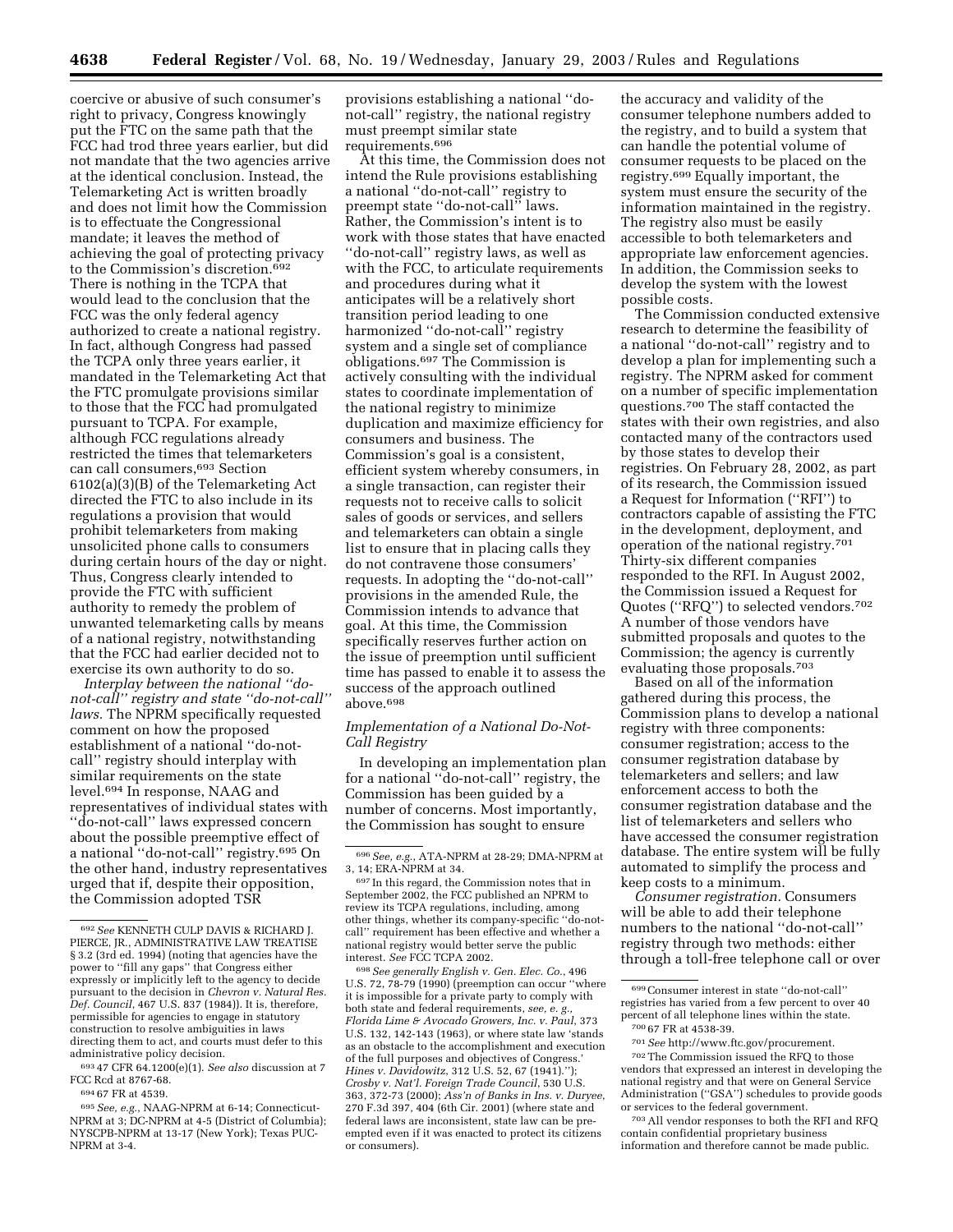the Internet. Consumers who choose to register by phone will have to call the registration number from the telephone line that they wish to register. Their calls will be answered by an Interactive Voice Response (''IVR'') system. After a brief introductory message, the consumer will be asked to enter on his or her telephone keypad the telephone number from which the consumer is calling. The number entered will be checked against the automatic number information (''ANI'') that is transmitted with the call. If the telephone number the consumer enters on the keypad matches the ANI of the line from which the consumer is calling, then the IVR system will inform the consumer that the number is registered and the call will end. If the telephone number does not match, the IVR system will advise the consumer to call back from the telephone the consumer wishes to register. In the small percentage of calls in which ANI is not available, the system will offer other verification options.

Using this process, the Commission will verify, at a minimum, that each consumer is calling from a telephone line assigned the number the consumer is attempting to register. The Commission has determined that this is sufficient verification for the limited purposes involved here — ensuring that a telephone number in the national registry was entered by someone in the household to which that telephone number is assigned.704 A number of commenters stated that the FTC should prohibit third parties from registering consumers' preferences not to receive telemarketing calls with the national ''do-not-call'' registry, citing concerns that such third-party registrations could lead to abuse.705 The Commission agrees that third-party registrations should not be permitted, and believes that the verification procedures to be established for telephone registrations will prevent these potential types of

third-party abuse, because the person registering will have to be present physically in the household with which the telephone number being registered is associated.

Other commenters suggested that only the line subscriber or person who is billed for the telephone line be allowed to register that number in the national registry.706 In fact, one commenter suggested that the FTC should ''permit each adult user of the telephone to prevent calls to him or herself, but not to be able to bar all calls to all adults using that telephone.''707 The Commission does not believe this is a realistic approach. Because numerous people in a household often share a common telephone number, the Commission has determined that the decision to be part of the ''do-not-call'' registry does not rest with the line subscriber (or any single resident) alone. In such a shared-number situation, the privacy rights of all are affected by unwanted telemarketing calls. Thus, the decision to register the household telephone number in the national registry is a joint decision of all household members. The Commission's telephone registration system will accept the registration from any member of the household, but will remind consumers that they are registering on behalf of all household members.708

708Several commenters supported allowing any household member to register the household telephone number. *See, e.g.*, NCL-NPRM at 9 (allow registration requests to be made by the line subscriber, spouse, roommate, care giver, or others with a legitimate interest). One telemarketer that calls on behalf of non-profit organizations opposed this view, commenting that ''each person has an individual, separate constitutional right to speak and be in association with other like-minded people, and the groups to which they belong also have the right to contact their members and the public at large. When dealing with fully protected, non-commercial speech, any do-not-call list that keeps track only of numbers, rather than names and numbers, needs some way to be certain that everyone who is lawfully and regularly reached at a telephone number has consented to be cut off from the organizations to which they belong. Hudson Bay-Goodman-NPRM at 13 (emphasis omitted). As an initial matter, non-commercial speech is not covered by the national ''do-not-call'' provisions of the amended Rule. *See* amended Rule § 310.6(a) (exempting solicitations to induce charitable contributions via outbound telephone calls from § 310.4(b)(1)(iii)(B) of the Rule). Moreover, the Commission has determined that to accomplish its privacy protection objectives, there is no workable alternative to allowing any member of a household to exercise the ''do-not-call'' rights of the entire household using a shared telephone number. Households in which one member wants to sign up with the national ''do-not-call'' registry and another does not have the option of subscribing to an additional telephone line that is not on the registry and may therefore receive telemarketing calls, or they can provide express authorization to

Consumers who choose to register via the Internet will go to a website dedicated to the registration process, where they will be asked to enter the telephone number they wish to register. Consumers will be told that they may register only their household or personal telephone number(s). As with the telephone registration system, they will be reminded that if they share a household number with others, they are registering on behalf of all household members. The Commission is considering two possible methods for verifying consumers' information. One possible option is that a consumer will be asked to enter certain address information, such as his or her zip code and the numeric portion of his or her street address, which the system would then check against a national database to ensure that it matches the telephone number provided. The second possible option is that the consumer will be asked to enter his or her email address; the system will send a confirming email to that address, and the consumer will then have to respond to reconfirm his or her registration decision.

The Commission will use one or both of these verification methods for Internet registrations. Such verification processes will enhance the likelihood that individuals will register their own telephone numbers. If the email verification process is used, the Commission will also develop procedures to prevent large numbers of registrations from being confirmed through the same email account. Once again, the Commission has determined that these are sufficient verification procedures for the limited purpose of adding telephone numbers to the national ''do-not-call'' registry, and should help prevent the potential abuses cited concerning massive thirdparty registrations.

to ring the bell of a householder who has appropriately indicated that he is unwilling to be disturbed.'' According to the Court, ''[t]his or any similar regulation leaves the decision as to whether distributers of literature may lawfully call at a home where it belongs—with the homeowner himself. A city can punish those who call at a home in defiance of the previously expressed will of the occupant.. . .'' *Id.* at 148.

<sup>704</sup>Unlike the Commission's cases challenging the unauthorized billing of goods or services to consumers' telephone numbers based solely on ANI verification, *see, e.g., FTC v. Verity Int'l, Ltd.*, No. 00 Civ. 7422 (LAK) (S.D.N.Y. 2000); *FTC v. American TelNet, Inc.*, No. 99-1587 CIV:KING (S.D. Fla. 1999), the verification process needed to ensure the validity of numbers in the national registry is much less stringent. Here, only the right not to receive unwanted telemarketing calls is being asserted; the line subscriber is not incurring charges for goods and services, possibly purchased by unauthorized third parties, based on ANI information.

<sup>705</sup>*See, e.g.*, DialAmerica-NPRM at 13; Household-NPRM at 13; Texas PUC-NPRM at 2; PMA-NPRM at 29. NAAG also cited recent state cases against companies that have deceptively offered to add consumers' numbers, for a fee, to ''do-not-call'' lists. *See* NAAG-NPRM at 19, n.47.

<sup>706</sup>*See, e.g.*, DialAmerica-NPRM at 13; Nextel-NPRM at 26.

<sup>707</sup>AFSA-NPRM at 8.

specific entities to receive telemarketing calls from them, regardless of their national registry status, pursuant to  $\S 310.4(b)(1)(iii)(B)(i)$  of the amended Rule. The Commission notes that the ''do-not-call'' provisions will not ''cut off'' individuals from organizations or sellers because it will not foreclose other means of communication with any member of the household, such as by conventional mail, email, or door to door solicitation. The ''do-not-call'' provisions are strongly analogous to laws requiring solicitors to honor a ''no solicitation'' sign posted by a homeowner, which the Supreme Court has approved in such cases as *Martin v. Struthers*, 319 U.S. 141 (1941), involving ''a form of regulation . . . which would make it an offense for any person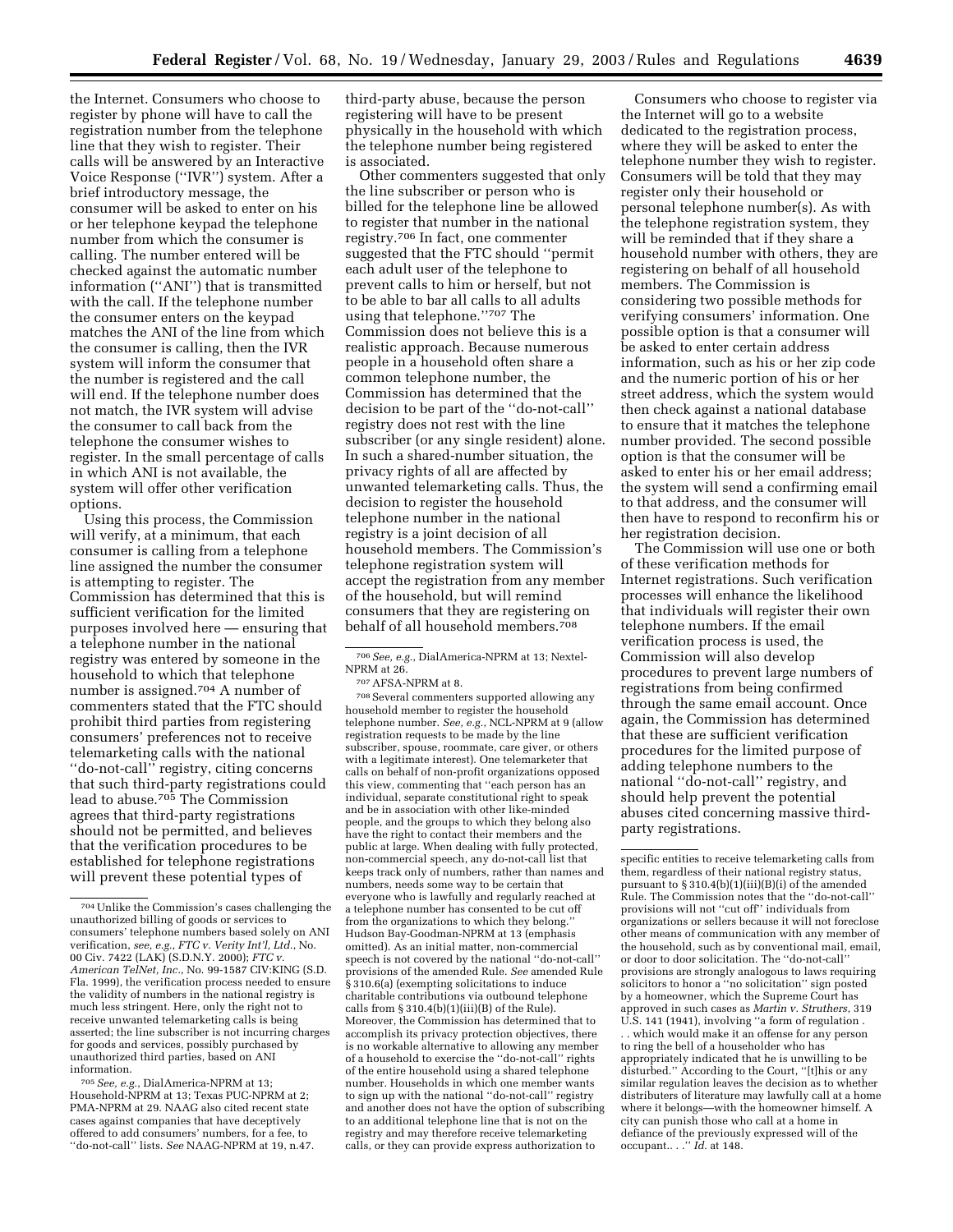For both telephone and Internet registrations, the only personal identifying information that will be maintained by the national ''do-notcall'' registry will be the consumer's telephone number. Based on our discussions with the states, that appears to be the only piece of information that is needed by telemarketers.709 Moreover, the Commission has determined that it has no need for consumer names or addresses in the registry.710 Thus, the Commission will not collect that information.

Consumers will be able to verify or cancel their registration status using either the telephone or Internet. The same verification procedures established for the initial registration will apply to these requests as well. Allowing consumers to verify their registration status and to cancel their registrations if they so wish offers yet another method to enhance the accuracy of the national registry.

The Commission has determined that consumer registrations will remain valid for five years, with the registry periodically being purged of all numbers that have been disconnected or reassigned. The Commission wishes to minimize the inconvenience to consumers entailed in periodically reregistering their preference not to receive telemarketing calls.711 However, the Commission is also aware that the length of time registrations remain valid directly affects the overall accuracy of

710Some commenters stated that the Commission would have to collect consumers'' names, addresses and telephone numbers for the national registry to remain accurate. *See, e.g.*, NAA-NPRM at 12; Household-NPRM at 13. Another stated that to keep the registry accurate, ''the Commission must be prepared to accept a data stream from every local exchange carrier in the country on a daily basis.'' SBC-NPRM at 11. The Commission has learned that this is not necessarily true. National databases with sufficient accuracy that contain only telephone numbers now exist, permitting the Commission to purge a telephone number from the national registry when that number is disconnected or the party in whose name the number is registered changes.

711Consumer inconvenience includes not just their time and effort necessary to register, but also their need to remember when it is time to reregister. Of course, requiring frequent consumer reregistrations also increases the costs of operating the national registry. Several commenters supported allowing registrations to continue indefinitely, until the consumer's phone number is disconnected or he requests that his number be removed. *See, e.g.*, New Orleans at 9; NCL at 9. In addition, 14 states with ''do-not-call'' registries do not specify a renewal period for registrations in their ''do-not-call'' statutes (Alabama, Alaska, California, Colorado, Indiana, Kentucky, Louisiana, Massachusetts, Minnesota, Missouri, New York, Oklahoma, Pennsylvania, and Tennessee).

the national registry.712 A number of commenters stated that 16 percent of all telephone numbers change each year, and that 20 percent of all Americans move each year.713 Unless the system includes a process to counteract this effect, numbers in the national registry that have been disconnected and then reassigned to other line subscribers would remain in the registry even though those line subscribers to whom the numbers are reassigned may not object to receiving telemarketing calls. To guard against this possibility, the system will include a procedure to periodically check all telephone numbers in the national registry against national databases, and those telephone numbers that have been disconnected or reassigned will be purged from the registry. This procedure will help maintain the accuracy of the national registry, while limiting the number of times consumers must go through the registration process.714 The Commission believes that a five-year registration period coupled with the periodic purging of disconnected telephone numbers from the registry adequately balances, on the one hand, the need to maintain a high level of accuracy in the national registry and, on the other hand, the onus on consumers to periodically re-register their telephone numbers.

*Access to consumer registration information.* To comply with the amended Rule's ''do-not-call''

712Commenters citing this concern over the accuracy of the national registry reached various conclusions concerning the time period for which registrations remain should remain valid. Some suggested registrations remain valid for only one year. *See* DialAmerica-NPRM at 13; NCTA-NPRM at 16; Nextel-NPRM at 26. Others stated that registrations should remain valid for two years, unless the Commission can ensure greater accuracy through some purging process. *See* NRF-NPRM at 18; PMA-NPRM at 29. Still others suggested that a five-year registration period is sufficient. *See* NAAG-NPRM at 18; Household-NPRM at 13. State registration periods vary from one year to five years, while, as stated in the previous footnote, fourteen states impose no expiration on consumer registrations. Three states require consumers to renew their registration annually (Arkansas, Florida, and Oregon). Two states (Georgia and Wisconsin) have a two-year registration, and two others (Texas and Idaho) have registrations that are good for three years. Six states require consumers to re-register after five years (Connecticut, Illinois, Kansas, Maine, Vermont, and Wyoming).

713*See* DMA-NPRM at 12; Nextel-NPRM at 26; Household-NPRM at 13; SBC-NPRM at 11. Of course, not all consumers who move change their telephone numbers. For consumers who keep their existing telephone numbers when they move, no action by either the consumer or the Commission is necessary to maintain the registry's accuracy.

714The DMA TPS is operated in a similar manner. TPS registrations remain valid for five years. During that five-year period, the DMA checks the information in the TPS against the U.S. Postal Service's National Change of Address List, purging the telephone numbers of those registered consumers who have moved. DMA-NPRM at 7, 12.

provisions, telemarketers and sellers must gain access to the telephone numbers in the national registry so that they can ''scrub'' their call lists to eliminate the telephone numbers of consumers who have registered a desire not to be called. For the telemarketer and seller access component of the registry, the Commission plans to develop a fully-automated, secure website dedicated to providing this information to telemarketers and sellers. The first time a telemarketer or seller accesses the system, the company will be asked to provide certain limited identifying information, such as company name and address, company contact person, and the contact person's telephone number and email address. If a telemarketer is accessing the registry on behalf of a client seller, the telemarketer will also need to identify that client.

The only consumer information telemarketers and sellers will receive from the national registry is the registrants' telephone numbers. Those telephone numbers will be sorted and available by area code. Telemarketers and sellers will be able to access as many area codes as desired, by selecting, for example, all area codes within a certain state or region of the country. Of course, telemarketers and sellers will also be able to access the entire national registry, if desired.

When a seller or telemarketer first submits an application to access registry information, the company will be asked to specify the area codes that they want to access.715 Each company accessing the registry data will be required to pay an annual fee for that access, based on the number of area codes of data the company accesses.716 Fees will be payable via credit card (which will permit the real-time transfer of data) or electronic funds transfer (which will require the telemarketer or seller to wait approximately one day for the funds to clear before data access will be provided).

After payment is processed, the telemarketer or seller will be given an account number and permitted access to the appropriate portions of the registry.

<sup>709</sup> In fact, based on discussions between the states and the Commission staff, it appears that in states where additional information is provided to telemarketers, the states have received requests to strip their lists of all information except the telephone number.

<sup>715</sup>They will be able to amend the list of area codes for which they seek data on future visits, provided they pay the appropriate fee for the additional area codes.

<sup>716</sup>On May 29, 2002, the Commission issued a Notice of Proposed Rulemaking to add a new section 310.9 to the Rule, which would establish a ''user fee'' for telemarketer access to the national do-not-call registry. 67 FR. 37362. After reviewing the comments received in response to that NPRM, the Commission has decided that it will issue a revised NPRM seeking additional comment on the fee issue in the near future. Section 310.8 of the amended Rule has been reserved for the fee section.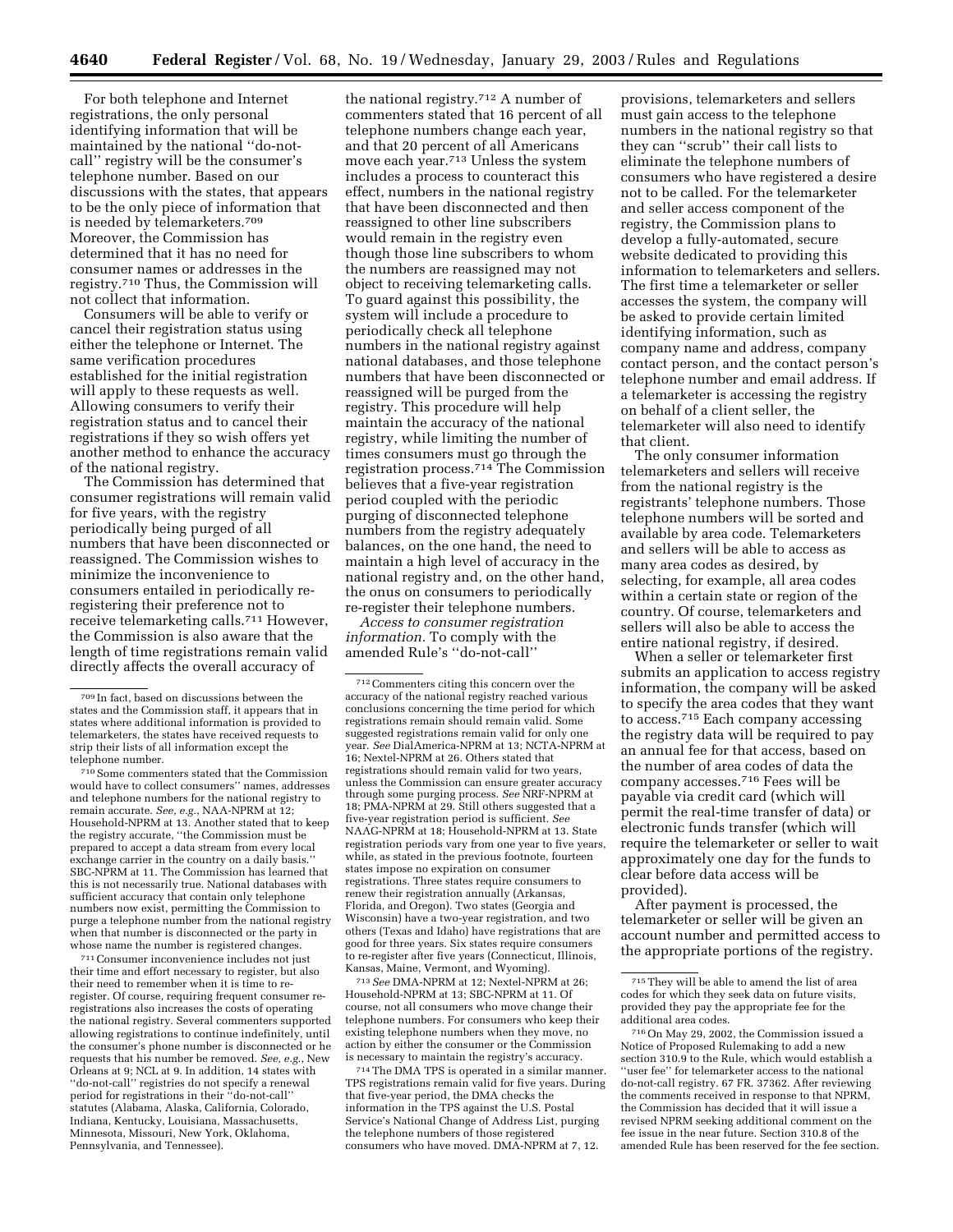That account number will be used in future visits to the website, to shorten the time needed to gain access. On subsequent visits to the website, telemarketers and sellers will be able to download either an entire updated list of numbers from their selected area codes, or a more limited list, consisting only of additions to or deletions from the registry that have occurred since the company's last download. This would limit the amount of data that a company needs to download during each visit. Telemarketers and sellers will be permitted to access the registry as often as they wish for no additional cost, once the annual fee has been paid. As indicated in the discussion of Section 310.4(b)(3)(iv), however, the Rule requires a seller or a telemarketer to employ a version of the ''do-not-call'' registry obtained from the Commission no more than three months prior to the date any telemarketing call is made.

*Law enforcement access to the registry.* Any law enforcement agency that has responsibility to enforce either the Rule or any state do-not-call statute or regulation will be permitted to access appropriate information in the national registry. This information will be provided through a secure Internet website, with access obtained through the Commission's existing Consumer Sentinel<sup>®</sup> system. Law enforcers will be able to query the registry to determine if and when a particular telephone number was registered by a consumer. They will also be able to query if and when a particular telemarketer or seller accessed the registry, and the information accessed by that telemarketer or seller. Such law enforcement access to data in the national registry is critical to enable state Attorneys General and other appropriate law enforcement officials to gather evidence to support enforcement actions under the Telemarketing and Consumer Fraud and Abuse Prevention Act,717 and, as discussed below, once harmonization between the national registry and state do-not-call programs has been completed, to support law enforcement action under state law as well.

*Harmonization of various do-not-call registries.* As discussed above, the Commission is working with the states to develop a single, national ''do-notcall'' registry. The Commission envisions allowing consumers throughout the United States to register their preference not to receive telemarketing calls in a single transaction with one governmental agency. In addition, the Commission

anticipates allowing telemarketers and sellers to access that consumer registration information through one visit to a national website, developed for that purpose.

To further those goals, the Commission will allow all states, and the DMA if it so desires, to download into the national registry—at no cost to the states or the DMA—the telephone numbers of consumers who have registered with them their preference not to receive telemarketing calls. Telemarketers and sellers will be allowed to access that data through the national registry as the information is received.

It will take some time to achieve these goals completely, however. Some states will be able to transfer their state ''donot-call'' registration information, and will cease requiring telemarketers to access the state registries, by the time telemarketers first gain access to the national registry. For other states, it may take from 12 to 18 months to achieve those results. At least one state, Indiana, may need up to three years before it can become part of the national system. In any event, the Commission will continue to work diligently with the states in an effort to harmonize these different systems.

*Implementation time line*. As stated above, the Commission has issued an RFQ to vendors to develop and operate a national ''do-not-call'' registry. The implementation time line for the registry begins on the date the contract is awarded to a vendor in response to that RFQ. The Commission anticipates awarding the contract as soon as the agency receives appropriate authority and funding from Congress to begin building the national registry.

Consumers will be allowed to begin to register their preference not to receive telemarketing calls approximately four months after a contract for the national ''do-not-call'' registry is awarded. To avoid an unmanageable surge of calls when the national registry is initially opened, the Commission anticipates phasing in registry availability to consumers one geographic region at a time throughout the United States over a period of approximately two months. Telemarketers and sellers will be given access to the telephone numbers in the national registry approximately six months after the contract is awarded. The effective date for the ''do-not-call'' provisions of the amended Rule will be approximately seven months after the date the contract to develop and implement the system is awarded. Thus, to comply with the amended Rule, telemarketers will need to obtain the list of registered telephone numbers during

the sixth month after the contract is awarded, allowing themselves sufficient time to scrub their calling lists before placing outbound telemarketing calls in the seventh month after the date the contract is awarded.

As stated below in the Effective Date section, in the future the Commission will announce the date by which full compliance with the national ''do-notcall'' registry provisions of the amended Rule will be required. As noted elsewhere in this document, full compliance with all other provisions of the amended Rule—with the exception of the Caller ID provision  $(\S 310.4(a)(7))$ —will be required by the date on which the amended Rule is effective, March 31, 2003. Full compliance with the Caller ID provisions will be required by January 29, 2004.

## *§ 310.4(b)(1)(iv) — Abandoned calls & § 310.4(b)(4) — Safe harbor for abandoned calls*

In the NPRM, the Commission explained that ''abandoned calls'' violate § 310.4(d) of the original Rule because such calls failed to provide the requisite prompt disclosures.718 In providing this explanation, the Commission noted that ''abandoned calls'' include two distinguishable scenarios: ''hang up'' calls, in which telemarketers hang up on consumers whom they have called without speaking to them; and "dead air" calls, in which there is a prolonged period of silence between the consumer's answering a call and the connection of that call to a sales representative.719 The record shows that both types of abandoned calls arise from the use of predictive dialers, which promote telemarketers' efficiency by calling multiple consumers for every available sales representative.720 Doing so maximizes the amount of time representatives spend speaking with consumers and minimizes the amount of time representatives spend waiting to reach a prospective customer.721 An inevitable ''side effect'' of predictive dialers' functionality is that the dialer will reach more consumers than can be connected to available sales

<sup>717</sup> 15 U.S.C. 6101 *et seq.*

<sup>718</sup> 67 FR at 4524.

<sup>719</sup> 67 FR at 4522.

<sup>720</sup>ABA-NPRM at 12; ATA-NPRM at 32; CADM-NPRM at 3; DialAmerica-NPRM at 22; Pelland-NPRM at 2; Sytel-NPRM at 3; Miller Study at 13; http://www.predictive-dialers.com/home/faq.html.

<sup>721</sup>ATA-NPRM at 31; ERA-NPRM at 41; MPA-NPRM at 31; NAA-NPRM at 14; Private Citizen-NPRM at 3; PMA-NPRM at 30; TeleDirect-NPRM at 2.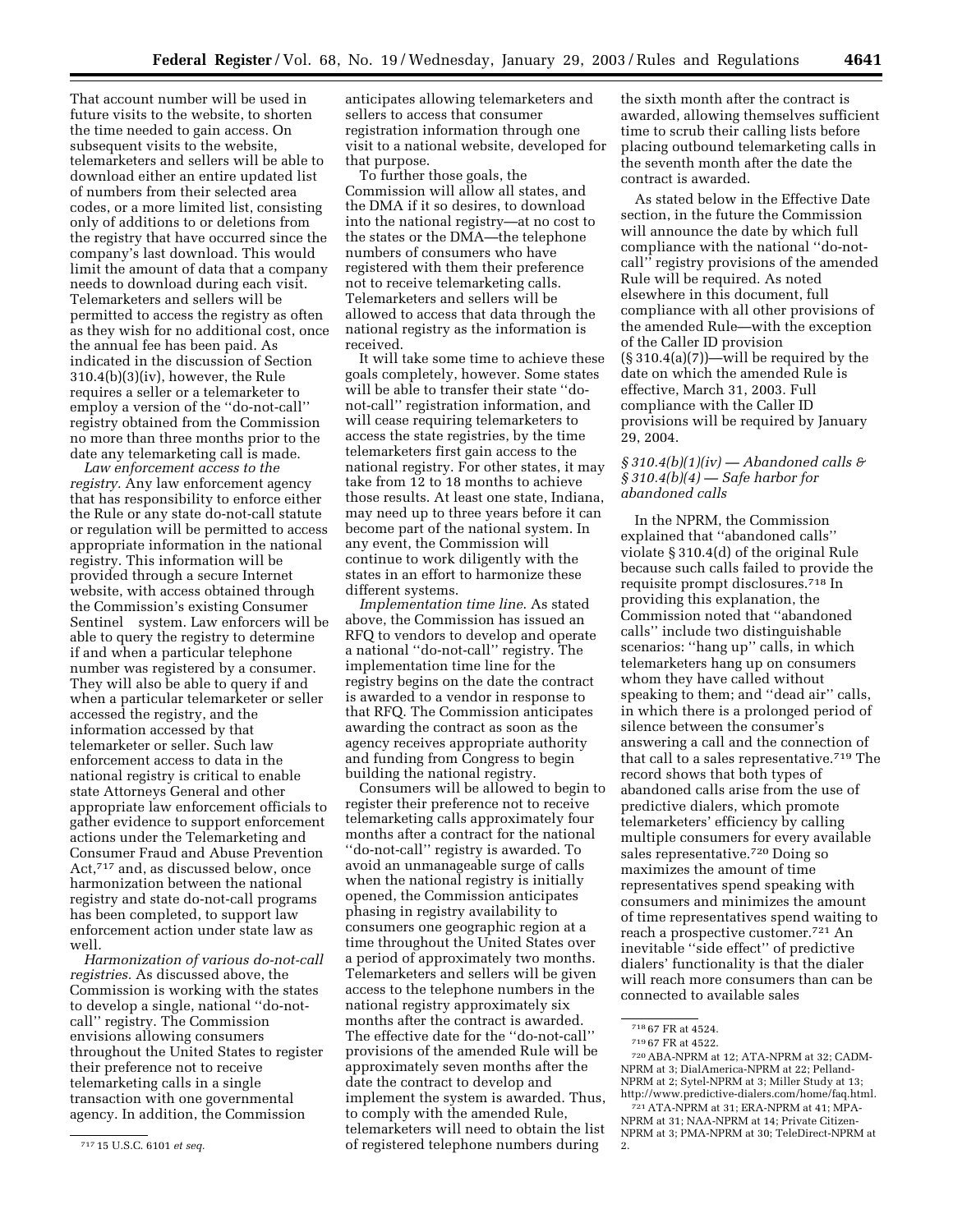representatives.722 In those situations, the dialer will either disconnect the call or keep the consumer connected in case a sales representative becomes available.723

According to one consumer organization, the Rule's prohibition on abandoned calls as set forth in the NPRM addresses ''one of the most invasive practices of the telemarketing industry.''724 ''Hang up'' calls and "dead air" frighten consumers,<sup>725</sup> invade their privacy,726 cause some of them to struggle to answer the phone only to be hung up on,727 and waste the time and resources of consumers working from home.728

The amended Rule prohibits abandoning outbound telephone calls, but constructs a safe harbor allowing telemarketers to continue using predictive dialers in a regulated manner. Under § 310.4(b)(1)(iv), an outbound telephone call is abandoned if, once the call has been answered by a consumer, the telemarketer fails to connect the call to a sales representative within two seconds of the consumer's completed greeting. (As explained herein, ''hang up'' calls and delays of more than two seconds before connecting the call to a sales representative are prohibited by this section of the Rule.) The Commission's prohibition of abandoned calls is authorized by  $§ 6102(a)(3)(A)$  of the Telemarketing Act, which directs the Commission to prohibit telemarketers from undertaking a pattern of unsolicited telephone calls which the reasonable consumer would consider coercive or abusive of such consumer's right to privacy, and by § 6102(a)(3)(C), which directs the Commission to require telemarketers to promptly and clearly disclose certain material information. Section 6102(a)(3), which directs the Commission to consider recordkeeping requirements in prescribing rules regarding deceptive and abusive telemarketing acts or practices, is the authority for the required recordkeeping related to predictive dialers.

Section 310.4(b)(4), the amended Rule's safe harbor provision, provides that the Commission will refrain from bringing a Rule enforcement action against a seller or telemarketer based on violations of  $\S 310.4(b)(1)(iv)$  if the seller

or telemarketer's conduct meets certain specified standards designed to minimize call abandonment. These standards are: (1) the seller or telemarketer must employ technology that ensures abandonment of no more than three percent of all calls answered by a consumer, measured per day per calling campaign; (2) the seller or telemarketer must allow each telemarketing call placed to ring for at least fifteen seconds or four complete rings before disconnecting an unanswered call; (3) whenever a sales representative is not available to speak with the person answering the call within two seconds of that person's completed greeting, the seller or telemarketer must promptly play a recorded message; and (4) the seller or telemarketer must retain records, in accordance with § 310.5(b)-(d), establishing compliance with  $§ 310.4(b)(4)(i)$ -(iii).

Telemarketers voiced strong objection to the NPRM discussion of abandoned calls as violative of  $\S 310.4(d)$ , 729 and argued that this interpretation would in effect ban the use of predictive dialers,730 causing the loss of efficiency benefits that arise from the use of predictive dialers.731 The Commission is mindful of the benefits of increased efficiency, but believes that the increased efficiency of predictive dialers must be balanced against the abusive nature of abandoned calls. The abuses of abandoned calls were delineated in the NPRM and elsewhere in the record.732 As NAAG asserted at the June 2002 Forum, an abandoned call is basically a

730 June 2002 Tr. I at 211 (CCC); ABA-NPRM at 12; Advanta-NPRM at 4; Aegis-NPRM at 5; AFSA-NPRM at 16; Capital One-NPRM at 6; Gannett-NPRM at 4; Household Auto-NPRM at 12; ICT-NPRM at 2; PMA-NPRM at 30; PCIC-NPRM at 2; VISA-NPRM at 12; Miller Study at 14. *But see* EPIC-NPRM at 23.

731ACA-NPRM at 8-9; ARDA-NPRM at 15; ANA-NPRM at 6; ATA-NPRM at 31; BofA-NPRM at 9; BRI-NPRM at 3; Discover-NPRM at 6; Fleet-NPRM at 6; FPIR-NPRM at 2; Household Auto-NPRM at 11- 12; ICT-NPRM at 2; ITC-NPRM at 2-3; KeyCorp-NPRM at 6; Marketlink-NPRM at 3; MPA-NPRM at 8; NAA-NPRM at 14; Noble-NPRM at 4; NATN-NPRM at 4; NSDI-NPRM at 4; SHARE-NPRM at 4; Synergy Solutions-NPRM at 4; Technion-NPRM at 5; TeleDirect-NPRM at 2; Teleperformance-NPRM at 3; TRC-NPRM at 4; TeleStar-NPRM at 2; Time-NPRM at 10; Allstate-Supp. at 2; Miller Study at 15. *See also* Citigroup-NPRM at 10; IMC-NPRM at 7 (Predictive dialers enhance dialing accuracy); NAA-NPRM at 7 (Predictive dialers help with ''do not call'' compliance).

732 67 FR at 4522-24; AARP-NPRM at 9; NAAG-NPRM at 47; NACAA-NPRM at 10; PRC-NPRM at 3.

''prank call.''733 However, the Commission is persuaded that a total ban on abandoned calls, which would amount to a ban on predictive dialers, would not strike the proper balance between addressing an abusive practice and allowing for the use of a technology that provides substantially reduced costs for telemarketers. At the June 2002 Forum, one telemarketing group posited that consumers who make purchases via the telephone ultimately benefit from these reduced costs in the form of lower prices.734 Therefore, taking into account the record as a whole, and arguments raised by both sides of this issue, the Commission has determined to prohibit abandoned calls from continuing without regulation, and has created requirements that, in effect, closely govern the use of predictive dialers. Under this approach, consumers will benefit from a substantial reduction in the number of abandoned calls they receive,735 but telemarketers will not be deprived of a large part of the efficiency benefits that accrue from the use of predictive dialers.736 The Commission also notes that the amended Rule's establishment of a national ''do-notcall'' registry should significantly reduce the number of calls received by consumers who place their numbers on the registry, thereby reducing the number of abandoned calls these consumers must contend with as well.

''*Abandoned call*'': Section 310.4(b)(1)(iv) of the amended Rule defines a prohibited abandoned outbound call as one in which the recipient of the call answers the call, and the telemarketer does not connect the call to a sales representative within two seconds of the person's completed greeting. This definition of abandoned call covers ''dead air'' and ''hang up'' calls, in which the telemarketer hangs up on a called consumer without connecting that consumer to a sales representative. This approach to abandoned calls clarifies several issues raised by telemarketers in the record.

The amended Rule removes any possibility of doubt that a call placed by a telemarketer is an outbound telephone call within the meaning of the Rule, even if the telemarketer hangs up on the called consumer without speaking to him or her, or subjects the called consumer to dead air. The Rule's disclosure requirement is triggered once a recipient of a telemarketing call

 $^{722}$  June 2002 Tr. I at 211 (CCC); Time-NPRM at 11; ATA-Supp. at 11; Miller Study at 13-14. 723NASUCA-NPRM at 12-13; Sytel-NPRM at 4-7;

ATA-Supp. at 11; Miller Study at 13-14. 724PRC-NPRM at 3.

<sup>725</sup> 67 FR at 4523.

<sup>726</sup>AARP-NPRM at 9.

 $^{727}\,$  67 FR at 4523; Texas PUC-NPRM at 5; Worsham-NPRM at 5.

<sup>728</sup>PRC at 3.

<sup>729</sup>ABA-NPRM at 12; ACA-NPRM at 9; ATA-NPRM at 30; Associations-NPRM at 3; Capital One-NPRM at 6; DialAmerica-NPRM at 24-25; DMA-NPRM at 44; ERA-NPRM at 40-41; Gannett-NPRM at 4; Infocision-NPRM at 6-7; Metris-NPRM at 10; MPA-NPRM at 29-30; NAA-NPRM at 13, 15; Time-NPRM at 11; Tribune-NPRM at 9.

<sup>733</sup> June 2002 Tr. II at 27 (NAAG). *See also* NAAG-NPRM at 47; McKenna-Supp. at 2. 734 June 2002 Tr. I at 212-13 (CCC). *But see* June

<sup>2002</sup> Tr. I at 222-23 (EPIC).

<sup>735</sup>AFSA-NPRM at 16; Sytel-NPRM at 7-8. 736*See* KeyCorp-NPRM at 6; PCIC-NPRM at 2.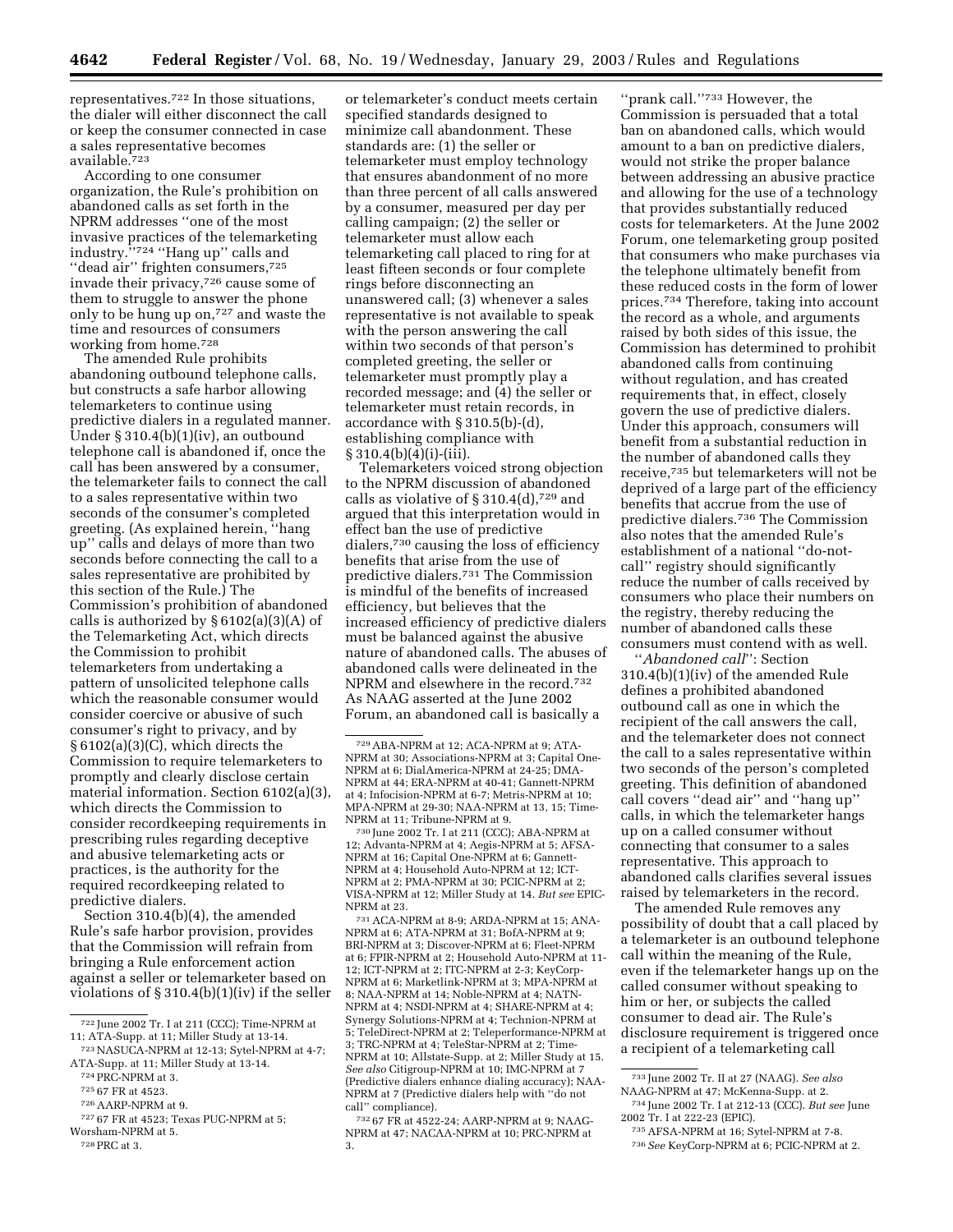answers the phone.737 This approach is consistent with the treatment of this issue in the NPRM.738 The Commission rejects the argument, advanced by ACA, ATA, DMA, and ERA, that abandoned calls cannot be regulated by the Rule because they are not ''outbound telephone calls.''739 If this theory were valid, telemarketers could abuse consumers in a variety of ways without violating the Rule as long as they did not also engage in a sales pitch. That interpretation and that result are contrary to the overall purpose and intent of the Telemarketing Act and plainly at odds with the Rule's definition of ''outbound telephone call'' and with the Rule generally. A telemarketer initiates a telephone call by causing the called consumer's telephone to ring. Abandoning the call after the consumer answers but before the sales representative begins a sales pitch is an abusive telemarketing act or practice. Certainly this is the type of practice that prompted Congress, in the Telemarketing Act, to direct the Commission to prohibit telemarketers from undertaking ''a pattern of unsolicited telephone calls which the reasonable consumer would consider coercive or abusive of such consumer's right to privacy.''740 The record contains ample evidence that consumers find abandoned calls to be coercive or abusive of their privacy rights.741

ATA, in its comment and at the June 2002 Forum, requested guidance from the Commission on how ''abandoned call'' would be defined in the Rule.742

739ACA-NPRM at 9-10; ATA-NPRM at 30; DMA-NPRM at 43-44; ERA-NPRM at 40. DMA, ERA, and PMA argued that the FTC lacks authority to regulate telemarketers' use of predictive dialer technology. [*See DMA-NPRM at 4*, 42-48; ERA-NPRM at 38-40; PMA-NPRM at 29-30.] Specifically, DMA, ERA, and PMA argued that the FCC has authority to regulate automatic telephone dialing systems through the TCPA. But nothing in the TCPA limits the authority of the FTC under the Telemarketing Act. The Rule's regulation of abandoned calls falls squarely within the FTC's authority to regulate abusive telemarketing acts or practices under the Telemarketing Act. As the Commission stated in the NPRM, the harm to consumers that arises from abandoned calls is very real and falls within the areas of abuse that the Telemarketing Act explicitly aimed to address. [*See* 67 FR at 4524.] The Commission therefore rejects the argument offered by DMA, ERA, and PMA that it lacks the legal authority to address call abandonment in the TSR.

740 15 U.S.C. 6102(a)(3)(A).

741AARP-NPRM at 8-9; EPIC-NPRM at 23; Private Citizen-NPRM at 4; McKenna-Supp. at 2. *See also* Pelland-NPRM at 2.

742ATA-NPRM at 34; June 2002 Tr. II at 38 (ATA). *See also* Convergys-NPRM at 6; MPA-NPRM at 32-33.

*Abandoned call ''safe harbor*'': The abandoned call safe harbor consists of four components, each of which is supported by record evidence. A seller or telemarketer will not be deemed to have violated  $\S 310.4(b)(1)(iv)$  by abandoning calls, provided that the seller or telemarketer can show that its conduct conforms to the standards specified in this safe harbor.

Under the first subsection of the safe harbor, the seller or telemarketer must employ technology that ensures abandonment of no more than three percent of all calls answered by called consumers. The safe harbor's three percent abandonment rate is measured per day per calling campaign. The ''per day per campaign'' unit of measurement is consistent with DMA's guidelines addressing its members' use of predictive dialer equipment.744 Under this standard, a telemarketer running two or more calling campaigns simultaneously cannot offset a six percent abandonment rate on behalf of one seller with a zero percent abandonment rate for another seller in order to satisfy the Rule's safe harbor provision. Each calling campaign must record a maximum abandonment rate of three percent per day to satisfy the safe harbor.

What constitutes an ''acceptable'' abandonment rate was the subject of substantial comment on the record. A number of telemarketers urged the Commission to alter the position implied in the NPRM that the appropriate standard is a zero percent abandonment rate.745 Among industry representatives who advanced this

argument, ATA took the most extreme position, arguing against any regulation of abandonment rates.746 The Commission rejects this position in light of the record of conduct affiliated with abandoned calls and predictive dialers under the current regulatory scheme.747 Other industry comments recommended that the Commission set a ''reasonable'' or ''acceptable'' abandonment rate above zero percent that would curb abuses while allowing use of predictive dialers to continue.748 A third group of telemarketers argued that the Commission's abandonment rate should be consistent with DMA's current guideline, which calls for an abandonment rate no higher than five percent.749 Consumer groups and law enforcement representatives advocated strongly for a zero abandonment rate.750

Taking all of these viewpoints into account, the Commission has concluded that neither extreme strikes the right balance on this issue. The Commission believes that a maximum abandonment rate of three percent strikes a reasonable balance between curbing a very abusive practice and preserving some of the substantial economic benefits that accrue from the use of predictive dialers. Two telemarketers essentially supported this abandonment rate as being ''feasible, realistic'' and ''fully capable'' of being achieved.751 ATA asserted that the three percent standard would result in ''a significant drop in efficiency'' among some of its members.752 Sytel, a leading provider of predictive dialer technology, urged the Commission not to set a rate *below* three

748BofA-NPRM at 9; Citigroup-NPRM at 10; ITC-NPRM at 3; KeyCorp-NPRM at 6; MasterCard-NPRM at 13; Time-NPRM at 11.

749http://www.the-dma.org/library/guidelines/ dotherightthing.shtml#38; ABA-NPRM at 12; AFSA-NPRM at 16; ARDA-NPRM at 16; CBA-NPRM at 10; Citigroup-NPRM at 10; Discover-NPRM at 6; ERA-NPRM at 43; MPA-NPRM at 8, 32-33; June 2002 Tr. II at 24 (ERA). *See also* NAA-NPRM at 15; PMA-NPRM at 31; ERA-Supp. at 22-23; MPA-Supp. at 6, 23; NAA-Supp. at 2; Miller Study at 2. *But see* NASUCA-NPRM at 14; Tribune-NPRM at 9.

750EPIC-NPRM at 22-23; NAAG-NPRM at 47; NASUCA-NPRM at 14; NCL-NPRM at 11; PRC-NPRM at 3; Private Citizen-NPRM at 4; June 2002 Tr. I at 220 (Junkbusters). *See also* Horick-NPRM at 1; McKenna-Supp. at 2. *But see* McClure-NPRM at 1.

751PCIC-NPRM at 2; Aegis-NPRM at 5. *See also* ARDA-Supp. at 1: ''A rate between three and five percent is reasonable.''

752 June 2002 Tr. II at 49 (ATA). *See also* ATA-Supp. at 15; Associations-Supp. at 6-7; ERA-Supp. at 23; MPA-Supp. at 23; NAA June 28-Supp. at 2.

<sup>737</sup>The safe harbor, which, among other things, directs how long telemarketers must allow a called consumer's telephone to ring before disconnecting the call, addresses telemarketers' practices before the consumer answers the phone.

<sup>738</sup> 67 FR at 4524.

Accordingly, the Commission has clarified, in  $\S 310.4(b)(1)(iv)$ , that an outbound call is ''abandoned'' if, once answered by a consumer, it is not connected to a sales representative within two seconds of the consumer's completed greeting (*i.e.*, no more than two seconds of ''dead air'').743 As was explained above, this definition of ''abandoned call'' also includes situations in which the telemarketer hangs up on a consumer who has answered the telemarketer's call without connecting that call to a sales representative.

<sup>743</sup> DialAmerica-NPRM at 19; Sytel, Outbound Focus Issue 16, http://www.outboundfocus.com.

<sup>744</sup>*See* http://www.the-dma.org/library/ guidelines/dotherightthing.shtml#38. See also MBNA-NPRM at 8. *But see* ATA-NPRM at 35: Commenter advocated a unit of measurement incorporating ''a broad period of time'' to allow for variances in abandonment rates caused by such factors as the time of day a call is placed; ERA-NPRM at 44; MPA-NPRM at 30, 32; NAA-NPRM at 15; PMA-NPRM at 31; ERA-Supp. at 24.

<sup>745</sup> DialAmerica-NPRM at 24; NAA-NPRM at 15; PMA-NPRM at 31.

<sup>746</sup>ATA-NPRM at 33; ATA-Supp. at 14. *See also* TeleDirect-NPRM at 2.

<sup>747</sup> 67 FR at 4522-23. In the present environment, telemarketers have engaged in predictive dialer practices that frighten, disturb, and aggravate consumers. *See, e.g.*, June 2002 Tr. II at 17-18 (AARP); June 2002 Tr. II at 21 (NAAG); June 2002 Tr. II at 22 (DialAmerica).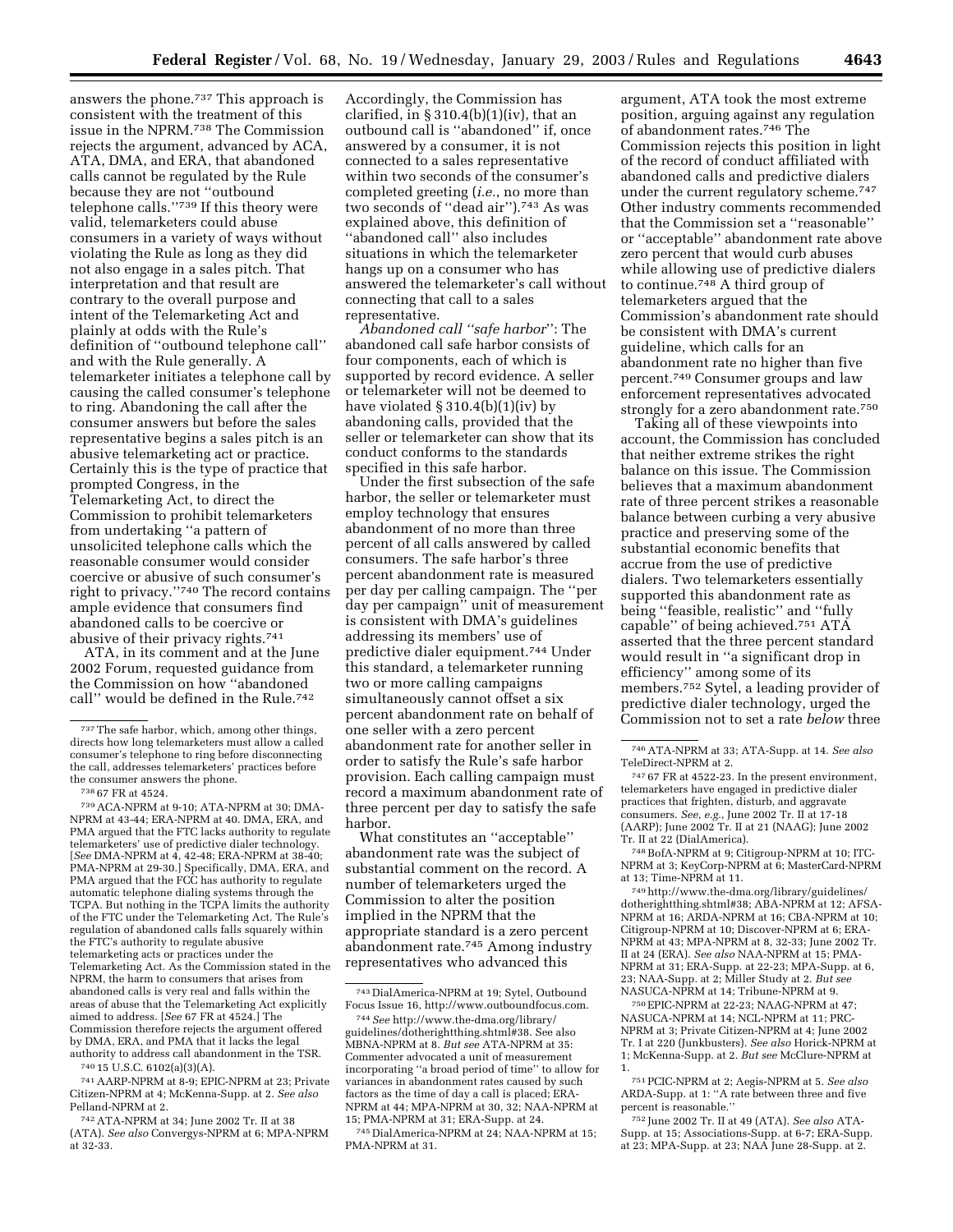percent to allow for continuing use of predictive dialers.753 The three percent standard is also consistent with the California Public Utilities Commission's Interim Opinion regarding predictive dialer use and abandoned calls.754

The second component of the abandoned call safe harbor addresses ''ring time'' or ''early hang ups.'' According to Sytel, some telemarketers using predictive dialers may disconnect calls to consumers after allowing the phone to ring for only a very short period of time before hanging up, without giving consumers a reasonable opportunity to answer the phone; these disconnected calls are not considered ''abandoned'' by predictive dialers.755 Employing a short ''ring time'' is yet another way for telemarketers to maximize the efficiency of their sales representatives; the predictive dialer calls many more consumers than the telemarketer can handle to minimize the chance that a sales representative will remain idle.756 This kind of call is abusive of a consumer's right to privacy, as consumers' lives at home are interrupted without any benefit or purpose whatsoever. One runs to the phone only to have it stop ringing before one can pick it up; or answers it only to find no one there. Surprisingly, one commenter, MPA, actually argued in favor of allowing telemarketers to hang up after one ring if no sales representatives were available to handle the call.757 Sytel recommends that the Commission follow DMA guidelines on predictive dialers, which recommend allowing the phone to ring at least four times or for twelve seconds before disconnecting the call.758 Sytel stated that the practice of ''early hangups'' is widespread, and it urged the Commission to set a ''ring time'' standard that allows consumers a reasonable length of time to answer the phone.759 The Commission has concluded that a modified version of the DMA guidelines presents a reasonable approach. Under this part of the safe harbor, telemarketers must let the phone ring either four times or for fifteen seconds before disconnecting the

758Sytel-NPRM at 4; http://www.the-dma.org/ library/guidelines/dotherightthing.shtml#38.

call.760 This ring time standard will give consumers, including the elderly or infirm who may struggle to get to the telephone, a reasonable opportunity to answer telemarketing calls while preventing the undesirable result of consumers' privacy being disrupted by ringing phones with no caller present on the other end of the line.

The third component of the abandoned call safe harbor requires telemarketers to play a recorded message whenever a sales representative is not available to speak with a consumer within two seconds of the consumer's completed greeting. The silence that consumers face when the sales representative is unavailable and does not respond after the consumer says, "hello", is "dead air."761 The recorded message will significantly mitigate the problems associated with ''dead air'' by identifying the caller responsible for the extended silence.

According to the record amassed in this proceeding, dead air is an unavoidable feature of predictive dialers.762 Some dead air in telemarketing calls is caused by answering machine detection (''AMD''): consumers are met with silence as the dialer determines whether the call was answered by a person or an answering machine.763 Dead air also results when the dialer waits for a sales representative to become available to speak with the called consumer.764 Sytel argued in favor of setting a maximum dead air standard of two seconds.765 DMA's predictive dialer guidelines also set a two second maximum for dead air.766 This standard is consistent with the recent CPUC Interim Opinion governing predictive dialers.767 Based on the record established on this issue—that use of predictive dialers inevitably entails some dead air and that two seconds of dead air allows predictive dialers to impart significant efficiencies—the

764ARDA-NPRM at 15; DialAmerica-NPRM at 20- 21; Sytel-NPRM at 4.

766*See* http://www.the-dma.org/library/ guidelines/dotherightthing.shtml#38. *But see* ATA-Supp. at 14 (supporting a four-second dead air standard); ERA-Supp. at 25, MPA-Supp. at 23 (Commenters' proposed definition of ''abandoned call'' has no dead air time limit).

767CPUC Interim Opinion at 11-12.

amended Rule provision allows two seconds of dead air before a call answered by a consumer will be considered ''abandoned.''

Consumers on the receiving end of dead air may wonder if ''someone is waiting to get into my home when I'm away, or . . . determining when I'm home alone.''768 The Commission believes it is not so much the pause that frightens consumers, it is the silence. By playing a recorded message giving the name and telephone number of the seller responsible for the call, the fear generated by telemarketers' dead air is substantially mitigated, and telemarketers are able to continue using predictive dialer technology.769

The ''recorded message'' component of the safe harbor must be read in tandem with the prohibition of abandoned calls, under which telemarketers must connect calls to a sales representative within two seconds of the consumer's completed greeting to avoid a violation of the Rule. Clearly, telemarketers cannot avoid liability by connecting calls to a recorded solicitation message rather than a sales representative. The Rule distinguishes between calls handled by a sales representative and those handled by an automated dialing-announcing device.770 The Rule specifies that telemarketers must connect calls to a sales representative rather than a recorded message.771

The record reflects a range of views regarding the prospect of using recorded messages in telemarketing. A consumer advocacy group, a law enforcement body, and some telemarketers expressed support for recorded messages as a way to mitigate the abuses arising from dead air.772 Others opposed requiring the use of recorded messages.773 DMA opposed it based on the assumption that telemarketers' messages would need to include all of the prompt disclosures required by § 310.4(d). $774$  DMA noted

769ARDA-NPRM at 15-16; Household Auto-NPRM at 12; NACAA-NPRM at 10; PCIC-NPRM at 2; TeleDirect-NPRM at 3; Texas PUC-NPRM at 5.

770*But see* Kans. Rev. Stat. 50-670(b)(6), which does not distinguish between the two.

771This comports with the CPUC Interim Opinion governing predictive dialers, DMA's guidelines for predictive dialers, and Sytel's recommended approach. *See* CPUC Interim Opinion at 10-12; http://www.the-dma.org/library/guidelines/ dotherightthing.shtml#38; Sytel-NPRM at 3.

772AARP-NPRM at 9; ARDA-NPRM at 15; BofA-NPRM at 9; CADM-NPRM at 1; Household Auto-NPRM at 12; PCIC-NPRM at 2; Texas PUC-NPRM at 5. *See also* McClure-NPRM at 2. *But see* MasterCard-NPRM at 13.

773 DMA-NPRM at 44; EPIC-NPRM at 24; Time-NPRM at 11; Worsham-NPRM at 5.

774 DMA-NPRM at 44. *See also* Capital One-NPRM at 6-7; NASUCA-NPRM at 13-14; NCL-NPRM at 11; Private Citizen-NPRM at 4.

<sup>753</sup> June 2002 Tr. II at 53 (Sytel).

<sup>754</sup>CPUC Interim Opinion, Rulemaking 02-02-020 (June 27, 2002) at 20. The CPUC concluded that, based on comments it had received in its rulemaking process, ''most responsible users of predictive dialing equipment are either already at or near a 3 percent error rate or can achieve it with minimum reprogramming effort.''

<sup>755</sup>Sytel-NPRM at 4; Sytel, Outbound Focus Issue 16, http://www.outboundfocus.com.

<sup>756</sup>Private Citizen-NPRM at 3.

<sup>757</sup> June 2002 Tr. II at 25 (MPA).

<sup>759</sup>Sytel-NPRM at 4.

<sup>760</sup>According to Sytel, the 15-second standard has been adopted by the United Kingdom DMA. Outbound Focus Issue 16, http:// www.outboundfocus.com.

<sup>761</sup>ARDA-NPRM at 15.

<sup>762</sup>Sytel, Outbound Focus Issue 16, http:// www.outbound.focus.com; Sytel-NPRM at 4-5. *See also* ATA-NPRM at 34; Cendant-NPRM at 9; DMA-NPRM at 42.

<sup>763</sup> DialAmerica-NPRM at 19-20; Private Citizen-NPRM at 3; Sytel-NPRM at 4-5; Time-NPRM at 10.

<sup>765</sup>Sytel-NPRM at 5-6.

<sup>768</sup>AARP-NPRM at 9.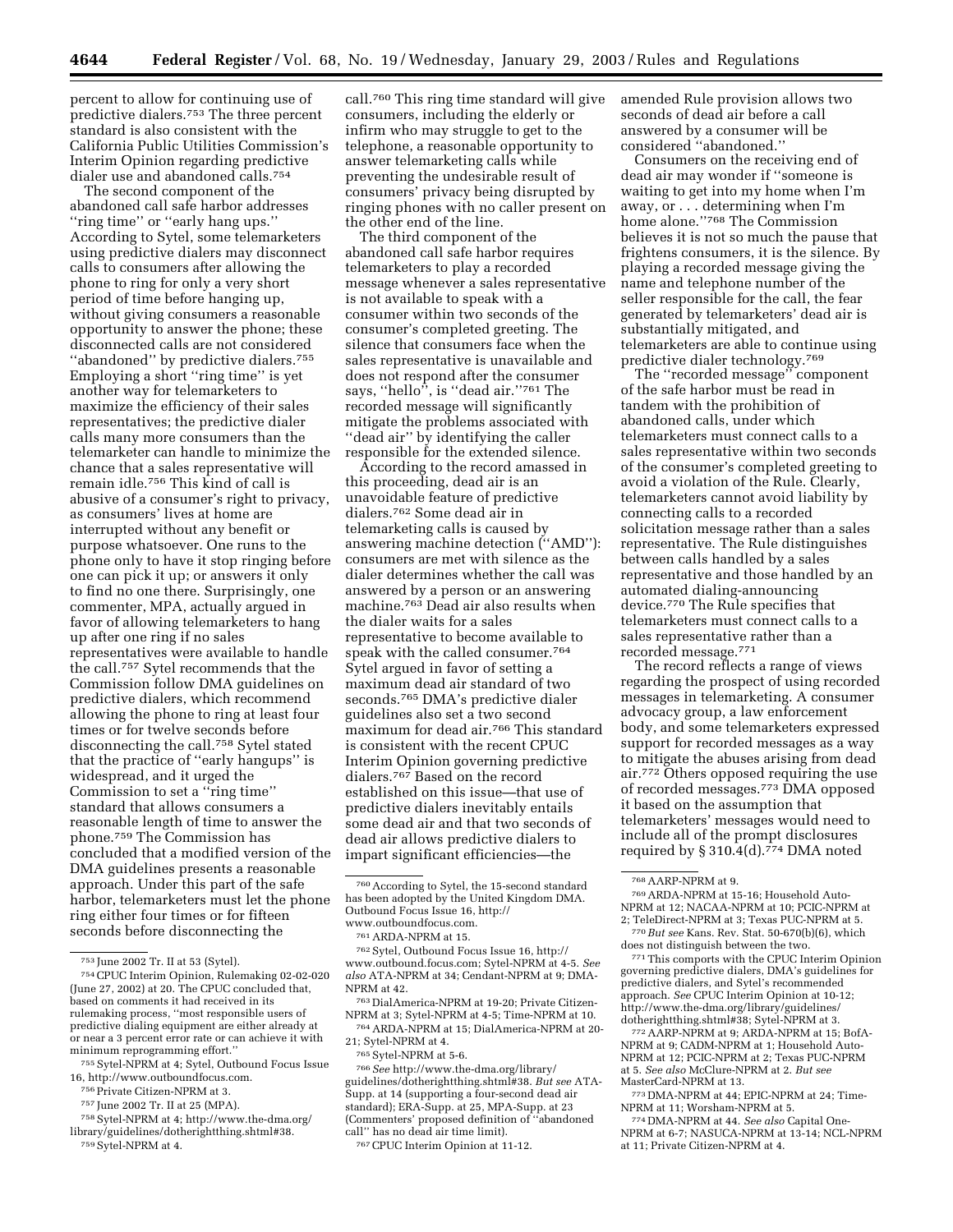that recorded messages containing these disclosures could violate the TCPA.775 Time similarly opposed it based on concern for requiring the recorded message to include the prompt disclosures and, in addition, posited that consumers would not support receiving recorded-message disclosures on their answering machines.776 The Commission's approach to the recorded message component of this safe harbor should allay these concerns.777 The recorded message need not include all required prompt disclosures; rather, the message need contain no more than the seller's name and telephone number.<sup>778</sup> Of course, it must comply with applicable state and federal laws governing the use of recorded messages, such as the FCC's TCPA regulations. Moreover, telemarketers are not required to leave a recorded message on the answering machines of consumers who are not home to answer the telemarketer's call. In light of the limited nature of the elements of the recorded message component of the safe harbor, the Commission's approach also resolves Sytel's caution against allowing the use of recorded messages without regulation.779

The fourth component of the abandoned call safe harbor is a recordkeeping requirement. Specifically, telemarketers using predictive dialers under this safe harbor must keep records documenting compliance with the first three components of this safe harbor in a manner that is in accordance with the recordkeeping requirements of the Rule set out in § 310.5(b)-(d). The record clearly establishes the need for this requirement. According to statements at the June 2002 Forum, some telemarketers routinely exceed DMA's recommended maximum abandonment rate of five percent.780 At the June 2002 Forum, DMA explained that enforcement of its guideline was difficult despite receiving complaints.781 The Commission foresees that, absent recordkeeping

778When consumers receive this information, they will not have to wonder whether the call has been placed by someone with sinister motives, as described by AARP. *See* AARP-NPRM at 9; ATA-Supp. at 11.

<sup>9</sup> Sytel-NPRM at 6.

780 June 2002 Tr. II at 29 (ATA); June 2002 Tr. II at 45 (DialAmerica); June 2002 Tr. II at 52 (Sytel). *See also* Capital One-NPRM at 6; DialAmerica-NPRM at 23; NASUCA-NPRM at 14; Sytel-NPRM at 7.

requirements, the Commission would encounter similar difficulty in enforcing this aspect of the amended Rule. Furthermore, the record does not contain opposition to a recordkeeping requirement associated with the use of predictive dialers, and the records required by the Commission in this provision of the Rule are similar to those supported by industry representatives in the CPUC's predictive dialer rulemaking proceeding.<sup>782</sup> The Commission believes that predictive dialer technology can capture and preserve abandonment rate records as a matter of routine;783 records showing compliance with the ring time and recorded message requirements will not impose a significant burden on telemarketers who wish to take advantage of this safe harbor.

### *§ 310.4(b)(2) — Restrictions on use of list*

Section 310.4(b)(1)(iv) of the proposed Rule prohibited any seller or telemarketer from selling, purchasing, or using a seller's ''do-not-call'' list for any purpose other than complying with the Rule's ''do-not-call'' provision. The amended Rule retains the provision but modifies the language to also prohibit the sale, purchase, rental, lease, or use of the national registry maintained by the Commission for any purpose other than compliance with the Rule's ''donot-call'' provision or otherwise to prevent telephone calls to telephone numbers on either the sellers' lists or the national registry.

Those commenters who addressed this provision supported such a prohibition.784 NCL stated that, since consumers who sign up for a ''do-notcall'' list are seeking to preserve their privacy, it would be an invasion of their privacy to use any information that would identify those consumers (*e.g.*, names or telephone numbers) for any purpose other than to ensure that those individuals do not receive unsolicited telemarketing calls.785

In addition to expanding the provision to cover the sale, purchase, rental, lease, or other use of the registry, the amended Rule has made this prohibition a separate and distinct abusive practice. In the proposed Rule, this provision was part of  $\S 310.4(b)(1)$ , which sets out prohibited practices by telemarketers, including adherence to the ''do-not-call'' provision. Section

784*See, e.g.*, AARP-NPRM at 3; EPIC-NPRM at 16; NCL-NPRM at 8-9; NYSCPB-NPRM at 6-7; Texas PUC-NPRM at 1-2; Verizon-NPRM at 5. *See also* June 2002 Tr. I at 215-25.

310.4(b)(1) also prohibited sellers from causing telemarketers to engage in the prohibited practices. However, the Commission believes that it is important for *all* persons, not just sellers and telemarketers, to use the ''do-not-call'' lists properly. Therefore, the amended Rule retains this provision, renumbered as § 310.4(b)(2), but extends the prohibition to ''*any person*,'' in order to prohibit all entities, not just sellers and telemarketers, from misusing ''do-notcall'' lists. By extending the prohibition to ''any person,'' the Commission intends that the provision apply to such parties as list brokers and other entities that do not fall within the definitions of ''seller'' or ''telemarketer.'' In addition, the amended Rule adds a provision that permits a person to use either sellerspecific lists, or the national registry, not only to comply with the ''do-notcall'' provisions of the Rule, but also ''to prevent telephone calls to telephone numbers on such lists.'' This provision will permit an entity not subject to the amended Rule for whatever reason (*e.g.*, because it is outside of the Commission's jurisdiction) to access the national registry in order to scrub its calling lists, if it wants to avoid calling consumers who have expressed a preference not to receive telemarketing calls.

## *§ 310.4(b)(3) — Safe harbor for ''do-notcall''*

Section 310.4(b)(3) provides sellers and telemarketers with a limited safe harbor from liability for violating the ''do-not-call'' provision found in § 310.4(b)(1)(iii).786 During the original rulemaking, the Commission determined that sellers and telemarketers should not be held liable for calling a person who previously asked not to be called if they had made a good faith effort to comply with the Rule's ''do-not-call'' provision and the call was the result of error. The Rule established four requirements that a seller or telemarketer must meet in order to avail itself of the safe harbor: (1) it must establish and implement written procedures to comply with the ''do-not-call'' provision; (2) it must train its personnel in those procedures; (3) it must maintain and record lists of persons who may not be contacted; and (4) any subsequent call must be the result of error.

These criteria tracked the FCC's regulations, which set forth the minimum standards that companies must follow to comply with the TCPA's

<sup>775</sup> DMA-NPRM at 44. *See also* Sytel-NPRM at 6; Worsham-NPRM at 5.

<sup>776</sup>Time-NPRM at 11. *See also* ANA-NPRM at 6; Associations-NPRM at 3.

<sup>777</sup>Capital One-NPRM at 6-7.

<sup>781</sup> June 2002 Tr. II at 51 (DMA).

<sup>782</sup>CPUC Interim Opinion at 20-22.

<sup>783</sup>TeleDirect-NPRM at 2.

<sup>785</sup>NCL-NPRM at 8-9.

<sup>786</sup>This provision has been renumbered in the amended Rule. In the original Rule and in the NPRM, the ''safe harbor'' provision is § 310.4(b)(2).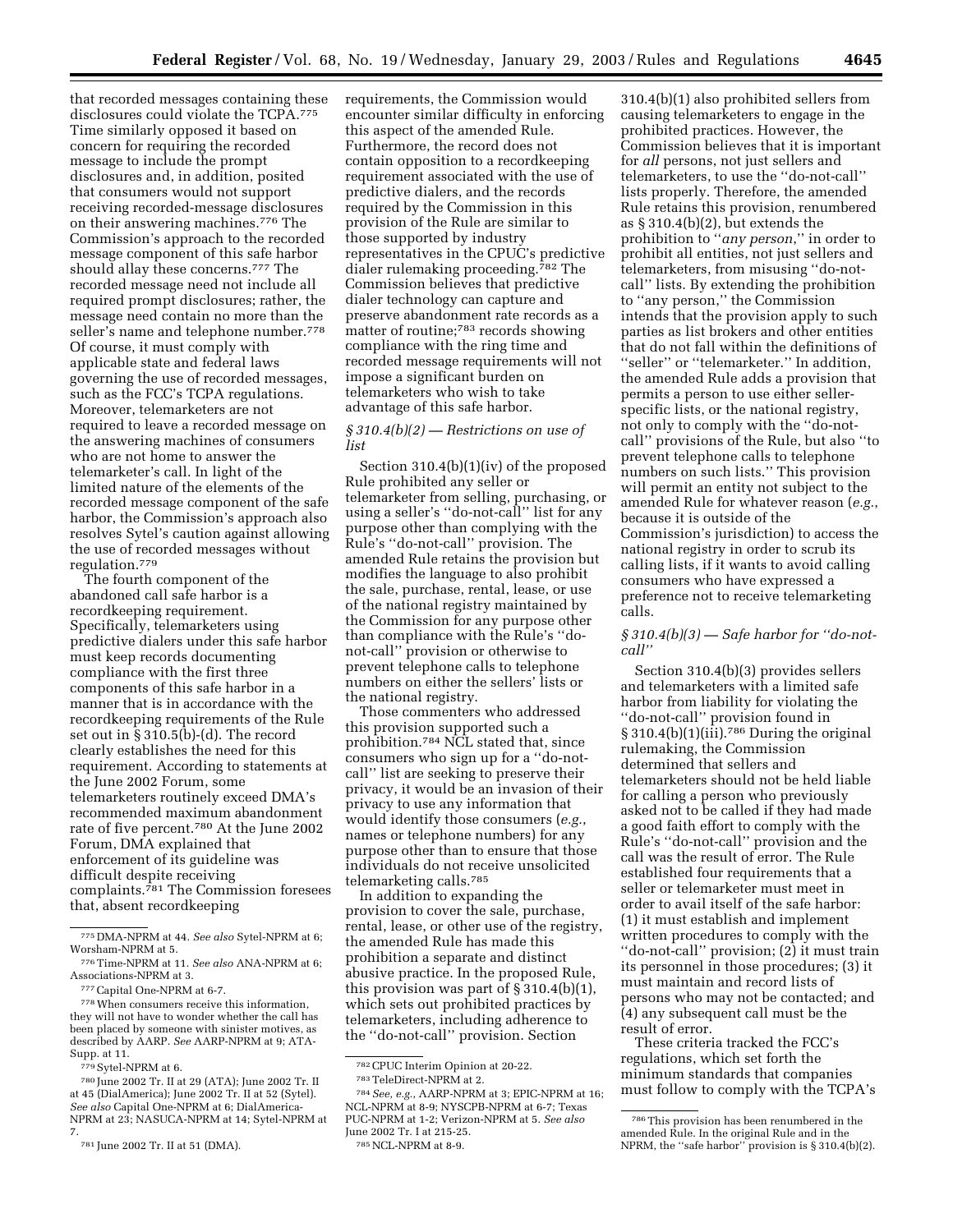''do-not-call'' provision.787 In the NPRM, the Commission proposed three additional requirements which have to be met by sellers or telemarketers or others acting on behalf of a seller or charitable organization before they may avail themselves of the ''safe harbor:'' (1) they must use a process to prevent telemarketing calls from being placed to any telephone number included on the Commission's national registry using a version of the registry obtained not more than 30 days before the calls are made; (2) they must maintain and record consumers' express verifiable authorizations to call; and (3) they must monitor and enforce compliance with their ''do-not-call'' procedures.

Based on the record in this matter, and for the reasons set forth below, the amended Rule retains the ''safe harbor'' requirement to monitor and enforce compliance. However, the amended Rule deletes the ''safe harbor'' provision expressly requiring maintenance and recording of express verifiable authorizations.<sup>788</sup> In addition, § 310.4(b)(3)(iv), the ''safe harbor'' requirement to purchase and reconcile the registry, has been modified to delete the 30-day requirement and, instead, require that telemarketers employ a version of the registry which has been obtained no more than three months before a call is made, and to maintain records documenting that process.789

The Commission continues to believe that the Rule should contain a ''safe harbor'' from liability for violations of its ''do-not-call'' provision. Commenters generally agreed with this position.790 Sellers or telemarketers who have made a good faith effort to provide consumers or donors with an opportunity to exercise their ''do-not-call'' rights should not be liable for violations that result from error. Further, as discussed in the NPRM, the Commission believes that the same rationale applies to potential violations of § 310.4(b)(1)(ii), and therefore has, in the introductory sentence of § 310.4(b)(5), extended the ''safe harbor'' to cover violations of *both* amended §§ 310.4(b)(1)(ii) and (iii). Section 310.4(b)(1)(ii) prohibits a seller or telemarketer from denying or interfering with a person's right to be placed on a ''do-not-call'' list, whereas

§ 310.4(b)(1)(iii) prohibits calling a person who has previously requested to be placed on such a list.

Although the Commission has extended the ''safe harbor'' provision to cover the additional practice of denying or interfering with a consumer's right to be on a ''do-not-call'' list, it has also tightened the provision by adding the requirement that sellers and telemarketers monitor compliance and take disciplinary action for noncompliance in order to be eligible for the safe harbor. Section  $\S 310.4(b)(5)(v)$ of the amended Rule requires the seller or telemarketer to monitor and enforce compliance with the procedures established in § 310.4(b)(5)(i).

During the Rule Review, numerous commenters described the problems they had encountered in attempting to assert their ''do-not-call'' rights and with companies that continued to call after the consumer asked not to be called.791 Several commenters echoed these complaints in their responses to the NPRM.792 This anecdotal evidence indicates that some entities may not be enforcing employee compliance with their ''do-not-call'' policies. In fact, one consumer reported that telemarketers for two different companies told her that it was not necessary that a company's ''do-not-call'' policy be effective, only that such a policy exist.793

To clarify this apparent misconception about the Rule's requirements, the Commission proposed that, in order to avail themselves of the ''safe harbor'' provision, sellers and telemarketers must be able to demonstrate that, as part of ordinary business practice, they monitor and enforce compliance with the written procedures required by § 310.4(b)(5)(i). The Commission received few comments on this proposal, and those commenters supported the proposal.794 Therefore, the Commission retains § 310.4(b)(5)(v) unchanged, except for renumbering. It is not enough that a seller or telemarketer has written procedures in place; the company must be able to show that those procedures

794*See, e.g.*, DC-NPRM at 6-7; Verizon-NPRM at 5. *But see* Patrick-NPRM at 5-6 (cautioning that the standards set forth in the ''safe harbor'' should be obligatory for all telemarketers subject to the Rule). have been and *are implemented* in the regular course of business. Thus, a seller or telemarketer cannot take advantage of the safe harbor exemption in § 310.4(b)(5) unless it can demonstrate that it actually trains employees in implementing its ''do-not-call'' policy, and enforces that policy.

Finally, in the ''safe harbor'' provision in the proposed Rule, the Commission required that the seller or telemarketer use a process to prevent calls to telephone numbers on the national ''donot-call'' list, employing a version of the ''do-not-call'' registry obtained from the Commission not more than 30 days before the calls are made, and to maintain records documenting this process.795 Virtually all comments on the safe harbor provision were directed at the proposed 30-day requirement for using the registry, which would have required sellers and telemarketers to reconcile or ''scrub'' the names on the registry with their customer list every 30 days. Industry commenters were unanimous in their view that a 30-day requirement would be extremely burdensome.796 They also pointed out that a 30-day requirement would be virtually impossible to meet without shutting down operations for a day to scrub their lists, and would be particularly burdensome for small businesses with few employees or those that do not use sophisticated technology.797 Industry commenters urged the Commission to require quarterly updating, which is the standard adopted by the majority of states in implementing their ''do-notcall'' statutes.798 They pointed out that, after an initial period of ''volatility'' when consumers sign up for the new registry, the number of names on the registry will stabilize and there may not be as great a need for frequent updating.799

797*See, e.g.*, ABA-NPRM at 12; AFSA-NPRM at 9- 10; ARDA-NPRM at 13; Capital One-NPRM at 5-6; Cox-NPRM at 38; Discover-NPRM at 3; HSBC-NPRM at 2; Nextel-NPRM at 26; NFIB-NPRM at 2; NRF-NPRM at 16. *See also* June 2002 Tr. I at 234- 72.

799*See* June 2002 Tr. I at 237-39.

<sup>787</sup> 47 CFR 64.1200(e)(2).

<sup>&</sup>lt;sup>788</sup>This requirement was in  $\S 310.4(b)(2)(v)$  of the proposed Rule.

<sup>&</sup>lt;sup>789</sup>This requirement was in  $\S 310.4(b)(2)(iii)$  of the proposed Rule.

<sup>790</sup>*See, e.g.*, ARDA-NPRM at 13; BofA-NPRM at 6; NACAA-NPRM at 9; Verizon-NPRM at 4-6. *But see* CATS-NPRM at 2; Patrick-NPRM at 5-6 (cautioning that the standards set forth in the ''safe harbor'' should be obligatory for all telemarketers subject to the Rule).

<sup>791</sup>*See, e.g.*, Bennett-RR at 1; A. Gardner-RR at 1; Gilchrist-RR at 1; Gindin-RR at 1; Harper-RR at 1; Heagy-RR at 1; Johnson-RR at 3; McCurdy-RR at 1; Menefee-RR at 1; Mey-RR, *passim*; Nova53-RR at 1; Peters-RR at 1; Runnels-RR at 1.

<sup>792</sup>*See, e.g.*, Synergy Global-NPRM at 1-2 (extelemarketer says firm ignored ''do-not-call'' lists); Denny (Feb. 21, Msg. 970); Connolly (Mar. 6, Msg.<br>961); Young (Feb. 27, Msg. 165); Jackson (Feb. 2,<br>Msg. 521); Horowitz (Feb. 27, Msg. 598); Truitt (Feb. 28, Msg. 687); Griffin (Feb. 28, Msg. 708); Loeher (Feb. 28, Msg. 729).

<sup>793</sup>Mey-RR at 2. *See also* DC-NPRM at 6-7.

<sup>795</sup>This requirement was in § 310.4(b)(2)(iii) of the proposed Rule.

<sup>796</sup>*See, e.g.*, ABA-NPRM at 12; AFSA-NPRM at 9- 10; ARDA-NPRM at 13; Capital One-NPRM at 5-6; Cox-NPRM at 38; Discover-NPRM at 3; Household Auto-NPRM at 8; Household Credit-NPRM at 13; Household Finance-NPRM at 13; HSBC-NPRM at 2; Nextel-NPRM at 26; NFIB-NPRM at 2; NRF-NPRM at 16. *See also* June 2002 Tr. I at 234-72.

<sup>798</sup>*See, e.g.*, ABA-NPRM at 12; AFSA-NPRM at 9- 10; ARDA-NPRM at 13; Capital One-NPRM at 5-6; Cox-NPRM at 38; Discover-NPRM at 3; Household Auto-NPRM at 8, 10; Household Credit-NPRM at 13, 15; HSBC-NPRM at 2; Nextel-NPRM at 26; NFIB-NPRM at 2; NRF-NPRM at 16. *See also* June 2002 Tr. I at 234-72.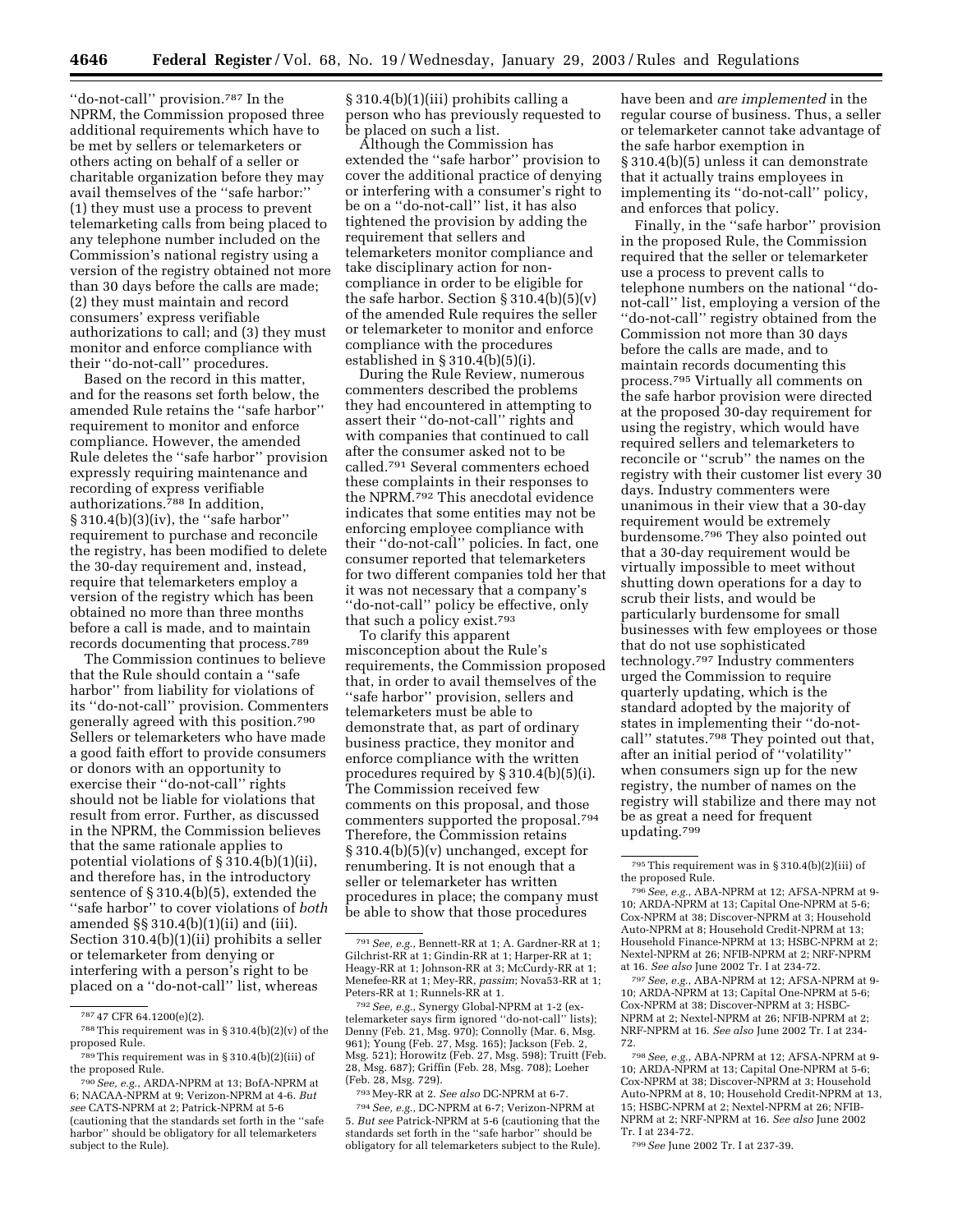The Commission is persuaded that the costs of requiring monthly updating outweigh any additional benefits that might accrue to consumers from such a provision. Based on the record in this matter, the amended Rule modifies the ''safe harbor'' requirement that lists be reconciled every 30 days. Instead, renumbered § 310.4(b)(3)(iv) of the amended Rule requires that the seller or telemarketer employ a version of the registry obtained not more than three months before any call is made, and maintain records documenting the process it uses to prevent telemarketing to any number on the list. Thus, telemarketers will be required to update their lists at least every three months, a time period that is consistent with most state requirements. Instead of making the list available on specific dates, the registry will be available for downloading on a constant basis, 24 hours a day, seven days a week, so telemarketers can access the registry at any time. As a result, each telemarketer's three-month period may begin on a different date. The Commission intends that the records documenting the process to prevent telemarketing calls to telephone numbers on the ''do-not-call'' registry will include copies of any express agreements the seller has obtained from consumers giving their permission for the seller to call, as well as documentation showing when and how often the seller has reconciled its list of names and/or telephone numbers against the national ''do-not-call'' registry.

The Commission is confident that the additional criteria in the amended Rule do not conflict with FCC regulations. FCC regulations are silent as to the process to be used, or the specific time frame within which the company must reconcile the names on its ''do-not-call'' list with its list of prospective customers to be called in a telemarketing campaign.<sup>800</sup> Therefore, any FTC requirement that there be a process in place to prevent calls to telephone numbers on a ''do-not-call'' list would not conflict with the FCC's regulations. Similarly, FCC regulations are silent as to the requirement to monitor compliance and take action to correct any non-compliance, or to maintain

evidence of express verifiable written authorization to accept telemarketing calls. Thus, the proposed Rule would not conflict with the FCC's regulations. Furthermore, as discussed more fully above, the Commission believes that it is necessary for the amended Rule to diverge from FCC regulations by imposing a monitoring requirement in the ''safe harbor'' provision in order to clarify the applicability of the safe harbor.

#### *§ 310.4(c) — Calling time restrictions*

Section 310.4(c) of the original Rule proscribes the making of outbound telemarketing calls before 8:00 a.m. and after 9:00 p.m. local time at the called person's location.801 In response to comments received during the Rule Review suggesting further limitations on calling times, the Commission noted in the NPRM that it declined to adopt further restrictions because the original Rule's calling times strike the appropriate balance between protecting consumer privacy and not unduly burdening industry.

In response to the NPRM, the Commission received more than 100 comments from consumers on this issue, the vast majority of which recommended that the calling times be limited in some fashion. Many consumers urged that the calling times provision further restrict calls during the ''dinner hour,''802 or at either end of the day, arguing that calls that come at 8:00 a.m. or 9:00 p.m. are inconvenient, particularly for families with small children.803 Some commenters urged the Commission to prohibit telemarketing on Saturdays, Sundays, or the entire weekend.804 Still others urged the Commission to consider the plight of those shift workers for whom the current calling hours provide little or no protection from calls during ''sleep time."805

The few industry comments regarding calling times were supportive of the

805*See, e.g.*, Paul Merchant, Jr. (Msg. 387); Bobby Morris (Msg. 639); Gayle Tanner (Msg. 4505); Anonymous (Msg. 27196).

current hours, but critical of the notion that allowing consumers to customize their preferred calling times via the national ''do-not-call'' registry would be workable.806 EPIC noted that it favored retaining the current calling times provision, but found it desirable to allow consumers who wish to do so to set other preferred times via the national ''do-not-call'' registry.807

As noted in the NPRM, the Commission believes the current calling hours provide a reasonable window for telemarketers to reach their existing and potential customers. The Commission recognizes that while some consumers may find it objectionable to receive telemarketing calls between 8:00 a.m. and 9:00 p.m., the majority of consumers would not find calls within these hours to be particularly abusive of their privacy. Furthermore, consumers who wish to avoid telemarketing calls will, under the amended Rule, have the option of placing their telephone numbers on the national ''do-not-call'' registry, thus blocking most unwanted calls at all times.808 Therefore, the Commission declines to modify the calling hours prescribed by § 310.4(c), and retains this provision without amendment.

#### *§ 310.4(d) — Required oral disclosures*

Section 310.4(d) of the original Rule requires that a telemarketer in an outbound call make certain oral disclosures promptly, and in a clear and conspicuous manner. The NPRM proposed to make two minor modifications to the wording of this section. First, the Commission proposed inserting, after the phrase ''in an outbound telephone call,'' the phrase ''to induce the purchase of goods or services.'' This would clarify that § 310.4(d) applies only to telemarketing calls made to induce sales of goods or services (in contrast to proposed new § 310.4(e), which contains an analogous phrase clarifying that § 310.4(e) will apply to calls made ''to induce a charitable contribution''). Second, the Commission proposed to add the word ''truthful'' to clarify that it is not enough that the disclosures be made; the disclosures must also be made

<sup>800</sup>FCC regulations require companies to reconcile ''do-not-call'' requests for companyspecific lists on a continuing or ongoing basis. Specifically, 47 CFR §  $64.1200(e)(2)(iii)$  requires the seller or telemarketer to record the consumer's ''donot-call'' request and place the consumer's name and telephone number on the company's ''do-notcall'' list at the time the request is made. The TSR is silent as to how frequently a company must reconcile ''do-not-call'' requests for companyspecific lists.

<sup>801</sup>*See* 16 CFR 310.4(c).

<sup>802</sup>*See, e.g.*, Harvey Butler (Msg. 197); Roy Broman (Msg. 452); Robert Clifton (Msg. 3762); Ernie and Helen Darrow (Msg. 9941); SSMBOYLE (Msg. 14401); Worsham-NPRM at 4.

<sup>803</sup>*See, e.g.*, John Hallberg Jones (Msg. 1644); Jim Coupal (Msg. 3504); Adam Block Willow (Msg. 3513); Donald Nelson (Msg. 4225); Lolla469 (Msg. 5115); Anonymous (Msg. 27184).

<sup>804</sup>*See, e.g.*, Sjkble (Msg. 12060) (no Saturday calls); OMEGA217 (no Sunday calls); David Meads (Msg. 13726) (no Sunday calls); Lisa Hallman (Msg. 20291) (no Sunday calls); H00Kie (Msg. 1040) (no weekend calls); Lee C. Clayton (Msg. 1950) (no weekend calls); Sherrell Goggin (Msg. 2247) (no weekend calls); Henry Miller (Msg. 10173) (no weekend calls); Nanagusgus (Msg. 12471) (no weekend calls).

<sup>806</sup>*See* ARDA-NPRM at 13 (noting it felt no need to comment on this provision because the Commission had proposed no modification, and urging that no customizable calling preferences be allowed); NAA-NPRM at 17.

<sup>807</sup>*See* EPIC-NPRM at 18, 22 (noting that while generally acceptable, the current calling times ''represent only the Commission's judgment on what time of day people most value their privacy,'' and urging the Commission to allow for customizable calling time preferences).

<sup>808</sup>*See* amended Rule § 310.4(b)(1)(iii)(B), discussed above.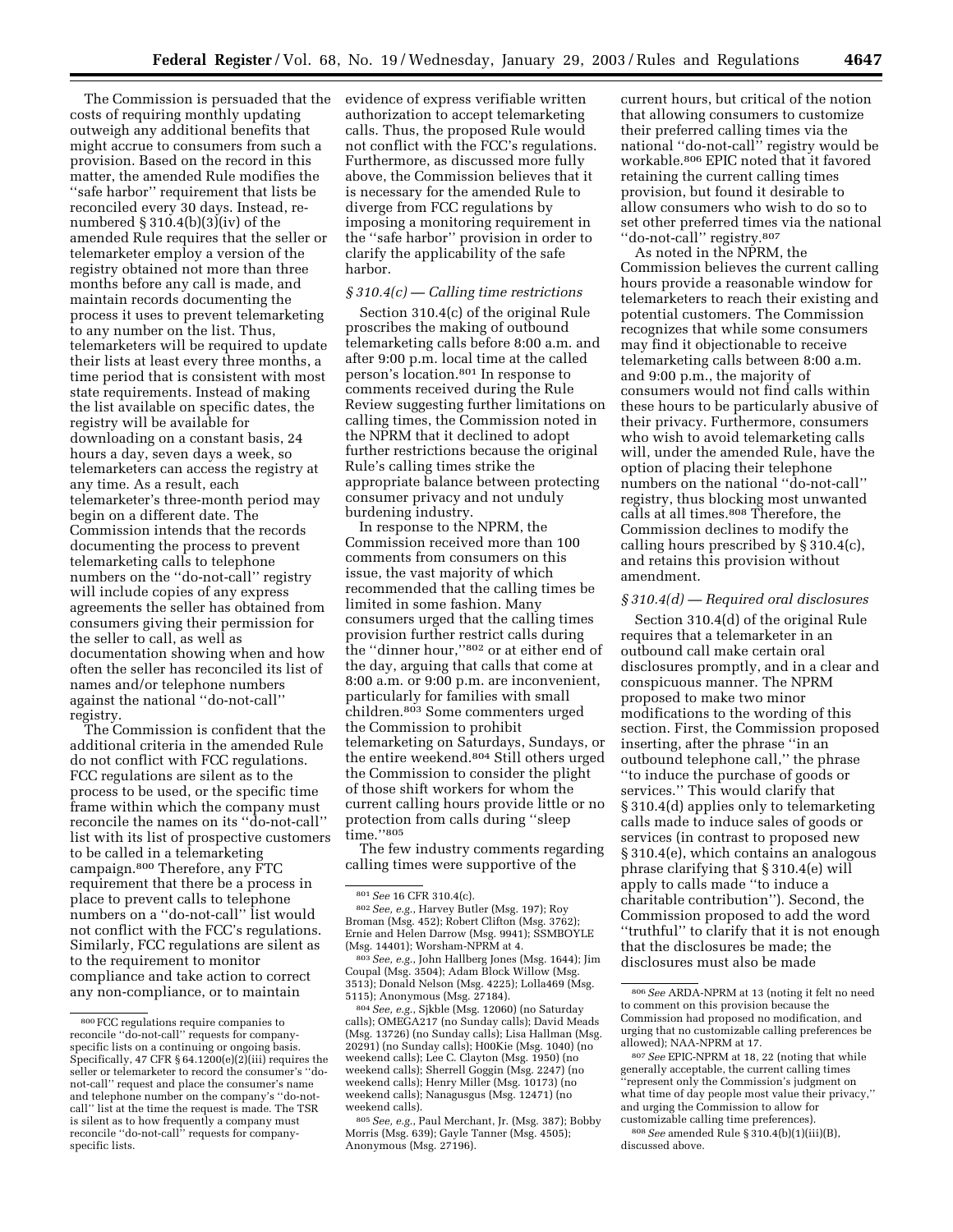truthfully. The amended Rule adopts both modifications, but also provides additional guidance on when the oral disclosures should be made in upsell transactions and what information should be disclosed in those situations.

The Commission received very few comments on these proposed changes. NAAG expressed its support for inclusion of the word ''truthfully'' in this section, noting that however obvious it might seem that mandatory disclosures be made truthfully, abuses have occurred when, for example, a telemarketer misstates the purpose of the call, claiming it is a ''courtesy'' call rather than a sales call.<sup>809</sup> The Commission agrees that the express requirement that the required disclosures be ''truthful'' will benefit consumers, and should impose no additional burden on telemarketers. Thus, this requirement is adopted in the amended Rule.

A few commenters recommended limiting or expanding the provision. ASTA urged the Commission to limit the applicability of parts of the oral disclosure provision so that sellers with whom a customer had a prior business or personal relationship would be exempt from making two particular disclosures: 1) that the purpose of the call is to sell goods and services  $(\S 310.4(d)(2))$ ; and 2) the nature of the goods and services  $(\S 310.4(d)(3))$ .<sup>810</sup> ASTA argued that it does not believe ''situations in which there is a prior business or personal relationship between the parties, are, in practice, subject to the same sort of abuses that the Rule seeks to address by way of [the § 310.4(d)(2) and (3) disclosures]."811 Tribune made a similar argument, requesting an exemption from compliance with the § 310.4(d) disclosures for newspapers with whom a customer has a prior business relationship. According to Tribune, in many instances, newspapers call current subscribers to ascertain whether the customer is satisfied, and then to offer additional services, such as the weekday paper in addition to an existing Sundayonly subscription; Tribune also believes the required oral disclosures may be offputting to customers.812 The Commission does not believe that the existence of a prior or even an ongoing business or personal relationship obviates the need for the required prompt oral disclosures in calls that are, in whole or in part, designed to induce the purchase of goods or services.

Therefore, the Commission declines to create exemptions to § 310.4(d).

DOJ recommended that an additional disclosure—the ''seller's title or position in the company''—be added to this section, arguing that such a disclosure would directly address the fraudulent practice wherein a telemarketing sales agent misrepresents that he or she holds a position of great authority within the company on behalf of whom the call is made, such as a claim that he or she is the president of the company.813 Although the Commission agrees that such misrepresentations could be injurious to consumers, the Commission does not believe that in non-fraudulent solicitations a prompt, truthful disclosure of the telemarketing sales representative's position within the company would be so beneficial to consumers as to outweigh the costs to business of making such an additional disclosure. Further, the Commission believes that it is highly likely that fraudulent telemarketers who resort to such prevarication to induce sales will be in violation of other provisions of the Rule as well.814 Therefore, the Commission declines to add a disclosure regarding the telemarketing sales agent's position within the company.

A few commenters requested further clarification regarding the meaning of the term ''promptly,'' suggesting that it is too vague to be a useful guideline in the Rule.<sup>815</sup> One of these commenters also sought to clarify the timing of the prompt oral disclosures required by this section in a multiple purpose call.<sup>816</sup> These two issues were discussed at length in the NPRM, and the Commission reiterates here what it has previously stated: 1) the term 'promptly," as used in the Rule, means ''at once or without delay, and before any substantive information about a prize, product or service is conveyed to the customer,'' a standard which allows for some flexibility without sacrificing the consumer's need to know certain material information prior to the beginning of any sales pitch; and 2) in

''any multiple purpose call where the seller or telemarketer plans, in at least some of those calls, to sell goods or services, the [§ 310.4(d) disclosures] must be made 'promptly,' during the first part of the call, before the non-sales portion of the call takes place.''817 The Commission does not believe that any change in the text of the Rule is necessary to achieve clarity regarding these two issues, nor does it believe the suggested modifications would provide greater clarity; thus, the Commission declines to modify this section.

A few commenters suggested that an additional disclosure—of the seller's telephone number—should be added.818 NASUCA suggested that this number be one useful to consumers who wish to be placed on a seller's ''do-not-call'' list, while Patrick suggested that the number be one consumers could use to report violations of the Rule. Patrick suggested, in the alternative, that the Rule prohibit the failure to provide name, address, and telephone number information for the seller or telemarketer, if such information is requested by the consumer. The Commission previously has expressed its concern that if too many disclosures are required, particularly in the beginning of the call, their effectiveness is diluted. Further, the Commission believes that amended § 310.4(a)(7), regarding transmission of Caller ID, and  $\S 310.4(b)(1)(iii)(B)$ , creating a national ''do-not-call'' registry, will help to mitigate the problem these commenters have proposed to cure. Therefore, the Commission declines to require a disclosure of the seller's telephone number in this section.

As explained in the discussion of § 310.2(dd) above, regarding the definition of ''upselling,'' the Commission believes that upsell transactions are analogous to outbound telephone calls. Therefore, the amended Rule requires that the oral disclosures mandated by § 310.4(d) must be promptly disclosed at the initiation of the upsell if any of the information in these disclosures differs from the disclosures made in the initial transaction. For example, in an external upsell (where there is a second seller), the consumer must be told the identity of the second seller—the one on whose behalf the upsell offer is being made. In an internal upsell, however, the identity of the seller remains the same in both transactions and need not be repeated in the second transaction. Thus, the Commission has inserted the phrase ''or internal or external upsell'' after the

<sup>809</sup>*See* NAAG-NPRM at 47.

<sup>810</sup>*See* ASTA-NPRM at 2.

<sup>811</sup>ASTA-NPRM at 2.

<sup>812</sup>*See* Tribune—NPRM at 9–10.

<sup>813</sup> DOJ-NPRM at 5 (also noting that some fraudulent telemarketers claim to be with government agencies. The Commission notes that such a misrepresentation would violate amended Rule § 310.3(a)(2)(vii)).

<sup>814</sup>For example, such a ''false and misleading'' statement, if made to ''induce any person to pay for goods or services or to induce a charitable contribution,'' would violate amended Rule § 310.3(a)(4).

<sup>815</sup>LSAP-NPRM at 17 (urging that the term ''promptly'' be defined as ''at the outset of the call''); NASUCA-NPRM at 16; Patrick-NPRM at 3 (suggesting that at least the identity of the seller be disclosed ''*first*, before any other information is disclosed'').

<sup>816</sup>*See* NASUCA-NPRM at 16.

<sup>817</sup> 67 FR at 4526 (citing the original SBP). 818NASUCA-NPRM at 15; Patrick-NPRM at 4.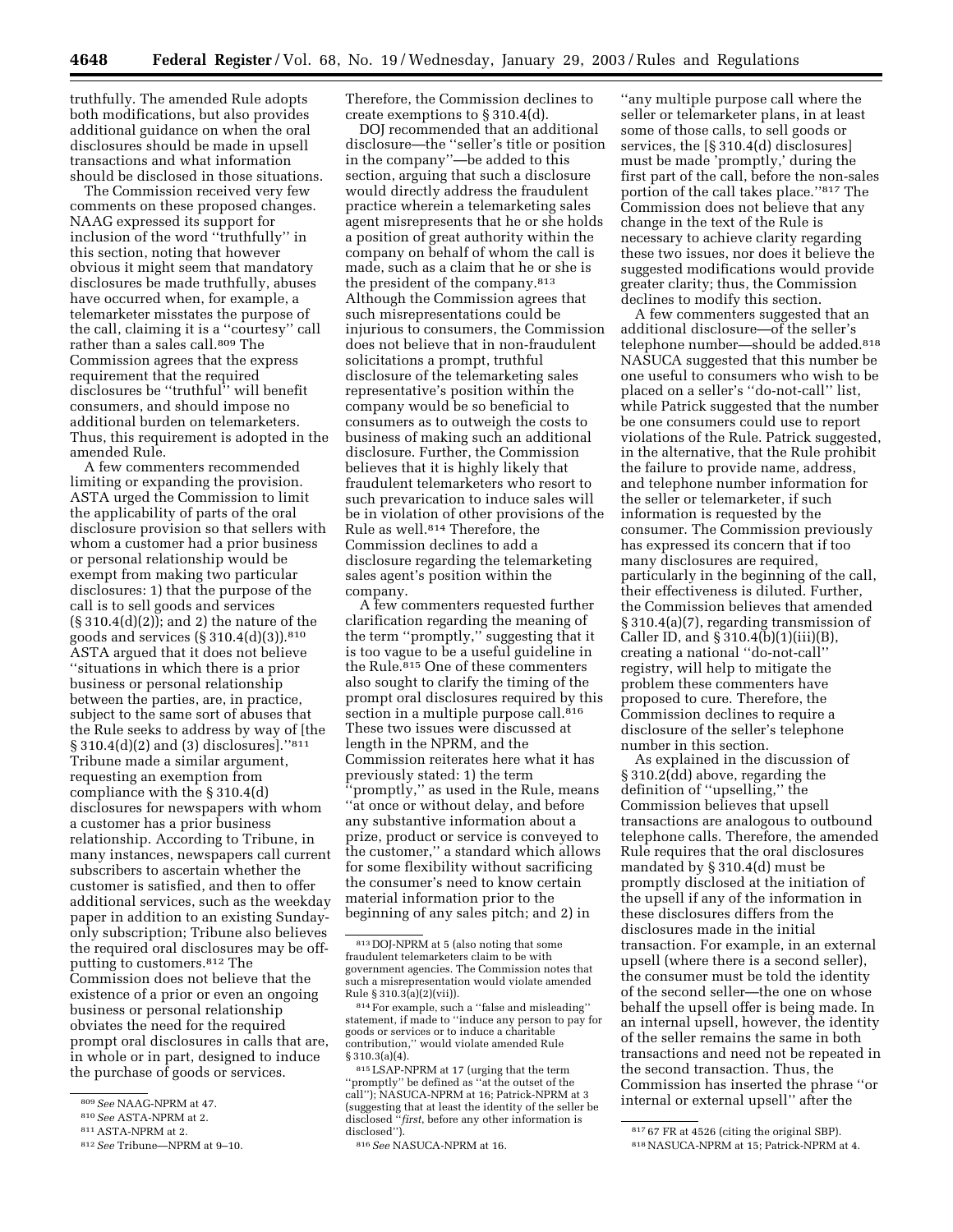term ''outbound telephone call'' in § 310.4(d) of the amended Rule; and has inserted the requirement that ''in any internal upsell for the sale of goods or services, the seller or telemarketer must provide the disclosures listed in this section only to the extent the information in the upsell differs from the disclosures provided in the initial telemarketing transaction.'' The goal in this provision is to ensure that consumers receive all of the information they need in order to make an informed decision whether to make a purchase, 819 without requiring duplicative or irrelevant disclosures.

#### *§ 310.4(d)(4) — Sweepstakes disclosure*

Section 310.4(d)(4) of the original Rule required that a telemarketer promptly disclose that no purchase or payment is necessary to be eligible to win a prize or participate in a prize promotion if a prize promotion is offered. In the NPRM, the Commission proposed to modify § 310.4(d)(4) to require that the telemarketer disclose that a purchase will not enhance a customer's chances of winning a prize or sweepstakes, which would make the amended Rule's disclosure requirement consistent with the requirements for direct mail solicitations under the Deceptive Mail Prevention and Enforcement Act (''DMPEA'').820 As discussed above with regard to the same disclosure in § 310.3(a)(1)(iv), commenters generally supported this proposal.821

PMA maintained that the disclosure was unnecessary and that there was no

67 FR at 4500. The proposed Rule also required telemarketers on behalf of charitable organizations to adhere to the requirements for upsell transactions. However, the record in this proceeding does not show any evidence that upselling is prevalent in the solicitation of charitable contributions. Therefore, the Commission has deleted any reference to charitable solicitations from the upselling provisions. The Commission will continue to monitor this issue, and, if necessary, may address it in future rule reviews.

820 *Id.* 39 U.S.C. 3001(k)(3)(A)(II).

821NAAG-NPRM at 54-55; NACAA-NPRM at 6-7; NCL-NPRM at 4. *See also* June 2002 Tr. II at 105- 15.

evidence in the record to support adding the disclosure.822 Nonetheless, PMA stated that, as a gesture of good faith, they would not oppose the change.<sup>823</sup> They asked, however, that the Commission allow them flexibility on when to make the disclosure, rather than mandating that it be made ''promptly,'' as required by § 310.4(d), because the disclosure would be more meaningful if it were delivered in conjunction with the sales solicitation rather than the discussion about the sweepstakes.824

The Commission believes that it is important that consumers promptly be put on notice when a call promoting a sweepstakes also includes a sales solicitation. The Commission does not believe it necessary to script the telemarketing call or to define with finite specificity within how many seconds particular disclosures must be made. As with the Rule's requirement that the telemarketer promptly disclose that no purchase or payment is necessary to win a prize, 825 the Commission believes that the disclosure that a purchase will not enhance the consumer's chances of winning may occur ''before or in immediate conjunction with the description of the prize.''826 As the Commission stated in the original Rule's SBP, this language was included in  $\S 310.4(d)(4)$  "to prohibit deceptive telemarketers from separating the disclosure (in that instance, of the fact that no purchase or payment is necessary to win a prize) from the description of the prize, thereby negating or diluting its salutary effect.''827 Although this guidance does not alter the imperative that the disclosures be made ''promptly''—*i.e.*, ''at once or without delay,'' but ''[a]t a minimum. . . before any sales pitch is given''828—it should provide telemarketers of prize promotions the necessary flexibility in making the requisite disclosures.

Therefore, the Commission has determined that it is an abusive telemarketing act or practice to fail to disclose truthfully, promptly, and in a clear and conspicuous manner, in any prize promotion, that no purchase or payment is required to win a prize or

 $826$  16 CFR 310.4(d)(4); 60 FR at 43856.

827 60 FR at 43856-57.

participate in a prize promotion, that any purchase or payment will not increase the customer's chances of winning, and, upon request, the nopurchase/no-payment method of participating in the prize promotion.

#### *§ 310.4(e) — Required oral disclosures in charitable solicitations*

As noted in the NPRM, § 1011(b)(2)(D) of the USA PATRIOT Act mandates that the TSR include a requirement to address abusive practices in the solicitation of charitable contributions.829 Specifically, the USA PATRIOT Act directs the Commission to include in the Rule:

a requirement that any person engaged in telemarketing for the solicitation of charitable contributions, donations, or gifts of money or any other thing of value, shall promptly and clearly disclose to the person receiving the call that the purpose of the call is to solicit charitable contributions, donations, or gifts, and to make such other disclosures as the Commission considers appropriate, including the name and mailing address of the charitable organization on behalf of which the solicitation is made.830

In response to this mandate, the Commission included in the proposed Rule new § 310.4(e), which requires in calls to solicit charitable contributions the truthful, prompt, clear and conspicuous disclosure of two pieces of information: 1) the identity of the charitable organization on behalf of which the request is being made; and 2) that the purpose of the call is to solicit a charitable contribution.831 The Commission declined to require the oral disclosure of a charitable organization's mailing address because it was dubious that requiring disclosure of this information in every instance would prove sufficiently beneficial to consumers to justify the costs incurred by telemarketers, and the charities for whom they solicit, of making this disclosure.832 However, the Commission did pose specific questions on this issue, including whether the disclosure requirement should be triggered only when a donor asks for such information.833

Few comments addressed the proposed requirements for disclosures in the solicitation of charitable

<sup>819</sup>As the Commission noted in the NPRM: ''[I]n external up-selling, when calls are transferred from one seller or telemarketer to another, or when a single telemarketer solicits on behalf of two distinct sellers, it is crucial that consumers . . . clearly understand that they are dealing with separate entities. In the original Rule, the Commission determined that a disclosure of the seller's identity was necessary in every outbound call to enable the customer to make a fully-informed purchasing decision. In the case of a call transferred by one telemarketer to another to induce the purchase of goods or services, or one in which a single telemarketer offers the goods or services of two separate sellers, it is equally important that the consumer know the identity of the second seller, and that the purpose of the second call is to sell goods or services.

<sup>822</sup>PMA-NPRM at 4-8.

<sup>823</sup>PMA-NPRM at 5, 7; ARDA-NPRM at 14-15. *See also* June 2002 Tr. II at 106, 108 (PMA and ARDA state that they do not oppose the disclosure).

<sup>824</sup> June 2002 Tr. II at 106-07. ARDA also requested flexibility in the timing of the disclosure. ARDA-NPRM at 14-15 and June 2002 Tr. II at 108.

<sup>825</sup>This provision is found at § 310.4(d)(4) of the original and amended Rules.

<sup>828</sup>TSR Compliance Guide at 15. *See also* 60 FR at 43856.

<sup>829</sup>*See* 67 FR at 4522 (discussing the USA PATRIOT Act's mandate to include in the TSR certain prompt disclosures in the solicitations of charitable contributions).

<sup>830</sup>Section 1011(b)(2)(D), Pub. L. 107-56 (Oct. 26, 2001).

<sup>831</sup>Proposed Rule § 310.4(e); *see also* 67 FR at 4522 (including the discussion of the rationale for including these specific disclosures).

<sup>832</sup> 67 FR at 4522.

<sup>833</sup> 67 FR at 4522, 4539.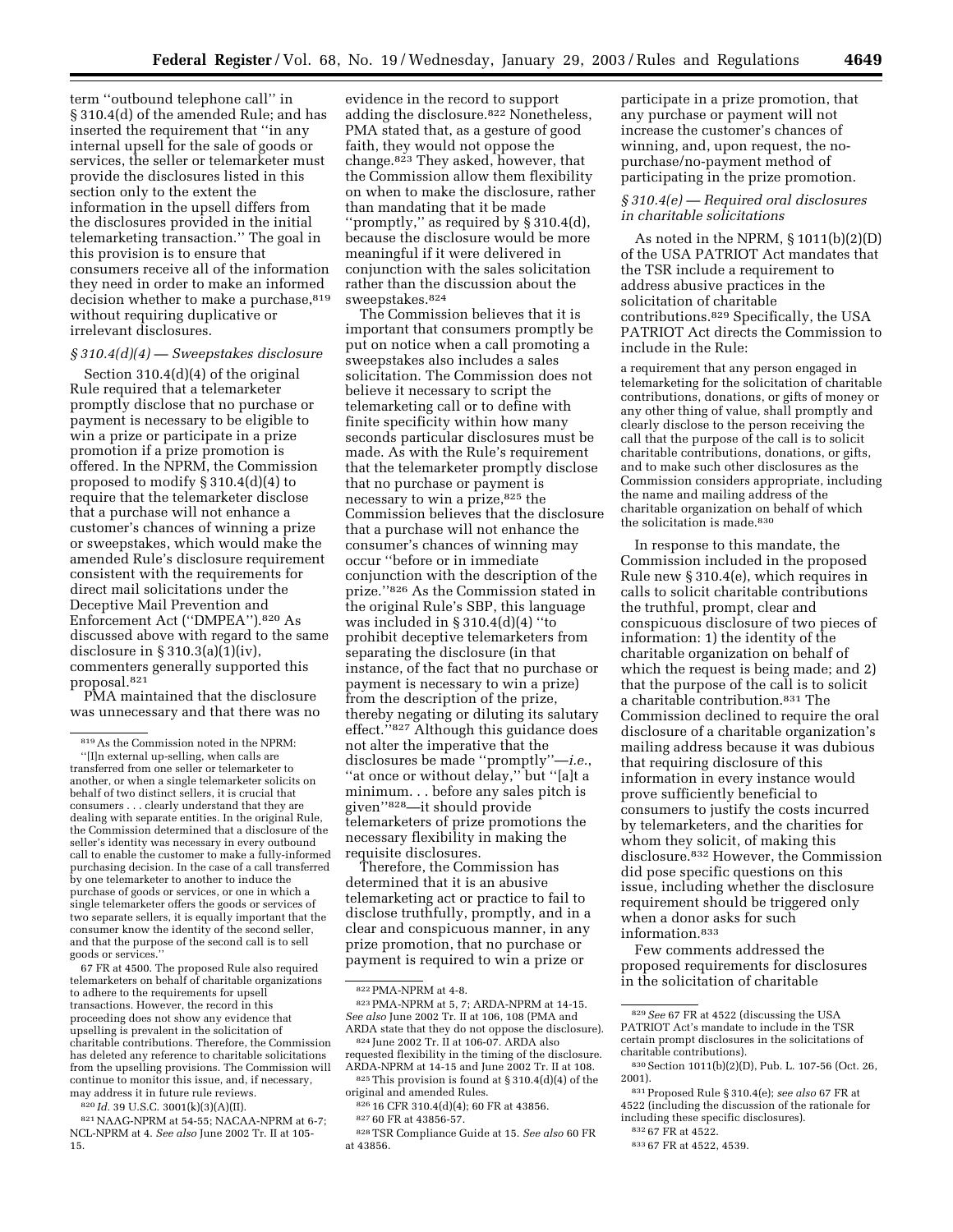contributions.834 AFP agreed that the proposed Rule struck the appropriate balance, by requiring disclosure of both the identity of the charity and the fact that the purpose of the call was to solicit a charitable contribution, but not requiring disclosure of the mailing address of the charity.835 AFP also noted that the required disclosures are consistent with its own ethics standards and its belief that these disclosures are sufficient to effectuate the purposes of the USA PATRIOT Act.836 AFP recommended against including a required disclosure of the charitable organization's mailing address, arguing that such information would be of little use to consumers in discerning whether a charity was legitimate, and that the time and distraction involved in disclosing an address would be ''counterproductive to the charitable contribution process.''837

Hudson Bay expressed its view that both of the proposed disclosures are unconstitutional.838 According to Hudson Bay, the requirement that a telefunder promptly disclose that the call is to solicit a charitable contribution runs afoul of the First Amendment because it mandates not only what must be said, but when.839 Hudson Bay further argues that the mandatory disclosure of the name of the charitable organization on behalf of which the solicitation is made strips charitable organizations of their right to anonymity and violates the First Amendment's guarantee of freedom of association.840

As previously noted, the USA PATRIOT Act directs the Commission to include these specific disclosures in the TSR.841 Congress' purpose in the Telemarketing Act, in requiring telemarketers to disclose basic identifying information in unsolicited outbound telemarketing calls, is to ensure that the consumer is given information promptly that will enable the consumer to decide whether to allow the infringement on his or her time and privacy to go beyond the initial invasion. The Commission believes that the USA PATRIOT Act amendments are consistent with this

838*See* Hudson Bay-Goodman-NPRM at 6-7. 839 *Id.* (*citing Riley*, 441 [sic] U.S. at 791).

purpose. Moreover, the Commission believes there is a tight nexus between this purpose and the statutory and regulatory means employed to achieve this purpose. The Commission also believes that these disclosure requirements are very narrowly tailored to impinge as little as possible on protected speech while still accomplishing the purpose Congress intended. The Commission has exercised restraint in implementing this statutory mandate, keeping the disclosure requirements for charitable solicitation telemarketing to the bare minimum necessary to fulfill the purpose of the USA PATRIOT Act amendments. The Commission notes that the Supreme Court has specifically noted that requiring a professional fundraiser ''to disclose unambiguously his or her professional status . . . [is a] narrowly tailored requirement [that] would withstand First Amendment scrutiny.''842 The Commission believes that if a requirement to disclose one's status as a professional fundraiser would pass First Amendment scrutiny, then so would a requirement to make the disclosures now required by the Rule to fulfill the mandate of the USA PATRIOT Act amendments.

Some commenters recommended that the Commission expand the provision to require additional disclosures in certain circumstances. For example, NAAG recommended that, in the event a paid telefunder is making the charitable solicitation, three additional disclosures be required: ''(1) the name of the caller; (2) the name of the telemarketing company; and (3) the fact that the caller is being paid to solicit.''843 NCL concurred, suggesting that the Rule require fundraisers to ''identify themselves as well as the charities on whose behalf they are operating.''844 NAAG and NCL argued that this additional set of disclosures would provide three distinct benefits. First, such disclosures would prevent donors from being deceived about the identity of the solicitor. NAAG noted that in many instances, for-profit fundraisers ''misrepresent that they are affiliated with, or members of, the charity or public safety organization in whose name they are calling.''845 Second, the information would serve as an important means of identifying potential Rule violators.846 The third benefit from

842*Riley*, 487 U.S. at 799, n.11.

844NCL-NPRM at 11. *See also* Make-A-Wish-NPRM at 6 (recommending adding a disclosure that the professional fundraiser is being paid for its services); NASCO-NPRM at 6.

these suggested disclosure requirements would be the triggering role they would serve, prompting consumers to inquire, of the telefunder or of a state regulatory agency, about the amount of their contribution that will go to charity after the fundraiser takes its share.847

The Commission declines to add a mandatory disclosure of the name of the caller in calls to induce charitable contributions. In the initial proposed TSR, the Commission had included such a requirement for all outbound telephone calls;848 but it was deleted because commenters noted that '''desk names' are commonly used in the industry to protect the safety and privacy of employees, and to protect against potential prejudice and harassment.''849 The Commission concluded that the disclosure of the seller's identity is most meaningful to consumers, not the name of the individual with whom they are speaking. The Commission can conceive of no reason why this analysis would not apply with equal force in the context of charitable solicitations. Moreover, the Commission is not persuaded that disclosure of this information is necessary to advance the privacy objectives underlying the Commission's authority to prohibit ''abusive'' practices pursuant to § 6102(a)(3) of the Telemarketing Act.<sup>850</sup> Therefore, the Commission declines to include in the amended Rule a requirement that the caller's name be disclosed in charitable telemarketing solicitations.

The Commission also declines to adopt the suggestion that it mandate disclosure of the name of the telemarketing company.851 In adopting the original Rule, the Commission rejected such a disclosure in the context of the sale of goods or services because it was deemed unnecessary; rather, a requirement to disclose the identity of the seller—which is clearly material to the consumer—was included. In the charitable fundraising context, the Commission believes the identity of the charity is the analogous material item of

<sup>834</sup>As noted above in the section discussing amended § 310.3(d), AARP and NCL noted in their comments in response to the NPRM that they supported the goal of expanding the Rule's ambit to cover charitable solicitations.

<sup>835</sup>*See* AFP-NPRM at 3.

<sup>836</sup> *Id.*

<sup>837</sup> *Id.* (noting, however, that it had no objection to requiring the disclosure of the mailing address, provided the donor asked for such information).

<sup>840</sup> *Id.* at 7 (*citing Talley v. California*, 362 U.S. 60 (1960)).

<sup>841</sup>USA PATRIOT Act, § 1011.

<sup>843</sup>NAAG-NPRM at 52.

<sup>845</sup>NAAG-NPRM at 52.

<sup>846</sup> NCL-NPRM at 11.

<sup>847</sup>NAAG-NPRM at 52; *see also* NCL at 11. 848*See* 60 FR at 8331 (§ 310.4(d)(1)(i)).

<sup>849</sup> 60 FR at 30418.

<sup>850</sup>*See* discussion of § 310.4 above, describing the Commission's analysis of its authority to prohibit ''abusive'' practices.

<sup>851</sup>The Commission notes, however, as discussed by NAAG, that at least 20 states have statutes requiring such a disclosure. NAAG-NPRM at 52. The Commission believes that the states, which have extensive regulatory authority over charities, and extensive experience in such regulation, may continue to require disclosures beyond those mandated by the TSR, and notes that compliance with the TSR will not fulfill telemarketers obligations under any such state laws or regulations.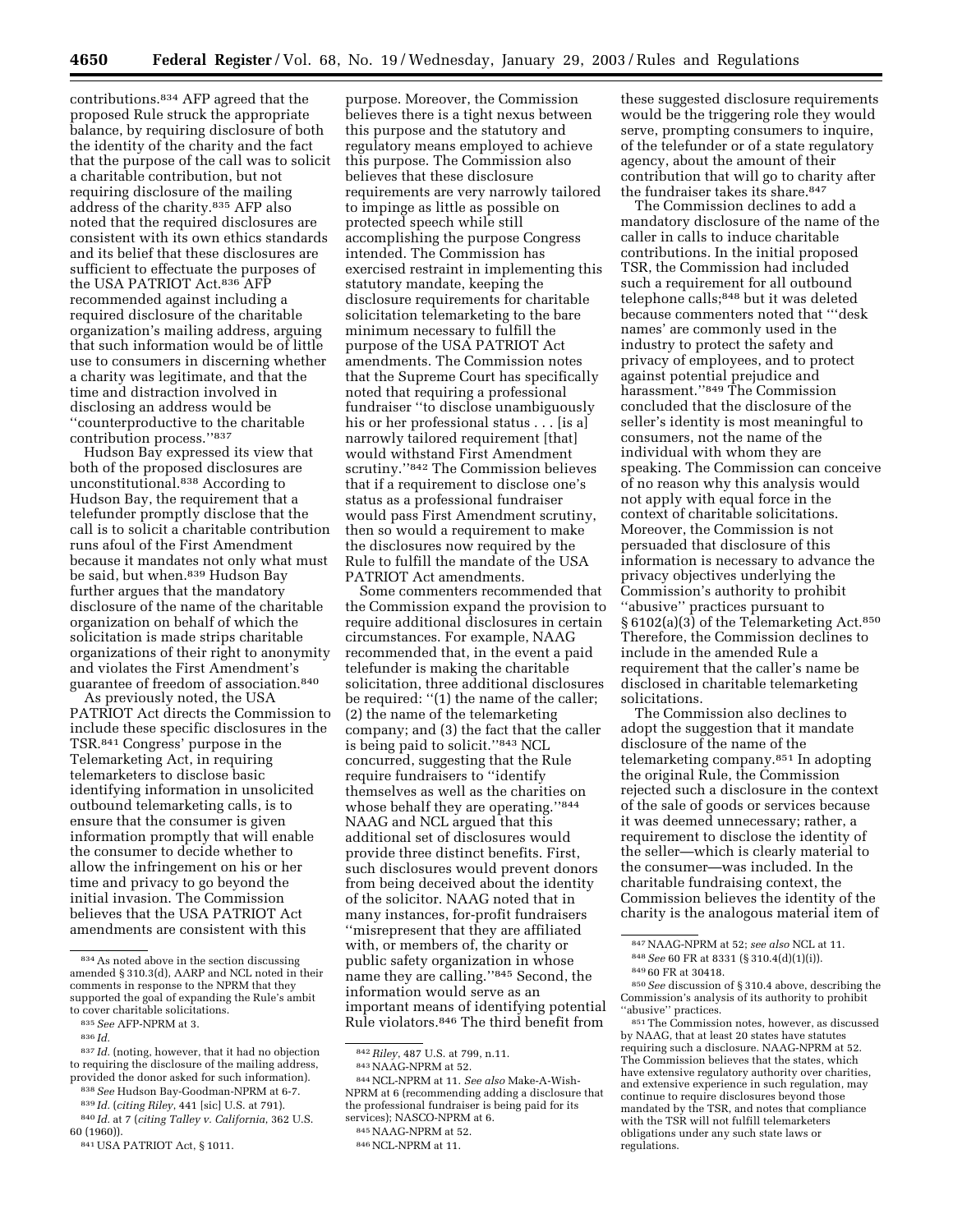information. The Commission believes there is a limit to the number of distinct items of information that can reasonably be absorbed at the beginning of a solicitation call. This being the case, the Commission believes that the charity's identity is a more meaningful piece of information than the name of the professional fundraising company. In this regard, it is noteworthy that the USA PATRIOT Act did not specifically require such a disclosure.<sup>852</sup> Arguably, disclosure of the identity of the telemarketer may be beneficial to potential donors because it may prompt them to think and inquire about the portion of a contribution that will be consumed by a professional fundraiser's fee; but the Commission believes the record falls short of showing that the benefits of mandating such a disclosure would outweigh the burdens it would impose upon legitimate charities who choose to conduct their fundraising efforts using professional telemarketers.853 Therefore, the Commission does not believe the current record supports a finding that disclosure of this information is necessary to prevent ''abusive'' practices pursuant to  $\S$  6102(a)(3) of the Telemarketing Act.854

For similar reasons, the Commission also declines to require a mandatory disclosure that the telemarketer is a paid fundraiser. The comments on this issue reflect considerable concern about instances where only a minuscule portion of contributions are devoted to the actual support of a charitable

853As noted by Not-for-Profit Coalition, Hudson Bay and others, telefunders play a critical role in enabling charitable organizations, particularly smaller ones, to raise funds necessary to fund their missions. Not-for-Profit Coalition-NPRM at 17-20; Hudson Bay-Goodman-NPRM at 2.

854The Commission believes that, as in the case of the required oral disclosures in the sale of goods or services, the failure to make certain material disclosures in the solicitation of a charitable contribution rises to the level of an abusive practice under the Rule. As noted in the NPRM, the Commission believes that the prompt disclosure of certain information in a telemarketing call to induce the sale of goods or services is necessary to enable a consumer ''to decide whether to allow the infringement on his or her time and privacy to go beyond the initial invasion.'' 67 FR at 4511. Similarly, a consumer who receives a telemarketing solicitation to induce a charitable contribution must have certain information to determine if he or she wishes to continue the call. At this time, the Commission believes it prudent to require only the disclosure of the name of the charity on whose behalf the fundraising is occurring and that the call is being made to induce a charitable contribution. However, the Commission will continue to study the issue and will revisit it during the next Rule Review.

organization's mission, while the telefunder's fee gobbles up the lion's share. This occurs in some instances, 855 but the record does not support an inference that such a scenario inevitably follows from the use of paid telefunders by charitable organizations, and there is evidence on the record tending to show that the opposite is often true: the use of professional telemarketers saves charitable organizations money—as compared with in-house telephone fundraising.856

Additionally, the Commission is concerned here, as it is with the other recommended disclosures, about the potential negative consequences that derive from overloading the beginning of a charitable solicitation call. Further, it is notable that the USA PATRIOT Act did not specifically require such a disclosure.857 While disclosure of the identity of the telemarketer may, arguably, be beneficial to potential donors because it may prompt them to think and inquire about the proportion of a contribution that will be consumed by a professional fundraiser's fee, the Commission believes the record does not support mandating such a disclosure because of the burden the disclosure would impose on legitimate charities who choose to conduct their fundraising efforts using professional telemarketers.858 A showing of these benefits would be necessary to support a requirement for disclosure of this information. Therefore, the Commission declines at this time to add a requirement that the telemarketer disclose that he or she is being paid to solicit charitable contributions.

*Other issues regarding abusive practices raised in response to the NPRM.*

Commenters responded to the Commission's questions in the NPRM regarding additional issues related to abusive practices that had surfaced during the Rule Review, in particular,

856Hudson Bay-Goodman-NPRM at 2. 857*See* USA PATRIOT Act § 1011(b)(2)(D). This omission, too, is conspicuous in light of the fact that numerous states have included this mandatory disclosure and that such a disclosure is, at least in dicta, sanctioned by the Court in *Riley*. *See* NAAG-NPRM at 52; *Riley*, 487 U.S. at 799, n.11. 858*See* note 856 above.

prison-based telemarketing. Commenters also raised other issues: telemarketers' use of courier services to pick up payments from consumers; telemarketers' targeting of vulnerable groups; and the sale of victim lists. Each of these issues, and the reasoning behind the Commission's responses to them, are discussed in detail below.

*Prisoner telemarketing*: During the Rule Review, the Commission received several comments describing problems that had occurred when sellers or telemarketers used prison inmates to telemarket goods or services. These commenters recommended that the Commission ban the use of prisoners as telemarketers or, in the alternative, tightly regulate it, including requiring that inmates disclose their status as prisoners when they make calls to, or receive calls from, the public.859 These commenters cited several graphic incidents in which inmates have abused consumers' information and other resources to which they had access through inmate telemarketing to make improper, invasive, and illegal contact with members of the public.<sup>860</sup>

Specifically, these commenters pointed out that, while working as telemarketers, inmates inevitably gain access to personal information about individuals, including minors, that may endanger the lives and safety of those they call.861 In the NPRM, the Commission stated that it was extremely concerned about the potential misuse of personal information and abusive telemarketing activity in connection with prison-based telemarketing, but

860For example, in its 1997 report to Congress on the privacy implications of individual reference services, the FTC cited an example where a prison inmate (and convicted rapist), who was employed as a data processor, used his access to a database containing personal information to compose and send a threatening letter to an Ohio grandmother. *See* FTC, ''Individual Reference Services: A Report to Congress'' (Dec. 1997), at 16. Several states, including Wisconsin, Nevada, and Massachusetts, have considered legislation that would require their Departments of Correction to restrict prisoners' access to personal information about individuals who are not prisoners and/or to require prisoners conducting telephone solicitations or answering inbound calls to identify themselves as prisoners. The Utah State Prison stopped using inmates as telemarketers after conceding that they could not ensure that prisoners would not misuse personal information they obtain. *See Prison to End Telemarketing By Inmates*, SALT LAKE TRIB., June 1, 2000, at B1. In addition, DMA noted that it had supported legislation banning the use of inmates in remote sales situations because these sales require the telemarketer to get personal information from the consumer. *See* RR Tr. at 371-72.

861*See generally* Jordan-RR, Gardner-RR, Warren-RR, and Budro-RR.

<sup>852</sup>*See* USA PATRIOT Act § 1011(b)(2)(D). The absence of such a requirement from the USA PATRIOT Act is noteworthy because such a disclosure was specifically approved in *Riley*. 487 U.S. at 799, n.11.

<sup>855</sup>*See, e.g.*, Pennies for Charity, 2001, New York Attorney General, http://www.oag.state.ny.us/ charities/pennies01/penintro.html (accessed Oct. 8, 2002) (stating that ''charities retained an average of 31.5% of the funds raised by telemarketers registered to solicit contributions in New York in 2000. Some of the charities received much less than that and some received nothing at all.''); NASCO-NPRM at 2 (citing the New York Attorney General's report as well as a 1999 report by the California Attorney General showing charities received only 48.2 percent of funds raised by telemarketers who solicited on their behalf in California that year). *See also* Private Citizen-NPRM at 5.

<sup>859</sup>*See generally* Jordan-RR, S. Gardner-RR, Budro-RR, and Warren-RR. In addition, this issue received considerable attention during the Rule Review Forum. See RR Tr. at 220-45, 367-75, 443- 47.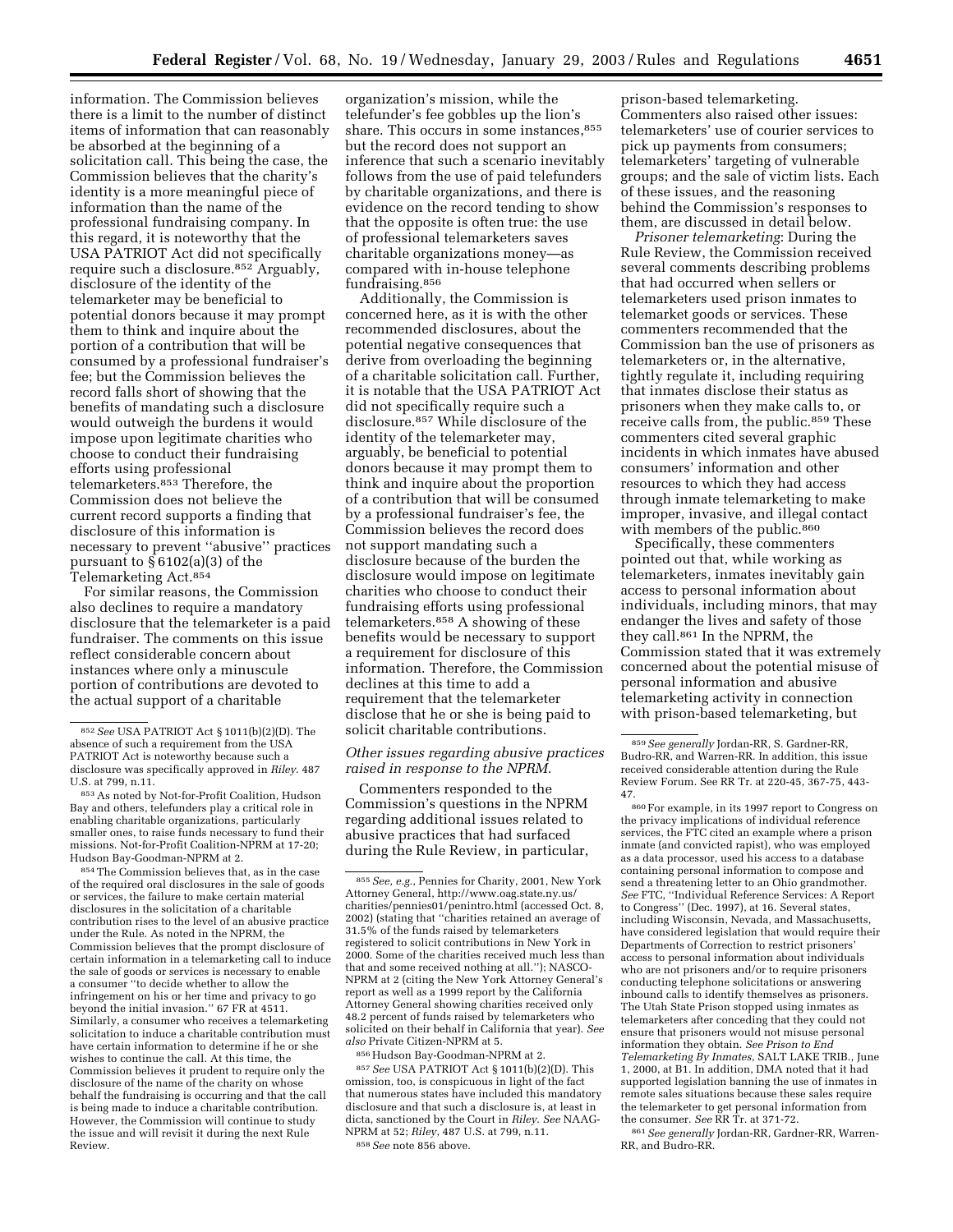also that some public benefit likely came from inmate work programs that entail telemarketing. The Commission noted that the record contained insufficient information upon which to base a proposal regarding prisoner telemarketing or to assess the costs and benefits of such a proposal. Therefore, the NPRM posed several questions to elicit comment on what action by the Commission, if any, might be appropriate regarding this issue.

In response to the NPRM, the Commission received several comments on this issue.862 In addition, the June 2002 Forum devoted a session to the topic.863 Based on the entire record in this proceeding, the Commission has determined that any problems associated with the use of prison-based telemarketing would be more appropriately handled by the state legislatures and regulatory agencies than by adding a provision to the TSR.

The comments show that the number of inmates used for commercial telemarketing purposes is a small percentage of the prisoners who are employed in inmate work programs.<sup>864</sup> The majority of prison-based telemarketing programs are used by federal and state governments, often for such tasks as providing information to consumers who call state tourist bureaus.865 A 1999 GAO Report reveals that only seven percent of the inmates who had access to consumer information were performing work for private firms, while 93 percent were working for government agencies, performing tasks such as answering calls from the public to state tourist centers.866 Thus, the vast majority of

865EPI-Supp. at 1.

866 ''Prison Work Programs, Inmates'' Access to Personal Information,'' GAO/GGD-99-146, cited in EPI-NPRM at 13, n.18. *See also* EPI-Supp. at 1 (All prisoners employed as telemarketers by the private sector are inmates in state prisons, regulated by state agencies.).

prison-based telemarketing would be outside the ambit of the Rule because it does not involve ''telemarketing'' as that term is defined in the Rule.<sup>867</sup>

EPI estimates that there are only ten private companies in the United States who use prisoners as telemarketers, that these ten companies employ approximately 300 inmates in prisonbased telemarketing programs, and that all these programs use inmates housed in state prisons.868 Commenters noted that the state prison work programs are heavily regulated by the state legislatures and Departments of Correction.869 EPI points out that the federally-administered Prison Industry Enhancement (''PIE'') program was created to encourage the states and local governments to establish inmate work programs that mimic the private work environment. In passing the legislation, Congress elected to have the states manage these programs.870

Opponents of the use of prison-based telemarketing cited the potential for misuse of consumers' personal information by inmates, but were unable to point to actual incidents other than the isolated example raised during the Rule Review.871 EPI noted that, after an exhaustive search, the 1999 GAO study was able to identify only nine incidents of misuse over an eight-year period, and only three of those nine incidents were the result of telemarketing for a private firm.872 Commenters noted that similar problems occur, perhaps with even more frequency, among non-prisoner or civilian telemarketers.873

The proponents of prison-based telemarketing pointed out the significant social and economic benefits that accrue to the inmates, to the states, and to society as a whole by having inmates engage in productive work that develops skills that can later be transferred to a private sector job once the inmate is released.874 They indicate that inmate jobs serve as a source of funds to compensate crime victims, provide financial support to children of

inmates, repay taxpayers for the inmates' room and board, and are an effective tool for rehabilitation and reducing recidivism.875 They maintain that inmate jobs are ''vital to helping keep prisons safe and secure and offering meaningful educational and vocational training to aid in successful re-entry.''876 These commenters outlined the significant precautions taken in screening and monitoring inmates for these jobs.<sup>877</sup>

Based on the record in this proceeding, the Commission believes that, while there is some evidence of consumer injury in a very few documented cases, it is not possible to conclude that the risk of consumer harm outweighs the countervailing benefits. Such a conclusion would be necessary to condemn prison-based telemarketing as an abusive practice.878 The extensive system of state regulation, coupled with the local nature of the work programs, persuades the Commission that any problems associated with prison-based telemarketing would best be handled at the state level.

*Use of couriers*: In response to the NPRM, AARP again raised its concern that the Commission ban the practice of allowing couriers, including overnight mail delivery services, to pick up payment for goods and services purchased through telemarketing.879 AARP points out that the use of couriers in sweepstakes and lottery scams is prevalent, and that some unscrupulous telemarketers use couriers not only to quickly separate the consumer from his or her money, but to make a ''contest seem more 'official.'''880 AARP notes that, in some instances, even legitimate companies benefit unfairly from the use of couriers by avoiding oversight by the U.S. Postal Service, and by ensuring that non-refundable ''deposits'' are secured, diminishing the likelihood, in many instances, that a consumer would back out of a transaction.881 NACAA concurred, and noted its further concern that in-person payment pickups by those posing as public safety officers is a practice perhaps even more harmful to consumers who are intimidated into quickly giving a contribution.882

880 *Id.* (citing NAAG's comment in the original rulemaking proceeding).

882*See* NACAA-NPRM at 10-11.

<sup>862</sup> DialAmerica-NPRM at 28; Spiegel-NPRM at 1; Worsham-NPRM at 6. In addition, *see generally* CURE-NPRM; CCA-NPRM; UNICOR-NPRM; EPI-NPRM; and EPI-Supp.

<sup>863</sup> June 2002 Tr. III at 115-57.

 $^{\rm 864}$  The comments indicate that federal inmates are not used as telemarketers except in connection with sales to the federal government. (UNICOR is the trade name for Federal Prison Industries, Inc. a wholly-owned government corporation within the U.S. Department of Justice, Federal Bureau of Prisons. UNICOR sells its products primarily to federal agencies and uses federal prisoners in connection with those sales. In addition to calling UNICOR's federal government agencies, the federal prisoners also call the businesses that support UNICOR's federal sales.) UNICOR-NPRM at 2; *see also* EPI-Supp. at 1. UNICOR's sales using prisonerbased telemarketing would not be covered by the TSR. Section 310.6(g) of the Rule exempts telemarketing sales to businesses. In addition, sales to government entities do not fall within the Rule's definition of ''person.''

<sup>867</sup> ''Telemarketing'' is defined, in part, as a ''plan, program or campaign which is conducted to induce the purchase of goods or services or a charitable contribution . . .'' The prison-based telemarketing used by government agencies does not appear to involve calls to ''induce the purchase of goods or services.''

<sup>868</sup>EPI-NPRM at 2, 3, 9.

<sup>869</sup>CCA-NPRM at 2; EPI-NPRM at 3, 14

<sup>870</sup>EPI-NPRM at 3.

<sup>871</sup> DialAmerica-NPRM at 28; Spiegel-NPRM at 1; Worsham-NPRM at 6. *See also* June 2002 Tr. III at 115-57.

<sup>872</sup>EPI-NPRM at 10.

<sup>873</sup>CURE-NPRM at 1; EPI-NPRM at 13-14. *See also* June 2002 Tr. III 115-57.

<sup>874</sup>*See generally* CURE-NPRM; CCA-NPRM; EPI-NPRM; and UNICOR-NPRM. *See also* June 2002 Tr. III at 115-57.

<sup>875</sup> *Id.*

<sup>876</sup>CCA-NPRM at 1. *See also* EPI-NPRM at 5-8; *and generally* CURE-NPRM; and UNICOR-NPRM. *See also* June 2002 Tr. III at 115-57.

<sup>877</sup>EPI-NPRM at 5-8. *See also* June 2002 Tr. III at 115-57.

<sup>878</sup>*See* 67 FR at 4510-12.

<sup>879</sup>AARP-NPRM at 9-10.

<sup>881</sup>AARP-NPRM at 9-10.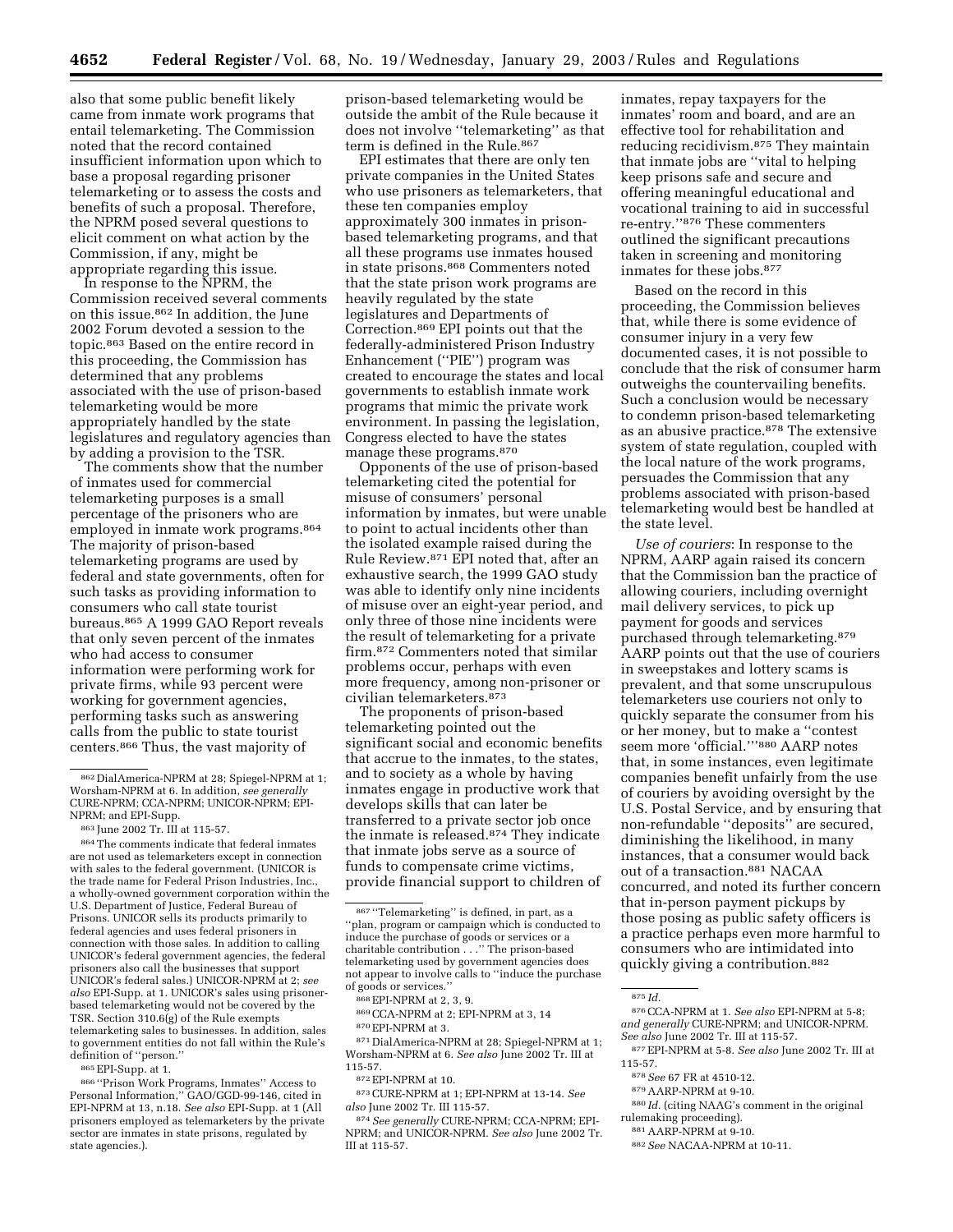The record does not contain any new evidence regarding the potential harm that accrues from the use of couriers, or any new evidence regarding the benefits to legitimate companies of being able to use couriers to collect payment. Although the Commission recognizes that fraudulent telemarketers often use couriers to collect payment, it continues to believe that ''[t]here is nothing inherently deceptive or abusive about the use of couriers by legitimate business.''883 Moreover, the Commission reiterates its view that telemarketers who seek to use courier services to defraud consumers are likely to ''engage in other acts or practices that clearly are deceptive or abusive, and that are prohibited by this Rule.''884 Therefore, the Commission declines to adopt the recommendation to ban the use of couriers to collect payment for goods or services sold through

telemarketing. *Targeting vulnerable groups and the sale of victim lists*: DOJ proposed that the Commission include in the amended Rule a provision that ''would prohibit a seller or telemarketer who is engaged in any act or practice that violates §§ 310.3(a), (c), or (d) or 310.4(a)-(e) from purchasing lists of prospective contacts from any source.''885 This suggested change responds to the problems of the sale of victim lists and the targeting of vulnerable groups. As DOJ explains, such a provision would ''ensure that any injunctive relief it sought in enforcement proceedings would include a prohibition on any further purchases of 'mooch lists' by any individual or corporate defendants in the action,'' and lay the foundation for criminal contempt proceedings if such an injunction were violated.886 DOJ also argued that such an injunction, served on ''any list provider known to have done business with the fraudulent telemarketer,'' would limit such telemarketer's ability to resume fraudulent solicitations.887 Finally, DOJ noted that such a provision ''would enable the Commission to address, at least in part, the targeting of vulnerable victims by fraudulent telemarketers, without having to grapple with the difficulties of defining what constitutes ''vulnerability'' or ''targeting.''888

After careful consideration, the Commission has determined not to adopt the provision proposed by DOJ. The Commission believes that it is

887 *Id.* 888 *Id.*

#### *E. Section 310.5 — Recordkeeping*

Section 310.5 of the original Rule identifies the kinds of records that must be kept by sellers and telemarketers, and the time period for retention of these records.890 In the NPRM, the Commission noted that it had declined to adopt any of the suggested modifications to this section submitted pursuant to the Rule Review. Specifically, the Commission declined to: (1) reduce the record retention period to less than 24 months; or (2) tie the duration of record retention either to the value of the goods or services sold or the refund policy of the seller, believing that such modifications would minimize the effectiveness of this provision in law enforcement.891 The Commission did note that the effect of the USA PATRIOT Act amendments was to extend the recordkeeping requirement to include not only calls to induce the purchase of goods or services, but also calls to induce charitable contributions.892 The only explicit change to the language of the section to implement the USA PATRIOT Act amendments was to add the phrase ''or solicitations of charitable contributions'' to § 310.5(a)(4) following the phrase ''employees directly involved in telephone sales.''893

Very few comments addressed the recordkeeping requirements set forth in § 310.5. ARDA noted that it ''agrees with the Commission and feels that the

893 Due to an oversight, the text of the NPRM noted the correct language of the provision (''or solicitations of charitable contributions''), while the text of the proposed Rule included an abbreviated version (''or solicitations'').

current provisions are adequate.''894 DMA-NonProfit stated that ''imposing burdensome and lengthy (two-year) recordkeeping responsibilities'' on charities would hurt the ability of charities, especially small ones, because it would divert funds away from fulfillment of charities' missions.895 The Commission believes that the recordkeeping burden on telemarketers who solicit on behalf of charities will be minimal. As noted in the SBP for the original Rule, the recordkeeping provision was already tailored to ''strike a balance between minimizing the recordkeeping burden on industry and retaining the records necessary to pursue law enforcement actions. . .''896 In addition, the Commission believes that the records required to be maintained are those commonly maintained by businesses in the ordinary course of business.897 The Commission believes that, as applied to telemarketers who solicit on behalf of charities, the burden of compliance with the recordkeeping provision will be further lessened because many of the recordkeeping provisions will be inapplicable in the charitable solicitation context, or are burdens typically borne by the telemarketer, not the organization on whose behalf the calls are made.898

NEMA requested that the Commission consider the recordkeeping burden on energy marketers who must, pursuant to their self-regulatory guidelines, already

 $^{898}\rm{For\ example,$   $\S\,310.5(a)(2)$  only applies when the offer includes a prize promotion, a circumstance unlikely to be implicated in most charitable solicitations. Section 310.5(a)(3) only applies in the commercial solicitation context, as it requires maintenance of records showing information about ''customers.'' Section 310.5(a)(4) is a requirement typically borne by telemarketers, and the Commission believes that charitable organizations are unlikely to incur additional costs of compliance with this provision as a result of the Rule's inclusion of charitable solicitations. The Commission does not believe that compliance with amended § 310.5(a)(5), which requires that all verifiable authorizations or records of express informed consent or express agreement required to be provided under the Rule be maintained will be unduly burdensome to charities who are less likely to avail themselves of the marketing methods that implicate these Rule requirements. Therefore, the only provision of the recordkeeping section that is likely to affect charities is § 310.5(a)(1), the requirement that ''[a]ll substantially different advertising, brochures, telemarketing scripts, and promotional materials'' be maintained. To the extent that retention of such materials is not already customary in the non-profit sector, the Commission believes that the burden of compliance is offset by the corresponding law enforcement benefits that accrue from this provision.

<sup>883</sup> 60 FR at 30415.

<sup>884</sup> *Id.*

<sup>885</sup> DOJ-NPRM at 7.

<sup>886</sup> *Id.*

unnecessary to include an explicit prohibition against Rule violators purchasing lists of prospective contacts to provide the benefits detailed by DOJ in its comment. In numerous cases, the Commission has already included a similar prohibition in final orders that achieves the goals articulated by DOJ.889 Thus, the Commission declines to include a provision to this effect in the amended Rule.

<sup>889</sup>*See, e.g., FTC v. Fed. Data Servs.*, No. 00-6462- CV-Ferguson (S.D. Fla. filed Apr. 3, 2000) (Stipulated final judgment entered Jan. 9, 2001); *FTC v. Data Med. Capital, Inc.*, No. SA-CV-99- 1266AHS (EHC) (S.D. Cal. filed Oct. 14, 1999) (Stipulated final order for permanent injunction and other settlement of claims entered July 13, 2001); *FTC v. RJB Telecom, Inc.*, No. CIV002017PHXEHC (D. Ariz. filed Oct. 25, 2000) (Stipulated final judgment and order for permanent injunction filed Aug. 27, 2001); *FTC v. Story d/b/ a Network Publ'ns.*, No. 3-99CV0968-L (N.D. Tex. filed Apr. 25, 1999) (Stipulated order for permanent injunction and civil penalty filed June 6, 2000). 890 16 CFR 310.5.

<sup>891</sup> 67 FR at 4527-28.

<sup>892</sup> 67 FR at 4528.

<sup>894</sup>ARDA-NPRM at 17. ARDA did reiterate, however, its concern that ''overlapping, inconsistent, and conflicting state laws create a substantial burden.''

<sup>895</sup> DMA-NonProfit-NPRM at 16.

<sup>896</sup> 60 FR at 43857.

<sup>897</sup> *Id.*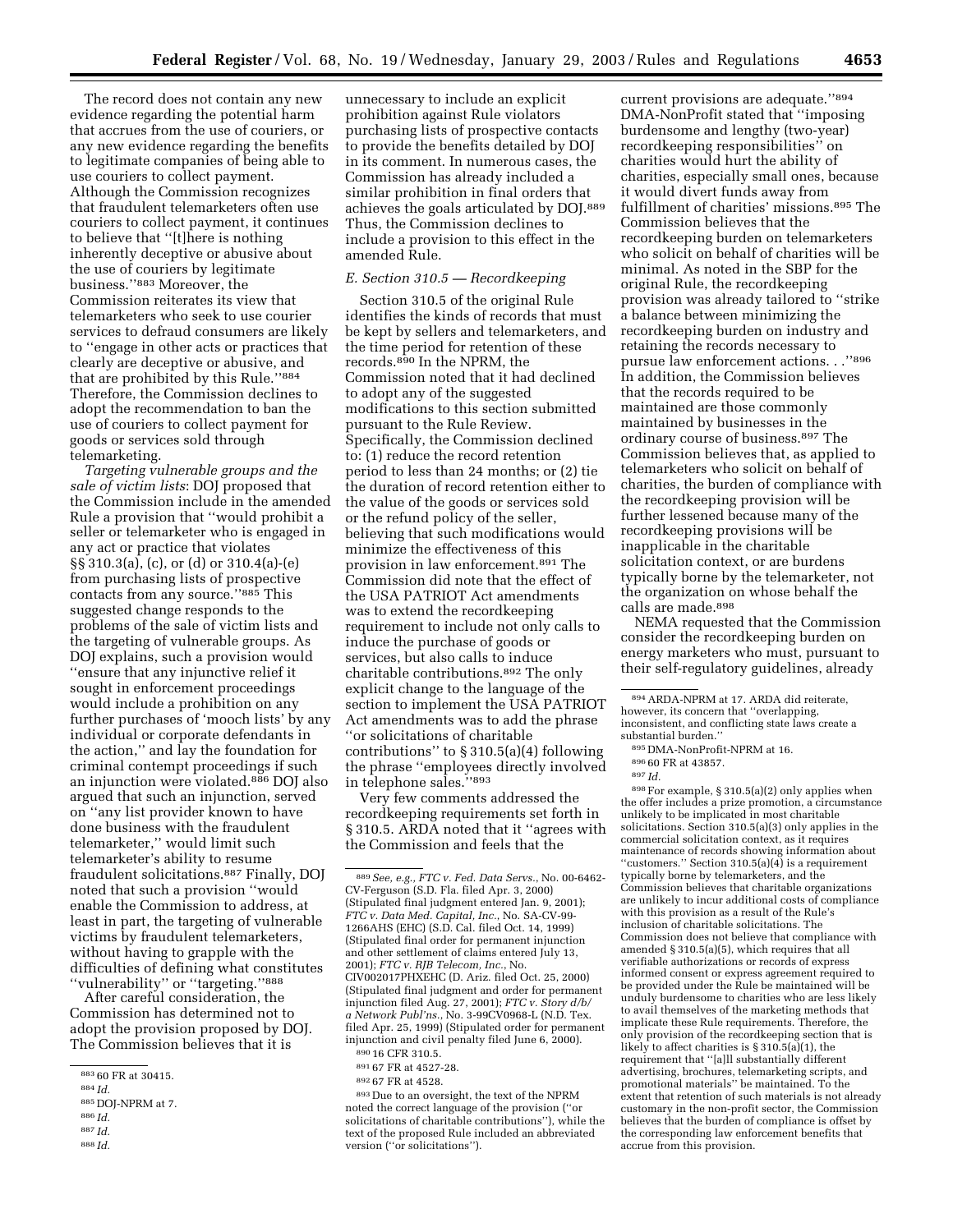maintain certain records.899 As noted above in the discussion of the express verifiable authorization provision, § 310.3(a)(3)(ii), the Commission believes that sellers, when they accept payment via methods that are novel or lack certain fundamental consumer protections, must obtain express verifiable authorization by any of the three means allowed by the amended Rule. The maintenance of such records is also necessary to ensure the law enforcement goals of the recordkeeping provision.

Finally, ERA noted in its supplemental comment that it believed that it would be expensive for telemarketers conducting upsells to comply with the Rule's recordkeeping requirements.900 As addressed above in the discussion of § 310.4(a)(6), the Commission believes that both because the cost of digital audio recording and storage is decreasing, and because of the limited circumstances in which such recording is required under the Rule, the burden on sellers who choose to market goods and services using a combination of a ''free-to-pay conversion'' coupled with preacquired account information is offset by the consumer protection benefits that will accrue from recording and maintaining consumers' express informed consent in these circumstances.

Thus, the only modification to the language of § 310.5(a)(5) in the amended Rule is to require that in addition to retaining all verifiable authorizations, a seller or telemarketer must keep all ''records of express informed consent or express agreement'' for 24 months. This modification is necessitated by the introduction of these two terms in § 310.4(a)(6), dealing with unauthorized billing, and § 310.4(b)(1)(iii)(B)(*i*), addressing permission to a seller to call despite a consumer's inclusion on the national ''do-not-call'' registry. The Commission believes it is necessary for a seller or telemarketer to retain such records of express informed consent and express agreement to enable the Commission and the states to determine compliance with these provisions of the Rule.

#### *F. Section 310.6 — Exemptions*

Section 310.6 exempts certain telemarketing activities from the Rule's coverage.901 The exemptions to the Rule

were designed to ensure that legitimate businesses are not unduly burdened by the Rule.902 Based on the record in this proceeding, and on its law enforcement experience, the Commission has determined to add an exemption, § 310.6(a), to specifically exempt outbound calls to solicit charitable contributions from the national ''do-notcall'' registry provisions of the amended Rule. In addition, the Commission has determined to modify each of the subsections of the original Rule that are now found in renumbered § 310.6(b).

The Commission amends newly renumbered §§ 310.6(b)(1), (2), and (3)903 to require telemarketers and sellers of pay-per-call services, franchises, and those whose sales involve a face-to-face meeting before consummation of the transaction, to comply with the ''do-not-call'' and certain other provisions of § 310.4.

The Commission amends renumbered  $\S 310.6(b)(4)$ ,  $904$  which exempts inbound calls that are not a result of a solicitation, to make this exemption unavailable to upsell transactions and to calls in response to a message left pursuant to the abandoned call safe harbor provision in § 310.4(b)(4)(iii).

The Commission amends the general media exemption, now renumbered  $§ 310.6(b)(5),<sup>905</sup>$  and the direct mail exemption, now renumbered § 310.6(b)(6),<sup>906</sup> to make these exemptions unavailable to upsells, and to telemarketers of credit card loss protection plans and business opportunities other than business arrangements covered by the Franchise Rule. In addition, the amended Rule makes clear that email and facsimile messages are direct mail for purposes of the Rule. Finally, the amended Rule modifies the proposed business-tobusiness exemption, now at § 310.6(b)(7)<sup>907</sup> to clarify that sellers and telemarketers of nondurable office or

cleaning supplies need not comply with the amended Rule's ''do-not-call'' provisions.

In addition, the amended Rule removes the proposal that would have made the business-to-business exemption unavailable to the telemarketing of Web services, Internet services, and charitable solicitations to businesses. Pursuant to the USA PATRIOT Act amendments to the Telemarketing Act, the Commission amends the Rule to expand several of the exemptions to encompass calls to induce charitable solicitations. Thus, the amended Rule exempts: charitable solicitation calls that are followed by face-to-face payment,  $\S 310.6(b)(3)$ ; prospective donors' inbound calls not prompted by a solicitation, § 310.6(b)(4); charitable solicitation calls placed in response to general media advertising, § 310.6(b)(5); and donors' inbound calls placed in response to direct mail solicitations that comply with § 310.4(e). In the NPRM, the Commission proposed to make the business-to-business exemption unavailable for charitable solicitation calls. Based upon the record in this proceeding, the Commission has determined that it should not proceed with this proposal.

*§§ 310.6(b)(1), (2), and (3) — Exemptions for pay-per-call services, franchising, and face-to-face transactions*

Section 310.6(a) of the original Rule exempts all transactions subject to the Commission's Pay-Per-Call Rule.908 Similarly, § 310.6(b) exempts transactions subject to the Commission's Franchise Rule.909 Section 310.6(c) exempts transactions in which the sale of goods or services is not completed, and payment or authorization of payment is not required, until after a face-to-face sales presentation by the seller.910 In the NPRM, the Commission proposed to retain the exemptions for pay-per-call services, franchising, and face-to-face transactions,<sup>911</sup> and require

<sup>899</sup>NEMA-NPRM at 8-10.

<sup>900</sup>ERA-Supp. at 7.

<sup>901</sup>Specifically, the original Rule exempts: (1) goods and services subject to the Commission's Pay-Per-Call Rule and Franchise Rule; (2) telemarketing sales consummated after face-to-face transactions; (3) inbound telephone calls that are not the result of any solicitation by the seller or telemarketer; (4)

telephone calls in response to a general media advertisement (except those related to investment opportunities, credit repair, ''recovery,'' or advance fee loan services); (5) inbound telephone calls in response to direct mail solicitations that truthfully disclose all material information (except solicitations relating to prize promotions, investment opportunities, credit repair, ''recovery,'' or advance fee loan services); and (6) business-tobusiness telemarketing (except calls involving the retail sale of nondurable office or cleaning supplies).

<sup>902</sup> 60 FR at 43859.

<sup>903</sup>These exemptions were found at § § 310.6(a), (b), and (c) of the original Rule.

<sup>904</sup>This provision was § 310.6(d) in the original Rule.

<sup>905</sup>The general media exemption was at § 310.6(e) in the original Rule.

<sup>906</sup>The direct mail exemption was at § 310.6(f) in the original Rule.

<sup>907</sup>The business-to-business exemption was at § 310.6(g) in the original Rule.

<sup>908</sup>The renumbered exemption in the amended Rule is found at § 310.6(b)(1).

<sup>909</sup>The renumbered exemption in the amended Rule is found at  $\S 310.6(b)(2)$ .

<sup>910</sup>Face-to-face transactions are also covered by the Commission's Rule Concerning Cooling-Off Period for Sales Made at Homes or at Certain Other Locations, 16 CFR 429. This exemption has been renumbered in the amended Rule and is now found at § 310.6(b)(3).

<sup>911</sup>No modifications to § § 310.6(b)(1) and (2) are necessary to implement the USA PATRIOT Act amendments because charitable solicitations are not likely to be combined with pay-per-call or franchise sales. Therefore, there is no need to expressly exempt such an unlikely scenario from TSR coverage. However, it is necessary to amend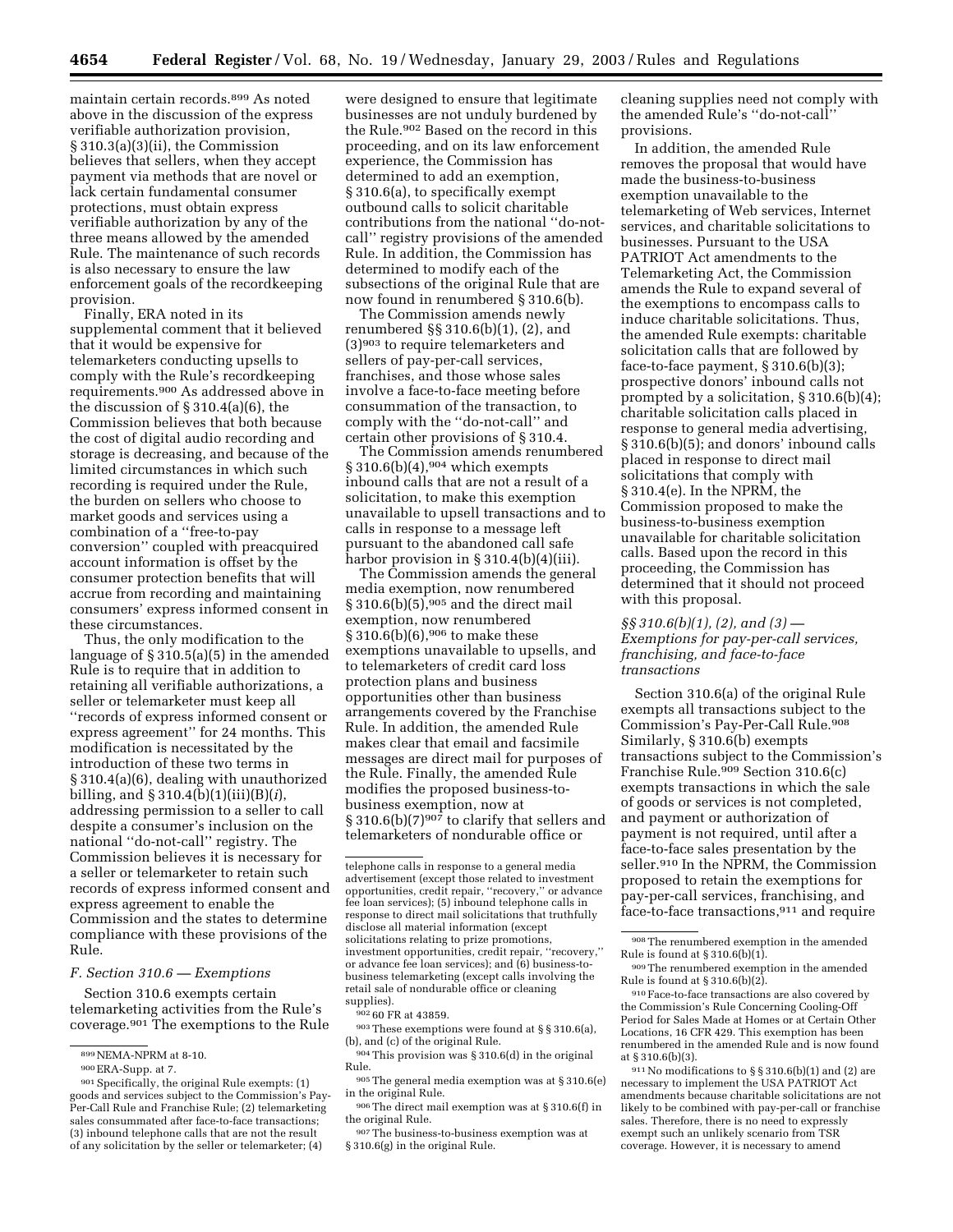telemarketers selling these exempted goods and services to comply with § 310.4(a)(1) (prohibiting threats, intimidation, or use of profane or obscene language), § 310.4(a)(7) (requiring transmission of Caller ID), § 310.4(b) (prohibiting abusive pattern of calls and requiring compliance with ''do-not-call'' provisions), and § 310.4(c) (calling time restrictions).

The NPRM pointed out that the Rule Review record contained ample evidence of consumers' increasing frustration with unwanted telemarketing calls, including those soliciting for payper-call services or sales appointments.912 A number of participants in the Rule Review Forum concurred that the ''do-not-call'' provision of the Rule should also be applicable to calls where a seller attempts to set up an in-person sales meeting at a later date.<sup>913</sup> For these reasons, the Commission proposed making face-to-face, franchise, and payper-call transactions subject to the ''donot-call,'' calling time restriction, and certain other abusive practices provisions in § 310.4.

Consumer and privacy advocates, as well as state regulators, supported the Commission's proposal to make these transactions subject to the ''do-not-call'' and certain other provisions of § 310.4.914 They recommended that, in order to be effective, a ''do-not-call'' registry should have as few exemptions as possible. PRC pointed out:

[T]elemarketing as a business practice transcends the boundaries of regulated and unregulated industries. So-called ''cold calling'' is a common marketing technique, used by the most established regulated entity down to the fraudulent ''boiler room'' that is here today and gone tomorrow. Each type of entity—and all those in between that make unwanted telephone calls to a private home—contribute to privacy invasions, costs for devices to stop the invasions, and the overall annoyance factor

voiced so strongly by the public. For this reason, telemarketing abuses can only be curtailed if the practice itself— rather than the type of business involved—is subject to the Commission's rules.915

The Commission received no comments opposing application of the ''do-not-call'' and other abusive practices provisions to pay-per-call transactions. With regard to transactions subject to the Commission's Franchise Rule, industry commenters expressed concern about ambiguities on how the ''do-not-call'' and calling time restrictions would be applied when inbound calls are converted to outbound calls.916 The Commission has addressed this issue in its discussions above of the definition of ''outbound call'' and required disclosures in upsell transactions. IFA also noted that compliance with a national ''do-notcall'' registry would be costly, particularly if the registry does not contain an exemption for established business relationships and does not preempt state ''do-not-call'' laws.917 The Commission has addressed these issues in its discussion above regarding the national "do-not-call" registry.

*Face-to-face transactions*: Industry commenters generally opposed making face-to-face transactions subject to the ''do-not-call,'' calling time restriction, and certain other abusive practices provisions.918 These commenters argued that face-to-face transactions should continue to be exempt because their practices are already heavily regulated by the states and by the Commission through other FTC rules and thus are less susceptible to abusive practices.<sup>919</sup> However, the national ''do-not-call'' registry is not focused on fraud, but rather on consumer privacy. The Commission agrees that the incidence of fraud may be diminished in face-to-face transactions, where the transactions are subject to regulation by other Commission rules or by state regulations. For that reason, the Commission has retained the exemption for face-to-face transactions from the provisions of the Rule that address deceptive or other abusive practices. However, the commenters failed to

918*See generally* Craftmatic-NPRM; DSA-NPRM; NAR-NPRM; ICFA-NPRM at 2-3; Insight-NPRM. *See also* June 2002 Tr. III at 157-226. *But see* ARDA-NPRM at 2, 7-9, which supports creation of a national ''do-not-call'' registry as long as the registry preempts state laws and the Commission provides an exemption for established business relationships.

919*See, e.g.* DSA-NPRM at 6-7; NAR-NPRM at 4; June 2002 Tr. III 157-226.

provide arguments showing why they should be exempted from regulations covering the particular abusive practices set forth in the Commission's proposal— *i.e.*, a national ''do-not-call'' registry, calling time restrictions, the prohibition against denying or interfering with a consumer's right to be placed on a ''do-not-call'' list, the requirement to transmit Caller ID information, and the prohibition against threats and intimidation.

NAR argued that Congress intended the TSR to address abusive, deceptive, and fraudulent telemarketing practices, not to regulate or prohibit a single telephone call from a real estate professional that simply provides information to a consumer.920 Transactions subject to the Commission's amended Rule (and thus subject to the national ''do-not-call'' registry) are those that fall within the definition of ''telemarketing,'' *i.e.*, ''a plan, program, or campaign which is conducted to induce the purchase of goods or services or a charitable contribution, by use of one or more telephones and which involves more than one interstate telephone call.''921 A single, isolated telephone call would not be part of a plan, program, or campaign and thus would not fall within the definition of ''telemarketing.'' Furthermore, it is unlikely that the majority of real estate agents conduct campaigns of outbound calls to solicit potential customers who live out-ofstate. Most of the outbound solicitation calls made by real estate agents are probably intrastate calls that would be excluded from the Rule's coverage. However, if a real estate agent routinely places outbound calls to solicit potential customers in other states, those calls, in the aggregate, would fall within the definition of ''a plan, pattern, or campaign'' of outbound calls and would be subject to the Rule.

NAR also argued that a call to set up a meeting does not fall within the definition of ''telemarketing'' because such calls do not involve the inducement to purchase using the telephone, but rather non-deceptive

921Amended Rule § 310.2(cc).

<sup>§</sup> 310.6(b)(3) to exempt charitable solicitations that entail a face-to-face meeting before the donor pays.

<sup>912</sup> 67 FR at 4516-18. One consumer who spoke during the public participation portion of the DNC Forum noted frustration about her inability to invoke her right not to be called again by a company that called her to solicit a sales appointment. *See generally* DNC Tr. at 241-46 (Mey). *See also FTC v. Access Resource Servs.*, No. 02-60226 CIV GOLD (S.D. Fla. filed Feb. 13, 2002) (regarding Miss Cleo's psychic services where psychics continued to call consumers despite repeated requests from the consumer to stop calling).

<sup>913</sup>*See* RR Tr. at 291-96.

<sup>914</sup>EPIC-NPRM at 20; PRC-NPRM at 3-4 (there should be no exemptions whatsoever from ''do-notcall'' registry); FCA-NPRM at 1-2 (intrastate calls should not be exempt); NAAG-NPRM at 57; NFDA-NPRM at 5 (in connection with the face-to-face transaction exemption, telemarketers should also be required to comply with the oral disclosure requirements of § 310.4(d)).

<sup>915</sup>PRC-NPRM at 3-4.

<sup>916</sup>Car Wash Guys-NPRM at 51-56; IFA-NPRM at 2; NFC-NPRM at 3.

<sup>917</sup> IFA-NPRM at 2.

<sup>920</sup>NAR-NPRM at 1-2. Similarly, DSA notes that many of the calls by direct sellers involve single telephone calls to individuals with whom the seller has a personal relationship. DSA maintains that calls to individuals with whom an on-going commercial or personal relationship exists are reasonable, frequently welcome, and expected by the consumer, and therefore suggests that the Commission provide an exemption for a prior business or personal relationship. DSA-NPRM at 5- 8. As discussed above in the section regarding the national ''do-not-call'' registry, the amended Rule provides an exemption for ''established business relationships.''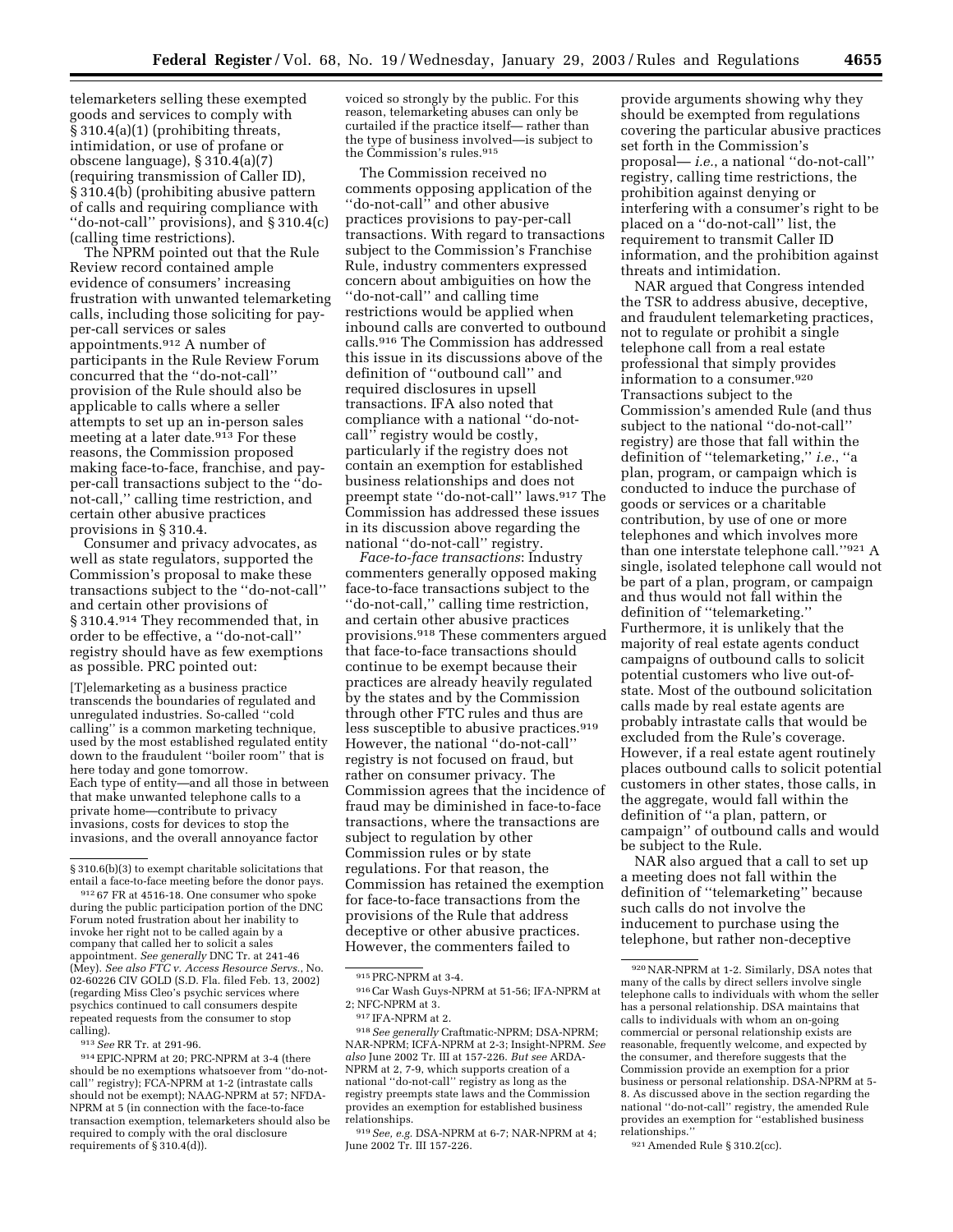communication of information about services that are not offered or made available for purchase in a phone conversation.922 However, the definition of ''telemarketing'' does not require that the purchase be made during the telephone conversation. The definition simply states that the call be ''conducted to induce the purchase of goods or services.'' The inducement could be made during the telephone call, or it could be in the form of setting up a subsequent face-to-face meeting at which an additional sales presentation could take place.

In summary, the Telemarketing Act mandates that the Commission's Rule address abusive telemarketing practices and specifically mandates that the Commission's Rule include a prohibition on calls that a reasonable consumer would consider coercive or abusive of the consumer's right to privacy, as well as restrictions on calling times.923 The rulemaking record shows that face-to-face transactions are *not* less susceptible to certain abusive practices prohibited in § 310.4.924 For this reason, the Commission has determined that telemarketing calls to solicit a face-to-face presentation or the purchase of pay-per-call services should be subject to certain Rule provisions designed to limit abusive practices. Because franchise sales generally involve a face-to-face meeting at some point, these transactions are simply another type of face-to-face transaction and thus the telemarketing of franchises should be held to the same standard.

Therefore, the Commission retains the exemptions for pay-per-call services, franchising, and face-to-face transactions set out in  $\S$ § 310.6(b)(1)-(3), but amends the TSR to require that telemarketers making these types of calls comply with  $\S$  310.4(a)(1) and (7), and §§ 310.4(b) and (c). The amended Rule continues to exempt such calls from the requirements of § 310.3 relating to deceptive practices and from the recordkeeping requirements set out in § 310.5.925 These calls would also continue to be exempt from providing the oral disclosures required by § 310.4(d). Similarly, telemarketers soliciting charitable donations would be exempt from § 310.4(e) when the

payment or donation is made subsequently in a face-to-face setting. However, the amended Rule requires that, even when a call falls within these exemptions, a telemarketer may not engage in the following practices:

• threatening or intimidating a

customer, or using obscene language; • failing to transmit Caller ID information;

• causing any telephone to ring or engaging a person in conversation with intent to annoy, abuse, or harass the person called;

• denying or interfering with a persons's right to be placed on a ''donot-call'' registry;

• calling persons whose telephone numbers have been placed on the national ''do-not-call'' registry maintained by the Commission, unless an established business relationship exists between the seller and the person (telemarketers seeking charitable solicitations are exempted from this requirement);

• calling persons who have placed their names on that seller's or charitable organization's ''do-not-call'' list; and • calling outside the time periods allowed by the Rule.

# *§ 310.6(b)(4) — Inbound calls not in response to a solicitation*

The amended Rule revises § 310.6(b)(4) to expressly except from the exemption any upsell following an exempt transaction initiated by the consumer. When the Commission issued the original Rule in 1995, this exemption was intended to apply to a single telemarketing transaction initiated by the consumer without any solicitation by the seller or telemarketer. Since then, the practice of upselling has emerged, and has grown dramatically, particularly in the inbound telemarketing context. The reasons for exempting a telemarketing transaction pursuant to § 310.6(b)(4) do not apply to an upsell linked to that initial transaction.

Section 310.6(b)(4) of the amended Rule exempts calls initiated by consumers without solicitation by the seller or telemarketer because such calls are not part of a ''plan, program, or campaign to induce the purchase of goods or services.''926 Thus, these calls do not fall within the definition of ''telemarketing.'' The exemption was intended to cover

incidental uses of the telephone that are not in response to a direct solicitation, *e.g.*, calls from a customer to make hotel, airline, car rental, or similar reservations, to place carryout or restaurant delivery orders, or to obtain

information or customer technical support.927

Furthermore, in these calls, the consumer presumably is in control of the transaction that the consumer initiated, absent any outbound call or direct mail piece.

In contrast, the upsell is a direct solicitation for a product or service other than that for which the consumer initiated the call. As such, upsells *are* part of a telemarketing ''plan, program, or campaign to induce the purchase of goods or services'' and thus *do* fall within the definition of ''telemarketing.'' Furthermore, in upsells, the consumer does not initiate the sales transaction; the sales solicitation is initiated by the seller. When the consumer initiates an unsolicited inbound call, the consumer does not necessarily expect to be offered a good or service during the course of that call (such as in the case of a technical support call), or to be offered additional goods or services (in the case where the consumer was calling to make a purchase). Some commenters suggested that upsells appended to inbound calls should be exempted.928 However, the Commission's experience indicates that upsells appended to unsolicited inbound calls open the door to potential deception and abuse in the subsequent upsell transaction.<sup>929</sup> Accordingly, the amended Rule excepts upsell transactions from the exemption provided for unsolicited inbound calls by consumers in § 310.6(b)(4).

There was substantial comment on the potential cost of subjecting upsells associated with inbound calls to any provisions beyond the Rule's disclosure requirements.930 The original Rule exempted most inbound calls entirely, since most would fall within either this exemption for calls initiated by the consumer, or into renumbered §§ 310.4(b)(5) or (6) for general media advertisements or certain direct mail solicitations—each of which is discussed below. As a result, sellers and telemarketers were not required to

929 Indeed, NAAG noted that the states' law enforcement experience revealed that upsells often proved problematic when appended to inbound calls initiated by the consumer, or by general media advertisements. NAAG-NPRM at 33 (''[Upsells] are usually inbound calls during which the company receiving the call completes the purpose for which the consumer initiated the call and then entices the consumer to consider another seller's products. The upsell can follow either a sales call or a call related to customer service such as a call about an account payment or product repair.'') *See, e.g.*, *New York v. Ticketmaster and Time, Inc.*, (Assurance of Discontinuance).

930*See, e.g.*, DMA-NPRM at 38; ERA-NPRM at 11; PMA-NPRM at 9-13.

<sup>922</sup>NAR-NPRM at 3-4. *See also* ICFA-NPRM at 1- 2 (regarding funeral goods and services).

<sup>923</sup> 15 U.S.C. 6102(a)(1) and (3)(A)-(B).

<sup>924</sup>*See* Gindin-RR at 1; Mey-RR *generally*; DNC Tr. at 241-46; RR Tr. at 291-95.

<sup>925</sup>Of course, a seller or telemarketer would have to keep documentation in order to successfully raise the ''safe harbor'' defense in § 310.4(b)(3) regarding compliance with the amended Rule's ''do-not-call'' requirements. The safe harbor relating to abandoned calls, discussed in § 310.4(b)(4), also includes a requirement to maintain certain records. 926*See* S. REP. NO. 103-80, at 8 (1993).

<sup>927</sup> 60 FR at 43860.

<sup>928</sup>*See, e.g.*, AFSA-NPRM at 15.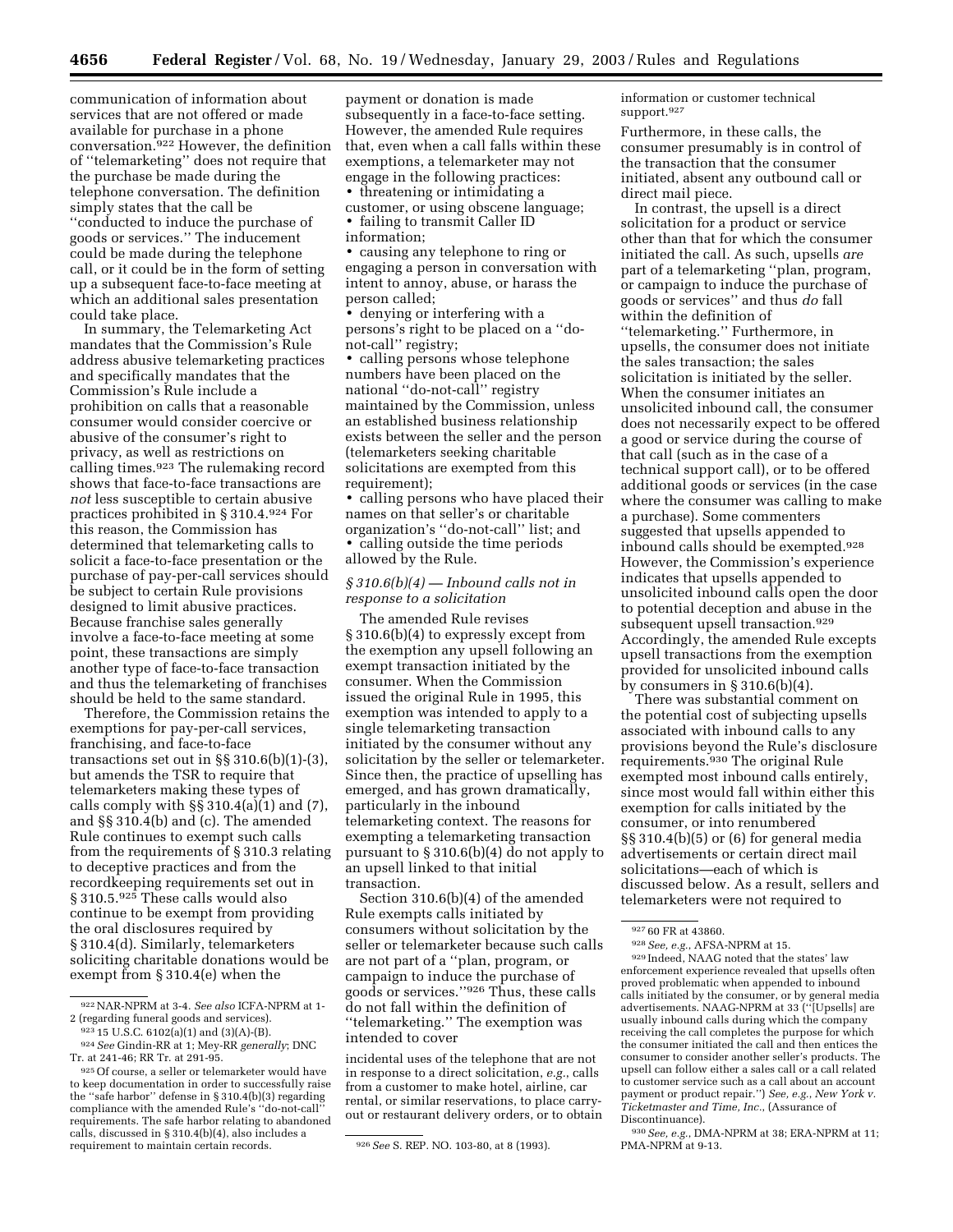comply with the Rule's recordkeeping requirements with respect to these exempt telephone calls. While the amended Rule retains these exemptions (although with some modification), upsell transactions are excluded from those exemptions. Thus, to the extent that the Rule requires that records be maintained, including recordings of express verifiable authorization or express informed consent, such records must be maintained regarding these inbound upsells.

Commenters expressed concern primarily about the potential need for sellers and telemarketers to record certain inbound transactions.931 These commenters suggested that call centers accustomed to handling only inbound telemarketing calls were not necessarily equipped with recording equipment, and that obtaining and implementing the necessary systems would be prohibitively expensive for many such organizations.932 However, the Commission notes that taping is required only in one circumstance: under new  $\S 310.4(a)(6)(i)(C)$ , the seller or telemarketer must make and maintain a recording of the entire sales transaction any time a telemarketing transaction involves both preacquired account information and a ''free-to-pay conversion'' feature.933 In instances where it is necessary to obtain the consumer's express verifiable authorization pursuant to § 310.3(a)(3), the amended Rule provides alternatives to making a recording of the consumer's oral authorization.<sup>934</sup> Thus, the number of industry members who would be required to obtain recording equipment is relatively limited. Moreover, with the growth of digital recording technology, the capital investment in recording equipment and record storage is rapidly declining.935

CCC argued that in inbound calls not currently subject to the Rule, the impact of these amendments would be to ''unnecessarily increase inbound call length by 50 percent or more and thereby increase the cost of goods or services to consumers."936 CCC also suggested that additional recordkeeping, ''public disclosure,'' and taping requirements will be overly

936CCC-NPRM at 16.

burdensome.937 While the Commission recognizes that, to the extent telemarketers have not been subject to the Rule, there is potential for additional burdens, the obligations of the Rule are minimal, and generally reflect regular practices already in place for most sellers and telemarketers in the ordinary course of business—such as the basic disclosure requirements, prohibition on misrepresentations, and recordkeeping requirements.938 Moreover, the taping requirement is limited to those transactions that involve both preacquired account information and a ''free-to-pay conversion'' offer. Thus, only those sellers and telemarketers that choose to structure their upselling campaigns in this fashion will be subject to this additional requirement. The Commission therefore believes that any additional burden caused by these new requirements will be minimal. Ultimately, the Commission believes that the benefits to consumers of receiving the appropriate disclosures in an upsell transaction outweigh the costs to industry of providing those disclosures and ensuring that any charges are authorized by the consumer.

Additionally, it should be clear that telephone calls initiated by a customer or donor in response to a telemarketer's transmission of Caller ID information or use of a recorded message under the abandoned call safe harbor provision described in § 310.4(b)(4) are excepted from this exemption, as the customer or donor in this context would have had no reason to initiate a telephone call but for the solicitation efforts of the seller, charitable organization, or telemarketer. The transmission of Caller ID information and the use of a recorded message are considered forms of solicitation by a seller, charitable organization, or telemarketer under this exemption because they are part of a telemarketer's efforts to induce the purchase of goods or services or a charitable contribution. Although the information displayed on a consumer's caller identification service or provided via a recorded message will not include a sales pitch, it is a ''result of [a] solicitation'' and therefore outside the scope of the exemption described in this section.

# *310.6(b)(5) — Exemption for general media advertisements*

The Commission received few comments addressing its proposal to narrow the general media exemption by adding two additional categories of

goods or services to the list of its exceptions: credit card loss protection plans, and business opportunities other than those covered by the Franchise Rule or any subsequent rule covering business opportunities the Commission may promulgate.939 The proposed expansion of the exemption to cover charitable solicitations pursuant to the USA PATRIOT Act yielded no comments.

Several of the commenters who addressed the general media exemption opposed having any exemption at all for general media, and therefore supported any effort to narrow it.940 NCL stated that if the Commission determined to retain the general media exemption, it supported the addition of credit card loss protection plans and business opportunities other than those covered by the Franchise Rule to the list of goods and services excepted from the exemption. In support of its position, NCL noted that in 35 percent of the work-at-home complaints made to the NFIC in the year 2001, consumers reported that they were solicited through print media.941 Since work-athome solicitations are not ''business arrangements covered by the Franchise Rule,'' the exception from the general media exemption will now ensure that inbound calls in response to general media advertisements touting work-athome opportunities will be subject to the Rule. NCL also noted that although most of the solicitations for credit card loss protection plans were made by telephone, these services should be covered by the Rule regardless of how they are promoted ''given the egregious nature of these complaints.''942

While commenters and forum participants generally endorsed the proposed narrowing of the general media exemption, some urged the Commission to reconsider whether a general media exemption is ''appropriate and workable,'' arguing that consumers who call in response to such advertisements are vulnerable to fraud and deception unless certain minimal disclosures are made.<sup>943</sup> NCL acknowledged that the Commission could combat such deception using its authority under Section 5 of the FTC Act, but argued that consumer injury could better be prevented if disclosures

942 *Id.*

<sup>931</sup>CCC-NPRM at 12-13; June 2002 Tr. II at 224 (CCC); June 2002 Tr. II at 232-33 (MPA).

<sup>932</sup>CCC-NPRM at 12-13; June 2002 Tr. II at 224 (CCC); MPA-NPRM at 28-29; June 2002 Tr. II at 232- 33 (MPA).

<sup>933</sup>*See* discussion of § § 310.2(o) and (w), and § 310.4(a)(6) above for a detailed explanation of these provisions.

<sup>934</sup>*See* discussion of § 310.3(a)(3) above.

<sup>935</sup>*See* note 480 above.

<sup>937</sup> *Id.*

<sup>938</sup> 60 FR at 32682-83 (June 23, 1995).

<sup>939</sup>This section was found at § 310.6(e) in the proposed Rule.

<sup>940</sup>*See, e.g.*, EPIC-NPRM at 25-26; NCL-NPRM at 12; NAAG-NPRM at 58; June 2002 Tr. III at 177, 182-83 (NAAG has historically opposed the exemption; AARP supports NAAG position). 941NCL-NPRM at 12.

<sup>943</sup> *Id. See also* June 2002 Tr. III at 177-83 (NAAG and AARP).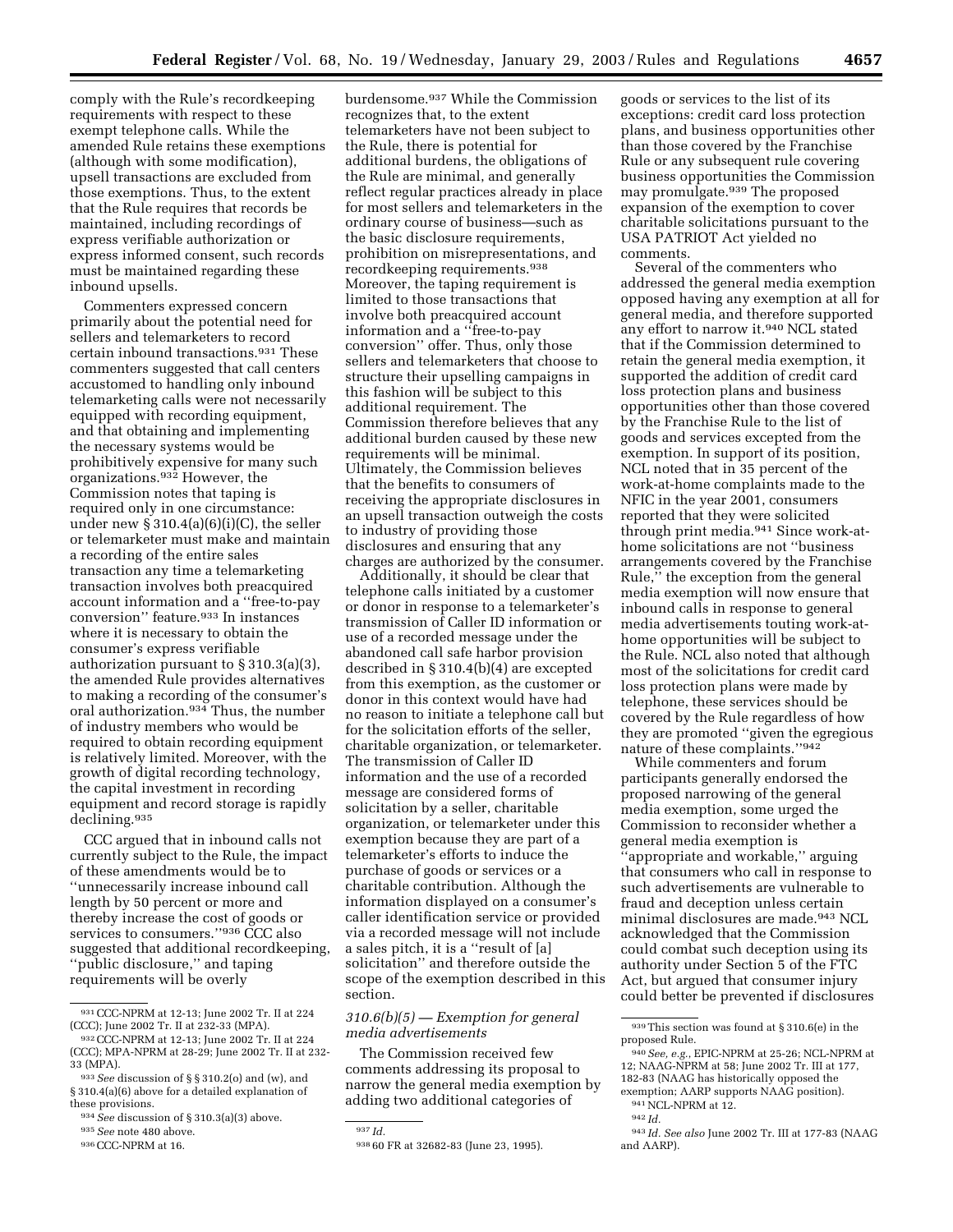were required. NCL further advanced the proposition that all telemarketers should be subject to the express verifiable authorization requirements when consumers' accounts will be billed, regardless of whether calls are outbound or inbound, and, in the latter instance, even when such calls are in response to an advertisement delivered by general media or direct mail.944 EPIC noted its position that ''[g]eneral media advertising may be deceptive, abusive or merely lack the information required to be disclosed under the Rule, thus substantially reducing the level of protection otherwise afforded to consumers by the Rule.''945

The Commission declines to adopt these recommendations to further regulate inbound calls resulting from general media advertisements. In the SBP issued with the original Rule, the Commission explained that in its experience ''calls responding to general media advertising do not typically involve the forms of deception and abuse the Act seeks to stem.''946 The Commission's experience since the promulgation of the Rule continues to support the exemption for general media advertising, with targeted exceptions for certain goods or services that have routinely been touted by fraudulent sellers using general media advertising to generate inbound calls. In response to the suggestion that express verifiable authorization be required in all telemarketing transactions when the consumer's account will be billed, the Commission notes that the parameters of the amended express verifiable authorization provision, and the Commission's rationale in adopting it, are discussed above in the analysis of  $§ 310.3(a)(3).<sup>947</sup>$ 

NAAG expressed concern about the growing number of sellers of membership or buying club opportunities that operate using an ''upsell'' technique after an initial inbound call is placed by consumers in response to an advertisement for a completely different product.948 NAAG suggested that the Commission amend the general media exemption to ensure that the Rule does not inadvertently exempt upselling transactions that occur when a consumer calls a seller or telemarketer in response to a general

or telemarketer secure the consumer's express informed consent to be charged for the goods or services or charitable contribution, and to be charged using the identified account.

948NAAG-NPRM at 58-59.

media advertisement.949 The Commission agrees that this scenario would be an unwelcome consequence of the provision's wording and thus has amended this provision to clarify that the exemption may not be claimed in any instances of upselling that occur in the call.

NAAG also recommended that the list of exceptions to the general media exemption be expanded to include other transactions that involve a high risk of abuse, such as discount buyers clubs and offers involving ''opt out free trials.''950 The Commission agrees that the telemarketing of these products or services frequently involves fraudulent or deceptive practices. However, there is no evidence on the record indicating that these products or services are telemarketed through general media advertisements. Rather, the states and the Commission have brought law enforcement actions challenging the deceptive telemarketing of these products predominantly when they are sold via outbound cold calls or in upselling, after the consumer has called to purchase another product or service in response to a general media advertisement.951 As discussed above, the amended Rule contains a modified general media exemption, which makes the exemption unavailable to upselling transactions that occur in a call in response to a general media advertisement. In addition, the amended Rule contains specific requirements for negative option, ''free-to-pay conversion,'' and upselling transactions.952 Therefore, the Commission finds it unnecessary to except discount buyers clubs and offers involving ''opt out free trials'' from the general media exemption.

DSA opposed the amendment of the general media exemption provision, expressing the concern that the exception for ''business opportunities other than business arrangements covered by the Franchise Rule'' will require individual direct sellers to comply with the Rule when they solicit

951*See, e.g., FTC v. Smolev.*, No. 01-8922 CIV ZLOCH (S.D. Fla. 2001); *New York v. MemberWorks, Inc.*, Assurance of Discontinuance (Aug. 2000); M*innesota v. MemberWorks, Inc.*, No. MC99-010056 (4th Dist. Minn. June 1999); *Minnesota v. Damark Int'l, Inc.*, No C8-99-10638, Assurance of Discontinuance (Ramsey County Dist. Ct. Dec. 3, 1999); *FTC v. S.J.A. Soc'y, Inc.*, No. 2:97 CM 472 (E.D. Va. filed May 31, 1997).

952*See* amended Rule § § 310.3(a)(1)(vii), 310.3(a)(2)(ix), 310.3(a)(3)(iii), 310.4(a)(6), 310.4(a)(7), and 310.4(d).

customers or salespeople through general media advertisements.953 DSA argues that ''[t]here is nothing inherently deceptive or abusive about communications over the telephone (particularly those initiated by the consumer) regarding a business opportunity'' and that ''there should be even fewer concerns about communications related to *prospective* transactions involving activities clearly deemed de minimis by the Franchise Rule.''954 As the Commission stated in the NPRM, it has determined, based on the record and in particular on its extensive law enforcement experience in this area, that ''telemarketing fraud perpetrated by the advertising of workat-home and other business opportunity schemes in general media sources is a prevalent and growing phenomenon.''955 Outbound telephone calls to induce the purchase of a business opportunity not regulated by the Franchise Rule have been subject to the Rule's coverage since it was promulgated, and the new exception for general media advertisements merely expands that requirement when an inbound call results from the advertisement of such ventures in the general media.956 Moreover, if a direct seller is marketing its underlying product to customers, the exception would not bring such activity under the Rule because it would not implicate the sale of a business opportunity.957 Furthermore, as the Commission noted in the SBP for the original Rule, DSA's concern about recruitment of persons to engage in the direct sale of goods or services is likely unfounded because the face-to-face exemption takes such efforts outside the Rule's coverage.958

Based on its review of the record in this matter, and its law enforcement experience, the Commission has determined to retain the proposed general media provision in the amended

955 67 FR at 4530-31 (this determination is equally applicable to the advertisement by direct mail of business opportunities other than business arrangements covered by the Franchise Rule).

956The Commission noted in the original SBP that ''[w]hen a business venture is not covered by the Franchise Rule, then consumers do not receive the protection afforded by that Rule's pre-sale disclosure requirements. Therefore, it is appropriate that telephone sales of such ventures should be covered by this Rule, so that consumers may receive the benefit of its protections.'' 60 FR at 4360. The addition of the exception provisions to the direct mail and general media exemptions merely expands upon the initial requirement.

957For example, the exception to the general media exemption would bring under the Rule an effort by a direct seller to recruit others to market its products, but not the sale by the direct seller of cosmetics to its own end-customers. 958 60 FR at 43860, n.185.

<sup>944</sup>NCL-NPRM at 12.

<sup>945</sup>EPIC-NPRM at 25-26.

<sup>946</sup> 60 FR at 43860.

<sup>947</sup>The Commission also notes that new § 310.4(a)(6) requires that, in every instance, a seller

<sup>949</sup> *Id. See also* EPIC-NPRM at 25 (agreeing that upselling calls should be subject to the Rule). *Cf.* Capital One-NPRM at 5 (requesting clarification that upselling calls are exempt, at least in an internal upsell).

 $^{950}\rm NAA$ -NPRM at 59.

<sup>953</sup> DSA-NPRM at 8-9.

<sup>954</sup> *Id.*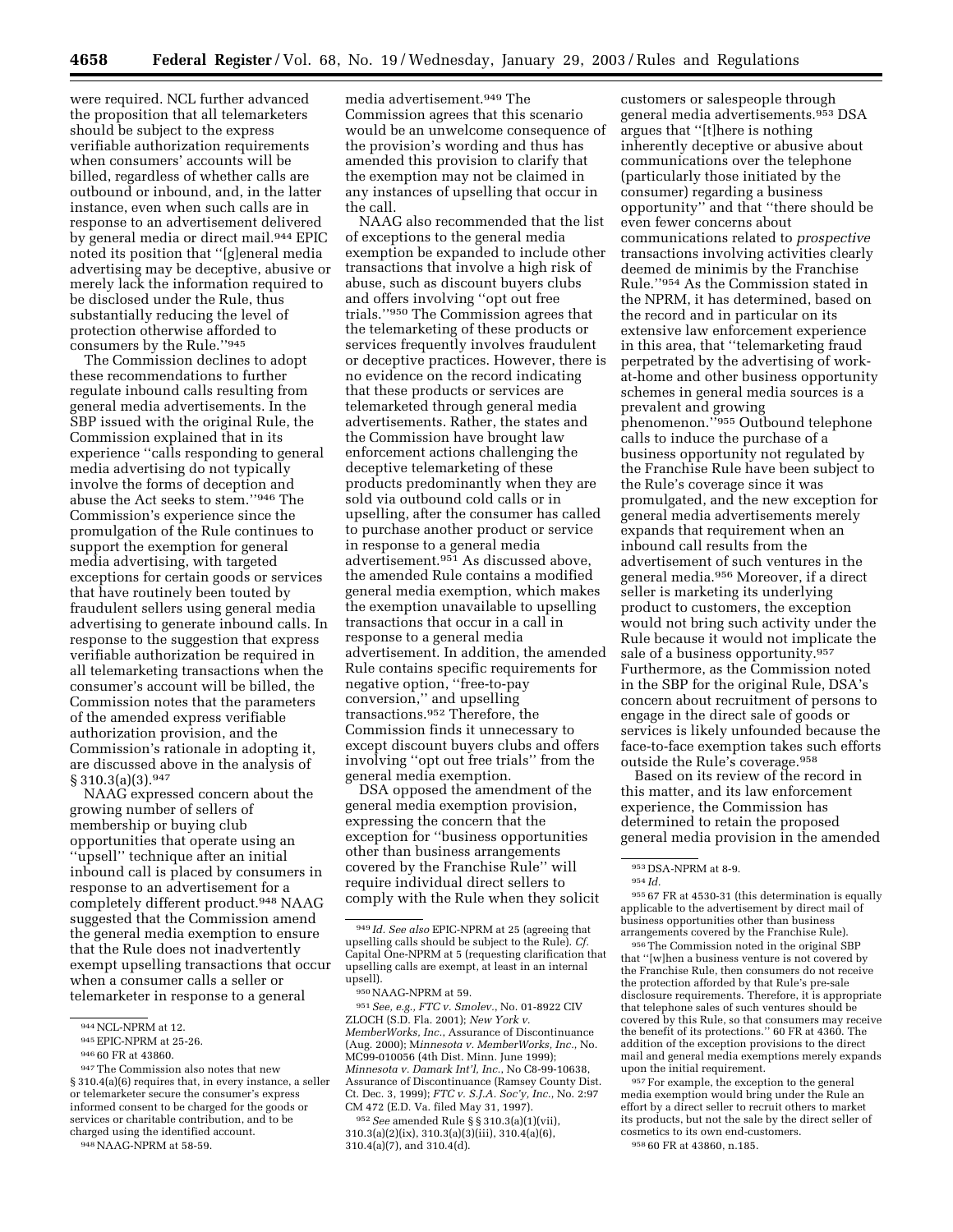Rule with two changes. First, the phrase ''or any subsequent rule covering business opportunities the Commission may promulgate'' has been deleted in the amended Rule. Should the Commission promulgate a rule covering business opportunities, the nexus between the TSR and any such rule will be considered, and any necessary conforming amendments made to the TSR at that time. Second, § 310.6(b)(5) has also been amended to expressly except from the general media exemption any upsell following the exempt transaction associated with the general media solicitation. As with telephone calls initiated by the consumer without any solicitation by the seller or telemarketer, the reasons for exempting a telemarketing transaction following certain general media solicitations do not apply to an upsell linked to that initial transaction.959 The original Rule exempts calls in response to a general media advertisement because ''calls responding to general media advertising do not typically involve the forms of deception and abuse the Act seeks to stem.''960 However, the Commission recognized that some fraudulent telemarketers and sellers have used general media advertisements to entice victims to call, and thus has excepted those problem areas from the exemption. Upselling is one of the problem areas where general media advertisements have provided the

opening for subsequent deception and abuse.961 In addition, an upsell transaction is not similar to a general media advertisement. It is a wholly new sales offer targeted at the consumer a seller or telemarketer has on the line for some other purpose, whether it be in response to a general media advertisement about a different product or service, or a customer service call initiated by the consumer. Accordingly, the amended Rule excepts upsell transactions from the general media exemption in § 310.6(b)(5).

# *§ 310.6(b)(6) — Exemption for direct mail solicitations*

Section 310.6(b)(6) of the original Rule exempts from the Rule's requirements inbound telephone calls resulting from a direct mail solicitation that clearly, conspicuously, and truthfully disclosed all material information required by § 310.3(a)(1). Certain categories of transactions, specifically those in which the solicitation was for a prize promotion, investment opportunity, credit repair service, ''recovery'' service, or advance fee loan, were excepted from this exemption because the record and the Commission's law enforcement experience made clear that these particular products and services were so often subject to abuse by fraudulent telemarketers that regulation under the TSR was appropriate.

The proposed Rule retained the direct mail exemption provision, but clarified that advertisements sent via facsimile or electronic mail were considered direct mail for purposes of this exemption.962 The proposed Rule also added two new categories of transactions to be excepted from the direct mail exemption: credit card loss protection plans and business opportunities other than those covered by the Franchise Rule or any subsequent Rule covering business opportunities the Commission may promulgate. Finally, pursuant to the USA PATRIOT Act, the proposed Rule expanded the exemption to exclude from the Rule's coverage inbound calls to solicit a charitable contribution made in response to a direct mail solicitation that complies with § 310.3(a)(1).

The Commission has determined, based on a review of the record and its own law enforcement experience, to adopt the proposed amendments to the direct mail exemption, renumbered in the amended Rule as § 310.6(b)(6). The amended Rule, however, differentiates between the requirements for direct mail solicitations for goods or services and direct mail solicitations for charitable contributions. The amended Rule retains unchanged the requirements of the original Rule—*i.e.*, the direct mail solicitation must clearly, conspicuously, and truthfully disclose all material information required by § 310.3(a)(1). However, because § 310.3(a)(1) applies only to goods and services and not to charitable solicitations, the amended Rule modifies the direct mail exemption language to ensure that prospective donors who receive direct mail solicitations for charitable contributions have protections similar to those enjoyed by consumers who purchase goods or services. Thus, the amended Rule adds language to the direct mail exemption provision prohibiting material misrepresentations regarding

any item contained in § 310.3(d) in charitable solicitations sent by direct mail to donors.

In the proposed Rule, the Commission stated that the direct mail exemption would be applicable to inbound calls made in response to a direct mail charitable solicitation that complies with § 310.3(a)(1). NAAG suggested that inbound calls resulting from a direct mail charitable solicitation be exempt instead if the direct mail piece clearly, conspicuously, and truthfully sets forth the disclosure in § 310.4(e)(1) (the identity of the charitable organization) and the fact that the organization is soliciting a charitable contribution.963 NAAG further recommended that, at a minimum, several categories of information (including the nature of the goods or services and the facts relating to a charitable contribution) deemed important to consumers and donors be expressly referenced in § 310.6(f).964 The Commission agrees that the specific disclosures required by § 310.3(a)(1) targeted at the sale of goods or services—are an imperfect fit with the type of information a potential donor would need to determine if he or she wished to contact a charitable organization in response to a solicitation received via direct mail. Therefore, the amended Rule requires that, in order for the telemarketer to take advantage of the direct mail exemption for inbound calls in response to any direct mail charitable solicitation, such solicitation contain no material misrepresentation regarding any item contained in § 310.3(d) of the Rule.

Section 310.6(b)(6) has also been amended to expressly except from the direct mail exemption any upsell following the exempt transaction associated with the direct mail advertisement. As with telephone calls initiated by the consumer without any solicitation by the seller or telemarketer, or in response to general media solicitations, the reasons for exempting a telemarketing transaction triggered by a direct mail advertisement do not apply to an upsell linked to that initial transaction.965 Section 310.6(b)(6) of the amended Rule exempts direct mail solicitations only if the disclosures required by § 310.3(a)(1) are truthfully, clearly, and conspicuously provided in the direct mail piece. The Commission

<sup>959</sup>The reasons for this exception are explained in greater detail in the discussion of amended Rule § 310.6(b)(4) above.

<sup>960</sup> 60 FR at 43860.

<sup>961</sup>*FTC v. Smolev* (a/k/a Triad Discount Buying Service) is one example of an internal upsell triggered by consumer response to a general media advertisement. *Smolev*, No. 01-8922-CIV ZLOCH (S.D. Fla. 2001). *New York v. Ticketmaster* (Settlement announced on Jan. 7, 2002).

<sup>962</sup>The direct mail exemption provision is found in the proposed Rule at § 310.6(f).

<sup>963</sup>NAAG-NPRM at 59-60.

<sup>964</sup> *Id.*

<sup>965</sup>The reasons for this exception are discussed in greater detail in the explanation of §§ 310.6(b)(4) and (5) above. Capital One requested clarification of the applicability of this exemption to upselling transactions. Capital One-NPRM at 5-6. EPIC requested that upselling be subject to the Rule. EPIC-NPRM at 25.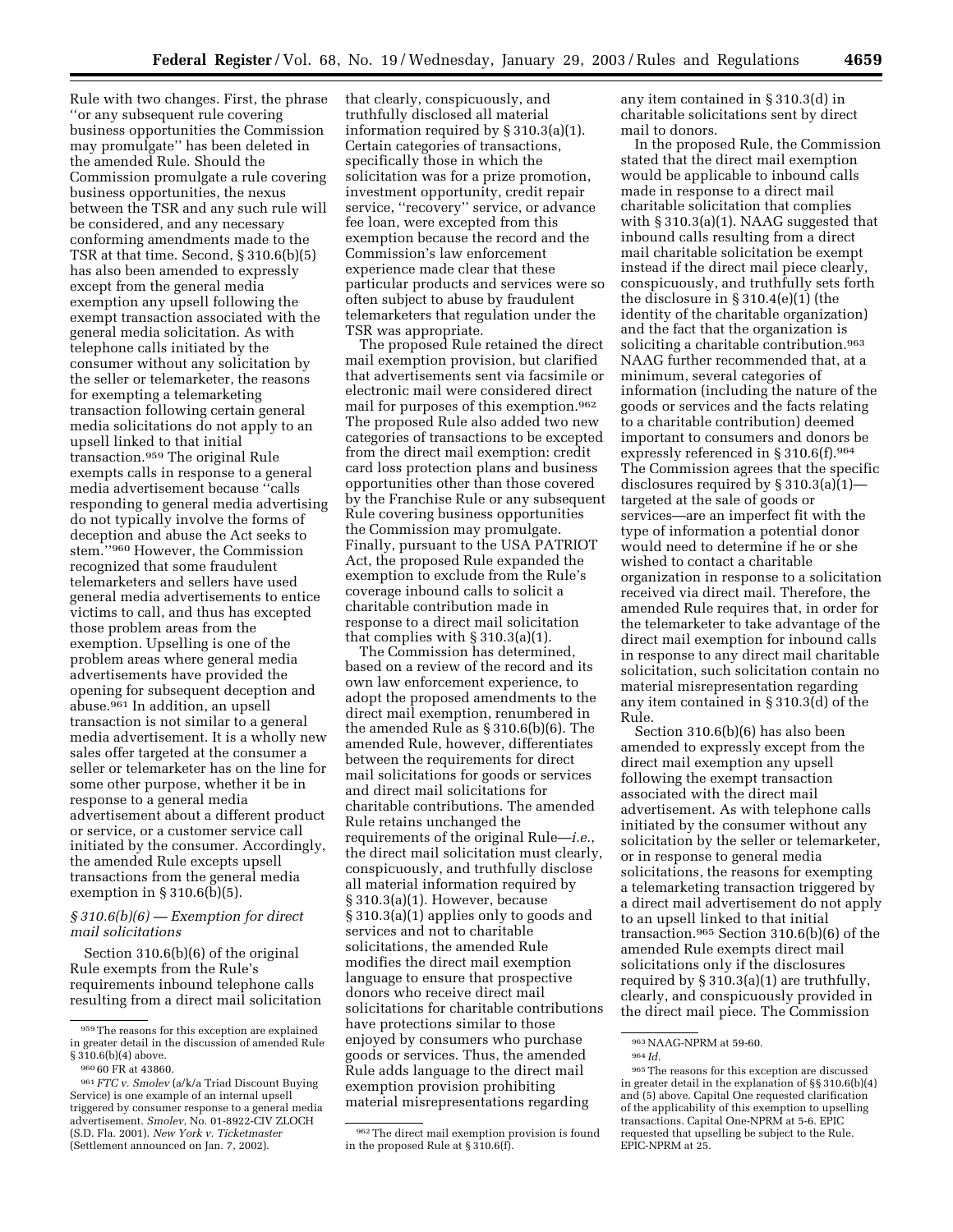exempted these direct mail solicitations because such solicitations

are not uniformly related to the forms of deception and abuse the Act seeks to stem, nor are they uniformly related to such misconduct. Rather, in certain discrete areas of telemarketing, such solicitations often provide the opening for subsequent deception and abuse. The Commission has drawn upon its enforcement experience, identified those problem areas, and excluded them from this exemption.966

Upselling transactions are one of the problem areas where direct mail solicitations have provided the opening for subsequent deception and abuse.967 Upon receiving a direct mail solicitation in which all of the material terms of the offer may be available to evaluate in the direct mail piece, the consumer has the time and the information necessary to make an informed decision whether to call and inquire further or make a purchase. By contrast, an upsell presentation provides the consumer no opportunity to review the material disclosures pertinent to the offer. Once again, the upsell is more akin to an unsolicited outbound call to the consumer, who does not necessarily expect to be solicited for a purchase, and who has none of the material information he or she needs to evaluate the offer and make a purchasing decision. Accordingly, the amended Rule excepts upselling transactions from the direct mail exemption in  $\S 310.6(b)(6)$ .

Finally, the phrase ''or any subsequent rule covering business opportunities the Commission may promulgate'' has been deleted in the amended Rule. Should the Commission promulgate a rule covering business opportunities, the nexus between the TSR and any such rule will be considered, and any necessary conforming amendments made to the TSR at that time.

*Facsimile and electronic mail solicitations as ''direct mail*'': NCL and ARDA supported the Commission's view that facsimile and electronic mail solicitations are analogous to direct mail sent via the U.S. Postal Service, and should be considered direct mail for purposes of the exemption.968 NCL noted that facsimile (''fax'') or electronic mail (''email'') solicitations are often sent to promote fraudulent goods or services.969 For example, in ''Nigerian money offer'' schemes, the fastest growing category of telemarketing fraud

reported to NCL, faxes and emails are the primary methods of solicitation.970 NCL noted that faxes and email are also used to solicit businesses for a variety of telemarketing scams.971 DMA also supported the interpretation that advertisements sent via fax or email should be considered as ''direct mail'' pieces for purposes of the Rule.972

Some commenters opposed the inclusion of fax and email advertisements in the exemption,973 and some expressed concern that the Commission's interpretation could actually increase the number of unwanted solicitations sent to consumers by fax and email.974 NCL stated that unsolicited fax advertisements were prohibited under the TCPA because of their intrusive impact on recipients' privacy, and expressed concern that exempting calls in response to unsolicited faxes from the Rule, even if the information in them is accurate and complete, ''would ignore this important public policy determination.''975 NCL recommended that the Commission ban the sending of unsolicited fax advertisements as an abusive practice under the Rule.976

The record in this matter provides no support for the assertion that the number of unwanted, but truthful, fax and email solicitations may increase as a result of being exempted from the TSR. The Commission notes that the TCPA, enforced by the FCC, already bans unsolicited fax messages.977 The FCC has promulgated rules effectuating the Congressional ban and has enforced those regulations.978 Thus, the Commission's determination that, for the purposes of the TSR, faxes and email are forms of ''direct mail'' should have no impact on the number of unsolicited faxes that are sent. To presume such would be to anticipate that sellers would blatantly ignore the

977 47 U.S.C. 227(b). In its recent Notice of Proposed Rulemaking, the FCC noted that complaints about unsolicited faxes have been steadily increasing, from 519 in 1996 to over 2100 in 2000. FCC TCPA 2002 (*see* note 633 above), at para. 8. There is no suggestion in the FCC's NPRM that a spike in the actual number of unsolicited faxes has occurred or that any increase is attributable to the FTC's determination that faxes and email are forms of direct mail for purposes of the TSR.

978 47 CFR 64.1200(a)(3). *See also* FCC Press Release: ''FCC Cracks Down on 'Junk Fax' Violations,'' http://www.fcc.gov/cgb/news/ 080802.junkfax.html; FCC's 2002 NPRM at para. 7, n.40.

FCC's regulations. To be entirely clear, however, the Commission wishes to state that its interpretation of the term ''direct mail'' in no way alters the legality of the underlying direct mail contact. Rather, the new TSR provision will require that, to the extent that a fax or email solicitation is allowed by law, these direct mail solicitations must include the required disclosures, or else resulting inbound calls from consumers will be subject to the entire TSR.979

Although it favored the Commission's proposed interpretation which viewed faxes and email as ''direct mail'' for purposes of the Rule, DMA argued that the Rule should allow the disclosures of material information to be made in the telephone call, rather than in the fax or email advertisement.980 As support for its position, DMA stated that to do otherwise could result in increased expense to sellers who use email to reach their target audience, due to the increased length of the message. DMA further argued that the Commission lacks authority to dictate the content of either email or fax advertisements. Finally, DMA posited that, if the intent of the provision is to mandate disclosures, the NPRM failed to evaluate the costs of requiring such disclosures, particularly in email solicitations.981

The Commission believes that, to warrant exemption of the inbound call in response to a direct mail solicitation from the Rule, it is critical that a consumer receive the required disclosures (or, in the case of a charitable solicitation, that the solicitation not contain misrepresentations) at the time the consumer contemplates contacting the seller or charitable organization by telephone. The amended Rule follows the reasoning of the original Rule, which requires that any direct mail

980 DMA-NPRM at 58 (''The types of disclosures proposed by the Commission are worthwhile, so long as they can be provided over the phone by the telemarketer.''). *See also* Associations-NPRM at 4; Associations-Supp. at 8.

981 In their supplemental comment, Associations, of which DMA is a member, noted only that inclusion of the required disclosures in an email or fax ''imposes significant costs on businesses. Particularly on email communications, 'real estate' and location have significant financial value.'' Associations-Supp. at 8. This mere assertion remains all that exists on the record regarding the cost of requiring the § 310.3(a)(1) disclosures in an email or fax, and the Commission finds this insufficient to cause it to reconsider its position based on the financial harm argument asserted by Associations.

<sup>966</sup> 60 FR at 43860.

<sup>967</sup>*See, e.g., United States v. Prochnow*, No. 1 02 cv-917 (N.D. Ga. 2002).

<sup>968</sup>*See* ARDA-NPRM at 17; NCL-NPRM at 12. 969*See* NCL-NPRM at 12.

<sup>970</sup> *Id.*

<sup>971</sup> *Id.*

<sup>972</sup>*See* DMA-NPRM at 56.

<sup>973</sup>*See, e.g.*, EPIC-NPRM at 26.

<sup>974</sup>*See, e.g.*, CNO-NPRM at 6; NCL-NPRM at 12. 975*See* NCL-NPRM at 12-13.

<sup>976</sup> NCL-NPRM at 13.

<sup>979</sup> If the fax or email advertisement is sent in violation of state or other federal law, the sender would be liable under those federal or state laws, but not under the TSR, unless the fax or email also failed to include the requisite disclosures and the seller or telemarketer, in any subsequent telemarketing effort, failed to abide by the Rule.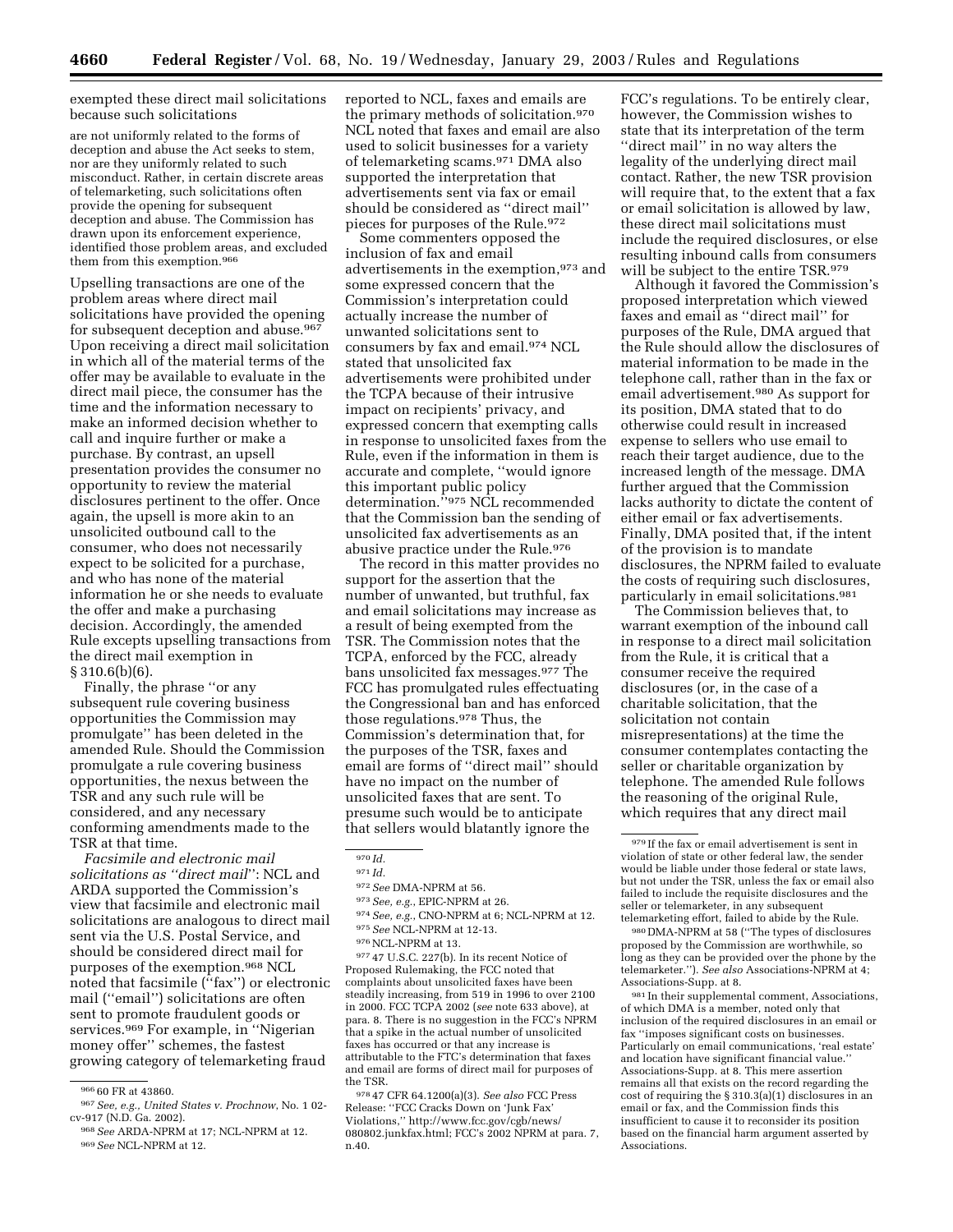solicitation contain the required disclosures in order to afford the consumer an opportunity to know certain material information before determining whether to call the telemarketer. Apart from DMA's comment, the Commission finds no record evidence to support alteration of this requirement simply because the direct mail solicitations are sent by email rather than the U.S. Postal Service. It is not the intent of the Commission to use this provision to require new disclosures surreptitiously; indeed, the disclosures required (and misrepresentations prohibited, in the case of a charitable solicitation) are merely those that a telemarketer must make in the course of any non-exempt telemarketing transaction. Sellers remain free to choose the most advantageous method by which to contact consumers, and those opting for direct mail solicitations sent by email must determine whether the costs of making the relevant disclosures<sup>982</sup> are offset by the savings attained by being exempt from the rest of the Rule.

*Exceptions to the direct mail exemption*: Commenters were generally supportive of the Commission's proposal to narrow the direct mail exemption to make it unavailable to sellers of credit card loss protection and business opportunities other than business arrangements covered by the Franchise Rule or any subsequent rule covering business opportunities the Commission may adopt. In expressing its support, NCL noted that, although most solicitations for credit card loss protection plans were made via outbound telephone calls, it endorsed excepting such plans from the exemption to ensure that they will be covered by the Rule regardless of how they are promoted.983 Similarly, NCL supported the exclusion from the direct mail exemption of work-at-home solicitations, noting that in 2001, 42 percent of the victims of work-at-home scams said that the initial method of contact was direct mail.984 Because work-at-home solicitations are not ''business arrangements covered by the Franchise Rule,'' the exception from the direct mail exemption will now ensure that inbound calls in response to direct mail advertising work-at-home opportunities will be subject to the Rule.

Some consumer advocates and law enforcement officials argued, however,

that by simply narrowing the categories of offers eligible for the exemption, the proposed Rule did not go far enough to protect consumers.985 Instead of narrowing the exemption, NCL recommended that the Commission eliminate the direct mail exemption altogether,986 a position with which NAAG and AARP concurred at the June 2002 Forum.987 NCL argued that telemarketing fraud and abuse could be prevented if those currently exempt from the Rule's coverage were required to adhere to its provisions, particularly those Rule provisions mandating material disclosures and express verifiable authorization.988 As an alternative to eliminating the direct mail exemption, NCL suggested that all telemarketers should be required to obtain customers' express verifiable authorization in every call, even those that would otherwise be exempt, such as inbound calls in response to a direct mail solicitation.989 NAAG suggested that the Rule should also except from the direct mail exemption transactions that involve a high risk of abuse, such as the sale of memberships for discount buyers clubs and for transactions involving negative option features.990

Based on a review of the record, the Commission declines to adopt these suggestions. In the SBP of the original Rule, the Commission noted that the direct mail exemption was included in the Rule because, in its experience, direct mail solicitations were not ''uniformly related to the forms of deception and abuse the Act seeks to stem.''991 Based on this understanding, and in an effort to strike the appropriate balance between reining in fraudulent telemarketers and not unduly burdening legitimate industry, the Commission included the direct mail exemption in the original Rule. While it may be true that fraudulent telemarketing scams might be reduced if the direct mail exemption were excised from the Rule, the Commission believes that to do so would tip the balance and unnecessarily burden legitimate telemarketers without bringing commensurate benefits to consumers. Therefore, the Commission declines to eliminate the exemption entirely.

The Commission also declines to require express verifiable authorization in all calls. The parameters of the

amended express verifiable authorization provision, and the Commission's rationale in adopting it, are discussed above in the analysis of § 310.3(a)(3). Finally, the Commission declines to add the sale of discount buyers club memberships and solicitations in which there is a negative option feature to the exceptions to the direct mail exemption. The record does not demonstrate that the sale of membership clubs or solicitations in which there is a negative option feature are particularly subject to abuse in conjunction with direct mail solicitations, and thus does not support including such exceptions.992

#### *Other suggested changes*

Some commenters raised concerns about the situation where there is a disparity between the disclosures made in a direct mail solicitation and those made in the subsequent telephone call. NAAG urged the Commission to clarify that a pre-call mailing is not truthful if it is inconsistent in some material way with what is stated during the call.<sup>993</sup>

In order to avail itself of the exemption, a direct mail solicitation must provide the material disclosures required by § 310.3(a)(1) to ensure that the material information about the offer is in the hands of the consumer when the consumer elects whether to place a call to a telemarketer, including information about the total cost and quantity of the goods or services, all material restrictions, limitations or conditions to the offer, and certain information regarding refund policies and prize promotions. By its very definition, this material information is presumed ''likely to affect a person's choice of goods or services, or their conduct regarding them.''994 Thus, in order to meet the Rule's requirement that the information in the direct mail solicitation be ''truthful,'' the information provided to the consumer in the telemarketing call should not vary in any material respect from the disclosures provided in the direct mail solicitation.995

<sup>982</sup>Presumably in the solicitation of a charitable contribution, there is no cost associated with refraining from making misrepresentations.

<sup>983</sup>NCL-NPRM at 12.

<sup>984</sup> *Id.*

<sup>985</sup>*See* NCL-NPRM at 12 (expressing concern that increasing the number of exceptions to exemptions is confusing to businesses and consumers).

<sup>986</sup>NCL-NPRM at 12.

<sup>987</sup> June 2002 Tr. III at 177, 182-83.

<sup>988</sup>NCL-NPRM at 12.

<sup>989</sup> *Id.*

<sup>990</sup>*See* NAAG-NPRM at 59.

<sup>991</sup> 60 FR at 43860.

 $\real^{992}$  The record does show that buyers club memberships have frequently been associated with complaints regarding preacquired account telemarketing, a practice that is addressed by amended Rule  $\S$   $\S$  310.4(a)(5) and (6). Similarly, goods or services offered in conjunction with a ''free-to-pay conversion'' negative option feature have been shown to result in complaints of unauthorized charges, and are addressed by amended Rule § 310.4(a)(6) and § § 310.3(a)(1)(vii) and 310.3(a)(2)(ix).

<sup>993</sup>NAAG-NPRM at 59-60.

<sup>994</sup>*Cliffdale*, 103 F.T.C. at 165.

<sup>995</sup>The Commission recognizes that, in some instances, prices may be subject to change, or may only be in effect for a specified period of time. A Continued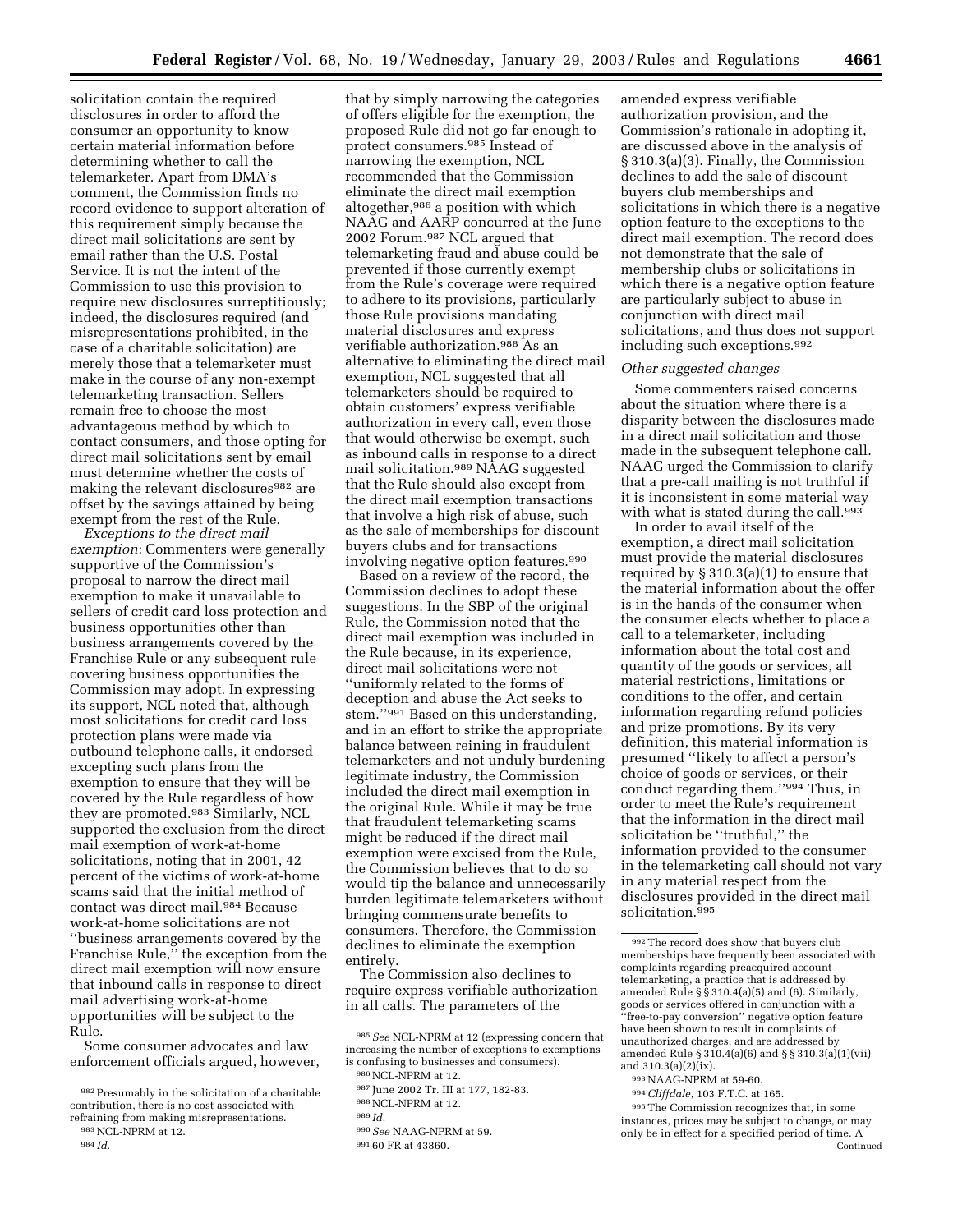AFSA expressed concern over the ''specter of vicarious liability'' for telemarketers who receive inbound calls in response to direct mail solicitations sent by another party in which the required disclosures are not made ''truthfully.'' The Commission believes that under § 310.3(b), the assisting and facilitating provision, liability would only attach if a telemarketer knew or consciously avoided knowing that there was a disparity between the material representations in a direct mail piece and the telemarketing script being used in inbound calls in response to that solicitation.

EFSC requested, in connection with the proposal to broaden the direct mail provision to include solicitations by email and fax, that the Commission explicitly state that ''a telemarketer's electronic disclosure of the material information satisfies'' the telemarketer's obligation under the Rule.996 EFSC argued that the E-SIGN Act makes such electronic disclosures permissible, and that the Commission should explicitly state that such is the case.997 As noted above, in the response to DMA's suggestion that it should be permissible to make the required disclosures in the email or fax *or* in the subsequent telemarketing call, the Commission believes that to avail itself of the direct mail exemption, the seller must include the required disclosures in the direct mail piece itself, for to make these disclosures outside that context would defeat the consumer protection purpose of that requirement.998 Thus, for the same reason, the Commission believes that in the case of any direct mail solicitation conveyed by email or fax, the required disclosures would have to be included in the email or fax itself in order for any subsequent telemarketing

call to benefit from the § 310.6(b)(6) exemption.

Finally, NFC requested that the Commission clarify whether the direct mail exemption applies to franchisors.999 The Commission believes that § 310.6(b)(2) makes clear that sales of franchises subject to the Commission's Franchise Rule are exempt from the TSR. The sale of business opportunities not covered by the Franchise Rule, however, is subject to regulation by the Rule. Section 310.6(b)(6) of the amended Rule expressly states that a seller of ''business opportunities other than business arrangements covered by the Franchise Rule'' would not be able to avail itself of the direct mail exemption, and thus would be required to comply with the Rule's provisions. Therefore a business opportunity seller, if not eligible for exemption pursuant to § 310.6(b)(2), would be ineligible for the direct mail exemption because of the specific exception for the sale of such services under § 310.6(b)(6).

# *§ 310.6(b)(7) — Business-to-business telemarketing*

Section 310.6(g) of the original Rule exempts from the Rule's requirements telemarketing calls to businesses, except calls to induce the sale of nondurable office or cleaning supplies. Based on the Commission's law enforcement experience, the Commission proposed in the NPRM to add two more categories to the list of exceptions to the exemption for calls to businesses: the sale of Internet or Web services, and charitable solicitations.1000 The Commission has determined, however, based upon comments received in response to the NPRM, not to include in the amended Rule the exception of the sale of Internet or Web services and charitable solicitations from the business-to-business exemption. The amended Rule retains unchanged the wording in the original Rule, except to add language clarifying that the Commission's national ''do-not-call'' registry provisions do not apply to the telemarketing of nondurable office or cleaning supplies to businesses. The provision is also renumbered, and can be found at § 310.6(b)(7) of the amended Rule.

Consumer groups and state law enforcement officials argued that the Rule should not contain any exemption for business-to-business telemarketing, but if the Commission were to retain the exemption, they supported narrowing

the exemption as much as possible so that sellers and telemarketers of those products or services that have particularly been subject to abuse would not benefit from the exemption.1001 Thus, these commenters generally supported the Commission's proposal to ''carve out'' the telemarketing of Internet and Web services from the business exemption, citing extensive law enforcement efforts to combat the proliferation of fraudulent telemarketing of website design, hosting, and maintenance services to small businesses.1002

On the other hand, industry commenters uniformly opposed the ''carve out'' of Internet and Web services from the business-to-business exemption.1003 These commenters argued that the proposed definitions of these services were overly broad and that there was insufficient record evidence to support regulation of all Internet and Web services.1004 They noted that federal and state law enforcement efforts had focused on website design, development, hosting, and maintenance services, but that the record does not reveal a pattern of fraud in the sale of Internet access services, including wireless Internet access services.<sup>1005</sup> Industry commenters argued that if the Commission persisted in requiring that the telemarketing of Internet and Web services comply with the TSR, the effect would be to chill innovation and development in a nascent industry that is rapidly changing.1006 They also argued that such an action would be anticompetitive because it would subject those sellers and telemarketers who are within the FTC's jurisdiction to the TSR's requirements, while exempting competitors who happen to be common carriers.<sup>1007</sup> Furthermore, these commenters stated that although the Commission's goal is to protect small business from fraud in the sale of Internet and Web services, the Commission's proposal would actually

disclosure to that effect in the direct mail solicitation should provide the consumer with sufficient notice that the price may fluctuate or may not be available after a particular date.

<sup>996</sup>EFSC-NPRM at 12.

<sup>997</sup> *Id.*

<sup>998</sup>The Commission believes that for purposes of § 310.6(b)(6), it is critical that telemarketing calls in response to direct mail solicitations be exempt only on the condition that the direct mail piece contains the requisite disclosures. The requirement that these disclosures be displayed in the direct mail piece itself ensures that these disclosures are proximate in time and location to the direct mail solicitation, which makes it more likely that consumers will be made aware of certain material information that is useful or necessary to evaluate the sales transaction proposed in the solicitation before responding to it. The Commission notes that this outcome is consistent with § 101(f) of the E-SIGN Act, which states that, ''Nothing in this title affects the proximity required by any statute, regulation, or other rule of law with respect to any warning, notice, *disclosure*, or other record required to be posted, *displayed*, or publicly affixed.'' (emphasis added).

<sup>999</sup>NFC-NPRM at 4-5.

<sup>1000</sup>*See* NPRM discussion regarding proposed § 310.6(g), 67 FR at 4531-32.

<sup>1001</sup>*See, e.g.*, NAAG-NPRM at 60; NCL-NPRM at 11.

 $1002$  NAAG-NPRM at 60; NCL-NPRM at 11. 1003*See, e.g.*, Comcast-NPRM at 5; Cox-NPRM at 30-32; ICC-NPRM at 1-2; Nextel-NPRM at 23, 24; Reed-Elsevier-NPRM at 5; SBC-NPRM at 2, 13; SIIA-NPRM at 1-2; YPIMA-NPRM at 5. *See also* June 2002 Tr. III at 210-20, 222-23, 226.

<sup>1004</sup>*See, e.g.*, Nextel-NPRM at 23; SBC-NPRM at 3; SIIA-NPRM at 1-2. June 2002 Tr. III at 210-20, 222-23, 226.

<sup>1005</sup>*See, e.g.*, Nextel-NPRM at 23; SIIA-NPRM at 1-2. *See also* June 2002 Tr. III at 213-14, 217-18, 224.

 $^{\rm 1006}\rm\,Nextel-NPRM$  at 24; Reed-Elsevier-NPRM at 7; SBC-NPRM at 14; SIIA-NPRM at 1-2. *See also* June 2002 Tr. III at 210-24.

<sup>1007</sup>*See, e.g.*, DMA-NPRM at 9. *See also* June 2002 Tr. III at 213-14, 217-18, 224.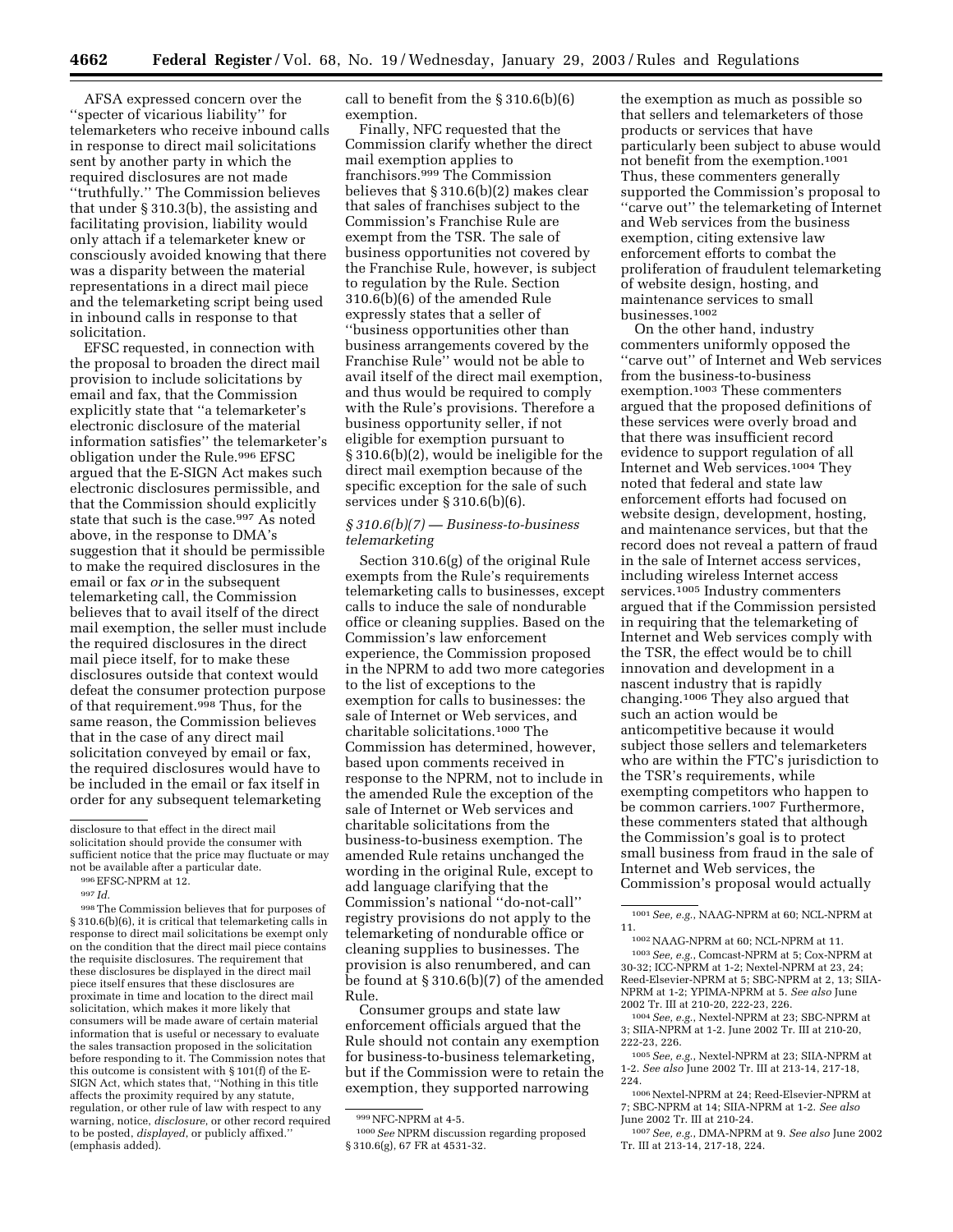harm those small businesses because it would increase their costs and hamper their use of Web-based advertising such as online Yellow Pages.1008 Industry commenters argued that current law enforcement tools, coupled with active industry self-regulation, are sufficient to challenge deceptive and fraudulent telemarketing of Internet or Web services.1009

The Commission finds persuasive industry's arguments that the proposal to make the business-to-business exemption unavailable to telemarketing of Internet and Web services is overbroad and likely to produce perverse results for the small businesses it was intended to protect. The Commission believes that, although coverage by the Rule would provide benefits to law enforcement efforts, current federal and state consumer protection statutes have been effective tools in challenging fraudulent practices in this industry.1010 Furthermore, the Commission believes that it is preferable to move cautiously so as not to chill innovation in the development of costefficient methods for small businesses to join in the Internet marketing revolution. Therefore, the Commission has removed the proposed exception for Internet and Web services sales to businesses by telephone, which will continue to be exempt from the Rule's coverage. The Commission will, however, continue to monitor closely the practices in the telemarketing of Internet and Web services, and may revisit this issue in subsequent Rule Reviews should circumstances warrant.

Consumer groups and state law enforcement officials also supported the Commission's proposal to make the business-to-business exemption unavailable to entities soliciting charitable contributions, citing the

1010*See E-Commerce Fraud Targeted at Small Business: Hearings on Web Site Cramming Before the Senate Committee on Small Business* (Oct. 25, 1999) (statement of Jodie Bernstein, Director of the Bureau of Consumer Protection, FTC); FTC Press Release: ''FTC Cracks Down on Small Business Scams: Internet Cramming is Costing Companies Millions,'' June 17, 1999, http://www.ftc.gov/opa/ 1999/small9.htm. *See also, e.g., FTC v. Shared Network Servs., LLC.*, No. S-99-1087-WBS JFM (E.D. Cal. filed June 12, 2000); *FTC v. U.S. Republic Communications, Inc.*, No. H-99-3657 (S.D. Tex. filed Oct. 21, 1999) (Stipulated Final Order for Permanent Injunction and Other Equitable Relief entered Oct. 25, 1999); *FTC v. WebViper LLC*, No. 99-T-589-N, (M.D. Ala. June 9, 1999); *FTC v. Wazzu Corp.*, No. SA CV-99-762 AHS (ANx) (C.D. Cal. filed June 7, 1999).

extensive problems with telefunders soliciting on behalf of public safety organizations (so-called ''badge fraud'' operators) who often target small businesses.1011 DMA-NonProfit and Not-For-Profit Coalition were among the few non-profit organizations that addressed the business-to-business exemption,1012 arguing that the legislative history of the USA PATRIOT Act does not support extending the Rule's coverage to charitable solicitations directed to businesses, particularly in the absence of substantial evidence of abuse.1013 As discussed above, the Commission already has determined to exempt telemarketing on behalf of charitable organizations from the national ''do-not-call'' registry, thus addressing the principal concern of the non-profit organizations.

The Commission notes that ''badge fraud'' telemarketing directed at businesses has been a particularly pernicious practice that has been attacked on a regular basis by both the Commission and state regulators.1014 Commenters have made it clear, however, that many legitimate nonprofit organizations rely heavily on business contributions as a major portion of their donor base.1015 The Commission seeks to protect businesses—particularly small

1013*See* DMA-NonProfit-NPRM at 14-15; Not-for-Profit Coalition-NPRM at 46-48. There is scant legislative history on the USA PATRIOT Act with regard to this issue.

1014*See, e.g., FTC. v. Southwest Mktg. Concepts, Inc.*, No. H-97-1070 (S.D. Tex. filed 1999) (Stipulated Final Judgment and Order for Permanent Injunction and Monetary Relief entered May 28, 1999); *FTC v. Saja*, No. CIV-97-0666 PHX SMM (D. Ariz. filed Apr. 1997); *FTC v. Dean Thomas Corp., Inc.*, No. 1:97CV0129 (N.D. Ind. 1997) (Stipulated Final Judgment entered Jan. 19, 1998); *FTC v. Century Corp.*, No. 1:97CV0130 (N.D. Ind. filed Apr. 7, 1998) (Stipulated Final Judgment and Order entered April 8, 1998); *FTC v. Image Sales & Consultants, Inc.*, No. 1:97CV0131, (N.D. Ind.) (Stipulated Final Judgment and Order entered June 9, 1998); *FTC v. Omni Adver., Inc.*, No. 1:98CV0301 (N.D. Ind. filed Oct. 9, 1998); *FTC v. T.E.M.M. Mktg., Inc.*, No. 1:98CV0300, (N.D. Ind. filed Oct. 5, 1998); *FTC v. Tristate Adver. Unlimited, Inc.*, No. 1:98CV0302 (N.D. Ind. filed Oct 5, 1998); *FTC v. Gold*, No. CV 99-99-2895-WDK (AlJx) (C.D. Calif. filed 1998); *FTC v. Eight Point Communications, Inc.*, No. 98-74855 (E.D. Mich. filed Nov. 10, 1998). *See also* Pa. Stat. Ann. tit. 10 § 162.15(A)(11) (West 2000).

1015*See, e.g.*, DMA-NonProfit-NPRM *passim*; Notfor-Profit Coalition-NPRM *passim*. *See also* June 2002 Tr. III at 110, 205-10, 220-21.

businesses—from fraudulent fundraising, without burdening legitimate non-profit organizations with the cost of complying with unnecessary regulations. As some commenters pointed out, many legitimate non-profit organizations operate on a very narrow margin, and such costs may have a very significant impact on the viability of an organization's fundraising efforts or even the very viability of the organization itself.1016

The Commission also notes that law enforcement actions attacking badge fraud under Section 5 and analogous state laws have been effective on a caseby-case basis.1017 Furthermore, several of the entities that were targets of these law enforcement efforts also telemarketed to individuals, which would bring them within the purview of the amended Rule with respect to those transactions.1018 In addition, the Commission recognizes that there are many legitimate public safety organizations that solicit funds for their charitable purposes in a non-deceptive manner. Therefore, the Commission believes that the more prudent course is to continue to rely upon its authority under Section 5 and the states' authority under their analogous laws to address fraudulent fundraising, and, at this time, to leave beyond the scope of the TSR legitimate charitable fundraising directed to businesses. This issue could be revisited in subsequent Rule Reviews should evidence develop that the Commission has not struck the correct balance in making this determination.

# *Other recommendations by commenters*

Some commenters recommended that the Rule be amended to include more exemptions. For example, several commenters advocated that their industry be exempt from compliance with the national "do-not-call" registry and/or from all of the Rule's provisions.1019 The Commission notes that many of those who requested

1018*See, e.g., Saja*, No. CIV-97-0666 PHX SMM; and *Eight Point Communications*, No. 98-74855.

1019*See, e.g.*, Tribune-NPRM at 2-3 (exempt newspapers because of their ''unique position and mission in our society''); Herald Bulletin-NPRM at 1 (exempt newspapers); CNHI-NPRM at 1-2 (exempt newspapers); AFSA-NPRM at 10 (exempt debt collection calls); ACA-NPRM at 2-4 (expressly exempt debt collection activities from the Rule); DBA-NPRM at 5 (expressly exempt debt collectors from the ''do-not-call'' registry provision); AFSA-NPRM at 14 (exempt financial services companies with an established business relationship); CASE-NPRM at 3 (exempt educational institutions from ''do-not-call'' registry provision); ANA-NPRM at 7 (explicitly exempt market researchers); Green Mountain-NPRM *passim* (exempt energy marketers).

<sup>1008</sup>*See, e.g.*, SBC-NPRM at 15; SIIA-NPRM at 2. *See also* June 2002 Tr. III at 213-14, 217-18, 224.

<sup>1009</sup>*See, e.g.*, Reed-Elsevier-NPRM at 4-5 (noting, for example, that industry has adopted the Best Billing Practices guidelines set forth by the FCC to address unauthorized billing or ''cramming'' problems); SBC-NPRM at 14. *See also* June 2002 Tr. III at 213-14, 217-18, 224.

<sup>1011</sup>*See, e.g.*, NAAG-NPRM at 60-61; NCL-NPRM at 11. *See also* June 2002 Tr. III at 224-25.

<sup>1012</sup>Most non-profit organizations commented on the application of the national ''do-not-call'' registry to their solicitation efforts, not on whether they should be otherwise excepted from the business-tobusiness exemption. *See, e.g.*, Childhood Leukemia-NPRM at 1; Community Safety-NPRM at 1-2; California FFA-NPRM at 1-2; FPIR-NPRM at 1-2; HRC-NPRM at 1-2; OSU-NPRM at 1; SO-AZ-NPRM at 1-2.

<sup>1016</sup> *Id.*

<sup>1017</sup>*See* note 1015 above.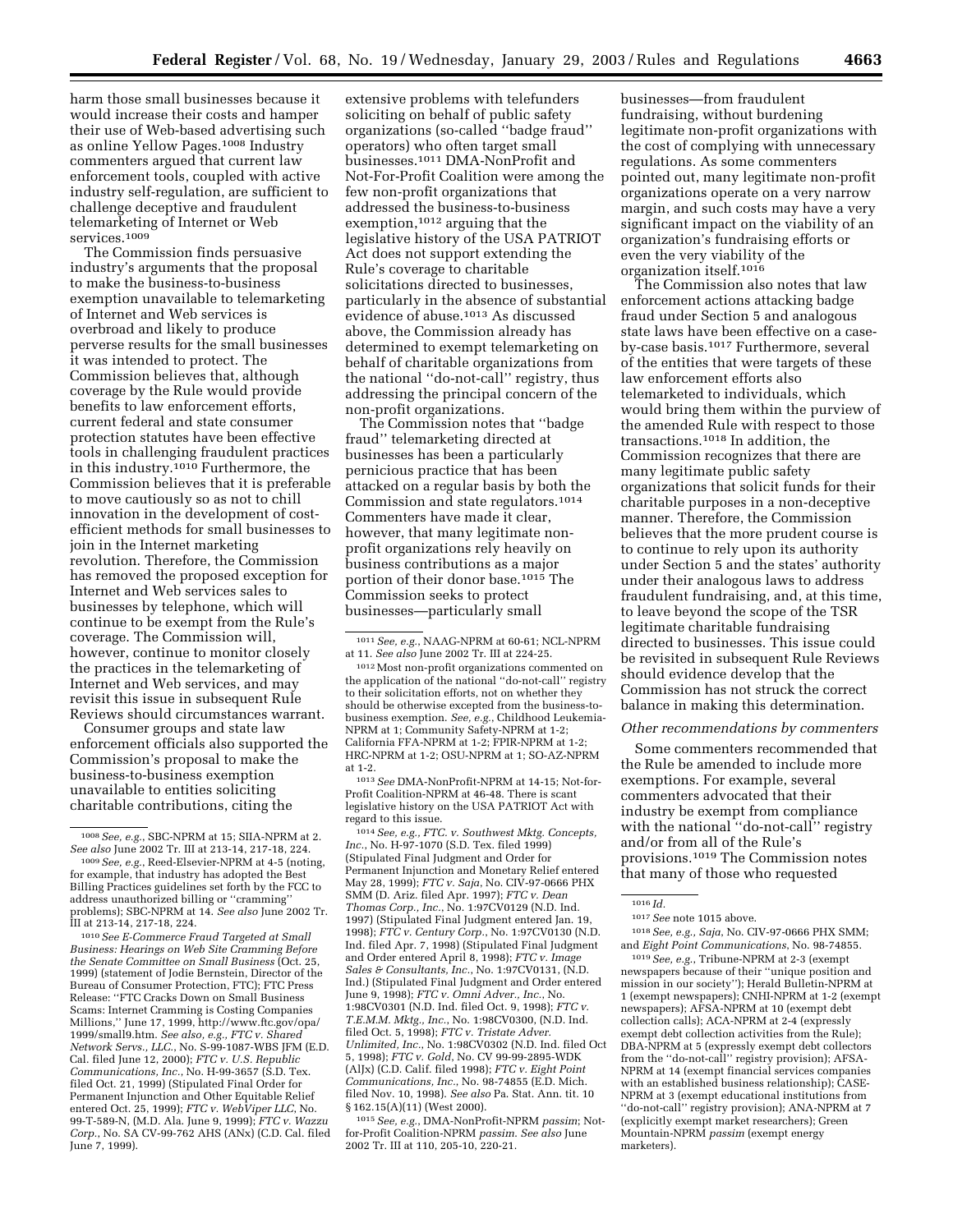exemptions already are exempt from the Rule and, therefore, there is no reason to expressly restate that exemption in the Rule.1020 The Commission also declines to add additional exemptions on behalf of specific industry segments, with the exception of charitable organizations. As noted above in the discussion on exempting charities from compliance with the national ''do-notcall'' registry provision, the Commission believes that charitable solicitations present unique circumstances that make an exemption necessary and appropriate. The Commission declines, however, to introduce further limitations to the applicability of the ''do-not-call'' registry because it believes such action would be inconsistent with the privacy mandate of the Telemarketing Act and would likely result in consumer confusion and frustration.

# *G. Section 310.7 — Actions by States and Private Persons.*

Section 310.7 in the original and proposed Rules sets forth the procedures by which the states and private persons may bring actions under the Rule, as is provided for in the Telemarketing Act.1021 In the NPRM, the Commission noted that it received no comments directly on this section, but that commenters were generally supportive of the Rule's enforcement scheme allowing the Commission, the states, and private parties to bring actions under the TSR.1022 The Commission noted that the record at that time contained evidence of two sources of frustration regarding enforcement of the Rule: 1) the \$50,000 monetary threshold required for a private party to bring suit under the Rule; and 2) the difficulty in identifying Rule violators, particularly those who violate the abusive practices section of the Rule.1023 The Commission noted then that the amount in controversy requirement was included in the Telemarketing Act, and it is therefore up to Congress to make any change to this amount.1024 With regard to the difficulty in identifying violators, the Commission expressed its belief that two proposed

1021 15 U.S.C. 6103 (states) and 6104 (private persons).

1022 67 FR at 4532-33.

1023 67 FR at 4533.

1024 *Id.*

provisions—the prohibition on blocking Caller ID information, and the prohibition on denying or interfering with a consumer's right to be placed on a ''do-not-call'' list—would be beneficial in addressing these concerns.1025

The Commission received no comments on this section in response to the NPRM, and thus no modifications are included in the amended Rule.1026

# *H. Section 310.8 — Fees.*

This section of the Rule, now allocated for the new provision on fees, is reserved. When completed, the fee section will be included here.

## *I. Section 310.9 — Severability.*

This provision of the Rule is retained in the amended Rule, but renumbered as § 310.9. Section 310.8, formerly the section number for the Severability provision, now contains the provision regarding fees for the national ''do-notcall'' registry.

## *J. Rulemaking Review Requirement.*

The original Rule required that a Rule Review proceeding be commenced within five years of the effective date of the original Rule. The amended Rule does not contain an equivalent provision. The Commission has a policy of reviewing all of its Rules and guides on a periodic basis to ensure that they continue to meet their goals and provide the protections that were intended when they were promulgated. This periodic review also provides an opportunity to examine the economic costs and benefits of the particular Rule or guide under review. The Commission believes that this periodic review should be sufficient for the amended Rule, and that it is unnecessary to include a

### 1025 *Id.*

1026Some commenters did advocate for meaningful Rule enforcement, including random monitoring and publicity regarding enforcement. *See* AARP-NPRM at 10 (meaningful enforcement and publicity); EPIC-NPRM at 27 (suggesting random monitoring and also recommending registration and bonding requirements, which the Commission declines to adopt noting the states already have such requirements in many instances, and that further duplication of that effort would not enhance the Commission's law enforcement efforts). The Commission believes that the enforcement record for the TSR to date, with over 139 cases brought and \$200 million in judgments, shows that the Commission and its state law enforcement partners have made enforcement of the Rule a top priority. Moreover, enforcement actions under the Rule often have been conducted as part of a ''sweep'' of cases, often accompanied by a media advisory and public education campaign, which serves as a means of raising public awareness of certain kinds of telemarketing fraud. In regard to the suggestion that call centers be randomly monitored for compliance with the Rule, the Commission notes that it has used, and will continue to use, a variety of law enforcement techniques to ensure compliance with the Rule.  $10^{27}$  15 U.S.C. 6108.

specific provision regarding review within the text of the amended Rule.

#### *K. Effective Date.*

The amended Rule is effective on March 31, 2003, and full compliance with all provisions of the amended Rule—except  $\S 310.4(a)(7)$ , the caller identification transmission provision, and  $\S 310.4(b)(1)(iii)(B)$ , the national ''do-not-call'' registry provision—is required by that date. The Commission believes that making the amended Rule effective on March 31, 2003 will provide more than sufficient time for sellers and telemarketers to change their practices to conform to the amended Rule. The publication of the proposed Rule in January 2002 provided industry members with ample notice of the proposed changes in the Rule, and making the amended Rule effective on March 31, 2003 will give industry members sufficient additional time to familiarize themselves with the requirements of the amended Rule, and to ensure that their operations are in full compliance with all except two provisions of the amended Rule.

The Commission has determined that additional time may be required to allow sellers and telemarketers to come into full compliance with the caller identification transmission requirement. Therefore, full compliance with § 310.4(a)(7) is required by January 29, 2004. The Commission will announce at a future time the date by which full compliance with  $\S 310.4(b)(1)(iii)(B)$ , the ''do-not-call'' registry provision, will be required. The Commission anticipates that full compliance with the ''do-notcall'' provision will be required approximately seven months from the date a contract is awarded to create the national registry.

## **IV. Paperwork Reduction Act**

In light of both changes to the Rule following the NPRM and public comments received on Commission staff's prior PRA burden analysis for the NPRM, staff will submit for OMB review and clearance a supporting statement detailing its revised burden analysis.

# **V. Regulatory Flexibility Act**

## *A. Need for and Objectives of the Rule.*

The amendments to the TSR announced here are the result of a review of the existing Rule as required by the Telemarketing Act.1027 As discussed above in this SBP, and in the NPRM, the objective of the amendments is to fulfill the mandate of the Telemarketing Act to ensure that consumers are protected from

<sup>1020</sup>For example, debt collection and market research activities are not covered by the Rule because they are not ''telemarketing''—*i.e.*, they are not calls made ''to induce the purchase of goods or services.'' Of course, if the debt collection or market research call also included an upsell, the upsell portion of the call would be subject to the Rule as long as it met the criteria for ''telemarketing'' and was not otherwise exempt from the Rule.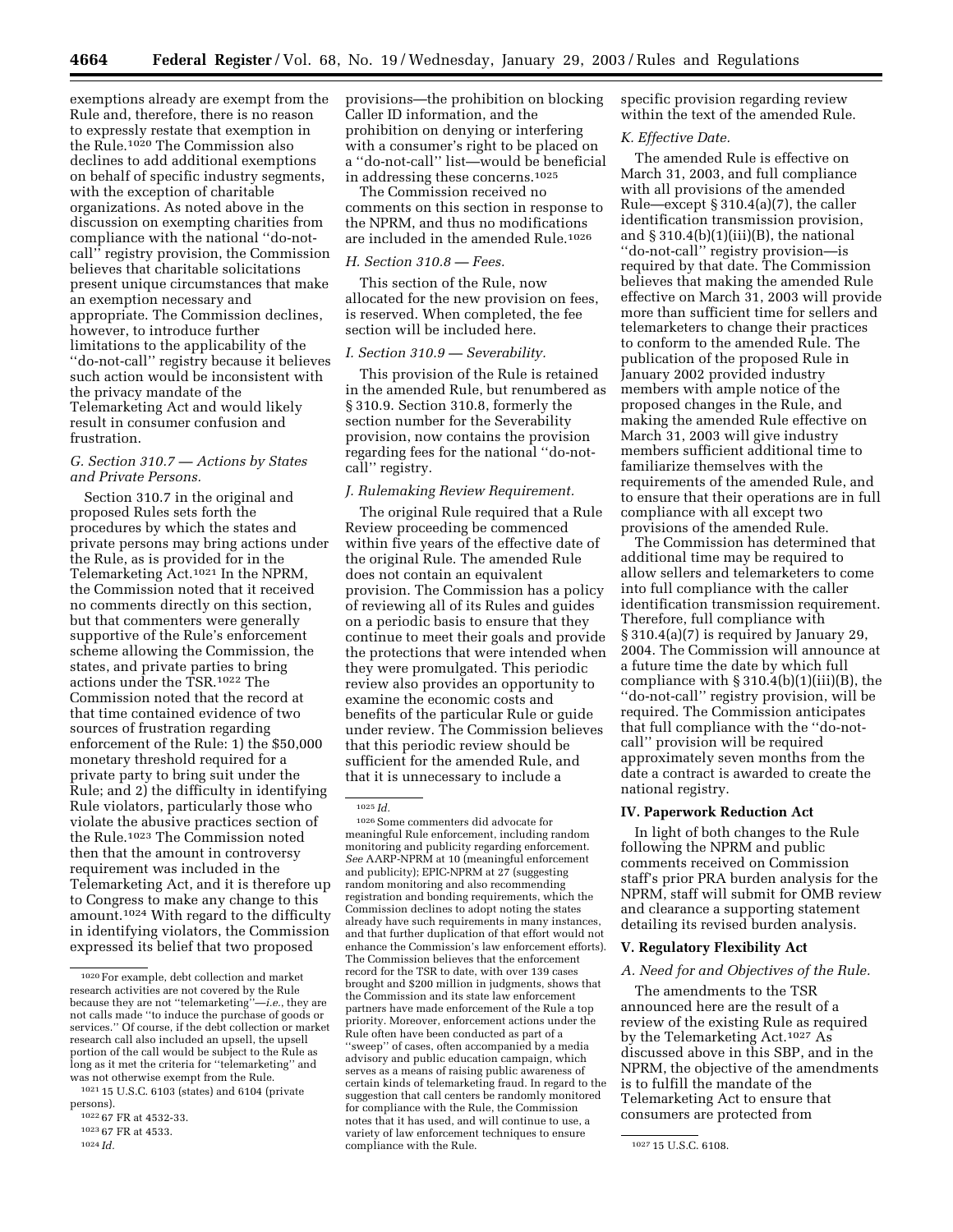''deceptive telemarketing acts or practices and other abusive telemarketing acts or practices.''1028 Other amendments, relating to the solicitation of charitable contributions through telemarketing, are made pursuant to the USA PATRIOT Act.1029

## *B. Summary of the Significant Issues.*

The public comments on the proposed Rule are discussed above throughout the SBP, as are the changes that have been made in response to comments indicating that the costs of some of the proposed amendments would be excessive. Many of the commenters did not focus specifically on the costs faced by small businesses relative to those that would be borne by other firms. Rather, they argued that the costs to be borne by all firms—including small firms—would be excessive. In response to these comments, the Commission has made a number of modifications in the amended Rule. These changes should significantly reduce the burden on all businesses, including small businesses.

# *Calls permitted where there is an existing business relationship.*

One proposal that commenters contended would impose particularly great costs on small businesses was the proposed national ''do-not-call'' registry. Commenters were particularly concerned with the requirement that businesses could only call consumers who had put their telephone numbers on the ''do-not-call'' registry if they had obtained the consumer's express verifiable authorization to make calls to that consumer. For example, Community Bankers expressed the concern that its members would be unable to use outside telemarketers to contact their existing customers. This would, they suggested, force community banks to do their own telemarketing, at higher cost, because calls made by third party telemarketing bureaus would be covered by FTC regulations.1030 Another commenter noted that small firms may not have the recording equipment that would be needed to establish that they had obtained the consumer's express verifiable authorization to accept calls from that seller.1031

Furthermore, many small businesses may not keep their customer records in

a form that would permit them to economically compare the telephone numbers of their customers with those on the national ''do-not-call'' registry and avoid calling those numbers that appear on the registry.1032 According to NRF, converting their customer lists to a form that can be feasibly compared to the numbers on the national ''do-notcall'' registry could cost small businesses up to \$1.00 per name. Furthermore, even after the records are converted, the NRF reports that the cost of eliminating names that appear on the ''do-not-call'' registry would be higher for small firms than for larger ones. Whereas, it might cost \$0.01 per name to purge a large list, the cost for a small list is put at \$0.10 to \$0.15 per name.<sup>1033</sup>

As discussed above in the SBP, the Commission has decided to alter the ''do-not-call'' provision proposed in the NPRM. One of the changes is to create an exemption that will allow a seller and its telemarketer to call consumers with whom the seller has an established business relationship, even if the consumer has placed his or her telephone number on the ''do-not-call'' registry.1034 The effect of this change will be that businesses—and in particular small businesses—will not need to check their lists of existing customers against the national ''do-notcall'' registry. There will also be no need to obtain express verifiable permission before calling someone with whom the business has an established business relationship. Thus, most, if not all, of the costs described above will not be faced by small businesses.1035

## *Quarterly access to ''do-not-call'' registry.*

In addition, as discussed above, the Commission has decided not to require

1034*See* discussion of § 310.4(b)(1)(iii) above.

1035While small businesses that wish to telemarket their products to consumers who are not existing customers will still have to check their calling lists against the ''do-not-call'' registry, they will not necessarily have to perform this work themselves. It is the Commission's understanding that small businesses often find it more economical to employ telemarketing bureaus who make such calls on the behalf of these businesses. A seller that employs a telemarketing bureau can arrange to have the telemarketer compare the names and/or telephone numbers on its lists against the ''do-notcall'' registry.

sellers and telemarketers to scrub their calling lists against the national ''donot-call'' registry on a monthly basis. Instead, such updating will only be required on a quarterly basis.1036 Commenters argued that this change was necessary to reasonably limit the costs imposed by the ''do-not-call'' registry.1037 It should significantly reduce the expense associated with complying with the ''do-not-call'' requirements since firms will not need to scrub their lists twelve times per year at an expense that has been estimated at around \$100 per seller or telemarketer each time its lists must be scrubbed.<sup>1038</sup>

# *Harmonization with state ''do-not-call'' regulations.*

Many industry representatives argued that in order to avoid imposing an undue burden on business, particularly small businesses, it was essential that the proposed national ''do-not-call'' registry not simply be added on to the existing set of state ''do-not-call'' lists. Rather, in the view of industry, the national registry should incorporate existing and any future state lists and all of the lists should operate under a single, unified set of regulations.1039 While many industry representatives argued that the way to achieve the necessary level of coordination between the state and federal lists was for the Commission to preempt inconsistent state regulations, the Commission has declined to do so at this time. Instead, as discussed above in the SBP, the Commission is engaged in a process of active consultation with the states that have enacted ''do-not-call'' statutes and with the FCC in order to develop procedures that will result in one harmonized ''do-not-call'' registry.1040 Once fully effectuated, this harmonization should substantially reduce the burden of having to scrub against a large number of separate lists.

# *For-profit fundraisers exempted from national ''do-not-call'' registry compliance.*

The burden placed on small charities by the ''do-not-call'' requirements has also been significantly reduced. As discussed above, the Commission has determined that for-profit firms that make fundraising calls on behalf of

<sup>1028</sup> 15 U.S.C. 6102.

<sup>1029</sup>Pub. L. 107-56 (Oct. 26, 2001).

<sup>1030</sup>Community Bankers-User Fee at 3.

<sup>1031</sup>AmEx-NPRM at 2. One small company reported that in order to comply with Oregon's ''donot-call'' requirements, they had been forced to spend \$12,500 to get a computer program written and have hired two additional employees at a cost of approximately \$800 per week. (Celebrity Prime Foods-User Fee at 1).

<sup>1032</sup>*See, e.g.*, Ameriquest-NPRM at 9. 1033NRF-NPRM at 4-5. ERA placed the cost of comparing a company's calling lists against the ''donot-call'' registry at \$3 to \$5 per 1,000 names, while CCC suggested that the cost would be in the neighborhood of \$50 per hour and that it would take two hours for the average firm to compare their calling lists to the national ''do-not-call'' registry and delete from the company's lists any numbers that appear on the ''do-not-call'' registry. ERA-NPRM at 36; Miller Study at 11-12.

<sup>1036</sup>Amended Rule § 310.4(b)(3).

<sup>1037</sup>Household Bank-User Fee at 2.

<sup>1038</sup>Miller Study at 11-12.

<sup>1039</sup>*See, e.g.*, Household Bank-User Fee at 2-3; ARDA-User Fee at 1; Ameriquest-User Fee at 9-10; ICIA-User Fee at 1; NEMA-User Fee at 4.

<sup>1040</sup>This approach is consistent with the recommendation of the Small Business Administration (''SBA''), Office of Advocacy. *See* SBA-User Fee at 5-6.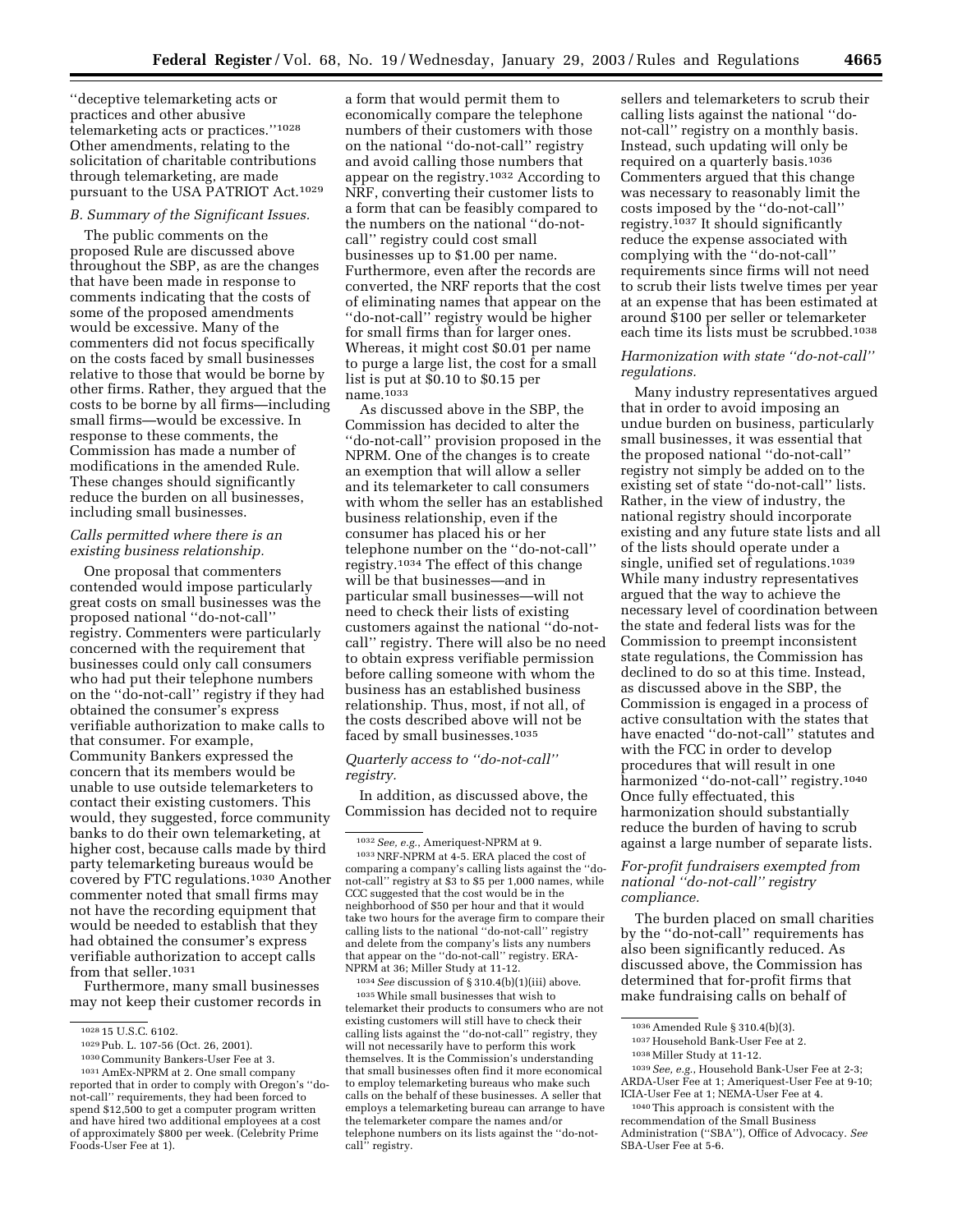charitable organizations will not be required to ensure that they are not making calls to consumers who have placed their telephone numbers on the national ''do-not-call'' registry.1041 Rather, they will only have to honor individual consumer requests not to be called by the particular charity.1042

This change is likely to be of significant benefit to smaller charitable organizations since these organizations often find it more efficient to employ for-profit firms to make their calls rather than developing and maintaining the capacity to make such calls using their own staff.1043 For example, APTS reported that 75 percent of their members chose to hire other firms to manage their telemarketing operations. They further reported that the average annual cost of outsourcing these operations was \$182,000, whereas the estimated cost of the stations doing the same amount of telemarketing with its own personnel was \$224,000, an increase of almost 25 percent.1044 Similarly, Red Cross commented that it is more economical to hire a third party to operate short term blood-donor recruitment programs than to hire and maintain a full-time staff to perform such functions. According to Red Cross ''[s]uch trained third party professionals offer expertise and operational efficiencies that cannot be rapidly duplicated by Red Cross to respond to the volatile demand for blood."<sup>1045</sup>

# *Written confirmation as express verifiable authorization.*

Another change that should reduce the burden on small firms involves the procedures a firm may use to obtain the consumer's express verifiable authorization to use an account other than the consumer's credit card or debit card to pay for a purchase. In the NPRM, the Commission proposed to eliminate a procedure by which a firm was permitted to obtain authorization by sending the consumer written confirmation prior to the time the account was charged. In part this proposal was based on the impression that very few firms used this method of obtaining express verifiable

authorization.1046 However, commenters indicated that this was not the case and that many smaller firms particularly newspapers—used this method.<sup>1047</sup> In response, the Commission has decided to retain the written confirmation method of obtaining express verifiable authorization, with certain modifications, including an exception that makes it unavailable in cases where the transaction involves a ''free-to-pay conversion'' feature and preacquired account information.1048

# *No ban on preacquired account information.*

Another proposal in the NPRM that attracted considerable business opposition was the prohibition on the disclosure or receipt of any consumer's billing information. Commenters argued that such a prohibition on the use of preacquired account information would increase the costs of telemarketing. While these costs were not argued to be specific to small businesses, the costs faced by small businesses would be increased along with those of larger ones. According to CCC, requiring the consumer to provide an account number would add between 60 and 90 seconds to the length of a telemarketing call in those instances where the telemarketer already has the consumer's account information.1049 MPA estimated the cost of requiring consumers to repeat their account information in the case of an upsell to be between 35 and 60 seconds.1050 In addition, MPA suggested that requiring consumers to read their account numbers in all instances would lead some consumers to decide not to purchase the item being offered. The effect could be, they suggested, a reduction of five to 30 percent in consumer purchases in response to particular offers.1051 Finally, a ban on the use of preacquired account information could increase the costs of engaging in telemarketing because of errors in the account information obtained from the consumer—either because the consumer misreads the

1049Miller Study at 17. According to the Miller Study, the total cost of this prohibition would have been approximately \$1.5 billion. However, this estimate appears to be based on the incorrect assumption that the prohibition on the use of preacquired account information would add 60 to 90 seconds to every sale made in an outbound telemarketing call. In fact, the only sales that would be affected are those where the seller would otherwise obtain payment using preacquired account information.

1051 *Id.* at 19.

account number or because the telemarketer makes a mistake in taking down the number.1052

As discussed in the SBP above, the Commission has decided not to prohibit the acquisition and use of preacquired account information. Instead, the Commission is limiting the prohibition to unencrypted account information and is requiring that telemarketers and sellers obtain the consumer's express informed consent before any purchase is charged to a consumer's account using preacquired account information. Except for transactions that involve a ''free-to-pay conversion'' feature combined with preacquired account information, the only steps a seller or telemarketer is required to undertake to obtain this consent are to provide the consumer with sufficient information for the consumer to understand the account that will be charged and to obtain the consumer's express agreement to have the purchase charged to that account. Since both of these are practices that an honest business would follow even in the absence of a rule provision, it is clear that the costs businesses argued would follow from the original proposal have been eliminated.

#### *Relaxed regulation of abandoned calls.*

Another proposal contained in the NPRM that businesses argued would significantly increase the costs of telemarketing was the proposal to prohibit telemarketers from ''abandoning'' telemarketing calls—that is, to prohibit making a call unless a telemarketing sales representative is available to talk to the consumer if the consumer answers. Critics of this proposal argued that it would effectively ban the use of predictive dialers.1053 This would, they argued, significantly reduce the amount of time the individual telemarketing sales person spends talking to consumers. According to CCC, a telemarketing sales person can handle 13 to 14 calls per hour using a predictive dialer set to abandon five percent of calls. Without a predictive dialer, the same agent can only handle around eight calls per hour—a reduction of about 40 percent.1054 Another source suggested that a telemarketer using a predictive dialer could make 20 calls per hour, whereas only five calls per hour would be possible without the dialer.1055

<sup>1041</sup>Amended Rule § 310.6(a).

<sup>1042</sup>Amended Rule § 310.4(b)(1)(iii). 1043Hudson Bay-Goodman-NPRM at 2. Hudson Bay noted that ''[i]nstead of renting space, buying computers and phone equipment, hiring supervisors and so on, HBC's clients find it cheaper to contact their members and donors by sharing these resources. Even after paying HBC's fee, which ranges from 4 to 7%, it is much cheaper for these non-profits to centralize these services. The savings achieved by phone company volume discounts alone pays more than half of HBC's fee.

<sup>1044</sup>APTS-NPRM at 3-4.

<sup>1045</sup>Red Cross-NPRM at 3-4.

<sup>1046</sup> 67 FR at 4508.

<sup>1047</sup>*See, e.g.*, June 2002 Tr. III at 32-33 (NAA). 1048*See* amended Rule § 310.3(a)(3)(iii), and discussion of that provision above.

<sup>1050</sup>MPA-NPRM at 24.

<sup>1052</sup>ABA-NPRM at 8; Assurant-NPRM at 3-4; BofA-NPRM at 7; Cendant-NPRM at 7.

<sup>1053</sup> June 2002 Tr. I at 211 (CCC); PMA-NPRM at 30; PCIC-NPRM at 2.

<sup>1054</sup>Miller Study at 15.

<sup>1055</sup>Marketlink-NPRM at 3. This estimate, and perhaps the estimate of CCC, may overestimate the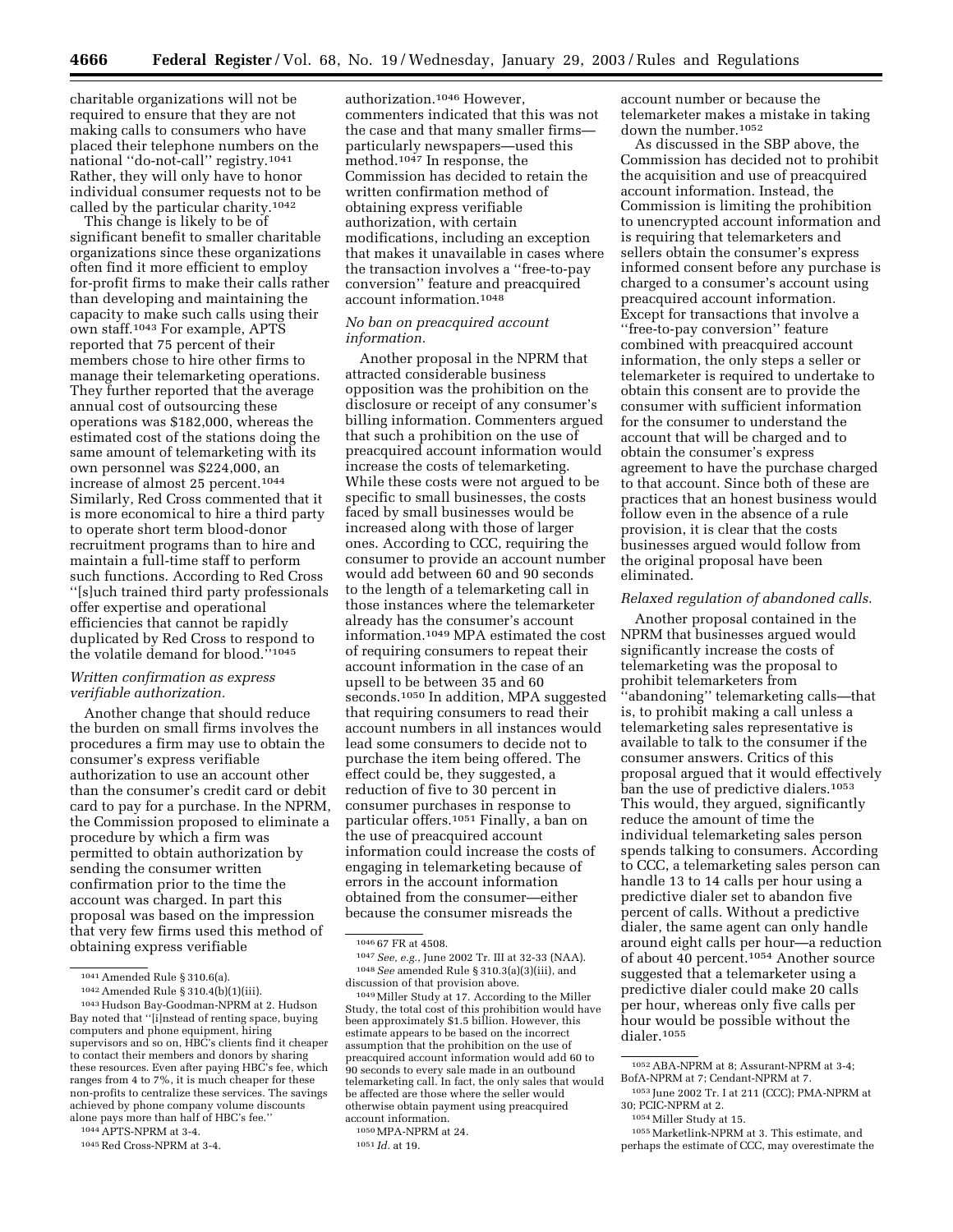As discussed in the SBP, the Commission has determined to create a safe harbor to the prohibition on abandoned calls. This safe harbor will allow firms to avoid being cited for violation of this provision of the Rule provided they play a recording that identifies the seller and provides the seller's phone number when a sales representative is not available to handle a call and provided that this occurs in three percent or less of calls that are answered by a consumer. This change should substantially reduce the burden that would have been imposed by a total prohibition on abandoned calls.1056

#### *Regulation of upselling.*

Finally, the Commission has eliminated an unintended burden that would have resulted from treating any upsell as a separate outbound telemarketing call. As several people have noted, this would have required telemarketers who receive inbound calls to comply with the ''do-not-call'' provisions of the Rule as well as the calling hours provision before offering any upsell product.1057 Such a requirement would have imposed substantial burdens on sellers who receive inbound telemarketing calls. However, it was never the intention of the Commission to require compliance with either the ''do-not-call'' provisions or the calling hour provisions in this context,1058 and this requirement has been eliminated in the amended Rule which provides a separate definition of an upsell and clarifies that these provisions do not apply to an upsell.

# *C. Description of Small Entities to Which the Rule Will Apply.*

This Rule will primarily impact firms that make telephone calls to consumers in an attempt to sell their products or services or entities that make calls to

1056As CCC testified at the workshop, ''[W]hat we found out is that ... below 5 percent or 4 percent or 3 percent [rate of abandonment], you're really beginning to raise costs....'' June 2002 Tr. I at 212 (CCC).

1057*See, e.g.*, June 2002 Tr. I at 210 (CCC); June 2002 Tr. II at 214-15 (DMA).

1058 June 2002 Tr. I at 210-11 (FTC); June 2002 Tr. II at 215 (FTC).

solicit charitable contributions. That is, the Rule will primarily impact entities that make outbound calls to consumers. Also affected will be firms that provide such services for others on a contract basis. It has been estimated that outbound calls to consumers resulted in total sales of \$274.2 billion in 2001, and that the telemarketing industry that markets to consumers employs 4.1 million workers.1059

The number of firms making such outbound telemarketing calls, and the number that qualify as small entities, cannot be reliably estimated. According to the Office of Advocacy of the SBA, United States Census data shows that there are 2,305 firms that are identified as telemarketing bureaus. Of these, 1,279 are classified as being small businesses because they have sales of less than \$5 million per year.1060 These are firms that provide telemarketing services for other firms. However, not all of these firms will be impacted by the Rule to the same extent. According to NAICS, firms that are classified as telemarketing bureaus include firms that provide ''telemarketing services on a contract or fee basis for others, such as (1) promoting clients' products or services by telephone, (2) taking orders for clients by telephone, and (3) soliciting contributions or providing information for clients by telephone.''1061 Firms that take orders for clients by telephone, as well as some firms that provide information for their clients by telephone, are going to be responding to calls made by consumers and not making calls themselves. Unless such firms are engaging in upselling of products or services that involve a ''freeto-pay conversion'' feature, they will not be impacted by the proposed Rule to any significant extent.

In addition to firms that provide telemarketing services for others, the Rule will have an effect on firms that use telemarketing as a way to market their own products. These may include, among others, retailers, manufacturers, and financial service providers.1062 The number of such firms—and the number of those that are classified as small businesses—cannot be determined

1061U.S. Census Bureau, 1997 NAICS Definitions, 561 Administrative and Support Services, http:// www.census.gov/pub/epcd/naics/NDEF561.HTM. 1062ATA-User Fee at 2.

because such firms generally think of themselves as producers or sellers of particular products and not as telemarketers. Similarly, in the available statistics, these firms will be classified as producers or sellers of particular products and not as telemarketers.1063

# *D. Description of the Projected Reporting, Recordkeeping, and Other Compliance Requirements of the Rule.*

As discussed above in the SBP, the amended Rule alters some collection of information requirements. The effect of those requirements on all businesses is discussed in detail in the PRA section of this Notice. First, the amended Rule requires firms that use preacquired account information in conjunction with a ''free-to-pay conversion'' feature to tape record all such transactions to show that they have obtained the consumer's express informed consent to charge the consumer's account.1064 Section 310.5(a)(5) requires that the seller or telemarketer maintain copies of such audio recordings for 24 months. Similarly, § 310.5(a)(5) requires that firms retain for 24 months copies of any written express agreements received from consumers permitting the company to call the consumer even though the consumer's phone number is included on the ''do-not-call'' registry.1065 Finally, the amended Rule extends the recordkeeping requirements of § 310.5 to include charitable solicitations in a non-sales context, as required by the USA PATRIOT Act. All other amendments to the Rule relate to the Rule's disclosures or other compliance requirements and are necessary to prevent telemarketing fraud and abuse.

The classes of small entities affected by the amendments include telemarketers or sellers engaged in acts or practices covered by the Rule. The types of professional skills required to comply with the Rule's recordkeeping, disclosure, or other requirements would include attorneys or other skilled labor needed to ensure compliance.

# *E. Steps Taken to Minimize Impact on Small Entities.*

As discussed above, the Telemarketing Act directs the Commission to enact ''rules prohibiting deceptive telemarketing acts or practices and other abusive telemarketing acts or

efficiency losses from prohibiting abandoned calls in that the five calls per hour figure is based on the assumption that calls are dialed ''manually.'' This suggests that the estimate may be based on an operation in which the individual sales representative actually dials the number to be called. A requirement not to abandon calls would not require that sales representatives dial their own calls. It would still be possible, if it were cost efficient, to use computer systems to dial the calls, and this could generate some efficiencies relative to manual dialing. What would not be permitted is to dial a call prior to the time a sales representative becomes available or to dial more than one call at a time for each available sales representative.

<sup>1059</sup> DMA-NPRM at 5. ATA estimates employment in business-to-consumer telemarketing at 5.4 million. ATA-NPRM at 3.

<sup>1060</sup>SBA-User Fee at 3. The size of telemarketing bureaus that qualify as being small businesses was increased to \$6 million as of October 2, 2002. *See* SBA, Small Business Size Standards Matched to North American Industry Classification System (NAICS), http://www.sba.gov/size/ sizetable2002.html.

<sup>1063</sup> Some commenters suggested that small firms are more likely to rely on telemarketing to sell their products because they cannot afford other, more expensive forms of advertising. *See, e.g.*, Ameriquest-User Fee at 6; ATA-NPRM at 4.

<sup>1064</sup>*See* § 310.4(a)(6)(i)(C).

<sup>1065</sup>The provision allowing for such consent is at  $§ 310.4(b)(1)(iii)(B)(i).$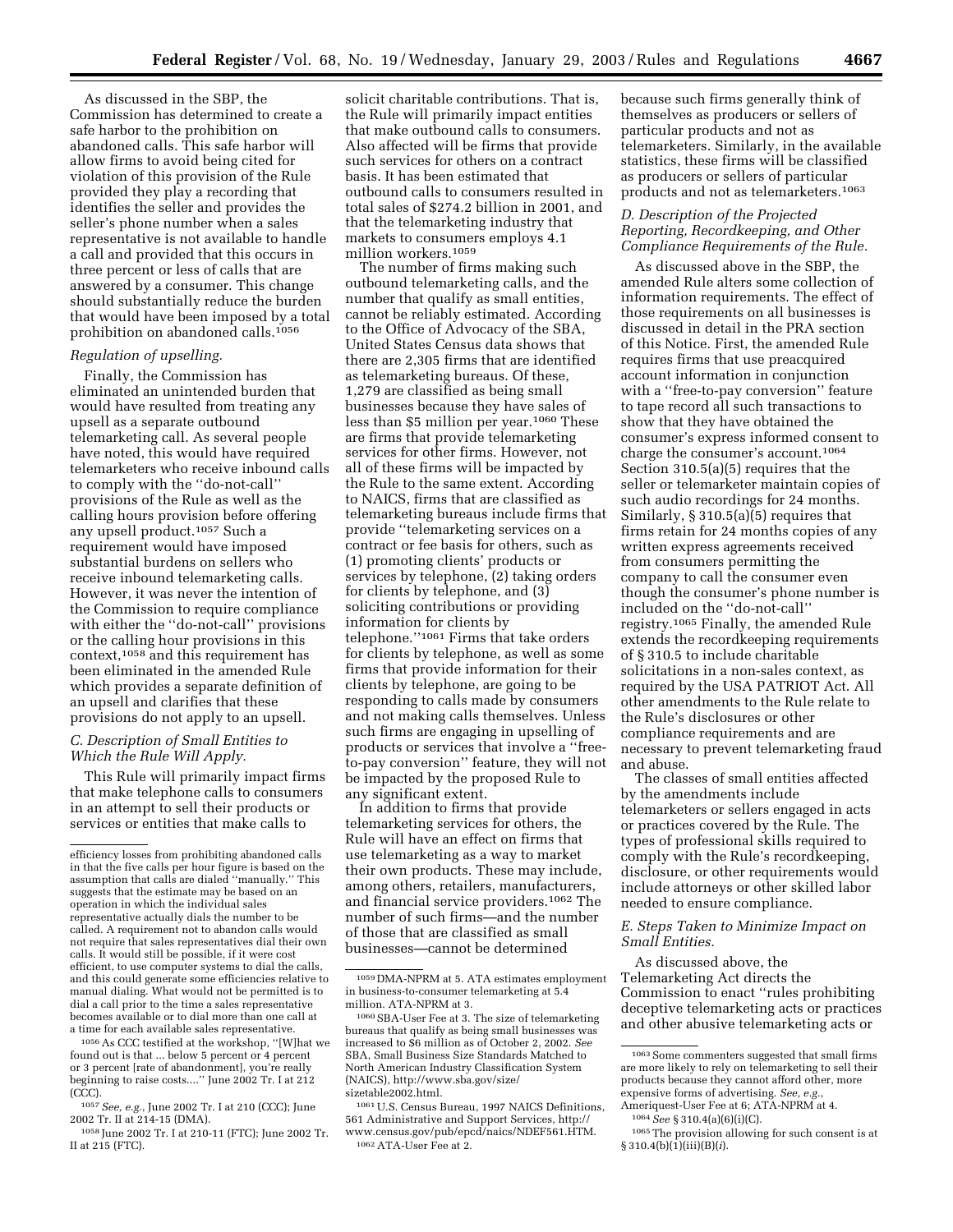practices.''1066 Each of the amendments in the amended Rule is intended to better protect consumers from deceptive and abusive telemarketing practices. In order to achieve this end, the Commission believes that it is necessary to enact regulations that cover small and large firms equally. Based on the Commission's enforcement experience, it is clear that many of the firms that engage in fraudulent telemarketing activities are small firms. A failure to include such small firms within the requirements of the regulations would, therefore, fail to prohibit deceptive practices by the types of firms that account for a significant share of the problems the Commission encounters.

At the same time, as discussed above both in the SBP and in the ''Summary of Significant Issues Raised by the Public Comments in Response to the IRFA,'' the Commission has sought to minimize as much as possible the burdens imposed on all affected entities, including small businesses. In general, the changes made in response to public comments have further reduced the burdens. The amendments to the disclosure and recordkeeping provisions of the TSR are generally consistent with the business practices that most sellers and telemarketers, regardless of size, would choose to follow, even absent legal requirements.

The Commission has taken care in developing the amendments to the Rule to set performance standards, which establish the objective results that must be achieved by regulated entities, but do not establish a particular technology that must be employed in achieving those objectives. For example, the Commission does not specify the form in which records required by the TSR must be kept. It also allows a seller and a telemarketer making calls on the seller's behalf to allocate between themselves the responsibility for maintaining required records.

# **VI. National Environmental Policy Act**

Under the Commission's Rules of Practice implementing the National Environmental Policy Act of 1969 (''NEPA''),1067 no ''major action significantly affecting the quality of the human environment will be instituted unless an environmental impact statement ('EIS') has been prepared,'' if such is required.1068 To determine if such an impact statement is required, the Commission generally prepares an ''environmental assessment.'' However, such an environmental assessment is

not necessary in every circumstance. For example, in circumstances when the ''environmental effects, if any, would appear to be . . . so uncertain that environmental analysis would be based on speculation,'' no ''environmental assessment'' is required.1069 The Commission believes, for the reasons set forth below, that this exception is applicable in the instant case, and that because the environmental effects, if any, of the amended TSR are uncertain and based on speculation, the Commission is not required to prepare an environmental assessment.

The amended TSR would modify the original Rule in several ways. Each of these is outlined above in Section I (F), which summarizes the changes in the amended Rule. However, the only comment that raised the issue of the environmental effects of the Rule did so solely with regard to the national ''donot-call'' registry provision. Because the Commission does not believe that any other modification in the amended Rule implicates any impact on the environment, the analysis is confined to this provision.

The ''do-not-call'' registry provision will establish a centralized means for consumers across the country to notify sellers and telemarketers of their preference not to receive unsolicited outbound telemarketing calls.1070 As discussed in greater detail above, in the section discussing § 310.4(b)(1)(iii), the ''do-not-call'' registry provision supplements the original Rule's provision that allows consumers to exercise their ''do-not-call'' rights on a company-by-company basis. The Commission determined, based on the extensive record evidence from the rulemaking proceeding, that a national ''do-not-call'' registry is necessary to effectuate the purposes of the Telemarketing Act.1071

The comment that addressed the potential environmental impact of the proposed national ''do-not-call'' registry stated, in relevant part,

For obvious reasons the FTC's proposed action may drastically reduce the ability to sell goods and services via telemarketing. In addition, and for the reasons stated above [wherein the commenter argues that the national ''do-not-call'' registry will negatively impact inbound call centers who rely upon a combination of inbound and outbound

calling to survive],1072 consumers' ability to themselves purchase via catalogs may be compromised as well, as ''call centers'' are forced to close in the face of insufficient ''outbound telemarketing work.'' Either event would force consumers to climb into their cars and return to the mall for their wares, a result that itself would increase gas consumption and cause more air pollution.1073

DeHart concluded, based on its belief that the ''do-not-call'' registry provision would increase the number of consumers driving to shopping at malls as a result of the implementation of the national ''do-not-call'' registry provision, that the Commission must prepare an EIS or, at minimum, an environmental assessment.1074

The underlying premise in the DeHart comment, that a national ''do-not-call'' registry will have a negative impact on call centers that rely in part on inbound telemarketing and in part on outbound telemarketing for their livelihood, is unsupported in the comment. No evidence, other than a mere allusion to a study that purportedly shows that some firms' cost of providing inbound call center service would increase if their outbound telemarketing load decreased, is provided by DeHart, nor is support for this proposition found in the record as a whole. Therefore, the fundamental assumption on which DeHart's argument is based is one that appears to be mere speculation.

The Commission believes that speculation, and indeed, logic, could as easily lead to the conclusion that a diminution in outbound calling, resulting from consumers' decision to place their telephone numbers on the national ''do-not-call'' registry, could lead sellers to use other channels of distance marketing to sell their products, including channels that would significantly increase inbound telemarketing, such as direct mail, catalog sales, and Internet sales. This would mean that, even if many consumers utilize the ''do-not-call'' registry, inbound calling may benefit, not suffer, from such a result. Moreover, DeHart cites no authority for the

1074 *Id.* The Commission believes that this allegation would constitute, at most, ''indirect effects'' under the NEPA implementing regulations, or those ''which are caused by the action and are later in time or farther removed in distance, but are still reasonably foreseeable.'' 40 CFR 1508.8(b). The Commission does not believe that the ''do-not-call'' registry provision has been or could reasonably be alleged to have ''direct effects'' or those ''caused by the action and occur at the same time and place.'' 40 CFR 1508.8(a).

<sup>1066</sup> 15 U.S.C. 6102(a)(1).

<sup>1067</sup> 42 U.S.C. 4321 *et seq.*

<sup>1068</sup> 16 CFR 1.81, 1.82.

<sup>1069</sup> 16 CFR 1.83. *See also National Citizens Comm. for Broad. v. FCC*, 567 F.2d 1095, 1098 n.3 (D.C. Cir. 1977).

<sup>1070</sup>*See* discussion of § 310.4(b)(1)(iii) above. 1071 15 U.S.C. 6102(a)(3)(A) (mandating that the Commission include in its Rule ''a requirement that telemarketers may not undertake a pattern of unsolicited telephone calls which the reasonable consumer would consider coercive or abusive of such consumer's right to privacy'').

<sup>1072</sup> DeHart-NPRM at 2-3 (although the commenter alludes to a study that corroborates its assertion on this point, no title or citation is provided for such study).

<sup>1073</sup> DeHart-NPRM at 3.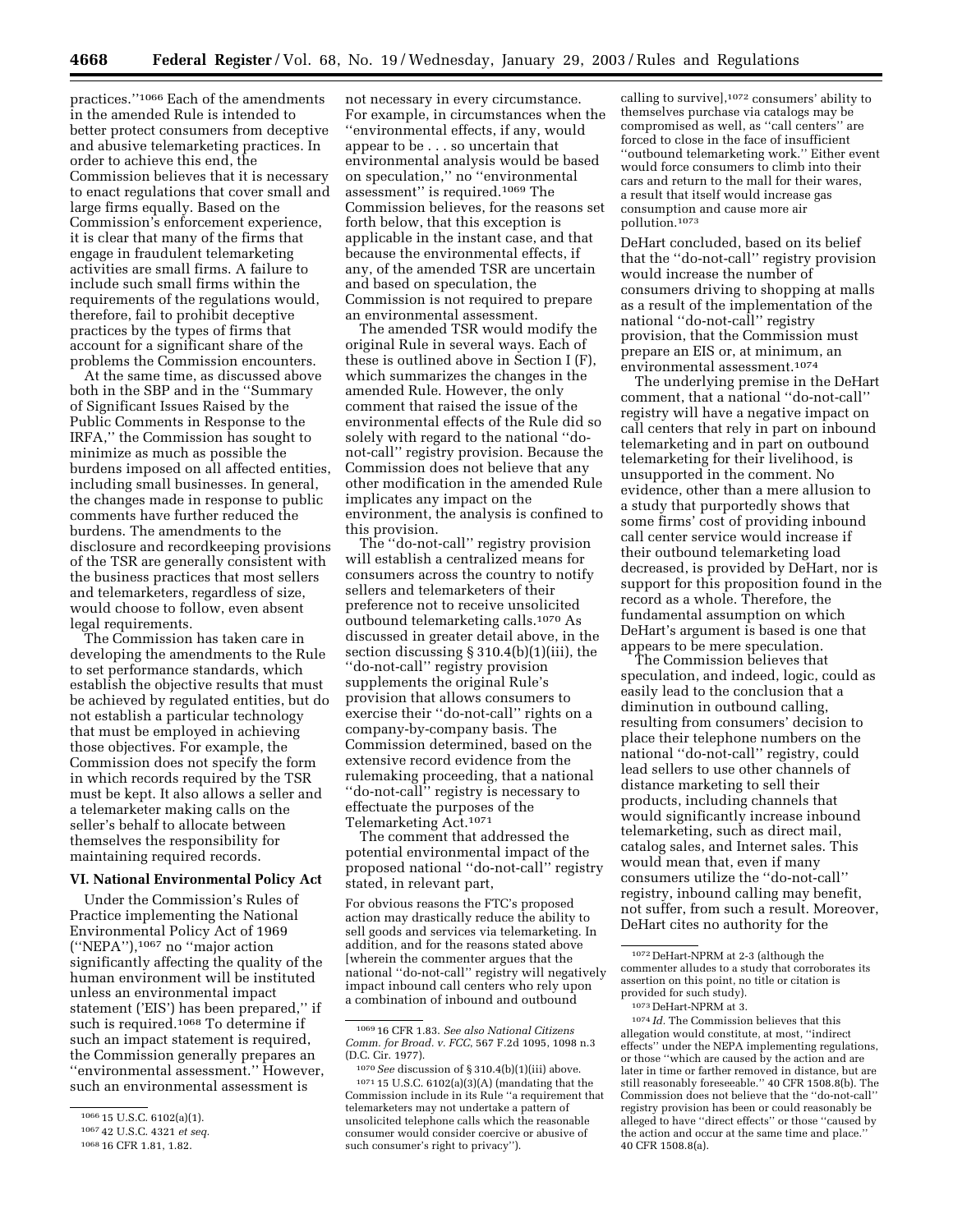proposition that local retail shopping has, to date, been reduced as a result of inbound or outbound telemarketing. And, the fact remains that, other than DeHart, none of the commenters, including major sellers, telemarketers, and industry groups, provides any evidence relating to the potential for a national ''do-not-call'' registry to result in a reduction in service or an increase in cost for inbound telemarketing, nor in a concomitant increase in retail shopping done in local malls.

Moreover, the Commission believes there can be no hard evidence on which to base a prediction of consumers' actions following the implementation of the ''do-not-call'' registry provision. It seems likely, based on the experience of states that have implemented statewide ''do-not-call'' lists, and the overwhelmingly high response of consumers to the Commission's proposal, that many consumers will avail themselves of the opportunity to place their telephone numbers on the national ''do-not-call'' registry. However, as noted above, this may or may not have any impact on consumers' decision to shop at local malls, or on their choice of transportation. Thus, while consumer behavior may change as a result of the promulgation of amendments to the Rule, such changes cannot be quantified or even reasonably estimated because consumer decisions are influenced by many variables other than existence of the ''do-not-call'' registry. Any indirect impact of the amended Rule on the environment would therefore be highly speculative and impossible to accurately predict or measure.

The Commission does not believe that any alternative to creating a national ''do-not-call'' registry would both provide the benefits of the registry and ameliorate all potential concerns regarding environmental impact. For example, the Commission does not believe that given its justification for the necessity of the registry, eliminating the provision from the amended Rule would be appropriate based solely on the unsupported allegations of indirect environmental effect raised in the DeHart comment. Furthermore, the Commission can think of no alternative other than eliminating the national ''donot-call'' registry that would address DeHart's unsupported and highly speculative concern.

In sum, although any evaluation of the environmental impact of the amendments to the TSR is uncertain and highly speculative, the Commission finds no evidence of avoidable adverse impacts stemming from the amended Rule. Therefore, the Commission has

determined, in accordance with § 1.83 of the FTC's Rules of Practice, that no environmental assessment or EIS is required.1075

# **List of Subjects in 16 CFR Part 310.**

Telemarketing, Trade practices. Accordingly, title 16, part 310 of the Code of Federal Regulations, is revised to read as follows:

# **PART 310—TELEMARKETING SALES RULE**

- Sec.<br>310.1 310.1 Scope of regulations in this part.<br>310.2 Definitions.
- 310.2 Definitions.<br>310.3 Decentive to
- Deceptive telemarketing acts or practices.
- 310.4 Abusive telemarketing acts or practices.
- 310.5 Recordkeeping requirements.
- 310.6 Exemptions.
- 310.7 Actions by states and private persons.<br>310.8 Reserved: Fee for access to "do-not-Reserved: Fee for access to "do-not-
- call'' registry.
- 310.9 Severability.

**Authority:** 15 U.S.C. 6101–6108.

#### **§ 310.1 Scope of regulations in this part.**

This part implements the Telemarketing and Consumer Fraud and Abuse Prevention Act, 15 U.S.C. 6101- 6108, as amended.

## **§ 310.2 Definitions.**

(a) *Acquirer* means a business organization, financial institution, or an agent of a business organization or financial institution that has authority from an organization that operates or licenses a credit card system to authorize merchants to accept, transmit, or process payment by credit card through the credit card system for money, goods or services, or anything else of value.

(b) *Attorney General* means the chief legal officer of a state.

(c) *Billing information* means any data that enables any person to access a customer's or donor's account, such as a credit card, checking, savings, share or similar account, utility bill, mortgage loan account, or debit card.

(d) *Caller identification service* means a service that allows a telephone subscriber to have the telephone number, and, where available, name of the calling party transmitted contemporaneously with the telephone call, and displayed on a device in or connected to the subscriber's telephone.

(e) *Cardholder* means a person to whom a credit card is issued or who is authorized to use a credit card on behalf of or in addition to the person to whom the credit card is issued.

(f) *Charitable contribution* means any donation or gift of money or any other thing of value.

(g) *Commission* means the Federal Trade Commission.

(h) *Credit* means the right granted by a creditor to a debtor to defer payment of debt or to incur debt and defer its payment.

(i) *Credit card* means any card, plate, coupon book, or other credit device existing for the purpose of obtaining money, property, labor, or services on credit.

(j) *Credit card sales draft* means any record or evidence of a credit card transaction.

(k) *Credit card system* means any method or procedure used to process credit card transactions involving credit cards issued or licensed by the operator of that system.

(l) *Customer* means any person who is or may be required to pay for goods or services offered through telemarketing.

(m) *Donor* means any person solicited to make a charitable contribution.

(n) *Established business relationship* means a relationship between a seller and a consumer based on:

(1) the consumer's purchase, rental, or lease of the seller's goods or services or a financial transaction between the consumer and seller, within the eighteen (18) months immediately preceding the date of a telemarketing call; or

(2) the consumer's inquiry or application regarding a product or service offered by the seller, within the three (3) months immediately preceding the date of a telemarketing call.

(o) *Free-to-pay conversion* means, in an offer or agreement to sell or provide any goods or services, a provision under which a customer receives a product or service for free for an initial period and will incur an obligation to pay for the product or service if he or she does not take affirmative action to cancel before the end of that period.

(p) *Investment opportunity* means anything, tangible or intangible, that is offered, offered for sale, sold, or traded based wholly or in part on representations, either express or implied, about past, present, or future income, profit, or appreciation.

(q) *Material* means likely to affect a person's choice of, or conduct regarding, goods or services or a charitable contribution.

(r) *Merchant* means a person who is authorized under a written contract with an acquirer to honor or accept credit cards, or to transmit or process for payment credit card payments, for the

<sup>1075</sup> 16 CFR 1.83. *See also National Citizens Comm. for Broad. v. FCC*, 567 F.2d 1095, 1098 n.3 (D.C. Cir. 1977).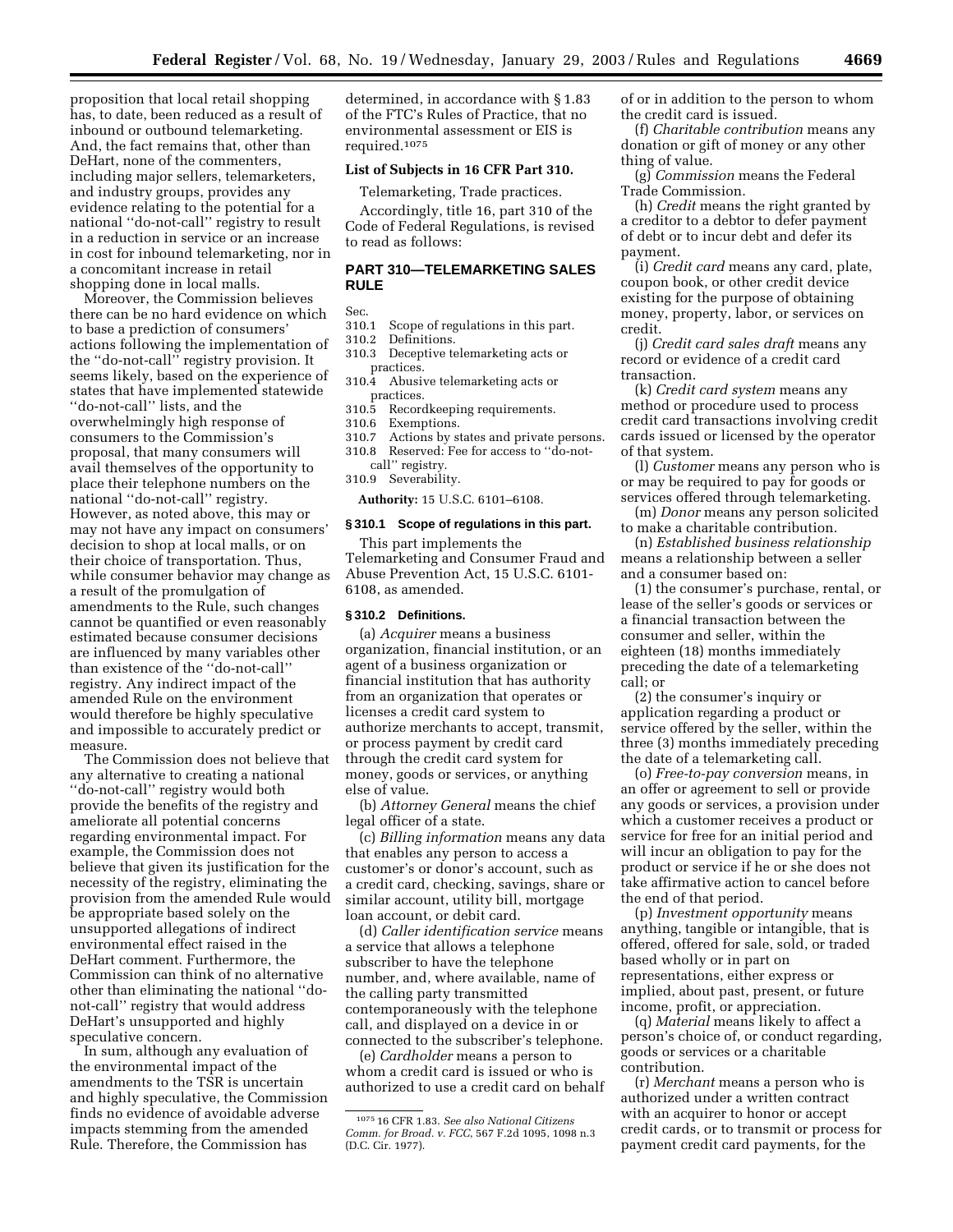purchase of goods or services or a charitable contribution.

(s) *Merchant agreement* means a written contract between a merchant and an acquirer to honor or accept credit cards, or to transmit or process for payment credit card payments, for the purchase of goods or services or a charitable contribution.

(t) *Negative option feature* means, in an offer or agreement to sell or provide any goods or services, a provision under which the customer's silence or failure to take an affirmative action to reject goods or services or to cancel the agreement is interpreted by the seller as acceptance of the offer.

(u) *Outbound telephone call* means a telephone call initiated by a telemarketer to induce the purchase of goods or services or to solicit a charitable contribution.

(v) *Person* means any individual, group, unincorporated association, limited or general partnership, corporation, or other business entity.

(w) *Preacquired account information* means any information that enables a seller or telemarketer to cause a charge to be placed against a customer's or donor's account without obtaining the account number directly from the customer or donor during the telemarketing transaction pursuant to which the account will be charged.

(x) *Prize* means anything offered, or purportedly offered, and given, or purportedly given, to a person by chance. For purposes of this definition, chance exists if a person is guaranteed to receive an item and, at the time of the offer or purported offer, the telemarketer does not identify the specific item that the person will receive.

(y) *Prize promotion* means:

(1) A sweepstakes or other game of chance; or

(2) An oral or written express or implied representation that a person has won, has been selected to receive, or may be eligible to receive a prize or purported prize.

(z) *Seller* means any person who, in connection with a telemarketing transaction, provides, offers to provide, or arranges for others to provide goods or services to the customer in exchange for consideration.

(aa) *State* means any state of the United States, the District of Columbia, Puerto Rico, the Northern Mariana Islands, and any territory or possession of the United States.

(bb) *Telemarketer* means any person who, in connection with telemarketing, initiates or receives telephone calls to or from a customer or donor.

(cc) *Telemarketing* means a plan, program, or campaign which is

conducted to induce the purchase of goods or services or a charitable contribution, by use of one or more telephones and which involves more than one interstate telephone call. The term does not include the solicitation of sales through the mailing of a catalog which: contains a written description or illustration of the goods or services offered for sale; includes the business address of the seller; includes multiple pages of written material or illustrations; and has been issued not less frequently than once a year, when the person making the solicitation does not solicit customers by telephone but only receives calls initiated by customers in response to the catalog and during those calls takes orders only without further solicitation. For purposes of the previous sentence, the term ''further solicitation'' does not include providing the customer with information about, or attempting to sell, any other item included in the same catalog which prompted the customer's call or in a substantially similar catalog.

(dd) *Upselling* means soliciting the purchase of goods or services following an initial transaction during a single telephone call. The upsell is a separate telemarketing transaction, not a continuation of the initial transaction. An ''external upsell'' is a solicitation made by or on behalf of a seller different from the seller in the initial transaction, regardless of whether the initial transaction and the subsequent solicitation are made by the same telemarketer. An ''internal upsell'' is a solicitation made by or on behalf of the same seller as in the initial transaction, regardless of whether the initial transaction and subsequent solicitation are made by the same telemarketer.

# **§ 310.3 Deceptive telemarketing acts or practices.**

(a) *Prohibited deceptive telemarketing acts or practices.* It is a deceptive telemarketing act or practice and a violation of this Rule for any seller or telemarketer to engage in the following conduct:

 $(1)$  Before a customer pays<sup>1</sup> for goods or services offered, failing to disclose truthfully, in a clear and conspicuous manner, the following material information:

(i) The total costs to purchase, receive, or use, and the quantity of, any goods

or services that are the subject of the sales offer;<sup>2</sup>

(ii) All material restrictions, limitations, or conditions to purchase, receive, or use the goods or services that are the subject of the sales offer;

(iii) If the seller has a policy of not making refunds, cancellations, exchanges, or repurchases, a statement informing the customer that this is the seller's policy; or, if the seller or telemarketer makes a representation about a refund, cancellation, exchange, or repurchase policy, a statement of all material terms and conditions of such policy;

(iv) In any prize promotion, the odds of being able to receive the prize, and, if the odds are not calculable in advance, the factors used in calculating the odds; that no purchase or payment is required to win a prize or to participate in a prize promotion and that any purchase or payment will not increase the person's chances of winning; and the no-purchase/nopayment method of participating in the prize promotion with either instructions on how to participate or an address or local or toll-free telephone number to which customers may write or call for information on how to participate;

(v) All material costs or conditions to receive or redeem a prize that is the subject of the prize promotion;

(vi) In the sale of any goods or services represented to protect, insure, or otherwise limit a customer's liability in the event of unauthorized use of the customer's credit card, the limits on a cardholder's liability for unauthorized use of a credit card pursuant to 15 U.S.C. 1643; and

(vii) If the offer includes a negative option feature, all material terms and conditions of the negative option feature, including, but not limited to, the fact that the customer's account will be charged unless the customer takes an affirmative action to avoid the charge(s), the date(s) the charge(s) will be submitted for payment, and the specific steps the customer must take to avoid the charge(s).

(2) Misrepresenting, directly or by implication, in the sale of goods or services any of the following material information:

(i) The total costs to purchase, receive, or use, and the quantity of, any goods or services that are the subject of a sales offer;

<sup>1</sup>When a seller or telemarketer uses, or directs a customer to use, a courier to transport payment, the seller or telemarketer must make the disclosures required by § 310.3(a)(1) before sending a courier to pick up payment or authorization for payment, or directing a customer to have a courier pick up payment or authorization for payment.

<sup>2</sup>For offers of consumer credit products subject to the Truth in Lending Act, 15 U.S.C. 1601 *et seq.*, and Regulation Z, 12 CFR 226, compliance with the disclosure requirements under the Truth in Lending Act and Regulation Z shall constitute compliance with  $\S 310.\overline{3}(a)(1)(i)$  of this Rule.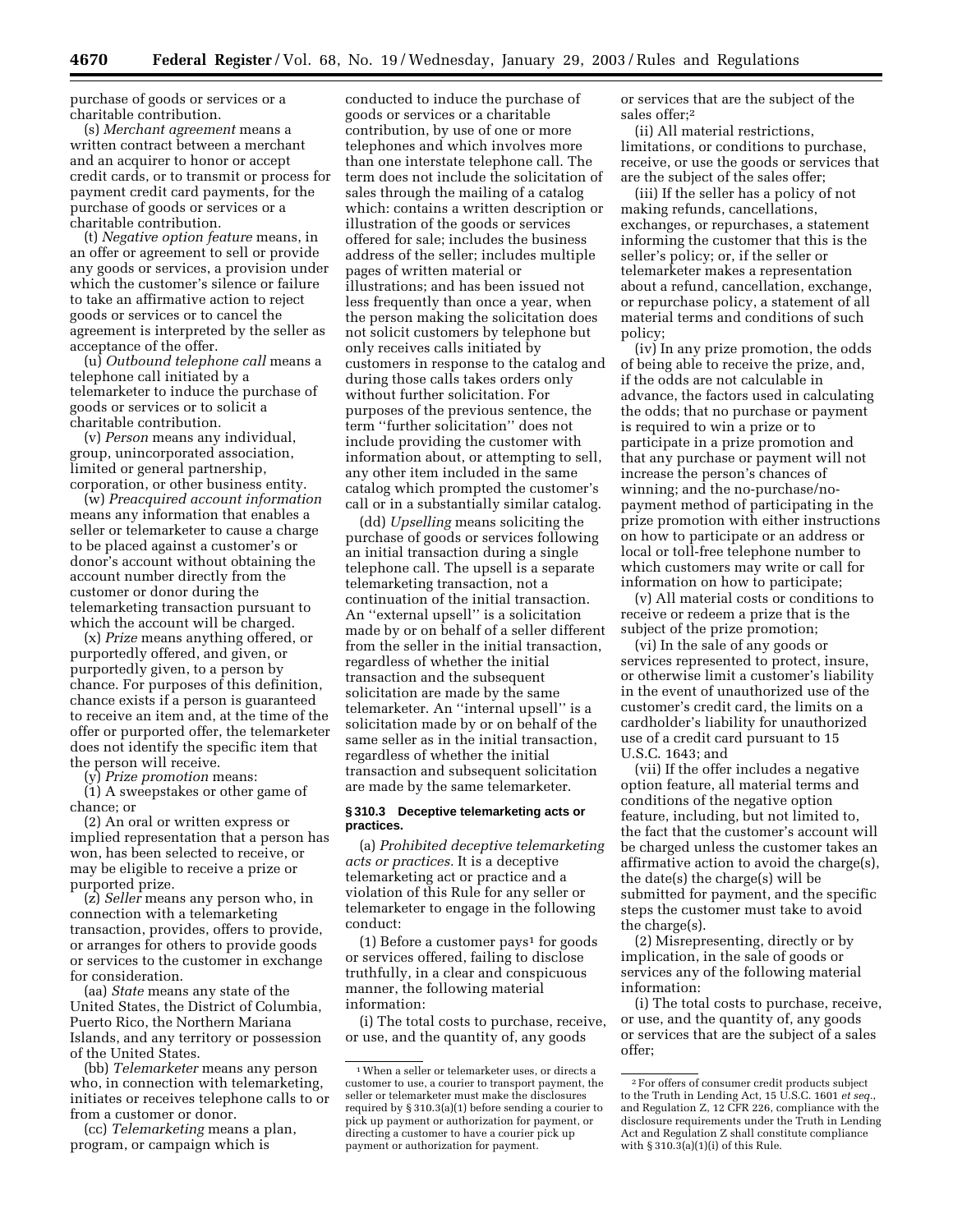(ii) Any material restriction, limitation, or condition to purchase, receive, or use goods or services that are the subject of a sales offer;

(iii) Any material aspect of the performance, efficacy, nature, or central characteristics of goods or services that are the subject of a sales offer;

(iv) Any material aspect of the nature or terms of the seller's refund, cancellation, exchange, or repurchase policies;

(v) Any material aspect of a prize promotion including, but not limited to, the odds of being able to receive a prize, the nature or value of a prize, or that a purchase or payment is required to win a prize or to participate in a prize promotion;

(vi) Any material aspect of an investment opportunity including, but not limited to, risk, liquidity, earnings potential, or profitability;

(vii) A seller's or telemarketer's affiliation with, or endorsement or sponsorship by, any person or government entity;

(viii) That any customer needs offered goods or services to provide protections a customer already has pursuant to 15 U.S.C. 1643; or

(ix) Any material aspect of a negative option feature including, but not limited to, the fact that the customer's account will be charged unless the customer takes an affirmative action to avoid the charge(s), the date(s) the charge(s) will be submitted for payment, and the specific steps the customer must take to avoid the charge(s).

(3) Causing billing information to be submitted for payment, or collecting or attempting to collect payment for goods or services or a charitable contribution, directly or indirectly, without the customer's or donor's express verifiable authorization, except when the method of payment used is a credit card subject to protections of the Truth in Lending Act and Regulation  $Z<sub>1</sub><sup>3</sup>$  or a debit card subject to the protections of the Electronic Fund Transfer Act and Regulation E.4 Such authorization shall be deemed verifiable if any of the following means is employed:

(i) Express written authorization by the customer or donor, which includes the customer's or donor's signature;5

(ii) Express oral authorization which is audio-recorded and made available

upon request to the customer or donor, and the customer's or donor's bank or other billing entity, and which evidences clearly both the customer's or donor's authorization of payment for the goods or services or charitable contribution that are the subject of the telemarketing transaction and the customer's or donor's receipt of all of the following information:

(A) The number of debits, charges, or payments (if more than one);

(B) The date(s) the debit(s), charge(s), or payment(s) will be submitted for payment;

(C) The amount(s) of the debit(s), charge(s), or payment(s);

(D) The customer's or donor's name; (E) The customer's or donor's billing information, identified with sufficient

specificity such that the customer or donor understands what account will be used to collect payment for the goods or services or charitable contribution that are the subject of the telemarketing transaction;

(F) A telephone number for customer or donor inquiry that is answered during normal business hours; and

(G) The date of the customer's or donor's oral authorization; or

(iii) Written confirmation of the transaction, identified in a clear and conspicuous manner as such on the outside of the envelope, sent to the customer or donor via first class mail prior to the submission for payment of the customer's or donor's billing information, and that includes all of the information contained in §§ 310.3(a)(3)(ii)(A)-(G) and a clear and conspicuous statement of the procedures by which the customer or donor can obtain a refund from the seller or telemarketer or charitable organization in the event the confirmation is inaccurate; *provided*, however, that this means of authorization shall not be deemed verifiable in instances in which goods or services are offered in a transaction involving a free-to-pay conversion and preacquired account information.

(4) Making a false or misleading statement to induce any person to pay for goods or services or to induce a charitable contribution.

(b) *Assisting and facilitating.* It is a deceptive telemarketing act or practice and a violation of this Rule for a person to provide substantial assistance or support to any seller or telemarketer when that person knows or consciously avoids knowing that the seller or telemarketer is engaged in any act or practice that violates §§ 310.3(a), (c) or (d), or § 310.4 of this Rule.

(c) *Credit card laundering.* Except as expressly permitted by the applicable

credit card system, it is a deceptive telemarketing act or practice and a violation of this Rule for:

(1) A merchant to present to or deposit into, or cause another to present to or deposit into, the credit card system for payment, a credit card sales draft generated by a telemarketing transaction that is not the result of a telemarketing credit card transaction between the cardholder and the merchant;

(2) Any person to employ, solicit, or otherwise cause a merchant, or an employee, representative, or agent of the merchant, to present to or deposit into the credit card system for payment, a credit card sales draft generated by a telemarketing transaction that is not the result of a telemarketing credit card transaction between the cardholder and the merchant; or

(3) Any person to obtain access to the credit card system through the use of a business relationship or an affiliation with a merchant, when such access is not authorized by the merchant agreement or the applicable credit card system.

(d) *Prohibited deceptive acts or practices in the solicitation of charitable contributions.* It is a fraudulent charitable solicitation, a deceptive telemarketing act or practice, and a violation of this Rule for any telemarketer soliciting charitable contributions to misrepresent, directly or by implication, any of the following material information:

(1) The nature, purpose, or mission of any entity on behalf of which a charitable contribution is being requested;

(2) That any charitable contribution is tax deductible in whole or in part;

(3) The purpose for which any charitable contribution will be used;

(4) The percentage or amount of any charitable contribution that will go to a charitable organization or to any particular charitable program;

(5) Any material aspect of a prize promotion including, but not limited to: the odds of being able to receive a prize; the nature or value of a prize; or that a charitable contribution is required to win a prize or to participate in a prize promotion; or

(6) A charitable organization's or telemarketer's affiliation with, or endorsement or sponsorship by, any person or government entity.

#### **§ 310.4 Abusive telemarketing acts or practices.**

(a) *Abusive conduct generally.* It is an abusive telemarketing act or practice and a violation of this Rule for any seller or telemarketer to engage in the following conduct:

<sup>3</sup>Truth in Lending Act, 15 U.S.C. 1601 *et seq.*, and Regulation Z, 12 CFR part 226.

<sup>4</sup>Electronic Fund Transfer Act, 15 U.S.C. 1693 *et seq.*, and Regulation E, 12 CFR part 205.

<sup>5</sup>For purposes of this Rule, the term ''signature'' shall include an electronic or digital form of signature, to the extent that such form of signature is recognized as a valid signature under applicable federal law or state contract law.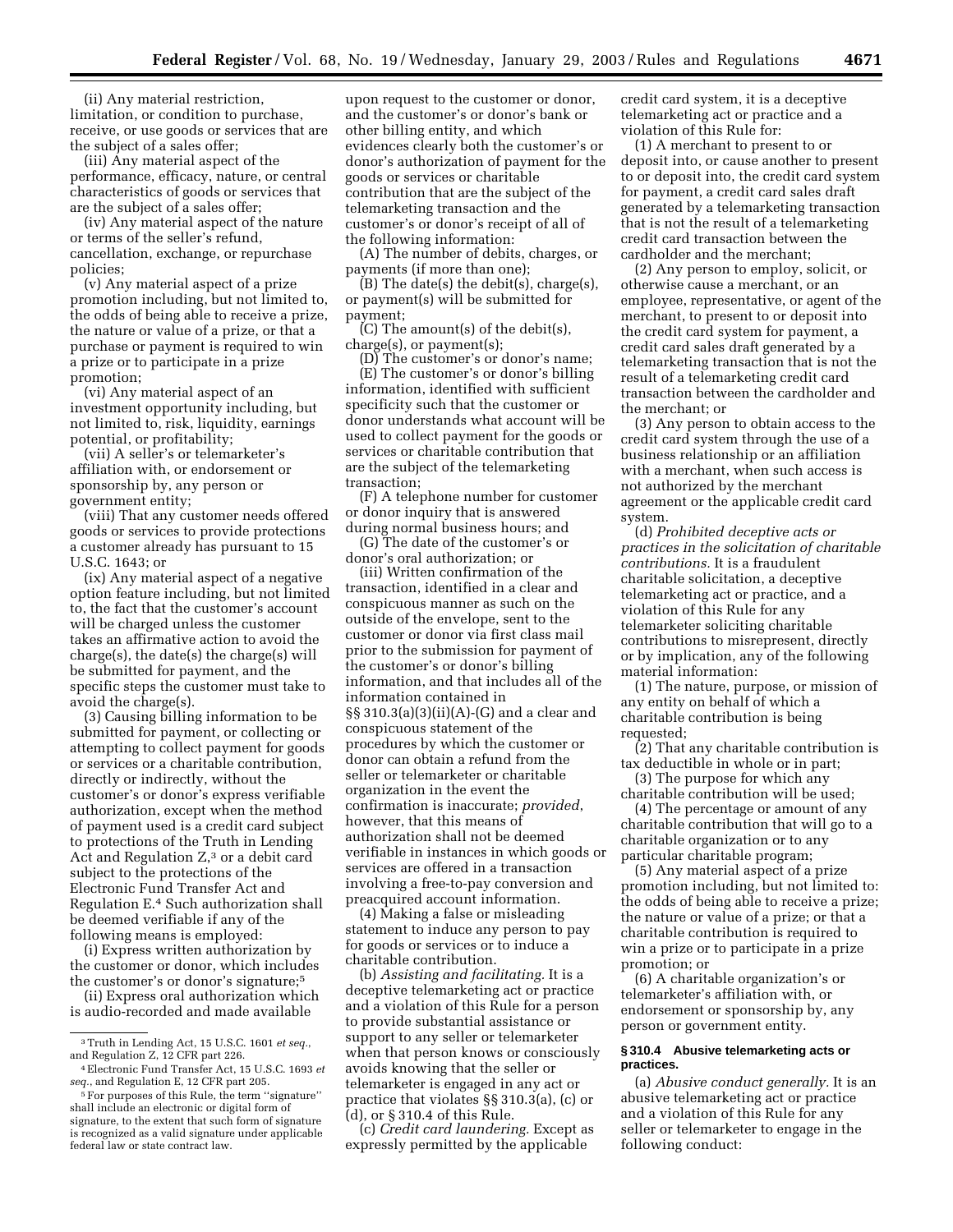(1) Threats, intimidation, or the use of profane or obscene language;

(2) Requesting or receiving payment of any fee or consideration for goods or services represented to remove derogatory information from, or improve, a person's credit history, credit record, or credit rating until:

(i) The time frame in which the seller has represented all of the goods or services will be provided to that person has expired; and

(ii) The seller has provided the person with documentation in the form of a consumer report from a consumer reporting agency demonstrating that the promised results have been achieved, such report having been issued more than six months after the results were achieved. Nothing in this Rule should be construed to affect the requirement in the Fair Credit Reporting Act, 15 U.S.C. 1681, that a consumer report may only be obtained for a specified permissible purpose;

(3) Requesting or receiving payment of any fee or consideration from a person for goods or services represented to recover or otherwise assist in the return of money or any other item of value paid for by, or promised to, that person in a previous telemarketing transaction, until seven (7) business days after such money or other item is delivered to that person. This provision shall not apply to goods or services provided to a person by a licensed attorney;

(4) Requesting or receiving payment of any fee or consideration in advance of obtaining a loan or other extension of credit when the seller or telemarketer has guaranteed or represented a high likelihood of success in obtaining or arranging a loan or other extension of credit for a person;

(5) Disclosing or receiving, for consideration, unencrypted consumer account numbers for use in telemarketing; *provided*, however, that this paragraph shall not apply to the disclosure or receipt of a customer's or donor's billing information to process a payment for goods or services or a charitable contribution pursuant to a transaction;

(6) Causing billing information to be submitted for payment, directly or indirectly, without the express informed consent of the customer or donor. In any telemarketing transaction, the seller or telemarketer must obtain the express informed consent of the customer or donor to be charged for the goods or services or charitable contribution and to be charged using the identified account. In any telemarketing transaction involving preacquired account information, the requirements

in paragraphs (a)(6)(i) through (ii) of this section must be met to evidence express informed consent.

(i) In any telemarketing transaction involving preacquired account information and a free-to-pay conversion feature, the seller or telemarketer must:

(A) obtain from the customer, at a minimum, the last four (4) digits of the account number to be charged;

(B) obtain from the customer his or her express agreement to be charged for the goods or services and to be charged using the account number pursuant to paragraph  $(a)(6)(i)(A)$  of this section; and,

(C) make and maintain an audio recording of the entire telemarketing transaction.

(ii) In any other telemarketing transaction involving preacquired account information not described in paragraph (a)(6)(i) of this section, the seller or telemarketer must:

(A) at a minimum, identify the account to be charged with sufficient specificity for the customer or donor to understand what account will be charged; and

(B) obtain from the customer or donor his or her express agreement to be charged for the goods or services and to be charged using the account number identified pursuant to paragraph  $(a)(6)(ii)(A)$  of this section; or

(7) Failing to transmit or cause to be transmitted the telephone number, and, when made available by the telemarketer's carrier, the name of the telemarketer, to any caller identification service in use by a recipient of a telemarketing call; *provided* that it shall not be a violation to substitute (for the name and phone number used in, or billed for, making the call) the name of the seller or charitable organization on behalf of which a telemarketing call is placed, and the seller's or charitable organization's customer or donor service telephone number, which is answered during regular business hours.

(b) *Pattern of calls.*

(1) It is an abusive telemarketing act or practice and a violation of this Rule for a telemarketer to engage in, or for a seller to cause a telemarketer to engage in, the following conduct:

(i) Causing any telephone to ring, or engaging any person in telephone conversation, repeatedly or continuously with intent to annoy, abuse, or harass any person at the called number;

(ii) Denying or interfering in any way, directly or indirectly, with a person's right to be placed on any registry of names and/or telephone numbers of persons who do not wish to receive

outbound telephone calls established to comply with  $\S 310.4(b)(1)(iii)$ ;

(iii) Initiating any outbound telephone call to a person when:

(A) that person previously has stated that he or she does not wish to receive an outbound telephone call made by or on behalf of the seller whose goods or services are being offered or made on behalf of the charitable organization for which a charitable contribution is being solicited; or

(B) that person's telephone number is on the ''do-not-call'' registry, maintained by the Commission, of persons who do not wish to receive outbound telephone calls to induce the purchase of goods or services unless the seller

(*i*) has obtained the express agreement, in writing, of such person to place calls to that person. Such written agreement shall clearly evidence such person's authorization that calls made by or on behalf of a specific party may be placed to that person, and shall include the telephone number to which the calls may be placed and the signature<sup>6</sup> of that person; or

(*ii*) has an established business relationship with such person, and that person has not stated that he or she does not wish to receive outbound telephone calls under paragraph (b)(1)(iii)(A) of this section; or

(iv) Abandoning any outbound telephone call. An outbound telephone call is ''abandoned'' under this section if a person answers it and the telemarketer does not connect the call to a sales representative within two (2) seconds of the person's completed greeting.

(2) It is an abusive telemarketing act or practice and a violation of this Rule for any person to sell, rent, lease, purchase, or use any list established to comply with  $\S 310.4(b)(1)(iii)(A)$ , or maintained by the Commission pursuant to  $\S 310.4(b)(1)(iii)(B)$ , for any purpose except compliance with the provisions of this Rule or otherwise to prevent telephone calls to telephone numbers on such lists.

(3) A seller or telemarketer will not be liable for violating § 310.4(b)(1)(ii) and (iii) if it can demonstrate that, as part of the seller's or telemarketer's routine business practice:

(i) It has established and implemented written procedures to comply with § 310.4(b)(1)(ii) and (iii);

(ii) It has trained its personnel, and any entity assisting in its compliance, in

<sup>6</sup>For purposes of this Rule, the term ''signature'' shall include an electronic or digital form of signature, to the extent that such form of signature is recognized as a valid signature under applicable federal law or state contract law.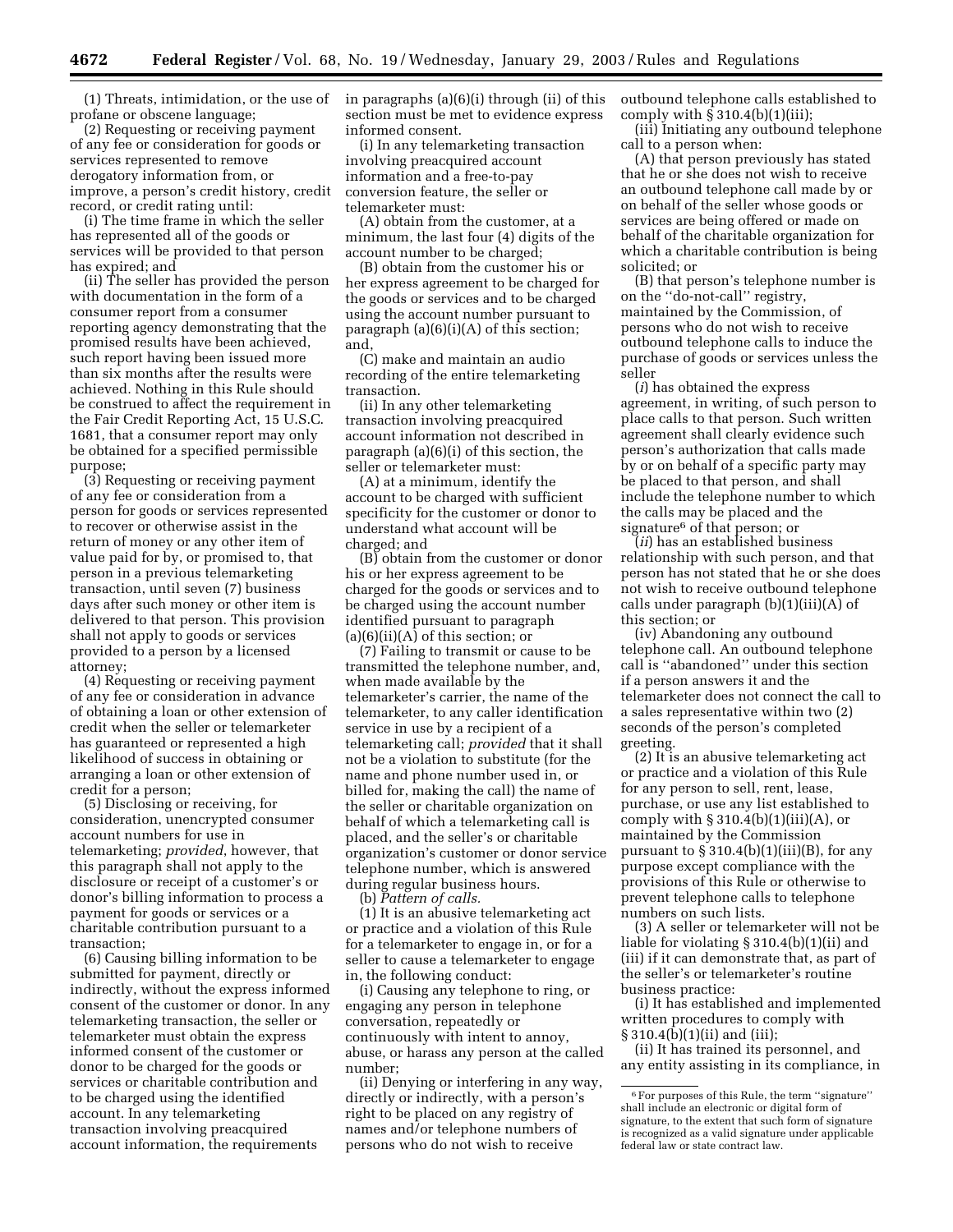the procedures established pursuant to § 310.4(b)(3)(i);

(iii) The seller, or a telemarketer or another person acting on behalf of the seller or charitable organization, has maintained and recorded a list of telephone numbers the seller or charitable organization may not contact, in compliance with  $\S 310.4(b)(1)(iii)(A);$ 

(iv) The seller or a telemarketer uses a process to prevent telemarketing to any telephone number on any list established pursuant to §§ 310.4(b)(3)(iii) or 310.4(b)(1)(iii)(B), employing a version of the ''do-not-call'' registry obtained from the Commission no more than three (3) months prior to the date any call is made, and maintains records documenting this process;

(v) The seller or a telemarketer or another person acting on behalf of the seller or charitable organization, monitors and enforces compliance with the procedures established pursuant to § 310.4(b)(3)(i); and

(vi) Any subsequent call otherwise violating  $\S 310.4(b)(1)(ii)$  or (iii) is the result of error.

(4) A seller or telemarketer will not be liable for violating 310.4(b)(1)(iv) if:

(i) the seller or telemarketer employs technology that ensures abandonment of no more than three (3) percent of all calls answered by a person, measured per day per calling campaign;

(ii) the seller or telemarketer, for each telemarketing call placed, allows the telephone to ring for at least fifteen (15) seconds or four (4) rings before disconnecting an unanswered call;

(iii) whenever a sales representative is not available to speak with the person answering the call within two (2) seconds after the person's completed greeting, the seller or telemarketer promptly plays a recorded message that states the name and telephone number of the seller on whose behalf the call was placed<sup>7</sup>; and

(iv) the seller or telemarketer, in accordance with § 310.5(b)-(d), retains records establishing compliance with  $§ 310.4(b)(4)(i) - (iii).$ 

(c) *Calling time restrictions.* Without the prior consent of a person, it is an abusive telemarketing act or practice and a violation of this Rule for a telemarketer to engage in outbound telephone calls to a person's residence at any time other than between 8:00 a.m. and 9:00 p.m. local time at the called person's location.

(d) *Required oral disclosures in the sale of goods or services.* It is an abusive telemarketing act or practice and a violation of this Rule for a telemarketer in an outbound telephone call or internal or external upsell to induce the purchase of goods or services to fail to disclose truthfully, promptly, and in a clear and conspicuous manner to the person receiving the call, the following information:

(1) The identity of the seller; (2) That the purpose of the call is to sell goods or services;

(3) The nature of the goods or services; and

(4) That no purchase or payment is necessary to be able to win a prize or participate in a prize promotion if a prize promotion is offered and that any purchase or payment will not increase the person's chances of winning. This disclosure must be made before or in conjunction with the description of the prize to the person called. If requested by that person, the telemarketer must disclose the no-purchase/no-payment entry method for the prize promotion; *provided*, however, that, in any internal upsell for the sale of goods or services, the seller or telemarketer must provide the disclosures listed in this section only to the extent that the information in the upsell differs from the disclosures provided in the initial telemarketing transaction.

(e) *Required oral disclosures in charitable solicitations.* It is an abusive telemarketing act or practice and a violation of this Rule for a telemarketer, in an outbound telephone call to induce a charitable contribution, to fail to disclose truthfully, promptly, and in a clear and conspicuous manner to the person receiving the call, the following information:

(1) The identity of the charitable organization on behalf of which the request is being made; and

(2) That the purpose of the call is to solicit a charitable contribution.

## **§ 310.5 Recordkeeping requirements.**

(a) Any seller or telemarketer shall keep, for a period of 24 months from the date the record is produced, the following records relating to its telemarketing activities:

(1) All substantially different advertising, brochures, telemarketing scripts, and promotional materials;

(2) The name and last known address of each prize recipient and the prize awarded for prizes that are represented, directly or by implication, to have a value of \$25.00 or more;

(3) The name and last known address of each customer, the goods or services purchased, the date such goods or services were shipped or provided, and

the amount paid by the customer for the goods or services;8

(4) The name, any fictitious name used, the last known home address and telephone number, and the job title(s) for all current and former employees directly involved in telephone sales or solicitations; *provided*, however, that if the seller or telemarketer permits fictitious names to be used by employees, each fictitious name must be traceable to only one specific employee; and

(5) All verifiable authorizations or records of express informed consent or express agreement required to be provided or received under this Rule.

(b) A seller or telemarketer may keep the records required by § 310.5(a) in any form, and in the same manner, format, or place as they keep such records in the ordinary course of business. Failure to keep all records required by § 310.5(a) shall be a violation of this Rule.

(c) The seller and the telemarketer calling on behalf of the seller may, by written agreement, allocate responsibility between themselves for the recordkeeping required by this Section. When a seller and telemarketer have entered into such an agreement, the terms of that agreement shall govern, and the seller or telemarketer, as the case may be, need not keep records that duplicate those of the other. If the agreement is unclear as to who must maintain any required record(s), or if no such agreement exists, the seller shall be responsible for complying with §§ 310.5(a)(1)-(3) and (5); the telemarketer shall be responsible for complying with  $\S 310.5(a)(4)$ .

(d) In the event of any dissolution or termination of the seller's or telemarketer's business, the principal of that seller or telemarketer shall maintain all records as required under this Section. In the event of any sale, assignment, or other change in ownership of the seller's or telemarketer's business, the successor business shall maintain all records required under this Section.

#### **§ 310.6 Exemptions.**

(a) Solicitations to induce charitable contributions via outbound telephone calls are not covered by

§ 310.4(b)(1)(iii)(B) of this Rule.

(b) The following acts or practices are exempt from this Rule:

(1) The sale of pay-per-call services subject to the Commission's Rule

<sup>7</sup>This provision does not affect any seller's or telemarketer's obligation to comply with relevant state and federal laws, including but not limited to the TCPA, 47 U.S.C. 227, and 47 CFR part 64.1200.

<sup>8</sup>For offers of consumer credit products subject to the Truth in Lending Act, 15 U.S.C. 1601 *et seq.*, and Regulation Z, 12 CFR 226, compliance with the recordkeeping requirements under the Truth in Lending Act, and Regulation Z, shall constitute compliance with § 310.5(a)(3) of this Rule.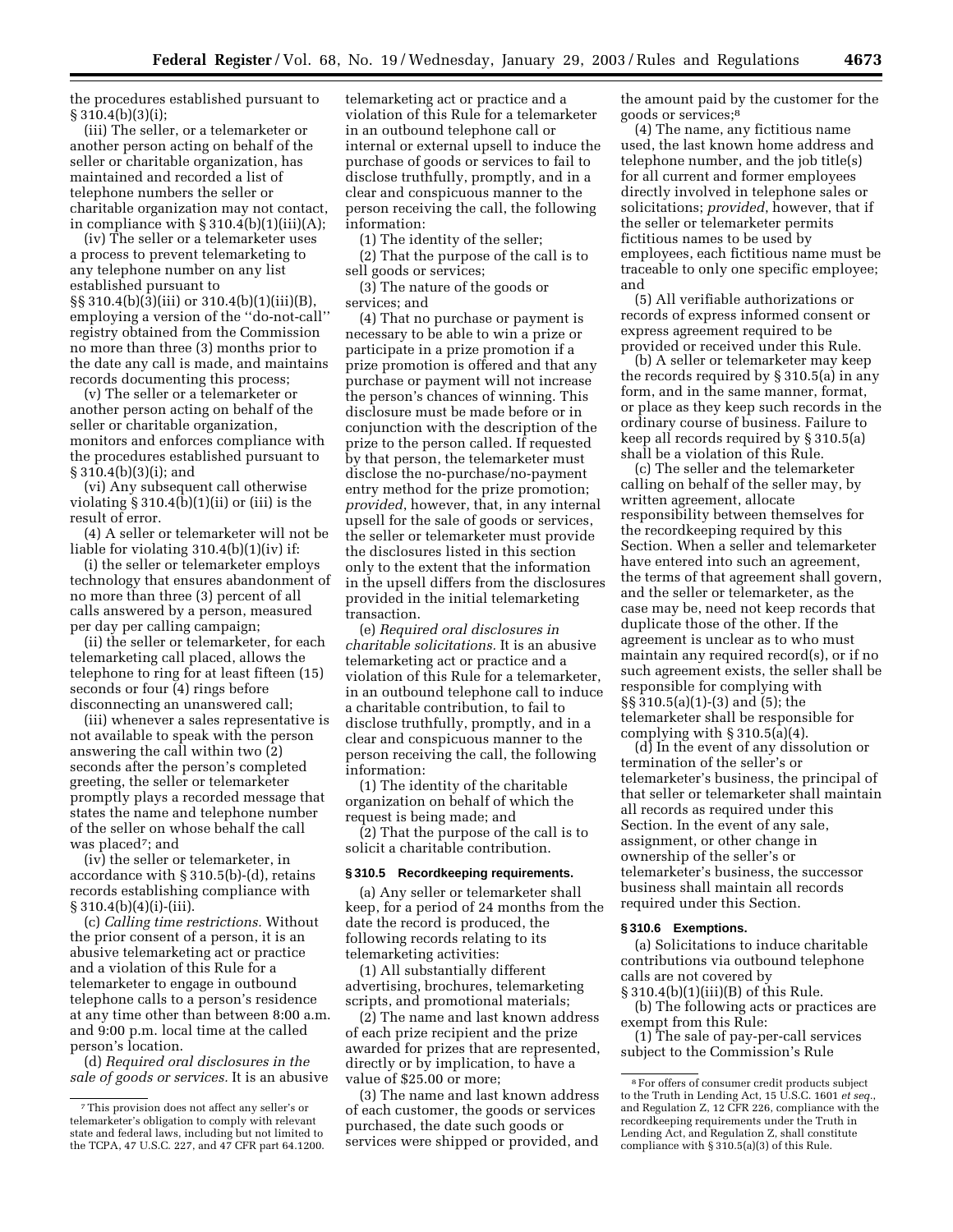entitled ''Trade Regulation Rule Pursuant to the Telephone Disclosure and Dispute Resolution Act of 1992,'' 16 CFR Part 308, *provided*, however, that this exemption does not apply to the requirements of  $\S$   $\S$  310.4(a)(1), (a)(7), (b), and (c);

(2) The sale of franchises subject to the Commission's Rule entitled ''Disclosure Requirements and Prohibitions Concerning Franchising and Business Opportunity Ventures,'' (''Franchise Rule'') 16 CFR Part 436, *provided*, however, that this exemption does not apply to the requirements of § § 310.4(a)(1), (a)(7), (b), and (c);

(3) Telephone calls in which the sale of goods or services or charitable solicitation is not completed, and payment or authorization of payment is not required, until after a face-to-face sales or donation presentation by the seller or charitable organization, *provided*, however, that this exemption does not apply to the requirements of  $\S$  § 310.4(a)(1), (a)(7), (b), and (c);

(4) Telephone calls initiated by a customer or donor that are not the result of any solicitation by a seller, charitable organization, or telemarketer, *provided*, however, that this exemption does not apply to any instances of upselling included in such telephone calls;

(5) Telephone calls initiated by a customer or donor in response to an advertisement through any medium, other than direct mail solicitation, *provided*, however, that this exemption does not apply to calls initiated by a

customer or donor in response to an advertisement relating to investment opportunities, business opportunities other than business arrangements covered by the Franchise Rule, or advertisements involving goods or services described in § § 310.3(a)(1)(vi) or  $310.4(a)(2)-(4)$ ; or to any instances of upselling included in such telephone calls;

(6) Telephone calls initiated by a customer or donor in response to a direct mail solicitation, including solicitations via the U.S. Postal Service, facsimile transmission, electronic mail, and other similar methods of delivery in which a solicitation is directed to specific address(es) or person(s), that clearly, conspicuously, and truthfully discloses all material information listed in § 310.3(a)(1) of this Rule, for any goods or services offered in the direct mail solicitation, and that contains no material misrepresentation regarding any item contained in § 310.3(d) of this Rule for any requested charitable contribution; *provided*, however, that this exemption does not apply to calls initiated by a customer in response to a direct mail solicitation relating to prize promotions, investment opportunities, business opportunities other than business arrangements covered by the Franchise Rule, or goods or services described in §§ 310.3(a)(1)(vi) or  $310.4(a)(2)-(4)$ ; or to any instances of upselling included in such telephone calls; and

(7) Telephone calls between a telemarketer and any business, except calls to induce the retail sale of nondurable office or cleaning supplies; *provided*, however, that § 310.4(b)(1)(iii)(B) and § 310.5 of this Rule shall not apply to sellers or telemarketers of nondurable office or cleaning supplies.

#### **§ 310.7 Actions by states and private persons.**

(a) Any attorney general or other officer of a state authorized by the state to bring an action under the Telemarketing and Consumer Fraud and Abuse Prevention Act, and any private person who brings an action under that Act, shall serve written notice of its action on the Commission, if feasible, prior to its initiating an action under this Rule. The notice shall be sent to the Office of the Director, Bureau of Consumer Protection, Federal Trade Commission, Washington, D.C. 20580, and shall include a copy of the state's or private person's complaint and any other pleadings to be filed with the court. If prior notice is not feasible, the state or private person shall serve the Commission with the required notice immediately upon instituting its action.

(b) Nothing contained in this Section shall prohibit any attorney general or other authorized state official from proceeding in state court on the basis of an alleged violation of any civil or criminal statute of such state.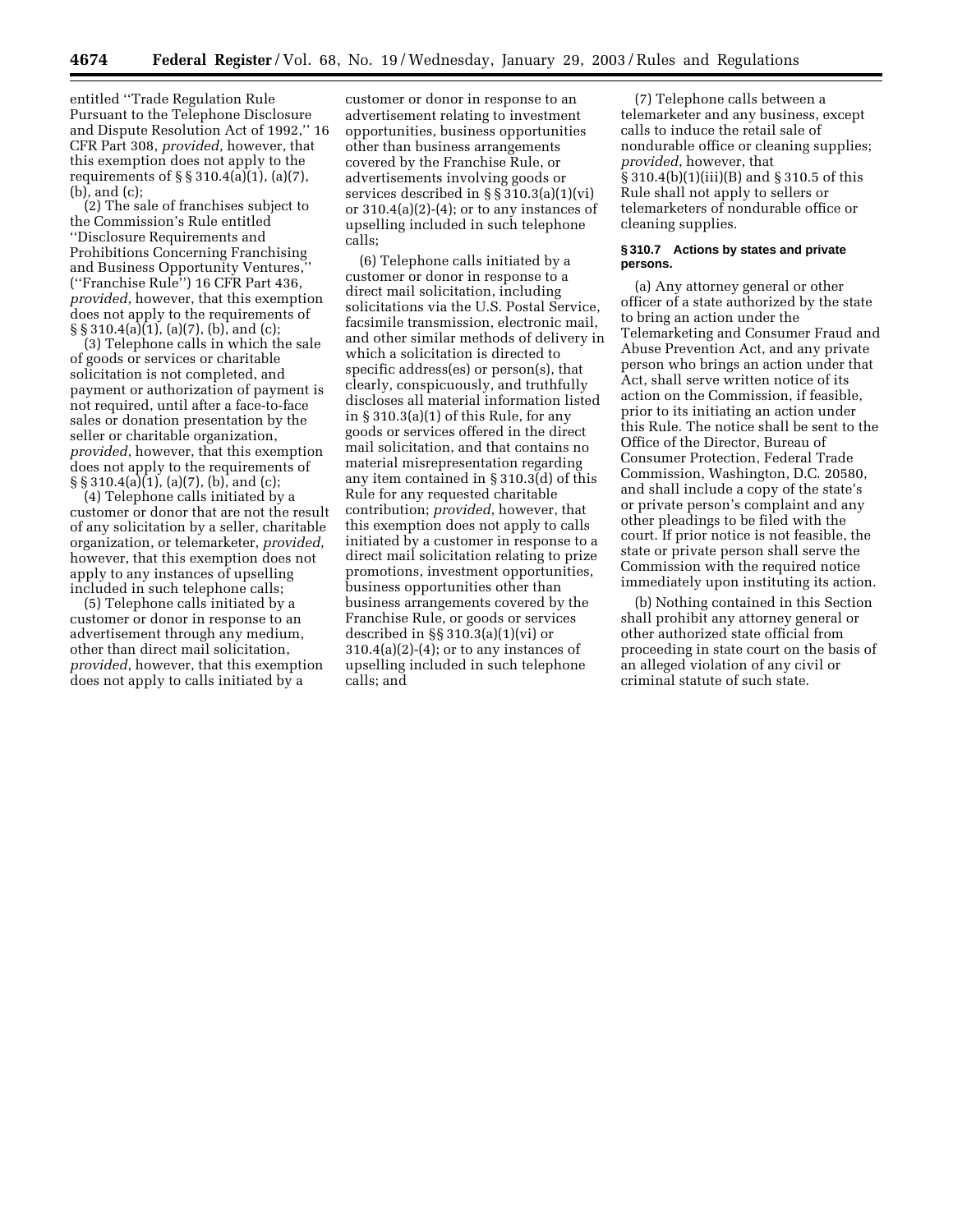# **§ 310.8 [Reserved: Fee for access to ''donot-call'' registry.]**

## **§ 310.9 Severability.**

The provisions of this Rule are separate and severable from one another. If any provision is stayed or determined to be invalid, it is the Commission's intention that the remaining provisions shall continue in effect.

By direction of the Commission. **Donald S. Clark,**

*Secretary.*

**Note:** Appendices A and B are published for informational purposes only and will not be codified in Title 16 of the Code of Federal Regulations.

## **Appendix A**

*List of Acronyms for Rule Review Commenters*

February 28, 2000 Request for Comment

*Acronym — Commenter*

AARP—AARP Alan—Alan, Alicia ARDA—American Resort Development Association ATA—American Teleservices Association Anderson—Anderson, Wayne Baressi—Baressi, Sandy Bell Atlantic—Bell Atlantic Bennett—Bennett, Douglas H. Biagiotti—Biagiotti, Mary Bishop—Bishop, Lew & Lois Blake—Blake, Ted Bowman-Kruhm—Bowman-Kruhm, Mary Braddick—Braddick, Jane Ann Brass—Brass, Eric Brosnahan—Brosnahan, Kevin Budro—Budro, Edgar Card—Card, Giles S. Collison—Collison, Doug Conn—Conn, David Conway—Conway, Candace Croushore—Croushore, Amanda Curtis—Curtis, Joel Dawson—Dawson, Darcy DMA—Direct Marketing Association DSA—Direct Selling Association Doe—Doe, Jane ERA—Electronic Retailing Association FAMSA—FAMSA-Funeral Consumers Alliance, Inc. Gannett—Gannett Co., Inc. Garbin—Garbin, David and Linda A. Gardner—Gardner, Anne S. Gardner—Gardner, Stephen Gibb—Gibb, Ronald E. Gilchrist—Gilchrist, Dr. K. James Gindin—Gindin, Jim Haines—Haines, Charlotte Harper—Harper, Greg Heagy—Heagy, Annette M. Hecht—Hecht, Jeff Hickman—Bill and Donna Hollingsworth—Hollingsworth, Bob and Pat Holloway—Holloway, Lynn S. Holmay—Holmay, Kathleen ICFA—International Cemetery and Funeral Association

Johnson—Johnson, Sharon Coleman Jordan—Jordan, April Kelly—Kelly, Lawrence M. KTW—KTW Consulting Techniques, Inc. Lamet—Lamet, Jerome S. Lee—Lee, Rockie LSAP—Legal Services Advocacy Project LeQuang—LeQuang, Albert Lesher—Lesher, David Mack—Mack, Mr. and Mrs. Alfred MPA—Magazine Publishers of America, Inc. Manz—Manz, Matthias McCurdy—McCurdy, Bridget E. Menefee—Menefee, Marcie Merritt—Merritt, Everett W. Mey— Mey, Diana Mitchelp—Mitchelp TeleSource—Morgan-Francis/Tele-Source Industries NACHA—NACHA-The Electronic Payments Association NAAG—National Association of Attorneys General NACAA—National Association of Consumer Agency Administrators NCL—National Consumers League NFN—National Federation of Nonprofits NAA—Newspaper Association of America NASAA—North American Securities Administrators Association Nova53—Nova53 Nurik— Nurik, Margy and Irv PLP—Personal Legal Plans, Inc. Peters—Peters, John and Frederickson, Constance Reese—Reese Brothers, Inc. Reynolds—Reynolds, Charles Rothman—Rothman, Iris Runnels—Runnels, Mike Sanford—Sanford, Kanija Schiber—Schiber, Bill Schmied—Schmied, R. L. Strang—Strang, Wayne G. TeleSource—Morgan-Francis/Tele-Source Industries Texas—Texas Attorney General Thai—Thai, Linh Vien Vanderburg—Vanderburg, Mary Lou Ver Steegt—Ver Steegt, Karen Verizon—Verizon Wireless Warren—Warren, Joshua Weltha—Weltha, Nick Worsham—Worsham, Michael C., Esq. **Appendix B** *List of Acronyms for NPRM Commenters Acronym — Commenter* 1–800-DoNotCall—1–800-DoNotCall, Inc. AARP—AARP ACA—ACA International ACUTA—ACUTA Advanta—Advanta Corp. Aegis—Aegis Communications Group

Alabama Police—Alabama State Police Association, Inc. AAST—American Association of State

Troopers ABA—American Bankers Association

ABIA—American Bankers Insurance Association

American Blind—American Blind Products, Inc.

ACE—American Council on Education ADA—American Diabetes Association AmEx—American Express

Consumer Protection CBA—Consumer Bankers Association CCC—joint comment of: Consumer Choice

American Rivers—American Rivers ASTA—American Society of Travel Agents ATA—American Teleservices Association Blood Centers—America's Blood Centers Community Bankers—America's Community Bankers Ameriquest—Ameriquest Mortgage Company Armey—Armey, The Honorable Dick (U.S. House of Representatives) AFP—Association of Fundraising Professionals APTS—Association of Public Television Stations ANA—Association of National Advertisers Associations—joint comment of: American Teleservices Association, Direct Marketing Association, Electronic Retailing Association, Magazine Publishers Association, and Promotion Marketing Association Assurant—Assurant Group Avinta—Avinta Communications, Inc. Ayres—Ayres, Ian Baldacci—Baldacci, The Honorable John Elias (U.S. House of Representatives) BofA—Bank of America Bank One—Bank One Corporation Beautyrock—Beautyrock, Inc. BellSouth—BellSouth Corporation Best Buy—Best Buy Company, Inc. BRI—Business Response Inc. CCAA—California Consumer Affairs Association CATS—Californians Against Telephone Solicitation Capital One—Capital One Financial Corporation Car Wash Guys—WashGuy Systems Carper—Carper, The Honorable Thomas R. (U.S. Senate) Celebrity Prime Foods—Celebrity Prime Foods

AFSA—American Financial Services

ARDA–2—American Resort Development Association-Do Not Call Registry

Red Cross—American Red Cross ARDA—American Resort Development

Association

Association

Cendant—Cendant Corporation

- Chamber of Commerce—Chamber of Commerce of the United States of America
- CRF—Charitable Resource Foundation, Inc. Chicago ADM—Chicago Association of Direct
- Marketing Childhood Leukemia—Childhood Leukemia

Foundation

CDI—Circulation Development, Inc.

CURE—Citizens United for Rehabilitation of Errants

Citigroup—Citigroup Inc.

Civil Service Leader—Civil Service Leader

Collier Shannon-Collier Shannon Scott Comcast—Comcast

CNHI—Community Newspaper Holdings,

Inc. Community Safety—Community Safety, LLC

- Connecticut—Connecticut Commissioner of
- 
- Coalition, ACI Telecentrics, Coverdell & Company, Discount Development Services, HSN LP d/b/a HSN and Home Shopping Network, Household Credit Services, MBNA America Bank, MemberWorks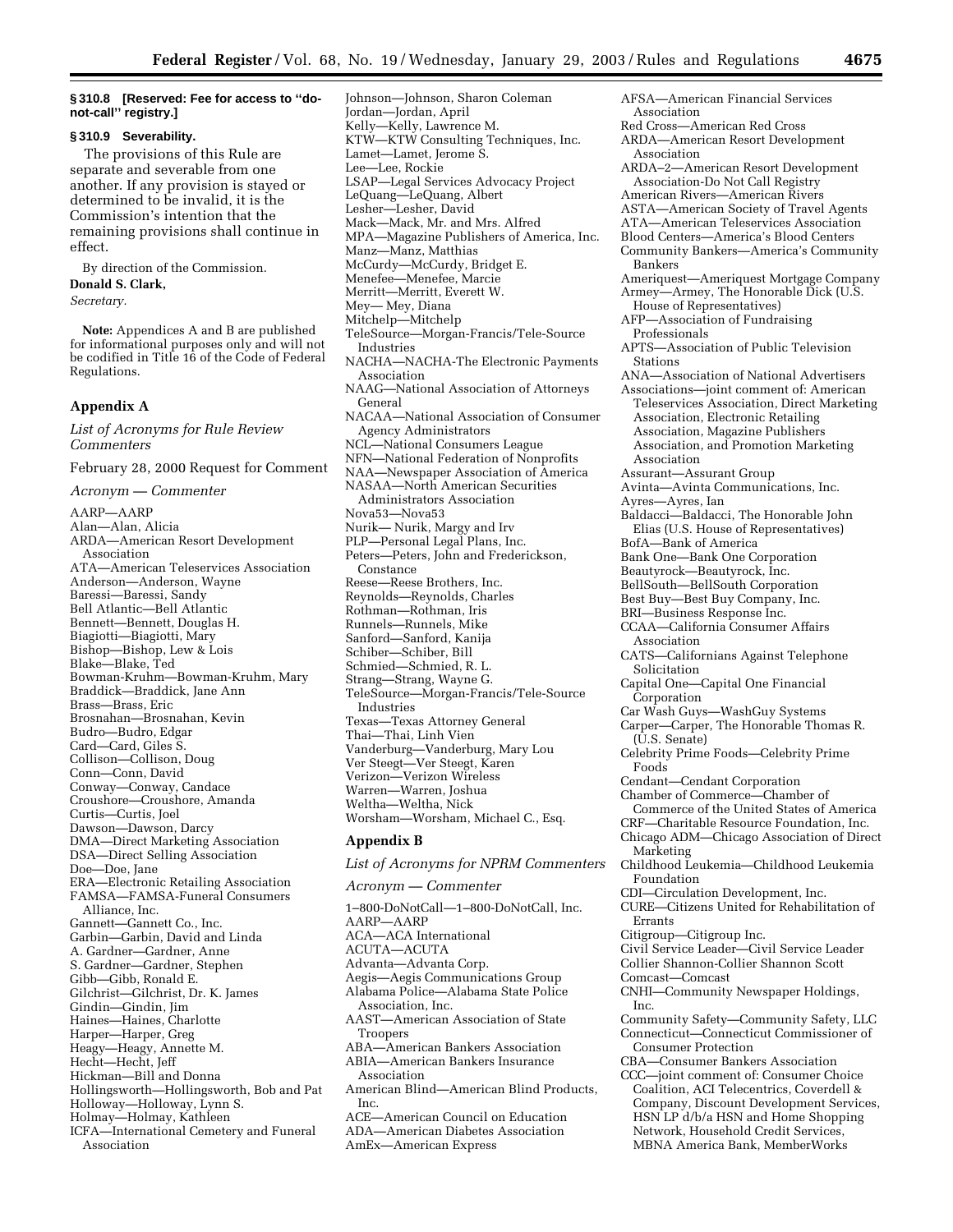- Incorporated, Mortgage Investors Corporation, Optima Direct, TCIM Inc., Trilegiant Corporation and West Corporation CMC—Consumer Mortgage Coalition Consumer Privacy—Consumer Privacy Guide Convergys—Convergys Corporation CCA—Corrections Corporation of America CASE—Council for Advancement and Support of Education Cox—Cox Enterprises Craftmatic—Craftmatic Organization, Inc. Davis—Davis, The Honorable Tom (U.S. House of Representatives) DBA—Debt Buyers Association DeHart—DeHart & Darr Associates Deutsch—Deutsch, The Honorable Peter (U.S. House of Representatives) DialAmerica—DialAmerica Marketing, Inc. DMA—Direct Marketing Association/U.S. Chamber of Commerce DMA-NonProfit—Direct Marketing Association NonProfit Federation DSA—Direct Selling Association Discover—Discover Bank DC—District of Columbia, Office of the People's Counsel Eagle—Eagle Bank EFSC—Electronic Financial Services Council EPIC—Joint comment: Electronic Privacy Information Center, Center for Digital Democracy, Junkbusters Corp, International Union UAW, Privacy Rights Clearinghouse, Consumers Union, Evan Hendricks of Privacy Times, Privacyactivisim, Consumer Action, Consumer Project on Technology, Robert Ellis Smith of Privacy Journal, Consumer Federation of America, Computer Scientists for Social Responsibility, and Private Citizen, Inc. ERA—Electronic Retailing Association EPI—Enterprise Prison Institute Experian—Experian Marketing Information Solutions, Inc. Fiber Clean—Fiber Clean Roundtable—Financial Services Roundtable Fire Fighters Associations: Asheville FFA—Asheville (NC) Fire Fighters Association Bethelehem FFA—Bethlehem (PA), IAFF Local 735 Boone FFA—Boone (IA)
- California FFA—California Professional Firefighters
- Cedar Rapids FFA—Cedar Rapids (IA), IAFF Local 11
- Cedar Rapids Airport FFA—Cedar Rapids Airport (IA)
- Chattanooga FFA—Chattanooga (TN) Fire Fighters Association, Local 820
- Edwardsville FFA—Edwardsville (IL) Fire Fighters Local 1700
- Greensboro FFA—Greensboro (NC)
- Hickory FFA—Hickory (NC) Firefighters Association, IAFF Local 2653
- Indiana FFA—Indiana, Professional Fire Fighters Union of
- Iowa FFA—Iowa Professional Firefighters Missouri FFA—Missouri State Council of Fire Fighters
- North Carolina FFA—North Carolina, Professional Fire Fighters & Paramedics of
- North Maine FFA—North Maine (Des Plaines, IL) Firefighters, IAFF Local 224
- Ottumwa FFA—Ottumwa (IA)
- Roanoke FFA—Roanoke (VA) Fire Fighters Association Springfield FFA—Springfield (MO) Firefighters Association, Local 52
- Sycamore FFA—Sycamore, IAFF Local 3046
- Utah FFA—Utah, Professional Firefighters of
- Vermont FFA—Vermont, Professional
- Firefighters of
- Wisconsin FFA—Wisconsin, Professional Fire Fighters of
- FireCo—FireCo, L.L.C.
- Fleet—FleetBoston Financial Corporation
- FOP—Fraternal Order of Police, Grand Lodge
- FPIR—Fund for Public Interest Research, Inc. FCA—Funeral Consumers Alliance, Inc.
- Gannett—Gannett Co., Inc.
- Gottschalks—Gottschalks, Inc.
- Greater Niagara—Greater Niagara Newspapers
- Green Mountain—Green Mountain Energy Company
- Gryphon—Gryphon Networks
- Hagel, Johnson & Carper—Joint letter from: The Honorable Chuck Hagel, Tim Johnson, and Thomas R. Carper (U.S. Senate)
- Hastings—Hastings, The Honorable Doc (U.S. House of Representatives)
- Herald Bulletin—Herald Bulletin
- Horick—Horick, Bob
- Household International:
- Household Auto—Joint comment: Household Finance Corp, OFL-A Receivables Corp., and Household Automotive
- Household Credit—Household Bank, Credit Card Services
- Household Finance—Household Finance Corporation
- Household-Montalvo—Montalvo, David
- HSBC—HSBC Bank USA
- Hudson Bay-Anderson—Hudson Bay Company of Illinois-owner
- Hudson Bay-Goodman—Hudson Bay Company-Goodman
- HRC—Human Rights Campaign IBM—IBM
- ICT—ICT Group, Inc.
- Illinois Police—Illinois Council of Police &
- Sheriffs Infocision—Infocision Management **Corporation**
- Inhofe—Inhofe, The Honorable James (U.S. Senate)
- Insight—Insight Realty, Inc.
- ITC—Interactive Teleservices Corp.
- ICFA—International Cemetery & Funeral Association
- IFA—International Franchise Association
- IUPA—International Union of Police
- Associations
- ICC—Internet Commerce Coalition
- Intuit—Intuit Inc.
- Italian American Police—Italian American Police Society of New Jersey
- Johnson—Johnson, The Honorable Tim (U.S. Senate)
- Kansas—Kansas, House of Representatives
- KeyCorp—KeyCorp.
- Lautman—Lautman & Associates
- LSAP—Legal Services Advocacy Project
- Leggett & Platt—Leggett & Platt Lenox—Lenox Inc.
- Leukemia Society—Leukemia & Lymphoma Society
- Life Share—Life Share
- Lucas—Lucas, The Honorable Ken (U.S. House of Representatives)
- MPA—Magazine Publishers Association Make-A-Wish—Make-A-Wish Foundation of America
- Manzullo—Manzullo, The Honorable Donald A. (U.S. House of Representatives)
- March of Dimes—March of Dimes Birth Defects Foundation
- Marketlink—Marketlink, Inc.
- MBA—Massachusetts Bankers Association
- MasterCard—MasterCard International
- MBNA—MBNA America Bank, N.A.
- McClure—McClure, Scott
- McConnell—McConnell, The Honorable Mitch (U.S. Senate)
- Metris—Metris Companies, Inc.
- Michigan Nonprofit—Michigan Nonprofit Association
- MidFirst—MidFirst Bank
- MBAA—Mortgage Bankers Association of America
- Myrick—Myrick, The Honorable Sue (U.S. House of Representatives)
- NACHA—NACHA-The Electronic Payments Association
- Nadel—Nadel, Mark S. (law review article: ''Rings of Privacy: Unsolicited Telephone Calls and the Right to Privacy,'' 4 *Yale Journal on Regulation* 99 (Fall 1986)
- NAAG—National Association of Attorneys General
- NACAA—National Association of Consumer Agency Administrators
- NAIFA—National Association of Insurance & Financial Advisors
- NAR—National Association of Realtors
- NARUC—National Association of Regulatory Utility Commissioners
- ARVC—National Association of RV Parks & Campgrounds
- NASCO—National Association of State Charity Officials
- NASUCA—National Association of State Utility Consumer Advocates
- E-Commerce Coalition—National Business Coalition on E-Commerce & Privacy
- NCTA—National Cable & Telecommunications Association
- National Children's Cancer—National Children's Cancer Society, Inc.
- NCLC—Joint comment: National Consumer Law Center, National Association of Consumer Advocates, Consumer Federation of America, Consumers Union,
- and US Public Interest Research Group NCLF—National Children's Leukemia
- Foundation
- NCL—National Consumers League NEMA—National Energy Marketers
- Association
- NFPPA—National Family Privacy Protection Association
- NFIB—National Federation of Independent Business

NNA—National Newspaper Association of

Nelson— Nelson, The Honorable E. Benjamin

NFC—National Franchise Council

America

Association

(U.S. Senate)

NFDA—National Funeral Directors Association

NPMA—National Pest Management

NPR—National Public Radio NRF—National Retail Federation NTC—National Troopers Coalition

NetCoalition—NetCoalition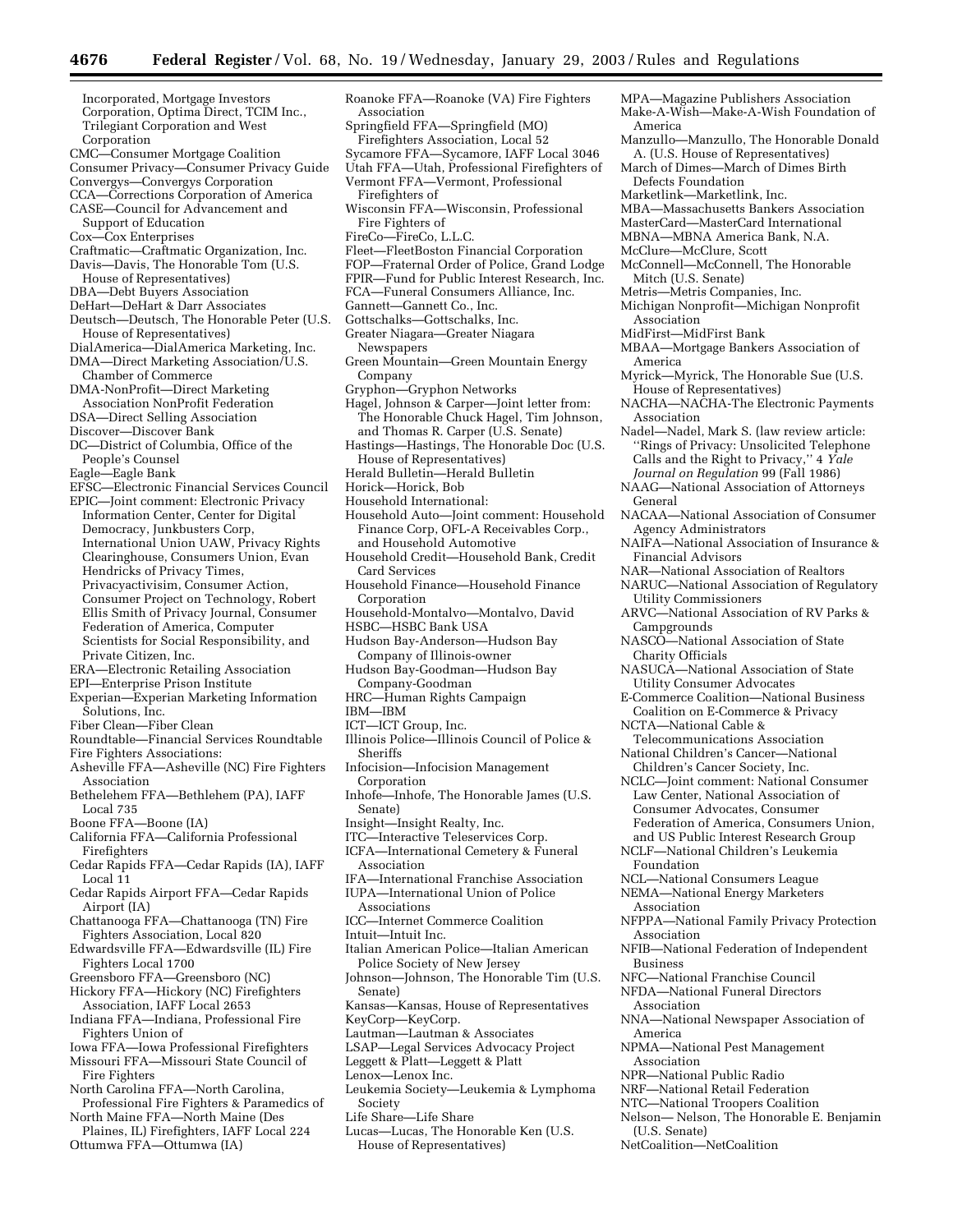- Nethercutt—Nethercutt, The Honorable George R., Jr. (U.S. House of Representatives) NeuStar—NeuStar, Inc. New Orleans—New Orleans, City Council of (CNO)-Utility, Cable & Telecommunications Committee NJ Police—New Jersey Police Officers
- Foundation, Inc. NYSCPB— New York State Consumer Protection Board
- NAA—Newspaper Association of America
- Nextel—Nextel Communications, Inc.
- Ney, Sandlin, Jones, Shows and Cantor—
- Joint letter from: The Honorable Bob Ney, Max Sandlin, Walter Jones, Ronnie Shows, and Eric Cantor (U.S. House of Representatives)
- Noble—Noble Systems
- NATN—North American Telephone Network LLC
- NC Zoo—North Carolina Zoological Society Not-For-Profit Coalition—Not-For-Profit and
- Charitable Coalition NSDI—NSDI Teleperformance
- OSU—Ohio State University
- OTC—Ohio Troopers Coalition
- 
- Pacesetter—Pacesetter Corporation PVA—Paralyzed Veterans of America
- Paramount—Paramount Lists, Inc.
- Pascrell—Pascrell, The Honorable Bill, Jr.
- (U.S. House of Representatives)
- Patrick—Patrick, George W.
- Paul—Paul, The Honorable Ron (U.S. House of Representatives)
- Pelland—Pelland, Paul
- PLP—Personal Legal Plans, Inc.
- Michigan Police—Police Officers Association of Michigan
- possibleNOW—possibleNOW.com, Inc.
- PRC—Privacy Rights Clearinghouse
- Private Citizen—Private Citizen, Inc.
- Proctor—Proctor, Alan
- PBP—Progressive Business Publications PCIC—Progressive Casualty Insurance Company
- Angel Food—Project Angel Food
- PMA—Promotion Marketing Association
- Purple Heart—Purple Heart Service
- Foundation, Military Order of
- Ramstad—Ramstad, The Honorable Jim (U.S. House of Representatives)
- Redish—Redish, Martin H., Esq.
- Reed Elsevier—Reed Elsevier Inc.
- Reese—Reese Brothers, Inc.
- SBC—SBC Communications Inc.
- Schrock—Schrock, The Honorable Edward L. (U.S. House of Representatives)
- Sensenbrenner—Sensenbrenner, The Honorable F. James, Jr. (U.S. House of Representatives)
- SHARE—SHARE
- SIIA—Software & Information Industry Association
- Southerland—Southerland, Inc.
- Southern Poverty—Southern Poverty Law Center
- Special Olympics—Special Olympics, Inc.
- SO-AZ—Special Olympics Arizona
- SO-CA—Special Olympics Southern California
- SO-CO—Special Olympics Colorado
- SO-CN—Special Olympics Connecticut
- SO-IA—Special Olympics Iowa
- SO-KY—Special Olympics Kentucky
- SO-MD—Special Olympics Maryland
- SO-MO—Special Olympics Missouri SO-MT—Special Olympics Montana SO-NH—Special Olympics New Hampshire SO-NJ—Special Olympics New Jersey SO-NM—Special Olympics New Mexico SO-NY—Special Olympics New York SO-VT—Special Olympics Vermont SO-VA—Special Olympics Virginia SO-WA—Special Olympics Washington SO-WI—Special Olympics Wisconsin SO-WY—Special Olympics Wyoming Spiegel—Spiegel, Marilyn Stage Door—Stage Door Music Productions, Inc. Statewide Appeal—Statewide Appeal Inc. Success Marketing—Success Marketing, Inc. Synergy Global—Synergy Global Networks, The Synergy Solutions—Synergy Solutions, Inc. Sytel—Sytel Limited Tate—Tate & Associates Technion—Technion Communications Corp TDI—Telecommunications for the Deaf, Inc. TeleDirect—TeleDirect International, Inc. Telefund—Telefund, Inc. Teleperformance—Teleperformance USA TRC—Tele-Response Center TeleStar—TeleStar Marketing, L.P. TRA—Tennessee Regulatory Authority Terry—Terry, The Honorable Lee (U.S. House of Representatives) Texas Environment—Texas Campaign for the Environment Texas PUC—Texas Office of Public Utility Counsel Thayer—Thayer, Richard E., Esq. Time—Time, Inc. Tribune—Tribune Publishing Company UNICOR—UNICOR: (Federal Prison Industries, Inc, DOJ, Federal Bureau of Prisons) DOJ—U.S. Department of Justice Uniway—Uniway of Coastal Georgia Verizon—Verizon Companies Virginia—Virginia Attorney General VISA—VISA U.S.A., Inc. Watts—Watts, The Honorable J.C., Jr. (U.S. House of Representatives) Weber—Weber, Ron & Associates, Inc. Wells Fargo—Wells Fargo & Company White—White, David T. WTA—Wisconsin Troopers'Association Inc. Worsham—Worsham, Michael C., Esq. YPIMA—Yellow Pages Integrated Media Association (YPIMA) *Supplemental Comments* AARP-Supp.—AARP AOP-Supp.—Aircraft Owners and Pilots Association (Marsha Mason-Thies) Allstate-Supp.— Allstate Life Insurance Company Community Bankers-Supp.— America's
- Community Bankers AICR-Supp.— The American Institute for
- Cancer Research (Kathryn L. Ward) Red Cross-Supp.—American Red Cross
- ARDA-Supp.— The American Resort
- Development Association (Yartin DePoy and Stratis Pridgeon)
- ATA-Supp.— American Teleservices Association
- Associations-Supp.—Associations Letter
- Avinta-Supp.— Avinta (Abe Chen)
- Bond-Supp.— Bond, The Honorable Christopher S. (U.S. Senate)

Prime Foods Chesapeake-Supp.—The Chesapeake Bay Foundation (Amelia Koch and Melissa Livingston) Christian Appalachian-Supp.— The Christian Appalachian Project Comic Relief-Supp.—Comic Relief, Inc. (Dennis Albaigh) Covington & Burling-Supp.— Covington and Burling DialAmerica-Supp.—DialAmerica Marketing, Inc. DMA Letter-Supp.—Direct Marketing Association-Transmittal Letter DMA Study-Supp.—Direct Marketing Association-Study ERA and PMA-Supp.—Electronic Retailing Association and Promotion Marketing Association EPI-Supp.— Enterprise Prison Institute Domenici-Supp.—Domenici, The Honorable Pete V. (U.S. Senate) FDS-Supp.— Federation Department Stores Hoar-Supp.— Hoar, Wesley C. Illinois-Supp.— Illinois Attorney General's **Office** ICTA-Supp.— Industry Council for Tangible Assets Luntz-Supp.— Luntz Research Companies (Chrys Lemon) MPA-Supp.— Magazine Publishers of America Maryland-Supp.—Maryland Attorney General's Office (Carol Beyers) McIntyre-Supp.—McIntyre Law Firm, PLLC (Chrys Lemon) McKenna-Supp.—McKenna, Douglas M. Memberworks-Supp.—Memberworks National Survey Topline (Chrys Lemon) Minnesota-Supp.—Minnesota Attorney General's Office Missouri-Supp.—Missouri Attorney General's Office NACDS-Supp.—National Association of Chain Drug Stores Ney, Sandlin, Jones, Shows and Cantor-Supp.—Joint letter from: The Honorable Bob Ney, Max Sandlin, Walter Jones, Ronnie Shows, and Eric Cantor (U.S. House of Representatives) NAR-Supp.— National Association of Realtors NWF-Supp.— National Wildlife Federation

Celebrity Prime Foods-Supp.— Celebrity

- NAA June 28-Supp.—Newspaper Association of America (John F. Sturm)
- NAA July 31-Supp.—Newspaper Association of America
- Not-For-Profit Coalition-Supp.—Not-For-Profit and Charitable Coalition
- PMA-Supp.—Promotion Marketing Association
- Putnam-Supp.— Putnam, The Honorable Adam H. (U.S. House of Representatives)
- Riley-Supp.—Riley, The Honorable Bob (U.S.
- House of Representatives)
- SBC-Supp.— SBC Communications Inc.
- Time-Supp.— Time, Inc.
- Vermont-Supp.—Vermont Attorney General's **Office**
- WWF-Supp.— World Wildlife Fund (Deborah Hechinger)
- Worsham-Supp.—Worsham, Michael C.
- *User Fee Comments*
- AARP-User Fee—AARP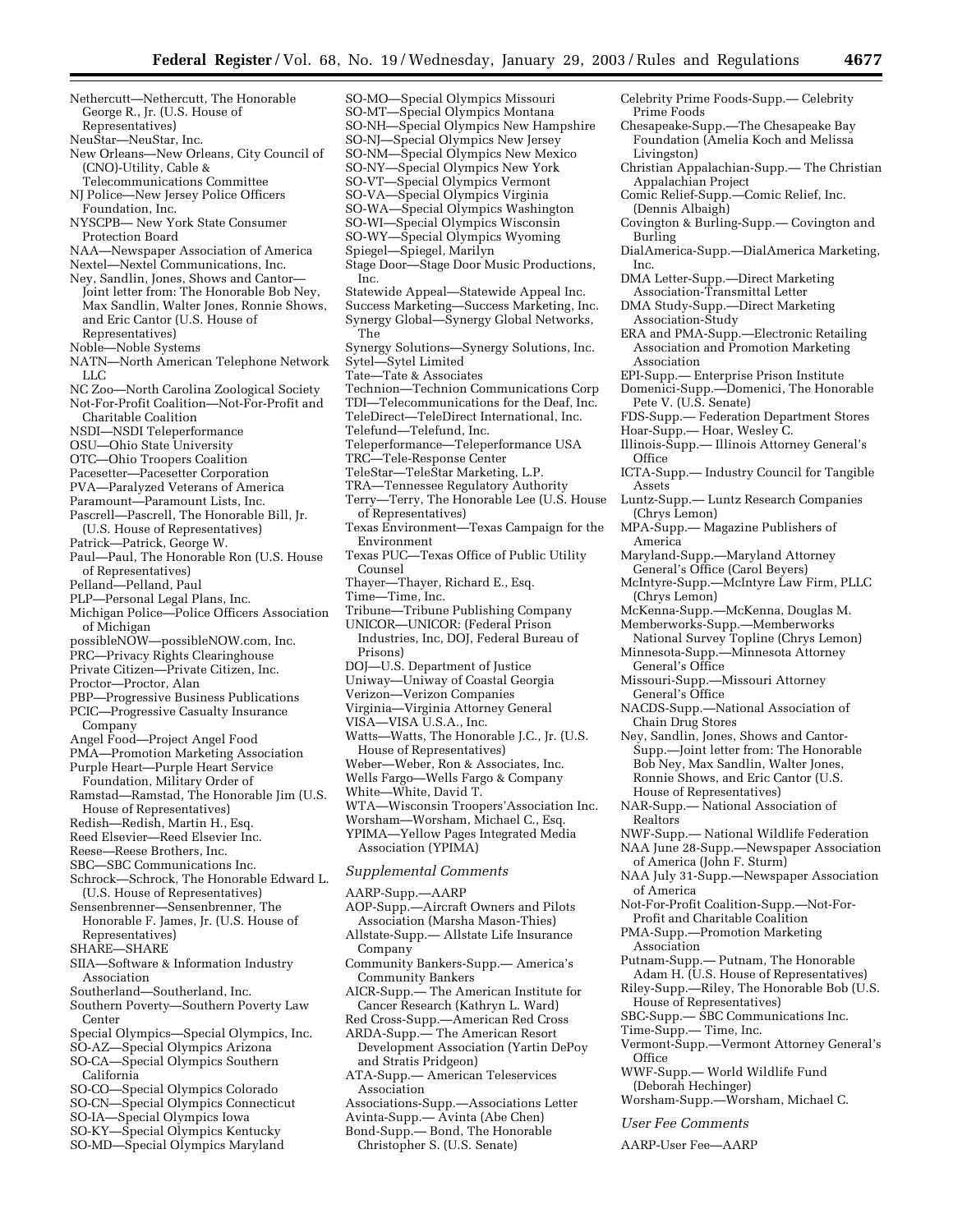- ABA-User Fee—American Bankers Association
- Red Cross-User Fee—American Red Cross ARDA-User Fee—American Resort
- Development Association ATA-User Fee—American Teleservices
- Association Community Bankers-User Fee— America's Community Bankers
- Ameriquest-User Fee—Ameriquest Mortgage Company
- Celebrity Prime Foods-User Fee— Celebrity Prime Foods
- CBA-User Fee—Consumer Bankers Association
- DialAmerica-User Fee— DialAmerica Marketing, Inc.
- DMA Letter-User Fee— Direct Marketing Association
- DMA Comments-User Fee— Direct Marketing Association
- Discover-User Fee—Discover Bank
- ERA/PMA-User Fee—Electronic Retailing Association and Promotion Marketing Association (joint comment)
- Household-User Fee—Household Bank (SB), N.A. and Household Bank (Nevada), N.A. (joint comment)
- Hudson Bay-User Fee— Hudson Bay Company of Illinois, Inc.
- ICTA-User Fee—Industry Council for Tangible Assets
- InfoCision-User Fee—InfoCision Management Corporation
- ITC-User Fee— Interactive Teleservices Corporation
- MPA-User Fee—Magazine Publishers of America
- MasterCard-User Fee—MasterCard International, Inc.
- NACDS-User Fee—National Association of Chain Drug Stores
- NAR-User Fee—National Association of Realtors
- NASUCA-User Fee—National Association of State Utility Consumer Advocates
- NEMA-User Fee—National Energy Marketers Association
- Not-For-Profit Coalition-User Fee—Not-For-Profit and Charitable Coalition
- SBC-User Fee—SBC Communications, Inc. Tennessee-User Fee—Tennessee Regulatory
- Authority SBA-User Fee—United States Small Business
- Administration, Office of Advocacy Visa-User Fee— Visa U.S.A., Inc.
- Wells Fargo-User Fee— Wells Fargo &
- Company

Concurring Statement of Commissioner Orson Swindle in *Telemarketing Sales Rule*, File No. R411001

I wholeheartedly support the amendments to the Telemarketing Sales Rule (''TSR''), because I believe that they will help protect consumers from deceptive and abusive telemarketing practices. In particular, these amendments will give consumers the ability to avoid the sheer volume of unwanted telemarketing calls that many consider to be a nuisance. I write separately to explain my views on two issues — how the Commission determines whether an act or practice is

''abusive'' for purposes of the TSR, and the national do-not-call registry.

### *Abusive Telemarketing Acts or Practices*

The Telemarketing and Consumer Fraud and Abuse Prevention Act (''Telemarketing Act'') directs the Commission to promulgate rules that prohibit ''deceptive telemarketing acts or practices and other abusive telemarketing acts or practices.'' 15 U.S.C. 6102 (a)(1). To determine what constitutes an abusive telemarketing practice, the Commission for the most part has used the examples of abusive practices that Congress provided in the Telemarketing Act and principles drawn from these examples. I agree that this is an appropriate analysis, and in light of the rulemaking record as a whole, I fully support the TSR amendments that fall within these parameters. These amendments include, among other things, the provisions involving the national do-not-call registry, transmission of caller identification information, and abandoned calls and predictive dialers.

When the Commission seeks to identify practices as abusive that are less distinctly within the parameters of the Act's examples and their emphasis on privacy protection, the Commission employs its traditional unfairness analysis.1 I understand the Commission's intention to narrow the potentially expansive scope of the term ''abusive'' by using its unfairness analysis. However, given the broad ordinary meaning of the term ''abusive,'' I believe that the standard for determining what constitutes an abusive telemarketing practice likely is broader than the stringent definition of the term ''unfair.'' Therefore, I would have preferred it had the Commission looked to the plain meaning of the term ''abusive'' and then formulated a separate standard to identify abusive

telemarketing practices for purposes of the Telemarketing Act and the TSR.

Nevertheless, I agree with the Commission's conclusion that a telemarketing practice that meets the strict unfairness standard will constitute an abusive practice for purposes of the Act and the TSR. In light of the rulemaking record, I therefore support the TSR amendments that are analyzed under this standard. This includes the requirement that telemarketers obtain consumers' or donors' express informed consent before causing their information to be submitted for payment. The rulemaking record evidences the harm that results from unauthorized billing, the need for the consent requirement, and the need to mandate specific steps that telemarketers must take to obtain consumers' consent in transactions involving preacquired account information.

In addition, the record supports the prohibition on the disclosure or receipt, for consideration, of unencrypted account numbers for use in telemarketing (except to process a payment for goods or services or a charitable contribution pursuant to a transaction). I do not believe that the mere disclosure of personal financial information, without more, causes or is likely to cause substantial consumer injury. In this situation, however, the rulemaking record provides a basis for concluding that trafficking in unencrypted account numbers is likely to cause substantial consumer injury in the form of unauthorized billing. Industry comments state that there is no legitimate reason to purchase unencrypted lists of credit card numbers. Therefore, there is a strong likelihood that telemarketers who do engage in this practice will misuse the information in a manner that results in unauthorized charges to consumers' accounts. The Commission's law enforcement experience corroborates this conclusion.2 As a result, I conclude that this practice is abusive for purposes of the Telemarketing Act.

## *The National Do-Not-Call Registry*

The Telemarketing Act and the TSR recognize consumers' ''right to be let alone.'' *See, e.g.*, *Olmstead v. U.S.*, 277 U.S. 438, 478 (1928) (Brandeis, J., dissenting) (stating that the ''right to be let alone'' is the ''most comprehensive of rights and the right most valued by

<sup>1</sup> Given that nothing in the language of the Telemarketing Act or its legislative history indicates that Congress intended the Commission to use its unfairness standard to determine which practices are abusive, I previously raised concerns about this analysis and requested comment on this issue. *Concurring Statement of Commissioner Orson Swindle in Telemarketing Sales Rule Review*, File No. R411001, available at (www.ftc.gov/os/2002/01/ swindletsrstatment.htm). Although some comments agreed with this concern, they did not offer an alternative analysis of abusive practices beyond suggesting that the Commission's authority is limited to the examples of abusive practices included in the Telemarketing Act and its legislative history. *See Statement of Basis and Purpose* at 100, n. 428. However, because the Act does not limit the Commission's authority to identify abusive practices to the examples in the Act, the Commission may prohibit other practices that it identifies as abusive.

<sup>2</sup>*See Statement of Basis and Purpose* at 97-98. In addition, given the evidence that the use of encrypted account information in telemarketing can result in unauthorized charges, there is an even greater likelihood that injury will occur when a telemarketer has obtained, for consideration, consumers' actual credit card numbers.